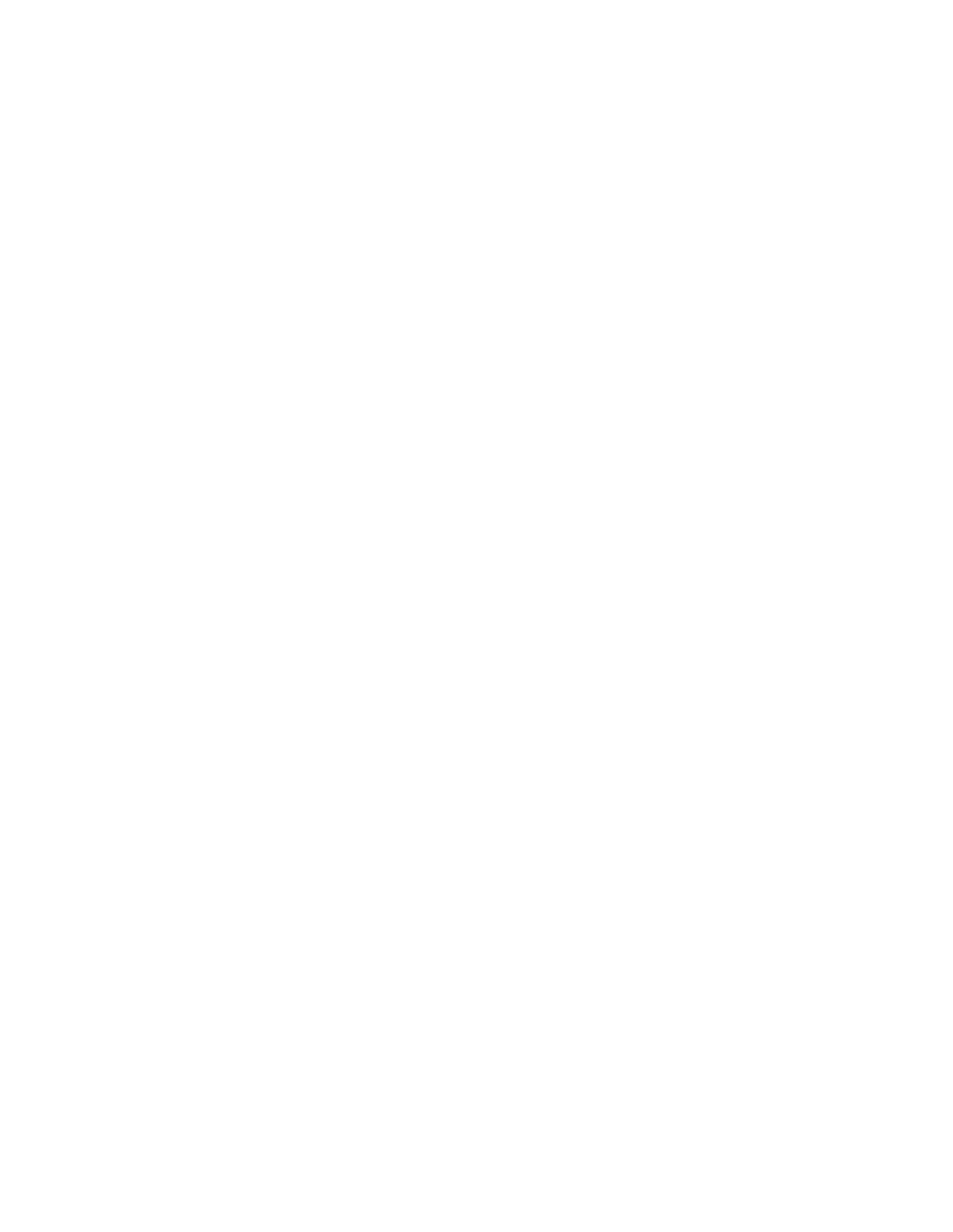

# ROYAL CANADIAN SEA CADETS

# PHASE TWO – QUALIFICATION STANDARD AND PLAN

(ENGLISH)

(Supersedes A-CR-CCP-602/PG-001 dated 2007-06-18)

Cette publication est disponible en français sous le numéro A-CR-CCP-602/PG-002.

**Issued on Authority of the Chief of the Defence Staff**

**OPI: D Cdts & JCR 4 – Cdts & JCR Training 2015-09-01**





**NOTICE** 

This documentation has been reviewed by the technical authority and does not contain<br>controlled goods. Disclosure notices and handling instructions originally received with the<br>document shall continue to apply.

**AVIS** 

Cette documentation a été révisée par l'autorité technique et ne contient pas de but continuous controllers. Les avis de divulgation et les instructions de manutention reçues originalement doivent continuer de s'appliquer.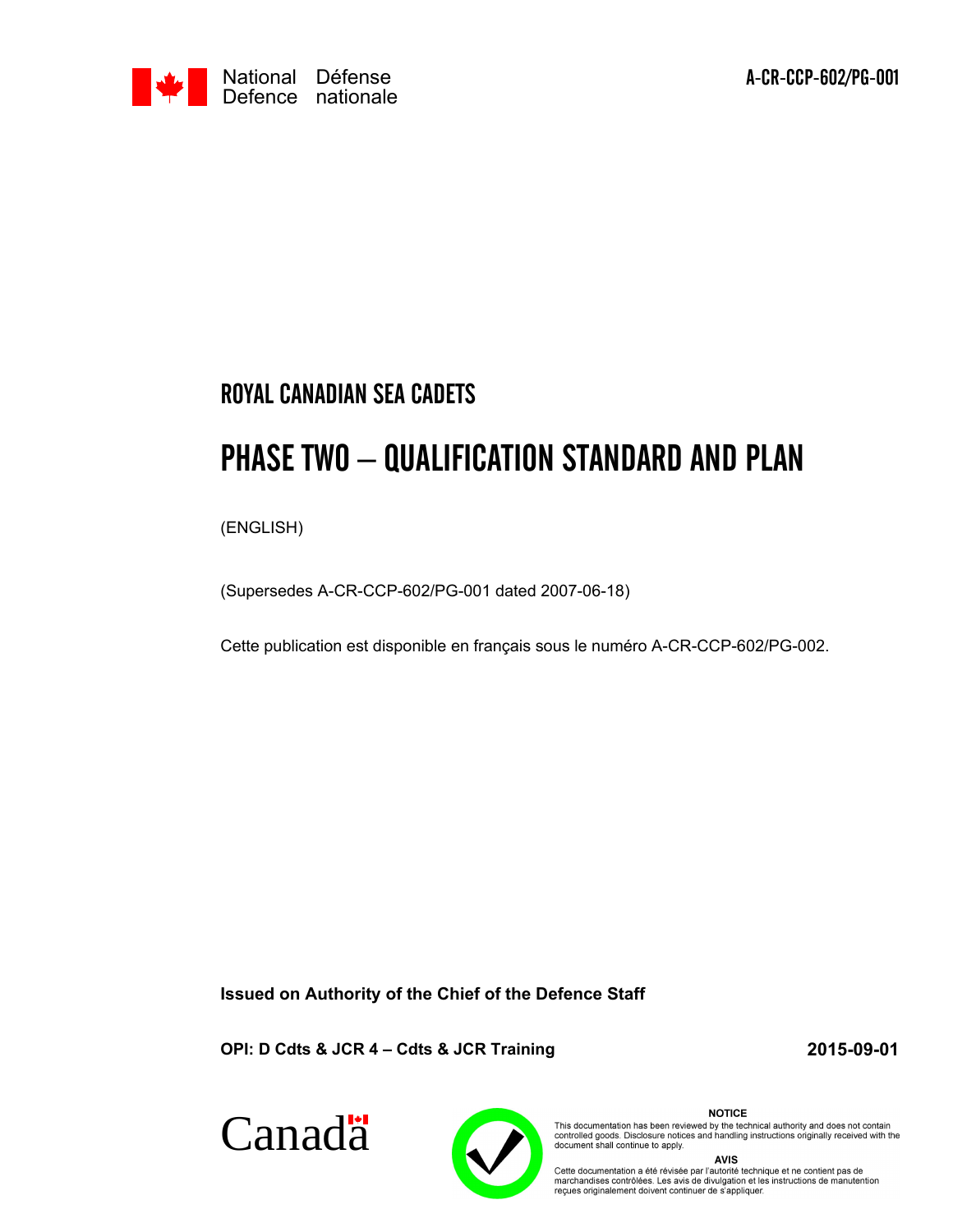# **LIST OF EFFECTIVE PAGES**

Insert latest changed pages and dispose of superseded pages in accordance with applicable orders.

## **NOTE**

The portion of the text affected by the latest change is indicated by a black vertical line in the margin of the page. Changes to illustrations are indicated by miniature pointing hands or black vertical lines.

Dates of issue for original and changed pages are:

Zero in Change No. column indicates an original page. Total number of pages in this publication is 213 consisting of the following:

| Page No. | Change No. | Page No. | Change No. |
|----------|------------|----------|------------|
|          |            |          |            |
|          |            |          |            |
|          |            |          |            |
|          |            |          |            |
|          |            |          |            |
|          |            |          |            |
|          |            |          |            |
|          |            |          |            |
|          |            |          |            |
|          |            |          |            |
|          |            |          |            |
|          |            |          |            |
|          |            |          |            |
|          |            |          |            |
|          |            |          |            |
|          |            |          |            |
|          |            |          |            |
|          |            |          |            |
|          |            |          |            |
|          |            |          |            |
|          |            |          |            |
|          |            |          |            |
|          |            |          |            |
|          |            |          |            |
|          |            |          |            |
|          |            |          |            |
|          |            |          |            |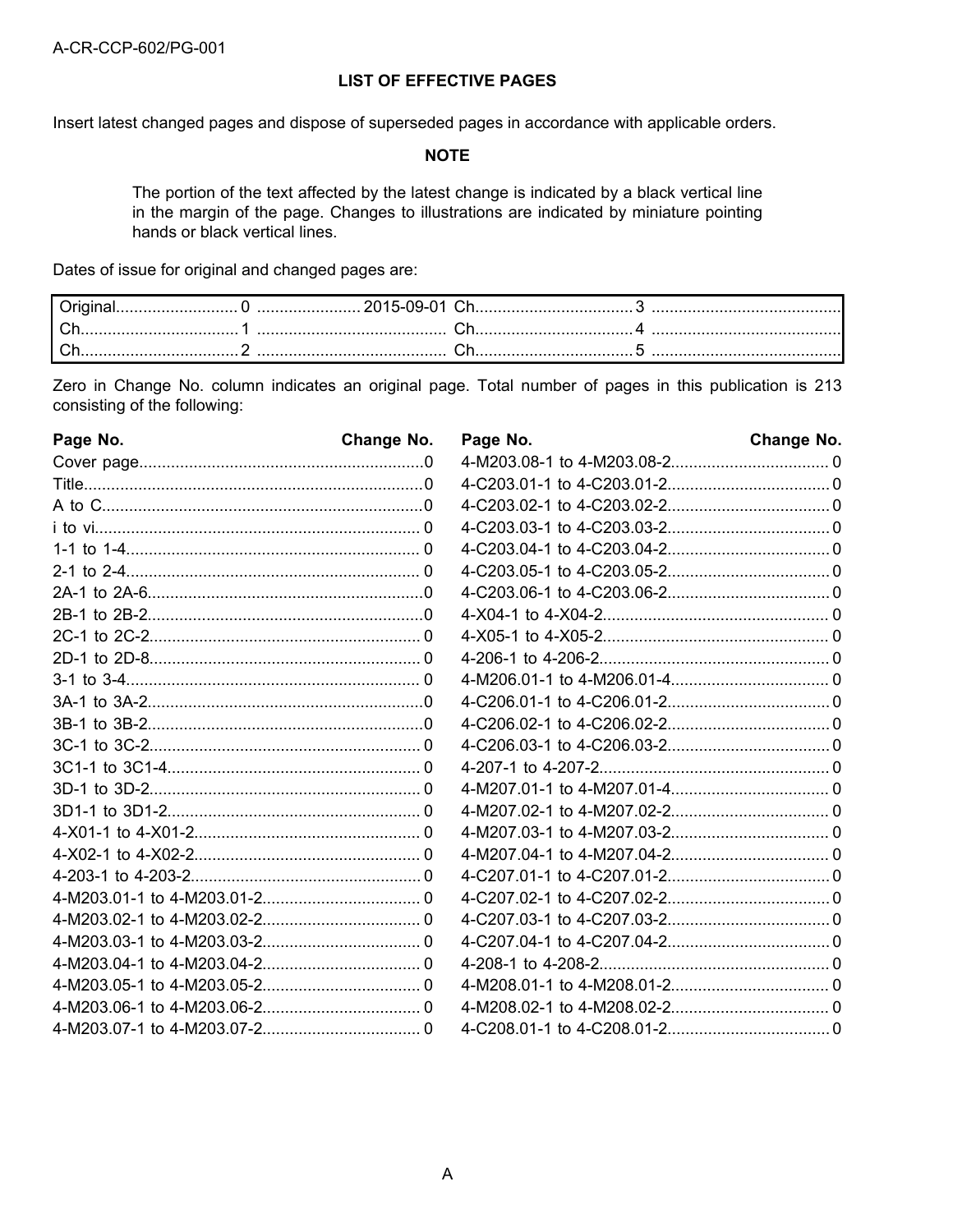# **LIST OF EFFECTIVE PAGES (Cont)**

| Page No. | Change No. |
|----------|------------|
|          |            |
|          |            |
|          |            |
|          |            |
|          |            |
|          |            |
|          |            |
|          |            |
|          |            |
|          |            |
|          |            |
|          |            |
|          |            |
|          |            |
|          |            |
|          |            |
|          |            |

| Page No. | Change No. |
|----------|------------|
|          |            |
|          |            |
|          |            |
|          |            |
|          |            |
|          |            |
|          |            |
|          |            |
|          |            |
|          |            |
|          |            |
|          |            |
|          |            |
|          |            |

# **Contact Officer: D Cdts & JCR 4-7-2 – Staff Officer Sea Cadet Program Development © 2015 DND/MDN Canada**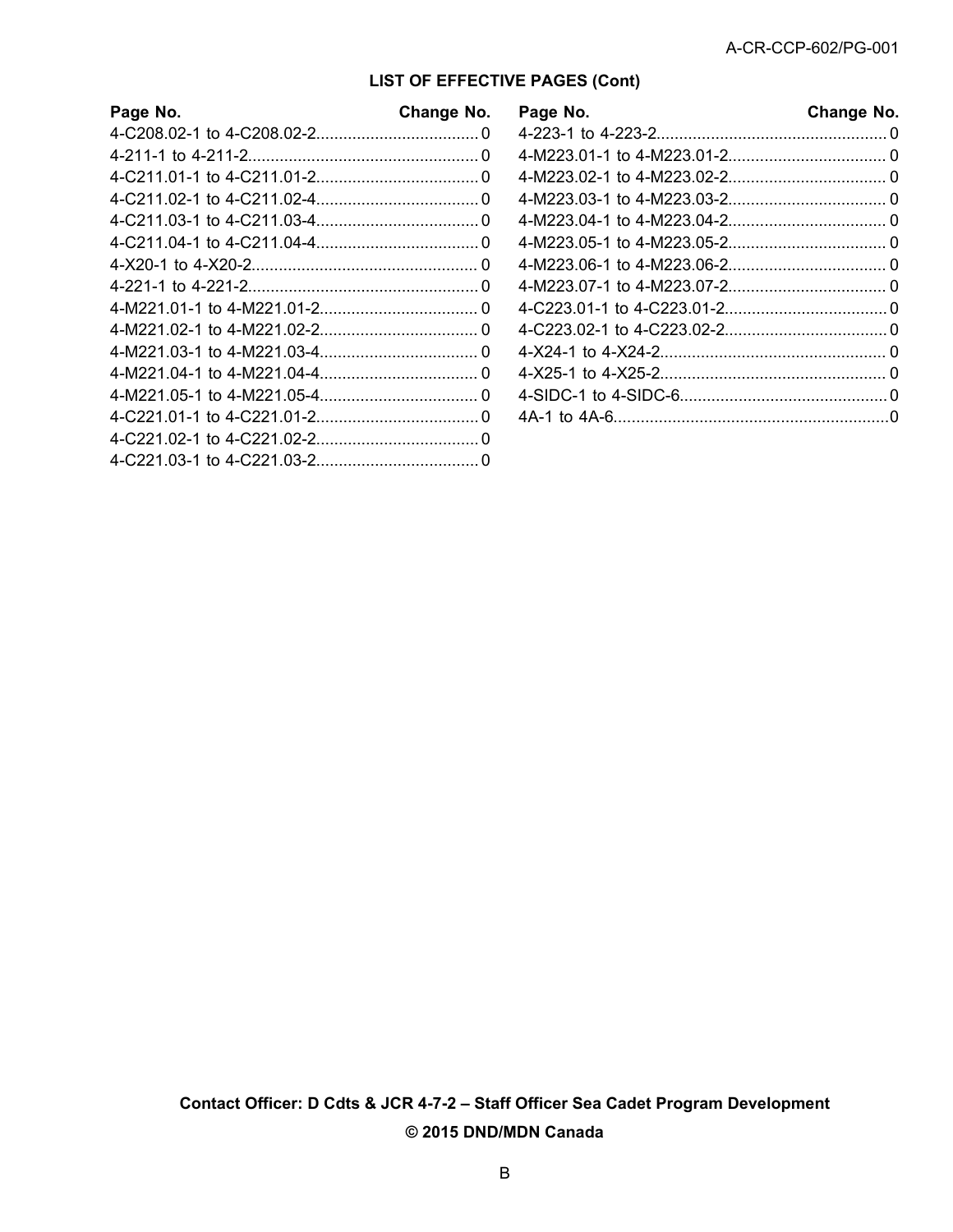THIS PAGE INTENTIONALLY LEFT BLANK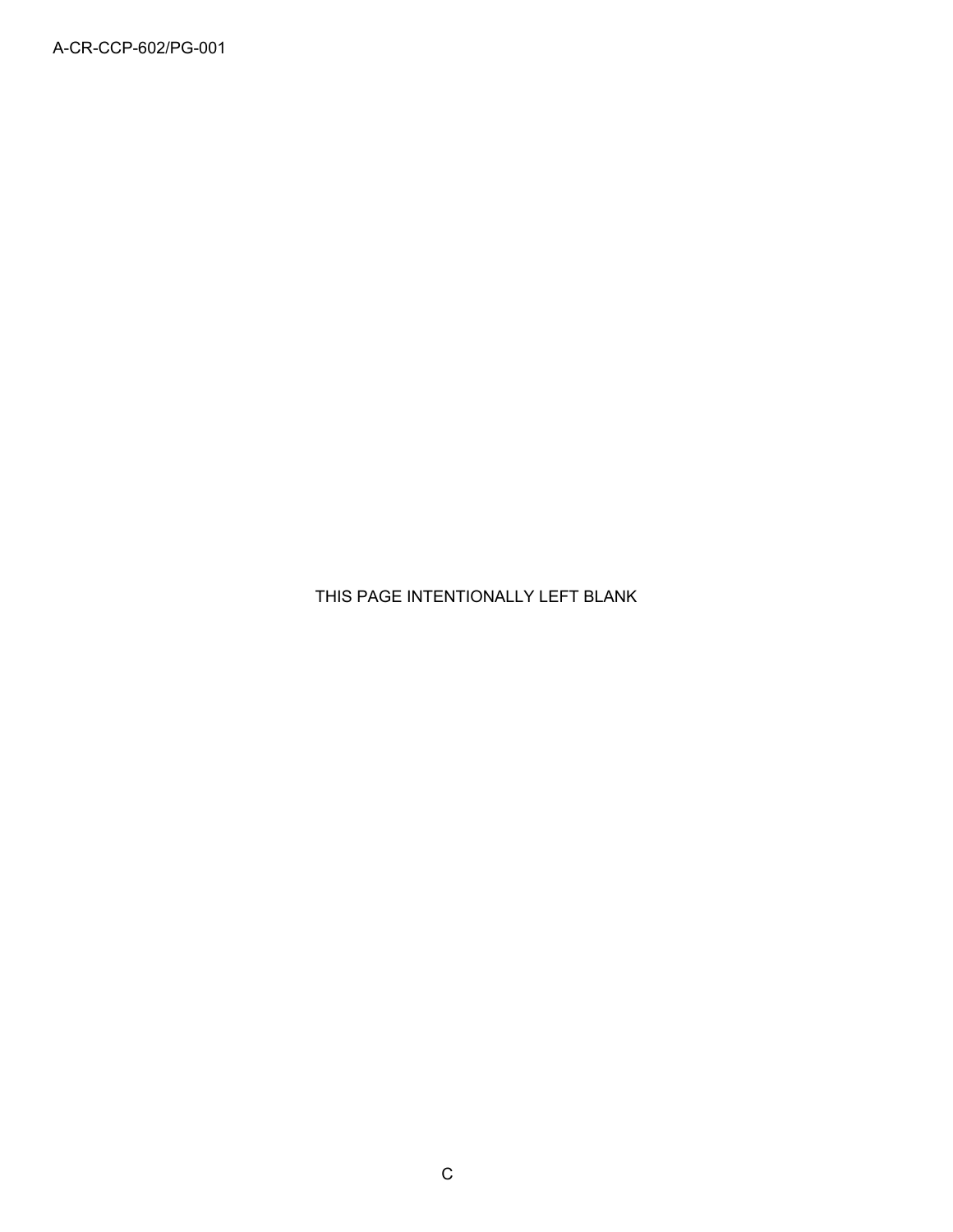# **FOREWORD AND PREFACE**

1. **Issuing Authority.** This Qualification Standard and Plan (QSP) A-CR-CCP-602/PG-001 was developed under the authority of the Director Cadets and Junior Canadian Rangers (D Cdts & JCR) in accordance with Cadet Administrative and Training Order (CATO) 11-03, *Cadet Program Mandate*, CATO 11-04, *Cadet Program Outline* and CATO 31-03, *Sea Cadet Program Outline*, and issued on the authority of the Chief of Defence Staff.

2. **Development.** Development of this QSP was in accordance with the performance-oriented concept of training outlined in the A-P9-050 Series, *Canadian Forces Individual Training and Education System*, with modifications to meet the needs of the Canadian Cadet Organization (CCO).

3. **Purpose of the QSP.** The QSP is to be used by Royal Canadian Sea Cadet Corps to conduct Phase Two, as outlined in CATO 11-04, *Cadet Program Outline* and CATO 31-03, *Sea Cadet Program Outline*.

4. **Suggested Changes.** Suggested changes to this document may be sent directly to cadettraining@canada.ca.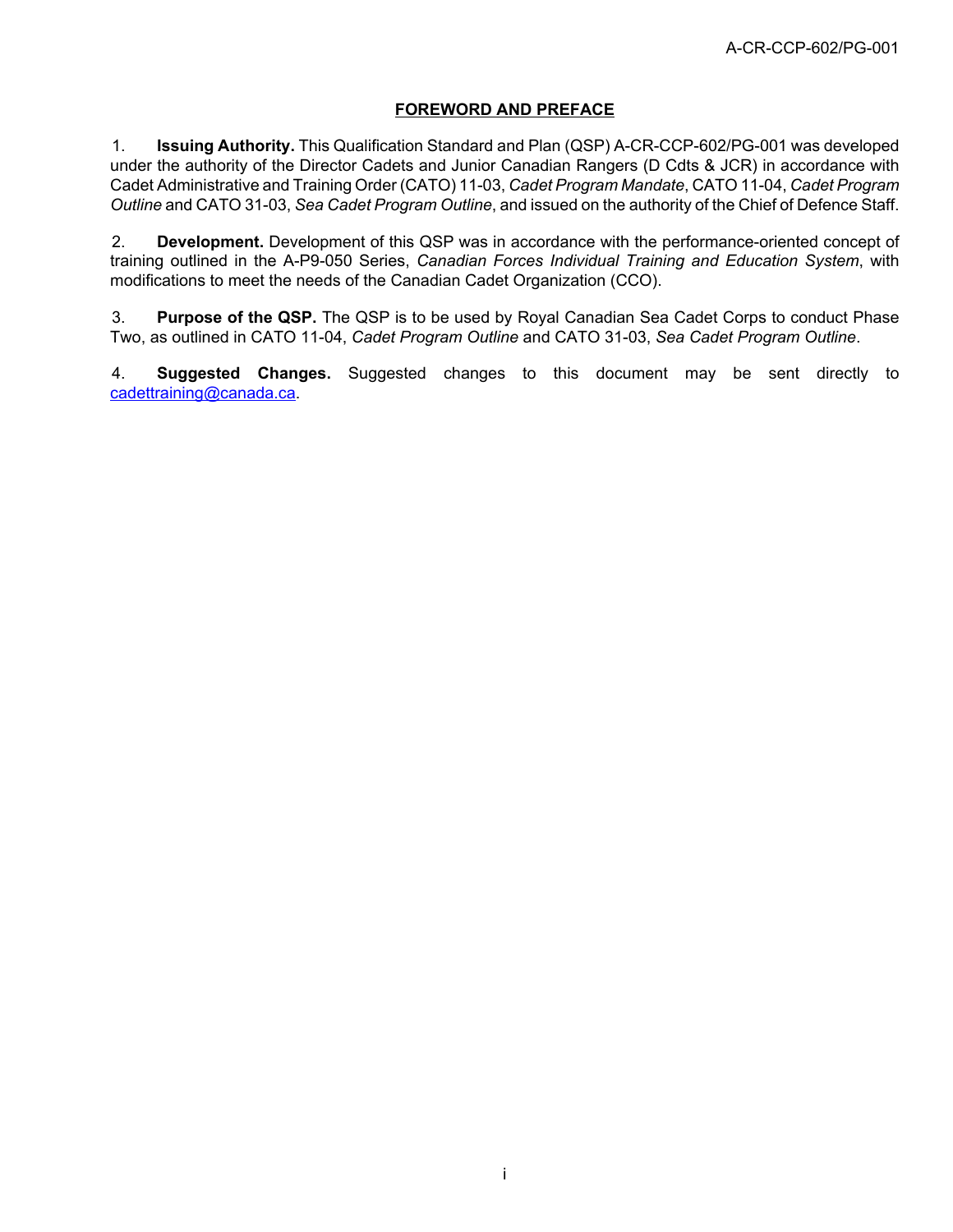THIS PAGE INTENTIONALLY LEFT BLANK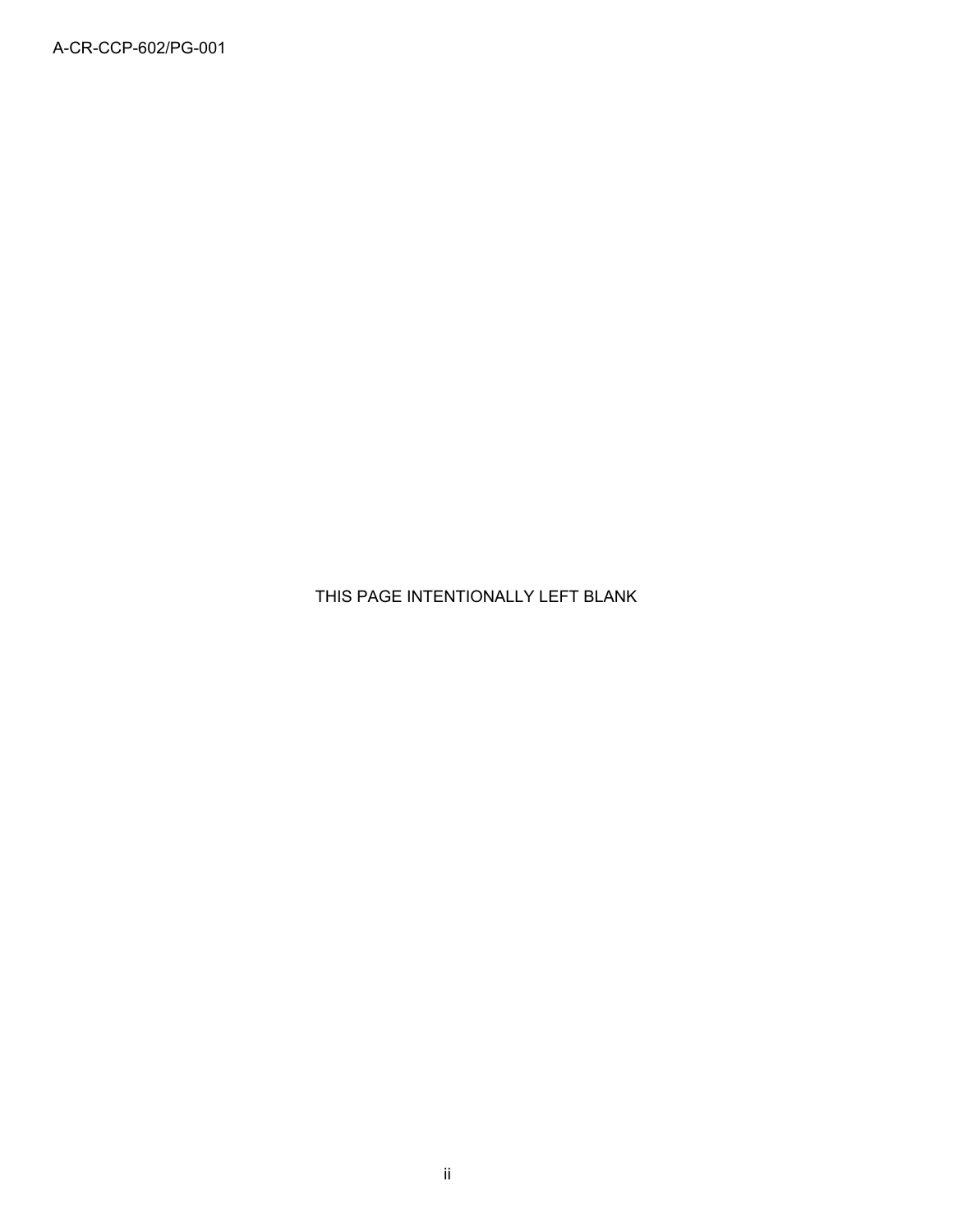|                  |                                                                                                                                                                                                                                                                                                                                                                                                                                                                                                                                                                                                                                                                                                                                                                                                    | <b>PAGE</b>                                                                                                                                                                            |
|------------------|----------------------------------------------------------------------------------------------------------------------------------------------------------------------------------------------------------------------------------------------------------------------------------------------------------------------------------------------------------------------------------------------------------------------------------------------------------------------------------------------------------------------------------------------------------------------------------------------------------------------------------------------------------------------------------------------------------------------------------------------------------------------------------------------------|----------------------------------------------------------------------------------------------------------------------------------------------------------------------------------------|
| <b>CHAPTER 1</b> | <b>GENERAL</b>                                                                                                                                                                                                                                                                                                                                                                                                                                                                                                                                                                                                                                                                                                                                                                                     | $1 - 1$                                                                                                                                                                                |
|                  | <b>AIMS</b><br><b>PROGRAM DESIGN</b><br>PERFORMANCE OBJECTIVES<br><b>TRAINING PREREQUISITES</b><br>USE OF THE QSP                                                                                                                                                                                                                                                                                                                                                                                                                                                                                                                                                                                                                                                                                  | $1 - 1$<br>$1 - 1$<br>$1 - 1$<br>$1 - 3$<br>$1 - 3$                                                                                                                                    |
| <b>CHAPTER 2</b> | <b>TRAINING MANAGEMENT DETAILS</b>                                                                                                                                                                                                                                                                                                                                                                                                                                                                                                                                                                                                                                                                                                                                                                 | $2 - 1$                                                                                                                                                                                |
|                  | RESPONSIBLE AGENCY AND TRAINING ESTABLISHMENTS<br><b>TRAINING DETAILS</b><br><b>TRAINING ADMINISTRATION</b><br><b>QUALIFICATION</b><br><b>RELATED DOCUMENTS</b><br><b>REFERENCES</b><br>Annex A - PHASE TWO TRAINING SUMMARY AND TIME<br><b>ALLOCATION</b><br>Annex B - SCHEDULING GUIDELINES<br>Annex C - RESOURCE REQUIREMENTS<br>Annex D - REFERENCES                                                                                                                                                                                                                                                                                                                                                                                                                                           | $2 - 1$<br>$2 - 1$<br>$2 - 3$<br>$2 - 3$<br>$2 - 4$<br>$2 - 4$<br>$2A-1$<br>$2B-1$<br>$2C-1$<br>$2D-1$                                                                                 |
| <b>CHAPTER 3</b> | <b>CADET EVALUATION</b>                                                                                                                                                                                                                                                                                                                                                                                                                                                                                                                                                                                                                                                                                                                                                                            | $3 - 1$                                                                                                                                                                                |
|                  | <b>PURPOSE</b><br><b>LEARNER EVALUATION</b><br>CADET EVALUATION DESIGN AND DEVELOPMENT<br>CP DEVELOPMENTAL PERIODS (DPS)<br>CADET ASSESSMENT OF LEARNING<br><b>MONITORING CADET PROGRESS</b><br><b>TRAINING COUNSELLING SESSION</b><br>ADDITIONAL ASSESSMENT OF LEARNING ACTIVITIES<br>PHASE TWO QUALIFICATION STANDARD<br>CADETS NOT MEETING THE QUALIFICATION STANDARD<br>RECORDING AND REPORTING ACHIEVEMENT<br>PHASE TWO CERTIFICATE OF QUALIFICATION<br>Annex A - CHARACTERISTICS OF CADET PROGRAM<br><b>DEVELOPMENTAL PERIODS</b><br>Annex B - PHASE TWO TRAINING PROGRAM QUALIFICATION<br><b>RECORD</b><br>Annex C - CADET INTERVIEW GUIDELINES<br>Appendix 1 - CADET INTERVIEW FORM<br>Annex D - TRAINING COUNSELLING SESSION GUIDELINES<br>Appendix 1 - TRAINING COUNSELLING SESSION FORM | $3 - 1$<br>$3 - 1$<br>$3 - 1$<br>$3 - 1$<br>$3 - 1$<br>$3 - 1$<br>$3-2$<br>$3-2$<br>$3-2$<br>$3 - 2$<br>$3-3$<br>$3 - 3$<br>$3A-1$<br>$3B-1$<br>$3C-1$<br>$3C1-1$<br>$3D-1$<br>$3D1-1$ |
| <b>CHAPTER 4</b> | PERFORMANCE OBJECTIVES                                                                                                                                                                                                                                                                                                                                                                                                                                                                                                                                                                                                                                                                                                                                                                             | 4-X01-1                                                                                                                                                                                |
| <b>SECTION 1</b> | <b>PO X01 - PARTICIPATE IN CITIZENSHIP ACTIVITIES</b>                                                                                                                                                                                                                                                                                                                                                                                                                                                                                                                                                                                                                                                                                                                                              | 4-X01-1                                                                                                                                                                                |
| <b>SECTION 2</b> | <b>PO X02 - PERFORM COMMUNITY SERVICE</b>                                                                                                                                                                                                                                                                                                                                                                                                                                                                                                                                                                                                                                                                                                                                                          | 4-X02-1                                                                                                                                                                                |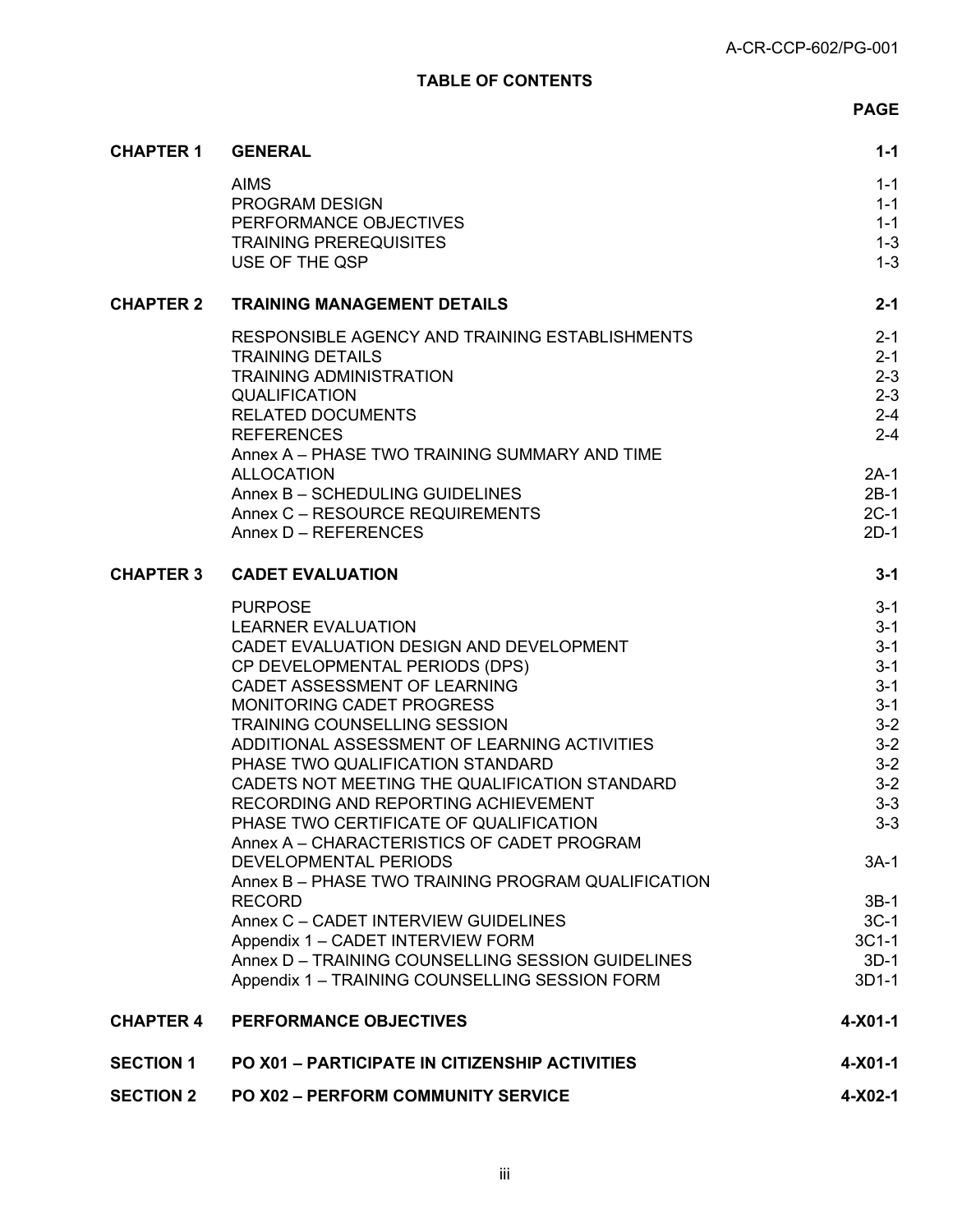# **TABLE OF CONTENTS (Cont)**

|                  |                                                                                      | <b>PAGE</b> |
|------------------|--------------------------------------------------------------------------------------|-------------|
| <b>SECTION 3</b> | PO 203 - DEMONSTRATE LEADERSHIP ATTRIBUTES WITHIN A<br><b>PEER SETTING</b>           | 4-203-1     |
|                  | EO M203.01 - DISCUSS LEADERSHIP WITHIN A PEER SETTING                                | 4-M203.01-1 |
|                  | EO M203.02 - DISCUSS THE PRINCIPLES OF LEADERSHIP                                    | 4-M203.02-1 |
|                  | EO M203.03 - DISCUSS EFFECTIVE COMMUNICATION IN A                                    |             |
|                  | PEER SETTING                                                                         | 4-M203.03-1 |
|                  | EO M203.04 - DEMONSTRATE POSITIVE GROUP DYNAMICS                                     | 4-M203.04-1 |
|                  | EO M203.05 - DISCUSS INFLUENCE BEHAVIOURS                                            | 4-M203.05-1 |
|                  | EO M203.06 - EMPLOY PROBLEM SOLVING                                                  | 4-M203.06-1 |
|                  | EO M203.07 - DISCUSS PERSONAL INTEGRITY AS A QUALITY                                 |             |
|                  | OF LEADERSHIP                                                                        | 4-M203.07-1 |
|                  | EO M203.08 - PARTICIPATE IN TEAM-BUILDING ACTIVITIES                                 | 4-M203.08-1 |
|                  | EO C203.01 - RECORD ENTRIES IN A REFLECTIVE JOURNAL                                  | 4-C203.01-1 |
|                  | EO C203.02 - EMPLOY PROBLEM SOLVING                                                  | 4-C203.02-1 |
|                  | EO C203.03 - DISCUSS CHARACTERISTICS OF A LEADER                                     | 4-C203.03-1 |
|                  | EO C203.04 - PARTICIPATE IN A PRESENTATION GIVEN BY A<br><b>LEADER</b>               | 4-C203.04-1 |
|                  | EO C203.05 - PARTICIPATE IN TRUST-BUILDING ACTIVITIES                                | 4-C203.05-1 |
|                  | EO C203.06 - PARTICIPATE IN PROBLEM-SOLVING ACTIVITIES                               | 4-C203.06-1 |
| <b>SECTION 4</b> | PO X04 - TRACK PARTICIPATION IN PHYSICAL ACTIVITIES                                  | 4-X04-1     |
| <b>SECTION 5</b> | <b>PO X05 - PARTICIPATE IN PHYSICAL ACTIVITIES</b>                                   | 4-X05-1     |
| <b>SECTION 6</b> | PO 206 - FIRE THE CADET AIR RIFLE DURING RECREATIONAL                                |             |
|                  | <b>MARKSMANSHIP</b>                                                                  | 4-206-1     |
|                  | EO M206.01 - PARTICIPATE IN A RECREATIONAL<br><b>MARKSMANSHIP ACTIVITY</b>           | 4-M206.01-1 |
|                  | EO C206.01 - PRACTICE HOLDING TECHNIQUES                                             | 4-C206.01-1 |
|                  | EO C206.02 - PRACTICE AIMING TECHNIQUES                                              | 4-C206.02-1 |
|                  | EO C206.03 - PRACTICE FIRING TECHNIQUES                                              | 4-C206.03-1 |
| <b>SECTION 7</b> | <b>PO 207 – SERVE IN A SEA CADET CORPS</b>                                           | 4-207-1     |
|                  | EO M207.01 - IDENTIFY PHASE TWO TRAINING<br><b>OPPORTUNITIES</b>                     | 4-M207.01-1 |
|                  | EO M207.02 - RECOGNIZE HISTORICAL ASPECTS OF THE<br>ROYAL CANADIAN SEA CADETS (RCSC) | 4-M207.02-1 |
|                  | EO M207.03 - RECOGNIZE THE ROLE AND RESPONSIBILITIES<br>OF THE LOCAL SPONSOR         | 4-M207.03-1 |
|                  | EO M207.04 - IDENTIFY YEAR TWO CSTC TRAINING<br><b>OPPORTUNITIES</b>                 | 4-M207.04-1 |
|                  | EO C207.01 - IDENTIFY THE RANK STRUCTURE OF THE ROYAL                                |             |
|                  | CANADIAN ARMY AND AIR CADETS                                                         | 4-C207.01-1 |
|                  | EO C207.02 - VISIT A LOCAL CADET CORPS OR SQUADRON                                   | 4-C207.02-1 |
|                  | EO C207.03 - DESCRIBE THE AFFILIATED UNIT                                            | 4-C207.03-1 |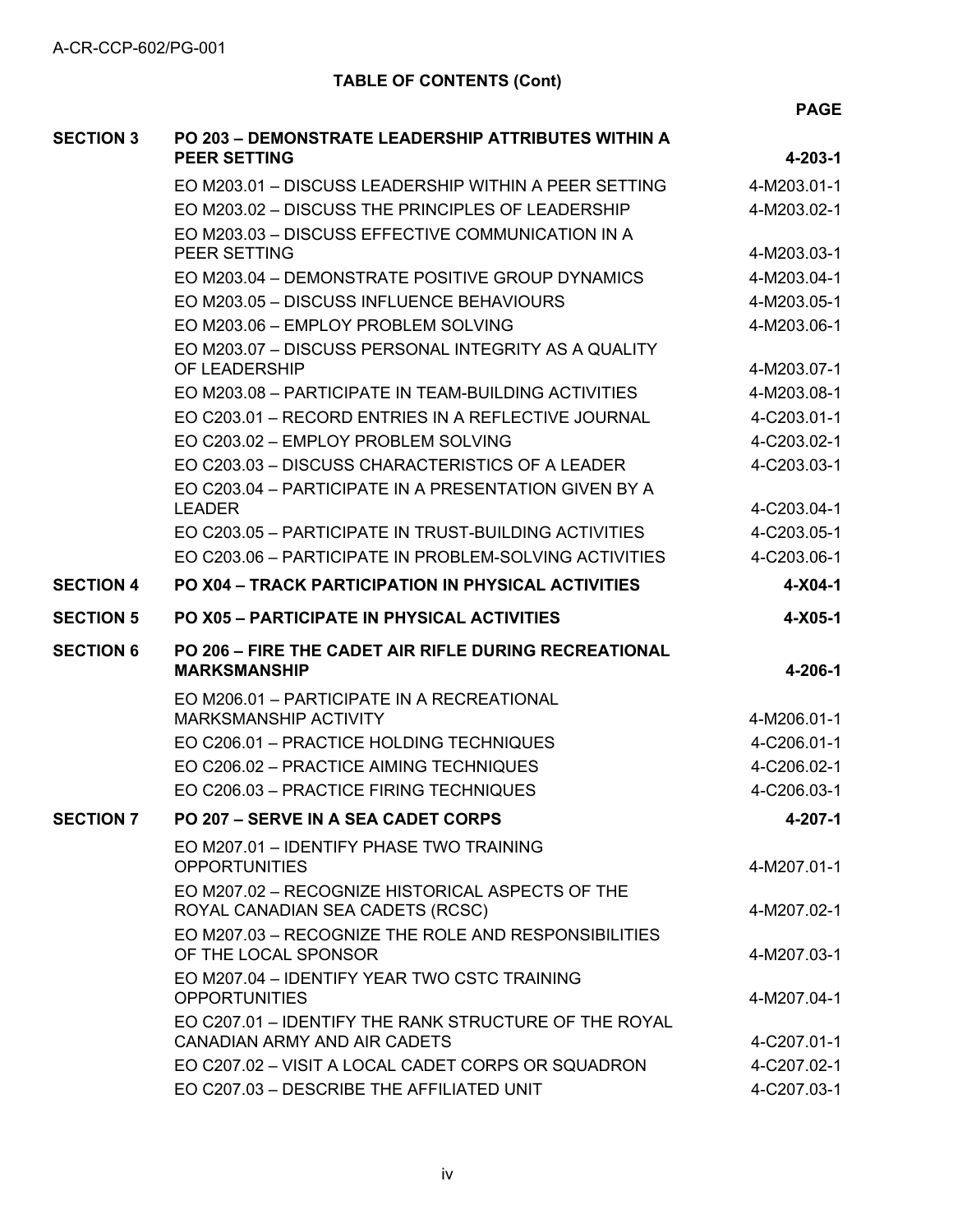# **TABLE OF CONTENTS (Cont)**

|                   |                                                                                           | <b>PAGE</b>   |
|-------------------|-------------------------------------------------------------------------------------------|---------------|
|                   | EO C207.04 - PARTICIPATE IN A TOUR OF THE AFFILIATED<br><b>UNIT</b>                       | 4-C207.04-1   |
| <b>SECTION 8</b>  | <b>PO 208 – EXECUTE DRILL AS A MEMBER OF A SQUAD</b>                                      | 4-208-1       |
|                   | EO M208.01 - EXECUTE LEFT AND RIGHT TURNS ON THE                                          |               |
|                   | <b>MARCH</b>                                                                              | 4-M208.01-1   |
|                   | EO M208.02 - FORM SINGLE FILE FROM THE HALT                                               | 4-M208.02-1   |
|                   | EO C208.01 - PRACTICE CEREMONIAL DRILL AS A REVIEW                                        | 4-C208.01-1   |
|                   | EO C208.02 - EXECUTE DRILL WITH ARMS                                                      | 4-C208.02-1   |
| <b>SECTION 9</b>  | <b>PO 211 - PARTICIPATE IN COMPETITIVE SUMMER BIATHLON</b>                                |               |
|                   | <b>ACTIVITIES</b>                                                                         | 4-211-1       |
|                   | EO C211.01 - IDENTIFY CIVILIAN BIATHLON OPPORTUNITIES                                     | 4-C211.01-1   |
|                   | EO C211.02 - RUN ON ALTERNATING TERRAIN                                                   | 4-C211.02-1   |
|                   | EO C211.03 - FIRE THE CADET AIR RIFLE USING A SLING<br><b>FOLLOWING PHYSICAL ACTIVITY</b> | 4-C211.03-1   |
|                   | EO C211.04 - PARTICIPATE IN A COMPETITIVE SUMMER                                          |               |
|                   | <b>BIATHLON ACTIVITY</b>                                                                  | 4-C211.04-1   |
| <b>SECTION 10</b> | <b>PO X20 - PARTICIPATE IN CAF FAMILIARIZATION</b>                                        | $4 - X20 - 1$ |
| <b>SECTION 11</b> | <b>PO 221 – RIG TACKLES</b>                                                               | $4 - 221 - 1$ |
|                   | EO M221.01 - USE A STROP FOR SLINGING                                                     | 4-M221.01-1   |
|                   | EO M221.02 - MOUSE A HOOK                                                                 | 4-M221.02-1   |
|                   | EO M221.03 - REEVE BLOCKS                                                                 | 4-M221.03-1   |
|                   | EO M221.04 - IDENTIFY COMPONENTS OF TACKLES                                               | 4-M221.04-1   |
|                   | EO M221.05 - RIG TACKLES                                                                  | 4-M221.05-1   |
|                   | EO C221.01 - MAKE A BACK SPLICE                                                           | 4-C221.01-1   |
|                   | EO C221.02 - MAKE AN EYE SPLICE                                                           | 4-C221.02-1   |
|                   | EO C221.03 - MAKE A LONG SPLICE                                                           | 4-C221.03-1   |
| <b>SECTION 12</b> | <b>PO 223 - SERVE IN A NAVAL ENVIRONMENT</b>                                              | $4 - 223 - 1$ |
|                   | EO M223.01 - DEFINE SHIP-RELATED TERMS                                                    | 4-M223.01-1   |
|                   | EO M223.02 - IDENTIFY THE WATCH SYSTEM                                                    | 4-M223.02-1   |
|                   | EO M223.03 - EXECUTE NOTES USING THE BOATSWAIN'S                                          |               |
|                   | <b>CALL</b>                                                                               | 4-M223.03-1   |
|                   | EO M223.04 - PIPE THE GENERAL CALL                                                        | 4-M223.04-1   |
|                   | $EO M223.05 - P IPE THE STILL$                                                            | 4-M223.05-1   |
|                   | EO M223.06 - PIPE THE CARRY ON                                                            | 4-M223.06-1   |
|                   | EO M223.07 - IDENTIFY THE PROCEDURE FOR BERTHING A<br><b>SHIP</b>                         | 4-M223.07-1   |
|                   | EO C223.01 - DEFINE NAVAL TERMINOLOGY                                                     | 4-C223.01-1   |
|                   | $EO$ $C223.02 - PIPE$ THE SIDE                                                            | 4-C223.02-1   |
| <b>SECTION 13</b> | PO X24 - SAIL A SAILBOAT IAW SAIL CANADA CANSAIL                                          |               |
|                   | LEVEL 1                                                                                   | $4 - X24 - 1$ |
|                   |                                                                                           |               |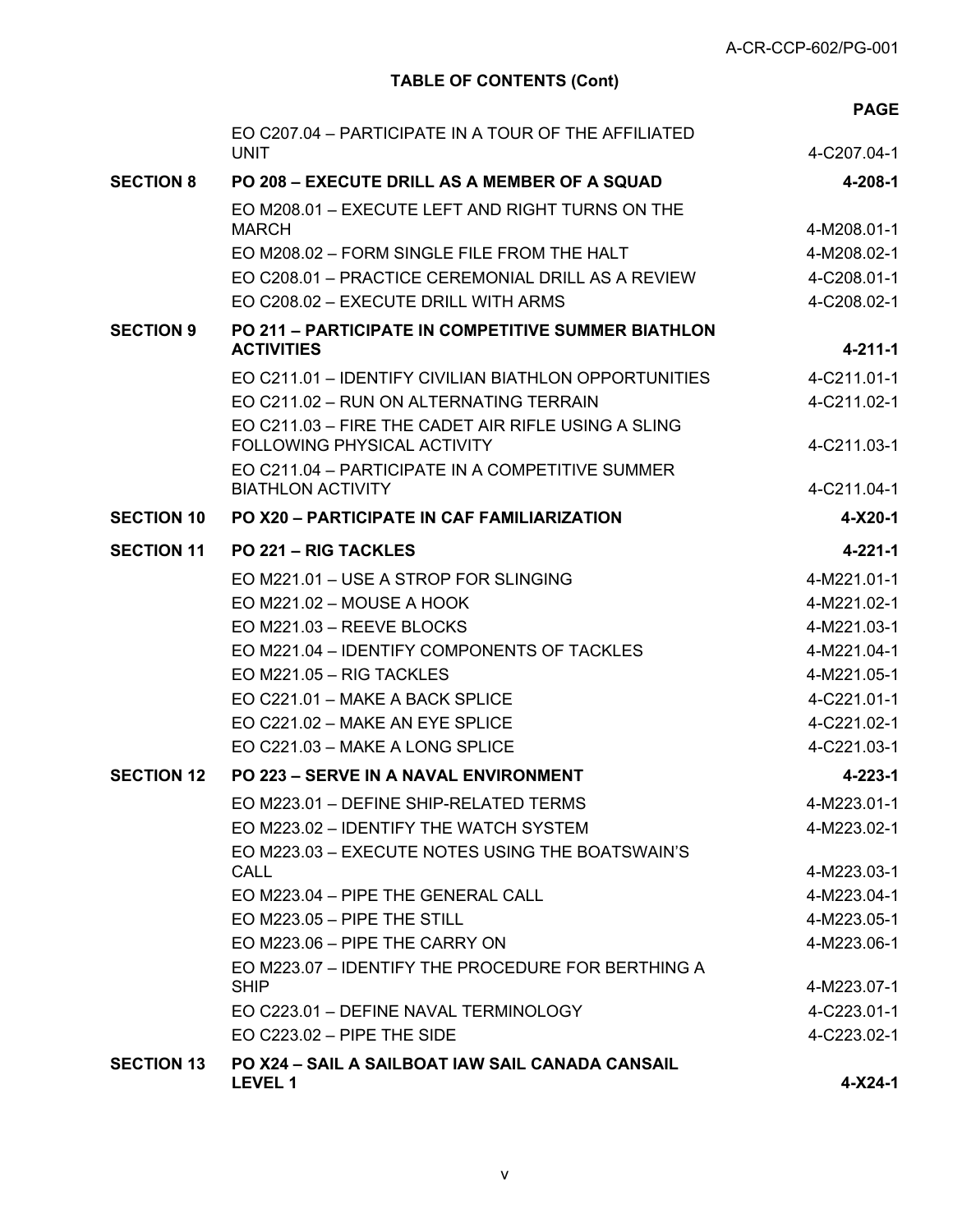# **TABLE OF CONTENTS (Cont)**

|                   |                                                                        | <b>PAGE</b>   |
|-------------------|------------------------------------------------------------------------|---------------|
| <b>SECTION 14</b> | <b>PO X25 – PARTICIPATE IN A NAUTICAL TRAINING WEEKEND</b>             | $4 - X25 - 1$ |
|                   | SECTION 15 SEAMANSHIP INTER-DIVISIONAL COMPETITION (SIDC)              | 4-SIDC-1      |
|                   | Annex A – INSTRUCTIONAL METHODOLOGIES AND THEIR<br><b>APPLICATIONS</b> | 4A-1          |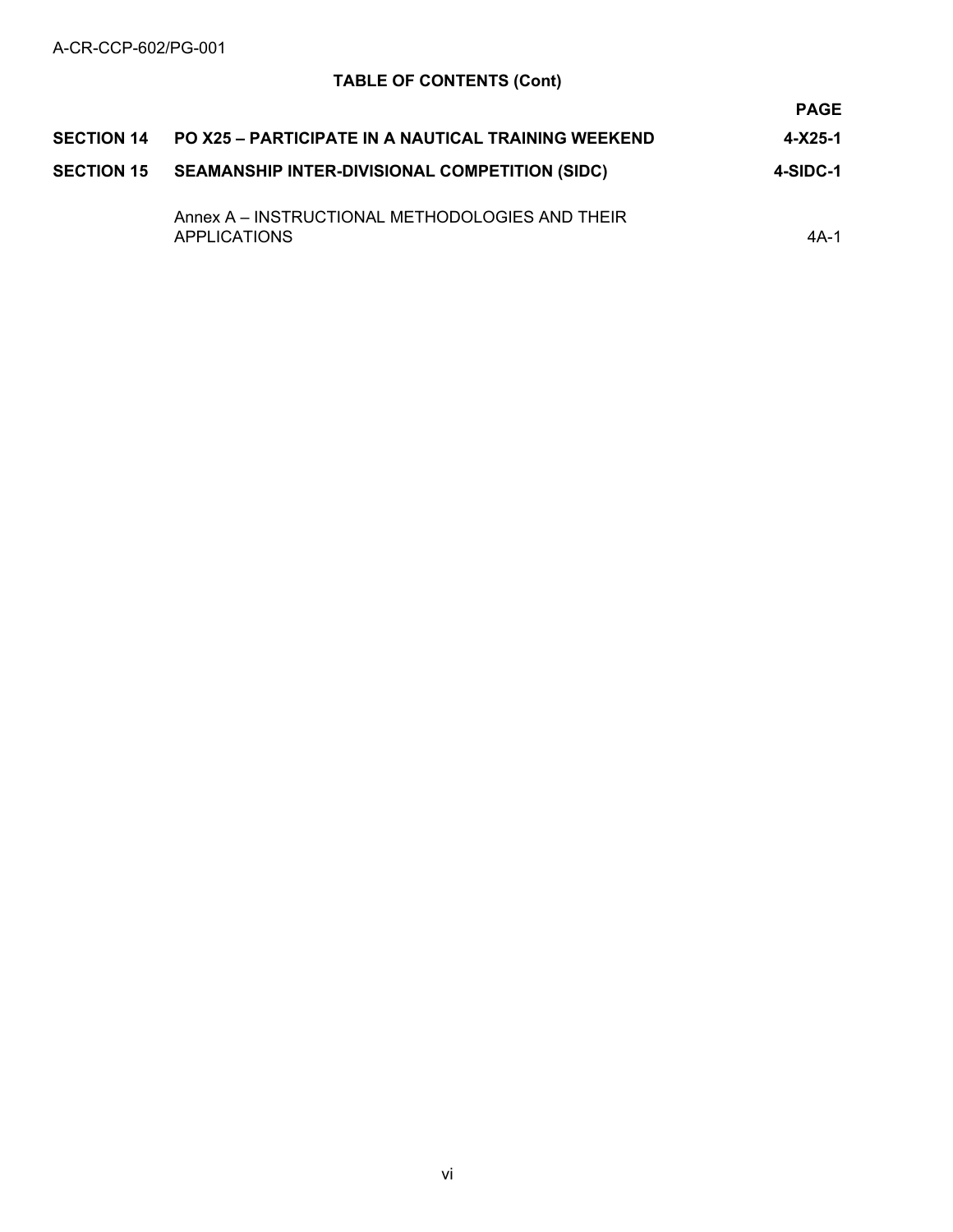# **CHAPTER 1**

# **GENERAL**

# <span id="page-12-0"></span>**AIMS**

1. The aim of Phase Two is to provide a Sea Cadet with the introductory knowledge and practical experience required to participate in corps activities as a member of a team.

# **PROGRAM DESIGN**

- 2. Phase Two Program has been designed:
	- a. assuming that the majority of second year cadets are between 13 and 14 years of age;
	- b. assuming that the majority of cadets have successfully completed Phase One;
	- c. using age-appropriate learning strategies;
	- d. by providing a programming mix consisting of mandatory and complementary training;
	- e. to include training which is experiential and skill-based, with a lesser focus on theoretical knowledge; and
	- f. assuming that learning will take place through a combination of programmed periods of instruction, unstructured discussions, teachable moments, and coaching / mentoring opportunities.
- 3. Each phase is composed of performance objectives (POs) subdivided into enabling objectives (EOs).

# **PERFORMANCE OBJECTIVES**

- 4. PO numbers are usually made up of three digits:
	- a. The first digit indicates the phase (eg, 'X' represents Phases One to Four, '1' represents Phase One, '2' represents Phase Two, etc.).
	- b. The second and third digits indicate the topic area (eg, '00' represents Positive Social Relations for Youth, '01' represents Citizenship, '02' represents Community Service, etc.).
- 5. EO numbers are usually made up of six digits (eg, EO M103.01):
	- a. The first digit is either an 'M', which indicates mandatory training, or a 'C', which indicates complementary training.
	- b. The second, third and fourth digits indicate the PO as per para 4.
	- c. The fifth and sixth digits indicate the specific EO number (eg, EO M103.01 is the first mandatory EO in Phase One leadership).
	- d. Some EOs have a seventh digit, which indicates there is a selection of EOs to choose from (eg, EOs MX01.01A, MX01.01B, MX01.01C, etc. indicates corps can choose any one of these EOs to satisfy the requirements of mandatory Citizenship training).

6. Each PO has been developed to contribute directly to the program aim and participant outcomes detailed in CATO 11-03, *Cadet Program Mandate*. The following are summaries of the POs common to all elements of the CP (allocated POs numbered X01 to X20) and the POs specific to the Phase Two Program (allocated POs numbered 221 to X25):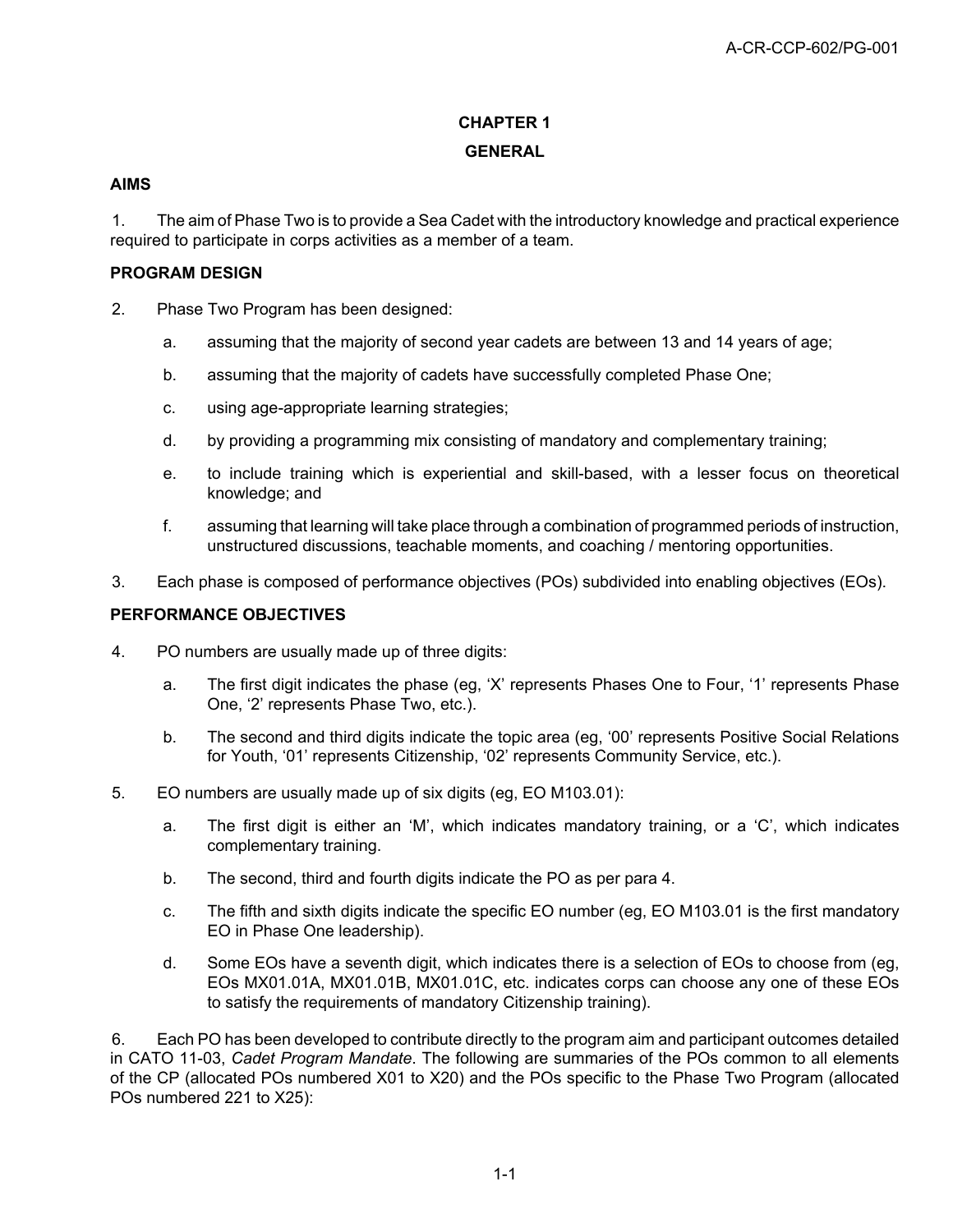- a. **Citizenship.** PO X01 Participate in Citizenship Activities. The aim of this PO is to introduce cadets to various aspects of being a good Canadian citizen through a range of fun, interesting and challenging activities.
- b. **Community Service.** PO X02 Perform Community Service. The aim of this PO is to encourage cadets to be active citizens through participation in a community service activity as a member of a team.
- c. **Leadership.** PO 203 Demonstrate Leadership Attributes Within a Peer Setting. The aim of this PO is to introduce cadets to the ways peer leaders are able to influence the behaviour of their group.
- d. **Personal Fitness and Healthy Living.** PO X04 Track Participation in Physical Activities. The aim of this PO is to encourage cadets to live a healthy, active lifestyle by meeting the *Canadian Physical Activity Guidelines and Canadian Sedentary Behaviour Guidelines* for youth.
- e. **Physical Activities.** PO X05 Participate in Physical Activities. The aim of this PO is for cadets to have fun participating in physical activities.
- f. **Air Rifle Marksmanship.** PO 206 Fire the Cadet Air Rifle During Recreational Marksmanship. The aim of this PO is to develop the cadets' marksmanship abilities through participation in recreational marksmanship.
- g. **General Cadet Knowledge.** PO 207 Serve in a Sea Cadet Corps. The aim of this PO is to provide cadets with information on the opportunities inherent in the Sea Cadet Program, and provide them with skills and knowledge that allow them to integrate successfully within the cadet organization.
- h. **Drill and Ceremonial.** PO 208 Execute Drill as a Member of a Squad. The aim of this PO is to provide cadets with drill movements designed to improve the efficiency of a squad on the march.
- i. **Biathlon.** PO 211 Participate in Competitive Summer Biathlon Activities. The aim of this PO is to provide cadets with an opportunity to enhance individual marksmanship skills and personal fitness while introducing cadets to the sport of biathlon.
- j. **CAF Familiarization.** PO X20 Participate in Canadian Armed Forces (CAF) Familiarization Activities. The aim of this PO is to stimulate the interest of cadets in the army, land and air activities of the CAF.
- k. **Ropework.** PO 221 Rig Tackles. The aim of this PO to provide cadets with basic ropework skills to enable them to participate in seamanship activities such as small craft operation and sailing.
- l. **Ship's Operations.** PO 223 Respond to Basic Forms of Naval Communications. The aim of this PO is to provide cadets with the basic knowledge required to communicate in a naval or nautical environment.
- m. **Sail.** PO X24 Sail a Sailboat in accordance with Sail Canada CAN*Sail* Level 1. The aim of this PO is to qualify cadets to CAN*Sail* Level 1.
- n. **Nautical Training.** PO X25 Participate in a Nautical Training Weekend. The aim of this PO is to provide cadets an additional opportunity to participate in a nautical activity that reinforces mandatory / complementary training, allows cadets to participate in naval aspects of the CAF or maritime community; and provides a hands-on opportunity that introduces new skills/knowledge.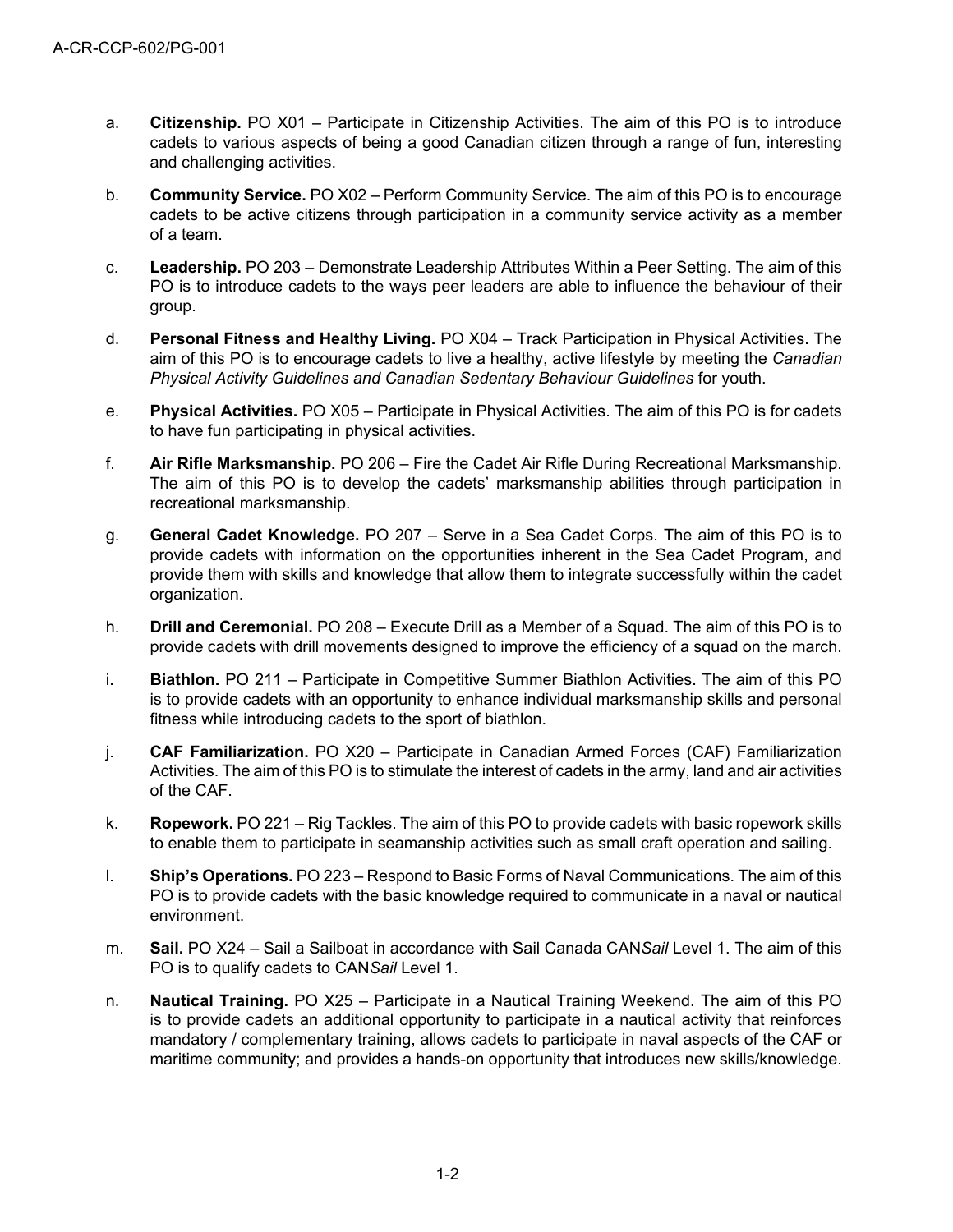# <span id="page-14-0"></span>**TRAINING PREREQUISITES**

7. To participate in the Phase Two, youths must be members of a Sea Cadet corps, as specified in A-CR-CCP-950/PT-001, *Queen's Regulations and Orders for the Canadian Cadet Organization*, Article 4.01.

## **USE OF THE QSP**

8. This QSP shall be used as the primary authority governing the development, implementation, conduct and evaluation of the training and standards to qualify a cadet for Phase Two. This QSP shall also be used by D Cdts & JCR as the primary reference for validation of Phase Two.

9. Phase Two shall be conducted using this QSP as the training control document in conjunction with A-CR-CCP-602/PF-001, *Royal Canadian Sea Cadets Phase Two Instructional Guides*.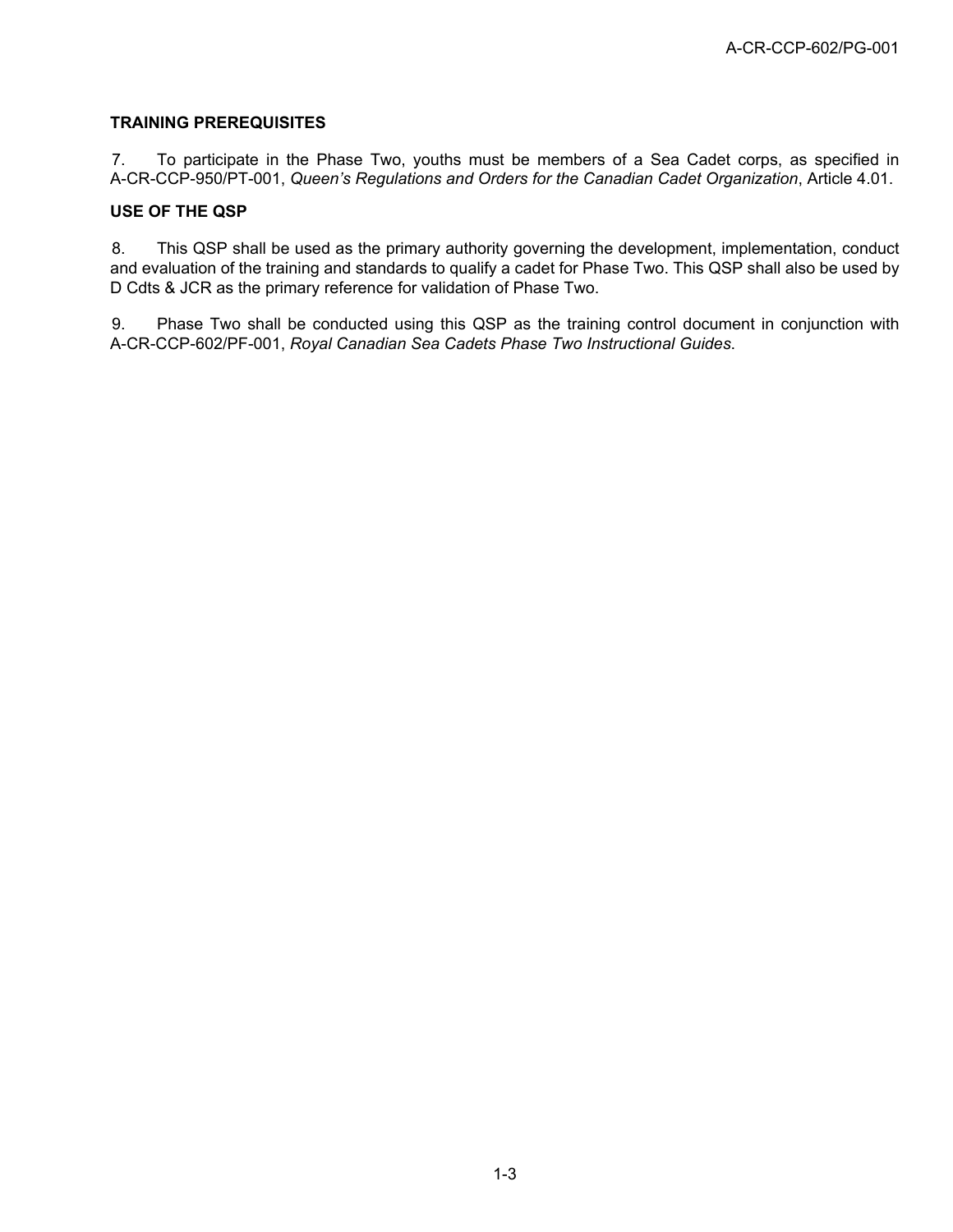THIS PAGE INTENTIONALLY LEFT BLANK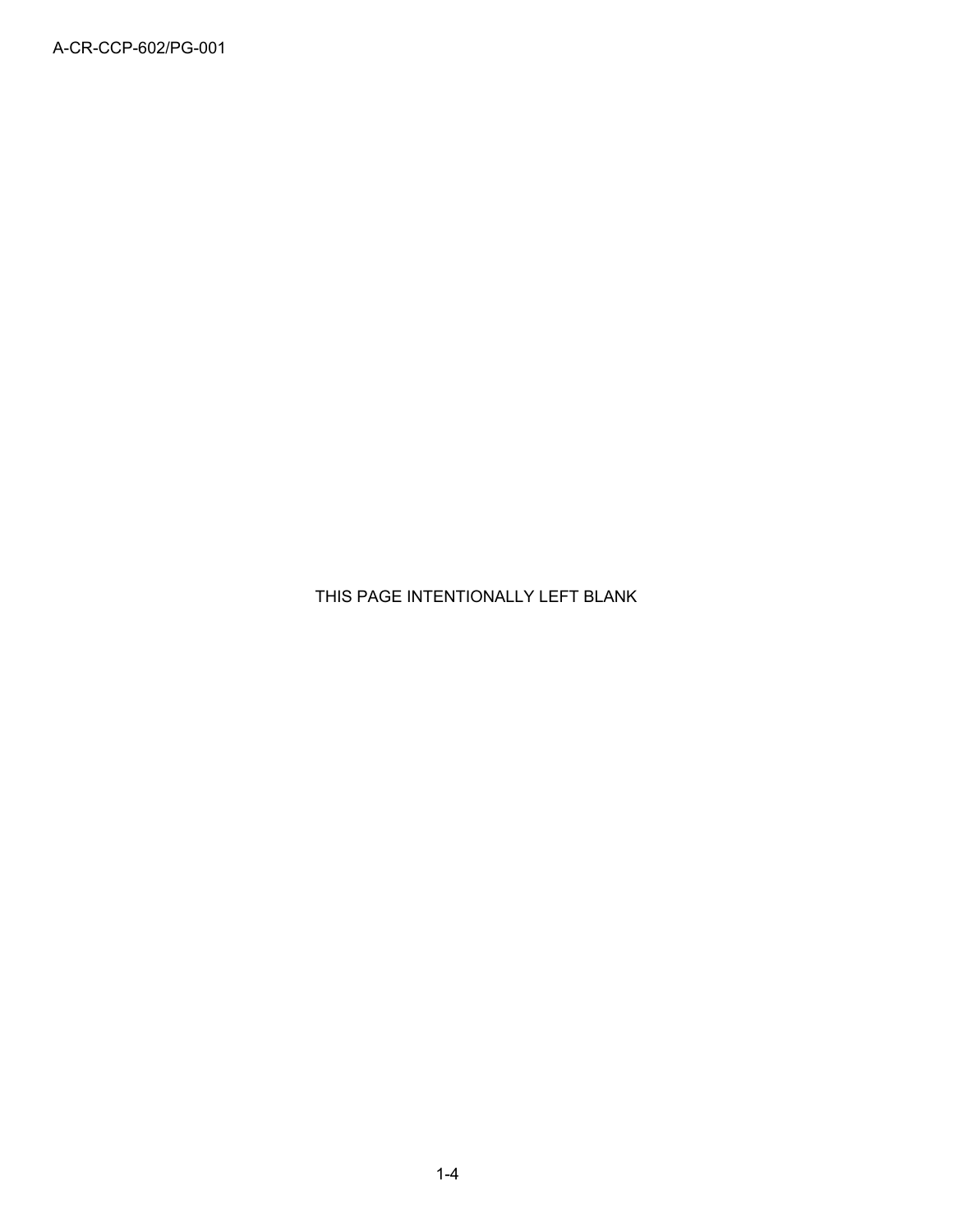# **CHAPTER 2**

#### **TRAINING MANAGEMENT DETAILS**

#### <span id="page-16-0"></span>**RESPONSIBLE AGENCY AND TRAINING ESTABLISHMENTS**

1. The Managing Authority for the Sea Cadet Phase Training Program is D Cdts & JCR. The conduct of said program is the responsibility of the Regional Cadet Support Units (RCSUs) through authorized Training Establishments (TEs). These TEs include:

- a. Royal Canadian Sea Cadet Corps (RCSCC); and
- b. Technical TEs, such as:
	- (1) Cadets Nautical Sites (CNS); and
	- (2) Other zone, detachment or regional TEs as authorized by the RCSU Commanding Officer (CO).

# **TRAINING DETAILS**

2. In accordance with CATOs 11-04, *Cadet Program Outline* and 31-03, *Sea Cadet Program Outline*, the Phase Training Program is conducted between 1 September and 30 June of each training year through a combination of 30 training sessions and 10 supported training days as detailed in Annex A.

3. Phase Training is divided into two compulsory components that must be completed by all cadets. These components are:

- a. **Mandatory Training.** Mandatory training is a scheme of activities that is requisite for corps, and in some instances, specialized TEs, to conduct and for cadets to accomplish in order to complete the Phase; and
- b. **Complementary Training.** Complementary training is a scheme of activities that is requisite for corps, and in some instances specialized TEs, to conduct and for cadets to accomplish in order to complete the Phase. These activities complement mandatory activities and form an integral part of the Phase Program. COs have the discretion to choose activities from a range of possibilities, thus allowing them flexibility to tailor the Phase Program to match the corps' interests and resources.

4. **Period Allocation.** Periods are 30 minutes in duration with some periods allocated to be delivered during training days / weekends. A detailed period allocation, including details on training days / weekend, is provided at Annex A, and scheduling guidelines are located at Annex B.

# 5. **Training Days / Weekends.**

- a. The planning and conduct of training days is the responsibility of the corps. Day training shall be conducted at the corps parade location or, where suitable facilities do not exist at the corps parade location, within the local community.
- b. The conduct of sail training is the responsibility of Technical TEs (CNS). The planning of these activities is to be done in conjunction with the Area Cadet Detachment / RCSU and CNS.
- c. In accordance with CATO 11-04, *Cadet Program Outline*, weekend training shall normally be conducted within three hundred kilometres of the corps parade location.
- d. Where support of mandatory or complementary days / weekends is required, requests shall be forwarded to the appropriate RCSU. Refer to CATO 31-03, *Sea Cadet Program Outline*, and regional orders for amplified information on support available from RCSUs.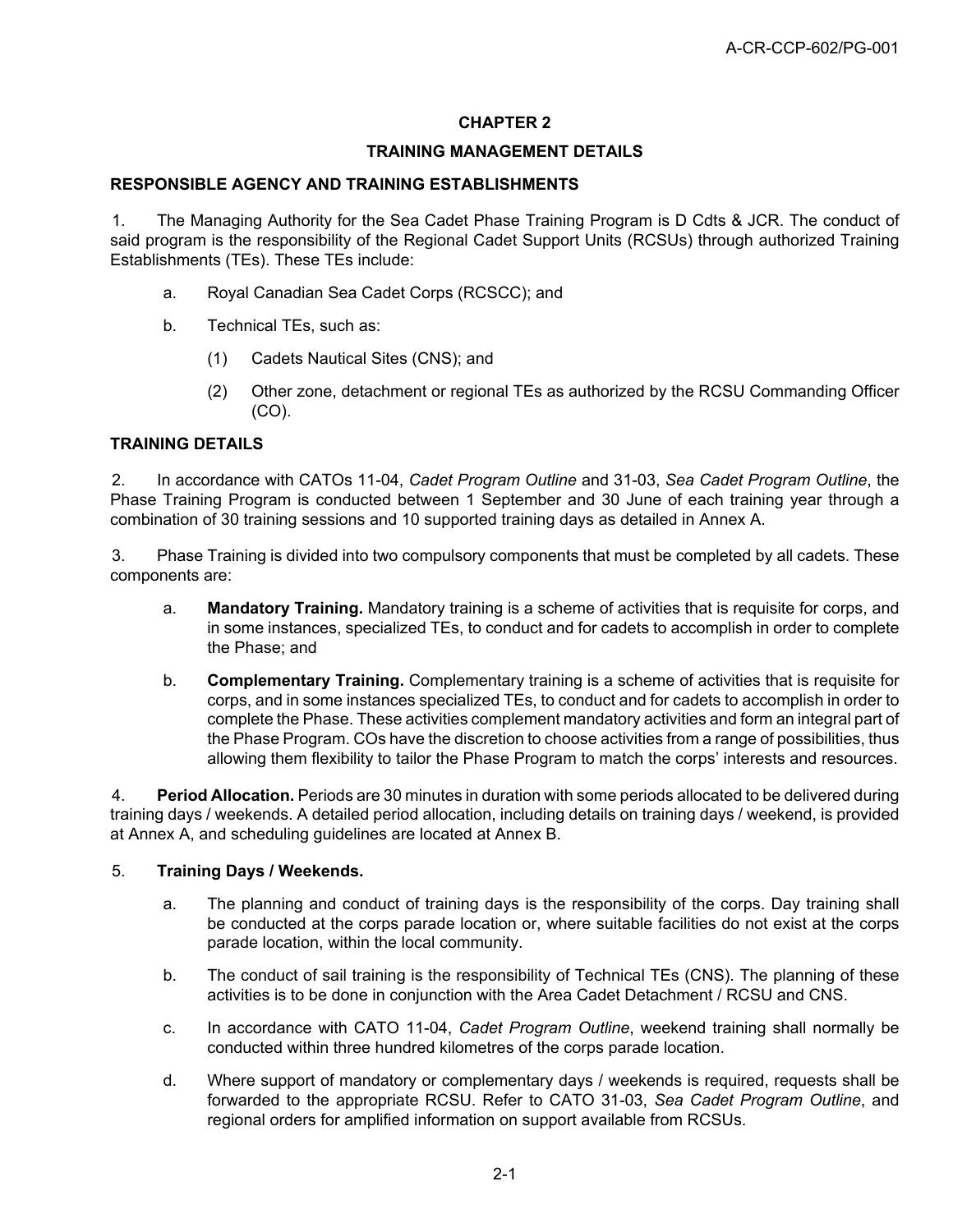e. Training days and weekends shall be structured, unless otherwise specified in the individual Phase QSP, to include cadets from all phases.

6. **Training Capacity.** The training capacity is limited to the ability of the corps to meet supervision requirements in accordance with CATO 13-12, *Supervision of Cadets*, and in some cases, to established quotas.

# 7. **Training Staff Requirements.**

a. Corps Training Officer (Trg O):

| <b>RANK</b> | <b>MOSID</b> | <b>NUMBER</b> | <b>QUALIFICATION</b>                                                                                                                                                                                                                     |
|-------------|--------------|---------------|------------------------------------------------------------------------------------------------------------------------------------------------------------------------------------------------------------------------------------------|
| Lt(N)       | 00232-01     | 1             | Minimum:<br>Captain Qualification; or<br>CIC Intermediate Officer Qualification.<br>Preferred:<br>CIC Training Officer (Corps / Squadron)<br>Qualification; and<br><b>CIC Occupational Specialty Senior Instructor</b><br>Qualification. |

b. Phase 2 Course Officer (Phase 2 Crse O):

| <b>RANK</b> | <b>MOSID</b> | <b>NUMBER</b> | <b>QUALIFICATION</b>                                                                                                          |
|-------------|--------------|---------------|-------------------------------------------------------------------------------------------------------------------------------|
|             |              |               | Minimum:                                                                                                                      |
|             |              |               | Basic Officer Qualification; or<br>CIC Basic Military Officer Qualification and<br>Basic Military Occupational Qualification. |
| ASLt/SLt    | 00232-01     | 1             | Preferred:                                                                                                                    |
|             |              |               | Military Occupation Course (Sea); or<br>CIC Basic Military Officer Qualification (Sea).                                       |
|             |              |               | <b>Note:</b> This position may also be filled by an NCdt,<br>should circumstances warrant.                                    |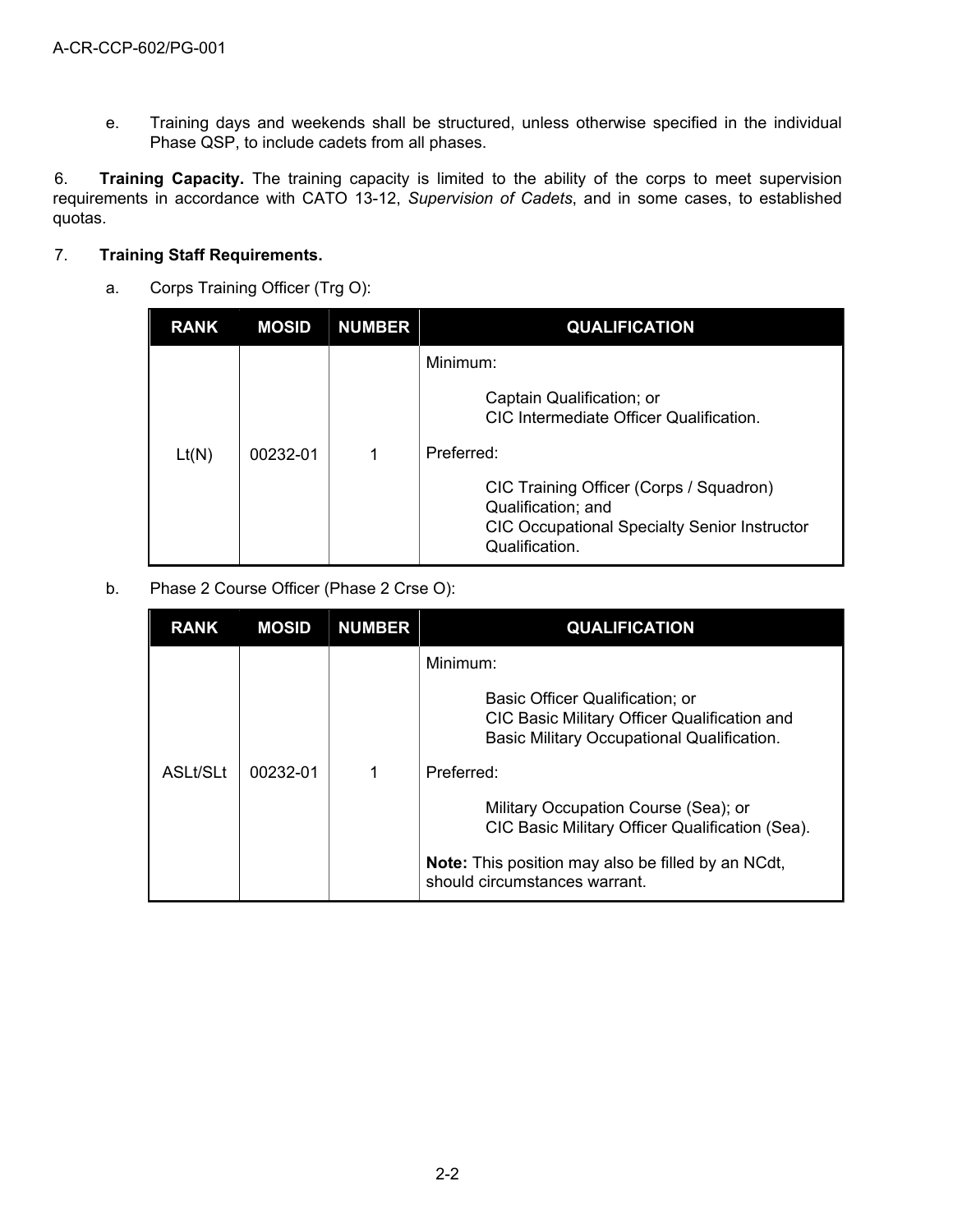<span id="page-18-0"></span>c. Instructors:

| <b>RANK</b>                  | <b>MOSID</b> | <b>NUMBER</b>      | <b>QUALIFICATION</b>                                                                                                                                                                                          |
|------------------------------|--------------|--------------------|---------------------------------------------------------------------------------------------------------------------------------------------------------------------------------------------------------------|
| PO <sub>1</sub> and<br>above | N/A          | 1 per<br>10 cadets | Minimum:<br>Completion of Phase Four Training Program<br>Preferred:<br>CSTC specialties appropriate for activity<br>requirements (eg, Air Rifle Marksmanship<br>Instructor to instruct Marksmanship, PO 106). |

8. **Technical Specialists.** The number of technical specialists required is influenced by policy documentation specific to the activity (eg, CATOs, Water Safety Orders, Adventure Training Safety Standards, etc.) and by local circumstances. It is recommended that cadet specialist instructors be used in the delivery of specialty training where practical. The technical specialists that could support Phase Two are:

- a. Required Specialist Instructors:
	- (1) Unit Cadet Conflict Management Advisor (UCCMA) to coordinate training delivery and learning reinforcement for PO 100; and
	- (2) Range Safety Officer (RSO) in support of POs 206 and 211; and
- b. Possible Cadet Specialist Instructors:
	- (1) Fitness and Sports Instructor(s) as available in support of POs X04 and X05;
	- (2) Air Rifle Marksmanship Instructor(s) as available in support of POs 206 and 211;
	- (3) Drill and Ceremonial Instructor(s) as available in support of PO 208;
	- (4) Boatswain's Mate Qualified Instructor(s) as available in support of POs 221, 222, 223 and X25; and
	- (5) Sail and SCOP Instructor(s) in support of PO X24 and X25, as required; and
- c. guest speaker(s) as required.

9. **Resource Requirements.** RCSU COs are responsible for ensuring that required equipment and supplies are available. A list of material required to conduct the training is located at Chapter 2, Annex C.

# **TRAINING ADMINISTRATION**

10. **Cadet Evaluation.** Details on cadet evaluation are found in Chapter 3.

11. **Reports.** A training file should be maintained on each cadet to record their progress during the training year. The training file should consist, as a minimum, of a Phase Two Qualification Record (Chapter 3, Annex B). Training files are temporary documents which may be disposed of upon migration of the Phase Two Qualification Record to DND 2399, *Cadet Personnel Record*.

# **QUALIFICATION**

12. The Phase Two qualification is awarded to cadets upon completion of the requirements specified in Chapter 3.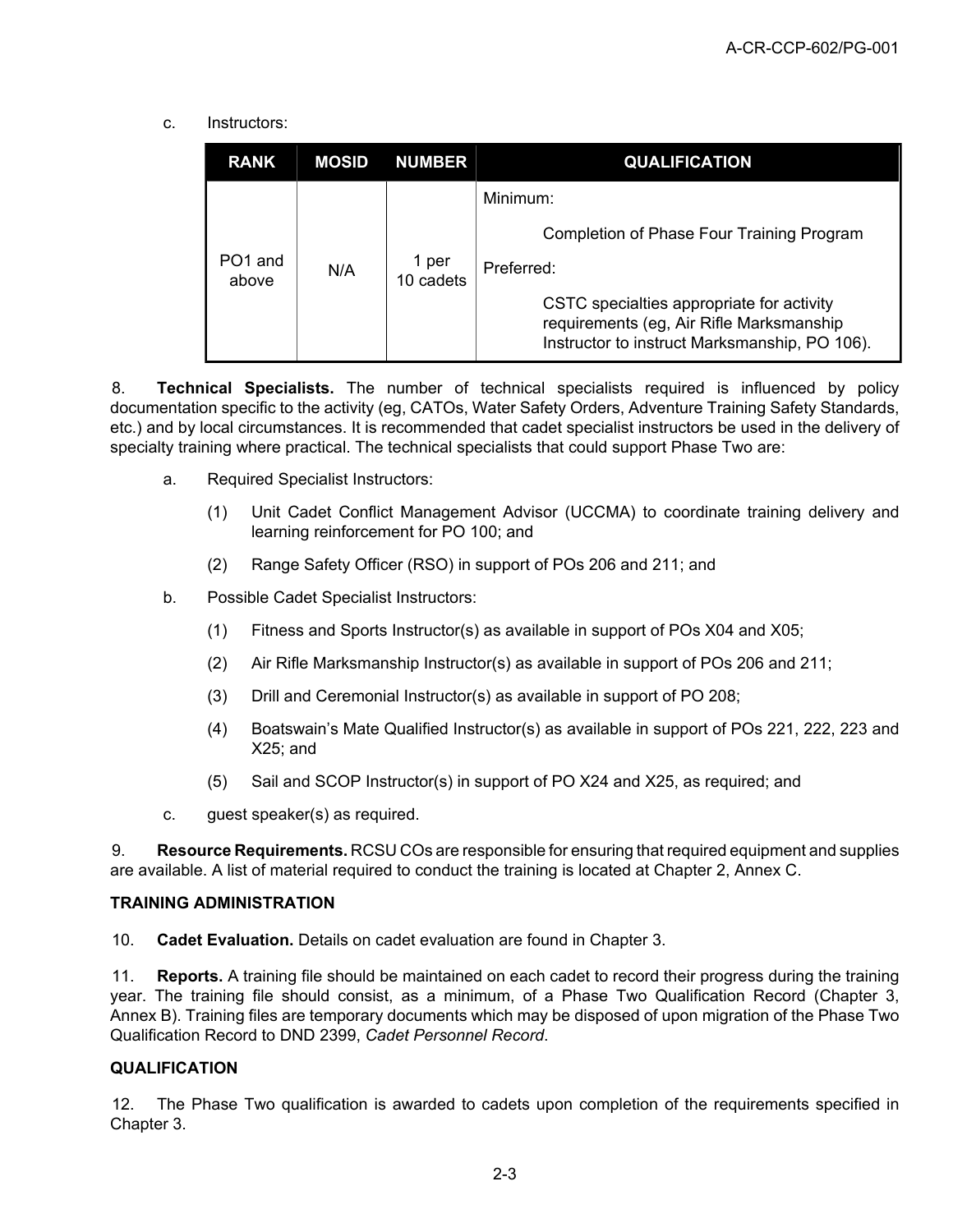# <span id="page-19-0"></span>**RELATED DOCUMENTS**

- 13. This QSP is to be used in conjunction with:
	- a. CATOs; and
	- b. A-CR-CCP-602/PF-001, *Royal Canadian Sea Cadets Phase Two Instructional Guides*.

# **REFERENCES**

14. A list of references used in this QSP is located at Chapter 2, Annex D.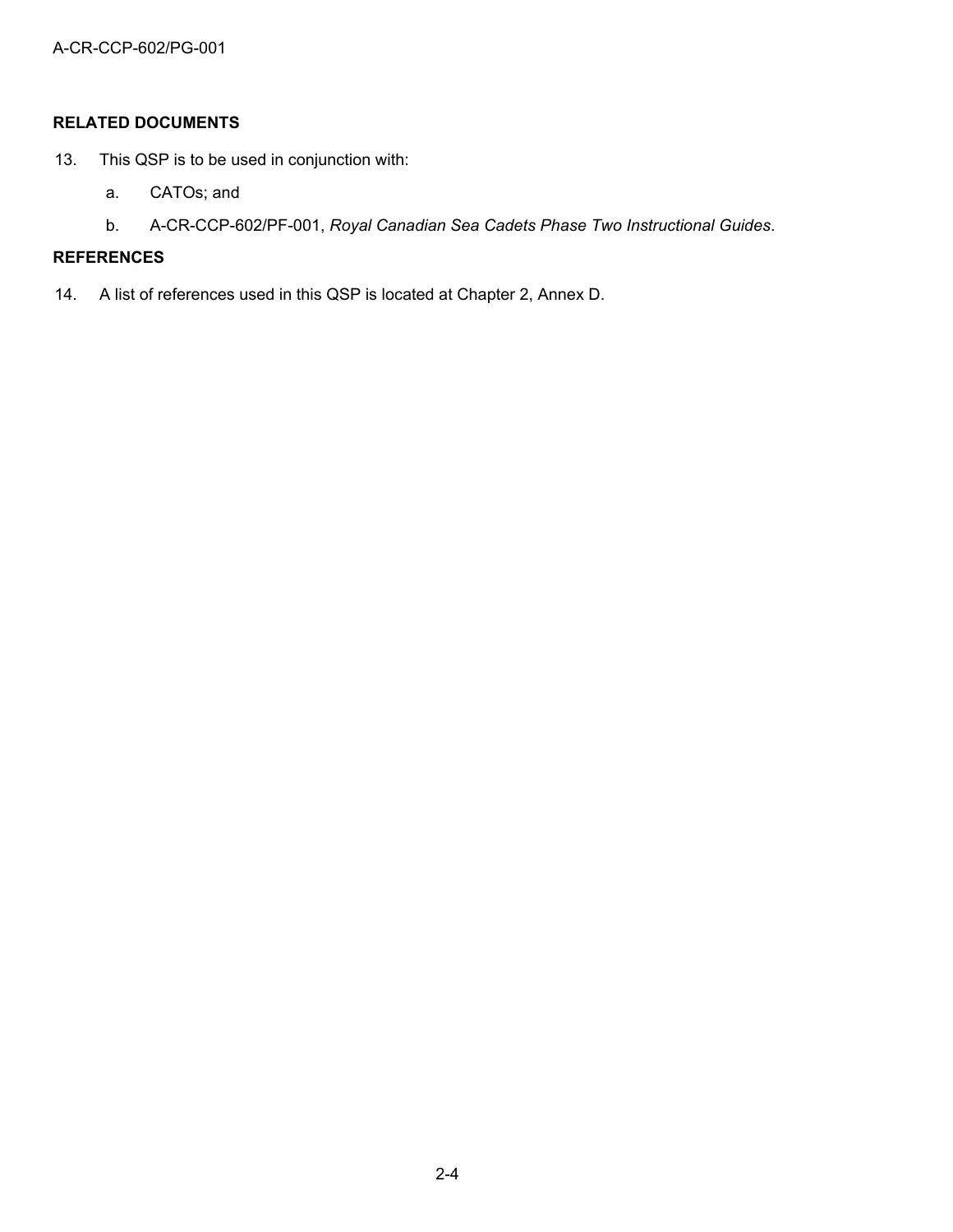# **ANNEX A**

# **PHASE TWO TRAINING SUMMARY AND TIME ALLOCATION**

# <span id="page-20-0"></span>**PERIOD ALLOCATION**

| PO<br>No. | <b>Performance Objective</b>                               | EO No.   | <b>Enabling Objective</b>                                   | No. of<br>Pd   |
|-----------|------------------------------------------------------------|----------|-------------------------------------------------------------|----------------|
| X01       | Participate in Citizenship                                 | MX01.01A | Participate in a Citizenship Tour                           |                |
|           | <b>Activities</b>                                          | MX01.01B | Attend a Presentation by a Community<br>Organization        |                |
|           |                                                            | MX01.01C | Attend a Presentation by a Citizen-of-<br>Interest          |                |
|           |                                                            | MX01.01D | Participate in the Canadian Citizenship<br>Challenge        |                |
|           |                                                            | MX01.01E | Host a Citizenship Ceremony                                 |                |
|           |                                                            | MX01.01F | Participate in an Election                                  |                |
|           |                                                            | MX01.01G | Participate in Heritage Minutes Video<br><b>Activities</b>  |                |
|           |                                                            | MX01.01H | Participate in Citizenship Learning<br><b>Stations</b>      |                |
|           |                                                            | CX01.01  | Participate in Citizenship Activities                       | 18             |
|           |                                                            |          | PO X01 - Total Mandatory                                    | $\mathbf{3}$   |
|           |                                                            |          | PO X01 - Total Complementary                                | 11             |
| X02       | <b>Perform Community Service</b>                           | MX02.01  | <b>Perform Community Service</b>                            | 9              |
|           |                                                            | CX02.01  | <b>Perform Community Service</b>                            | 18             |
|           |                                                            |          | PO X02 - Total Mandatory                                    | 9              |
|           |                                                            |          | PO X02 - Total Complementary                                | 18             |
| 203       | Demonstrate Leadership<br>Attributes Within a Peer Setting | M203.01  | Discuss Leadership Within a Peer<br>Setting                 | $\mathbf{1}$   |
|           |                                                            | M203.02  | Discuss the Principles of Leadership                        | $\mathbf{1}$   |
|           |                                                            | M203.03  | Discuss Effective Communication in a<br><b>Peer Setting</b> | 1              |
|           |                                                            | M203.04  | Demonstrate Positive Group Dynamics                         | $\overline{2}$ |
|           |                                                            | M203.05  | <b>Discuss Influence Behaviours</b>                         | $\mathbf{1}$   |
|           |                                                            | M203.06  | <b>Employ Problem Solving</b>                               | $\overline{2}$ |
|           |                                                            | M203.07  | Discuss Personal Integrity as a Quality<br>of Leadership    | 1              |
|           |                                                            | M203.08  | Participate in Team-Building Activities                     | 1              |
|           |                                                            | C203.01  | Record Entries in a Reflective Journal                      | 3              |
|           |                                                            | C203.02  | <b>Employ Problem Solving</b>                               | 2              |
|           |                                                            | C203.03  | Discuss Characteristics of a Leader                         | $\overline{2}$ |
|           |                                                            | C203.04  | Participate in a Presentation Given by a<br>Leader          | $\overline{2}$ |
|           |                                                            | C203.05  | Participate in Trust-Building Activities                    | $\mathbf{1}$   |
|           |                                                            | C203.06  | Participate in Problem-Solving Activities                   | $\overline{2}$ |
|           |                                                            |          | PO 203 - Total Mandatory                                    | 10             |
|           |                                                            |          | PO 203 - Total Complementary                                | 12             |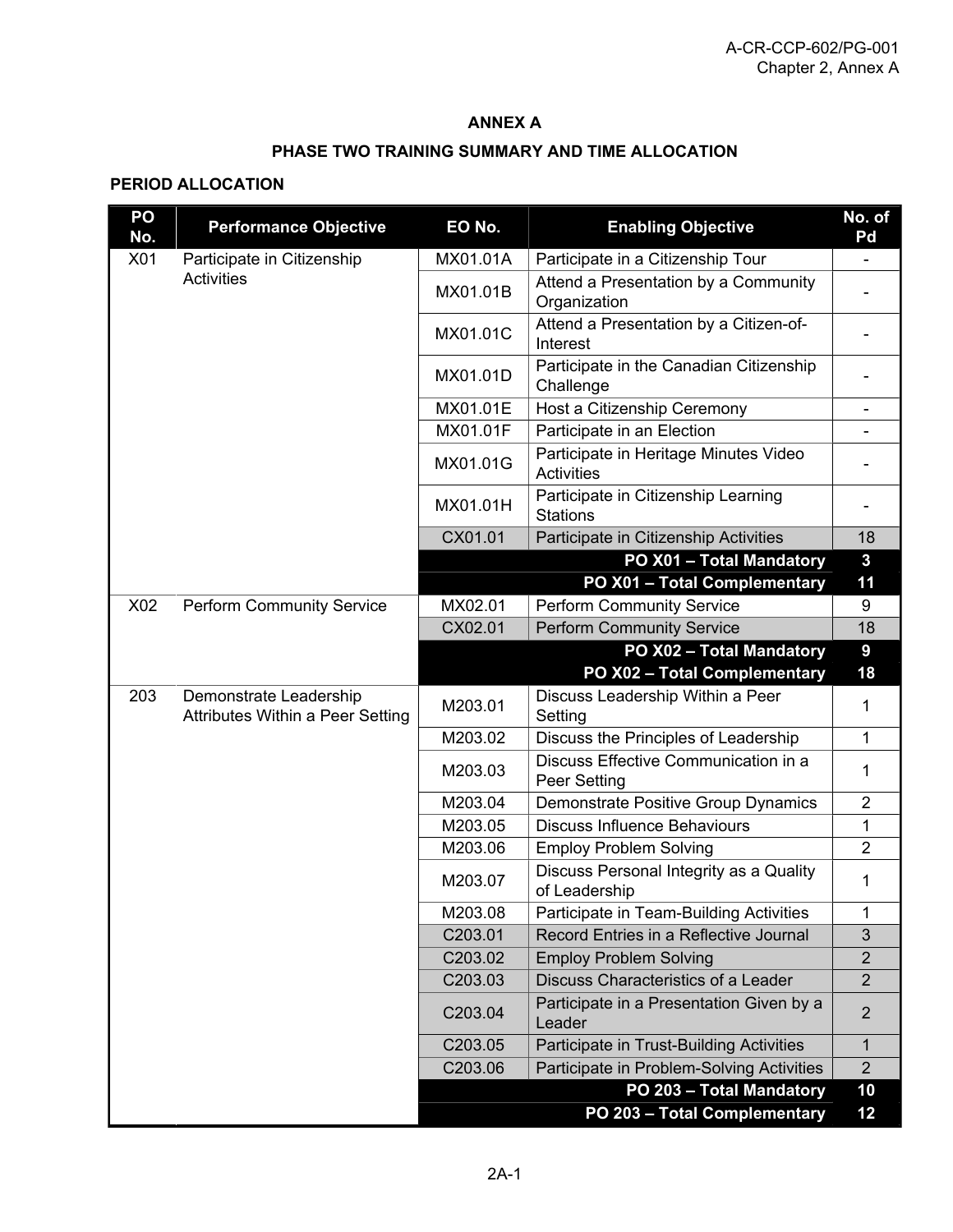| PO<br>No. | <b>Performance Objective</b>                                 | EO No.  | <b>Enabling Objective</b>                                                                                                                            | No. of<br>Pd   |
|-----------|--------------------------------------------------------------|---------|------------------------------------------------------------------------------------------------------------------------------------------------------|----------------|
| X04       | <b>Track Participation in Physical</b><br>Activities         | MX04.01 | Participate in 60 Minutes of Moderate-<br>to Vigorous-Intensity Physical Activity<br>(MVPA) and Track Participation in<br><b>Physical Activities</b> | 3              |
|           |                                                              | MX04.02 | Identify Strategies to Improve<br>Participation in Physical Activities<br>and Participate in the Cadet Fitness<br>Assessment (CFA)                   | 3              |
|           |                                                              | MX04.03 | Participate in the CFA and Identify<br><b>Strategies for Improving Personal</b><br><b>Physical Fitness</b>                                           | 3              |
|           |                                                              | CX04.01 | Participate in the CFA and Identify<br><b>Strategies for Improving Personal</b><br><b>Physical Fitness</b>                                           | 3              |
|           |                                                              | CX04.02 | Participate in Activities that Reinforce<br>the Three Components of Physical<br><b>Fitness</b>                                                       | 3              |
|           |                                                              | CX04.03 | Participate in a Cooking Class                                                                                                                       | 3              |
|           |                                                              | CX04.04 | Attend a Personal Fitness and Healthy<br><b>Living Presentation</b>                                                                                  | 3              |
|           |                                                              | CX04.05 | Attend a Local Amateur Sporting Event                                                                                                                | 3              |
|           |                                                              |         | PO X04 - Total Mandatory                                                                                                                             | 9              |
|           |                                                              |         | PO X04 - Total Complementary                                                                                                                         | 15             |
| X05       | Participate in Physical                                      | MX05.01 | Participate in Physical Activities                                                                                                                   | 9              |
|           | <b>Activities</b>                                            | CX05.01 | Participate in Physical Activities                                                                                                                   | $9\,$          |
|           |                                                              | CX05.02 | Participate in a Tournament                                                                                                                          | 9              |
|           |                                                              |         | PO X05 - Total Mandatory                                                                                                                             | 9              |
|           |                                                              |         | PO X05 - Total Complementary                                                                                                                         | 18             |
| 206       | Fire the Cadet Air Rifle During<br>Recreational Marksmanship | M206.01 | Participate in a Recreational<br>Marksmanship Activity                                                                                               | 3              |
|           |                                                              | C206.01 | <b>Practice Holding Techniques</b>                                                                                                                   | 1              |
|           |                                                              | C206.02 | <b>Practice Aiming Techniques</b>                                                                                                                    | $\overline{2}$ |
|           |                                                              | C206.03 | <b>Practice Firing Techniques</b>                                                                                                                    | 1              |
|           |                                                              | C106.01 | Participate in Recreational Air Rifle<br>Marksmanship                                                                                                | $6\phantom{1}$ |
|           |                                                              |         | PO 206 - Total Mandatory                                                                                                                             | $\mathbf{3}$   |
|           |                                                              |         | PO 206 - Total Complementary                                                                                                                         | 10             |
| 207       | Serve in a Sea Cadet Corps                                   | M207.01 | <b>Identify Phase Two Training</b><br>Opportunities                                                                                                  | 1              |
|           |                                                              | M207.02 | Recognize Historical Aspects of the<br>Royal Canadian Sea Cadets                                                                                     | $\mathbf{1}$   |
|           |                                                              | M207.03 | Recognize the Role and<br>Responsibilities of the Local Sponsor                                                                                      | 1              |
|           |                                                              | M207.04 | <b>Identify Year Two CSTC Training</b><br>Opportunities                                                                                              | 1              |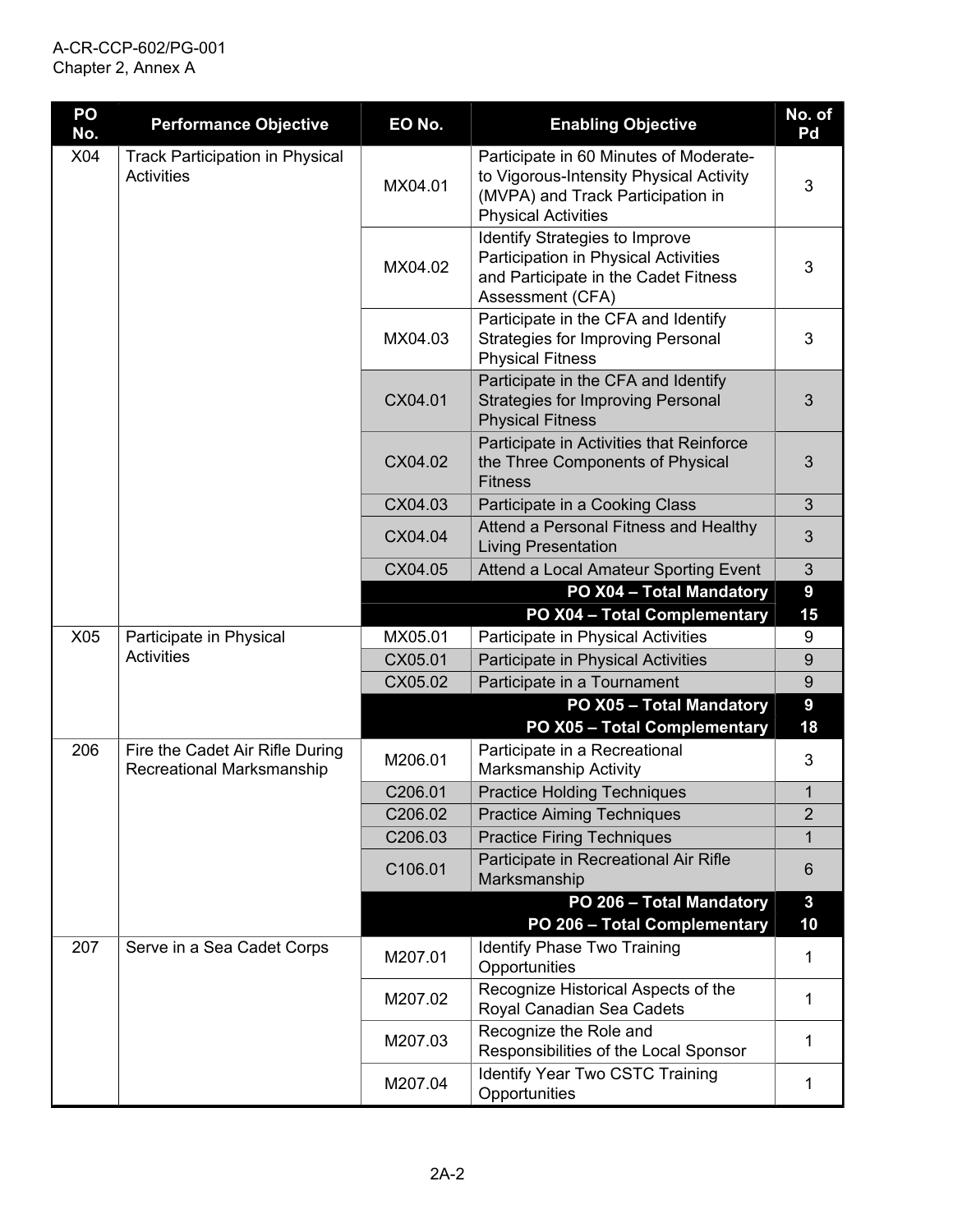| PO<br>No. | <b>Performance Objective</b>                                     | EO No.   | <b>Enabling Objective</b>                                                    | No. of<br>Pd     |
|-----------|------------------------------------------------------------------|----------|------------------------------------------------------------------------------|------------------|
|           |                                                                  | C207.01  | Identify the Rank Structure of the Royal<br>Canadian Army and Air Cadets     | 1                |
|           |                                                                  | C207.02  | Visit a Local Cadet Corps or Squadron                                        | 3                |
|           |                                                                  | C207.03  | Describe the Affiliated Unit                                                 | $\mathbf{1}$     |
|           |                                                                  | C207.04  | Participate in a Tour of the Affiliated<br>Unit                              | 3                |
|           |                                                                  | C107.03  | Participate in a Activity on the History of<br>the Corps                     | 1                |
|           |                                                                  |          | PO 207 - Total Mandatory                                                     | 4                |
|           |                                                                  |          | PO 207 - Total Complementary                                                 | 9                |
| 208       | Execute Drill as a Member of a<br>Squad                          | M208.01  | Execute Left and Right Turns on the<br>March                                 | $\overline{2}$   |
|           |                                                                  | M208.02  | Form Single File From the Halt                                               | 1                |
|           |                                                                  | C208.01  | Practice Ceremonial Drill as a Review                                        | $\overline{2}$   |
|           |                                                                  | C208.02  | <b>Execute Drill With Arms</b>                                               | 8                |
|           |                                                                  | C108.01  | <b>Execute Supplementary Drill</b><br><b>Movements</b>                       | $6\phantom{1}$   |
|           |                                                                  |          | PO 208 - Total Mandatory                                                     | $\overline{3}$   |
|           |                                                                  |          | PO 208 - Total Complementary                                                 | 16               |
| 211       | Participate in Recreational<br><b>Summer Biathlon Activities</b> | C211.01  | <b>Identify Civilian Biathlon Opportunities</b>                              | 1                |
|           |                                                                  | C211.02  | Run on Alternate Terrain                                                     | 1                |
|           |                                                                  | C211.03  | Fire the Cadet Air Rifle using a Sling<br><b>Following Physical Activity</b> | $\mathbf{1}$     |
|           |                                                                  | C211.04  | Participate in a Competitive Summer<br><b>Biathlon Activity</b>              | $6\phantom{1}$   |
|           |                                                                  |          | PO 211 - Total Mandatory                                                     | $\boldsymbol{0}$ |
|           |                                                                  |          | PO 211 - Total Complementary                                                 | 9                |
| X20       | Participate in Canadian Armed                                    | MX20.01A | Participate in a CAF Activity                                                |                  |
|           | Forces (CAF) Familiarization<br><b>Activities</b>                | MX20.01B | Participate in a CAF Familiarization<br>Tour                                 |                  |
|           |                                                                  | MX20.01C | Fire the C7 Rifle                                                            |                  |
|           |                                                                  | MX20.01D | Participate in a Mess Dinner                                                 |                  |
|           |                                                                  | MX20.01E | Attend a CAF Presentation                                                    |                  |
|           |                                                                  | MX20.01F | Attend a CAF Commemorative<br>Ceremony                                       |                  |
|           |                                                                  | MX20.01G | Participate in CAF Video Activities                                          |                  |
|           |                                                                  | MX20.01H | Participate in CAF Learning Stations                                         |                  |
|           |                                                                  | CX20.01  | Participate in CAF Familiarization<br><b>Activities</b>                      | 18               |
|           |                                                                  |          | PO X20 - Total Mandatory                                                     | $6\phantom{a}$   |
|           |                                                                  |          | PO X20 - Total Complementary                                                 | 18               |
| 221       | <b>Rig Tackles</b>                                               | M221.01  | Use a Strop for Slinging                                                     | 3                |
|           |                                                                  | M221.02  | Mouse a Hook                                                                 | $\overline{2}$   |
|           |                                                                  | M221.03  | Reeve a Block                                                                | 1                |
|           |                                                                  | M221.04  | Identify Components of Tackles                                               | $\overline{2}$   |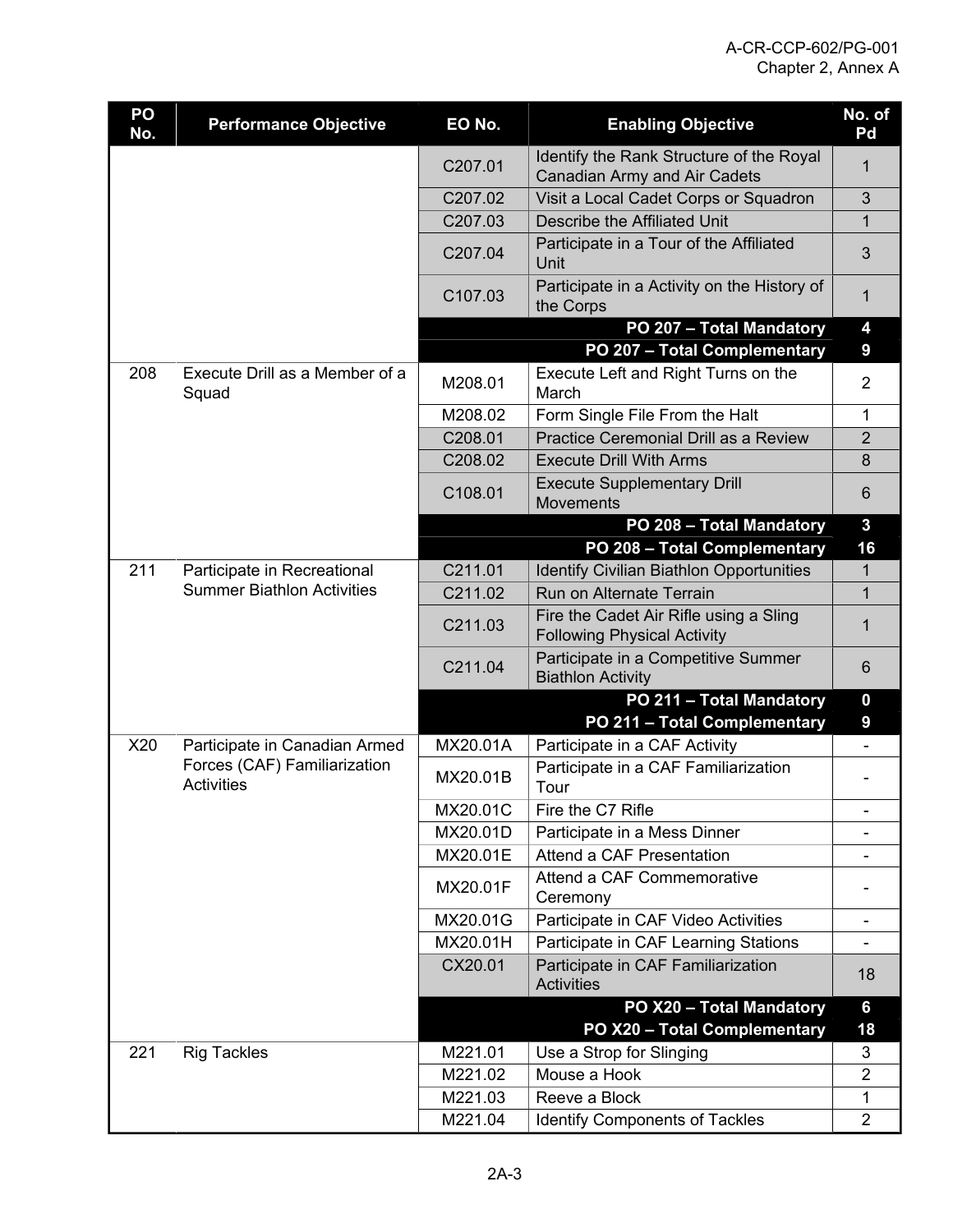| PO<br>No. | <b>Performance Objective</b>                            | EO No.  | <b>Enabling Objective</b>                                    | No. of<br>Pd   |
|-----------|---------------------------------------------------------|---------|--------------------------------------------------------------|----------------|
|           |                                                         | M221.05 | <b>Rig Tackles</b>                                           | 3              |
|           |                                                         | C221.01 | Make a Back Splice                                           | $\overline{2}$ |
|           |                                                         | C221.02 | Make an Eye Splice                                           | $\overline{2}$ |
|           |                                                         | C221.03 | Make a Long Splice                                           | $\overline{2}$ |
|           |                                                         | C121.01 | Whip the End of a Line using West<br><b>Country Whipping</b> | 1              |
|           |                                                         | C121.02 | Whip the End of a Line Using a<br>Sailmaker's Whipping       | $\overline{2}$ |
|           |                                                         | C121.03 | Complete a Rolling Hitch                                     | 1              |
|           |                                                         | C121.04 | Complete a Marlin Hitch                                      | $\mathbf{1}$   |
|           |                                                         |         | PO 121 - Total Mandatory                                     | 11             |
|           |                                                         |         | PO 121 - Total Complementary                                 | 11             |
| 223       | Serve in a Naval Environment                            | M223.01 | Define Ship-Related Terms                                    | 1              |
|           |                                                         | M223.02 | Identify the Watch System                                    | 1              |
|           |                                                         | M223.03 | Execute Notes Using the Boatswain's<br>Call                  | $\overline{2}$ |
|           |                                                         | M223.04 | Pipe the General Call                                        | 1              |
|           |                                                         | M223.05 | Pipe the Still                                               | 1              |
|           |                                                         | M223.06 | Pipe the Carry On                                            | 1              |
|           |                                                         | M223.07 | Identify the Procedure for Berthing a<br>Ship                | $\overline{2}$ |
|           |                                                         | C223.01 | Define Naval Terminology                                     | 1              |
|           |                                                         | C223.02 | Pipe the Side                                                | $\mathbf{1}$   |
|           |                                                         | C123.01 | Read the 24-hour Clock                                       | 1              |
|           |                                                         | C123.02 | Recite the Phonetic Alphabet                                 | $\overline{2}$ |
|           |                                                         |         | PO 223 - Total Mandatory                                     | 9              |
|           |                                                         |         | PO 223 - Total Complementary                                 | 6              |
| X24       | Sail a Sailboat IAW Sail                                | MX24.01 | Prepare for a Sail Weekend                                   | 1              |
|           | Canada CANSail Level I                                  | MX24.02 | Participate in a Sail Weekend                                | N/A<br>(Wknd)  |
|           |                                                         |         | PO X24 - Total Mandatory                                     | 1              |
| X25       | Participate in a Nautical<br><b>Training Weekend</b>    | CX25.01 | Prepare for a Nautical Training<br>Weekend                   | 1              |
|           |                                                         | CX25.02 | Participate in a Nautical Training<br>Weekend                | N/A<br>(Wknd)  |
|           |                                                         |         | PO X25 - Total Complementary                                 | 1              |
| N/A       | Prepare for the Seamanship Inter-divisional Competition |         | 1                                                            |                |
| N/A       | Annual Ceremonial Review (ACR)                          |         |                                                              | 3              |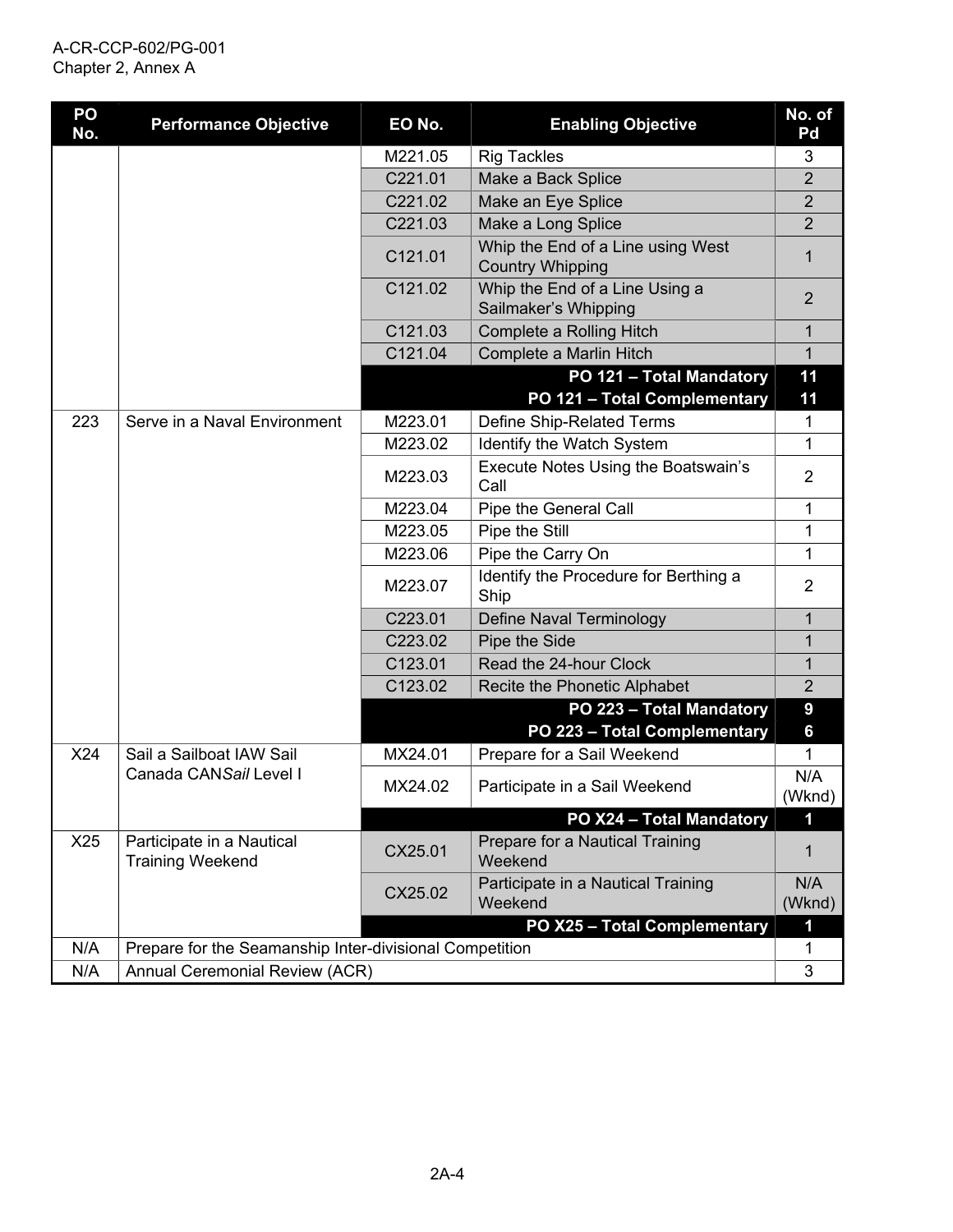# **TRAINING DAY/WEEKEND ALLOCATION**

# **MANDATORY**

| <b>Activity</b>                             | <b>Description</b>                                                                                                                                                                         | <b>Time</b> |
|---------------------------------------------|--------------------------------------------------------------------------------------------------------------------------------------------------------------------------------------------|-------------|
| <b>Mandatory Training</b><br>Periods        | Eighteen periods of instruction (nine per day) chosen from the<br>mandatory EOs to be delivered during full days of training.                                                              | 2 Days      |
| Sail                                        | One weekend of sail training to be conducted IAW PO X24.                                                                                                                                   | 1 Weekend   |
| Seamanship Inter-<br>divisional Competition | A two-day competition in support of POs 203 and POs 220 to<br>223. This activity is to be conducted over two full days IAW the<br>associated lesson specification and instructional guide. | 2 Days      |
|                                             | <b>Total Mandatory</b>                                                                                                                                                                     | 6 Days      |

# **COMPLEMENTARY**

| <b>Activity</b>                          | <b>Description</b>                                                                                                                                                                                                                                                                                                                                                           | Time    |
|------------------------------------------|------------------------------------------------------------------------------------------------------------------------------------------------------------------------------------------------------------------------------------------------------------------------------------------------------------------------------------------------------------------------------|---------|
| <b>Complementary Training</b><br>Periods | 18 periods of instruction (9 per day) chosen from the<br>complementary EOs to be delivered during a full day of training.<br>POs 202, X05, 206 and/or 211 are best suited for delivery<br>during training days; however, the flexibility does exist for<br>corps to deliver the POs that best suit their circumstances (eg,<br>infrastructure, resource availability, etc.). | 2 Days  |
| <b>Nautical Training</b>                 | One weekend of nautical training to be conducted IAW PO X25.                                                                                                                                                                                                                                                                                                                 | Weekend |
|                                          | <b>Total Complementary</b>                                                                                                                                                                                                                                                                                                                                                   | 4 Days  |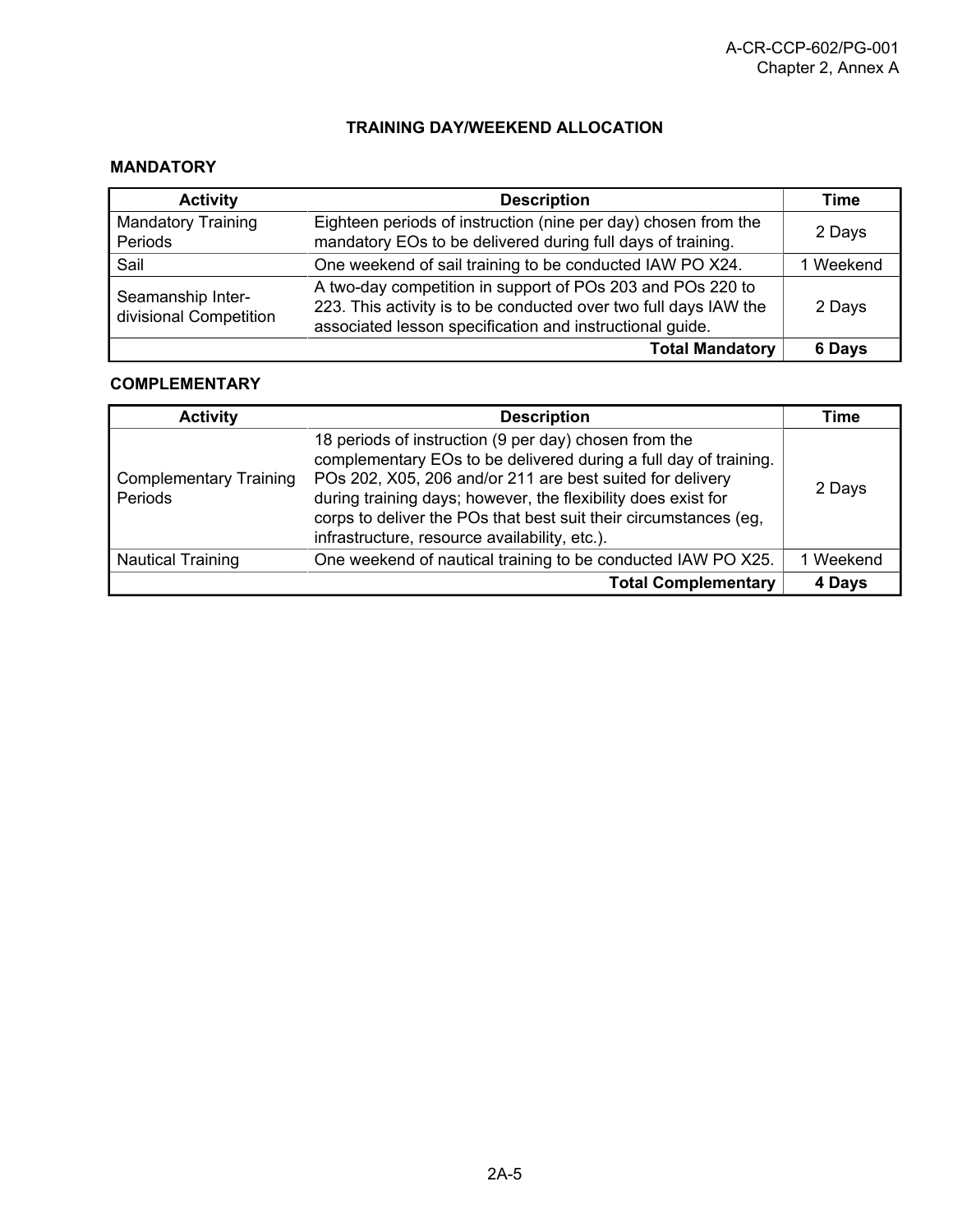THIS PAGE INTENTIONALLY LEFT BLANK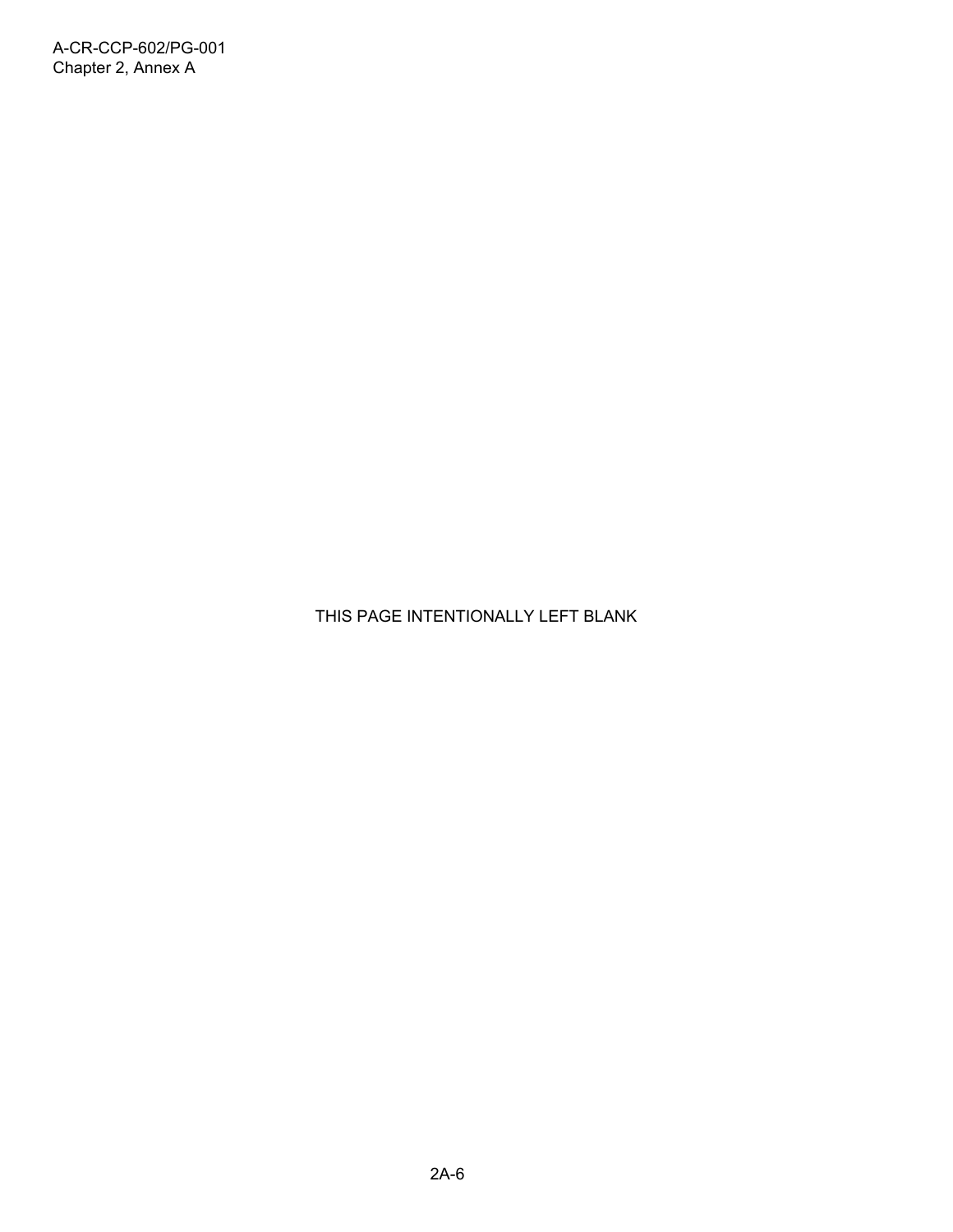# **ANNEX B**

#### **SCHEDULING GUIDELINES**

<span id="page-26-0"></span>1. Schedule those activities that are set dates (eg, Remembrance Day activities, Regionally Directed Activities, TE activities [eg, sailing], School Breaks).

2. Schedule major and recurring activities (eg, PO X05 [Physical Activities], CO's Parades, Annual Ceremonial Review).

- 3. Schedule the following training activities early in the training year:
	- a. PO 100 (Positive Social Relations for Youth),
	- b. POs 107, 207, 307, 407 and 507 (General Cadet Knowledge),
	- c. POs 303, 403 and 503 (Leadership), and
	- d. POs 309 and 409 (Instructional Techniques).
- 4. Schedule any special considerations, such as:
	- a. Schedule EO MX04.02 (Identify Strategies to Improve Participation in Physical Activities and Participate in the Cadet Fitness Assessment) four weeks after EO MX04.01 (Participate in 60 Minutes of Moderate- to Vigorous-Intensity Physical Activity and Track Participation in Physical Activities);
	- b. Schedule EO MX24.01 (Prepare for a Sail Weekend) prior to the corps' Sail Weekend;
	- c. For the completion of POs 303, 403, and 503 (Leadership), consider leadership assignment opportunities for Phase Levels Three, Four and Five cadets; leadership appointment opportunities for Phase Levels Four and Five cadets; and leadership project opportunities for Phase Level Five cadets; and
	- d. Schedule each Phase Four cadet into the Phase One and Two training schedules in order to complete EO M409.05 (Instruct a 30-Minute Lesson).
- 5. Schedule the remaining mandatory training (details located in the lesson specifications in Chapter 4).
- 6. Schedule selected complementary training.
- 7. Other considerations when developing the annual training schedule include:
	- a. the training environment required for each activity:
		- (1) some activities will require an outdoor environment which requires consideration for seasonal climate; and
		- (2) some activities will require the use of a special facility, such as a gymnasium or sports field; and
	- b. the availability of a technical specialist, if required to conduct the activity;
- 8. Considerations when implementing the training program:
	- a. Some theory is required for safety purposes and for introducing new material. However, most material can be taught using practical methods.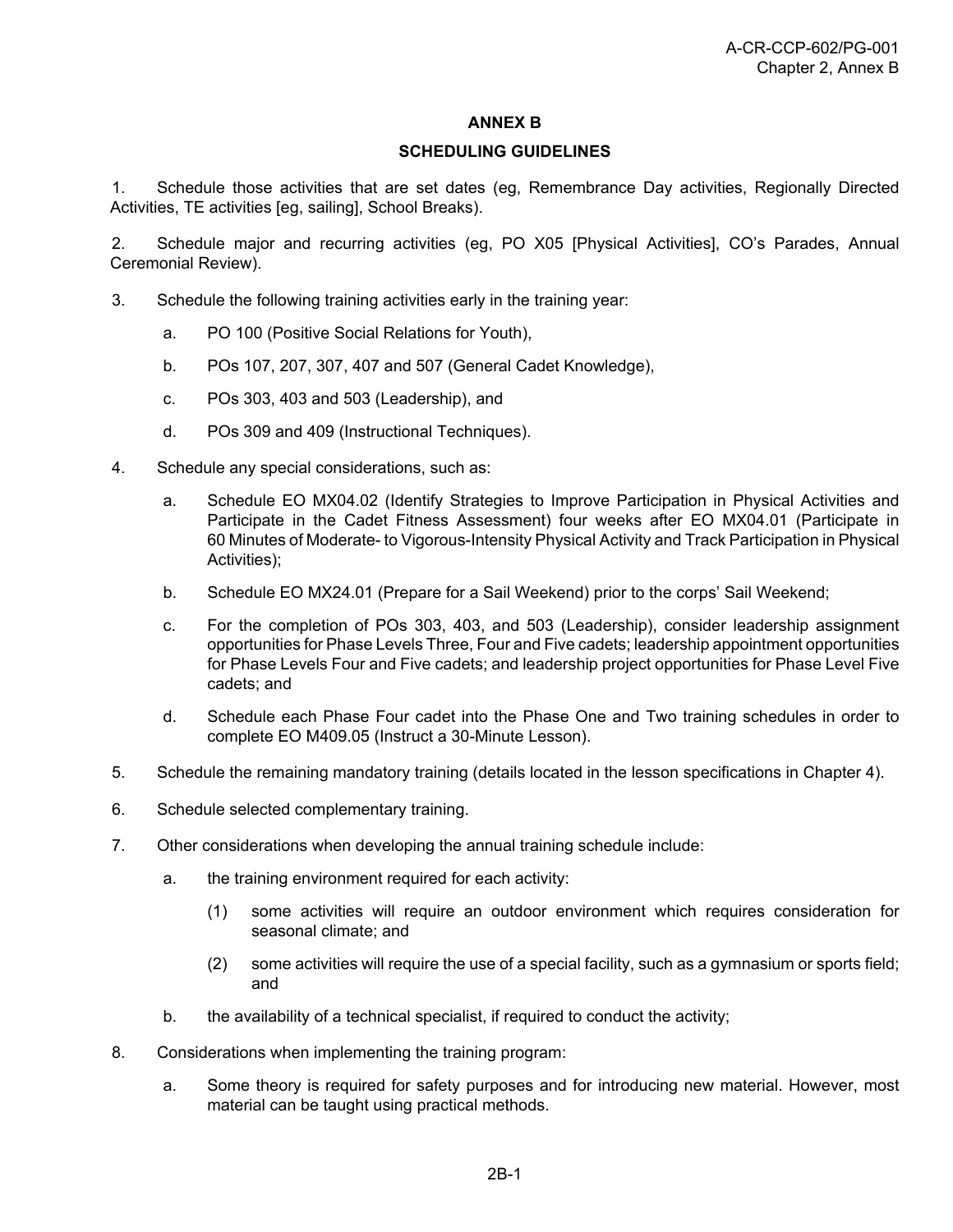- b. Training sessions need to be planned in advance to allow instructors adequate time to prepare for the delivery and conduct of training. This includes reviewing lesson specifications and instructional guides, and creating instructional materials as required.
- c. Take adequate time to allow cadets to reflect upon and be debriefed on experiential training activities, to include future applications of the experience.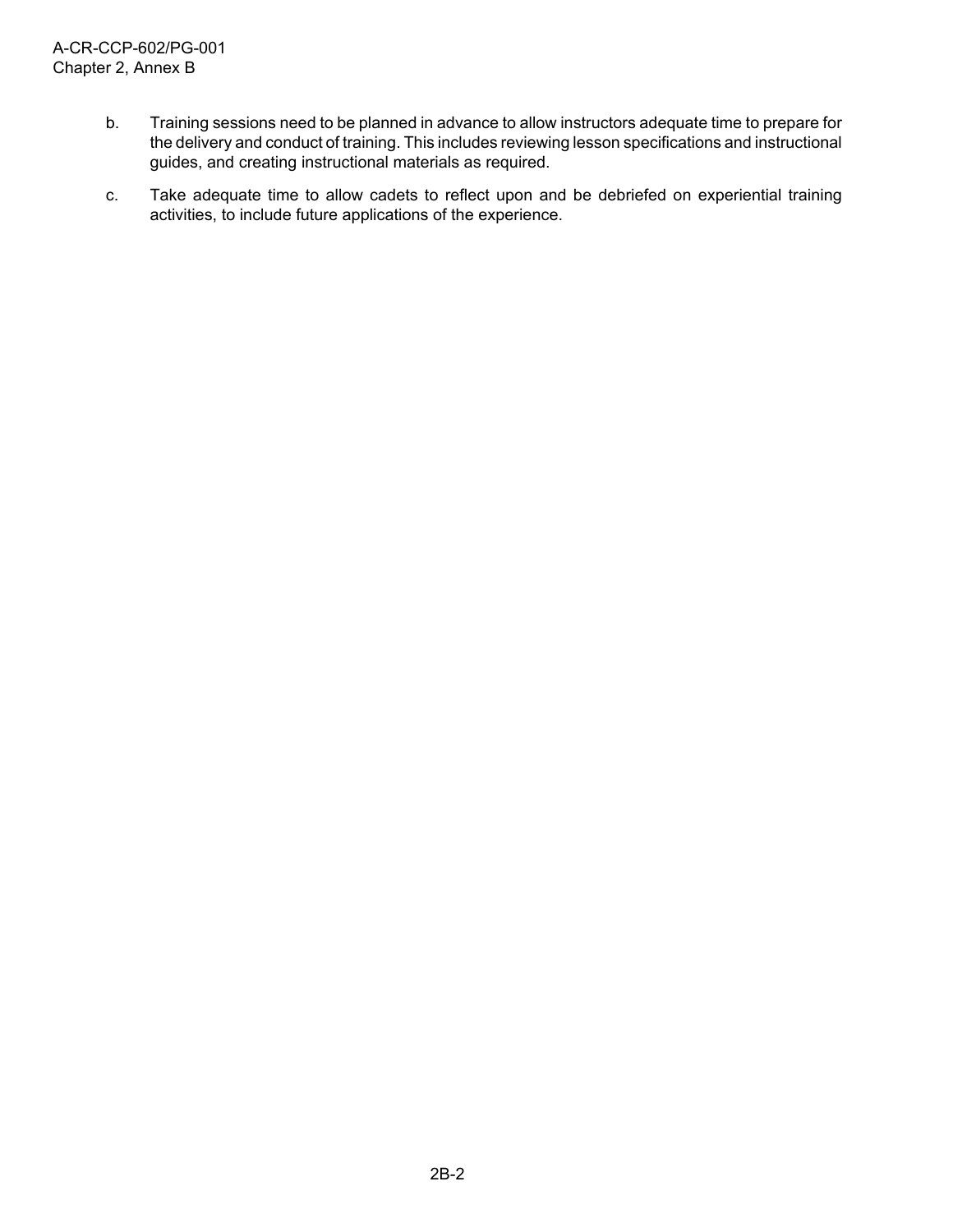# **ANNEX C**

### **RESOURCE REQUIREMENTS**

<span id="page-28-0"></span>Quantities are based on a group of 30 cadets.

The resources required for complementary training and POs X01, X02, X04, X05 and X20 depend on the activities selected by the corps. Refer to A-CR-CCP-602/PF-001, *Royal Canadian Sea Cadets Phase Two Instructional Guides* for detailed lists of resources for each selected activity.

The following is a list of key items all corps require access to for the conduct of training.

| <b>Item</b>                                       | <b>Quantity</b> | PO/EO   |
|---------------------------------------------------|-----------------|---------|
| <b>DVD Player</b>                                 | 1               | X01/X05 |
| Television                                        | 1               | X01/X05 |
| CD Player                                         | 1               | X04     |
| Leger's 20-m Shuttle Run Test CD                  | 1               | X04     |
| <b>Measuring Tape</b>                             | 1               | X04     |
| Masking tape                                      | 1               | X04     |
| 12-cm measuring strip                             | 15              | X04     |
| Pylons                                            | 30              | X04     |
| Gym mats                                          | 15              | X04     |
| Cardboard / wooden box approximately 30 cm high   | 15              | X04     |
| Metre stick                                       | 15              | X04     |
| First Aid Kit                                     | 1               | X05     |
| Sunscreen - SPF 30 (minimum)                      | 1               | X05     |
| <b>Insect Repellent</b>                           | 1               | X05     |
| Cadet Air Rifle - Five-shot clip                  | 45              | 206     |
| Cadet Air Rifle - Rifle                           | 15              | 206     |
| Cadet Air Rifle - Safety Rod                      | 15              | 206     |
| Cadet Air Rifle - Single Pellet Adaptor           | 15              | 206     |
| Marksmanship mats                                 | 15              | 206     |
| Pellets - .177 calibre Air Rifle (250 Pack)       | 6               | 206     |
| Pellets - .177 calibre Cleaning Pellets (80 Pack) | 1               | 206     |
| Pellet container                                  | 15              | 206     |
| Safety goggles/glasses                            | 15              | 206     |
| Target - Grouping Target CCT2000GRTD              | 150             | 206     |
| <b>Target Frame</b>                               | 15              | 206     |
| Three-Strand Line (Three Metres per Cadet)        | 90 <sub>m</sub> | 221     |
| Marlin Spike / Fid                                | 10              | 221     |
| Spar                                              | $\overline{2}$  | 221     |
| Whipping Twine (Three Metres per Cadet)           | 90 <sub>m</sub> | 221     |
| Hook                                              | 30              | 221     |
| <b>Cutting Tool</b>                               | 1               | 221     |
| Line (Two Metres per Cadet)                       | 60              | 221     |
| Single Block                                      | 15              | 221     |
| Double Block                                      | 15              | 221     |
| Load of 22kg (50lbs) or Less                      | 1               | 221     |
| Whistle                                           | 1               | 221     |
| Stopwatch                                         | 1               | 221     |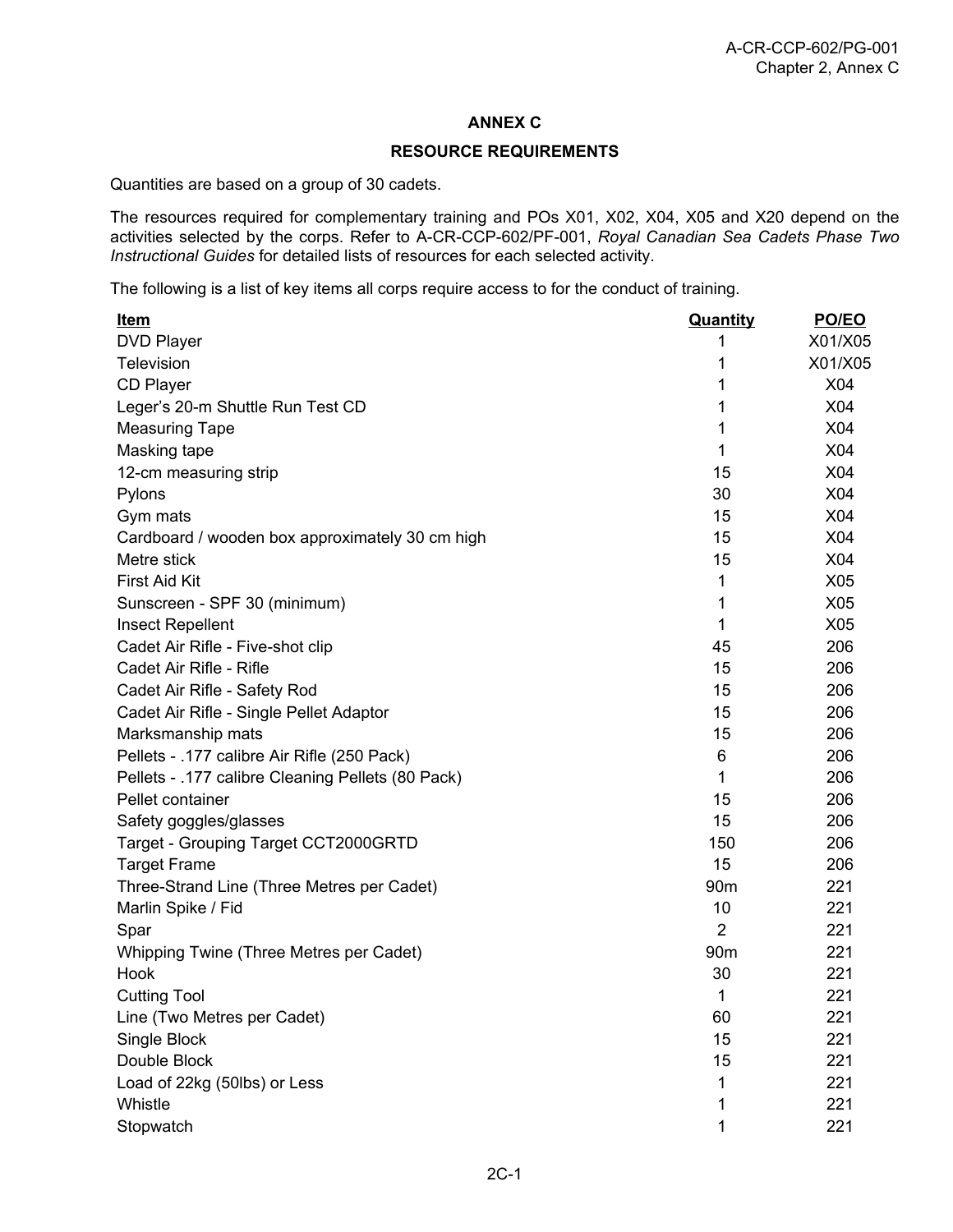A-CR-CCP-602/PG-001 Chapter 2, Annex C

| <u>Item</u>                              | Quantity | PO/EO |
|------------------------------------------|----------|-------|
| Boatswain's Call                         | 30       | 223   |
| Cleaning Supplies (for Boatswain's Call) |          | 223   |
| <b>Twin Bollard</b>                      | 5        | 223   |
| Heaving Line                             | 5        | 223   |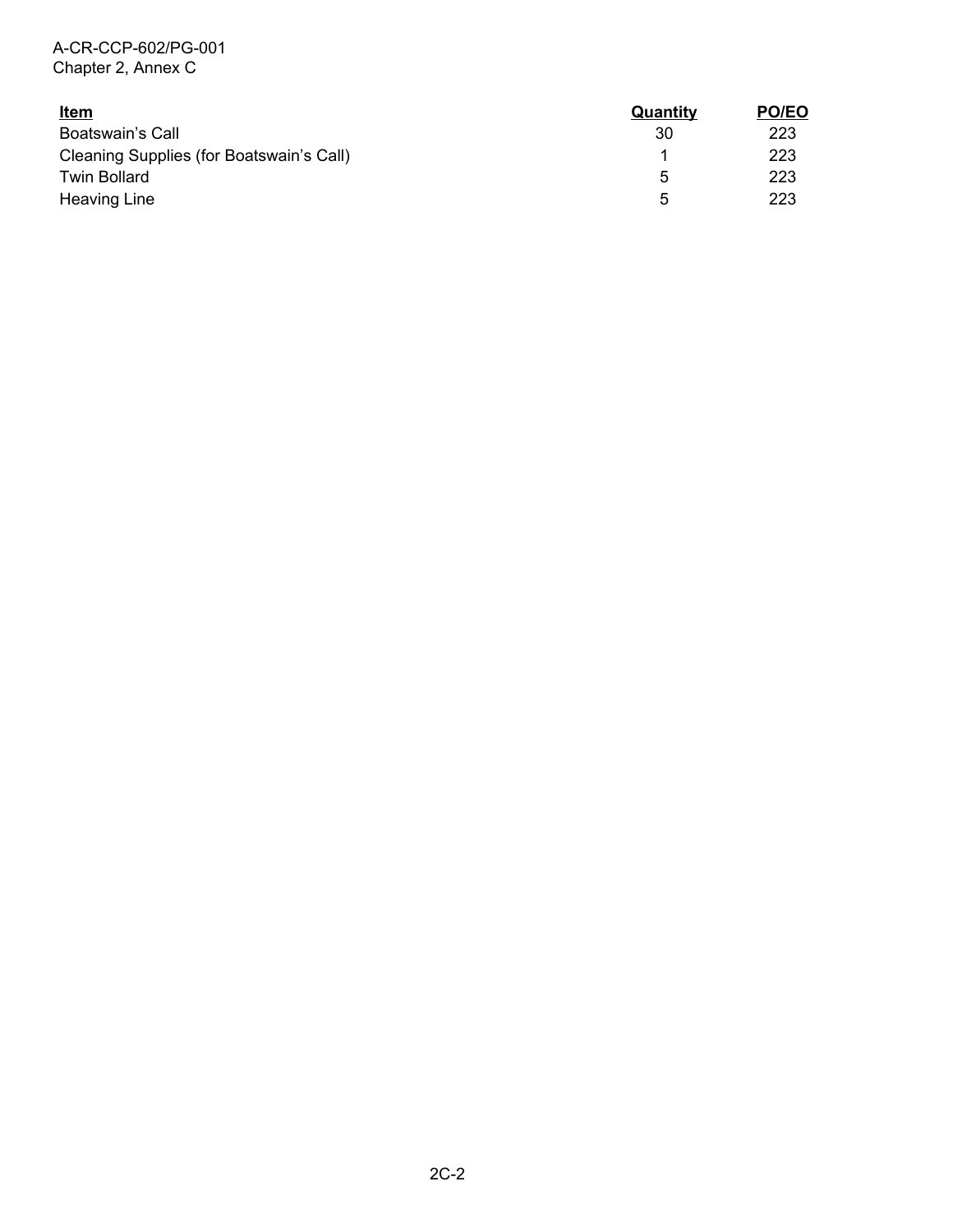#### **ANNEX D**

#### **REFERENCES**

## <span id="page-30-0"></span>**Texts Held by Corps**

A-AD-265-000/AG-001 DHH 3-2 (2003). *Canadian forces dress instructions*. Ottawa, ON: Department of National Defence.

A-DH-201-000/PT-000 DHH3-2 (2001). *The canadian forces manual of drill and ceremonial*. Ottawa, ON: National Defence.

A-CR-CCP-177/PT-001 D Cdts 3. (2001). *Canadian cadet movement*: Cadet *marksmanship program reference manual*. Ottawa, ON: Department of National Defence.

A-CR-CCP-030/PT-001 Cadets Canada (2003). *Water safety orders*. Ottawa, ON: Department of National Defence.

# **Additional References Used During Development**

#### PO X01

Citizenship and Immigration Canada. (2012). *Discover Canada: The rights and responsibilities of citizenship*. Retrieved March 26, 2013 from http://www.cic.gc.ca/english/resources/publications/discover/index.asp.

Citizenship and Immigration Canada. (2011). *Host a citizenship ceremony*. Retrieved March 26, 2013 from http://www.cic.gc.ca/english/celebrate/ceremony.asp.

www.elections.ca > teacher > *Canada at the Polls!* (Elections Canada. (2010). *Canada at the Polls!* Retrieved March 13, 2013 from http://elections.ca/content.aspx?section=vot&dir=yth/stu/gui&document=index&lang=e.)

Historica Dominica Institute. (2013). *Canadian citizenship challenge*. Retrieved March 26, 2013 from http:// www.citizenshipchallenge.ca/.

Historica Dominion Institute. (2013). *Heritage minutes videos*. Retrieved March 13, 2013 from https:// www.historica-dominion.ca/content/videos.

# PO X02

Kaye, Cathryn B. (2010). *The complete guide to service learning: Proven, practical ways to engage students in civic responsibility, academic curriculum*, & *social action*. Minneapolis, MN: Free Spirit Publishing Inc.

#### PO 203

ISBN 0-02864-207-4 Cole, Kris (2002). *The complete idiot's guide to clear communication*. USA: Pearson Education, Inc.

ISBN 0-7852-7440-5) Maxwell, J. (1999). The *21 indispensable qualities of a leader:* becoming the person others will want to follow. Nashville, TN: Thomas Nelson Publishers

ISBN 0-8407-6744-7 Maxwell, J. C. (1993). *Developing the leader within you*. Nashville, Tennessee: Thomas Nelson Inc. Publishers.

ISBN 1-882664-12-4 Karnes, F. A. & Bean, S. M. (1995). *Leadership for students: A practical guide for ages 8-18*. Waco, Texas: Prufrock Press.

Free the Children. (2007). *Craig Kielburger biography*. Retrieved 13 March 2007, from http:// www.freethechildren.com/aboutus/craigmarc/craigkielburger.htm.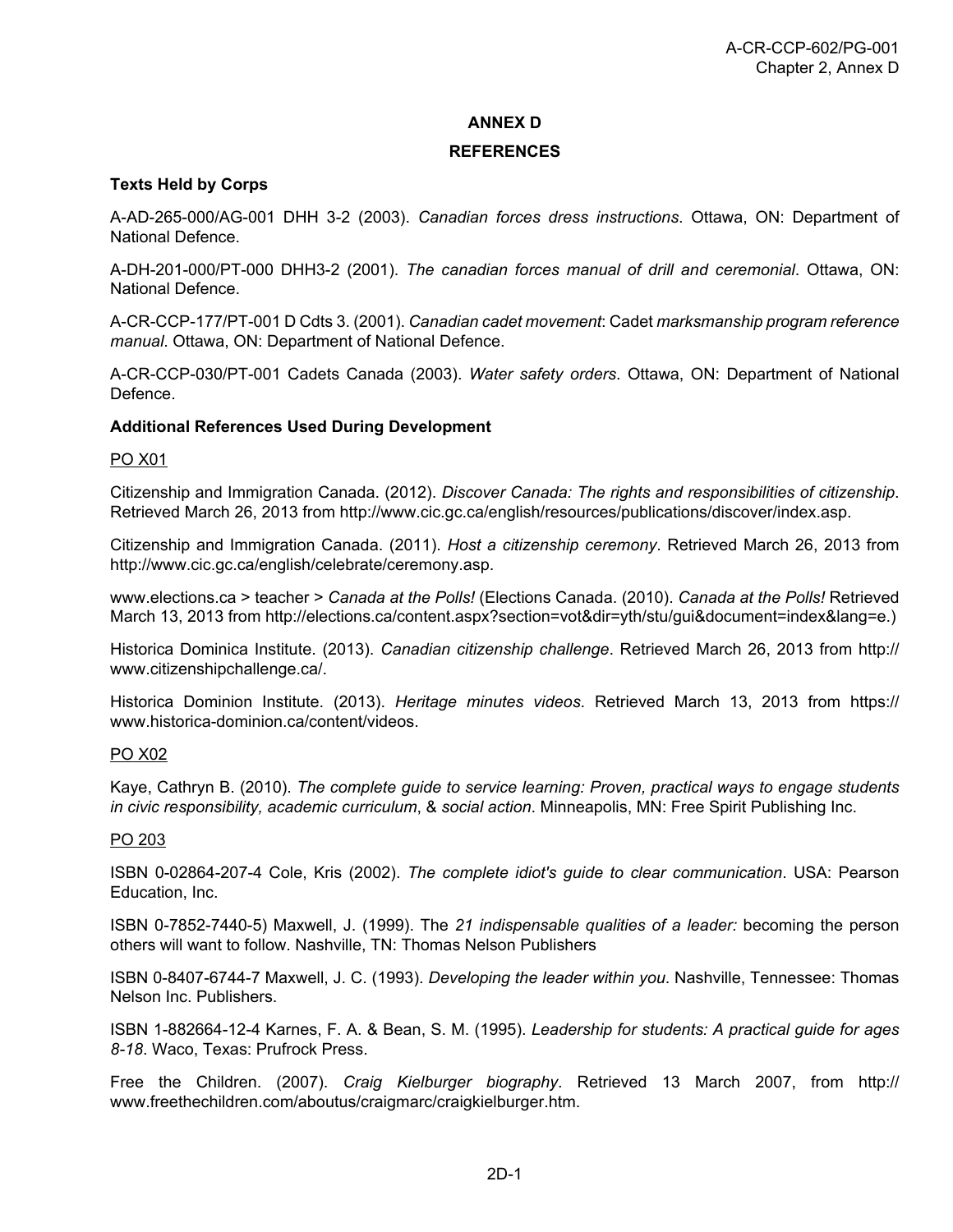Kidz World. (2007). *Teen protects white bear*. Retrieved 13 March 2007, from http://www.kidzworld.com/ article/1065-teen-protects-white-bear

ISBN 0-7879-4059-3 Van Linden, J. A. & Fertman, C. I. (1998). *Youth leadership*. San Francisco, California: Jossey-Bass Inc.

Colver, E. & Reid, M. (2001). *Peacebuilders 2: Peer helping*. Ottawa, ON: YouCAN.

ISBN 0-07-046513-4 Newstrom, J. & Scannell, E. (1998). *The big book of team building games*. USA: McGraw-Hill Companies.

ISBN 0-02-863656-2 Pell, A. R. (1999). *The complete idiot's guide to team building*. USA: Alpha Books

A-PA-005-000/AP-004 DND. (2005). *Leadership in the Canadian Forces: Conceptual foundations*. Ottawa, ON: Department of National Defence.

A-PA-005-000/AP-003 DND. (2005). *Leadership in the Canadian Forces: Doctrine*. Ottawa, ON: Department of National Defence.

A-CR-CCP-121/PT-001 D Cdts 3. (2003). *Royal Canadian Army Cadet reference book*. Ottawa, ON: Department of National Defence.

ISBN 0-7645-5176-0 Loeb, M. & Kindel, S. (1999). *Leadership for dummies*. Indianapolis, Indiana: Wiley Publishing, Inc.

Wilderdom. (2007). *Index to group activities, games, exercises and initiatives: Trust-building activities*. Retrieved 26 April 2007, from http://wilderdom.com/games/descriptions/SliceNDice.html.

ISBN 0-8403-5682-X Ronhke, C. (1984). Silver *bullets: A guide to initiative problems, adventures games and trust activities*. USA: Kendall/Hunt Publishing Company.

#### PO X04

Canadian Society for Exercise Physiology. (2011). *Guidelines*. Retrieved May 1, 2011, from http://www.csep.ca

CATO 14-18 Director Cadets 3. (2010). *Cadet fitness assessment and incentive program*. Ottawa, ON: Department of National Defence.

The Cooper Institute. (n.d.). *Fitnessgram / activitygram test administration kit: Fitnessgram 8.0 stand-alone test kit*. Windsor, ON: Human Kinetics.

ISBN 0-662-44467-1 Health Canada. (2007). *Canada's food guide*. Ottawa, ON: Her Majesty the Queen in Right of Canada.

Health Canada. (2011). *Eat well and be active education toolkit*. Retrieved September 29, 2011, from http://hcsc.gc.ca/fn-an/food-guide-aliment/educ-comm/toolkit-trousse/plan-3a-eng.php

Health Canada. (2011). *Physical activity*. Retrieved May 1, 2011 from http://www.phac-aspc.gc.ca/hp-ps/hlmvs/pa-ap/index-eng.php

Meredith, M., & Welk, G. (Eds.). (2005). *Fitnessgram / activitygram: Test administration manual* (3rd ed.). Windsor, ON: Human Kinetics.

Panicucci, J. (2008). *Achieving fitness: An adventure activity guide*. Beverly, MA: Project Adventure, Inc

ParticipACTION. (2011). *Get moving*. Retrieved November 28, 2011 from www.participaction.com/en-us/Get-Moving/Easy-Ways-To-Start.aspx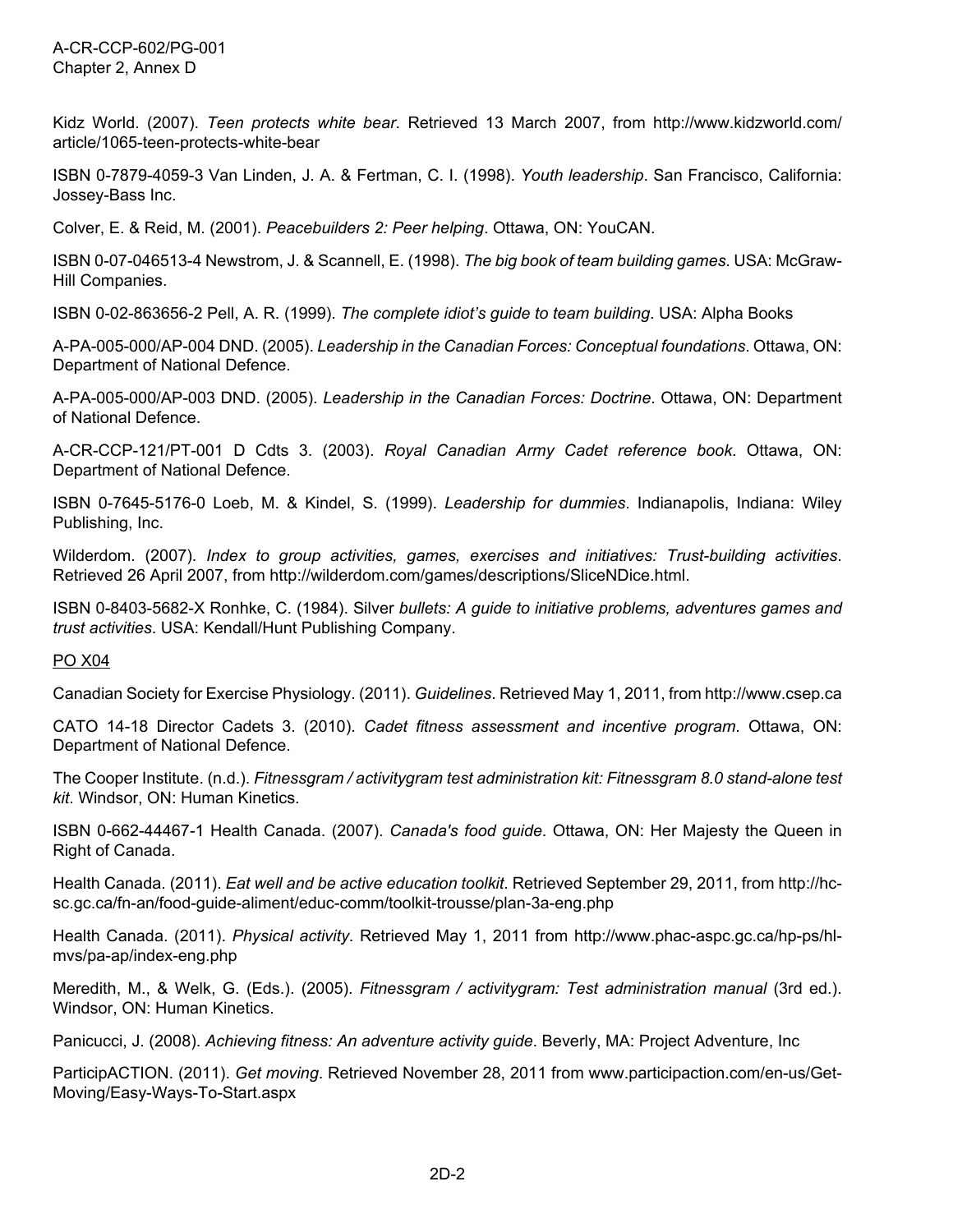ISBN 978-0-316-11350-2 Ratey, J. MD. (2008). *Spark: The revolutionary new science of exercise and the brain*. New York, NY: Little, Brown and Company.

## PO X05

A-CR-CCP-150/PT-001 Chapman, J.R. Major, M.B.E. (1968). *Orienteering: An aid to training*. London, England: Hillside Printing & Publishing Co.

A-CR-CCP-151/PT-001 Canadian Orienteering Federation (1983). *Orienteering level 1 coaching certification*. Ottawa, ON: Canadian Orienteering Federation.

A-PD-050-015/PT-002 Directorate of Physical Education, Recreation and Amenities. (1989). *Physical fitness training in the Canadian Forces* (Vol. 2). Ottawa, ON: Department of National Defence.

*About ultimate*. (2006). Retrieved 27 April 2006, from www.upa.org/ultimate

ISBN 0-936070-22-6 Anderson, B. (2000). *Stretching: 20th anniversary* (Rev. ed.). Bolinas, CA: Shelter Publications, Inc.

0-3955-2808-9 Alter, J (1986). *Stretch and strengthen*. US: Judith Alter.

Body Bar. (2010). *Programs & education*. Retrieved October 5, 2011, from http://www.bodybar.com/Programs-**Education** 

Canadian Orienteering Federation (1985). *Orienteering level two coaching certification*. Ottawa, ON: Canadian Orienteering Federation.

City of Saskatoon, Community Services Department. (2006). *Stretch your limits: A smart guide to stretching for fitness*. Retrieved October 26, 2006, from http://www.in-motion.ca/walkingworkout/plan/flexibility/

0-7360-4602-X Clark, N (2003). *Nancy Clark's sports nutrition guidebook*. US: Nancy Clark.

ISBN 978-0-7360-6675-4 Corbin, C., & Lindsey, R. (2007). *Fitness for life: Updated fifth edition*. Windsor, ON: Human Kinetics.

ISBN 0-88011-807-5 Hanlon, Thomas (1998). *The sports rules book: essential rules for 54 sports*. USA: Human Kinetics Publishers.

The HealthCentral Network. (2007). *MyDietExcercise.com: Winds sprint your way to fitness*. Retrieved April 17, 2007, from http://www.healthcentral.com/diet-exercise/fitness-survival-guides-81076-137.html

Hansen, B. (1999). *Moving on the spot: Fun and physical activity: A collection of 5 minute stretch and movement sessions*. Retrieved October 26, 2006, from http://lin.ca/resource/html/dn3.htm#l1

ISBN 0-02-029265-1 Kjellstrom, Bjorn (1994). *Be expert with map & compass: The complete orienteering handbook*. New York, NY: Hungry Minds, Inc.

ISBN 0-88962-630-8 LeBlanc, Janet and Dickson, Louise (1997). *Straight talk about children and sport: Advice for parents, coaches, and teachers*. Oakville, ON and Buffalo, NY: Mosaic Press.

Livestrong.com. (2011). Beginner's *pilates exercises*. Retrieved October 4, 2011, from http:// www.livestrong.com/article/452265-beginner-pilates-exercises/

Men's Health. (2011). *The 5-minute six-pack abs*. Retrieved October 5, 2011, from http:// www.menshealth.com.sg/fitness/5-minute-six-pack-abs

ISBN 0-88011-463-0 Nideffer, R. PhD. (1992). *Psyched to win: How to master mental skills to improve your physical performance*. Champaign, IL: Leisure Press.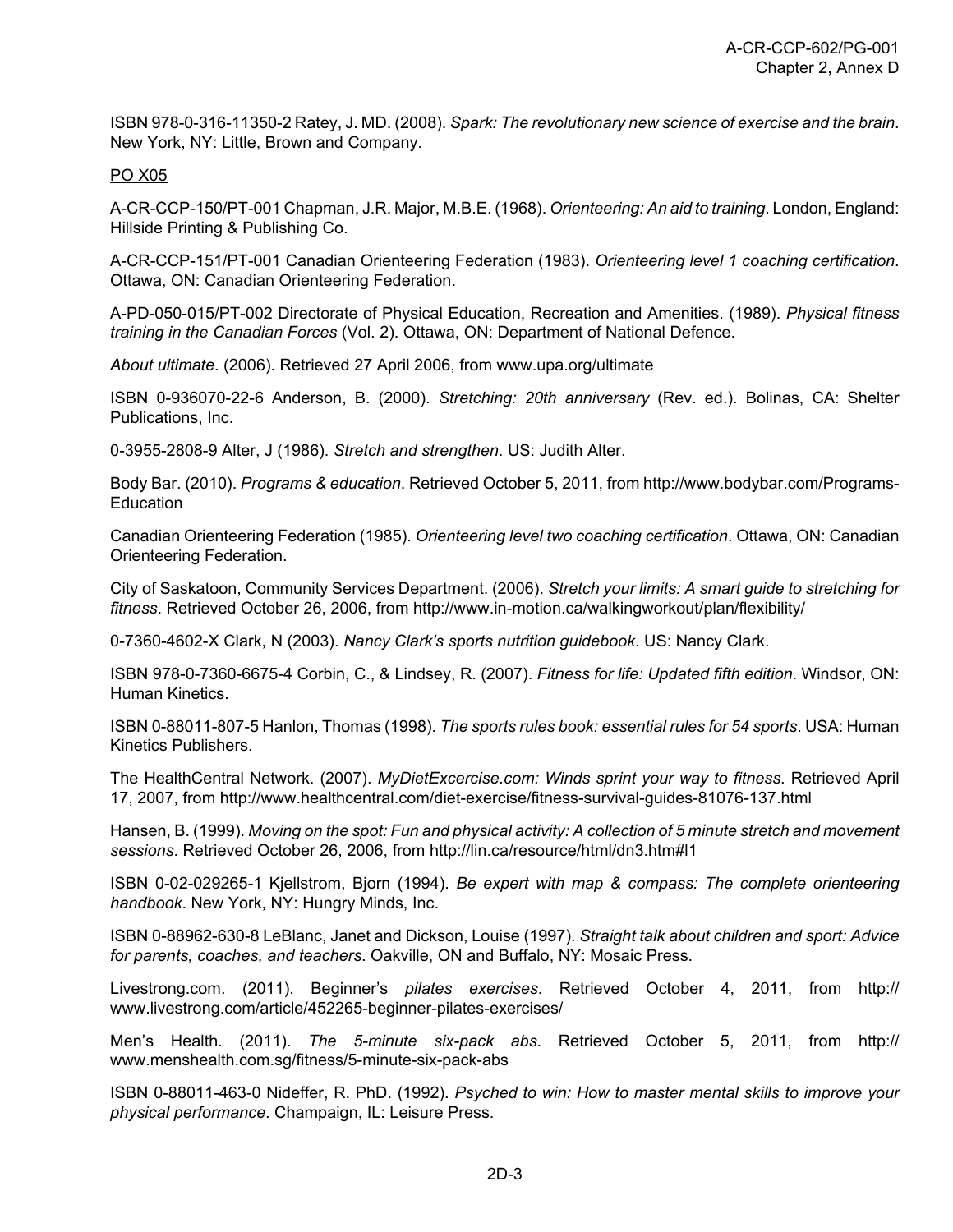Norris, G. (Ed.). (1998). *National Football Federation: Touch football rule book 2004*. Ottawa, ON: National Football Federation.

*Orienteering*. (2006). Retrieved 25 May 2006, from www.orienteering.org

Panicucci, J. (2008). *Achieving fitness: An adventure activity guide*. Beverly, MA: Project Adventure, Inc.

Popovic, Srdjan. (2011). *10 skipping rope exercises for a better body*. Retrieved October 6, 2011, from http:// www.bloomtofit.com/10-skipping-rope-exercises-for-a-better-body

*Ringette Canada*. (2006). Retrieved 27 April 2006, from www.ringette.ca

*Roadcycling.com - Cycling info as it should be*. (2006). Retrieved 25 April 2006, from www.roadcycling.com

*Shelter Online*. (2006). Retrieved 25 April 2006, from www.shelterpub.com

Sports Fitness Advisor. (n.d.). *Medicine ball exercises*. Retrieved October 5, 2011, from http://www.sportfitness-advisor.com/medicine-ball-exercises.html

Stott, Winifred (1987). *Armchair ORIENTEEring II: A practical guide to route planning*. Winnipeg, MB: Manitoba Orienteering Association.

Waehner, P. (n.d.). *Resistance band workout for beginners*. Retrieved October 5, 2011 from http:// exercise.about.com/library/bltotalresistancebeginners.htm

*A walking club - Walkablock club of america*. (2006). Retrieved 25 April 2006, from www.walkablock.com

*What is ultimate frisbee?* (2006). Retrieved 27 April 2006, from www.whatisultimate.com

PO 206

CATO 14-41 Director Cadets 4. (2007). Marksmanship, *rifles, and ammunitions*. Ottawa, ON: Department of National Defence.

# PO 207

CATO 11-03 D Cdts. (2006). *Cadet program mandate*. Ottawa, ON: Department of National Defence

Cadets Canada. (2007). *About Cadets–history*. Retrieved 19 February 2007, from http://www.cadets.ca/aboutnous/histo\_e.asp.

Canadian Heritage. *Ceremonial and Canadian symbol promotion*. (2007). Retrieved 4 May

2007, from http://www.canadianheritage.gc.ca/progs/cpsc-ccsp/sc-cs/index\_e.cfm.

Citizenship and Immigration Canada. (ND). *Rights and responsibilities of Canadian Citizenship*. Retrieved 4 April 2007, from, http://cic.gc.ca/English/citizen/rights-fs.html

Navy League of Canada. (2007). *About Us–history*. Retrieved 13 March 2007, from `http://www.navyleague.ca/ eng/about/history.asp.

Navy League of Canada. (2007). *About us–critical dates*. Retrieved 13 March 2007, from http:// www.navyleague.ca/eng/about/critical\_dates.asp.

2005-113124 D Cdts. (2005). *Memorandum of understanding between the DND and the Leagues*. Ottawa, ON: Department of National Defence.

Navy League of Canada. (2002). *Guide for local branches: part one*. Ottawa, ON: Navy League of Canada.

Navy League of Canada. (2002). *Guide for local branches: part two*. Ottawa, ON: Navy League of Canada.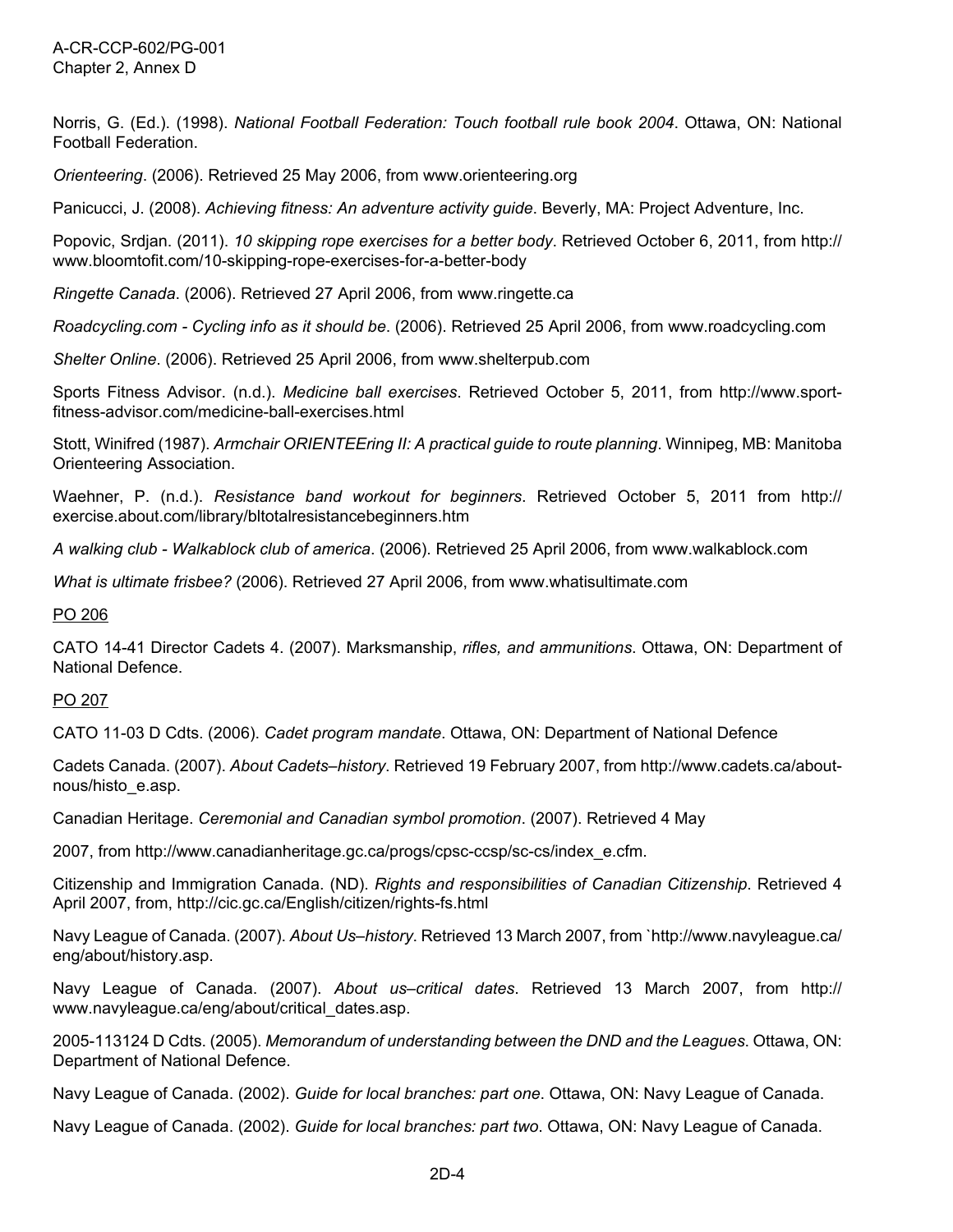CATO 31-03 D Cdts 2. (2006). *Sea Cadet program outline*. Ottawa, ON: Department of National Defence.

CATO 40-03 D Cdts 4. (2005). *Army Cadet ranks and cadet corps*. Ottawa, ON: Department of National Defence.

CATO 51-02 D Cdts 4. (2007). *Air promotions*. Ottawa, ON: Department of National Defence.

PO 211

Regional Cadet Support Unit (Central). (2007). *Cadet marksmanship and firearms safety program*. Retrieved 18 April 2007, from http://www.central.cadets.ca/events/biath\_cadetmarksman\_e.html

Biathlon Canada. (2007). *Biathlon Canada*. Retrieved 12 February 2007, from http://www.biathloncanada.ca

International Biathlon Union. (2007). *International Biathlon Union*. Retrieved 18 April 2007, from http:// www.biathlonworld.com

Biathlon Canada. (2005). *Biathlon bears: Community coaching*. Ottawa, ON: Biathlon Canada.

Library and Archives Canada. (2000). *Myriam Bédard*. Retrieved 30 April 2007, from http:// www.collectionscanada.ca/women/002026-223-e.html

Cool Running. (2007). *Fitness and performance*. Retrieved 12 February 2007, from http:// www.coolrunning.com/engine/2/2\_3/181.shtml

Will-Weber, M. (2006). *Runner's world: Beginner's: Training: First steps*. Retrieved 18 April 2007, from http:// www.runnersworld.com/article/printer/1,7124,s6-380-381-386-678-0,00.html

Daisy Outdoor Products. (2006). AVANTI *competition pellet rifle: operation manual: AVANTI legend model 853*. Rogers, AR: Daisy Outdoor Products.

Cadets Canada. (2002). *Biathlon competition rules and IBU / cadet disciplinary rules*. Ottawa, ON: Department of National Defence.

Cadets Canada. (n.d.). *Canadian cadet movement: Biathlon championship series*. Ottawa, ON: Department of National Defence.

# PO X20

A-AD-200-000/AG-000 Director Honours and Recognition. (1999). *The honours, flags and heritage structure of Canadian Forces*. Ottawa, ON: Department of National Defence.

A-AD-262-000/AG-000 Director of Physical Education, Recreation and Amenities. (1984). *Mess administration*. Ottawa, ON: Department of National Defence.

A-CR-050-801/PH-001 Directorate of Cadets 6. (2009). *Training plan DP1 Cadet Instructors Cadre: Basic Officer Training Course*. Ottawa, ON: Department of National Defence.

B-GL-317-018/PT-001 Canadian Forces. (1987). *Weapons: The rifle 5.56 mm C7 and the carbine 5.56 mm C8* (Vol. 18). Ottawa, ON: Department of National Defence.

CFACM 1-900 Air Command. (2007). *Air command mess dinner procedures*. Ottawa, ON: Department of National Defence.

DVD Video Chadderton, H. C. (Producer) (2005). *The Boys of Kelvin High: Canadians in Bomber Command*. Ontario: The War Amps of Canada.

DVD Video Chadderton, H. C. (Producer) (2000). *A War Of Their Own: The Canadians in Sicily and Italy*. Ontario: The War Amps of Canada.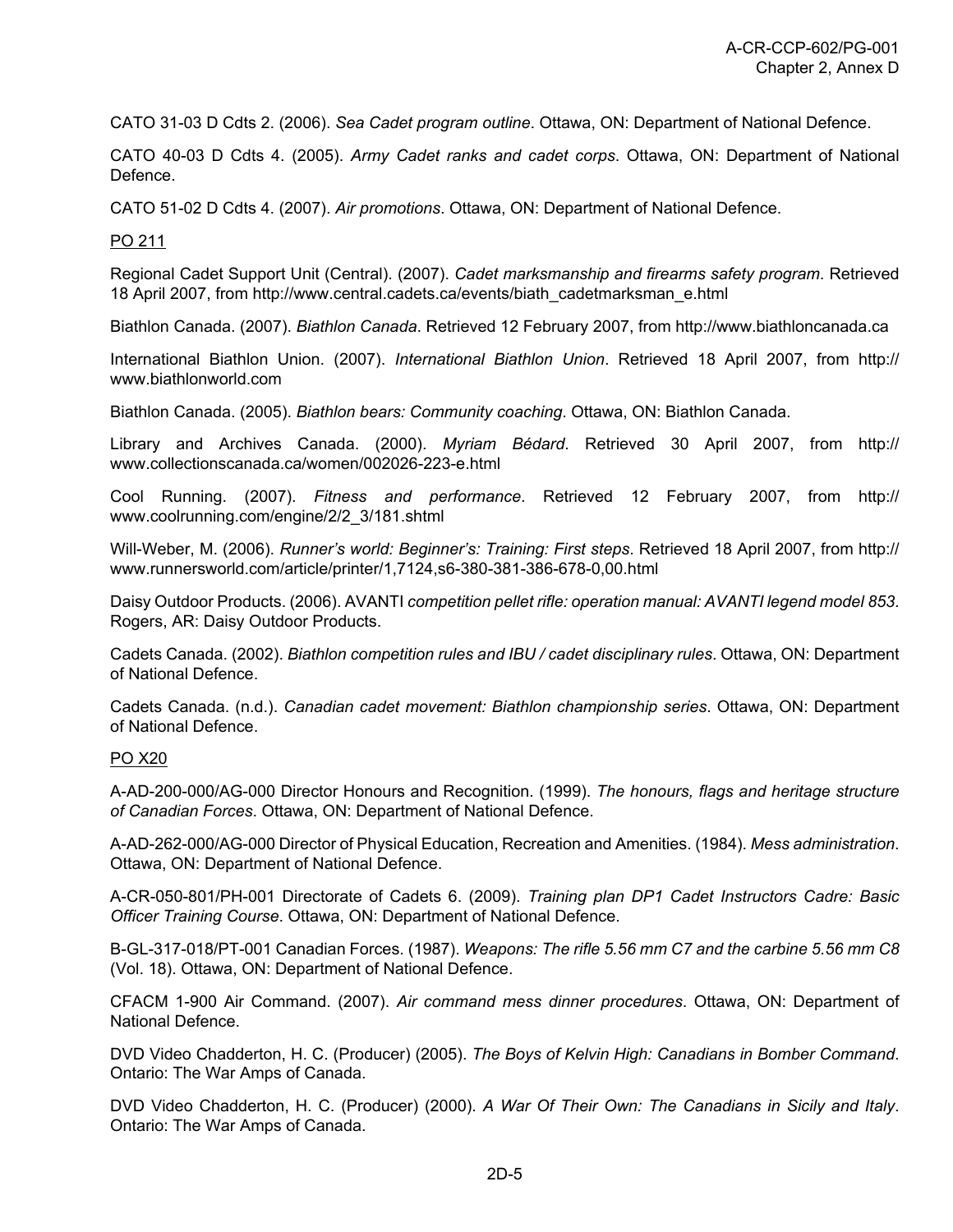DVD Video (2010). *The International Fleet Reviews of The Canadian Navy Centennial 2010*. Canada: Department of National Defence.

DVD Video Gimblett, R. H. (Author) (2004). *Operation Apollo: The Canadian Navy in the War Against Terrorism – 2001-2003*. Canada: Magic Light Publishing.

DVD Video Guilmain, C. (Director) (2012). *The Van Doos in Afghanistan*. National Film Board of Canada.

HMCS Queen Regina's Naval Reserve Division. (2009). *Chief Petty Officers & Petty Officers mess dinner naval customs*. Retrieved April 28, 2009, from http://www.hmcsqueen.ca/cpomessdinner.pdf.

Love, D.W. (1990). *Manual of Canadian naval etiquette*. Victoria, BC: VENTURE, The Naval Officer Training Centre.

ReadyAyeReady (2009). *Naval Toasts of the Day – Customs and Traditions: Naval toasts of the day*. Retrieved April 1, 2009 from http://www.readyayeready.com/tradition/naval-toasts-of-theday.htm.

# PO 221

B-GN-181-105/FP-E00 Chief of the maritime staff. (1997). *CFCD 105 fleet seamanship rigging and procedures manual*. Ottawa, ON: Department of National Defence.

ISBN 0-11770973-5 Royal Navy. (1972). *Admiralty manual of seamanship 1964 (vol. 1)*. London, England: Her Majesty's Stationery Office.

ISBN 0-11-772695-8 / BON-050-002/PT-004 Command of the Defence Council. (1995). *BR 67 admiralty manual of seamanship*. London, England: HMSO Publications Centre.

# PO 223

B-GN-181-105/FP-E00 Chief of the maritime staff. (1997). *CFCD 105 fleet seamanship rigging and procedures manual*. Ottawa, ON: Department of National Defence.

Venture Naval Officer Training Centre. (2005). *Naval environmental training programme - Officers handbook*. Esquimalt, BC: Venture Naval Officer Training Centre.

ISBN 0-11770973-5 Royal Navy. (1972). *Admiralty manual of seamanship 1964 (vol. 1)*. London, England: Her Majesty's Stationery Office.

Ready Aye Ready. (ND). *The boatswain's call*. Retrieved 19 February 2007, from http:// www.readyayeready.com/navy-life/boatswains-call.htm.

Canadian Navy. (2006). *Youth section-Pipe sounds*. Retrieved 29 February 2007, from http:// www.navy.forces.gc.ca/cms\_youth/youth\_articles\_e.asp?id=500.

ISBN 0-11-772695-8 / BON-050-002/PT-004 Command of the Defence Council. (1995). *BR 67 admiralty manual of seamanship*. London, England: HMSO Publications Centre.

Ready Aye Ready. *JackSpeak*. Retrieved 16 February 2007, from http://www.readyayeready.com/jackspeak/ index.htm.

ISBN 0-88879-027-9 Russell, E.C. (1980). *Customs and traditions of the Canadian Armed Forces*. Ottawa, ON: Deneau and Greenberg.

# PO X24

ISBN 0-920232-17-5 / A-CR-CCP-009/PT-001 Donaldson, S. (1994). *Basic sailing skills*. Gloucester, ON: Canadian Yachting Association.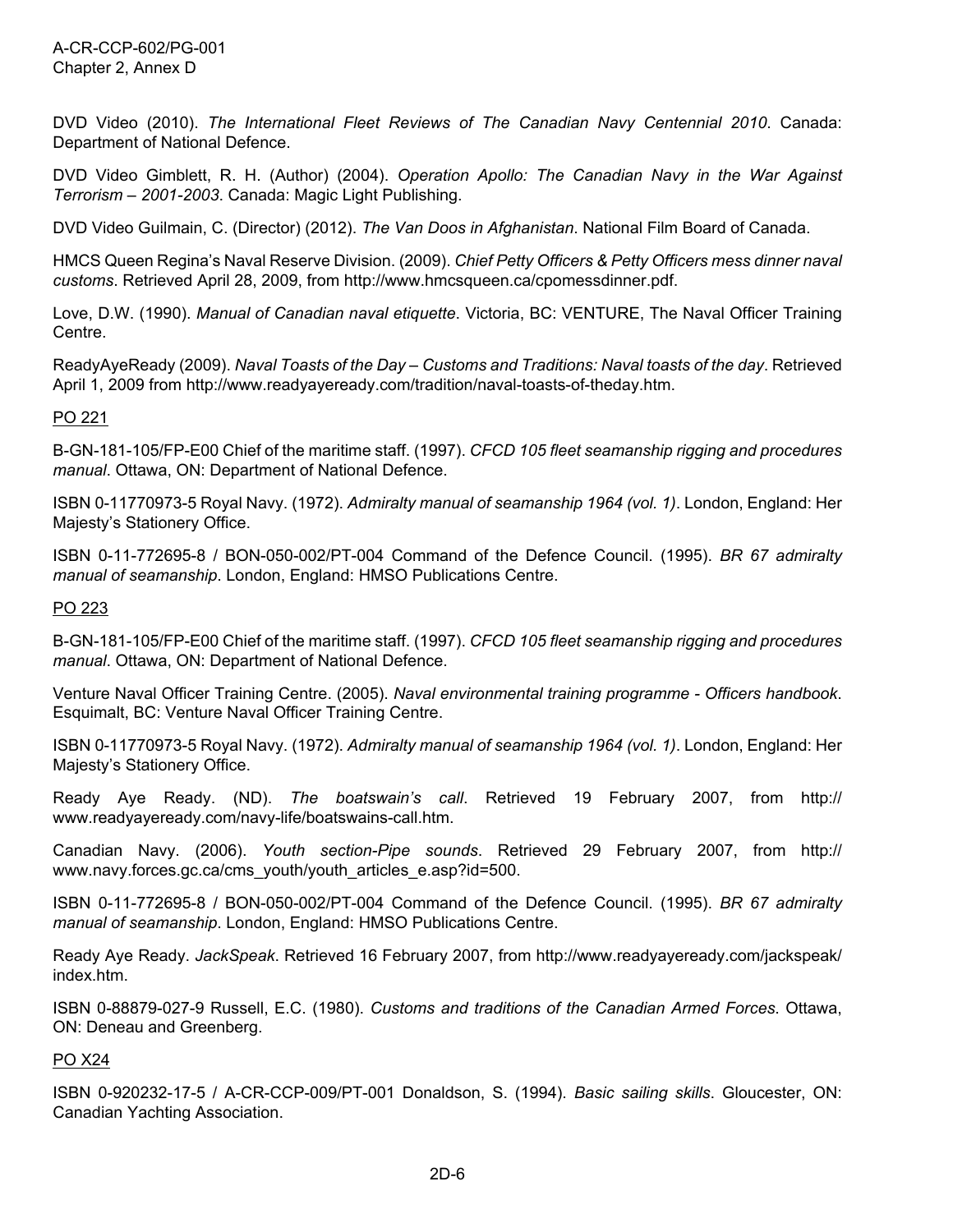Canadian Yachting Association. (2006). *Canadian Yachting Association White Sail I practical skills checklist*. Retrieved 3 April 2006, from www.sailing.ca/cbet/content/WIChecklist.doc.

Canadian Red Cross. (1999-2006). *PFD checklist*. Retrieved 2 October 2006, from http://www.redcross.ca/ article.asp?id=001039&¤tid=024.

Canadian Red Cross. (1999-2006). *Lifejacket comparison chart*. Retrieved 8 November 2006, from http:// croixrouge.ca/article.asp?id=002542&¤tid=014.

Canadian Dermatology Association. (ND). *Facts about sun exposure: Prevention*. Retrieved 4 April 2006, from http://www.dermatology.ca/sun/facts\_e.html.

Office of Boating Safety. (2006). *Safe boating guide*. Ottawa, ON: Her Majesty the Queen in Right of Canada, as represented by Transport Canada.

Canadian Yachting Association. (ND). *Level 1 technical coach manual*. Gloucester, ON: Canadian Yachting Association.

#### PO X25

A-CR-CCP-601/PG-001 D Cdts 4. (2006). *Phase one QSP*. Ottawa, ON: Department of National Defence.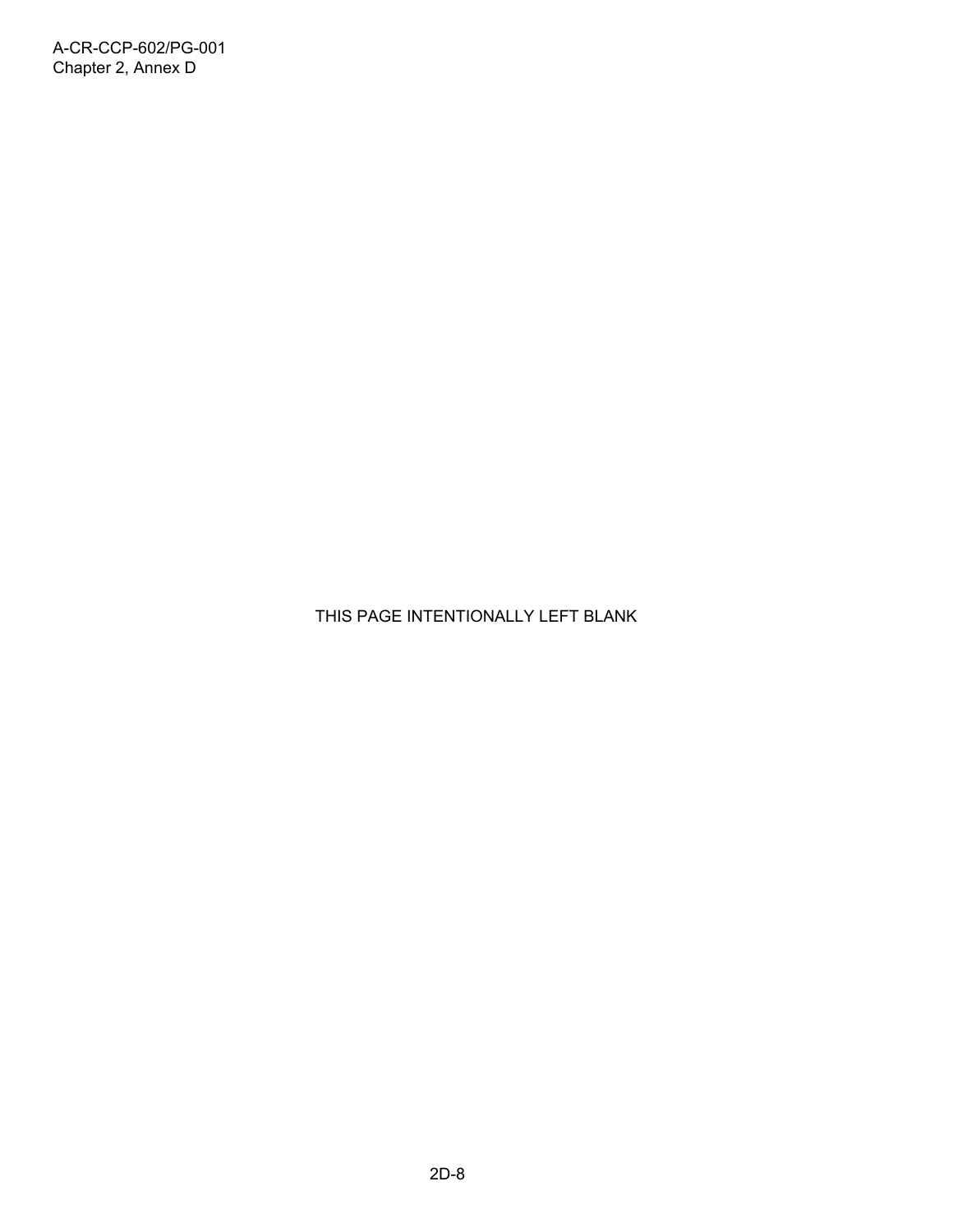## **CHAPTER 3**

## **CADET EVALUATION**

## **PURPOSE**

1. The purpose of this chapter is to outline the specific evaluation requirements for achievement of Phase Two qualification.

## **LEARNER EVALUATION**

2. A-P9-050-000/PT-Z01, *Manual of Individual Training and Education*, Volume 1 defines learner evaluation as, "the assessment of progress made by participants during an instructional programme (formative evaluation) and of their achievement at the end of the programme (summative evaluation)."

## **CADET EVALUATION DESIGN AND DEVELOPMENT**

3. Cadet evaluation is designed and developed incorporating contemporary professional practices from the fields of education and youth development as well as considering best practices in use within the Canadian Cadet Organizations (CCO).

4. Cadet evaluation is designed and developed so that all cadets are capable of achieving all POs and associated EOs. To motivate cadets to learn, cadet evaluation builds on success and confidence rather than demotivating cadets with failure and defeat.

## **CP DEVELOPMENTAL PERIODS (DPs)**

5. The CP is designed across adolescent DPs adapted to suit the CP target population. Outlined in each DP are specific philosophies and approaches to learning and assessment that influence design, development and conduct of cadet training and assessment.

6. A DP is a time frame, during a cadet's progression through the CP, in which the cadet participates in training and is provided opportunities to develop desired knowledge, skills and attitudes that support the aim of the CP and contribute to the achievement of the CP outcomes.

7. Progressive training levels, and associated learning objectives, distinguish each DP; ensuring training is relevant, achievable and age-appropriate for the cadet population. DPs and associated training levels are designed to be completed in a sequential manner and are also fluid, which allows a cadet to progress to the next training level or DP while still working on completion of learning objectives from the previous level or DP.

8. The design and development of cadet training and evaluation is based on the basic overview of the DP characteristics located at Chapter 3, Annex A.

#### **CADET ASSESSMENT OF LEARNING**

9. The intent of Phase Two cadet evaluation is to measure the extent of cadet participation in the scheduled mandatory and complementary training and make an assessment by comparing the level of participation to the minimum standard required for qualification.

#### **MONITORING CADET PROGRESS**

10. Cadets must meet the standard of behaviour and conduct expected from all cadets. The course officer during cadet interviews and personal counselling should adopt a proactive approach towards difficulties.

11. The course officer is encouraged to meet formally and informally with cadets throughout the training year to discuss the cadet's progress towards Phase Two qualification and to provide feedback on overall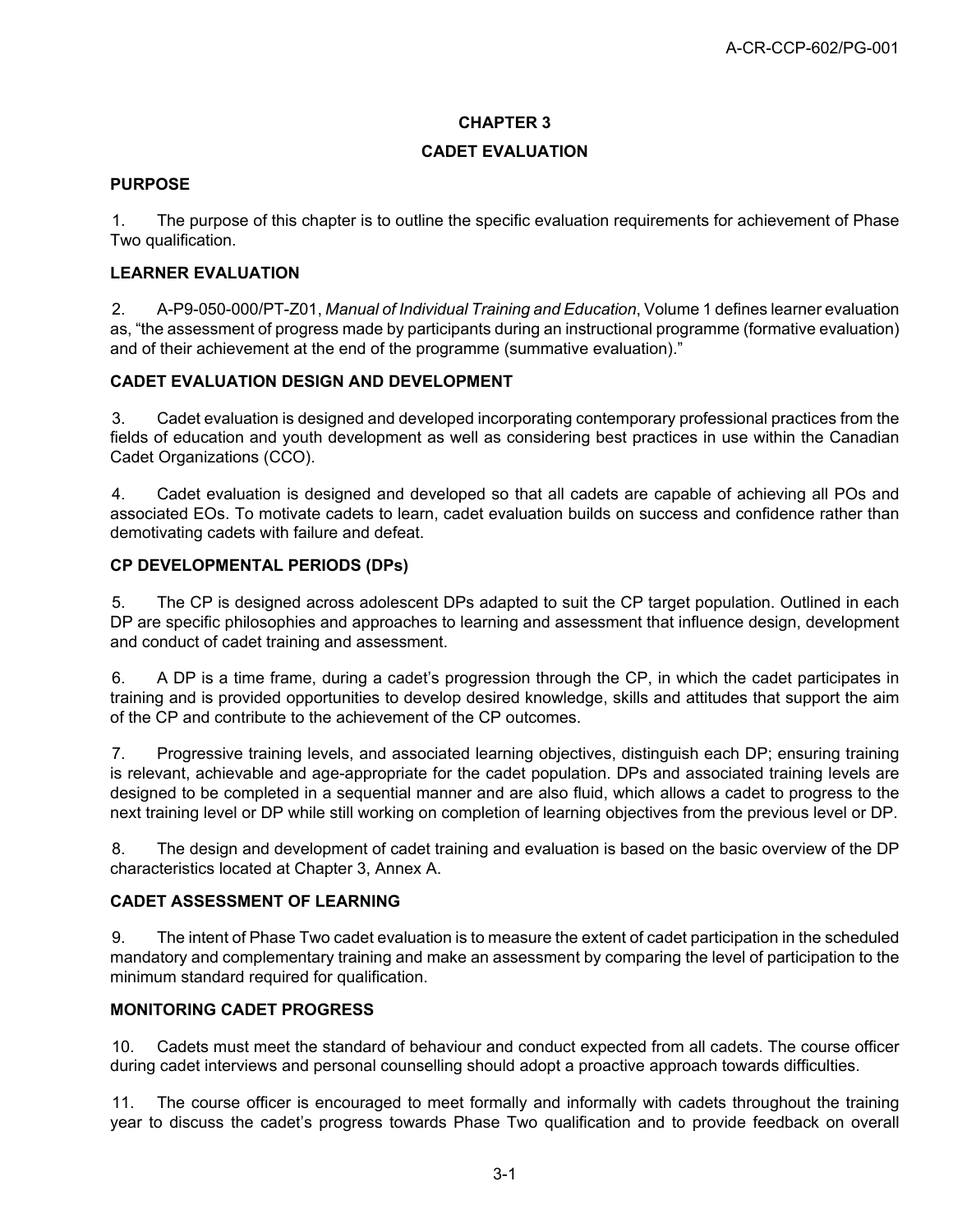performance. At a minimum, it is expected that the course officer will meet with each cadet at the end of the training year to review the completed Chapter 3, Annex B, Phase Two Qualification Record. Guidelines for conducting cadet interviews are located at Chapter 3, Annex C.

12. Frequent absences from mandatory and complementary training that could result in the cadet not meeting the minimum standard, for Phase Two qualification, must be addressed in accordance with CATO 15-22, *Conduct and Discipline – Cadets*.

## **TRAINING COUNSELLING SESSION**

13. A training counselling session is used when a cadet is having difficulties progressing and an intervention is required to set goals for corrective action and / or remedial instruction. The Trg O is responsible for conducting training counselling sessions, except in the case of cadet rank promotions for which the CO is responsible. Guidelines for conducting training counselling sessions are located at Annex D and the Training Counselling Session Form is located at Annex D, Appendix 1.

## **ADDITIONAL ASSESSMENT OF LEARNING ACTIVITIES**

14. No additional cadet evaluations (eg, theory tests, performance checks, etc.) are to be used to determine Phase One qualification eligibility. Therefore, these national standards are not to be supplemented with regional / local standards.

## **PHASE TWO QUALIFICATION STANDARD**

- 15. The minimum standard for Phase Two qualification is:
	- a. Sixty percent attendance in all scheduled mandatory and complementary training once becoming a member of the corps, as calculated by the cadet corps.
	- b. Successful completion of each PO as outlined in the Phase One Qualification Record located at Chapter 3, Annex B.

### **CADETS NOT MEETING THE QUALIFICATION STANDARD**

16. Cadets who do not meet the minimum qualification standard shall be given a reasonable opportunity to complete the training missed. If, by the end of the training year, the cadet still has not successfully attained any PO, the corps CO may waive the minimum qualification standard. When waiving any PO requirement, the corps CO shall consider:

- a. the legitimacy of the cadet's reason for failing to attain the PO;
- b. the cadet's mandatory and complementary training attendance; and
- c. the cadet's overall behaviour and performance.

17. Any cadet for whom a waiver has been issued will not be granted the Phase Two Qualification. However, they will progress to Phase Three in the second year of their corps membership. If a CO has decided to not grant a waiver based on attendance / behaviour, a cadet may be held back to repeat Phase Two.

18. Cadets who have been granted a waiver of the minimum qualification standard of Phase Two and have progressed to Phase Three in the third year of their corps membership are expected to achieve the missing Phase Two Qualification PO requirements. To facilitate this, cadets can concurrently receive credit for activities completed in Phase Three as part of also achieving Phase Two.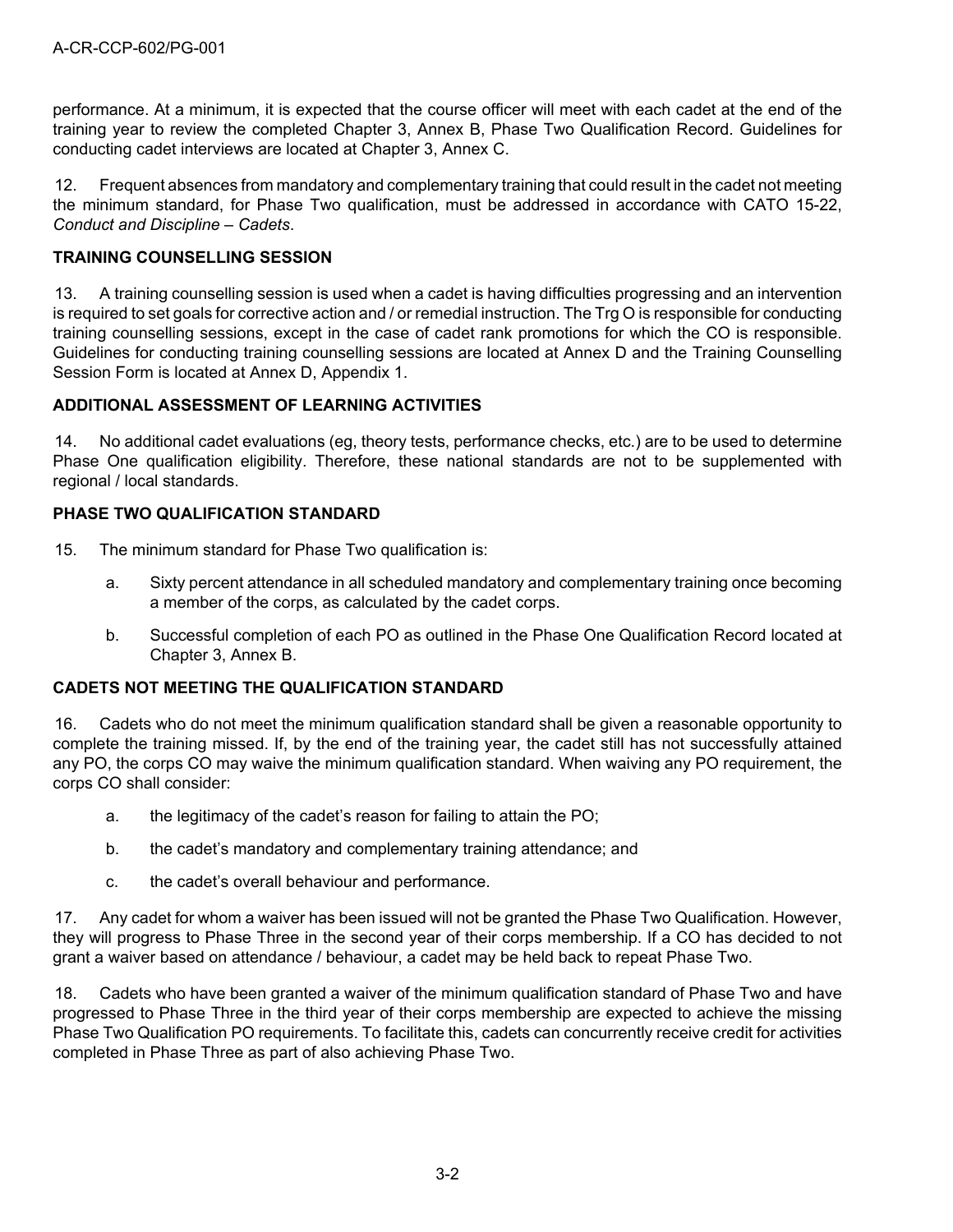## **RECORDING AND REPORTING ACHIEVEMENT**

19. The progress of each cadet shall be reported using the Phase Two Qualification Record, Annex B, which is also used to determine successful completion of the Phase Two Qualification. The results shall be recorded on, and placed in, the cadet's DND 2399, *Cadet Personnel Record*.

## **PHASE TWO CERTIFICATE OF QUALIFICATION**

20. The Cadet Certificate of Qualification, CF 558 (NSN 7530-21-870-7685), shall be awarded to each cadet upon successful completion of Phase Two.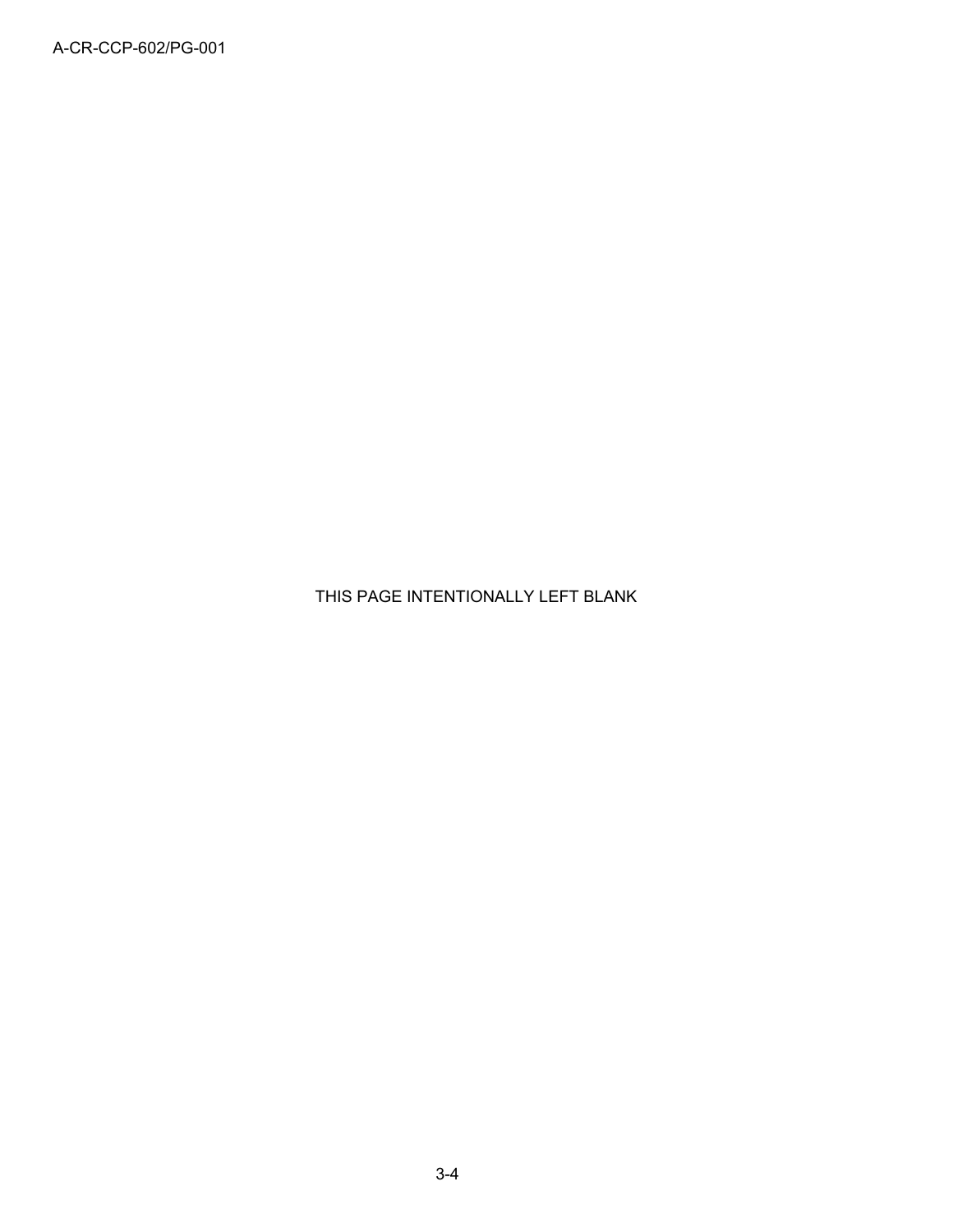# **ANNEX A**

# **CHARACTERISTICS OF CADET PROGRAM DEVELOPMENTAL PERIODS**

| <b>Developmental</b><br>Period (DP)     | <b>Developmental Period 1 (DP1)</b>                                                                                                                                                                                                                                                                                                                                                                                                                          |                                        |                                                                                                                                                                                                                                                                                                                                                | <b>Developmental Period 2 (DP2)</b>                                                                                                                                                                          |                                                                                                                                |                                                                                                                                                                             | <b>Developmental Period 3 (DP3)</b>                                                                                                                                                                                                                                                                                                                                                                                           |  |
|-----------------------------------------|--------------------------------------------------------------------------------------------------------------------------------------------------------------------------------------------------------------------------------------------------------------------------------------------------------------------------------------------------------------------------------------------------------------------------------------------------------------|----------------------------------------|------------------------------------------------------------------------------------------------------------------------------------------------------------------------------------------------------------------------------------------------------------------------------------------------------------------------------------------------|--------------------------------------------------------------------------------------------------------------------------------------------------------------------------------------------------------------|--------------------------------------------------------------------------------------------------------------------------------|-----------------------------------------------------------------------------------------------------------------------------------------------------------------------------|-------------------------------------------------------------------------------------------------------------------------------------------------------------------------------------------------------------------------------------------------------------------------------------------------------------------------------------------------------------------------------------------------------------------------------|--|
| Ages                                    | $12 - 14$                                                                                                                                                                                                                                                                                                                                                                                                                                                    |                                        |                                                                                                                                                                                                                                                                                                                                                | $15 - 16$                                                                                                                                                                                                    |                                                                                                                                |                                                                                                                                                                             | $17 - 18$                                                                                                                                                                                                                                                                                                                                                                                                                     |  |
| Years                                   | Y <sub>1</sub>                                                                                                                                                                                                                                                                                                                                                                                                                                               | Y <sub>2</sub>                         |                                                                                                                                                                                                                                                                                                                                                | Y <sub>3</sub>                                                                                                                                                                                               | Y4                                                                                                                             |                                                                                                                                                                             | $Y5+$                                                                                                                                                                                                                                                                                                                                                                                                                         |  |
| <b>DP Overview</b>                      |                                                                                                                                                                                                                                                                                                                                                                                                                                                              |                                        | Learning in the CP is designed around three progressive, DPs. The mental, physical, emotional, and social<br>development of a cadet are considered in these age-appropriate DPs. The cadet develops and ultimately refines<br>higher-level thinking skills (reasoning, reflective thinking, problem solving) as they progress through each DP. |                                                                                                                                                                                                              |                                                                                                                                |                                                                                                                                                                             |                                                                                                                                                                                                                                                                                                                                                                                                                               |  |
| <b>Age-Appropriate</b><br>Learning      | <b>Experience-based</b>                                                                                                                                                                                                                                                                                                                                                                                                                                      |                                        | <b>Developmental</b>                                                                                                                                                                                                                                                                                                                           |                                                                                                                                                                                                              |                                                                                                                                | Competency                                                                                                                                                                  |                                                                                                                                                                                                                                                                                                                                                                                                                               |  |
| <b>DP Description</b>                   | The cadet has well-developed automatic<br>responses however, the area of the brain<br>that processes higher-level thinking is not<br>yet mature. Effective learning is active and<br>interactive with lots of practical experiences.                                                                                                                                                                                                                         |                                        | The cadet starts developing higher-level<br>thinking skills such as problem-solving<br>skills. Effective learning is interactive and<br>practical, allowing cadets to start making<br>decisions within their learning process.                                                                                                                 |                                                                                                                                                                                                              |                                                                                                                                | The cadet is refining higher level thinking<br>skills. Effective learning is interactive<br>and allows for increased individual<br>responsibility and independent learning. |                                                                                                                                                                                                                                                                                                                                                                                                                               |  |
| <b>Assessment</b><br><b>Expectation</b> |                                                                                                                                                                                                                                                                                                                                                                                                                                                              | <b>Participatory</b>                   |                                                                                                                                                                                                                                                                                                                                                | <b>Baseline Proficiency</b>                                                                                                                                                                                  |                                                                                                                                |                                                                                                                                                                             | <b>Enhanced Proficiency</b>                                                                                                                                                                                                                                                                                                                                                                                                   |  |
| <b>Assessment</b><br><b>Purpose</b>     | Stimulation and maintenance of an<br>enhanced interest in the CP<br>NOTE: Exposing the cadet to a variety of<br>training activities and learning opportunities<br>with the assessment expectation focused on<br>participation will help accomplish this.<br>skill set<br>NOTE: CSTC Summer 2 courses will begin to<br>expose the cadet to some specific specialty<br>areas, which will allow the cadet to discover<br>possible areas of particular interest. | Exposure to a broad knowledge base and | $\bullet$<br>$\bullet$<br>$\bullet$<br>$\bullet$                                                                                                                                                                                                                                                                                               | Development of a broad knowledge<br>base and skill set as well as introducing<br>reasoning proficiency<br>capability<br>Recognition of enhanced proficiency<br>achievement<br>an enhanced interest in the CP | Ongoing determination and development<br>of specific specialty areas of interest and<br>Ongoing stimulation and maintenance of |                                                                                                                                                                             | Development of an enhanced knowledge,<br>reasoning or skill proficiency in a targeted<br>specialty area - related to interest,<br>capability and cadet program requirements<br>Ongoing development of the broad<br>knowledge base and skill set as well as<br>reasoning proficiency<br>Ongoing recognition of enhanced<br>proficiency achievement<br>Ongoing stimulation and maintenance of<br>an enhanced interest in the CP |  |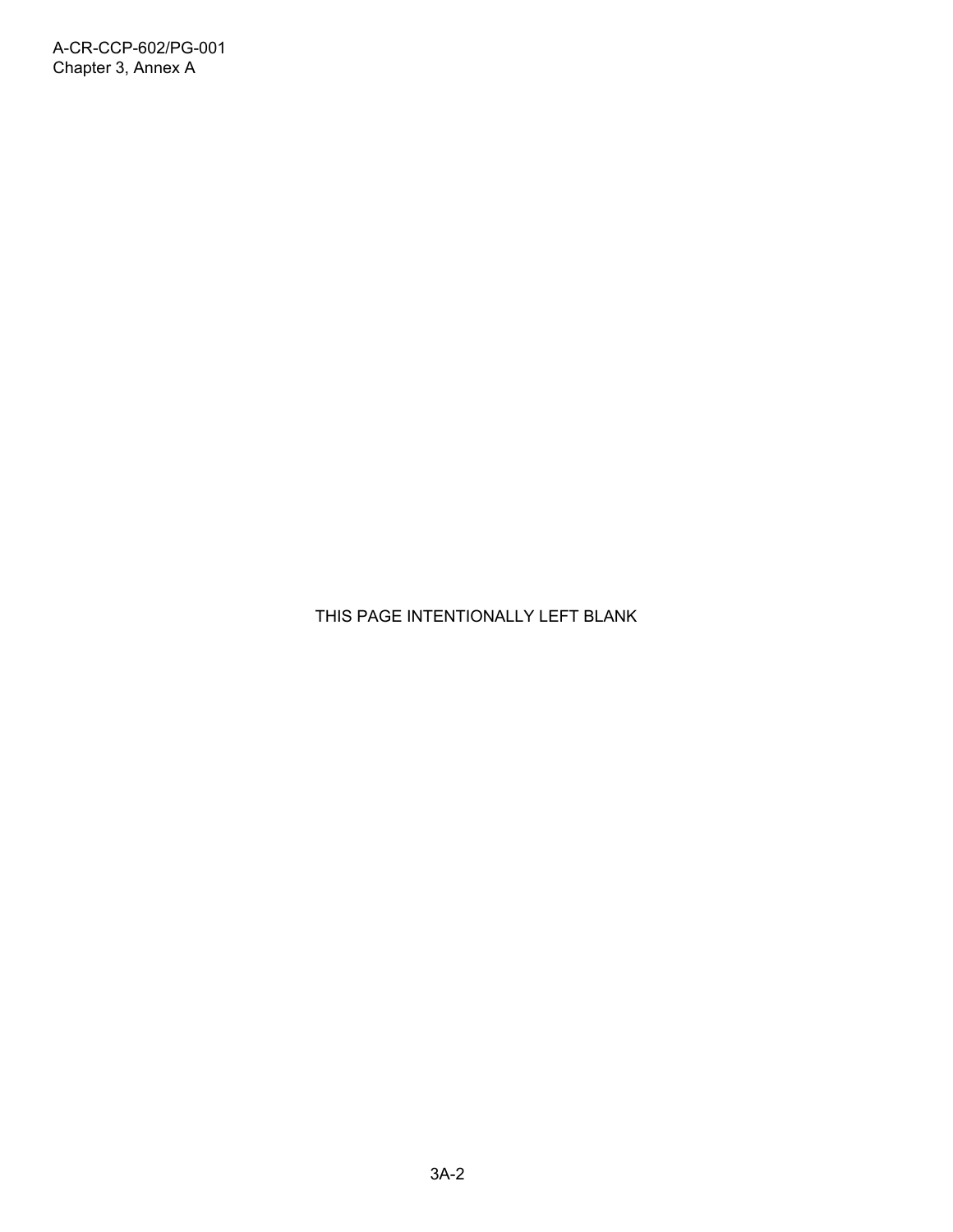## **ANNEX B**

# **PHASE TWO TRAINING PROGRAM QUALIFICATION RECORD**

POs that are evaluated as "Incomplete" or "Completed":

|                                        |                 |                                                           | <b>PO Assessment</b> |           |
|----------------------------------------|-----------------|-----------------------------------------------------------|----------------------|-----------|
| <b>Topic</b>                           | PO No.          | <b>Performance Statement</b>                              | Incomplete           | Completed |
| Citizenship                            | X01             | Participate in Citizenship Activities                     |                      |           |
| <b>Community Service</b>               | X <sub>02</sub> | Perform Community Service                                 |                      |           |
| Leadership                             | 203             | Demonstrate Leadership Attributes Within a Peer Setting   |                      |           |
| Personal Fitness and Healthy<br>Living | X <sub>04</sub> | <b>Track Participation in Physical Activities</b>         |                      |           |
| <b>Physical Activities</b>             | X05             | Participate in Physical Activities                        |                      |           |
| Air Rifle Marksmanship                 | 206             | Fire the Cadet Air Rifle During Recreational Marksmanship |                      |           |
| General Cadet Knowledge                | 207             | Serve in a Sea Cadet Corps                                |                      |           |
| Drill and Ceremonial                   | 208             | Execute Drill as a Member of a Squad                      |                      |           |
| <b>CAF Familiarization</b>             | X20             | Participate in CAF Familiarization Activities             |                      |           |
| Ropework                               | 221             | <b>Rig Tackles</b>                                        |                      |           |
| Ship's Operations                      | 223             | Serve in a Naval Environment                              |                      |           |
| <b>Nautical Training</b>               | X25             | Participate in a Nautical Training Weekend                |                      |           |
| Inter-Divisional Seamanship            |                 | Prepare for Inter-Divisional Seamanship Competition       |                      |           |

| Qualification   | Yes | No | Officer<br>raining |       |
|-----------------|-----|----|--------------------|-------|
| <b>Achieved</b> |     |    | Signature:         | Date: |

| ™opic   | DC                 | : Statement<br>.tormance<br>Per                                                                          | 'roaress | Complete |
|---------|--------------------|----------------------------------------------------------------------------------------------------------|----------|----------|
| Sailing | $\sqrt{2}$<br>AZC. | <b>IAW</b><br>CANSail<br>.anada<br>sail<br>sail '<br>' Level<br>5.16.22<br>oar.<br>ivud<br>$\cup$ a<br>c |          |          |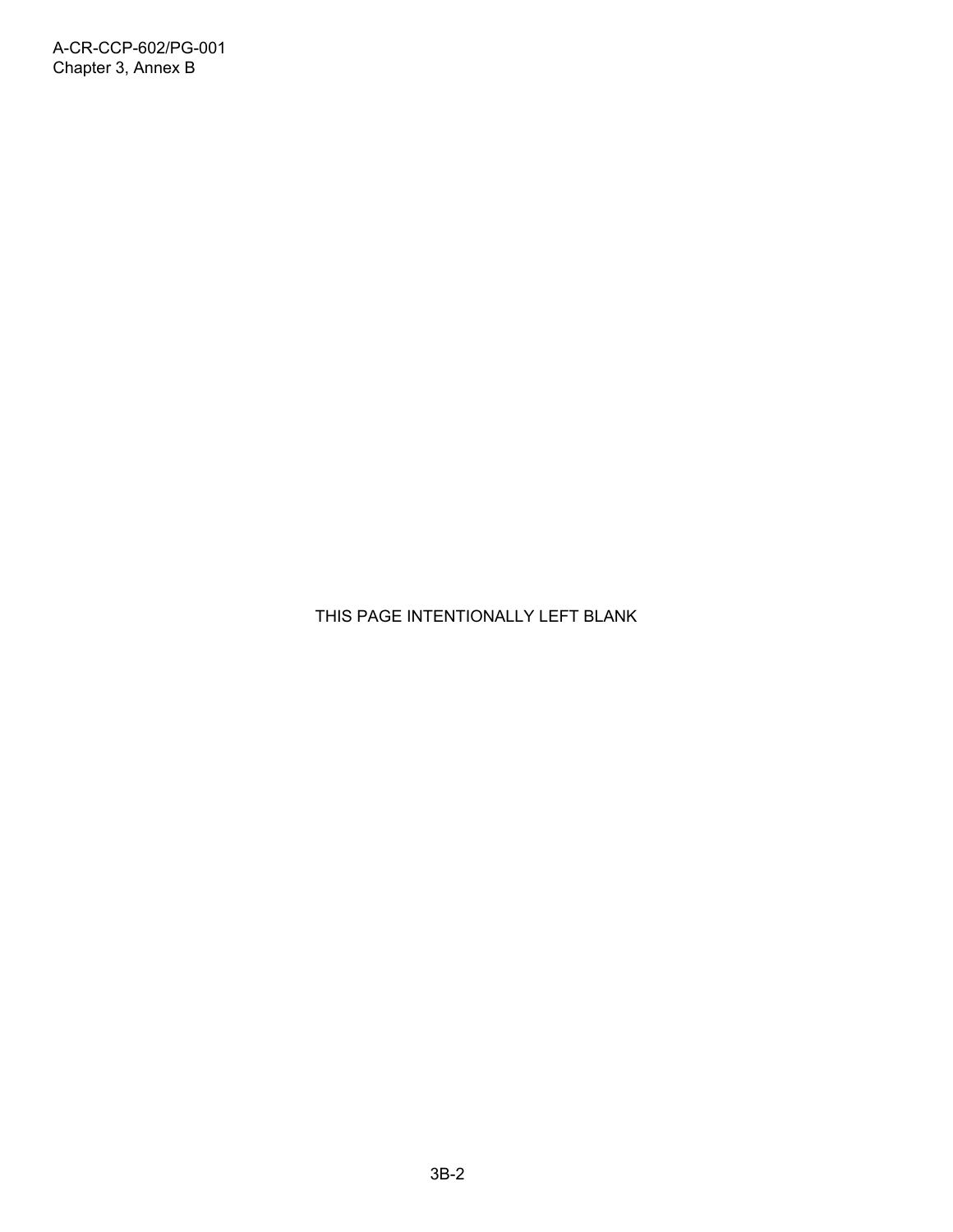### **ANNEX C**

#### **CADET INTERVIEW GUIDELINES**

#### **GENERAL**

The purpose of conducting an interview is to discuss the cadet's expectations, personal goals and learning progress (assessment for learning), and to provide feedback on overall performance.

Meet with the cadet throughout their training to discuss their progress towards achieving the qualification and to revise their action plan.

#### **PRE-INTERVIEW INSTRUCTIONS**

Gather the required resources, such as the Cadet Interview Form (Appendix 1), training schedules, pen, paper, etc.

Have the cadets review any support materials so they are able to attend the interview prepared to discuss the specific topic areas, as well as their expectations and personal goals.

Schedule interviews to allow approximately 10-15 minutes per cadet.

#### **CONDUCT OF AN INTERVIEW**

- Tips for a successful interview:
	- Ask questions that will provoke thought; avoid "yes or no" questions.
	- Manage time by ensuring the cadet stays on topic.
	- Listen and respond in a way that indicates you have heard and understood the cadet.  $\bullet$ This can be done by paraphrasing their ideas.
	- Give the cadet time to respond to your questions.  $\bullet$
- 1. Welcome the cadet.
- 2. Complete the Cadet Interview Form.
- 3. Have the cadet sign the Cadet Interview Form.
- 4. Sign the Cadet Interview Form.

#### **POST-INTERVIEW INSTRUCTIONS**

Place a copy of the Cadet Interview Form in the cadet's training file.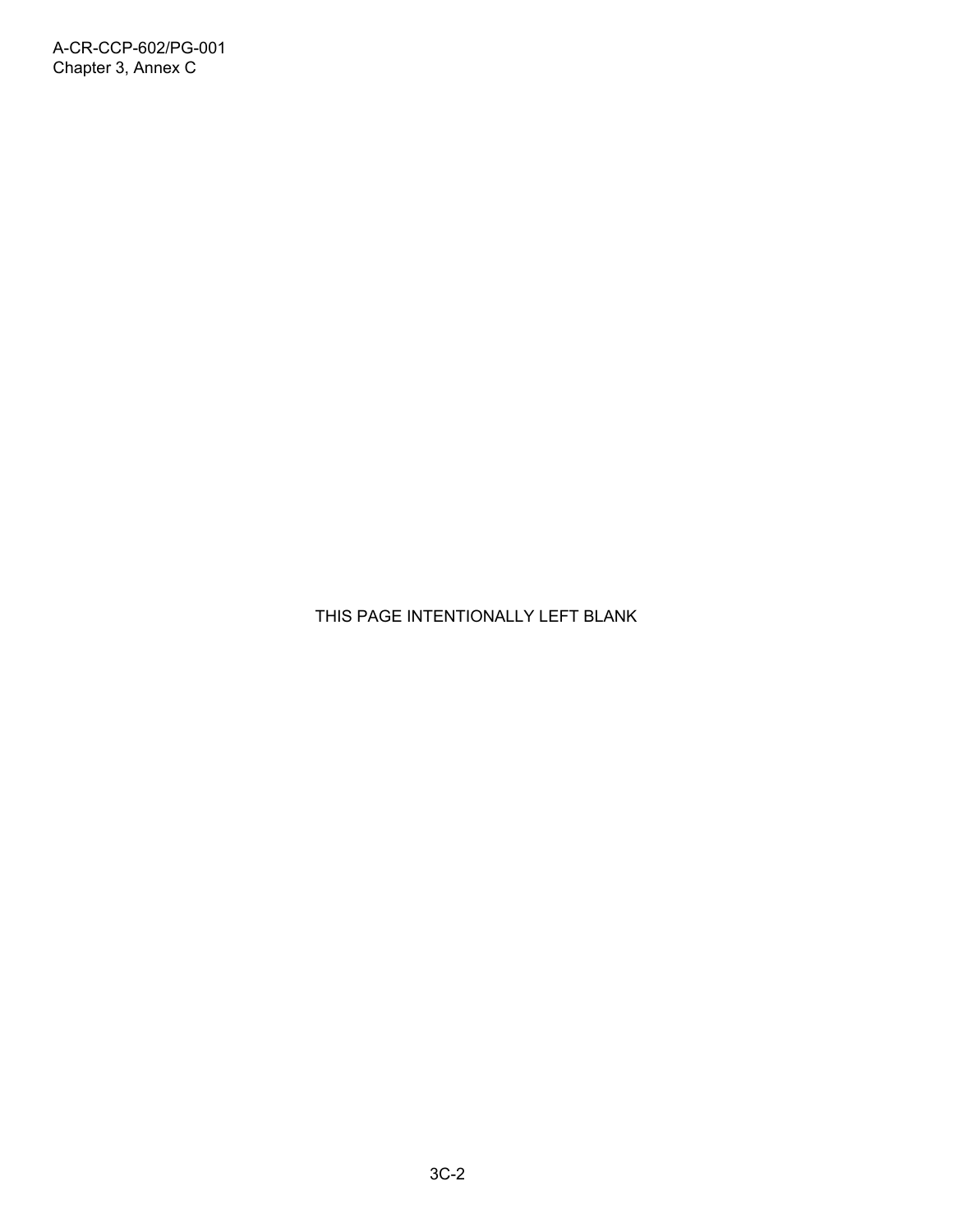# **ANNEX C, APPENDIX 1**

# **CADET INTERVIEW FORM**

| Name:        |                                                                                                                        | Rank:     |       |  |  |  |
|--------------|------------------------------------------------------------------------------------------------------------------------|-----------|-------|--|--|--|
| Phase:       |                                                                                                                        | Division: |       |  |  |  |
|              | <b>SECTION 1 - INITIAL INTERVIEW</b>                                                                                   |           |       |  |  |  |
| 1.           | What are your expectations for the phase?                                                                              |           |       |  |  |  |
| 2.           | Do you have any questions about the training, schedule and / or assessment?                                            |           |       |  |  |  |
| 3.           | What activities are you most excited about?                                                                            |           |       |  |  |  |
| 4.           | What are your strengths?                                                                                               |           |       |  |  |  |
| 5.           | What are some areas you would like to improve?                                                                         |           |       |  |  |  |
| 6.           | What personal goals would you like to attain? What steps will you take to achieve those goals?                         |           |       |  |  |  |
| 7.           | Is there anything we should know to help make your training experience enjoyable (learning needs,<br>allergies, etc.)? |           |       |  |  |  |
| <b>NOTES</b> |                                                                                                                        |           |       |  |  |  |
|              |                                                                                                                        |           |       |  |  |  |
|              |                                                                                                                        |           |       |  |  |  |
|              |                                                                                                                        |           |       |  |  |  |
|              |                                                                                                                        |           |       |  |  |  |
|              |                                                                                                                        |           |       |  |  |  |
|              |                                                                                                                        |           |       |  |  |  |
|              |                                                                                                                        |           |       |  |  |  |
|              |                                                                                                                        |           |       |  |  |  |
|              |                                                                                                                        |           |       |  |  |  |
|              |                                                                                                                        |           |       |  |  |  |
|              |                                                                                                                        |           |       |  |  |  |
|              |                                                                                                                        |           |       |  |  |  |
|              |                                                                                                                        |           |       |  |  |  |
|              |                                                                                                                        |           |       |  |  |  |
|              |                                                                                                                        |           |       |  |  |  |
|              |                                                                                                                        |           |       |  |  |  |
|              |                                                                                                                        |           |       |  |  |  |
|              |                                                                                                                        |           |       |  |  |  |
|              |                                                                                                                        |           |       |  |  |  |
|              | Cadet's Signature:                                                                                                     |           |       |  |  |  |
|              | Officer's Signature:                                                                                                   |           | Date: |  |  |  |
|              |                                                                                                                        |           |       |  |  |  |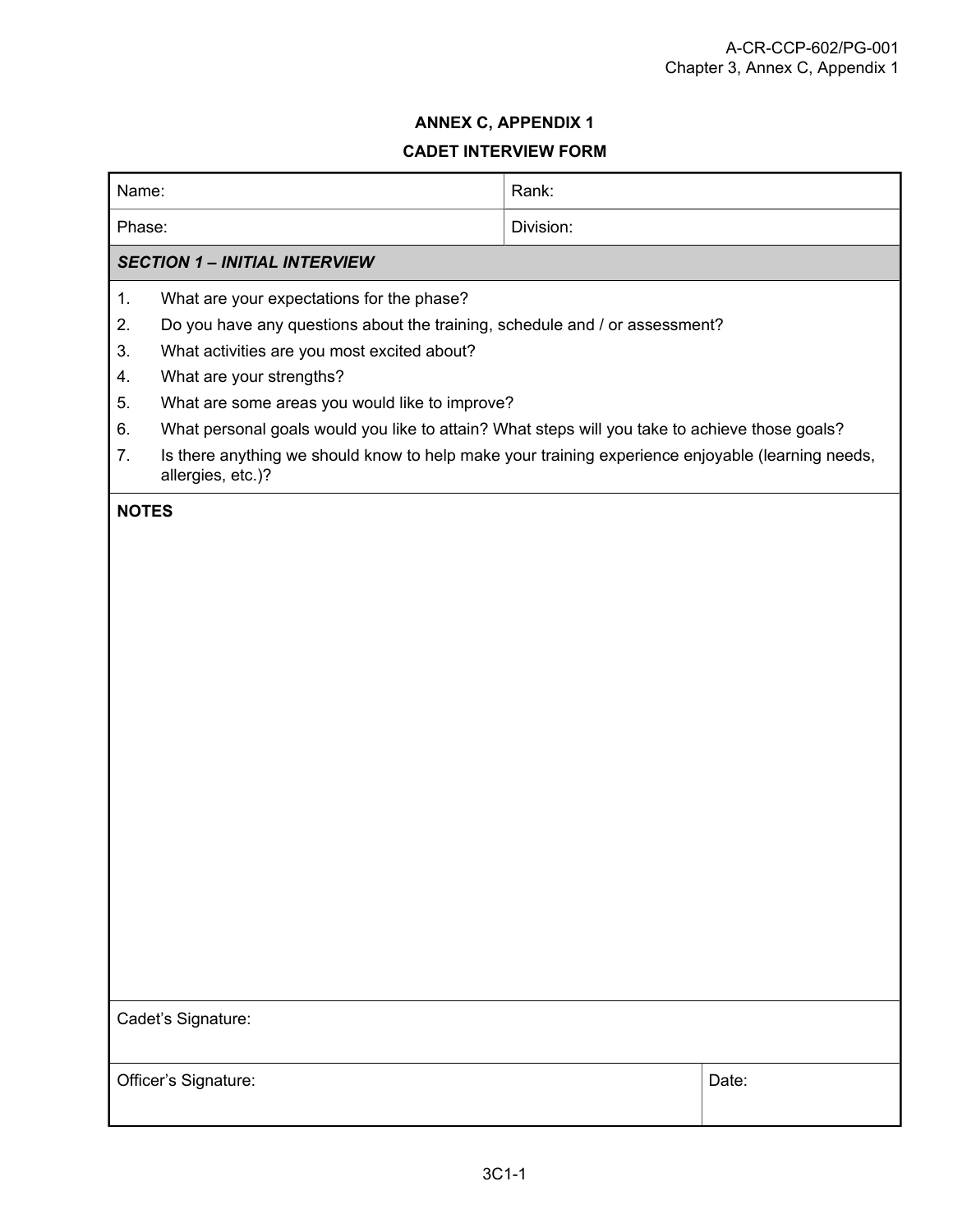## *SECTION 2 – PERFORMANCE INTERVIEW*

- 1. So far, is the phase meeting your expectations? If not, what can we do to meet those expectations?
- 2. Are there any areas of excitement or concern you would like to highlight?
- 3. How do you feel about your progress? \*
- 4. What are some areas you would like to improve?
- 5. What personal goals would you like to establish?

\* Give the cadet feedback on their progress and their overall performance highlighting any gaps that may exist between their self-assessment and your observations. Points to discuss may include attendance, participation, etc.

## **ACTION PLAN**

Work with the cadet to make an action plan that takes into consideration their goals and the training requirements. The action plan is a mutually agreed upon set of steps that the cadet commits to taking to reach their goals. It should be realistic and achievable and written using positive language.

| <b>NOTES</b>         |       |
|----------------------|-------|
|                      |       |
| Cadet's Signature:   |       |
|                      |       |
| Officer's Signature: | Date: |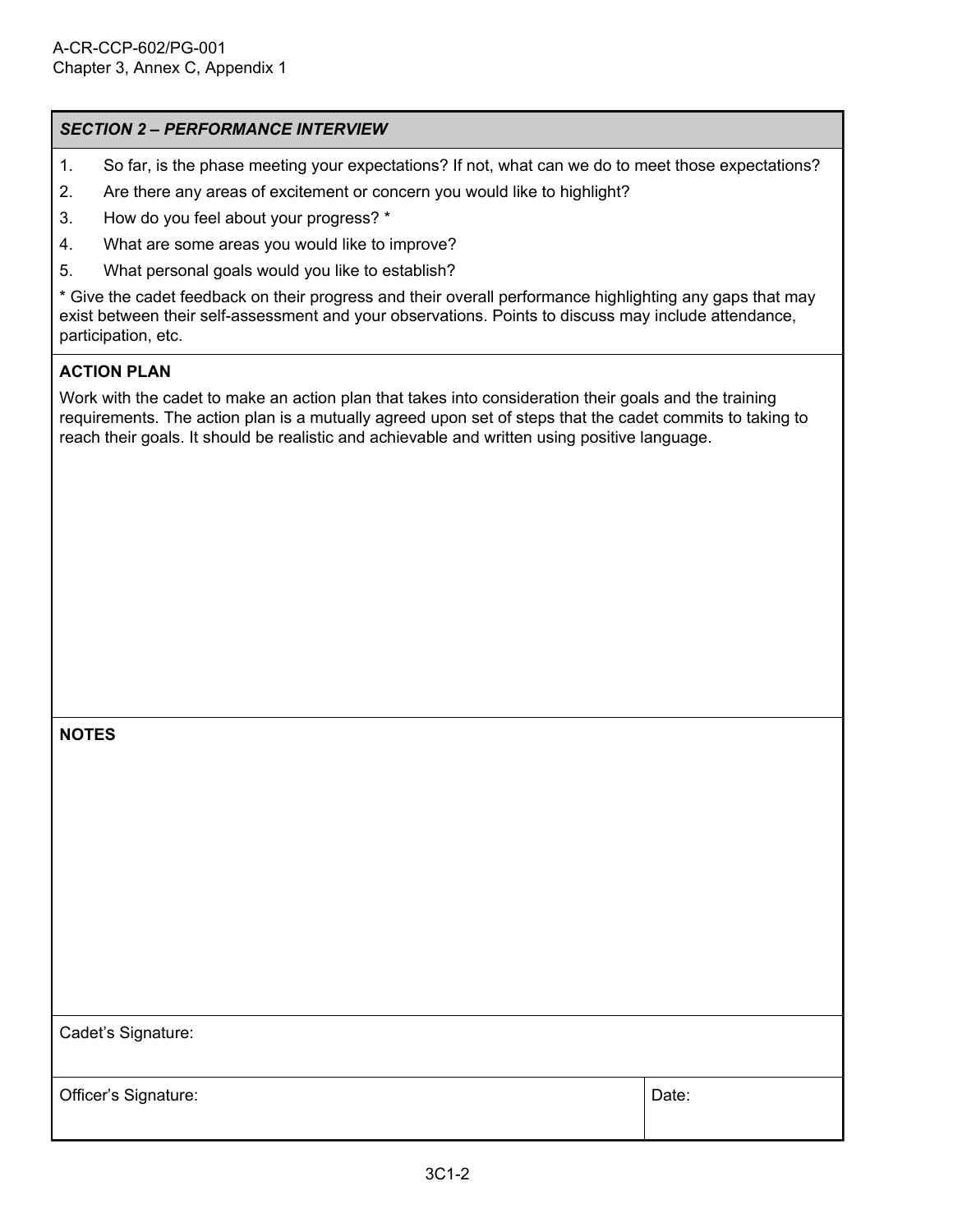## *SECTION 3 – FINAL INTERVIEW*

- 1. How did you enjoy the phase?
- 2. What were some of your likes and dislikes about the training? How could it be improved?
- 3. How can you apply what you have learned inside and outside of cadets?
- 4. What are some new personal goals you want to establish?
- 5. What upcoming training opportunities interest you?

\* Provide the cadet with a copy of their completed Qualification Record and discuss their learning progress towards course objectives. Where a waiver has been granted, explain to the cadet what this means and what they will be required to do in the following year to meet the current qualification requirements.

#### **NOTES**

Cadet's Signature:

Officer's Signature:  $\vert$  Date: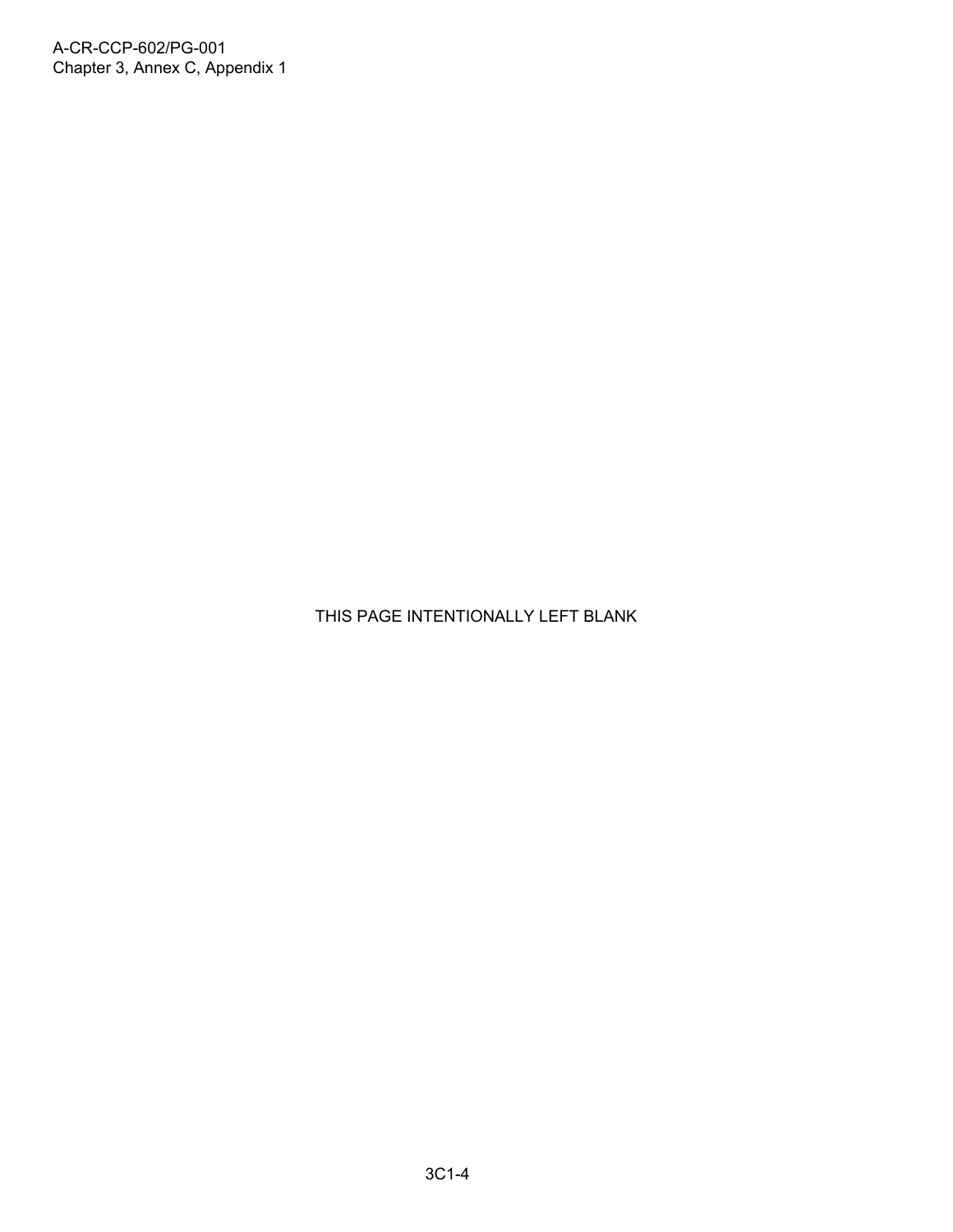#### **ANNEX D**

#### **TRAINING COUNSELLING SESSION GUIDELINES**

#### **GENERAL**

The purpose of the Training Counselling Session (TCS) is to formally meet with a cadet who is having difficulty achieving / maintaining qualification standards and to create an action plan to assist this cadet.

#### **PRE-COUNSELLING SESSION INSTRUCTIONS**

Gather the required resources, such as TCS Form, cadet's training file, pen, paper, etc.

Review the cadet's training file and discuss their performance with other staff members as required.

Complete Section 1 of the TCS Form.

#### **CONDUCT OF COUNSELLING SESSION**

- Tips for a successful interview:
	- Ask questions that will provoke thought; avoid "yes or no" questions.
	- Manage time by ensuring the cadet stays on topic.
	- Listen and respond in a way that indicates you have heard and understood the cadet. This can be done by paraphrasing their ideas.
	- Give the cadet time to respond to your questions.  $\bullet$
- 1. Welcome the cadet.
- 2. Complete Sections 2 and 3 of the TCS Form.
- 3. Have the cadet sign the TCS Form.
- 4. Sign the TCS Form.

#### **POST-COUNSELLING SESSION INSTRUCTIONS**

The goal of conducting training counselling is to guide a cadet towards success in the Cadet Program. Following the training counselling session the Training Officer shall meet with the CO to discuss the outcome of the session and any further steps required.

The Commanding Officer shall contact the guardian to open the lines of dialogue and include them in the action plan.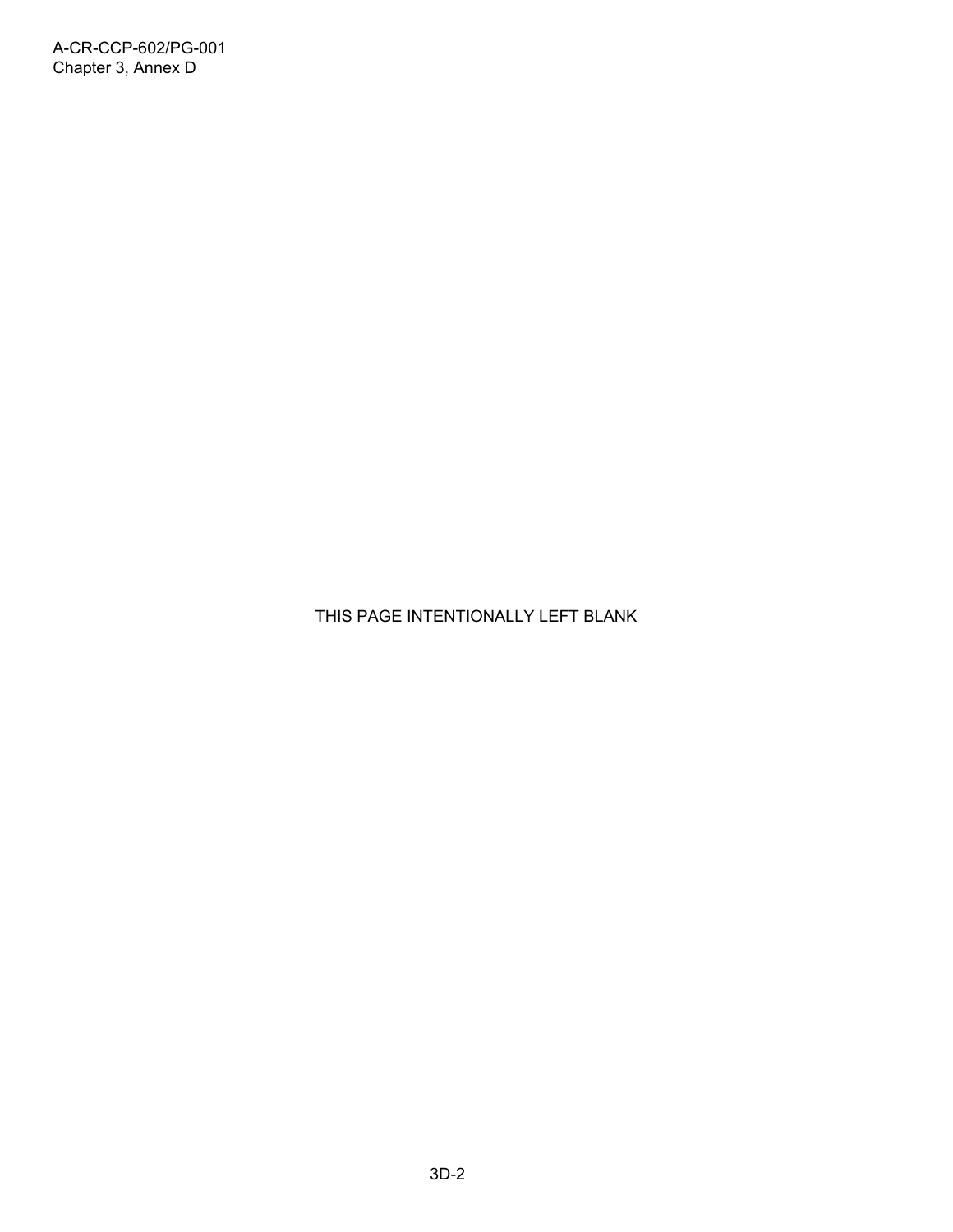# **ANNEX D, APPENDIX 1**

# **TRAINING COUNSELLING SESSION FORM**

| <b>SECTION 1 - BACKGROUND INFORMATION</b> |                                                                                      |                                                                                                                |  |  |  |  |  |  |
|-------------------------------------------|--------------------------------------------------------------------------------------|----------------------------------------------------------------------------------------------------------------|--|--|--|--|--|--|
| Name:                                     |                                                                                      | Rank:                                                                                                          |  |  |  |  |  |  |
| Phase:                                    |                                                                                      | Division:                                                                                                      |  |  |  |  |  |  |
|                                           | <b>Circumstances requiring TCS:</b>                                                  |                                                                                                                |  |  |  |  |  |  |
|                                           | action taken, performance / behaviour, etc.):<br><b>SECTION 2 - SESSION FINDINGS</b> | Overall training progress (eg, seriousness of failure, performance in related POs, any previous difficulty and |  |  |  |  |  |  |
| 1.                                        |                                                                                      | Inform the cadet they are not achieving / maintaining qualification standards and that you are meeting         |  |  |  |  |  |  |
| 2.                                        | to help them correct the situation.<br>Discuss the following:                        |                                                                                                                |  |  |  |  |  |  |
|                                           | Circumstances affecting training progress                                            |                                                                                                                |  |  |  |  |  |  |
|                                           | provided)                                                                            | Any previous difficulty and action taken (eg, whether or not help / additional training was                    |  |  |  |  |  |  |
|                                           |                                                                                      | Overall performance / behaviour of cadet (eg, attendance, effort, motivation, attitude)                        |  |  |  |  |  |  |
|                                           |                                                                                      |                                                                                                                |  |  |  |  |  |  |
|                                           |                                                                                      |                                                                                                                |  |  |  |  |  |  |
|                                           |                                                                                      |                                                                                                                |  |  |  |  |  |  |
|                                           |                                                                                      |                                                                                                                |  |  |  |  |  |  |
|                                           |                                                                                      |                                                                                                                |  |  |  |  |  |  |
|                                           |                                                                                      |                                                                                                                |  |  |  |  |  |  |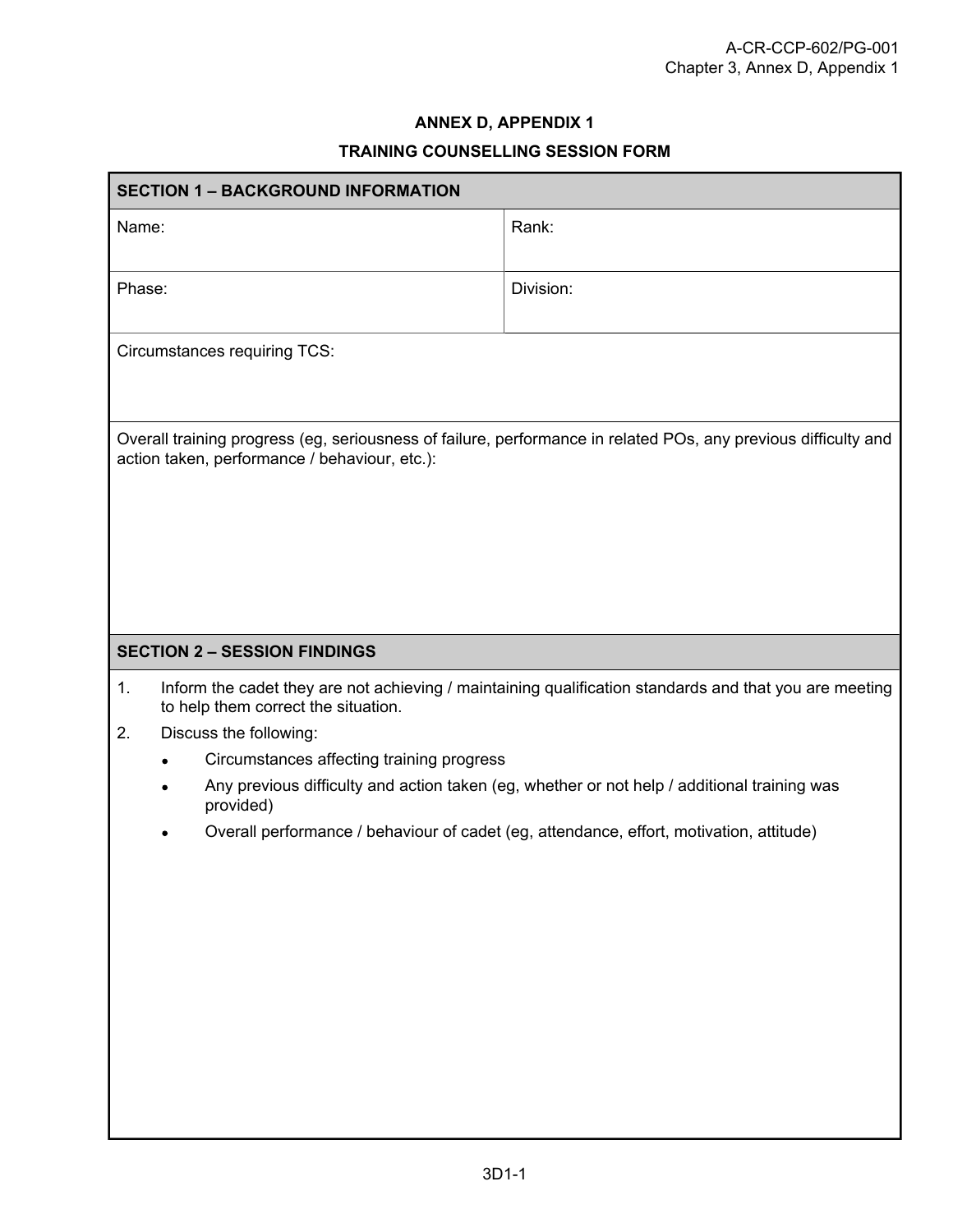| <b>SECTION 3 - SESSION RECOMMENDATIONS (ACTION PLAN)</b>                                |       |  |  |  |  |
|-----------------------------------------------------------------------------------------|-------|--|--|--|--|
| With the cadet, create an action plan that highlights the actions required for success. |       |  |  |  |  |
| Brief the cadet on the consequences should no improvement be noticed.                   |       |  |  |  |  |
| Cadet's Signature:                                                                      |       |  |  |  |  |
| Training Officer's Signature:                                                           | Date: |  |  |  |  |
| <b>SECTION 4 - COMMANDING OFFICER REVIEW</b>                                            |       |  |  |  |  |
| Record any discussion with parents regarding the progress of the cadet.                 |       |  |  |  |  |
| Commanding Officer's Signature:                                                         | Date: |  |  |  |  |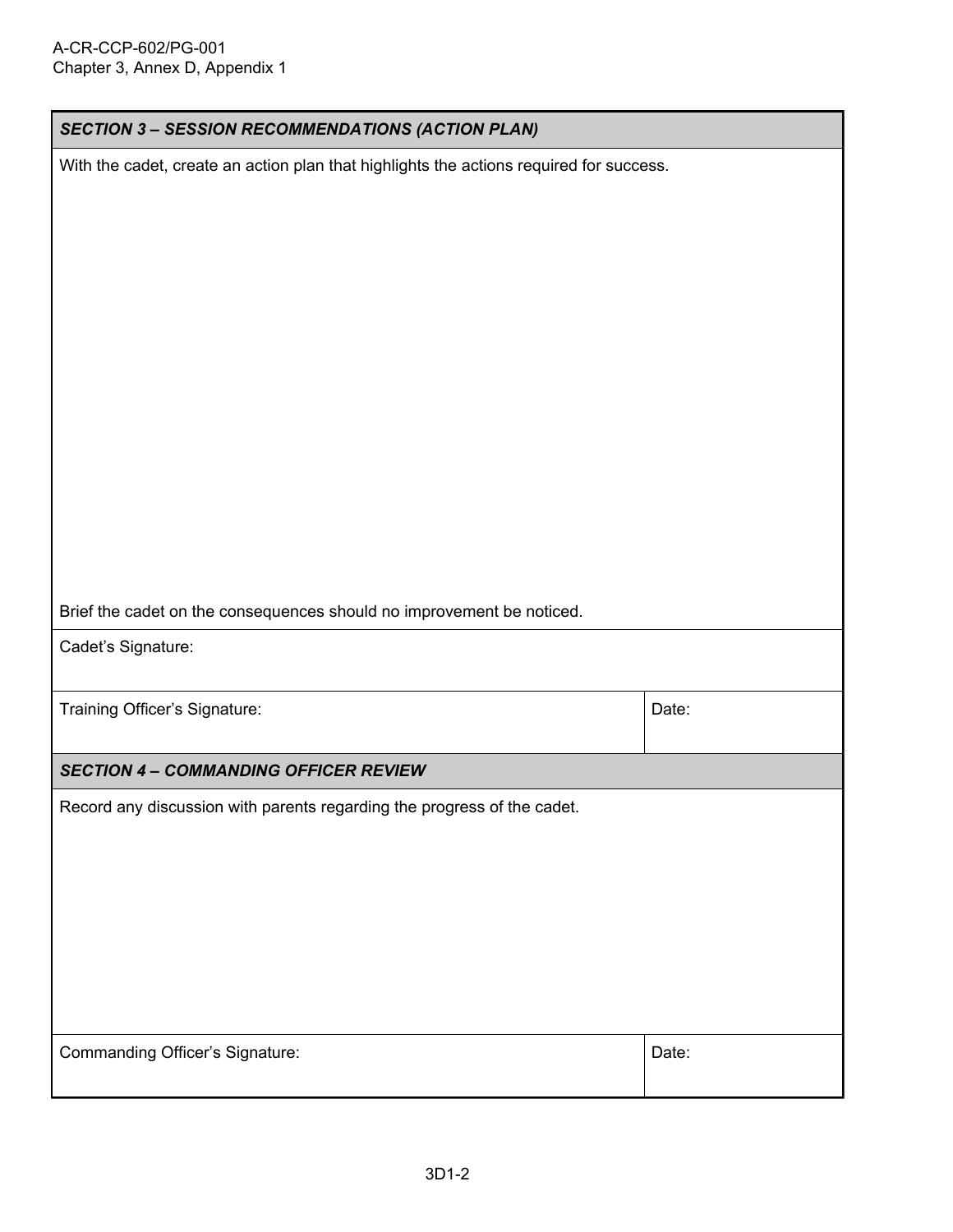# **CHAPTER 4**

### **PERFORMANCE OBJECTIVES**

#### **CITIZENSHIP**

## 1. **PO X01 – Participate in Citizenship Activities**

This PO and its associated EOs are located in A-CR-CCP-601/PG-001, *Royal Canadian Sea Cadets Phase One Qualification Standard and Plan*.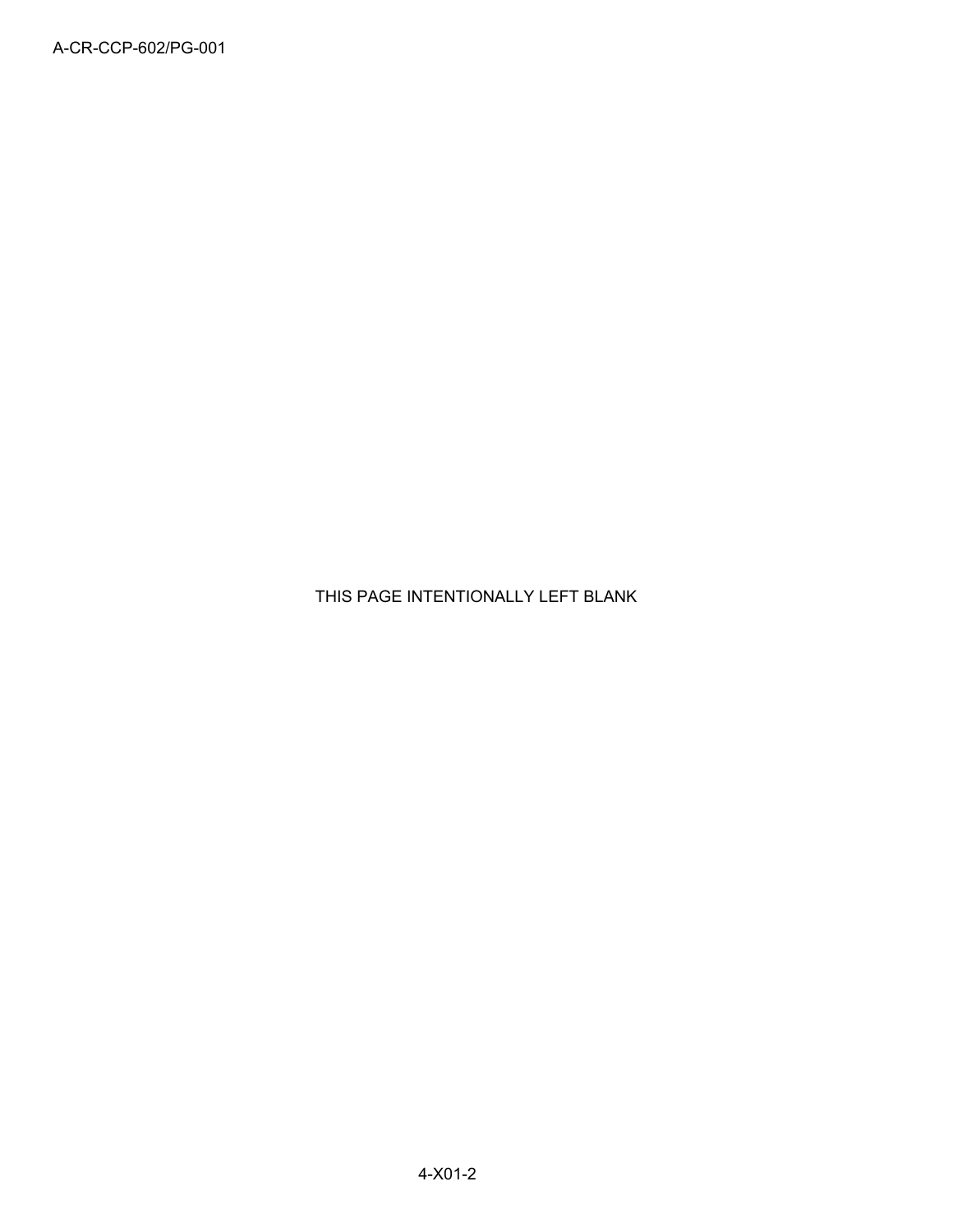#### **COMMUNITY SERVICE**

## 1. **PO X02 – Perform Community Service**

This PO and its associated EOs are located in A-CR-CCP-601/PG-001, *Royal Canadian Sea Cadets Phase One Qualification Standard and Plan*.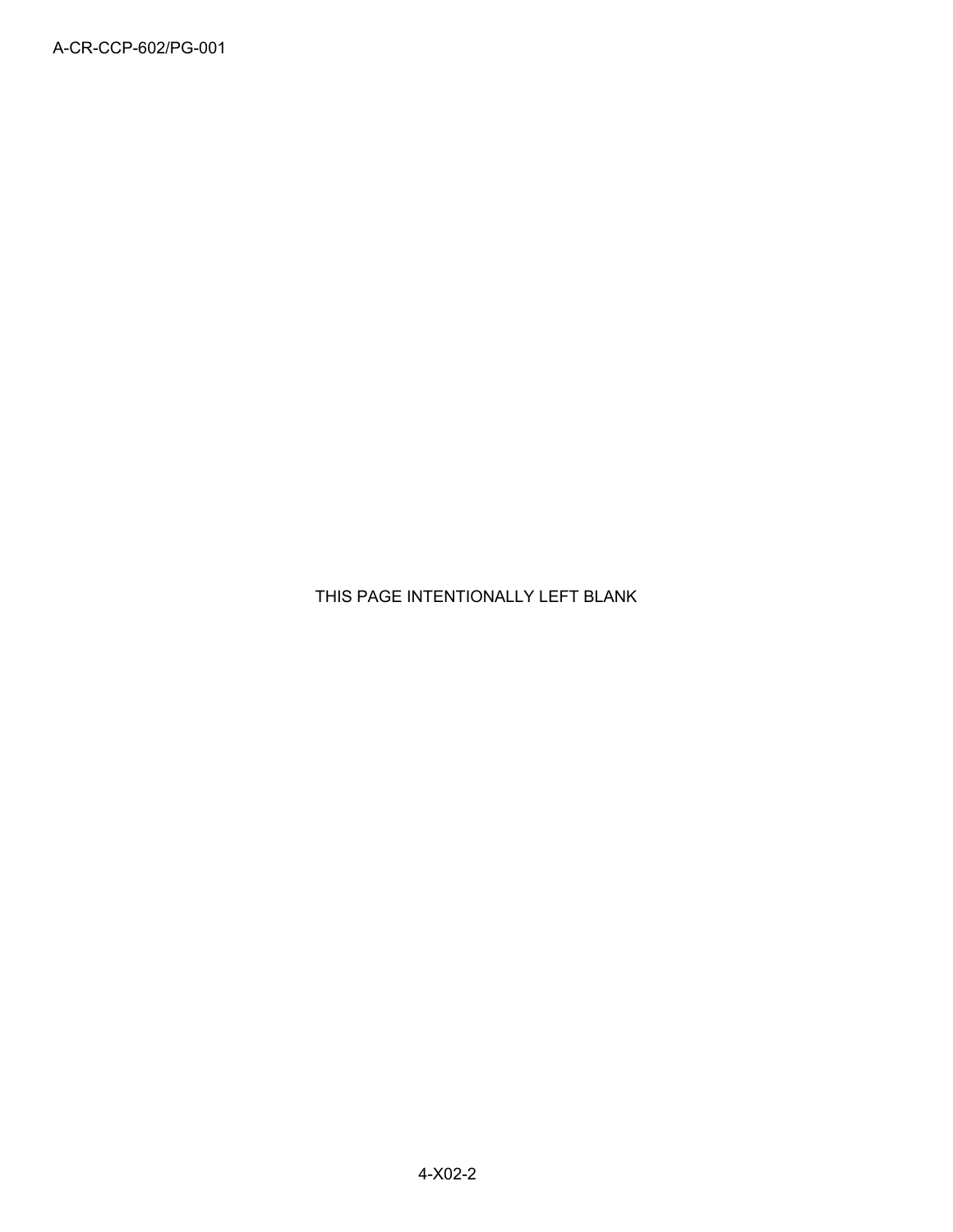## **PO 203**

- 1. **Performance**: Demonstrate Leadership Attributes Within a Peer Setting
- 2. **Conditions**:
	- a. Given:
		- (1) supervision; and
		- (2) assistance as required.
	- b. Denied: N/A.
	- c. Environmental: Any conditions.
- 3. **Standard**: In accordance with specified references, the cadet will demonstrate leadership attributes within a peer setting by:
	- a. positively contributing to a group;
	- b. displaying a positive attitude towards learning; and
	- c. being accountable for personal actions and choices.
- 4. **Remarks**: N/A.

## 5. **Complementary Material**:

- a. Complementary material associated with PO 203 is designed to enhance the cadet's ability to demonstrate leadership attributes:
	- (1) EO C203.01 (Record Entries in a Reflective Journal),
	- (2) EO C203.02 (Employ Problem Solving),
	- (3) EO C203.03 (Discuss Characteristics of a Leader),
	- (4) EO C203.04 (Participate in a Presentation Given by a Leader),
	- (5) EO C203.05 (Participate in Trust-Building Activities), and
	- (6) EO C203.06 (Participate in Problem-Solving Activities).
- b. Complementary training associated with PO 203 is limited to a total of 11 periods, which may be conducted during sessions or on a supported day. Corps are not required to use all 11 periods.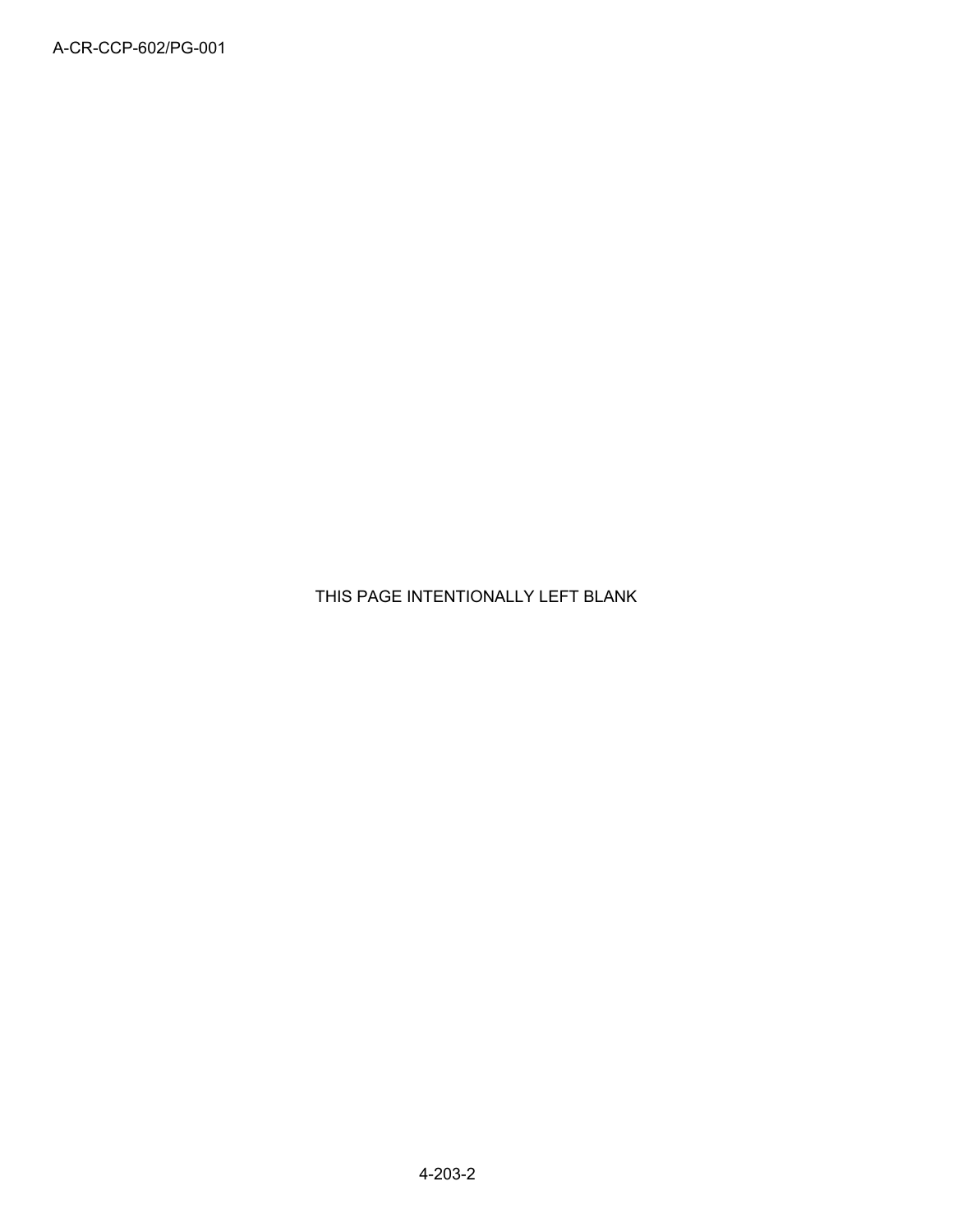#### **EO M203.01**

1. **Performance**: Discuss Leadership Within a Peer Setting

## 2. **Conditions**:

- a. Given:
	- (1) supervision; and
	- (2) assistance as required.
- b. Denied: N/A.
- c. Environmental: Suitable classroom facilities or training area large enough to accommodate the entire group.
- 3. **Standard**: In accordance with specified references, the cadet shall discuss leadership within a peer setting.

## 4. **Teaching Points**:

| <b>TP</b>       |                                                          |                                                                            |                                 | <b>Description</b>                                 | <b>Method</b>          | <b>Time</b> | <b>Refs</b>                |
|-----------------|----------------------------------------------------------|----------------------------------------------------------------------------|---------------------------------|----------------------------------------------------|------------------------|-------------|----------------------------|
| TP <sub>1</sub> | Explain leadership within a peer setting, to<br>include: |                                                                            |                                 |                                                    | Interactive<br>Lecture | 15 min      | C0-134                     |
|                 | a.                                                       | include:                                                                   |                                 | responsibilities of a Phase Two cadet, to          |                        |             |                            |
|                 |                                                          | (1)                                                                        | following the chain of command; |                                                    |                        |             |                            |
|                 |                                                          | (2)                                                                        |                                 | setting the example;                               |                        |             |                            |
|                 |                                                          | (3)                                                                        |                                 | being firm, fair and friendly;                     |                        |             |                            |
|                 |                                                          | (4)                                                                        |                                 | being respectful to superiors and<br>subordinates; |                        |             |                            |
|                 |                                                          | (5)<br>being aware of safety hazards;<br>displaying initiative; and<br>(6) |                                 |                                                    |                        |             |                            |
|                 |                                                          |                                                                            |                                 |                                                    |                        |             |                            |
|                 |                                                          | (7)                                                                        |                                 | setting goals; and                                 |                        |             |                            |
|                 | b.                                                       |                                                                            | responsibilities.               | corps specific Phase Two cadet                     |                        |             |                            |
| TP <sub>2</sub> |                                                          | cadets record:                                                             |                                 | Conduct a goal mapping activity by having the      | In-class<br>Activity   | 10 min      | C0-022 (pp. 39<br>to $42)$ |
|                 | a.                                                       | short-term goals achievable at the corps,<br>such as:                      |                                 |                                                    |                        |             |                            |
|                 |                                                          | (1)                                                                        |                                 | improving their uniform;                           |                        |             |                            |
|                 |                                                          | (2)                                                                        |                                 | improving their drill;                             |                        |             |                            |
|                 |                                                          | attending all parade nights, etc.;<br>(3)                                  |                                 |                                                    |                        |             |                            |
|                 |                                                          | (4)                                                                        | such as;                        | long-term goals for the training year,             |                        |             |                            |
|                 |                                                          |                                                                            | (a)                             | getting promoted;                                  |                        |             |                            |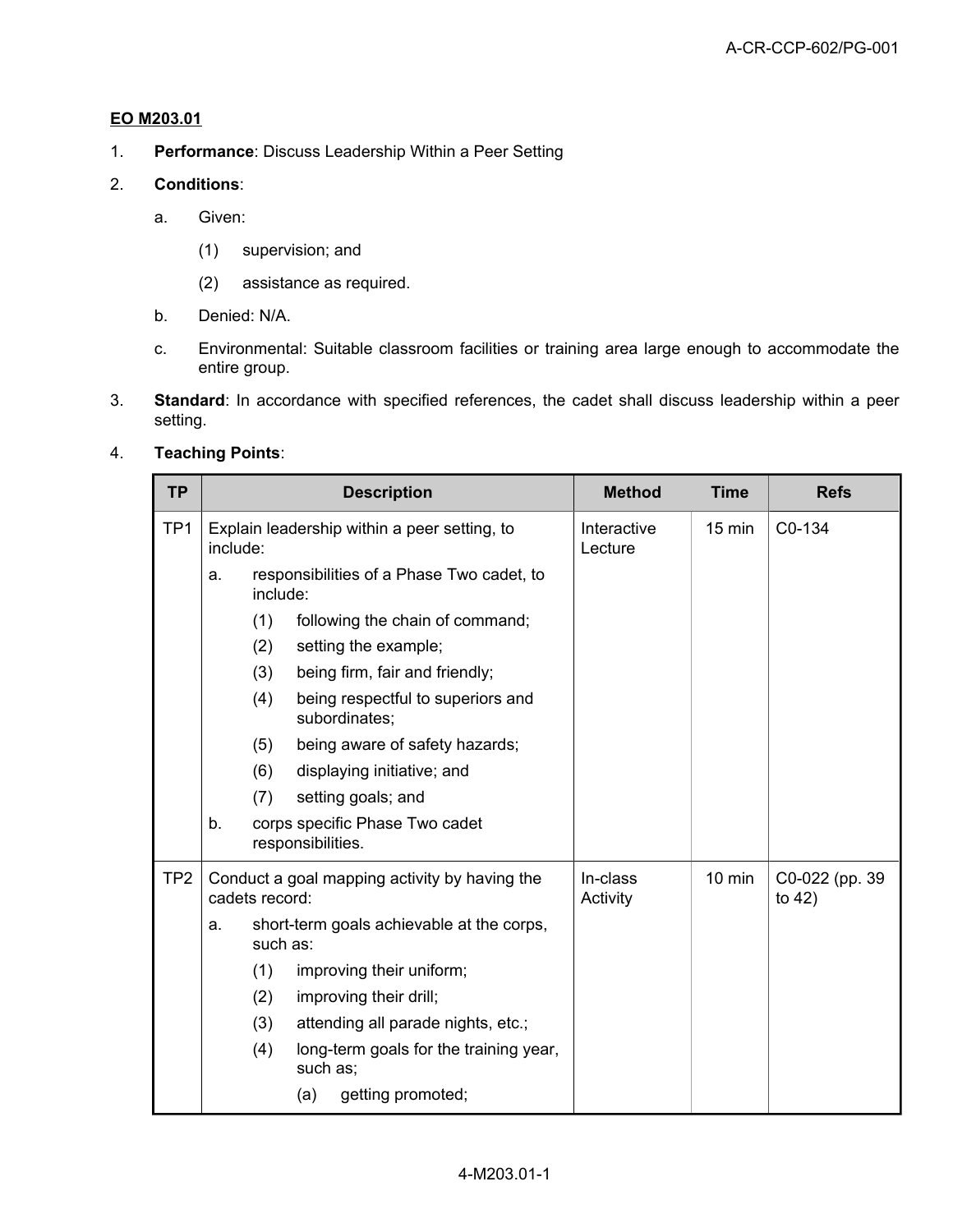| ΤP |                            | <b>Description</b>                        | <b>Method</b> | Time | <b>Refs</b> |
|----|----------------------------|-------------------------------------------|---------------|------|-------------|
|    | (b)                        | achieving perfect attendance;<br>and      |               |      |             |
|    | $\left( \mathrm{c}\right)$ | attending summer training,<br>etc.; and   |               |      |             |
|    | b.<br>these goals.         | the steps the cadets must take to achieve |               |      |             |

## 5. **Time**:

| a. | Introduction / Conclusion: | 5 min            |
|----|----------------------------|------------------|
|    | b. Interactive Lecture:    | $15 \text{ min}$ |
|    | c. In-Class Activity:      | $10 \text{ min}$ |
| d. | ⊟ Total:                   | 30 min           |

#### 6. **Substantiation**:

- a. An interactive lecture was chosen for TP1 to orient the cadets to junior leadership, to generate interest and present basic material.
- b. An in-class activity was chosen for TP2 as an interactive way to provoke thought, stimulate an interest among cadets and present leadership within a peer setting.

## 7. **References**:

- a. C0-022 (ISBN 0-02864-207-4) Cole, K. (2002). *The Complete Idiot's Guide to Clear Communication*. Indianapolis, IN: Alpha Books.
- b. C0-134 (ISBN 0-7852-7440-5) Maxwell, J. (1999). *The 21 Indispensable Qualities of a Leader: Becoming the Person Others Will Want to Follow*. Nashville, TN: Thomas Nelson Publishers.
- 8. **Training Aids**: Presentation aids (e.g. whiteboard/flipchart/OHP) appropriate for the classroom/training area.
- 9. **Learning Aids**: Goal mapping template located at A-CR-CCP-602/PF-001, Chapter 3, Annex A.
- 10. **Test Details**: N/A.
- 11. **Remarks**: The list of responsibilities in TP1 is not exhaustive. For each corps Phase Two cadet responsibilities may vary.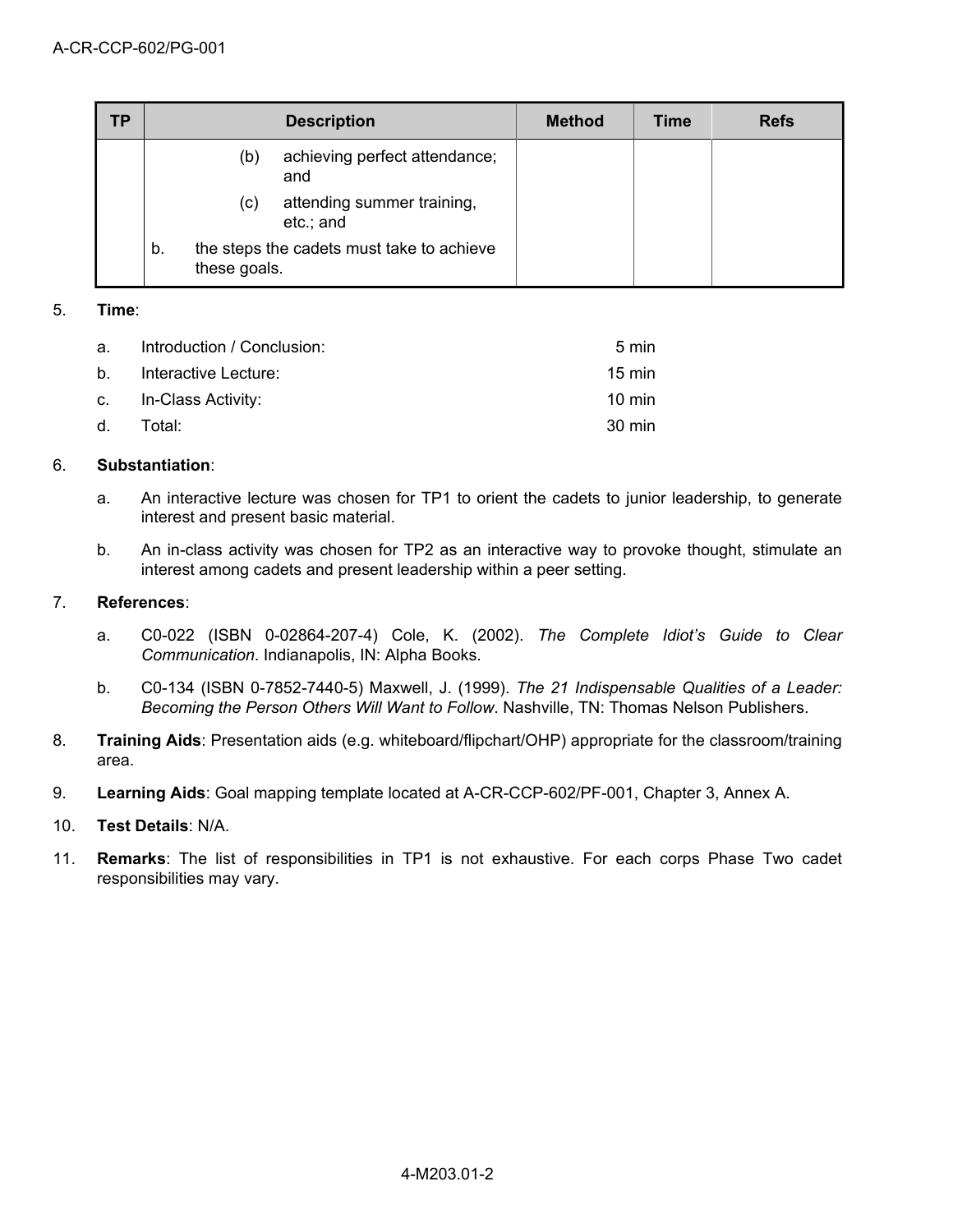## **EO M203.02**

1. **Performance**: Discuss the Principles of Leadership

## 2. **Conditions**:

- a. Given:
	- (1) supervision; and
	- (2) assistance as required.
- b. Denied: N/A.
- c. Environmental: Suitable classroom facilities or training area large enough to accommodate the entire group.
- 3. **Standard**: In accordance with specified references, the cadet shall discuss the principles of leadership.

## 4. **Teaching Points**:

| ΤP              | <b>Description</b>                                                                                                                                                                            | Method                     | Time             | <b>Refs</b>                                                                               |
|-----------------|-----------------------------------------------------------------------------------------------------------------------------------------------------------------------------------------------|----------------------------|------------------|-------------------------------------------------------------------------------------------|
| TP <sub>1</sub> | Discuss the principles of leadership, to include:<br>leadership is influence;<br>a.<br>influence can be positive or negative; and<br>b.<br>leadership can create opportunities in life.<br>C. | Interactive<br>Lecture     | 5 min            | C0-112 (pp. 1<br>to $5)$                                                                  |
| TP2             | Share brief narratives of youth who have<br>influenced the environment or their community in<br>a positive way and created opportunity for their<br>future or the future of others.           | Interactive<br>Lecture     | $10 \text{ min}$ | C <sub>0</sub> -113<br>(pp. 103 and<br>107)<br>C <sub>0</sub> -131<br>C <sub>0</sub> -132 |
| TP3             | Discuss a peer leader who has influenced the<br>environment or the community in a positive way.                                                                                               | Group<br><b>Discussion</b> | $10 \text{ min}$ |                                                                                           |

#### 5. **Time**:

| а. | Introduction / Conclusion: | 5 min  |
|----|----------------------------|--------|
|    | b. Interactive Lecture:    | 15 min |
|    | c. Group Discussion:       | 10 min |
| d. | ⊟Total:                    | 30 min |

# 6. **Substantiation**:

- a. An interactive lecture was chosen for TP1 and TP2 to orient the cadets to the principles of leadership, to generate interest and to present basic material.
- b. A group discussion was chosen for TP3 as it allows the cadets to interact with their peers and share their knowledge, experiences, opinions and feelings about leaders who display positive influence.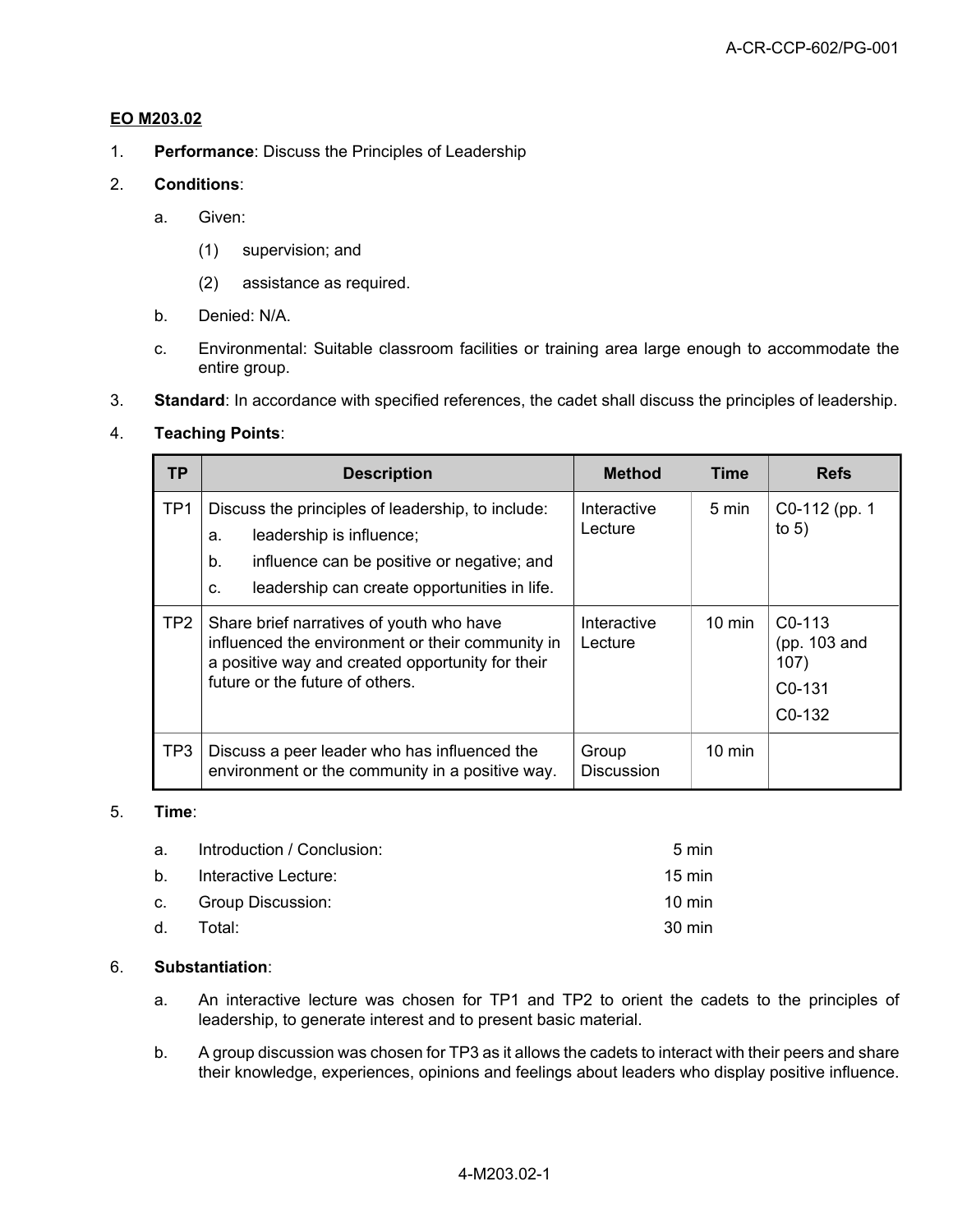## 7. **References**:

- a. A0-010 CATO 11-03 D Cdts 2. (2006). *Cadet Program Mandate*. Ottawa, ON: Department of National Defence.
- b. C0-112 (ISBN 0-8407-6744-7) Maxwell, J. C. (1993). *Developing the Leader Within You*. Nashville, Tennessee: Thomas Nelson Inc. Publishers.
- c. C0-113 (ISBN 1-882664-12-4) Karnes, F. A. & Bean, S. M. (1995). *Leadership for Students: A Practical Guide for Ages 8-18*. Waco, Texas: Prufrock Press.
- d. C0-131 *Free the Children*. (2007). Craig Kielburger Biography. Retrieved 13 March 2007, from http://www.freethechildren.com/aboutus/craigmarc/craigkielburger.htm.
- e. C0-132 Kidz World. (2007). *Teen Protects White Bear*. Retrieved 13 March 2007, from http:// www.kidzworld.com/article/1065-teen-protects-white-bear.
- 8. **Training Aids**: Presentation aids (e.g. whiteboard/flipchart/OHP) appropriate for the classroom/training area.
- 9. **Learning Aids**: Narratives of youth who have positively influenced the environment or their community.
- 10. **Test Details**: N/A.
- 11. **Remarks**: Instructors are encouraged to research recent newsworthy articles of youth in the area that have positively influenced the environment or their community, to share as in-class stories.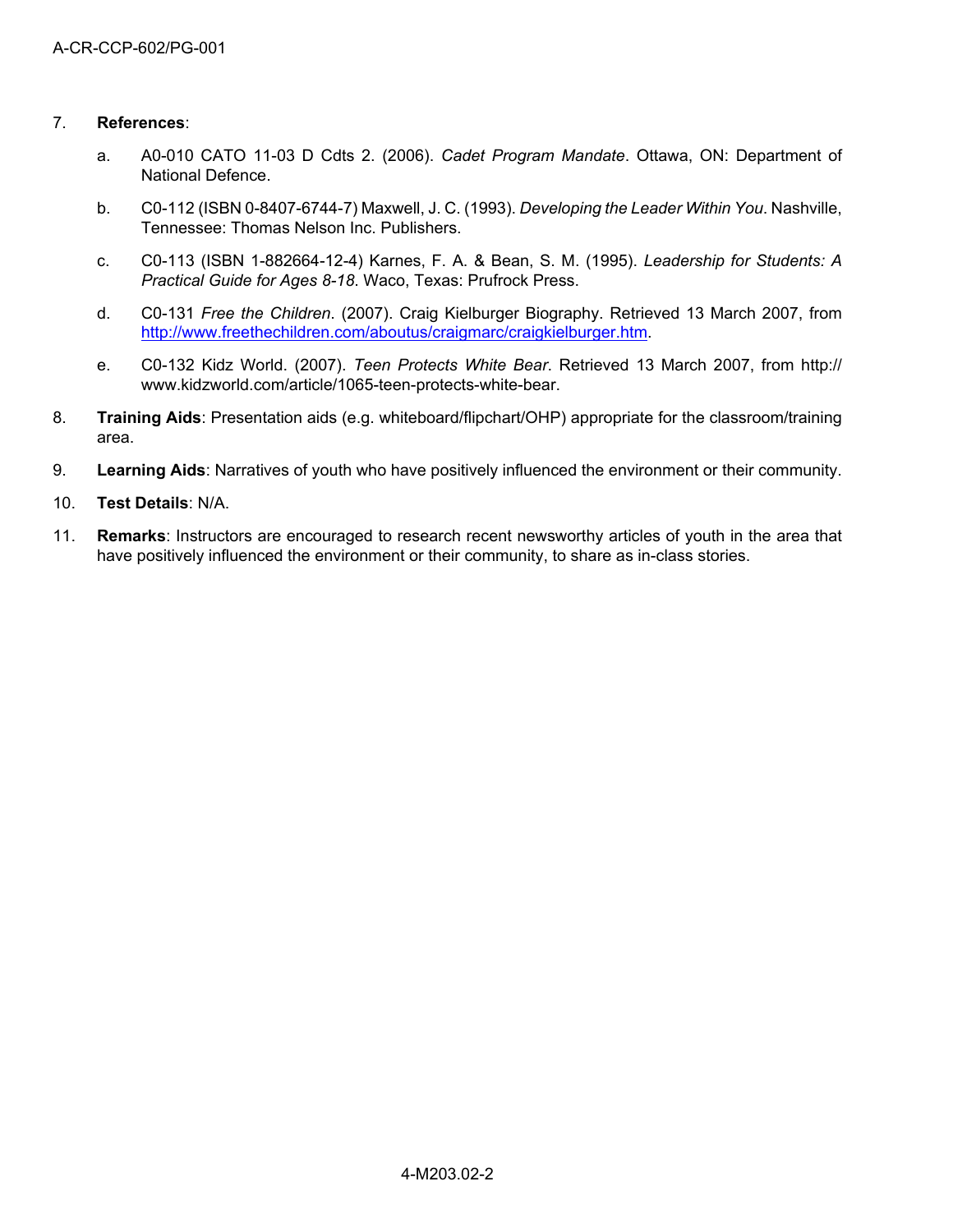### **EO M203.03**

1. **Performance**: Discuss Effective Communication in a Peer Setting

## 2. **Conditions**:

- a. Given:
	- (1) Supervision; and
	- (2) Assistance as required.
- b. Denied: N/A.
- c. Environmental: Suitable classroom facilities or training area large enough to accommodate the entire group.
- 3. **Standard**: In accordance with specified references, the cadet shall discuss effective communication in a peer setting.

## 4. **Teaching Points**:

| ΤP              | <b>Description</b>                                                                                                                                                                                                                        | <b>Method</b>          | Time             | <b>Refs</b>                                        |
|-----------------|-------------------------------------------------------------------------------------------------------------------------------------------------------------------------------------------------------------------------------------------|------------------------|------------------|----------------------------------------------------|
| TP <sub>1</sub> | Discuss how communication is fundamental to<br>influencing others, to include:<br>effective communication as a skill;<br>a.<br>b.<br>aspects of non-verbal communication; and<br>sending, receiving, and responding to<br>C.<br>messages. | Interactive<br>Lecture | $10 \text{ min}$ | C0-115 (pp. 43)<br>and $44$ )<br>$C0$ -144 (p. 18) |
| TP <sub>2</sub> | Explain the three styles of communication, to<br>include:<br>aggressive communication;<br>a.<br>b.<br>passive communication; and<br>assertive communication.<br>C.                                                                        | Interactive<br>Lecture | 5 min            | C <sub>0</sub> -022<br>(pp. 211 and<br>212)        |
| TP3             | Discuss assertive communication, to include:<br>using "I" statements; and<br>a.<br>b.<br>active listening skills.                                                                                                                         | Interactive<br>Lecture | $10 \text{ min}$ | $C0-022$<br>(pp. 230 to 234)<br>C0-144 (p. 13)     |

## 5. **Time**:

| а. | Introduction / Conclusion: | 5 min  |
|----|----------------------------|--------|
|    | b. Interactive Lecture:    | 25 min |
|    | c. Total:                  | 30 min |

6. **Substantiation**: An interactive lecture was chosen for this lesson to orient the cadets to effective communication in a peer setting, to generate interest and to present basic material.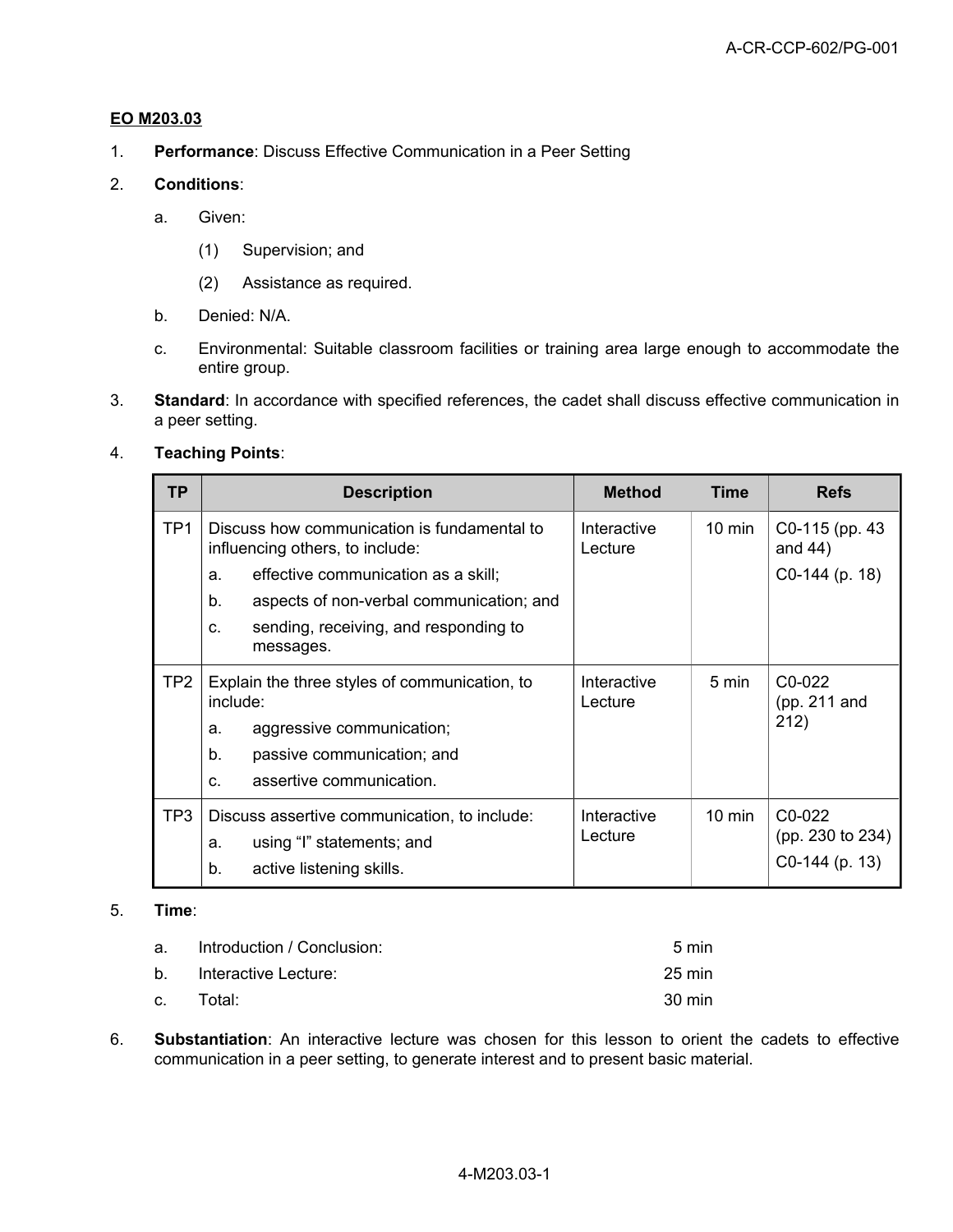## 7. **References**:

- a. C0-022 (ISBN 0-02864-207-4) Cole, K. (2002). *The Complete Idiots Guide to Clear Communications*. USA: Pearson Education, Inc.
- b. C0-115 (ISBN 0-7879-4059-3) Van Linden, J. A. & Fertman, C. I. (1998). *Youth Leadership*. San Francisco, California: Jossey-Bass Inc.
- c. C0-144 ISBN TBA Colver, E. & Reid, M. (2001). *Peacebuilders 2: Peer Helping*. Ottawa, ON: YouCAN.
- 8. **Training Aids**: Presentation aids (e.g. whiteboard/flipchart/OHP) appropriate for the classroom/training area.
- 9. **Learning Aids**: N/A.
- 10. **Test Details**: N/A.
- 11. **Remarks**: N/A.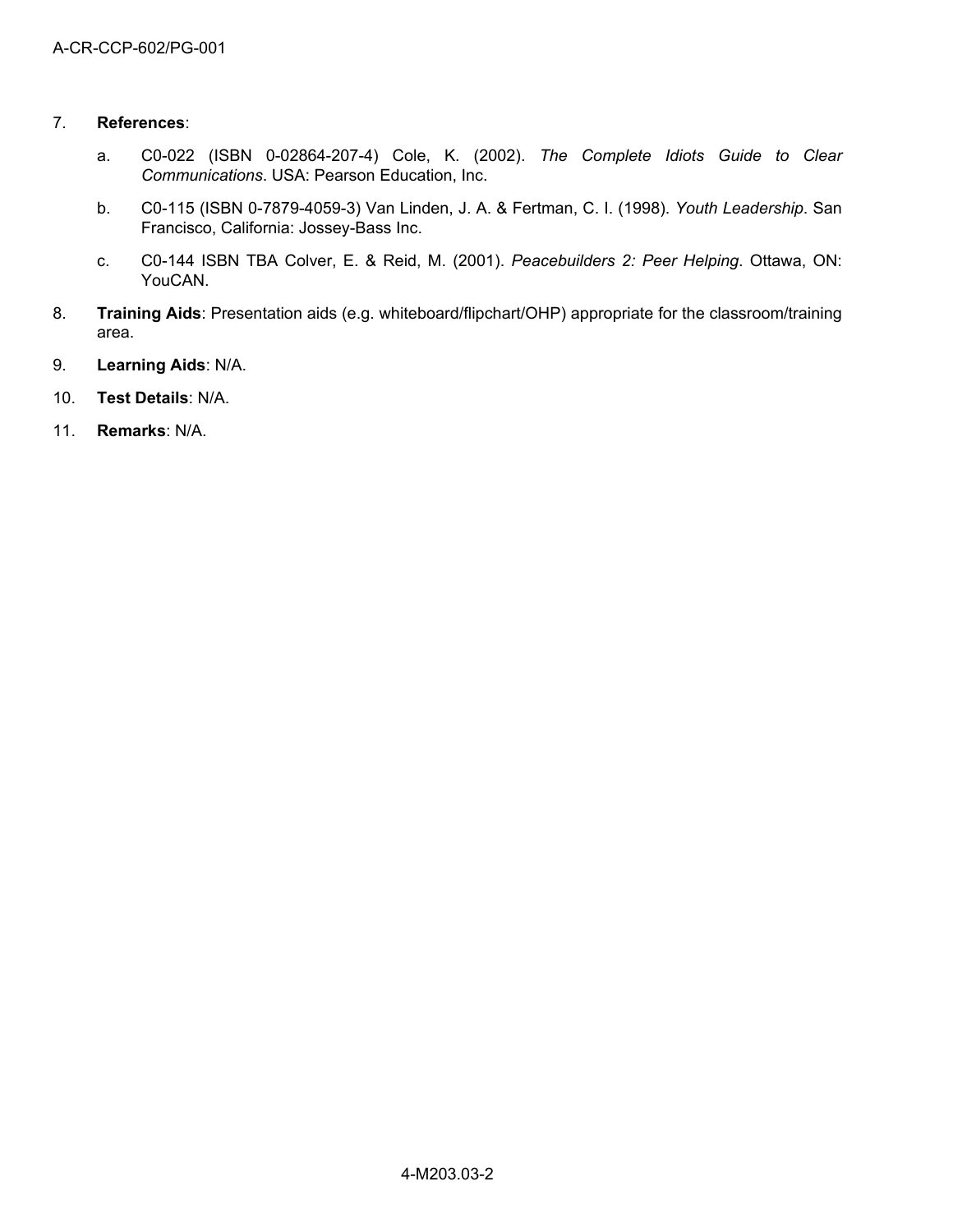### **EO M203.04**

1. **Performance**: Demonstrate Positive Group Dynamics

## 2. **Conditions**:

- a. Given:
	- (1) supervision; and
	- (2) assistance as required.
- b. Denied: N/A.
- c. Environmental: Suitable classroom facilities or training area large enough to accommodate the entire group.
- 3. **Standard**: In accordance with specified references, and while in a peer group setting, the cadet shall demonstrate positive group dynamics, to include:
	- a. contributing to group goals;
	- b. exhibiting trust in the group;
	- c. creating a safe environment for others to share their opinions;
	- d. following the leader;
	- e. finishing the task;
	- f. displaying esprit de corps; and
	- g. appreciating others within the group.

#### 4. **Teaching Points**:

| TP              |                                  | <b>Description</b>                                                    | <b>Method</b>              | Time             | <b>Refs</b>    |
|-----------------|----------------------------------|-----------------------------------------------------------------------|----------------------------|------------------|----------------|
| TP <sub>1</sub> | Discuss positive group dynamics. |                                                                       | Group<br><b>Discussion</b> | $10 \text{ min}$ |                |
| TP <sub>2</sub> |                                  | Explain how to display positive group dynamics,                       | Interactive                | 25 min           | C0-028         |
|                 | by:                              |                                                                       | Lecture                    |                  | C0-114 (p. 12) |
|                 | a.                               | contributing to group discussions by<br>providing input;              |                            |                  | $CO-115$       |
|                 | b.                               | motivating yourself;                                                  |                            |                  |                |
|                 | C.                               | ensuring your group goals are consistent<br>with the aims of the CCM; |                            |                  |                |
|                 | d.                               | trying new things;                                                    |                            |                  |                |
|                 | е.                               | being sensitive to other points of view;                              |                            |                  |                |
|                 | f.                               | knowing your teammates' strengths and<br>weaknesses;                  |                            |                  |                |
|                 | g.                               | increasing your self-confidence through<br>positive self-talk;        |                            |                  |                |
|                 | h.                               | being cooperative;                                                    |                            |                  |                |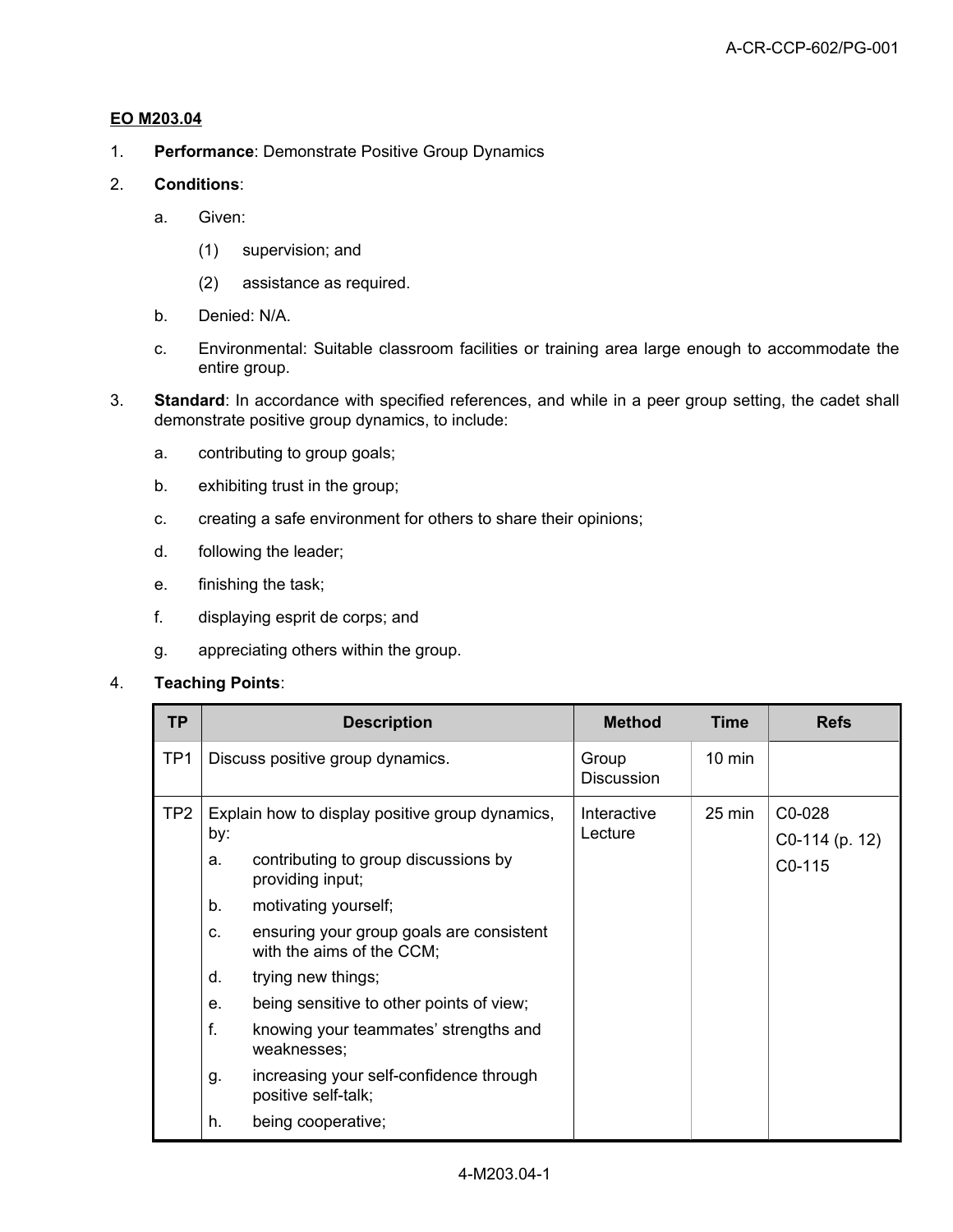| ΤP  | <b>Description</b>                                                                                                          | <b>Method</b>        | Time             | <b>Refs</b> |
|-----|-----------------------------------------------------------------------------------------------------------------------------|----------------------|------------------|-------------|
|     | resolving conflicts as quickly as possible at<br>Τ.<br>the lowest and most appropriate level; and<br>celebrating successes. |                      |                  |             |
| TP3 | Demonstrate positive group dynamics.                                                                                        | In-Class<br>Activity | $15 \text{ min}$ |             |

## 5. **Time**:

|    | a. Introduction / Conclusion: | $10 \text{ min}$ |
|----|-------------------------------|------------------|
|    | b. Group Discussion:          | $10 \text{ min}$ |
|    | c. Interactive Lecture:       | 25 min           |
|    | d. In-Class Activity:         | $15 \text{ min}$ |
| e. | Total:                        | 60 min           |

#### 6. **Substantiation**:

- a. A group discussion was chosen for TP1 as it allows the cadets to interact with their peers and share their knowledge, experiences, opinions, and feelings about positive group dynamics.
- b. An interactive lecture was chosen for TP2 to orient the cadets to positive group dynamics, to generate interest and to present basic material.
- c. An in-class activity was chosen for TP3 as an interactive way to provoke thought and stimulate interest among cadets.

### 7. **References**:

- a. C0-028 (ISBN 0-07-046513-4) Newstrom, J. & Scannell, E. (1998). *The Big Book of Team Building Games*. USA: McGraw-Hill Companies.
- b. C0-114 (ISBN 0-02-863656-2) Pell, A. R. (1999). *The Complete Idiot's Guide to Team Building.* USA: Alpha Books.
- c. C0-115 (ISBN 0-7879-4059-3) Van Linden, J. A. & Fertman, C. I. (1998). *Youth Leadership*. San Francisco, California: Jossey-Bass Inc.
- 8. **Training Aids**: Presentation aids (e.g. whiteboard/flipchart/OHP) appropriate for the classroom/training area.
- 9. **Learning Aids**: N/A.
- 10. **Test Details**: N/A.
- 11. **Remarks**: The instructor shall provide a safe learning and team-building environment in which the cadets will display and demonstrate positive group dynamics.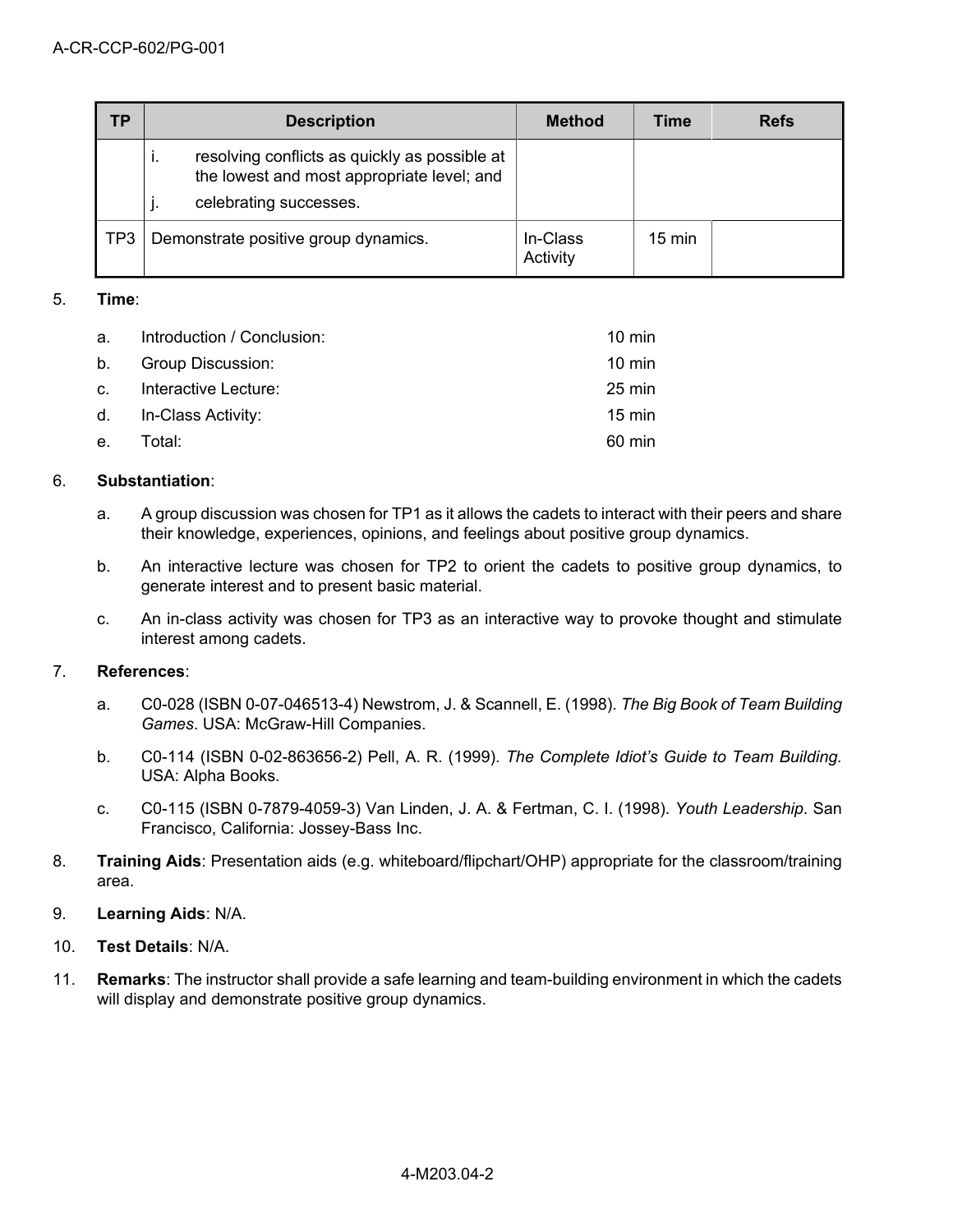### **EO M203.05**

1. **Performance**: Discuss Influence Behaviours

### 2. **Conditions**:

- a. Given:
	- (1) supervision; and
	- (2) assistance as required.
- b. Denied: N/A.
- c. Environmental: Suitable classroom facilities or training area large enough to accommodate the entire group.
- 3. **Standard**: In accordance with specified references, the cadet shall discuss influence behaviours, to include:
	- a. the directive approach;
	- b. the persuasive approach; and
	- c. the participative approach.

#### 4. **Teaching Points**:

| TP  | <b>Description</b>                                                      | <b>Method</b>     | Time  | <b>Refs</b>                |
|-----|-------------------------------------------------------------------------|-------------------|-------|----------------------------|
| TP1 | Perform in a skit to portray the directive influence                    | In-Class          | 5 min | A0-047                     |
|     | behaviour.                                                              | Activity          |       | A0-048                     |
| TP2 | Perform in a skit to portray the persuasive                             | In-Class          | 5 min | A0-047                     |
|     | influence behaviour.                                                    | Activity          |       | A0-048                     |
| TP3 | Perform in a skit to portray the participative                          | In-Class          | 5 min | A0-047                     |
|     | influence behaviour.                                                    | Activity          |       | A0-048                     |
| TP4 | Discuss situations in which cadets may employ                           | Group             | 5 min | C0-113 (pp. 88             |
|     | the various influence behaviours in peer group<br>settings, to include: | <b>Discussion</b> |       | to 91 and 164)<br>$C0-115$ |
|     | at cadets; and<br>a.                                                    |                   |       |                            |
|     | b.<br>at school, etc.                                                   |                   |       |                            |

#### 5. **Time**:

| a. | Introduction / Conclusion: | 5 min            |
|----|----------------------------|------------------|
|    | b. In-Class Activity:      | $15 \text{ min}$ |
|    | c. Group Discussion:       | $10 \text{ min}$ |
| d. | Total:                     | 30 min           |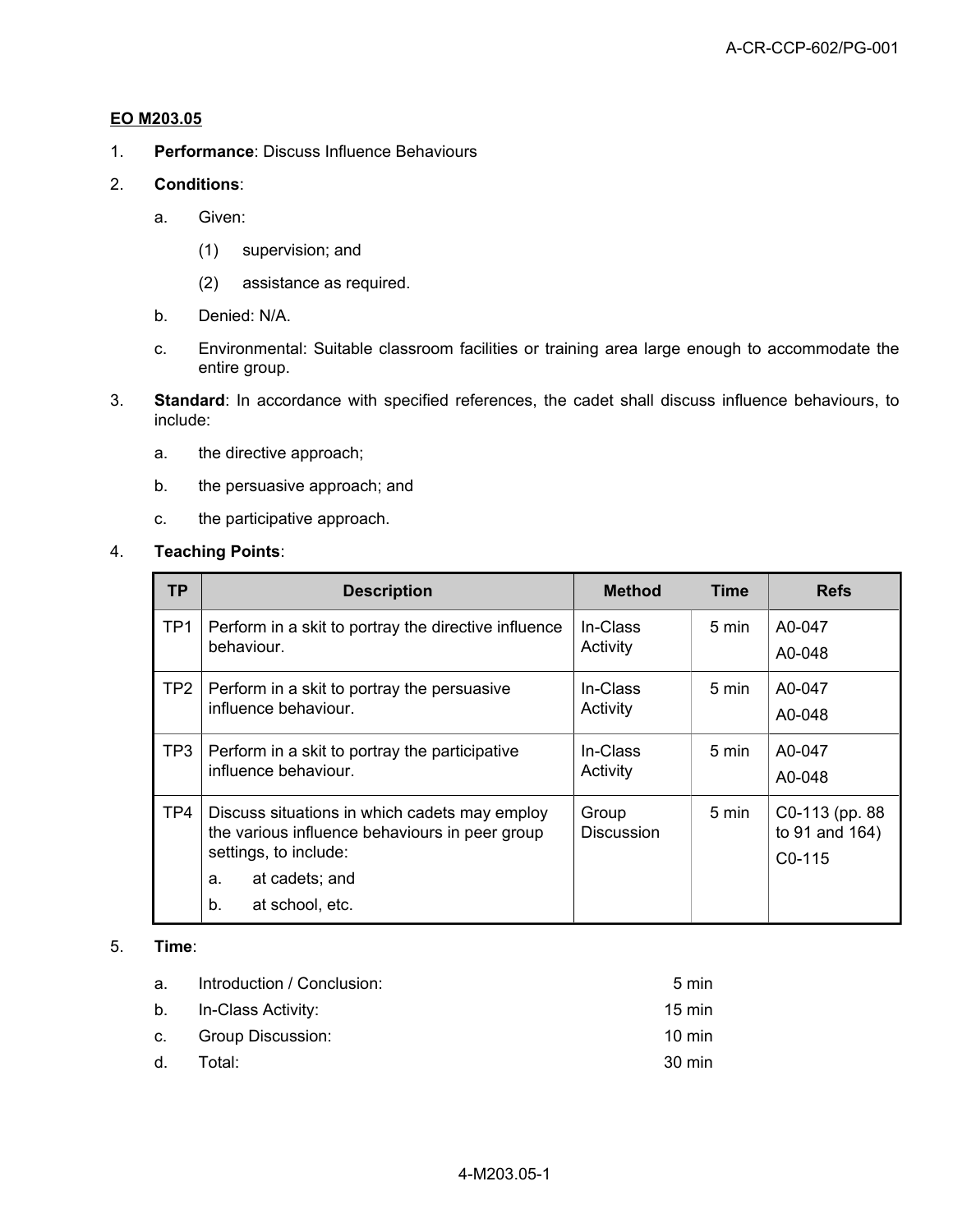## 6. **Substantiation**:

- a. An in-class activity was chosen for TP1-3 as an interactive way to provoke thought and stimulate interest among cadets.
- b. A group discussion was chosen for TP4 as it allows the cadets to interact with their peers and share their knowledge, experiences, opinions, and feelings about influence behaviours.

## 7. **References**:

- a. A0-047 A-PA-005-000/AP-004 DND. (2005). *Leadership in the Canadian Forces: Conceptual Foundations*. Ottawa, ON: Department of National Defence.
- b. A0-048 A-PA-005-000/AP-003 DND. (2005). *Leadership in the Canadian Forces: Doctrine*. Ottawa, ON: Department of National Defence.
- c. C0-113 (ISBN 1-882664-12-4) Karnes, F. A. & Bean, S. M. (1995). *Leadership for Students: A Practical Guide for Ages 8-18*. Waco, Texas: Prufrock Press.
- d. C0-115 (ISBN 0-7879-4059) Van Linden, J.A. & Fertman, C.I. (1998). *Youth Leadership*. San Francisco, California: Jossey-Bass Inc.
- 8. **Training Aids**: Presentation aids (e.g. whiteboard/flipchart/OHP) appropriate for the classroom/training area.
- 9. **Learning Aids**: Skits located at A-CR-CCP-602/PF-001, Chapter 3, Annex A, B and C.
- 10. **Test Details**: N/A.
- 11. **Remarks**: N/A.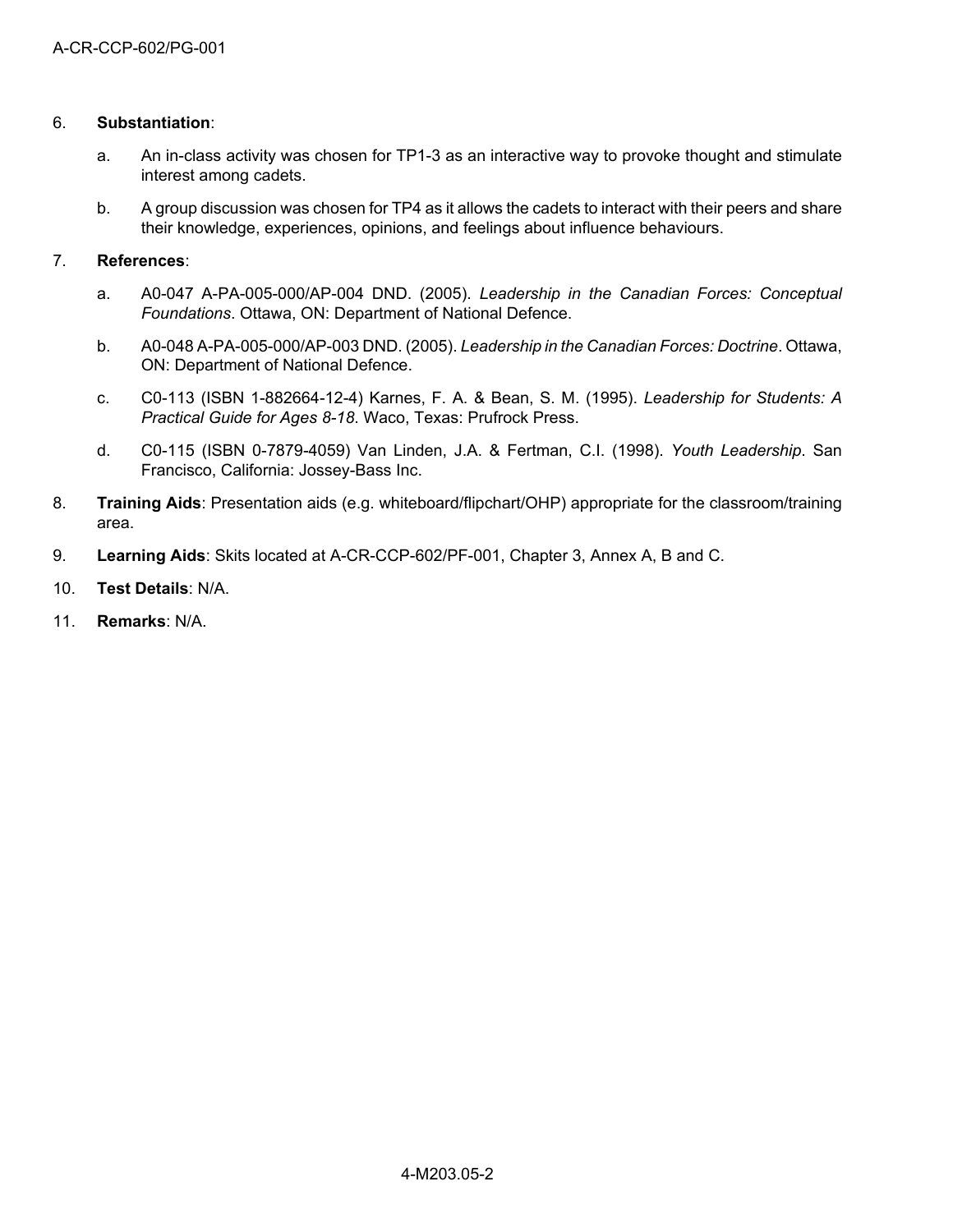## **EO M203.06**

1. **Performance**: Employ Problem Solving

## 2. **Conditions**:

- a. Given:
	- (1) Supervision; and
	- (2) Assistance as required.
- b. Denied: N/A.
- c. Environmental: Suitable classroom facilities or training area large enough to accommodate the entire group.
- 3. **Standard**: In accordance with specified references, the cadet shall employ problem solving.

# 4. **Teaching Points**:

| <b>TP</b>       |          |                                                                                | <b>Description</b>                                                                                                                                                                                                                                                                                                                                                                                                     | <b>Method</b>              | <b>Time</b>      | <b>Refs</b>                                                            |
|-----------------|----------|--------------------------------------------------------------------------------|------------------------------------------------------------------------------------------------------------------------------------------------------------------------------------------------------------------------------------------------------------------------------------------------------------------------------------------------------------------------------------------------------------------------|----------------------------|------------------|------------------------------------------------------------------------|
| TP <sub>1</sub> | a.<br>b. | (1)<br>(2)<br>include:<br>(1)<br>(2)<br>(3)<br>(4)<br>(5)<br>(6)<br>(7)<br>(8) | Explain problem-solving, to include:<br>trial and error analysis; and<br>logical analysis; and<br>steps in the problem-solving process, to<br>confirming the task;<br>identifying the problem;<br>determining the critical factor;<br>developing alternate solutions;<br>comparing alternatives;<br>determining the best solution;<br>implementing the solution; and<br>evaluating the plan and the<br>implementation. | Interactive<br>Lecture     | 20 min           | A2-036<br>C0-115 (pp. 45<br>and $46$ )<br>$C0-135$<br>(pp. 221 to 223) |
| TP <sub>2</sub> |          |                                                                                | Conduct a writing activity where cadets solve<br>problems using the technique from TP1.                                                                                                                                                                                                                                                                                                                                | In-Class<br>Activity       | $10 \text{ min}$ | C0-115 (pp. 45<br>and $46$ )                                           |
| TP3             |          |                                                                                | Conduct a discussion where cadets explain their<br>choices from the problem-solving exercise.                                                                                                                                                                                                                                                                                                                          | Group<br><b>Discussion</b> | 20 min           | C0-115 (pp. 45<br>and 46)                                              |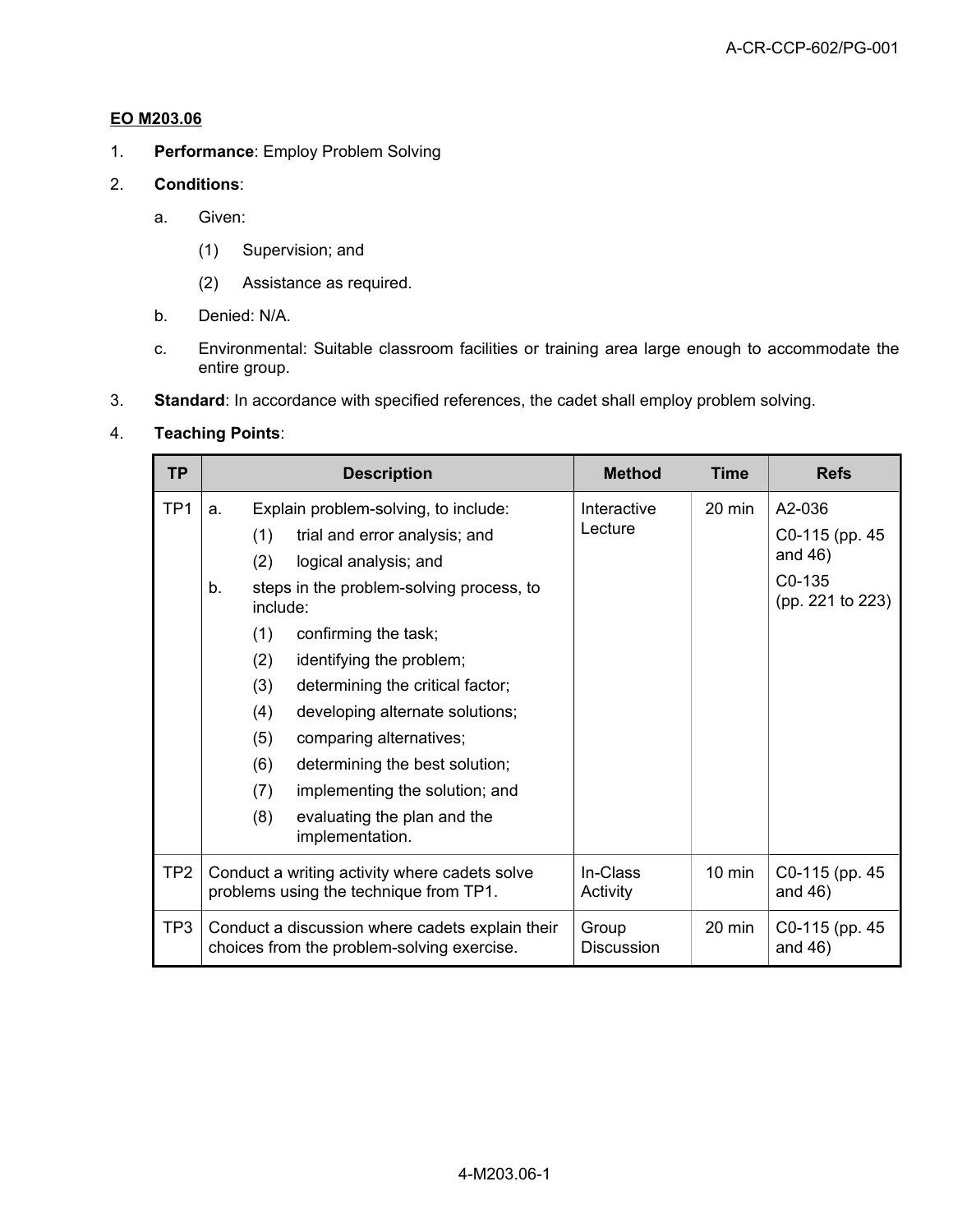# 5. **Time**:

| a.          | Introduction / Conclusion: | $10 \text{ min}$ |
|-------------|----------------------------|------------------|
| b.          | Interactive Lecture:       | 20 min           |
|             | c. In-Class Activity:      | $10 \text{ min}$ |
|             | d. Group Discussion:       | 20 min           |
| $e_{\cdot}$ | Total:                     | 60 min           |

## 6. **Substantiation**:

- a. An interactive lecture was chosen for TP1 to orient the cadets to problem solving.
- b. An in-class activity was chosen for TP2 as an interactive way to provoke thought, stimulate interest among cadets and present problem-solving.
- c. A group discussion was chosen for TP3 as it allows the cadets to interact with their peers and share their knowledge, experiences, and opinions about problem-solving.

## 7. **References**:

- a. A2-036 A-CR-CCP-121/PT-001 D Cdts 3. (2003). *Royal Canadian Army Cadet Reference Book*. Ottawa, ON: Department of National Defence.
- b. C0-115 (ISBN 0-7879-4059-3) Van Linden, J. A. & Fertman, C. I. (1998). *Youth Leadership*. San Francisco, California: Jossey-Bass Inc.
- c. C0-135 (ISBN 0-7645-5176-0) Loeb, M. & Kindel, S. (1999). *Leadership for Dummies*. Indianapolis, Indiana: Wiley Publishing, Inc.

### 8. **Training Aids**:

- a. Presentation aids (e.g. whiteboard/flipchart/OHP) appropriate for the classroom/training area, and
- b. Scenarios of problems.
- 9. **Learning Aids**: Scenarios of problems.
- 10. **Test Details**: N/A.
- 11. **Remarks**: N/A.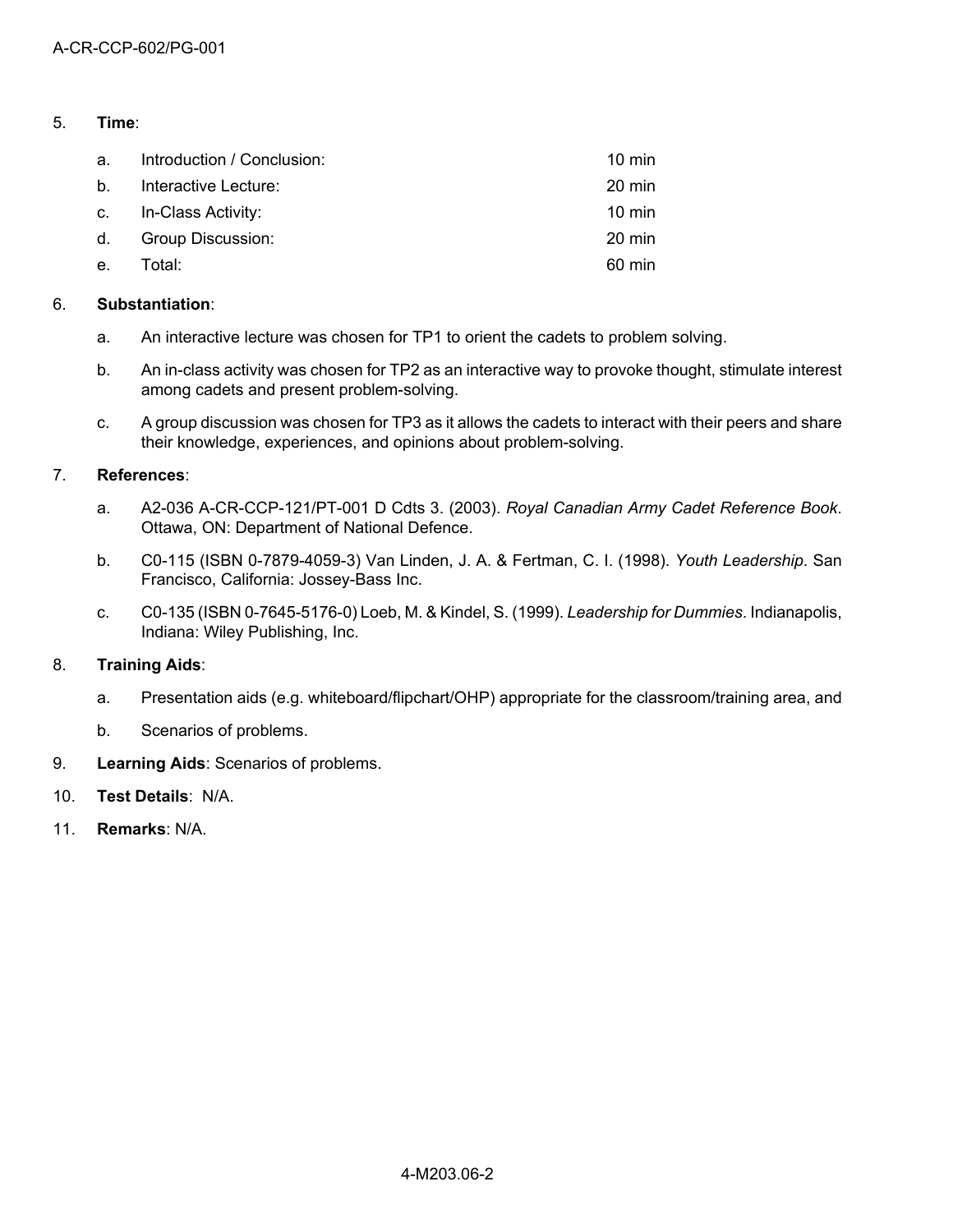## **EO M203.07**

1. **Performance**: Discuss Personal Integrity as a Quality of Leadership

## 2. **Conditions**:

- a. Given:
	- (1) Supervision; and
	- (2) Assistance as required.
- b. Denied: N/A.
- c. Environmental: Suitable classroom facilities or training area large enough to accommodate the entire group.
- 3. **Standard**: In accordance with specified references, the cadet shall discuss personal integrity as a quality of leadership.

# 4. **Teaching Points**:

| <b>TP</b>       | <b>Description</b>                                                                                                                                            |  | <b>Method</b>        | <b>Time</b> | <b>Refs</b>    |
|-----------------|---------------------------------------------------------------------------------------------------------------------------------------------------------------|--|----------------------|-------------|----------------|
| TP <sub>1</sub> | Explain personal integrity, to include:                                                                                                                       |  | Interactive          | 5 min       | C0-112 (pp. 35 |
|                 | the definition of integrity;<br>a.                                                                                                                            |  | Lecture              |             | to $47$ )      |
|                 | that personal integrity is the foundation of<br>b.<br>leadership;                                                                                             |  |                      |             |                |
|                 | that personal integrity ensures the leader<br>C.<br>will be consistent because the leader's<br>beliefs will be mirrored by his actions; and                   |  |                      |             |                |
|                 | that to earn the trust of others, a leader<br>d.<br>must lead by example because their words<br>and actions must match.                                       |  |                      |             |                |
| TP <sub>2</sub> | Conduct an activity where cadets brainstorm<br>where they have seen integrity displayed within<br>their peer group, to include:                               |  | In-Class<br>Activity | 5 min       |                |
|                 | honesty;<br>a.                                                                                                                                                |  |                      |             |                |
|                 | honour;<br>$b_{\cdot}$                                                                                                                                        |  |                      |             |                |
|                 | good character;<br>C.                                                                                                                                         |  |                      |             |                |
|                 | d.<br>decency;                                                                                                                                                |  |                      |             |                |
|                 | fairness:<br>e.                                                                                                                                               |  |                      |             |                |
|                 | f.<br>sincerity; and                                                                                                                                          |  |                      |             |                |
|                 | trustworthiness, etc.<br>g.                                                                                                                                   |  |                      |             |                |
| TP3             | Conduct an activity where cadets create a poster<br>that shows an example of integrity. The poster<br>may be in the form of a drawing, map, a saying,<br>etc. |  | In-Class<br>Activity | $15$ min    |                |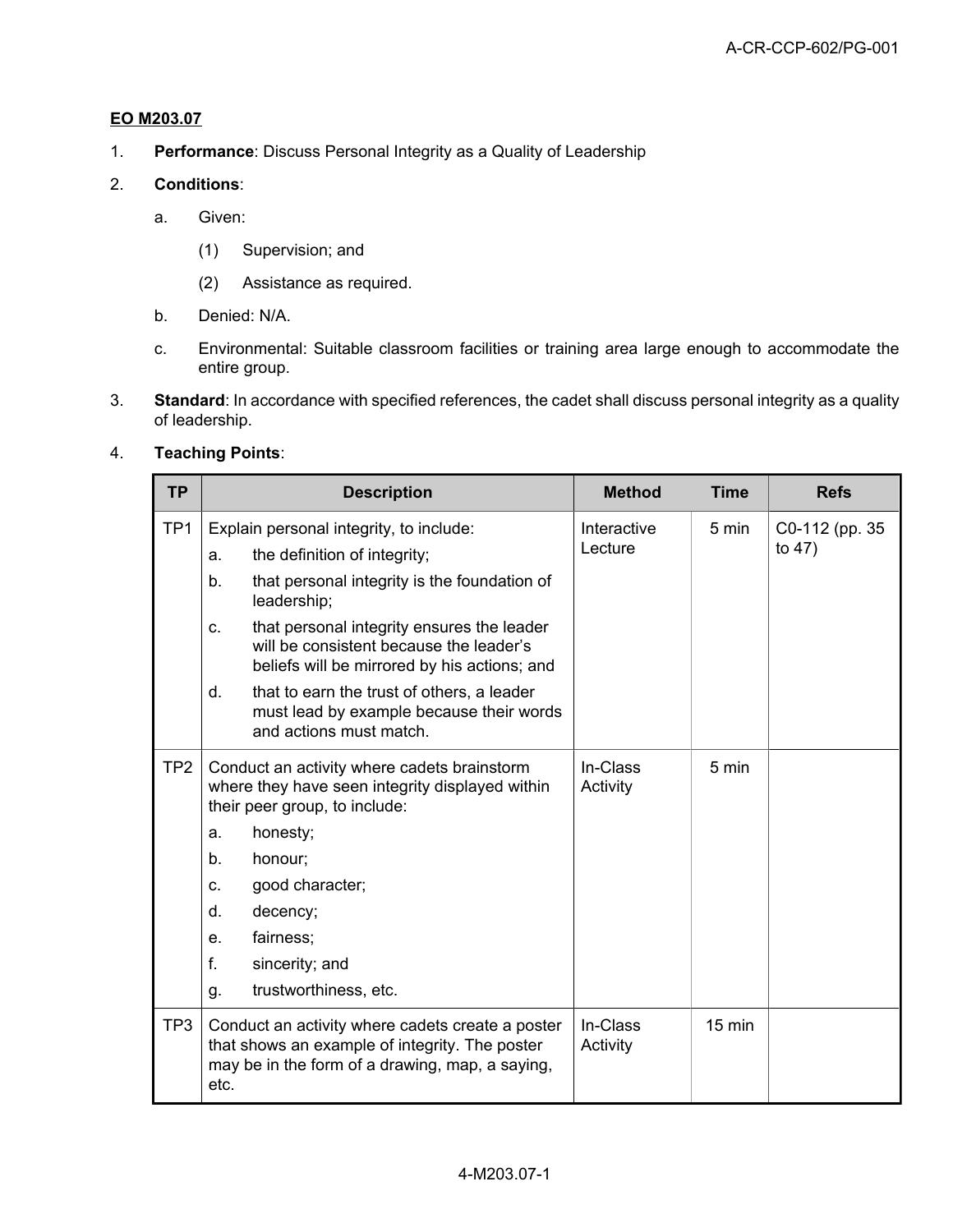# 5. **Time**:

| a. Introduction / Conclusion: | 5 min  |
|-------------------------------|--------|
| b. Interactive Lecture:       | 5 min  |
| c. In-Class Activity:         | 20 min |
| d. Total:                     | 30 min |

## 6. **Substantiation**:

- a. An interactive lecture was chosen for TP1 to orient the cadets to personal integrity as a quality of leadership.
- b. An in-class activity was chosen for TP2 and TP3 as an interactive way to provoke thought, stimulate interest among cadets and present personal integrity as a quality of leadership.

## 7. **References**:

- a. A0-010 CATO 11-03 D Cdts 2. (2006). *Cadet Program Mandate*. Ottawa, ON: Department of National Defence.
- b. C0-112 (ISBN 0-8407-6744-7) Maxwell, J. C. (1993). *Developing the Leader Within You*. Nashville, Tennessee: Thomas Nelson Inc. Publishers.
- 8. **Training Aids**: Presentation aids (e.g. whiteboard/flipchart/OHP) appropriate for the classroom/training area.

## 9. **Learning Aids**:

- a. Pencil crayons/felt markers, and
- b. 8.5 x 14 inch paper.
- 10. **Test Details**: N/A.
- 11. **Remarks**: N/A.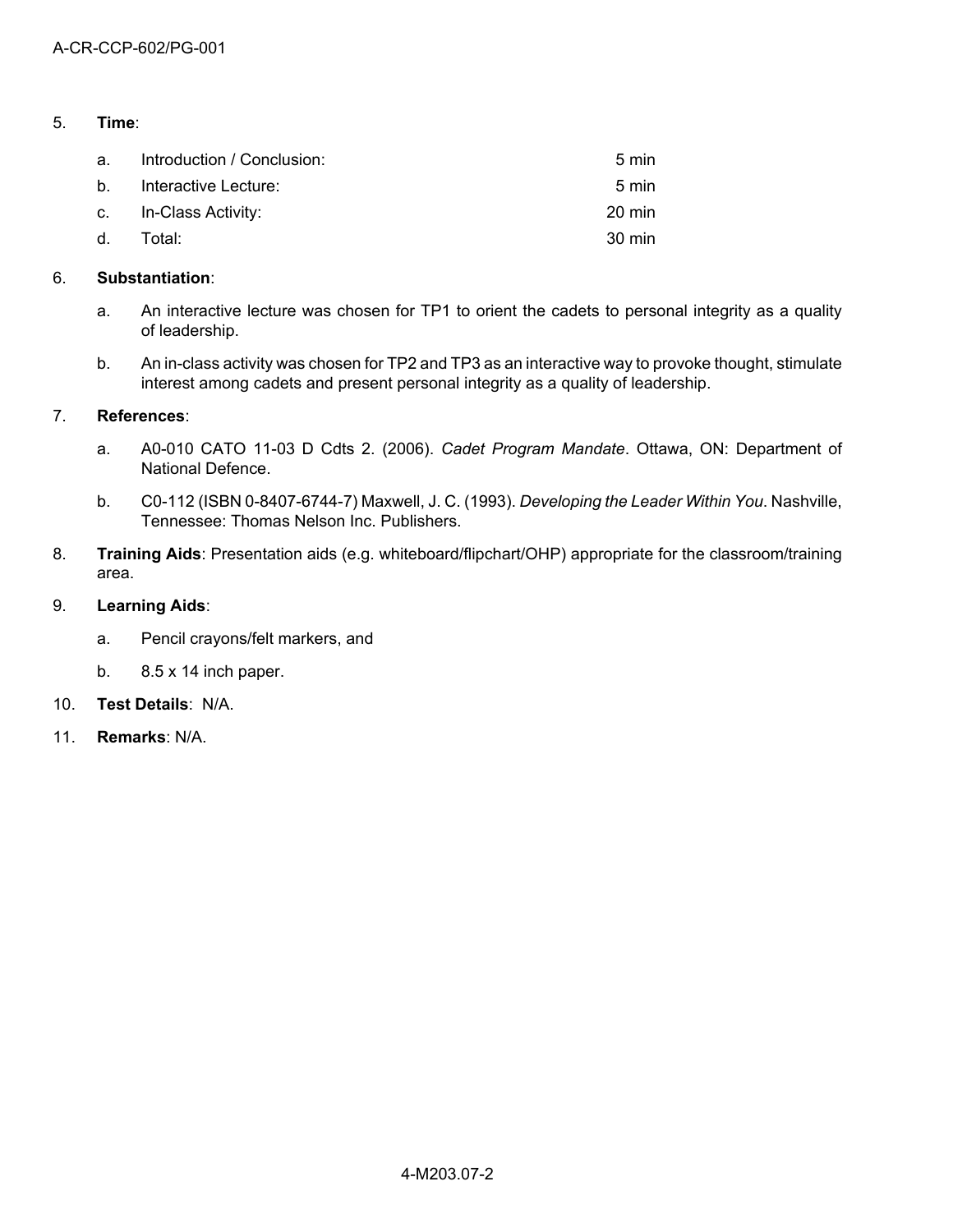### **EO M203.08**

1. **Performance**: Participate in Team-Building Activities

## 2. **Conditions**:

- a. Given:
	- (1) supervision; and
	- (2) assistance as required.
- b. Denied: N/A.
- c. Environmental: Suitable classroom facilities or training area large enough to accommodate the entire group.
- 3. **Standard**: In accordance with specified references, the cadet shall participate in team-building activities.

#### 4. **Teaching Points**:

| <b>TP</b>       | <b>Description</b>                                       | <b>Method</b>        | Time   | <b>Refs</b>                            |
|-----------------|----------------------------------------------------------|----------------------|--------|----------------------------------------|
| TP <sub>1</sub> | Conduct team-building activities through trust<br>games. | In-Class<br>Activity | 25 min | $C0-152$<br>$C1-006$ (pp. 79<br>to 95) |

#### 5. **Time**:

| a. Introduction / Conclusion: | 5 min  |
|-------------------------------|--------|
| b. In-Class Activity:         | 25 min |
| c. Total:                     | 30 min |

6. **Substantiation**: An in-class activity was chosen for this lesson as it is a fun and challenging way to expand the cadet's knowledge of team-building activities and reinforce their appreciation of the fundamentals of leadership.

#### 7. **References**:

- a. C0-152 Wilderdom. (2007). *Index to Group Activities, Games, Exercises and Initiatives: Trust-Building Activities*. Retrieved 26 April 2007, from http://wilderdom.com/games/descriptions/ SliceNDice.html.
- b. C1-006 (ISBN 0-8403-5682-X) Ronhke, C. (1984). *Silver Bullets: A Guide to Initiative Problems, Adventures Games and Trust Activities*. USA: Kendall/Hunt Publishing Company.
- 8. **Training Aids**: N/A.
- 9. **Learning Aids**: N/A.
- 10. **Test Details**: N/A.
- 11. **Remarks**: N/A.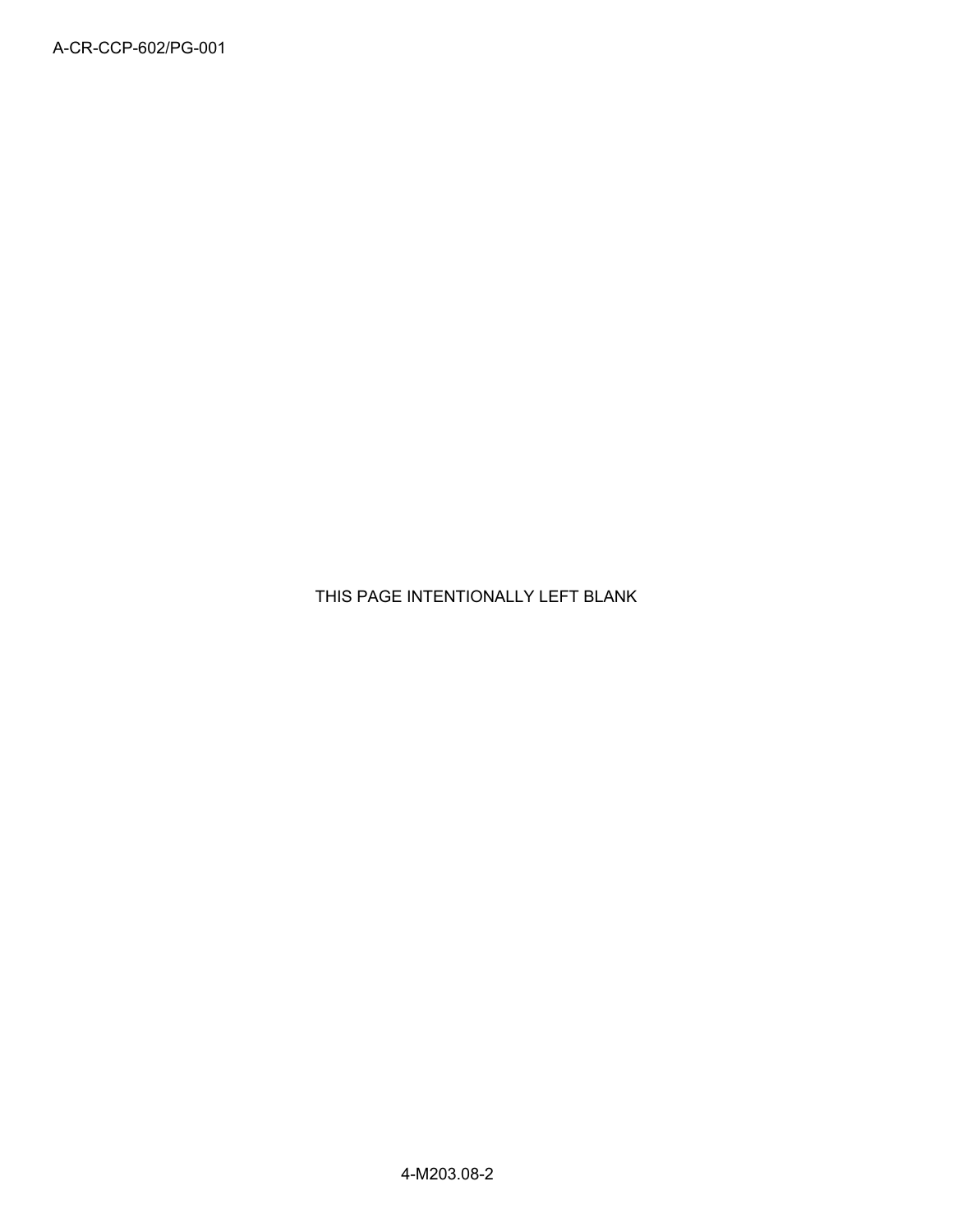### **EO C203.01**

1. **Performance**: Record Entries in a Reflective Journal

### 2. **Conditions**:

- a. Given:
	- (1) Supervision; and
	- (2) Assistance as required.
- b. Denied: N/A.
- c. Environmental: Suitable classroom facilities or training area large enough to accommodate the entire group.
- 3. **Standard**: In accordance with Karnes, F.A. & Bean S.M., *Leadership For Students: A Practical Guide for Ages 8-18*, Prufrock Press, the cadet shall record entries in a reflective journal after a specific training activity, by writing, mapping, or drawing.

#### 4. **Teaching Points**:

| <b>TP</b>       | <b>Description</b>                                                                                                                                                        | <b>Method</b>        | <b>Time</b> | <b>Refs</b>                             |
|-----------------|---------------------------------------------------------------------------------------------------------------------------------------------------------------------------|----------------------|-------------|-----------------------------------------|
| TP <sub>1</sub> | Conduct an activity during which cadets record<br>their thoughts on the leadership they displayed<br>and the leadership they observed on a specific<br>training activity. | In-Class<br>Activity | 25 min      | C <sub>0</sub> -113<br>(pp. 122 to 131) |

### 5. **Time**:

|      | a. Introduction / Conclusion: | 5 min             |
|------|-------------------------------|-------------------|
|      | b. In-Class Activity:         | $25 \text{ min}$  |
| C. C | Total:                        | $3 \times 30$ min |

- 6. **Substantiation**: An in-class activity was chosen for this lesson to reinforce leadership principles and characteristics and to provoke thought. It also allows the cadets to interact with their peers and share their knowledge, experiences, opinions and feelings about a recent team-building or training activity.
- 7. **References**: C0-113 (ISBN 1-882664-12-4) Karnes, F. A. & Bean S. M. (1995). *Leadership for Students: A Practical Guide for Ages 8-18*. Waco, Texas: Prufrock Press.
- 8. **Training Aids**: Presentation aids (e.g. whiteboard/flipchart/OHP) appropriate for the classroom/training area.
- 9. **Learning Aids**: Template of questions for reflection.
- 10. **Test Details**: N/A.
- 11. **Remarks**:
	- a. This EO should follow a significant practical activity such as a tour, a field exercise or EO M203.08 (Participate in Team-building Activities).
	- b. This EO has been allocated three periods. Corps may conduct this training more than once a year.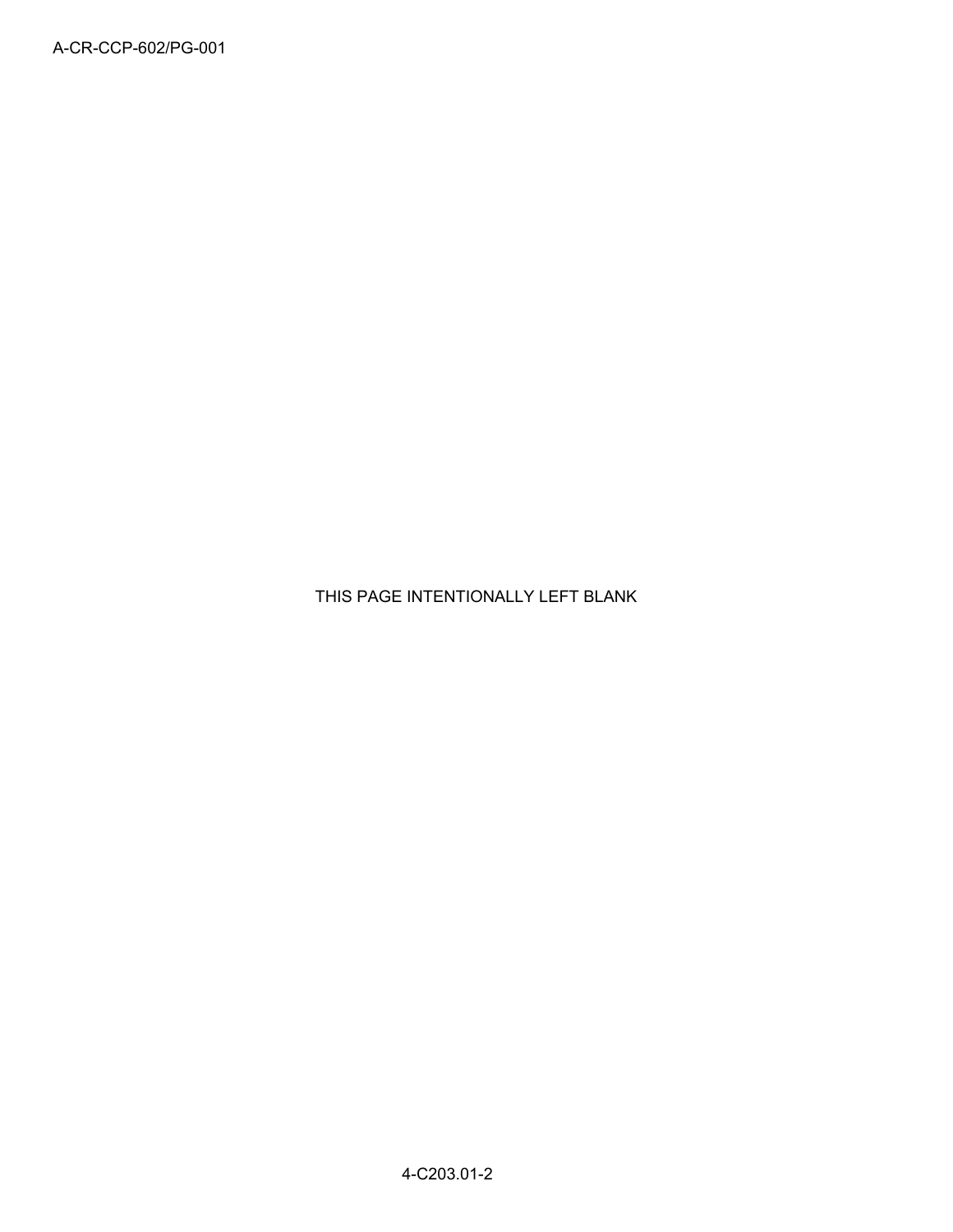## **EO C203.02**

1. **Performance**: Employ Problem Solving

## 2. **Conditions**:

- a. Given:
	- (1) supervision; and
	- (2) assistance as required.
- b. Denied: N/A.
- c. Environmental: Suitable classroom facilities or training area large enough to accommodate the entire group.
- 3. **Standard**: In accordance with specified references, and as a member of a group of no more than four, the cadet shall demonstrate problem solving by:
	- a. completing the activities, scenarios or simulations provided; and
	- b. peer sharing:
		- (1) the decision made; and
		- (2) the reason for the decision.

### 4. **Teaching Points**:

| ΤP  | <b>Description</b>                                                                                     | <b>Method</b>              | Time             | <b>Refs</b>                   |
|-----|--------------------------------------------------------------------------------------------------------|----------------------------|------------------|-------------------------------|
| TP1 | Conduct an activity where cadets solve problems<br>using logical analysis by:                          | In-Class<br>Activity       | $25 \text{ min}$ | C0-115 (pp. 45)<br>and $46$ ) |
|     | confirming the task;<br>a.                                                                             |                            |                  | A2-036                        |
|     | identifying the problem;<br>b.                                                                         |                            |                  |                               |
|     | determining the critical factor;<br>C.                                                                 |                            |                  |                               |
|     | d.<br>developing an alternate solution;                                                                |                            |                  |                               |
|     | comparing alternate solutions;<br>е.                                                                   |                            |                  |                               |
|     | f.<br>determining the best solution;                                                                   |                            |                  |                               |
|     | implementing the solution; and<br>g.                                                                   |                            |                  |                               |
|     | h.<br>evaluating the plan and implementation.                                                          |                            |                  |                               |
| TP2 | Conduct a group discussion where cadets<br>explain their choices from the problem-solving<br>exercise. | Group<br><b>Discussion</b> | $25 \text{ min}$ |                               |

#### 5. **Time**:

|      | a. Introduction / Conclusion: | $10 \text{ min}$ |
|------|-------------------------------|------------------|
|      | b. In-Class Activity:         | 25 min           |
|      | c. Group Discussion:          | 25 min           |
| d. I | ⊺otal:                        | 60 min           |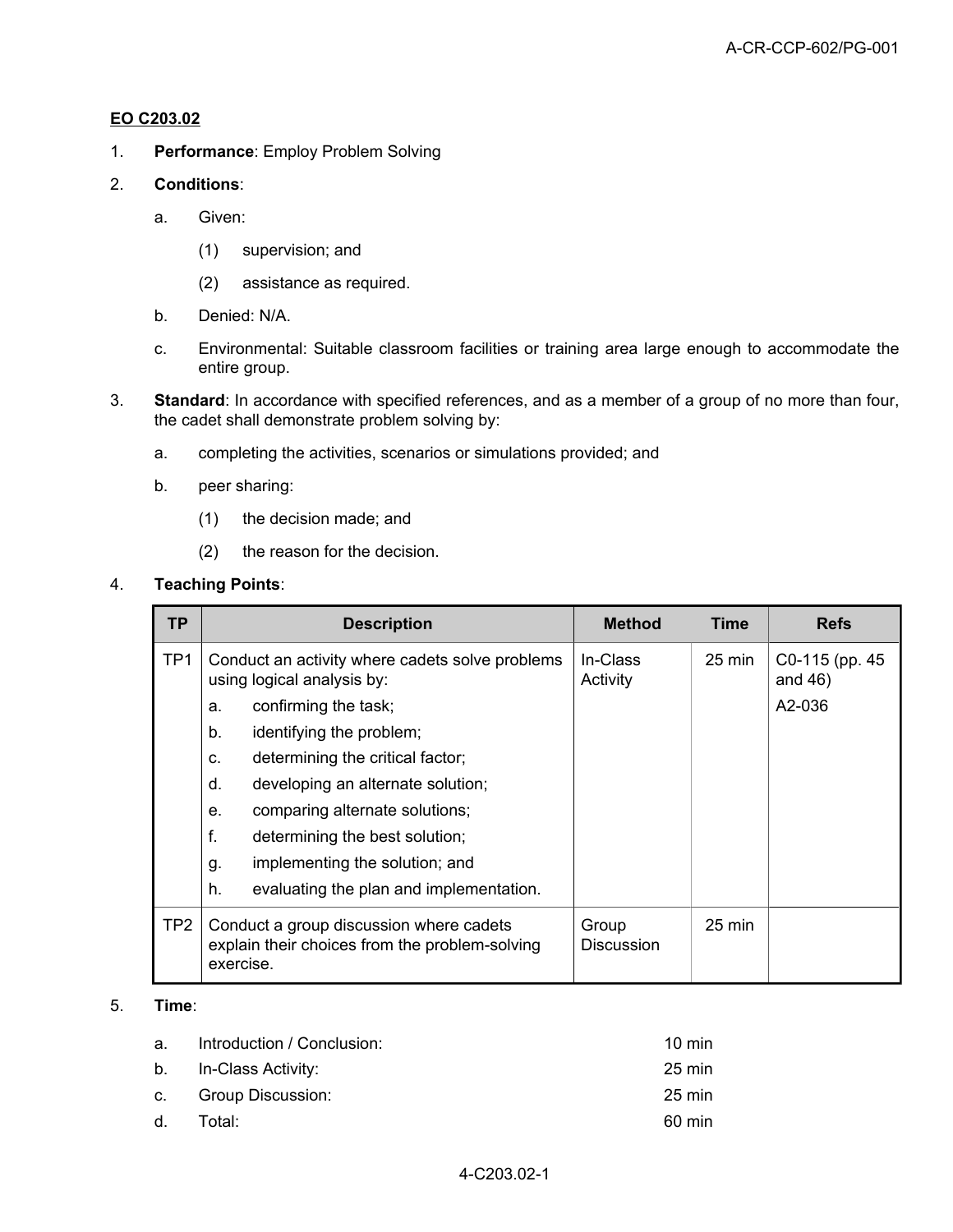## 6. **Substantiation**:

- a. An in-class activity was chosen for TP1 as an interactive way to provoke thought and stimulate interest among cadets.
- b. A group discussion was chosen for TP2 as it allows the cadets to interact with their peers and share their knowledge, experiences, opinions and feelings about problem solving.

## 7. **References**:

- a. A2-036 A-CR-CCP-121/PT-001 D Cdts 3. (2003). *Royal Canadian Army Cadet Reference Book*. Ottawa, ON: Department of National Defence.
- b. C0-115 (ISBN 0-7879-4059-3) Van Linden, J. A. & Fertman, C. I. (1998). *Youth Leadership*. San Francisco, California: Jossey-Bass Inc.
- c. C0-135 (ISBN 0-7645-5176-0) Loeb, M. & Kindel, S. (1999). *Leadership for Dummies*. Indianapolis, Indiana: Wiley Publishing, Inc.

## 8. **Training Aids**:

- a. Presentation aids (e.g. whiteboard/flipchart/OHP) appropriate for the classroom/training area; and
- b. Scenarios of problems.
- 9. **Learning Aids**: Scenarios of problems.
- 10. **Test Details**: N/A.
- 11. **Remarks**: N/A.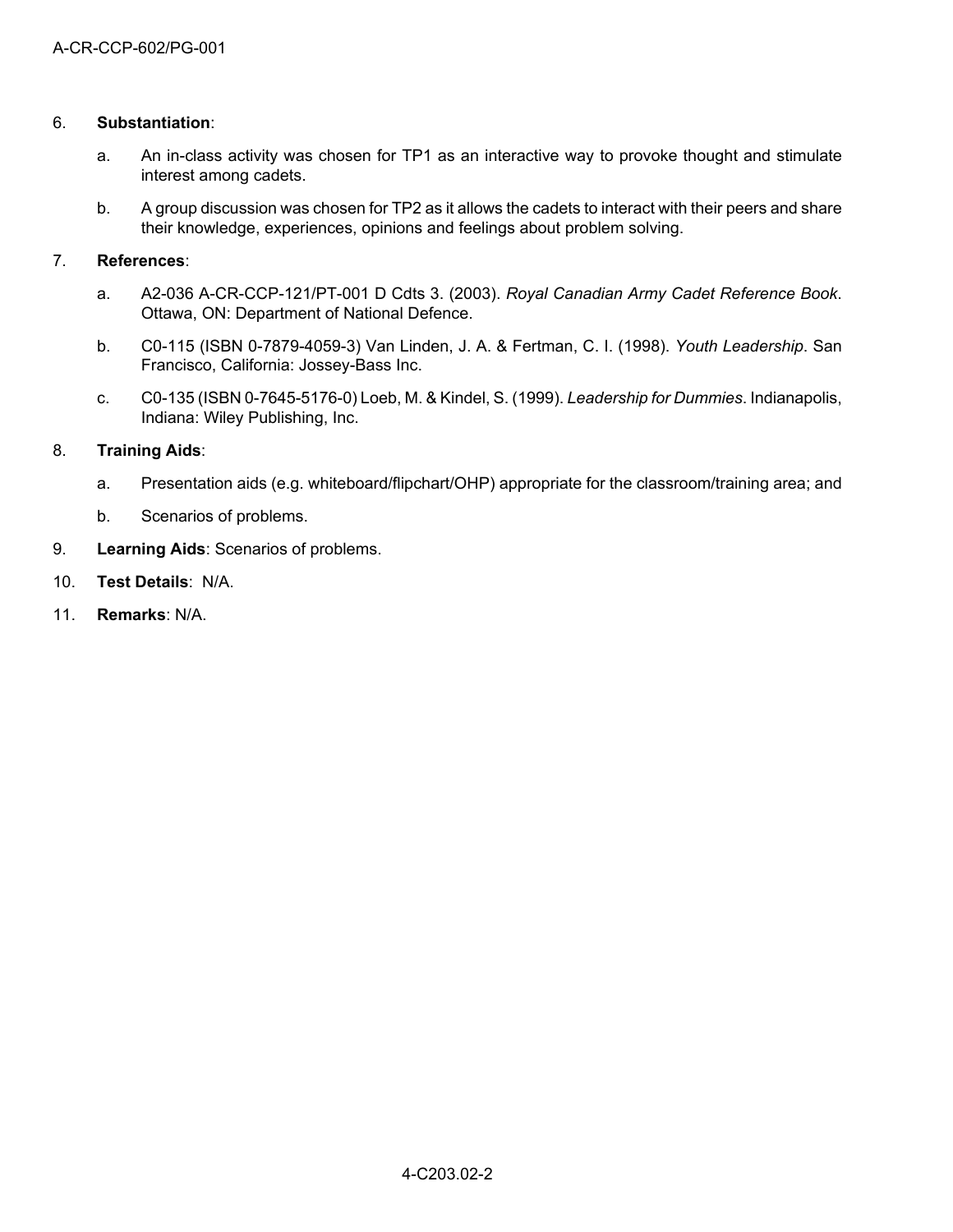## **EO C203.03**

1. **Performance**: Discuss Characteristics of a Leader

### 2. **Conditions**:

- a. Given:
	- (1) supervision; and
	- (2) assistance as required.
- b. Denied: N/A.
- c. Environmental: Suitable classroom facilities or training area large enough to accommodate the entire group.
- 3. **Standard**: In accordance with Karnes, F.A. & Bean S.M., *Leadership for Students: A Practical Guide for Ages 8-18*, Prufrock Press, the cadet shall discuss the characteristics of a leader, to include:
	- a. choosing a specific leader; and
	- b. sharing the characteristics of their leader.

#### 4. **Teaching Points**:

| TP              | <b>Description</b>                                                                                                       | <b>Method</b>        | Time             | <b>Refs</b>                             |
|-----------------|--------------------------------------------------------------------------------------------------------------------------|----------------------|------------------|-----------------------------------------|
| TP <sub>1</sub> | In a group of no more than four, cadets discuss<br>their study of a specific leader.                                     | In-Class<br>Activity | $30 \text{ min}$ | C <sub>0</sub> -113<br>(pp. 162 to 166) |
| TP2             | Conduct a group discussion where cadets<br>volunteer to share their study of a specific leader<br>with the entire group. | Group<br>Discussion  | 20 min           | C <sub>0</sub> -113<br>(pp. 162 to 166) |

### 5. **Time**:

|      | a. Introduction / Conclusion: | $10 \text{ min}$ |
|------|-------------------------------|------------------|
|      | b. In-Class Activity:         | 30 min           |
|      | c. Group Discussion:          | 20 min           |
| d. I | Total:                        | 60 min           |

#### 6. **Substantiation**:

- a. An in-class activity was chosen for TP1 to reinforce leadership principles to provoke thought.
- b. A group discussion was chosen for TP2 as it allows the cadets to interact with their peers and share their knowledge, experiences, opinions and feelings about characteristics of a leader.
- 7. **References**: C0-113 (ISBN 1-882664-12-4) Karnes, F. A. & Bean S. M. (1995). *Leadership for Students: A Practical Guide for Ages 8-18*. Waco, Texas: Prufrock Press.
- 8. **Training Aids**: Presentation aids (e.g. whiteboard/flipchart/OHP) appropriate for the classroom/training area.
- 9. **Learning Aids**: N/A.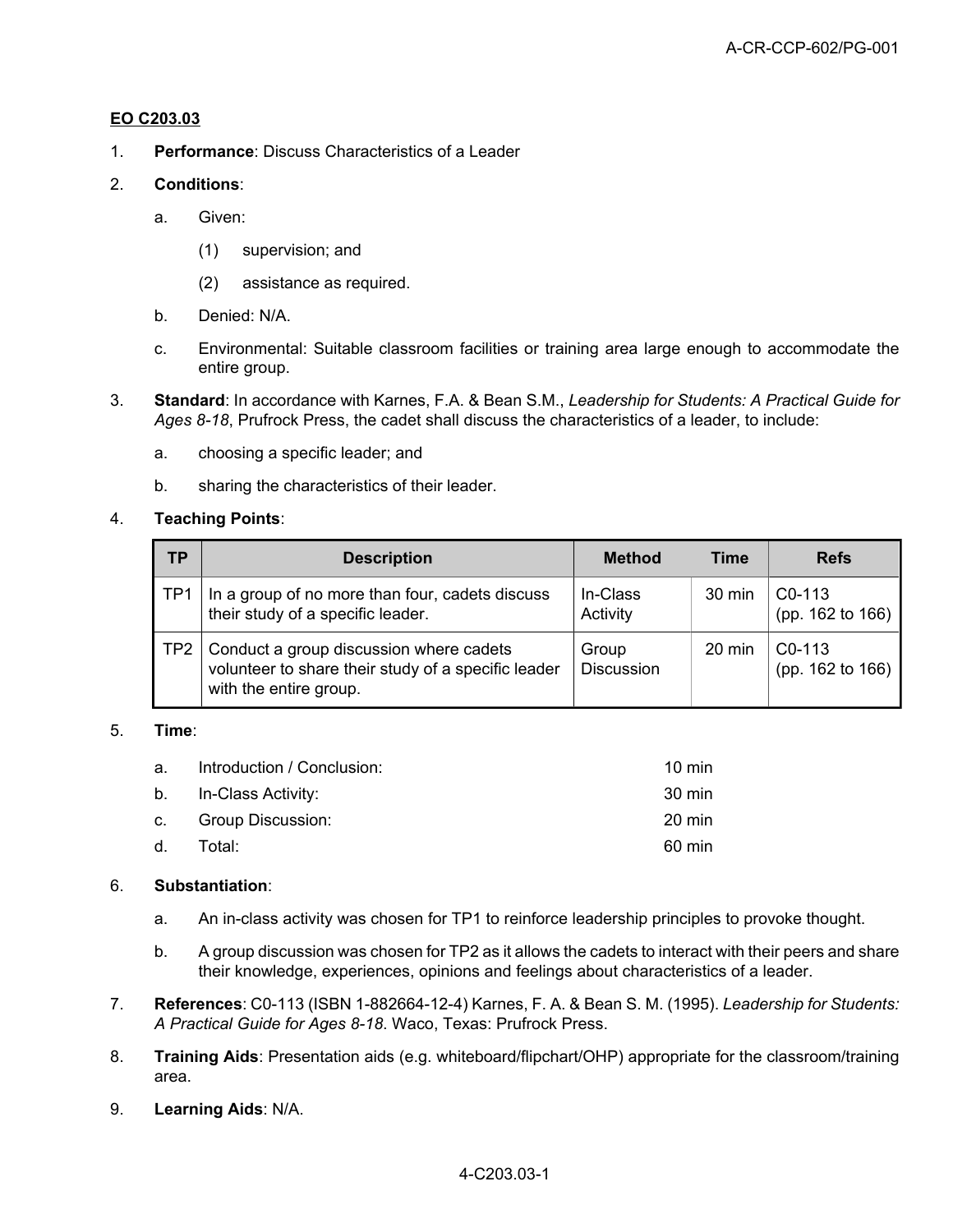- 10. **Test Details**: N/A.
- 11. **Remarks**: Cadets will need to research a specific leader of their choice (a military person, political leader, pastor, teacher, etc.), in advance, and bring information or knowledge about that person to the class.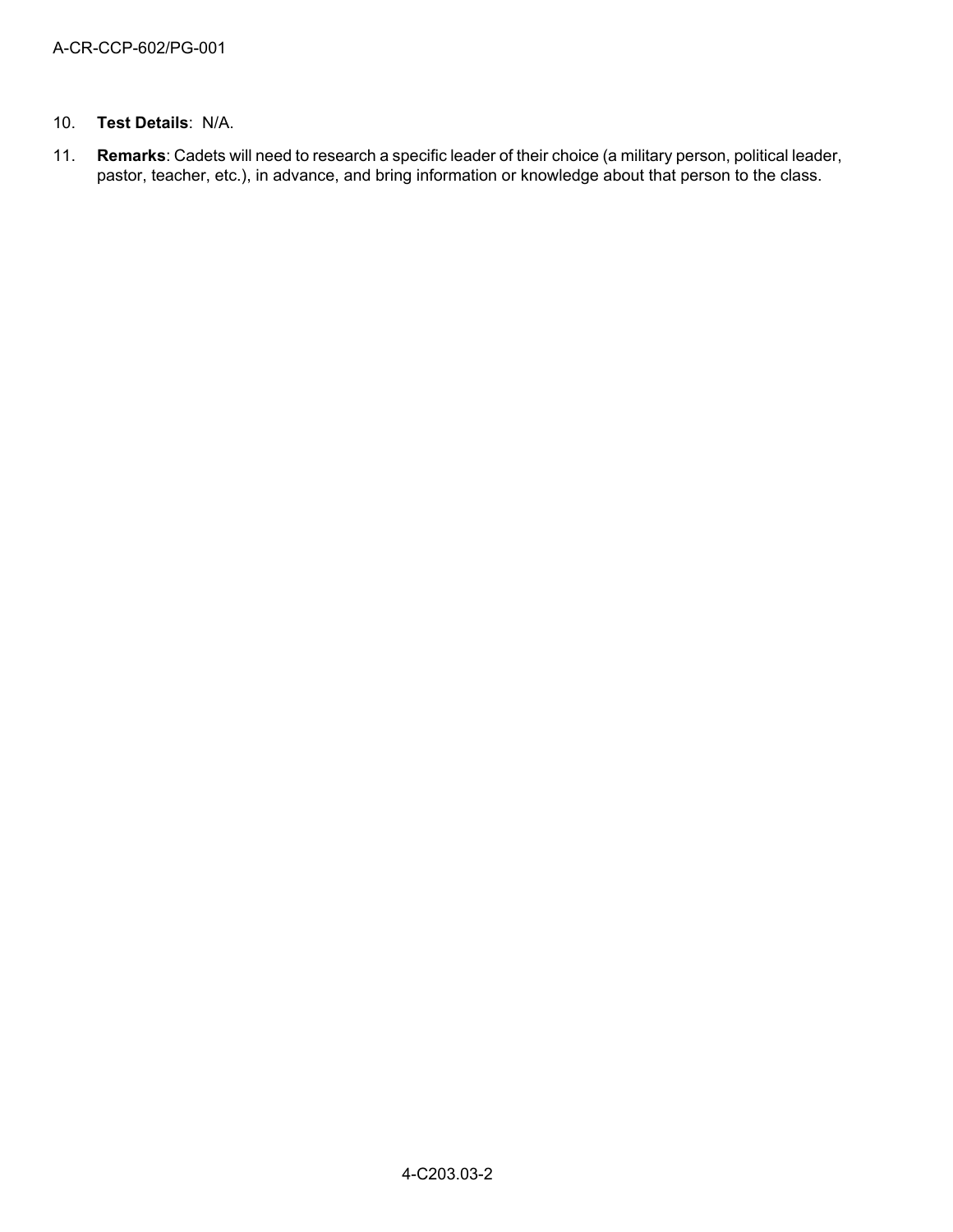## **EO C203.04**

- 1. **Performance**: Participate in a Presentation Given by a Leader
- 2. **Conditions**:
	- a. Given:
		- (1) supervision; and
		- (2) assistance as required.
	- b. Denied: N/A.
	- c. Environmental: Suitable classroom facilities or training area large enough for the entire group.
- 3. **Standard**: The cadet shall participate in a presentation given by a leader.
- 4. **Teaching Points**: The leadership guest speaker is asked to:
	- a. describe their leadership characteristics, to include:
		- (1) their principles of leadership; and
		- (2) their qualities as a leader; and
	- b. facilitate a question and answer period.
- 5. **Time**:

| a. Introduction / Conclusion: | 10 min  |
|-------------------------------|---------|
| b. Interactive Lecture:       | .50 min |
| c. Total:                     | 60 min  |

- 6. **Substantiation**: An interactive lecture was chosen for this lesson to review, clarify, emphasize and summarize the teaching points.
- 7. **References**: N/A.
- 8. **Training Aids**: Presentation aids (e.g. whiteboard/flipchart/OHP) appropriate for the classroom/training area.
- 9. **Learning Aids**: N/A.
- 10. **Test Details**: N/A.
- 11. **Remarks**:
	- a. This EO is not to be conducted by corps personnel so as to expose cadets to other leaders.
	- b. This EO may be duplicated by using a variety of leaders during optional periods in the training schedule.
	- c. Required training aids should be determined by contacting the speaker prior to the presentation.
	- d. There is no instructional guide for the lesson.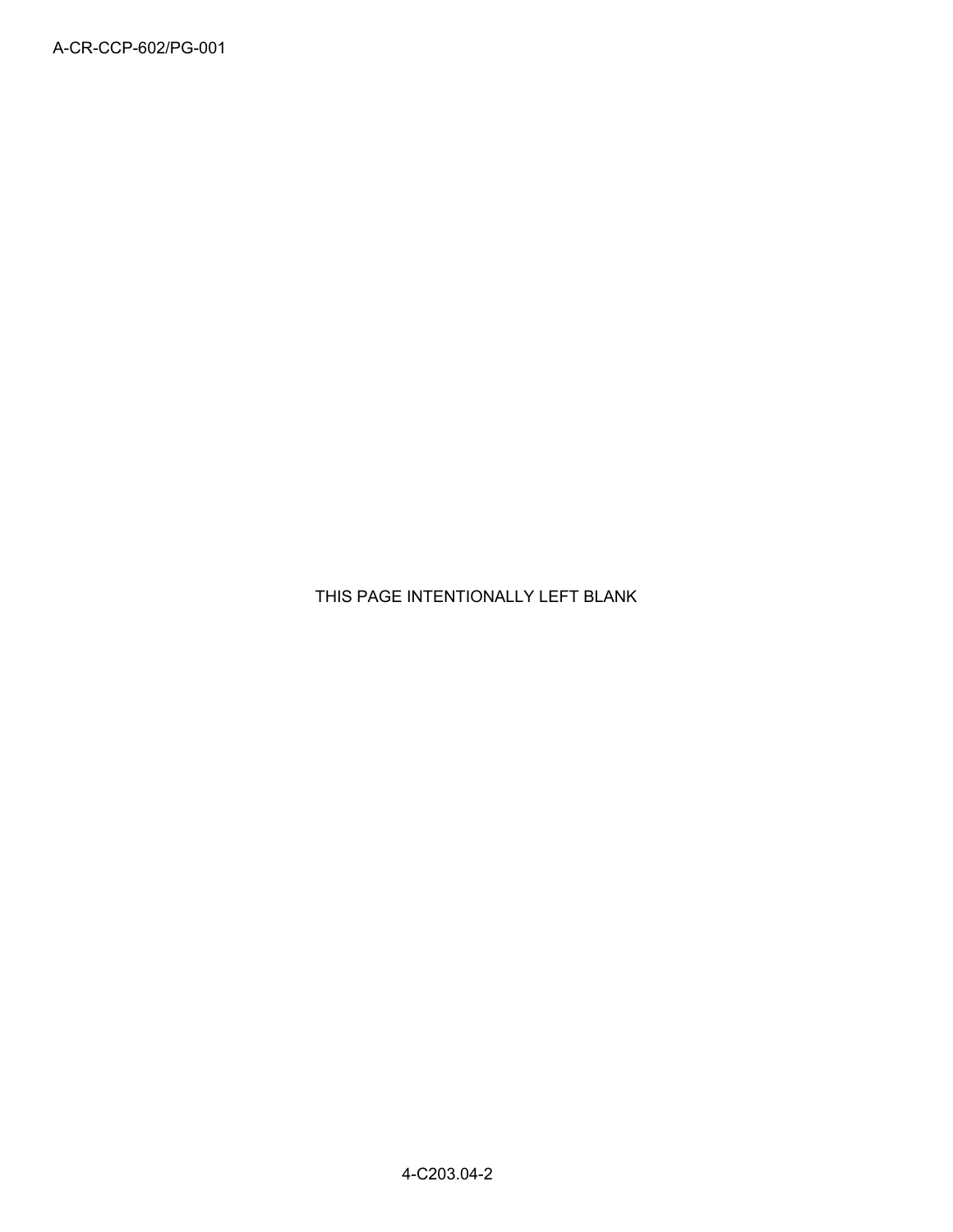### **EO C203.05**

1. **Performance**: Participate in Trust-Building Activities

#### 2. **Conditions**:

- a. Given:
	- (1) a blindfold;
	- (2) supervision; and
	- (3) assistance as required.
- b. Denied: N/A.
- c. Environmental: Suitable classroom facilities or training area large enough to accommodate the entire group.
- 3. **Standard**: In accordance with Ronhke, C., *Silver Bullets: A Guide to Initiative Problems, Adventures Games and Trust Activities*, Kendall/Hunt Publishing Company, the cadet shall participate in trust-building activities, using problem-solving techniques and reflective thinking skills.

#### 4. **Teaching Points**:

| ТP  | <b>Description</b>                                        | <b>Method</b> | Time   | <b>Refs</b>                      |
|-----|-----------------------------------------------------------|---------------|--------|----------------------------------|
| TP1 | Conduct trust-building activities through trust<br>games. | Experiential  | 25 min | $\vert$ C1-006 (pp. 79<br>to 95) |

#### 5. **Time**:

| a. Introduction / Conclusion: | 5 min  |
|-------------------------------|--------|
| b. In-Class Activity:         | 25 min |
| c. Total:                     | 30 min |

- 6. **Substantiation**: An experiential approach was chosen for this lesson as it allows the cadets to acquire new skills through a direct experience. This approach allows cadets to experience trust-building activities and define that experience on a personal level.
- 7. **References**: C1-006 (ISBN 0-8403-5682-X) Ronhke, C. (1984). *Silver Bullets: A Guide to Initiative Problems, Adventures Games and Trust Activities.* USA: Kendall/Hunt Publishing Company.
- 8. **Training Aids**: A blindfold.
- 9. **Learning Aids**: N/A.
- 10. **Test Details**: N/A.
- 11. **Remarks**: N/A.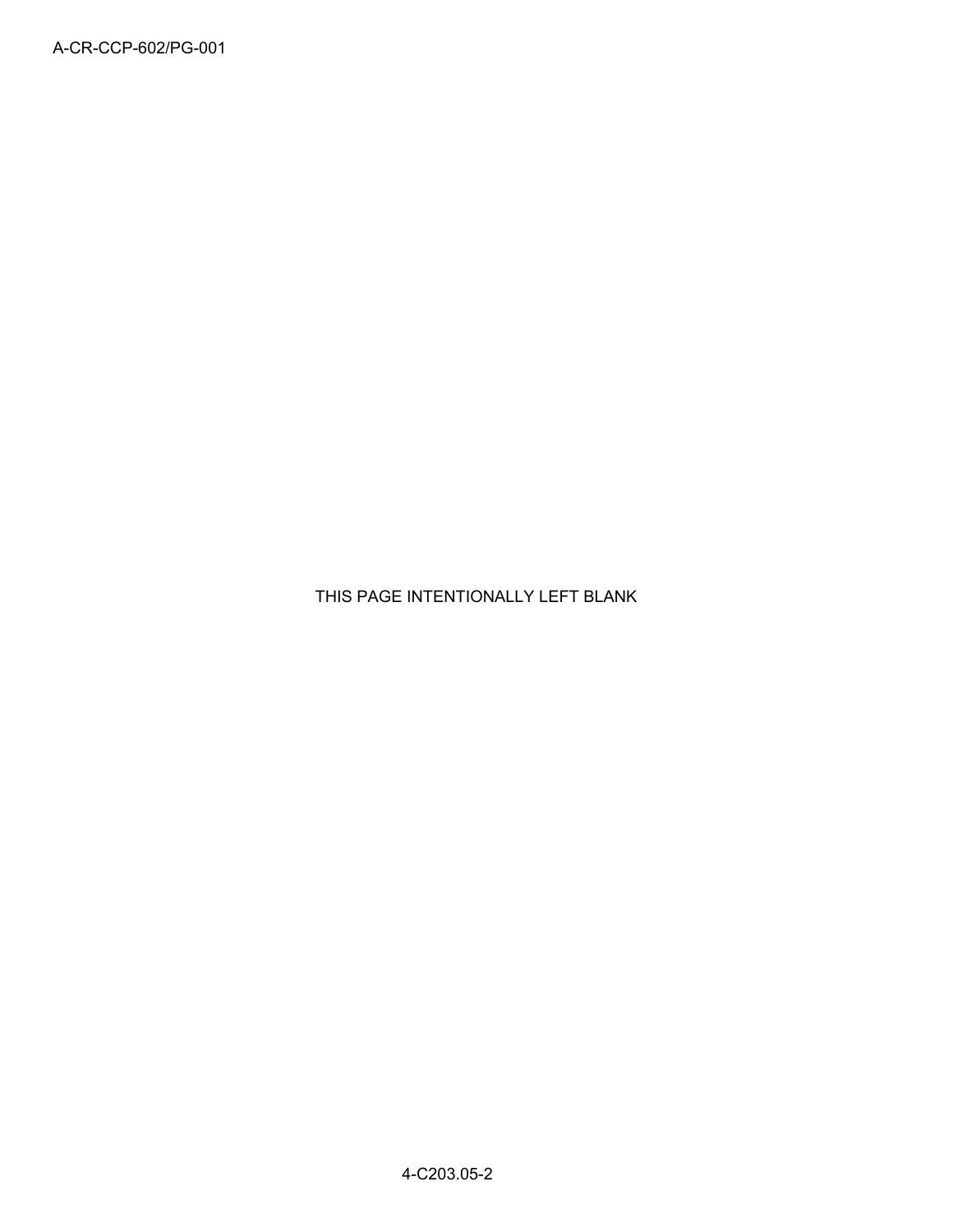### **EO C203.06**

1. **Performance**: Participate in Problem-Solving Activities

#### 2. **Conditions**:

- a. Given:
	- (1) a stopwatch;
	- (2) supervision; and
	- (3) assistance as required.
- b. Denied: N/A.
- c. Environmental: Suitable classroom facilities or training area large enough to accommodate the entire group.
- 3. **Standard**: In accordance with Ronhke, C., *Silver Bullets: A Guide to Initiative Problems, Adventures Games and Trust Activities*, Kendall/Hunt Publishing Company, the cadet shall participate in teambuilding activities, using problem-solving techniques and reflective thinking skills.

#### 4. **Teaching Points**:

| ТP  | <b>Description</b>                                                 | <b>Method</b> | <b>Time</b> | <b>Refs</b>                |
|-----|--------------------------------------------------------------------|---------------|-------------|----------------------------|
| TP1 | Conduct team-building activities through<br>problem-solving games. | Experiential  | 25 min      | C1-006<br>(pp. 110 to 123) |

#### 5. **Time**:

| a. Introduction / Conclusion: | $10 \text{ min}$ |
|-------------------------------|------------------|
| b. In-Class Activity:         | 50 min           |
| c. Total:                     | 60 min           |

- 6. **Substantiation**: An experiential approach was chosen for this lesson as it allows the cadets to acquire new skills through a direct experience. This approach allows cadets to experience trust-building activities and define that experience on a personal level.
- 7. **References**: C1-006 (ISBN 0-8403-5682-X) Ronhke, C. (1984). *Silver Bullets: A Guide to Initiative Problems, Adventures Games and Trust Activities*. USA: Kendall/Hunt Publishing Company.
- 8. **Training Aids**: A stopwatch.
- 9. **Learning Aids**: N/A.
- 10. **Test Details**: N/A.
- 11. **Remarks**: N/A.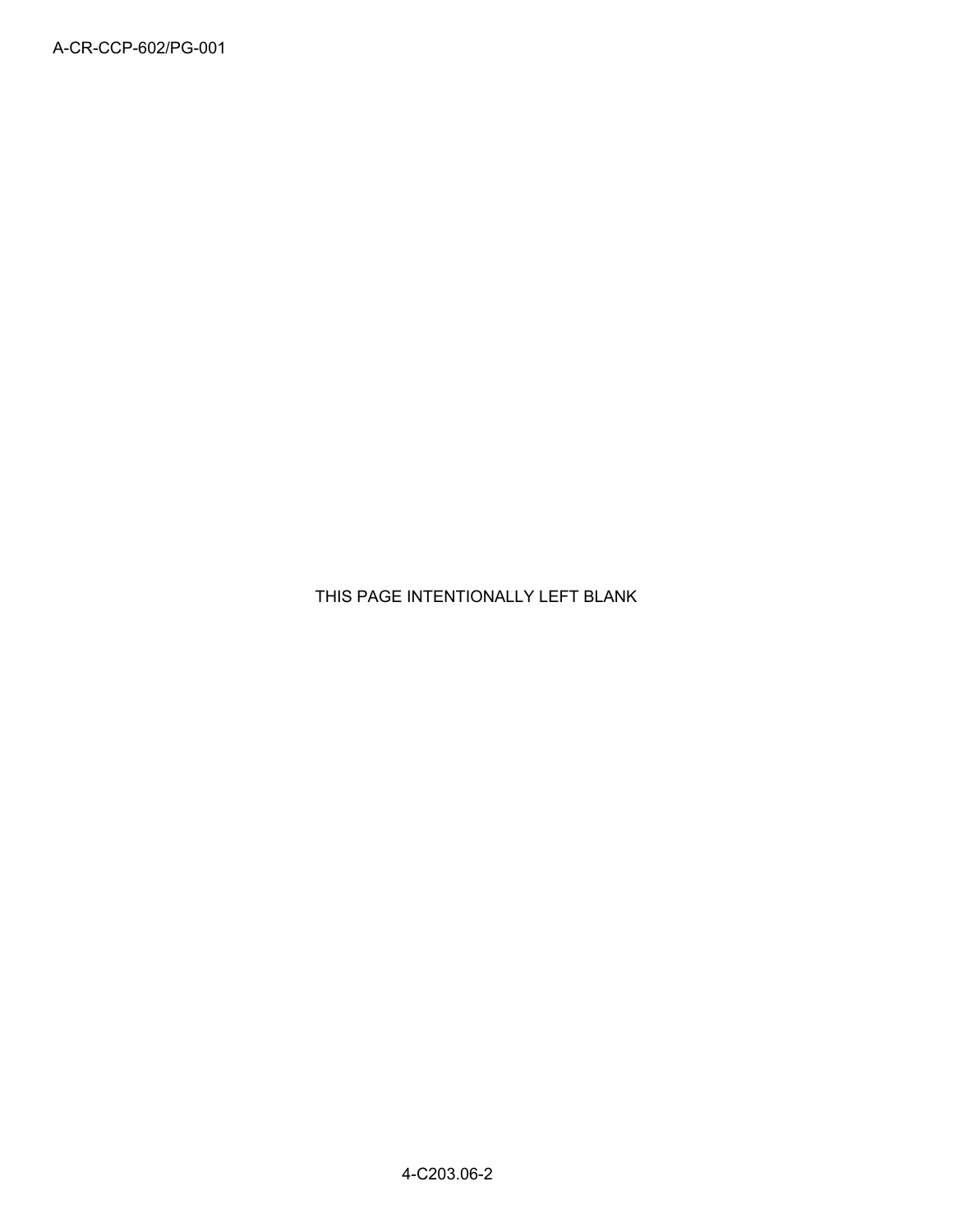# **PERSONAL FITNESS AND HEALTHY LIVING**

#### 1. **PO X04 – Track Participation in Physical Activities**

This PO and its associated EOs are located in A-CR-CCP-601/PG-001, *Royal Canadian Sea Cadets Phase One Qualification Standard and Plan*.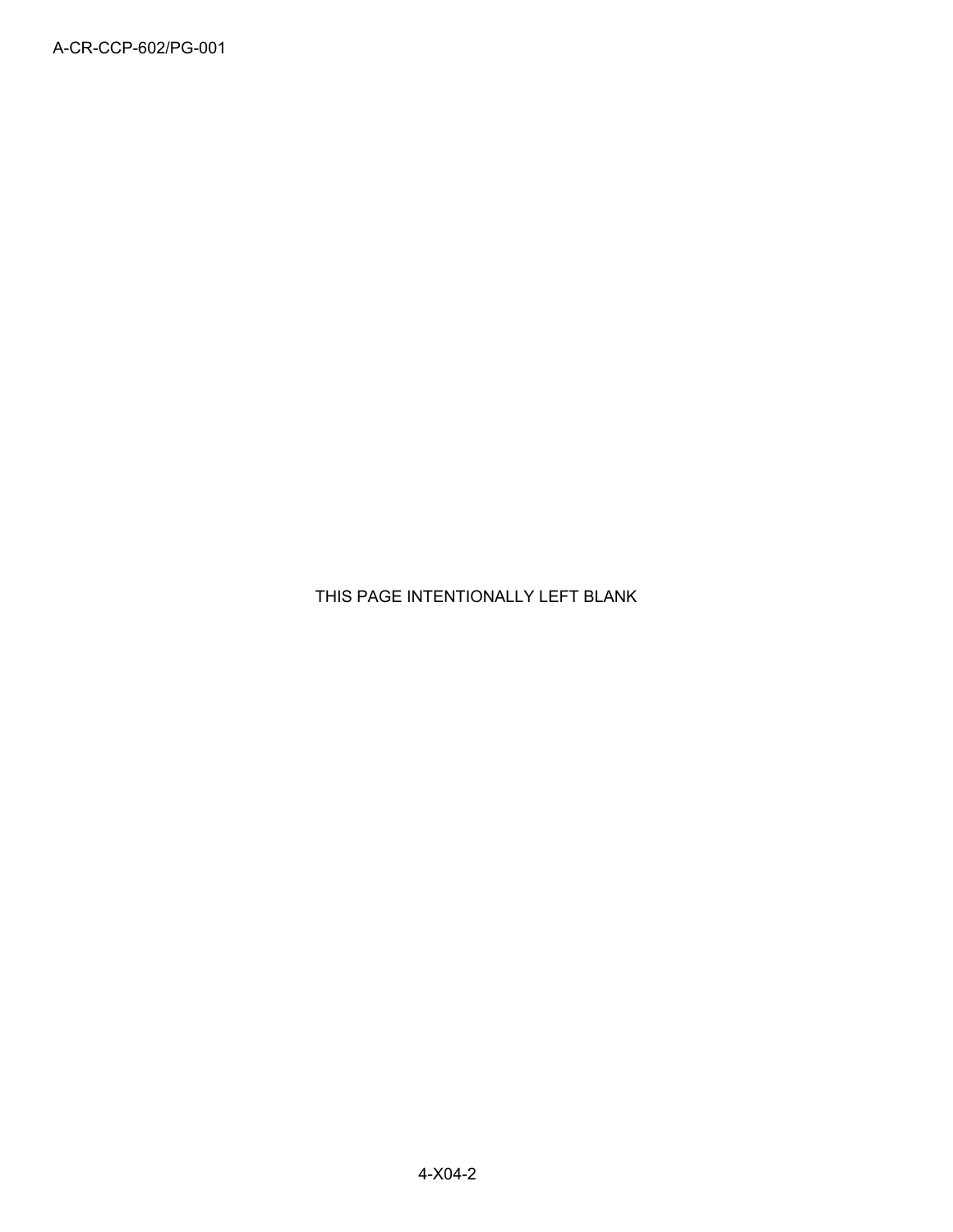### **PHYSICAL ACTIVITIES**

# 1. **PO X05 – Participate in Physical Activities**

This PO and its associated EOs are located in A-CR-CCP-601/PG-001, *Royal Canadian Sea Cadets Phase One Qualification Standard and Plan*.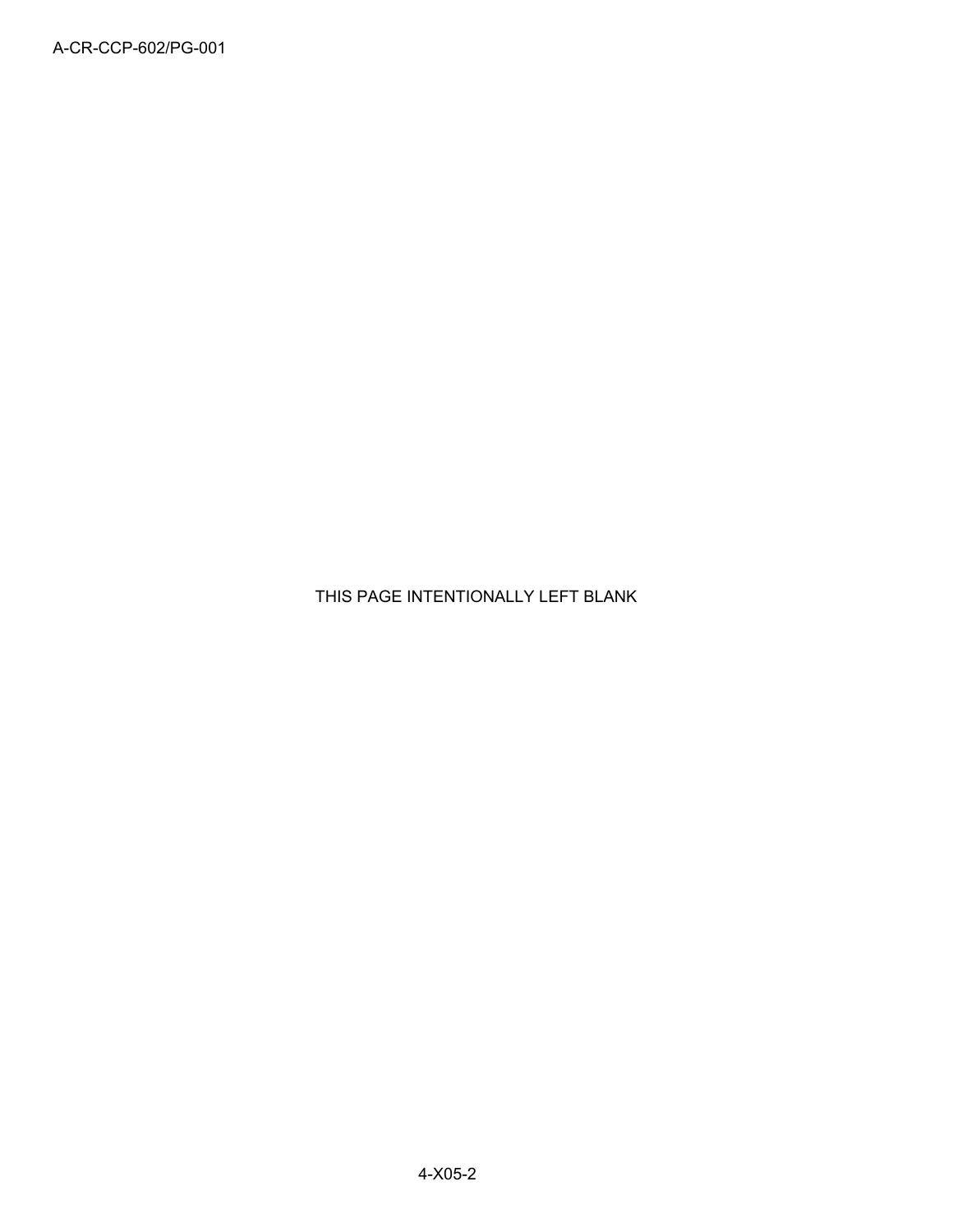## **PO 206**

- 1. **Performance**: Fire the Cadet Air Rifle During Recreational Marksmanship
- 2. **Conditions**:
	- a. Given:
		- (1) cadet air rifle;
		- (2) cadet air rifle safety rod;
		- (3) safety glasses/goggles;
		- (4) approved air rifle pellets;
		- (5) target frame;
		- (6) suitable target;
		- (7) local Range Standing Orders;
		- (8) supervision; and
		- (9) assistance as required.
	- b. Denied: N/A.
	- c. Environmental: Air rifle range constructed IAW A-CR-CCP-177/PT-001, *Canadian Cadet Movement: Cadet Marksmanship Program Reference Manual, Chapter 1, Section 8.*
- 3. **Standard**: In accordance with specified references, the cadet will fire the cadet air rifle while participating in recreational marksmanship by:
	- a. carrying out safety precautions;
	- b. applying basic marksmanship techniques; and
	- c. following the rules of and commands given on a range.
- 4. **Remarks**: All range practices must be conducted by a Range Safety Officer (RSO).

#### 5. **Complementary Material**:

- a. Complementary material associated with PO 206 is designed to enhance the cadet's air rifle marksmanship experience, to include:
	- (1) EO C206.01 (Practice Holding Techniques);
	- (2) EO C206.02 (Practice Aiming Techniques); and
	- (3) EO C206.03 (Practice Firing Techniques).
- b. Some complementary training offered in Phase One may be selected as complementary training in Phase Two, specifically EO C106.01 (Participate in Recreational Air Rifle Marksmanship).
- c. When selecting complementary material from the Phase One, training staff shall review the applicable performance objective, lesson specification, and instructional guide.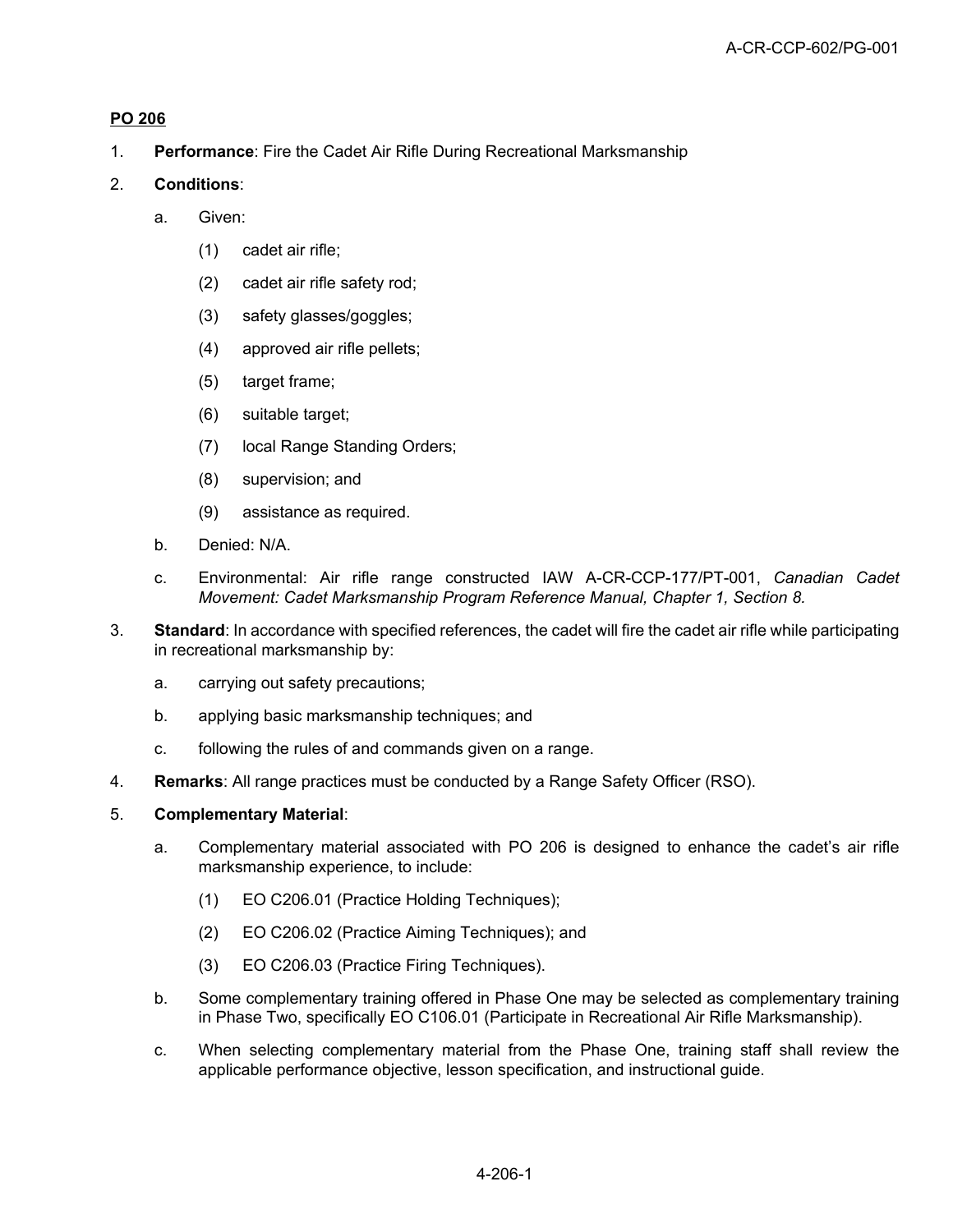- d. Complementary training associated with PO 206 is limited to a total of ten periods conducted during sessions or on a supported day. No more than four periods in total shall be used to support EOs C206.01 to C206.03, marksmanship techniques. Corps are not required to use all ten periods.
- e. It is not necessary to conduct these EOs in sequential order; however, corps choosing to capitalize on marksmanship training should complete EOs C206.01 to C206.03, marksmanship techniques, prior to conducting EO C106.01 (Participate in Recreational Air Rifle Marksmanship).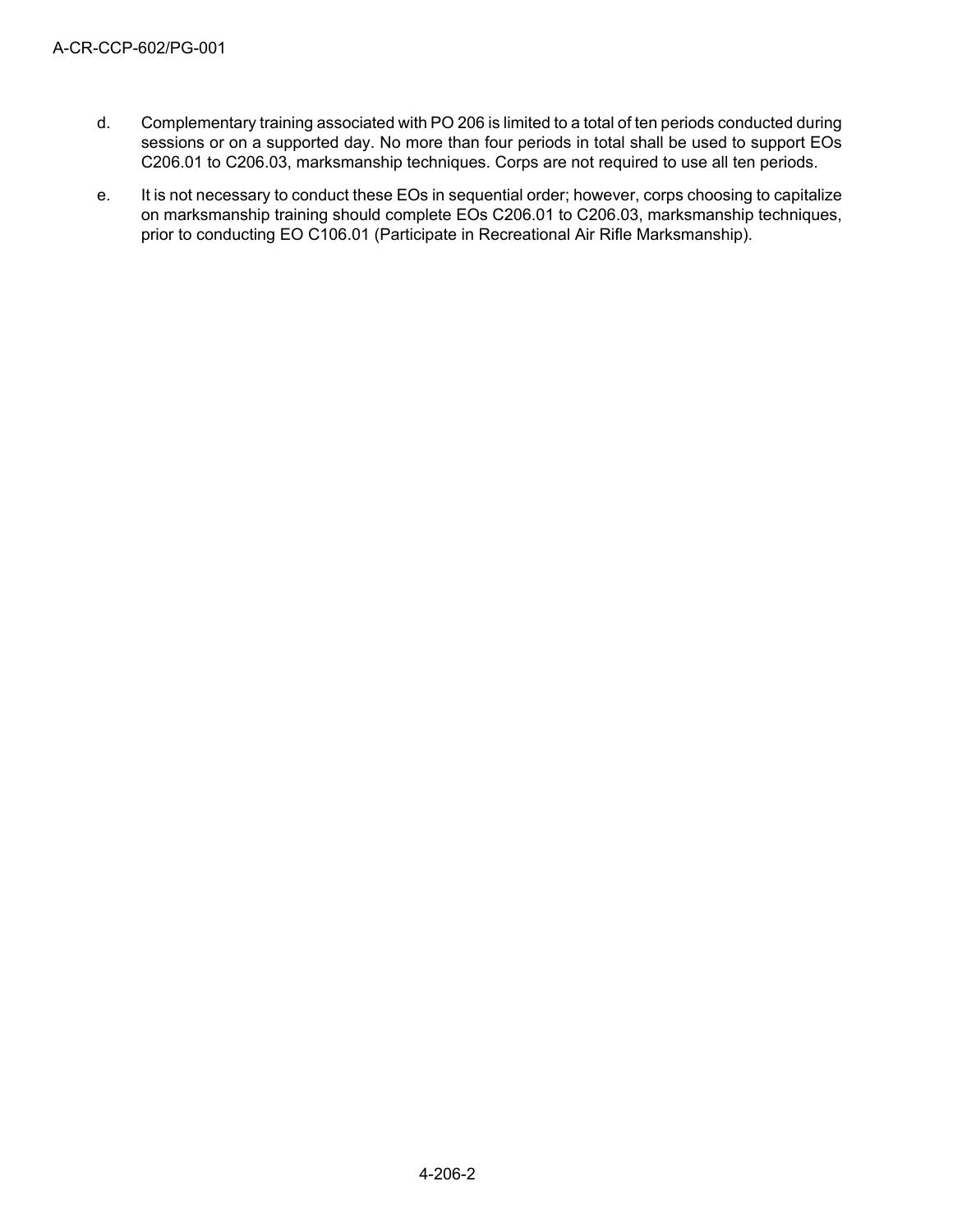## **EO M206.01**

1. **Performance**: Participate in a Recreational Marksmanship Activity

## 2. **Conditions**:

- a. Given:
	- (1) cadet air rifle;
	- (2) cadet air rifle safety rod;
	- (3) safety glasses/goggles;
	- (4) approved air rifle pellets;
	- (5) target frame;
	- (6) suitable target;
	- (7) shooting mat;
	- (8) local range standing orders;
	- (9) supervision; and
	- (10) assistance as required.
- b. Denied: N/A.
- c. Environmental: Air rifle range constructed IAW A-CR-CCP-177/PT-001, Chapter 1, Section 8.
- 3. **Standard**: In accordance with specified references, the cadet shall participate in a recreational marksmanship activity.

## 4. **Teaching Points**:

| ΤP              |    | <b>Description</b>                                                                                                         | <b>Method</b>         | Time             | <b>Refs</b>                     |
|-----------------|----|----------------------------------------------------------------------------------------------------------------------------|-----------------------|------------------|---------------------------------|
| TP1             |    | Conduct a range briefing, to include:                                                                                      | Interactive           | $10 \text{ min}$ | A0-027 (p. 1-3-                 |
|                 | а. | explaining pertinent sections of range<br>standing orders;                                                                 | Lecture               |                  | 4 and pp. 1-8-1<br>to $1-8-4$ ) |
|                 | b. | reviewing general rules observed on all<br>ranges;                                                                         |                       |                  |                                 |
|                 | C. | reviewing commands used on an air rifle<br>range;                                                                          |                       |                  |                                 |
|                 | d. | describing the layout of the range; and                                                                                    |                       |                  |                                 |
|                 | e. | reviewing hand-washing procedures on<br>completion of firing.                                                              |                       |                  |                                 |
| TP <sub>2</sub> |    | Supervise the cadets' participation in a<br>recreational marksmanship activity, choosing<br>from the following categories: | Practical<br>Activity | 70 min           |                                 |
|                 | a. | classification;                                                                                                            |                       |                  |                                 |
|                 | b. | fun activities;                                                                                                            |                       |                  |                                 |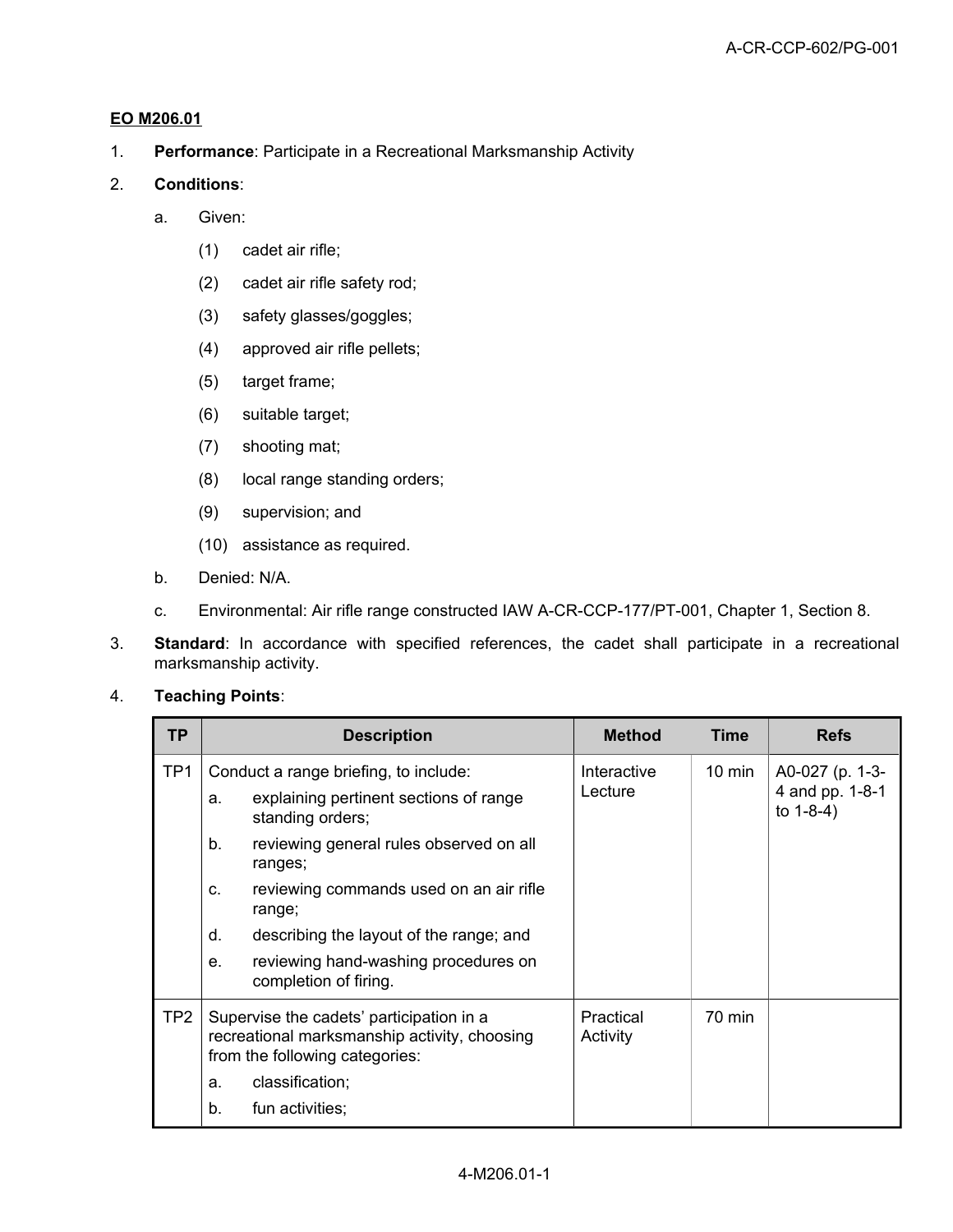| тD |            | <b>Description</b>                                              | <b>Method</b> | Time | <b>Refs</b> |
|----|------------|-----------------------------------------------------------------|---------------|------|-------------|
|    | C.<br>้ d. | timed activities; or<br>competitive team/individual activities. |               |      |             |

### 5. **Time**:

| а. | Introduction / Conclusion: | $10 \text{ min}$ |
|----|----------------------------|------------------|
|    | b. Interactive Lecture:    | $10 \text{ min}$ |
|    | c. Practical Activity:     | 70 min           |
| d. | Total:                     | 90 min           |

### 6. **Substantiation**:

- a. An interactive lecture was chosen for TP1 to present important information about the marksmanship activity.
- b. A practical activity was chosen for TP2 as it is an interactive way to allow cadets to experience recreational marksmanship in a safe and controlled environment. This activity contributes to the development of marksmanship skills and knowledge in a fun and challenging setting.

### 7. **References**:

- a. A0-027 A-CR-CCP-177/PT-001 D Cdts 3. (2001). *Canadian Cadet Movement: Cadet Marksmanship Program Reference Manual.* Ottawa, ON: Department of National Defence.
- b. A0-041 CATO 14-41 D Cdts 4. (2005). *Marksmanship Classification.* Ottawa ON: Department of National Defence.
- c. C0-103 Free Fever. (ND). *Free Space Shuttle Clip Art.* Retrieved 21 February 2007, from http:// www.freefever.com/freeclipart/spaceshuttle.html.
- d. C0-109 Eight Planets. (ND). *Moon*. Retrieved 21 February 2007, from http://luna.eightplanets.net/.
- e. C0-110 H2O University. (ND). *Moon*. Retrieved 21 February 2007, from http:// www.h2ouniversity.org/html/K2\_facts\_earth.html.

# 8. **Training Aids**:

- a. Cadet air rifle;
- b. Cadet air rifle safety rod;
- c. Safety glasses/goggles;
- d. Approved air rifle pellets;
- e. Target frame;
- f. Suitable target;
- g. Shooting mat;
- h. Flags (red and green); and
- i. Local range standing orders.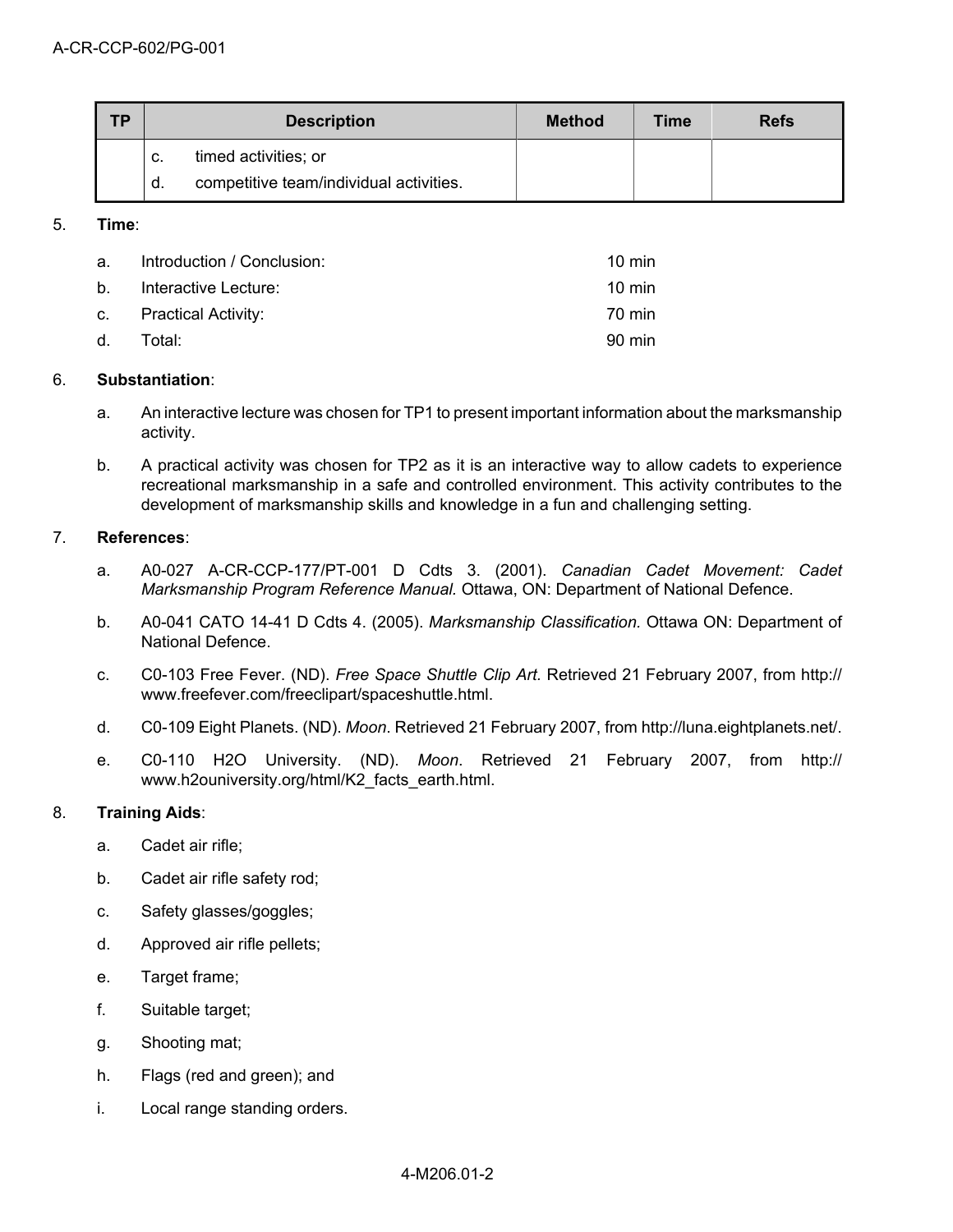# 9. **Learning Aids**:

- a. Cadet air rifle;
- b. Cadet air rifle safety rod;
- c. Safety glasses/goggles;
- d. Approved air rifle pellets;
- e. Target frame;
- f. Suitable targets; and
- g. Shooting mat.
- 10. **Test Details**: N/A.
- 11. **Remarks**: Cadets must successfully complete the Cadet Air Rifle Handling Test (located in A-CR-CCP-601/PG-001, Chapter 3, Annex C) prior to firing pellets or cleaning pellets on an air rifle range.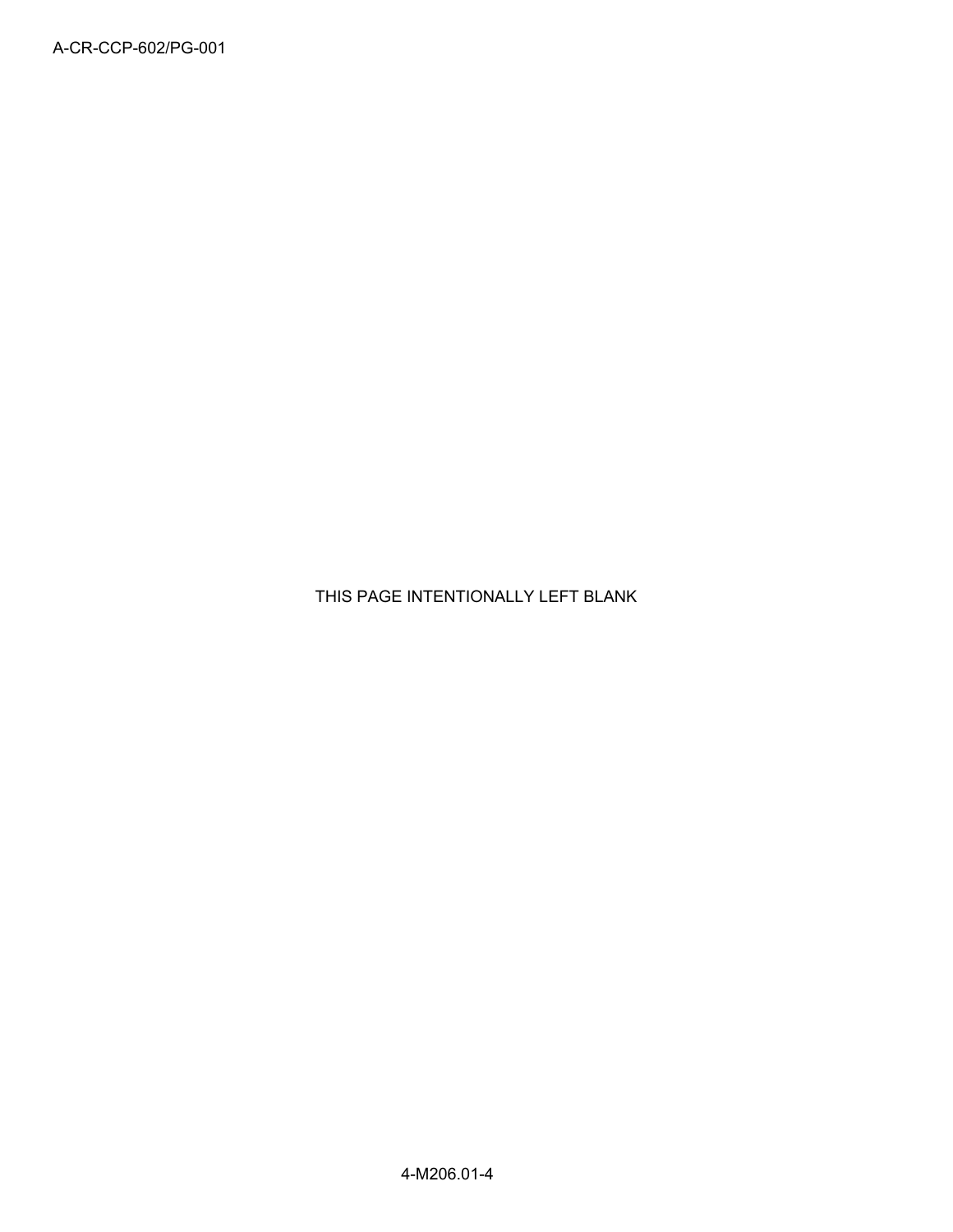## **EO C206.01**

1. **Performance**: Practice Holding Techniques

## 2. **Conditions**:

- a. Given:
	- (1) cadet air rifle;
	- (2) cadet air rifle sling;
	- (3) supervision; and
	- (4) assistance as required.
- b. Denied: N/A.
- c. Environmental: Suitable classroom facility and/or an air rifle range constructed IAW A-CR-CCP-177/PT-001, Chapter 1, Section 8.
- 3. **Standard**: In accordance with A-CR-CCP-177/PT-001, the cadet shall practice holding techniques, to include:
	- a. adopting the prone position; and
	- b. holding the cadet air rifle, using the cadet air rifle sling for support.

#### 4. **Teaching Points**:

| <b>TP</b>       |    | <b>Description</b>                                                                            | <b>Method</b> | <b>Time</b>      | <b>Refs</b>                     |
|-----------------|----|-----------------------------------------------------------------------------------------------|---------------|------------------|---------------------------------|
| TP <sub>1</sub> |    | Explain and demonstrate adopting the prone<br>position, ensuring:                             | Demonstration | 5 min            | A0-027 (p. 2-7)                 |
|                 | a. | the bodyweight is equally distributed;                                                        |               |                  |                                 |
|                 | b. | the position is consistent throughout the<br>relay;                                           |               |                  |                                 |
|                 | C. | the body forms a 5-20 degree angle to the<br>line of sight;                                   |               |                  |                                 |
|                 | d. | the body and spine are straight;                                                              |               |                  |                                 |
|                 | е. | the left leg is parallel with the spine;                                                      |               |                  |                                 |
|                 | f. | the right foot is straight out or turned to the<br>right;                                     |               |                  |                                 |
|                 | g. | the left foot is straight behind on the toe or<br>pointed to the right; and                   |               |                  |                                 |
|                 | h. | the right knee is brought up so the thigh<br>forms a 30-45 degree angle with the left<br>leg. |               |                  |                                 |
| TP <sub>2</sub> |    | Explain and demonstrate holding techniques<br>using the cadet air rifle sling, to include:    | Demonstration | $10 \text{ min}$ | A0-027 (pp. 2-7)<br>and $2-8$ ) |
|                 | a. | assembling the sling;                                                                         |               |                  |                                 |
|                 | b. | positioning the sling on the arm;                                                             |               |                  |                                 |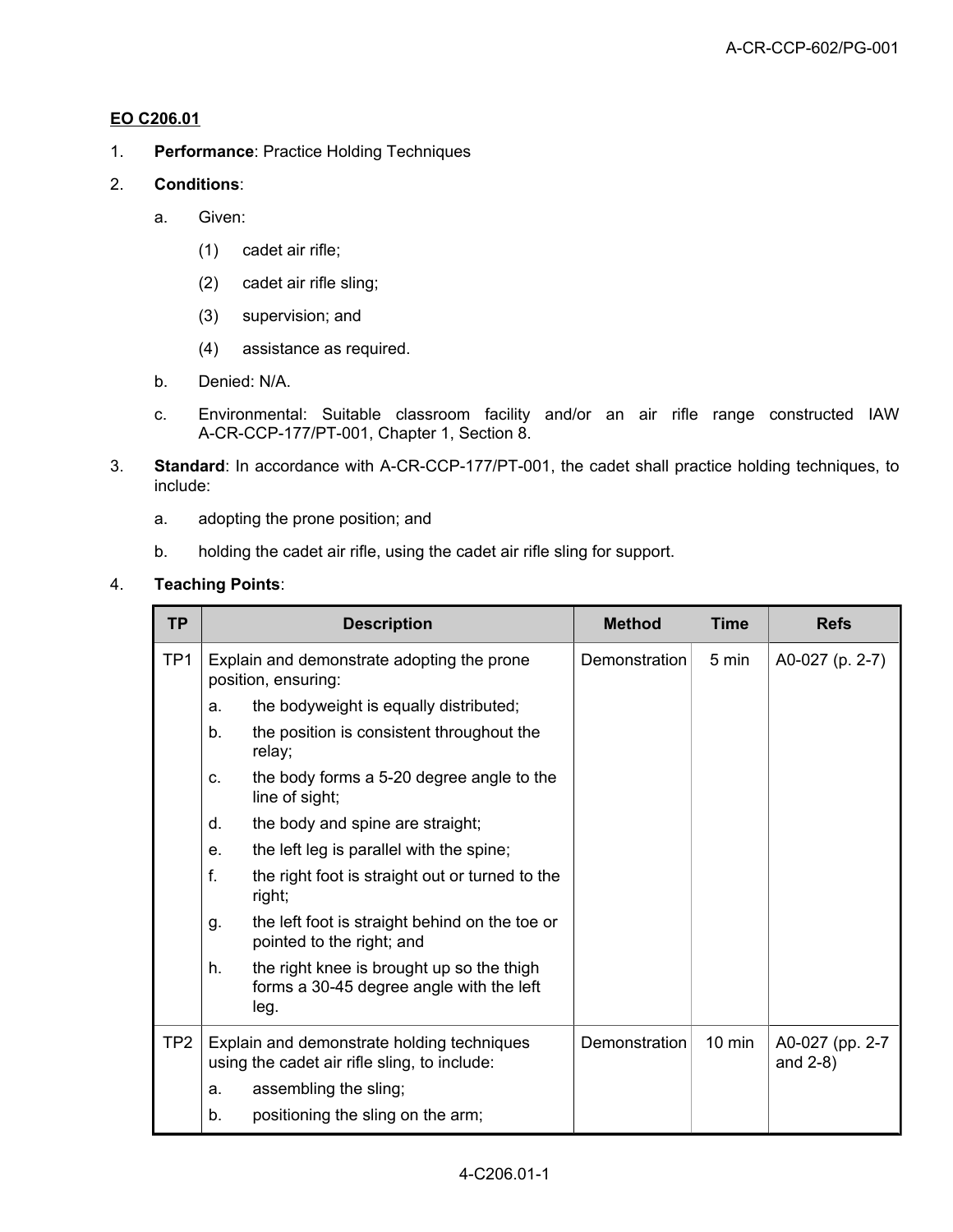| ΤP  | <b>Description</b>                                                                                                      | <b>Method</b> | Time             | <b>Refs</b> |
|-----|-------------------------------------------------------------------------------------------------------------------------|---------------|------------------|-------------|
|     | adjusting the arm loop;<br>C.<br>attaching the sling to the cadet air rifle;<br>' d.<br>adjusting the rifle loop.<br>е. |               |                  |             |
| TP3 | Conduct a holding technique activity to include:<br>the prone position; and<br>a.<br>the use of a sling.<br>b.          | Performance   | $10 \text{ min}$ |             |

### 5. **Time**:

| a. | Introduction / Conclusion: | 5 min            |
|----|----------------------------|------------------|
|    | b. Demonstration:          | $15 \text{ min}$ |
|    | c. Performance:            | 10 min           |
|    | d. Total:                  | 30 min           |

### 6. **Substantiation**:

- a. Demonstration was chosen for TP1 and TP2 as it allows the instructor to explain and demonstrate the holding techniques that the cadet is expected to acquire.
- b. Performance was chosen for TP3 as it provides an opportunity for the cadets to practice holding techniques under supervision.
- 7. **References**: A0-027 A-CR-CCP-177/PT-001 D Cdts 3. (2001). *Canadian Cadet Movement: Cadet Marksmanship Program Reference Manual.* Ottawa, ON: Department of National Defence.

# 8. **Training Aids**:

- a. Presentation aids (e.g. whiteboard/flipchart/OHP) appropriate for the classroom/training area;
- b. Cadet air rifle;
- c. Cadet air rifle sling; and
- d. Shooting mat (if available).

### 9. **Learning Aids**:

- a. Cadet air rifle;
- b. Cadet air rifle sling; and
- c. Shooting mat (if available).
- 10. **Test Details**: N/A.

### 11. **Remarks**:

- a. Instructions may be modified for left-handed cadets (e.g. switching left hand/foot when instructions call for right hand/foot).
- b. This EO is intended to enhance and further develop techniques taught in EO M106.03 (Apply Basic Marksmanship Techniques).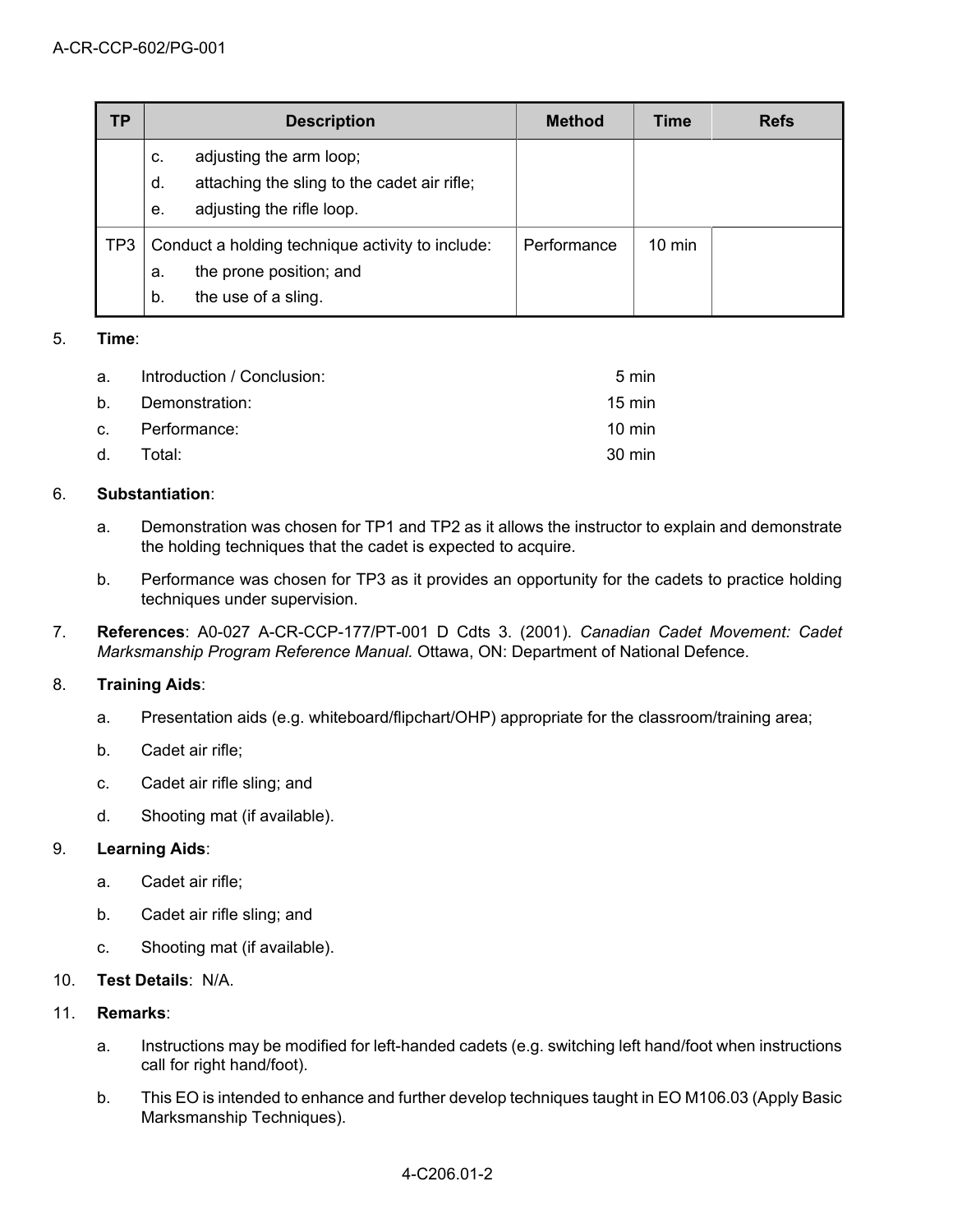## **EO C206.02**

- 1. **Performance**: Practice Aiming Techniques
- 2. **Conditions**:
	- a. Given:
		- (1) cadet air rifle;
		- (2) suitable target;
		- (3) supervision; and
		- (4) assistance as required.
	- b. Denied: N/A.
	- c. Environmental: Suitable classroom facility and/or an air rifle range constructed IAW A-CR-CCP-177/PT-001, Chapter 1, Section 8.
- 3. **Standard**: In accordance with A-CR-CCP-177/PT-001, the cadet shall practice aiming techniques, to include:
	- a. determining the proper eye usage;
	- b. identifying aspects of aiming; and
	- c. applying breathing techniques.
- 4. **Teaching Points**:

| <b>TP</b>       | <b>Description</b>                                                                                                                                                                                                                                                                                                                                                                                                            | <b>Method</b>                       | Time     | <b>Refs</b>          |
|-----------------|-------------------------------------------------------------------------------------------------------------------------------------------------------------------------------------------------------------------------------------------------------------------------------------------------------------------------------------------------------------------------------------------------------------------------------|-------------------------------------|----------|----------------------|
| TP <sub>1</sub> | Explain, demonstrate and have cadets practice<br>proper eye usage, to include:<br>determining the master eye;<br>a.<br>firing with both eyes open; and<br>b.<br>avoiding fixed vision.<br>C.                                                                                                                                                                                                                                  | Demonstration<br>and<br>Performance | $15$ min | A0-027 (p. 2-<br>10) |
| TP <sub>2</sub> | Identify and explain aspects of aiming, to include:<br>the sight system of the cadet air rifle, to<br>a.<br>include:<br>(1)<br>the front sight; and<br>(2)<br>the rear sight, to include:<br>peep sight;<br>(a)<br>elevation; and<br>(b)<br>(c)<br>windage.<br>natural head position; and<br>b.<br>eye relief.<br>C.<br><b>Note:</b> Explain that elevation is the up and down<br>movement, and windage is the left and right | Interactive<br>Lecture              | 25 min   | A0-027 (p. 2-<br>11) |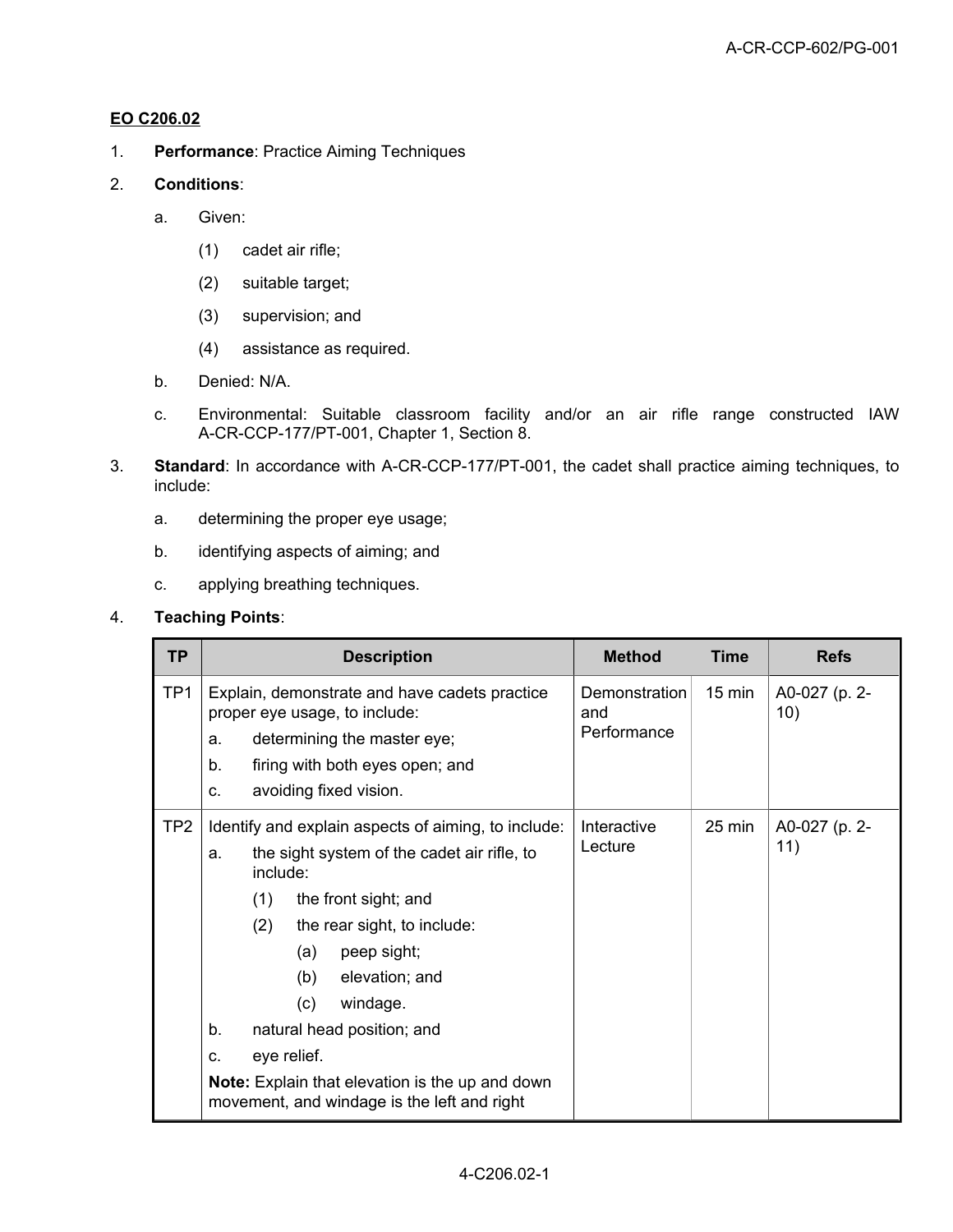| TP  | <b>Description</b>                                                                                                                                                                                                                  | <b>Method</b>                       | Time     | <b>Refs</b>          |
|-----|-------------------------------------------------------------------------------------------------------------------------------------------------------------------------------------------------------------------------------------|-------------------------------------|----------|----------------------|
|     | movement of the rear sights. Adjusting sights will<br>not be covered at this time.                                                                                                                                                  |                                     |          |                      |
| TP3 | Explain, demonstrate and have cadets practice<br>marksmanship-related breathing, to include:<br>discussing the importance of controlled<br>a.<br>breathing in marksmanship; and<br>achieving a controlled breathing sequence.<br>b. | Demonstration<br>and<br>Performance | $15$ min | A0-027 (p. 2-<br>12) |

## 5. **Time**:

| a. Introduction / Conclusion:     | 5 min  |
|-----------------------------------|--------|
| b. Demonstration and Performance: | 30 min |
| c. Interactive Lecture:           | 25 min |
| d. Total:                         | 60 min |

### 6. **Substantiation**:

- a. Demonstration and performance was chosen for TP1 and TP3 as it allows the instructor to explain and demonstrate aiming techniques while providing an opportunity for the cadets to practice these skills under supervision.
- b. An interactive lecture was chosen for TP2 to introduce the aspects of aiming.
- 7. **References**: A0-027 A-CR-CCP-177/PT-001 D Cdts 3. (2001). *Canadian Cadet Movement: Cadet Marksmanship Program Reference Manual.* Ottawa, ON: Department of National Defence.

# 8. **Training Aids**:

- a. Presentation aids (e.g. whiteboard/flipchart/OHP) appropriate for the classroom/training area;
- b. Cadet air rifle;
- c. Cadet air rifle sling;
- d. Suitable target; and
- e. Shooting mat (if available).

### 9. **Learning Aids**:

- a. Cadet air rifle;
- b. Cadet air rifle sling;
- c. Suitable target; and
- d. Shooting mat (if available).
- 10. **Test Details**: N/A.
- 11. **Remarks**: N/A.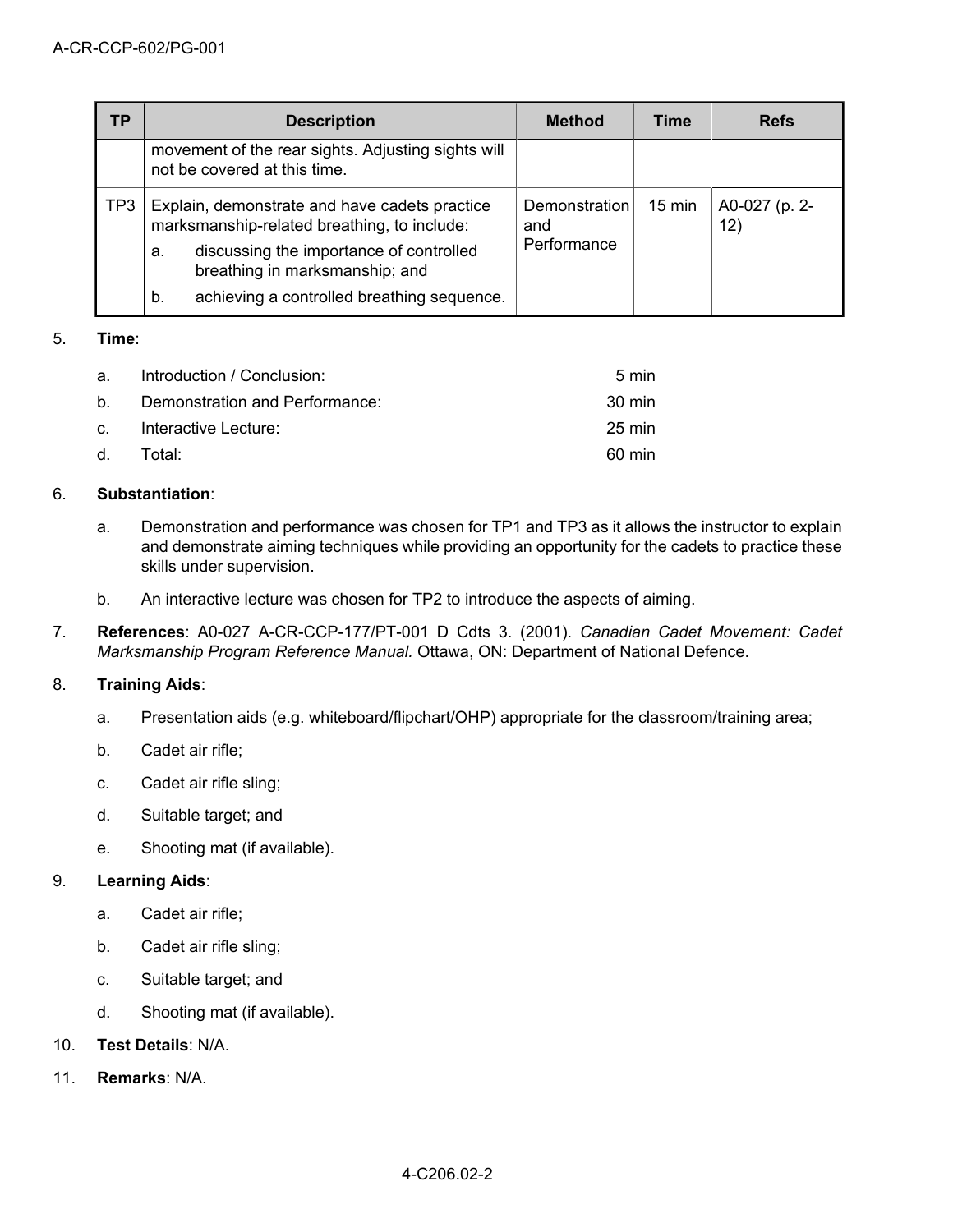### **EO C206.03**

- 1. **Performance**: Practice Firing Techniques
- 2. **Conditions**:
	- a. Given:
		- (1) cadet air rifle;
		- (2) supervision; and
		- (3) assistance as required.
	- b. Denied: N/A.
	- c. Environmental: Suitable classroom facility and/or an air rifle range constructed IAW A-CR-CCP-177/PT-001, Chapter 1, Section 8.
- 3. **Standard**: In accordance with A-CR-CCP-177/PT-001, while holding the cadet air rifle in the prone position, the cadet shall practice firing techniques, to include:
	- a. practicing natural alignment;
	- b. demonstrating trigger control; and
	- c. defining follow-through.

#### 4. **Teaching Points**:

| ΤP              | <b>Description</b>                                                                                                                                                                                                                                                                                                                                                                                                                             | <b>Method</b>                       | Time             | <b>Refs</b>                       |
|-----------------|------------------------------------------------------------------------------------------------------------------------------------------------------------------------------------------------------------------------------------------------------------------------------------------------------------------------------------------------------------------------------------------------------------------------------------------------|-------------------------------------|------------------|-----------------------------------|
| TP <sub>1</sub> | Explain, demonstrate and have the cadets<br>practice natural alignment by:<br>adopting a comfortable prone position;<br>a.<br>acquiring a sight picture;<br>b.<br>closing both eyes;<br>$C_{\cdot}$<br>d.<br>taking several normal breaths to relax the<br>muscles;<br>looking through sights when comfortable;<br>$e_{\cdot}$<br>f.<br>adjusting body position until a proper sight<br>picture is achieved; and<br>proceed with firing.<br>g. | Demonstration<br>and<br>Performance | $15 \text{ min}$ | A0-027 (p. 1-5-<br>7)             |
| TP <sub>2</sub> | Demonstrate and explain trigger control, to<br>include:<br>position of the hand on the rifle;<br>a.<br>b.<br>trigger finger position; and<br>squeezing the trigger.<br>C.                                                                                                                                                                                                                                                                      | Demonstration                       | 5 min            | A0-027 (pp. 1-<br>5-9 and 1-5-10) |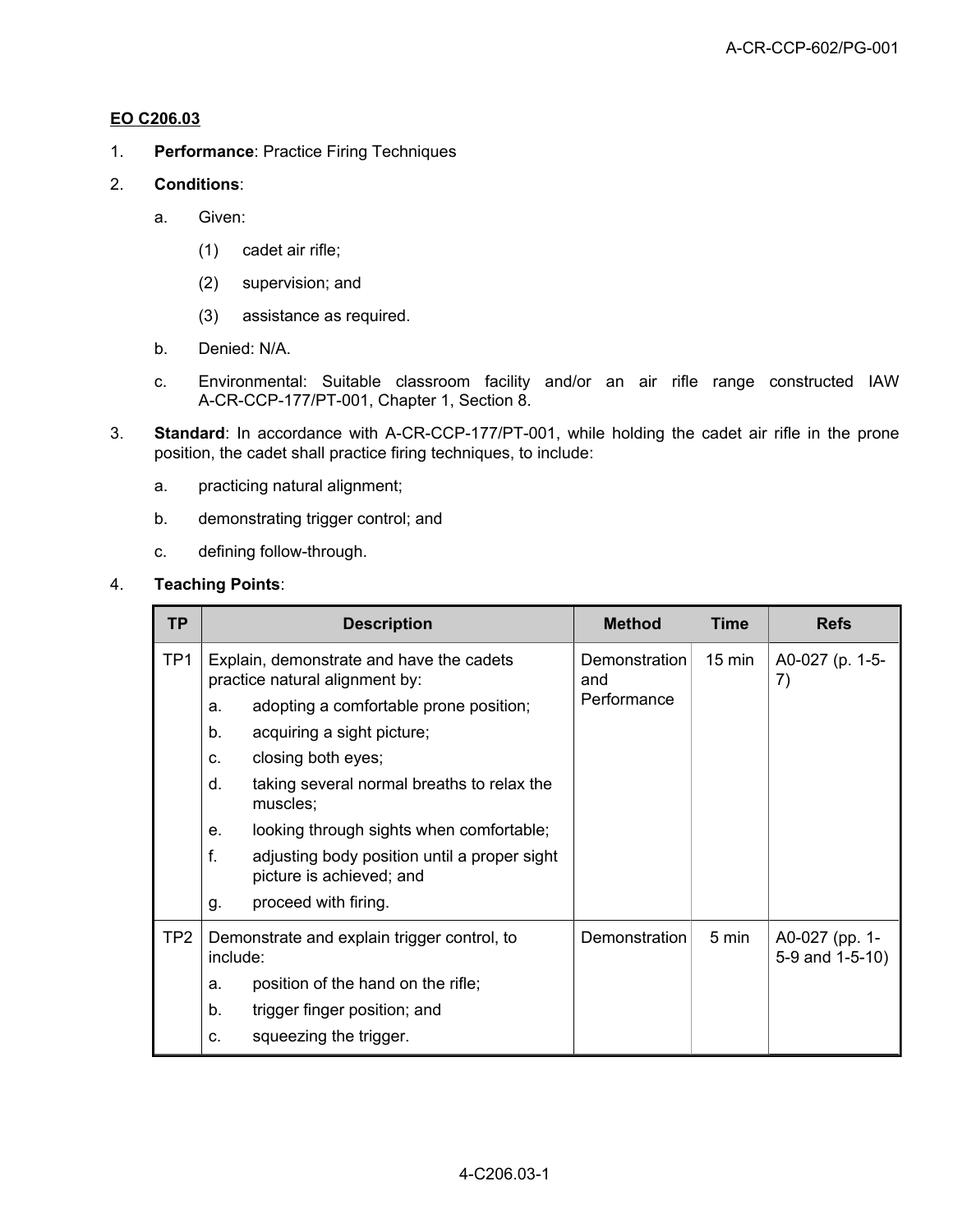| <b>TP</b> | <b>Description</b>                                                                                                                                              | <b>Method</b>          | Time  | <b>Refs</b>            |
|-----------|-----------------------------------------------------------------------------------------------------------------------------------------------------------------|------------------------|-------|------------------------|
| TP3       | Define follow-through as the act of remaining<br>in a stable prone position for two seconds and<br>reacquiring the sight picture after firing the air<br>rifle. | Interactive<br>Lecture | 5 min | A0-027 (p. 1-5-<br>10) |

## 5. **Time**:

| $a_{\cdot}$ | Introduction / Conclusion:     | 5 min            |
|-------------|--------------------------------|------------------|
| $b_{\rm m}$ | Demonstration and Performance: | $15 \text{ min}$ |
|             | c. Demonstration:              | 5 min            |
|             | d. Interactive Lecture:        | 5 min            |
| $e_{1}$     | Total:                         | $30 \text{ min}$ |

### 6. **Substantiation**:

- a. Demonstration and performance was chosen for TP1 as it allows the instructor to explain and demonstrate firing techniques while providing an opportunity for the cadets to practice these skills under supervision.
- b. Demonstration was chosen for TP2 as it allows the instructor to explain and demonstrate trigger control.
- c. An interactive lecture was chosen for TP3 to present basic material on follow-through.
- 7. **References**: A0-027 A-CR-CCP-177/PT-001 D Cdts 3. (2001). *Canadian Cadet Movement: Cadet Marksmanship Program Reference Manual.* Ottawa, ON: Department of National Defence.

### 8. **Training Aids**:

- a. Presentation aids (e.g. whiteboard/flipchart/OHP) appropriate for the classroom/training area;
- b. Cadet air rifle;
- c. Cadet air rifle sling;
- d. Suitable target; and
- e. Shooting mat (if available).

### 9. **Learning Aids**:

- a. Cadet air rifle;
- b. Cadet air rifle sling;
- c. Suitable target; and
- d. Shooting mat (if available).
- 10. **Test Details**: N/A.
- 11. **Remarks**: N/A.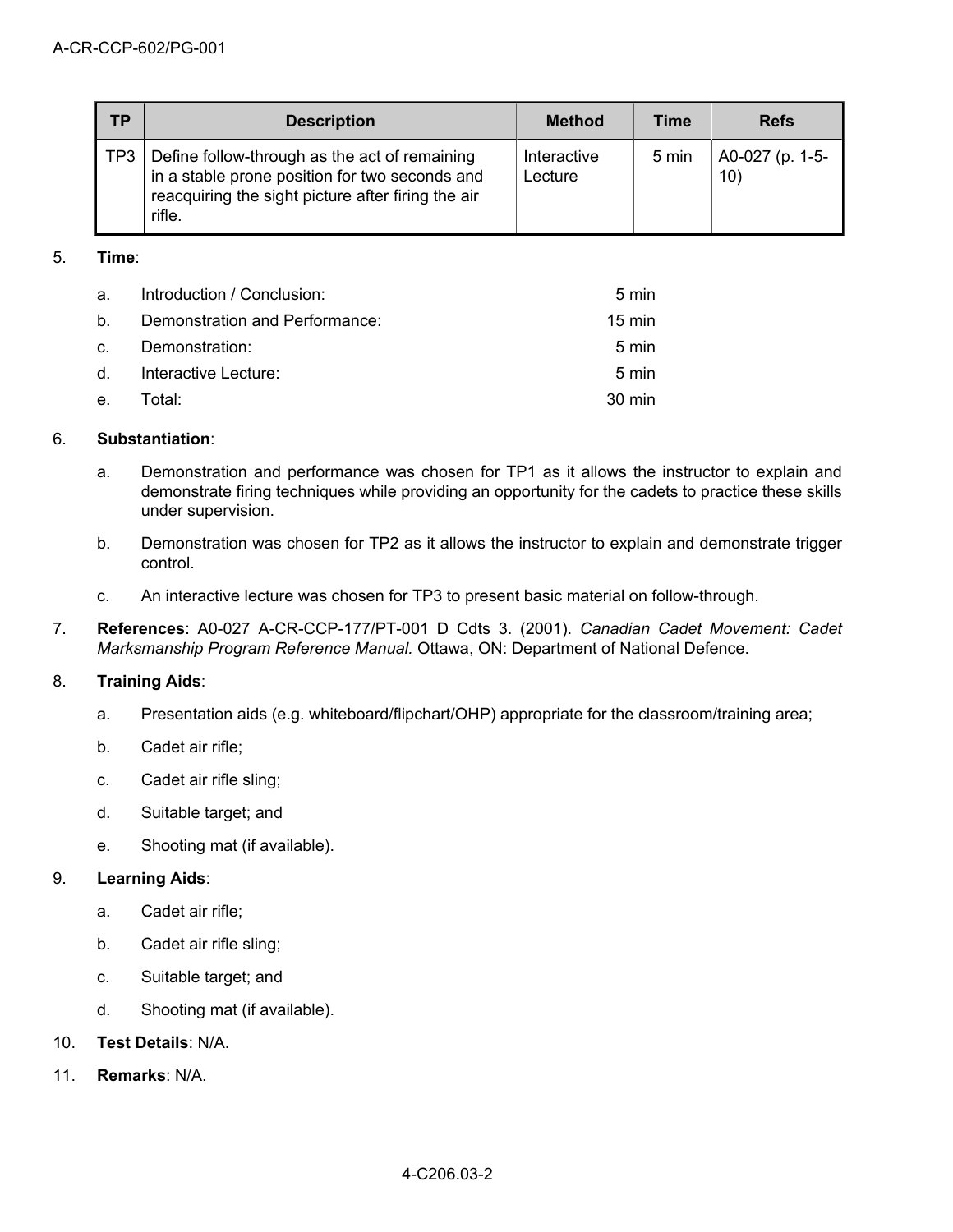## **PO 207**

- 1. **Performance**: Serve in a Sea Cadet Corps
- 2. **Conditions**:
	- a. Given:
		- (1) supervision; and
		- (2) assistance as required.
	- b. Denied: N/A.
	- c. Environmental: Any conditions.
- 3. **Standard**: In accordance with specified references, the cadet will participate in a discussion on serving in a Royal Canadian Sea Cadet Corps, to include:
	- a. identifying training opportunities available in Phase Two;
	- b. recognizing historical aspects of the Royal Canadian Sea Cadets;
	- c. recognizing the role and responsibilities of the local sponsor; and
	- d. identifying year two summer training opportunities.

## 4. **Remarks**:

- a. EO M207.01 (Identify Phase Two Training Opportunities) shall be conducted at the beginning of the training year.
- b. EO M207.04 (Recognize Phase Two CSTC Training Opportunities) shall be conducted prior to CSTC application deadlines.

### 5. **Complementary Material**:

- a. Complementary material associated with PO 207 is designed to enhance the cadet's knowledge of serving in a Sea Cadet corps:
	- (1) EO C207.01 (Identify the Rank Structure of the Royal Canadian Army and Air Cadets);
	- (2) EO C207.02 (Visit a Local Cadet Corps or Air Squadron);
	- (3) EO C207.03 (Recognize the History of the Affiliated Unit); and
	- (4) EO C207.04 (Participate in a Tour of the Affiliated Unit).
- b. Some complementary training offered in Phase One may be conducted as complementary training in Phase Two, specifically, EO C107.03 (Participate in an Activity about the History of the Corps).
- c. Complementary material associated with PO 207 is limited to a total of eight periods, which may be conducted during sessions or on a supported day. Corps are not required to use all eight periods.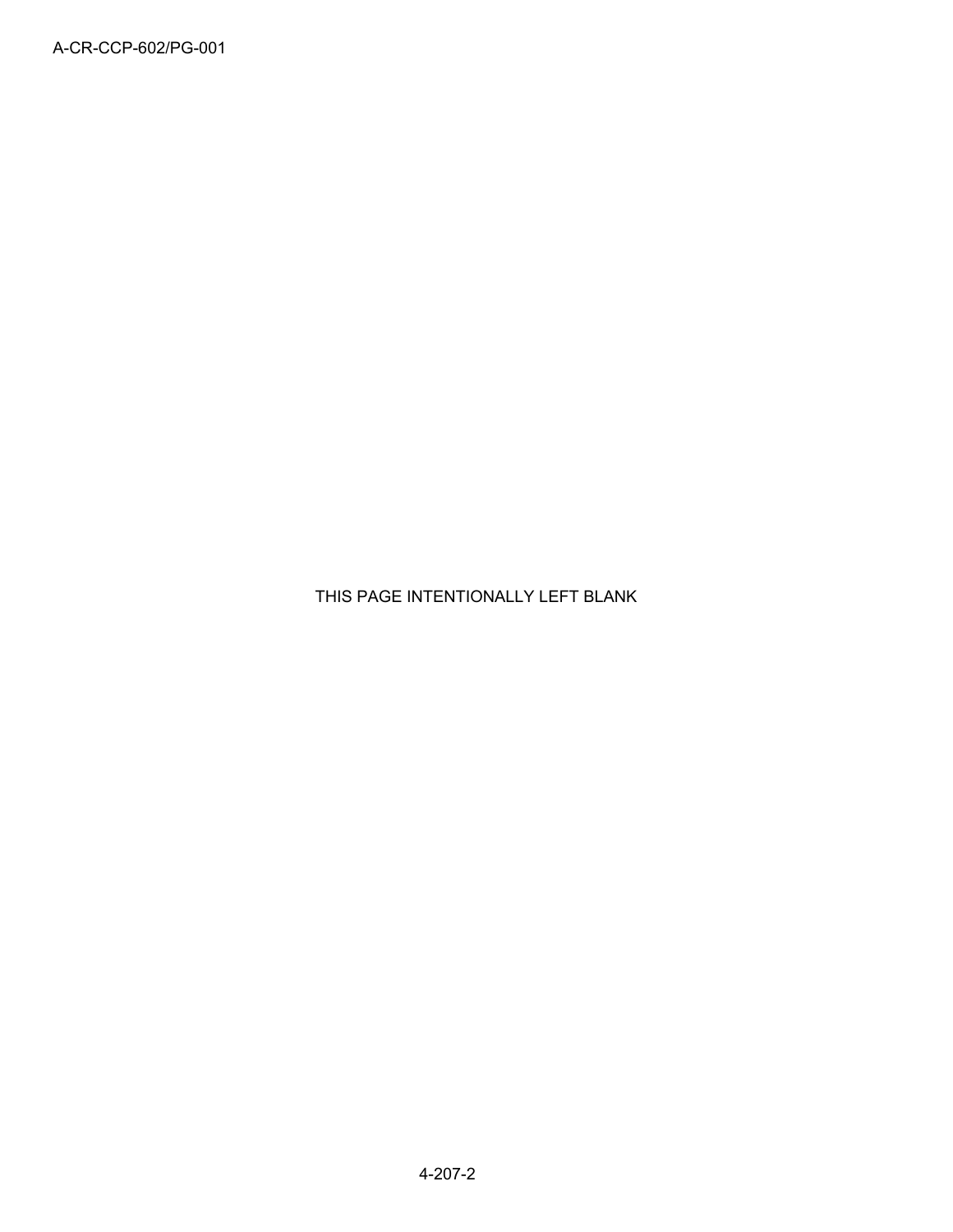### **EO M207.01**

- 1. **Performance**: Identify Phase Two Training Opportunities
- 2. **Conditions**:
	- a. Given:
		- (1) Handout of Performance Objectives (POs) and Enabling Objectives (EOs) of Phase Two training opportunities;
		- (2) Supervision; and
		- (3) Assistance as required.
	- b. Denied: N/A.
	- c. Environmental: Suitable classroom facilities or training area large enough to accommodate the entire group.
- 3. **Standard**: In accordance with specified references, the cadet shall identify Phase Two training opportunities, to include:
	- a. mandatory; and
	- b. complementary.

### 4. **Teaching Points**:

| <b>TP</b>       |          |     | <b>Description</b>                                                            | <b>Method</b>        | <b>Time</b>      | <b>Refs</b> |
|-----------------|----------|-----|-------------------------------------------------------------------------------|----------------------|------------------|-------------|
| TP <sub>1</sub> | include: |     | Identify Phase Two mandatory training, to                                     | In-Class<br>Activity | $15 \text{ min}$ | A0-010      |
|                 | a.       |     | training common to the sea, Army, and air<br>elements of the CCO, to include: |                      |                  |             |
|                 |          | (1) | citizenship;                                                                  |                      |                  |             |
|                 |          | (2) | community service;                                                            |                      |                  |             |
|                 |          | (3) | leadership;                                                                   |                      |                  |             |
|                 |          | (4) | personal fitness and healthy living;                                          |                      |                  |             |
|                 |          | (5) | recreational sports;                                                          |                      |                  |             |
|                 |          | (6) | air rifle marksmanship;                                                       |                      |                  |             |
|                 |          | (7) | general cadet knowledge; and                                                  |                      |                  |             |
|                 |          | (8) | drill.                                                                        |                      |                  |             |
|                 | b.       |     | sea elemental training, to include:                                           |                      |                  |             |
|                 |          | (1) | Canadian Navy and maritime<br>community;                                      |                      |                  |             |
|                 |          | (2) | ropework;                                                                     |                      |                  |             |
|                 |          | (3) | small craft operations;                                                       |                      |                  |             |
|                 |          | (4) | ships operations; and                                                         |                      |                  |             |
|                 |          | (5) | sailing.                                                                      |                      |                  |             |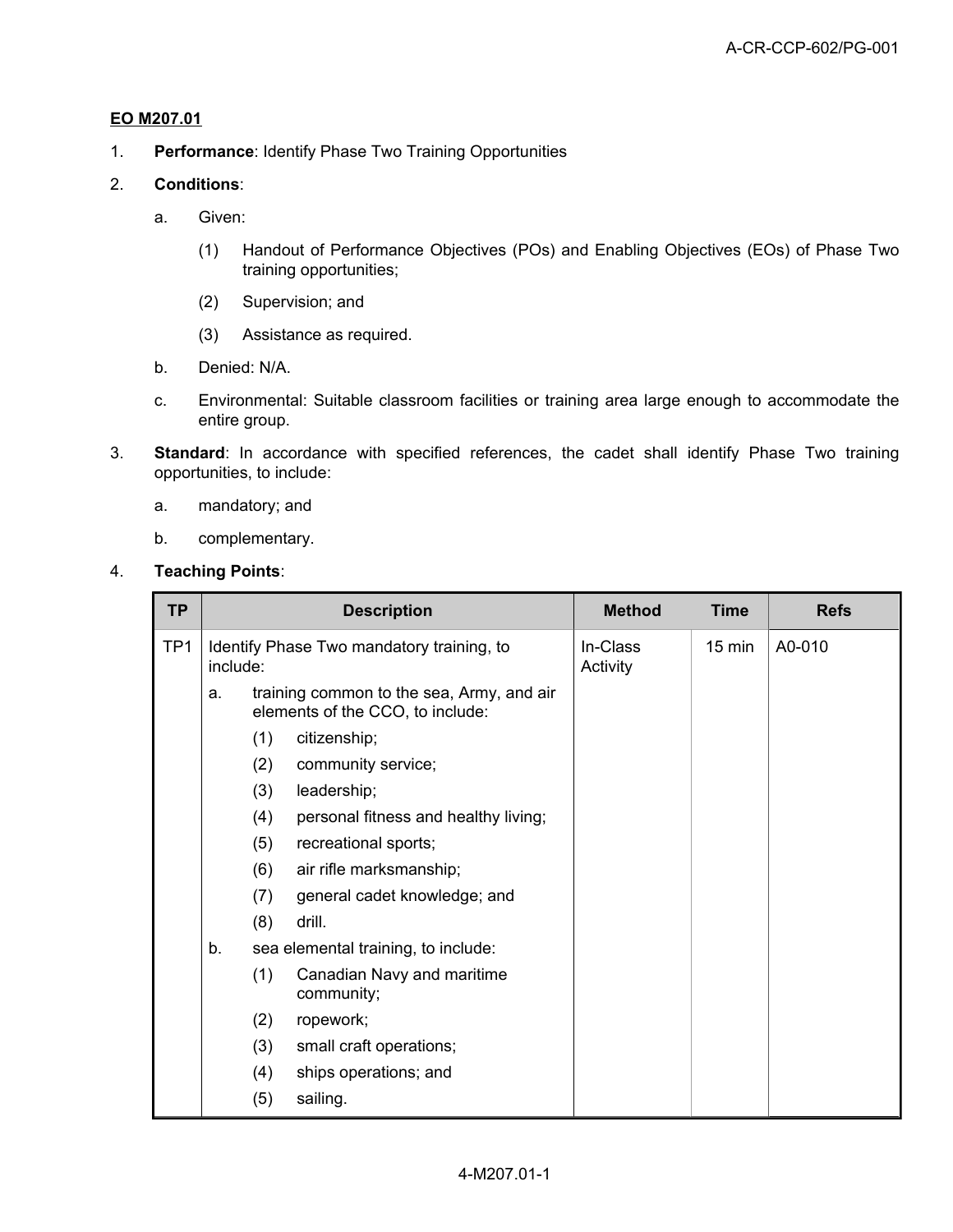| <b>TP</b>       | <b>Description</b>                                          | <b>Method</b>          | Time  | <b>Refs</b>                     |
|-----------------|-------------------------------------------------------------|------------------------|-------|---------------------------------|
| TP <sub>2</sub> | Identify Phase Two complementary training<br>opportunities. | Interactive<br>Lecture | 5 min | <b>See Remarks</b><br>para. 11. |
| TP3             | Conduct an activity on Phase Two training<br>opportunities. | In-Class<br>Activity   | 5 min |                                 |

# 5. **Time**:

|    | a. Introduction / Conclusion: | 5 min  |
|----|-------------------------------|--------|
|    | b. In-Class Activity:         | 20 min |
|    | c. Interactive Lecture:       | 5 min  |
| d. | ⊟ Total:                      | 30 min |

# 6. **Substantiation**:

- a. An in-class activity was chosen for TP1 and TP3 as it is an interactive way to provoke thought and to stimulate interest among cadets.
- b. An interactive lecture was chosen for TP2 to introduce Phase Two training to the cadets and to generate interest in the topics.

# 7. **References**:

- a. A0-010 CATO 11-03 D Cdts 2. (2006). *Cadet Program Mandate*. Ottawa, ON: Department of National Defence.
- b. A0-045 Cadets Canada. (2007). *About Cadets–History*. Retrieved 19 February 2007, from http:// www.cadets.ca/about-nous/histo\_e.asp.
- c. C0-013 Canadian Heritage. *Ceremonial and Canadian Symbol Promotion*. (2007). Retrieved 4 May 2007, from http://www.canadianheritage.gc.ca/progs/cpsc-ccsp/sc-cs/index\_e.cfm.
- d. C0-081 Citizenship and Immigration Canada. (ND). *Rights and Responsibilities of Canadian Citizenship*. Retrieved 4 April 2007, from, http://cic.gc.ca/English/citizen/rights-fs.html.

# 8. **Training Aids**:

- a. Presentation aids (e.g. whiteboard/flipchart/OHP) appropriate for the classroom/training area;
- b. Handout of the EOs and POs for Phase Two training located at A-CR-CCP-602/PF-001, Chapter 7, Annex A;
- c. Tape; and
- d. Posters located at A-CR-CCP-602/PF-001, Chapter 7, Annex C and D.

# 9. **Learning Aids**:

- a. Handout of POs and EOs for Phase Two training opportunities located at A-CR-CCP-602/PF-001, Chapter 7, Annex A;
- b. In-class activity located at A-CR-CCP-602/PF-001, Chapter 7, Annex B; and
- c. Posters located at A-CR-CCP-602/PF-001, Chapter 7, Annex C and D.

### 4-M207.01-2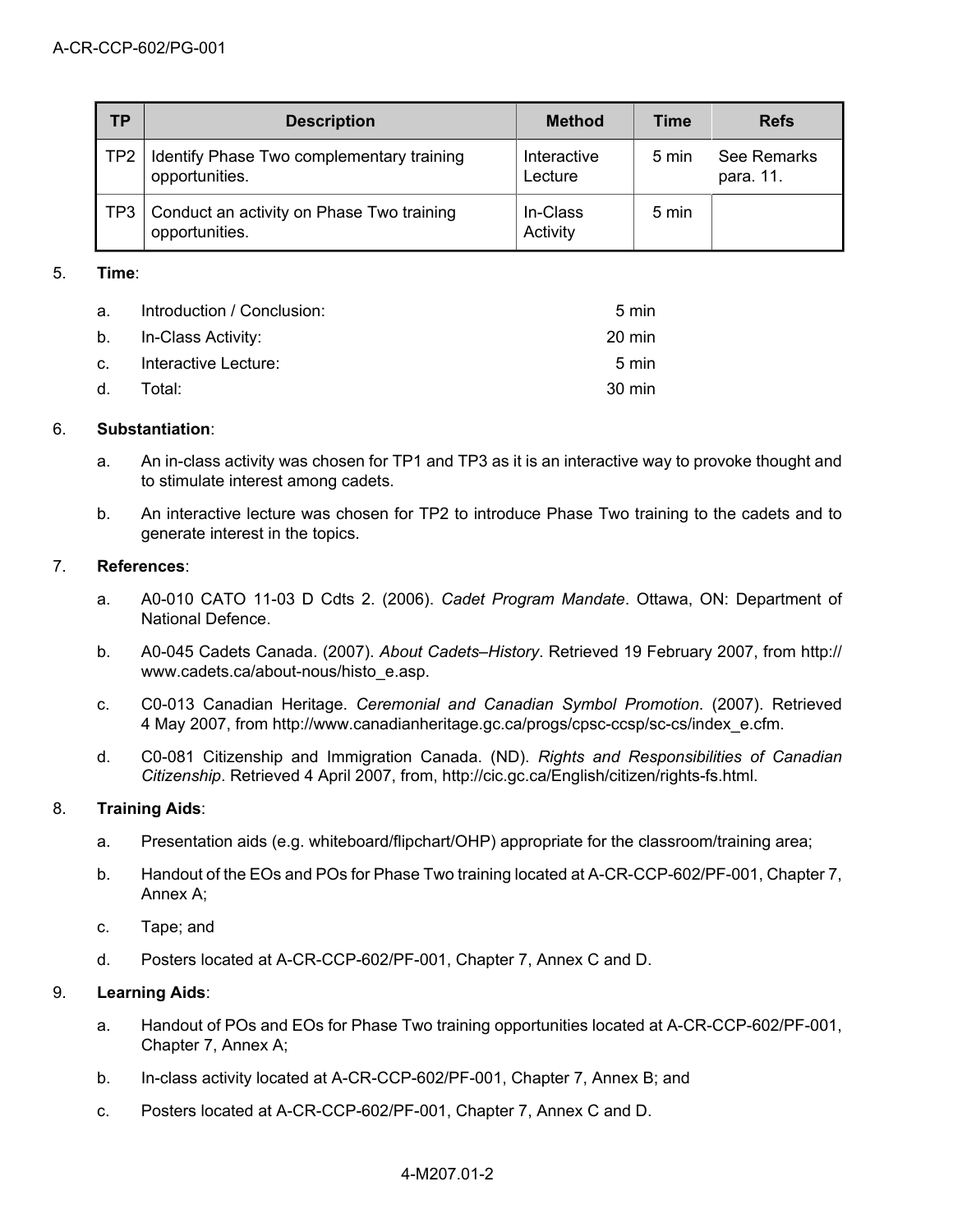- 10. **Test Details**: N/A.
- 11. **Remarks**: For Phase Two complementary training opportunities in TP2, refer to the corps' annual training plan.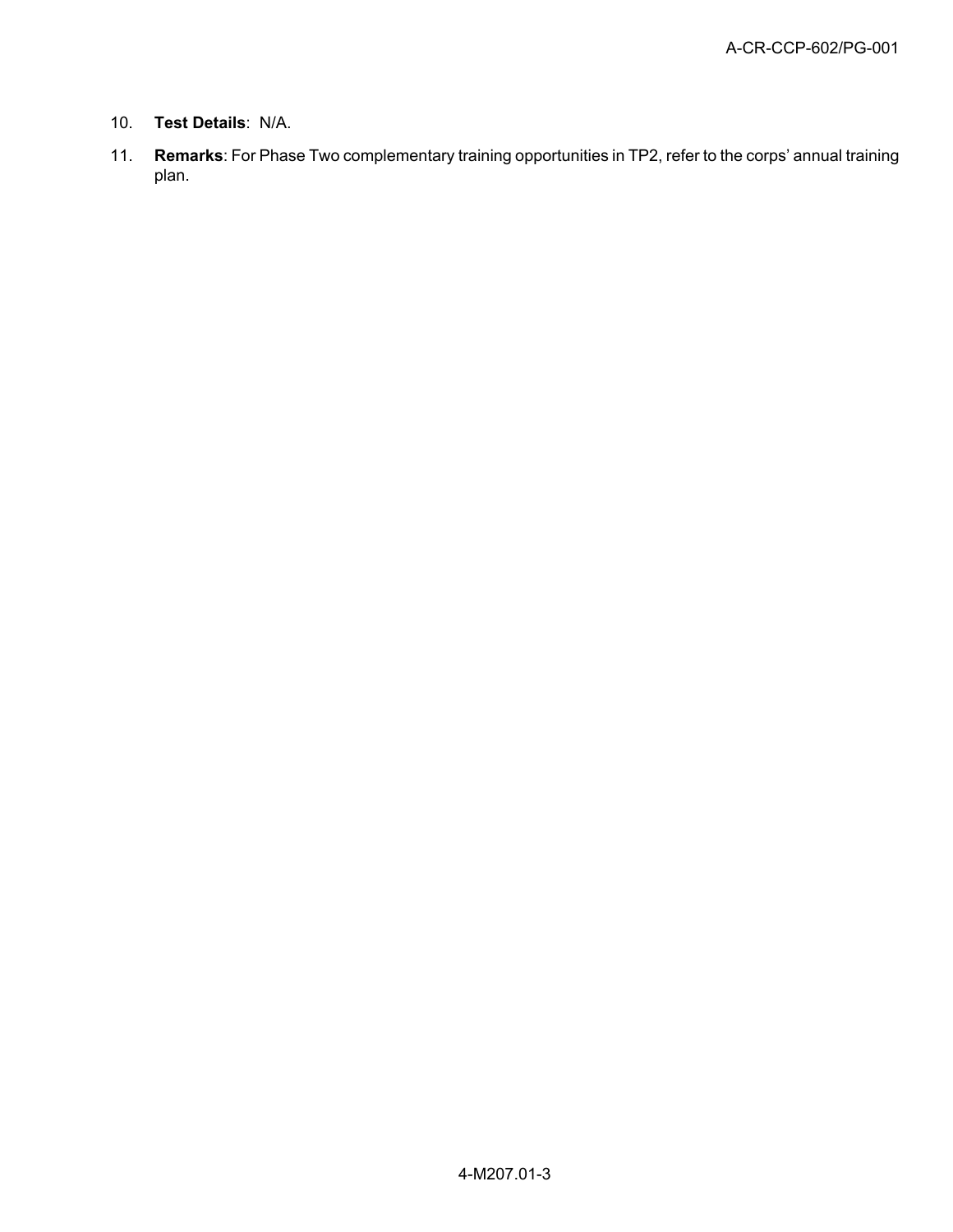THIS PAGE INTENTIONALLY LEFT BLANK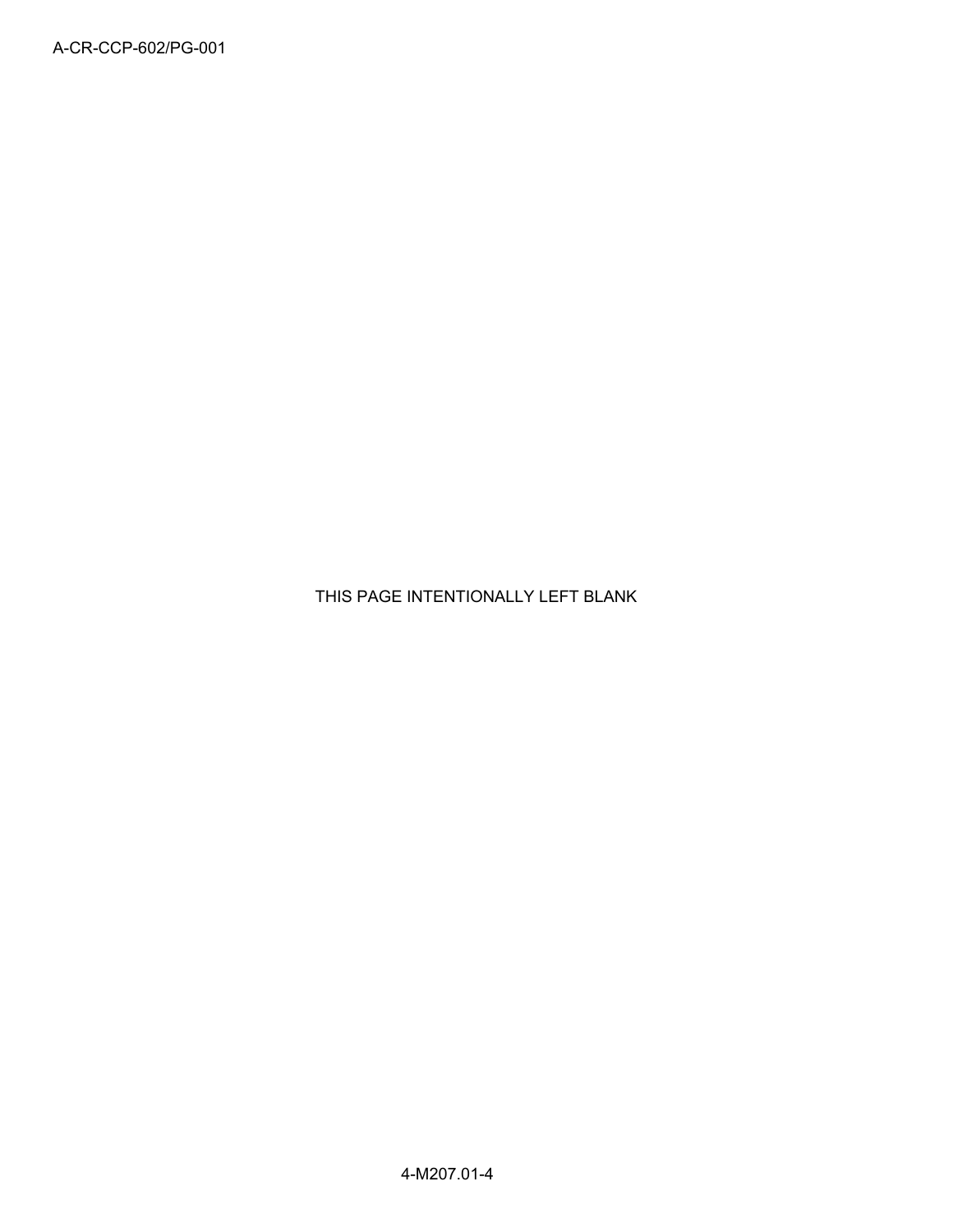### **EO M207.02**

1. **Performance**: Recognize Historical Aspects of the Royal Canadian Sea Cadets (RCSC)

# 2. **Conditions**:

- a. Given:
	- (1) supervision; and
	- (2) assistance as required.
- b. Denied: N/A.
- c. Environmental: Suitable classroom facilities or training area large enough to accommodate the entire group.
- 3. **Standard**: In accordance with specified references, the cadet shall recognize historical aspects of the RCSC, to include:
	- a. significant dates in the Sea Cadet Program; and
	- b. the Navy League of Canada (NLC).

#### 4. **Teaching Points**:

| TP              | <b>Description</b>                                                       | <b>Method</b>          | <b>Time</b>      | <b>Refs</b>        |
|-----------------|--------------------------------------------------------------------------|------------------------|------------------|--------------------|
| TP <sub>1</sub> | Introduce significant events in the Sea Cadet<br>Program, to include:    | Interactive<br>Lecture | $10 \text{ min}$ | A0-045<br>$C1-058$ |
|                 | the formation of drill associations;<br>a.                               |                        |                  |                    |
|                 | the formation of the NLC;<br>b.                                          |                        |                  |                    |
|                 | the officer cadre;<br>$C_{r}$                                            |                        |                  |                    |
|                 | the impact of WW I;<br>d.                                                |                        |                  |                    |
|                 | the impact of WW II;<br>e.                                               |                        |                  |                    |
|                 | f.<br>the addition of the title "Royal";                                 |                        |                  |                    |
|                 | the unification of the Canadian Forces; and<br>g.                        |                        |                  |                    |
|                 | h.<br>the inclusion of females in the Cadet<br>Program.                  |                        |                  |                    |
| TP <sub>2</sub> | Introduce significant dates in the Navy League of<br>Canada, to include: | Interactive<br>Lecture | $10 \text{ min}$ | $C1-058$           |
|                 | the formation and early days;<br>a.                                      |                        |                  |                    |
|                 | the impact of WW I;<br>b.                                                |                        |                  |                    |
|                 | the impact of WW II; and<br>C.                                           |                        |                  |                    |
|                 | the formation of Navy League Cadets<br>d.<br>Corps.                      |                        |                  |                    |
| TP3             | Conduct an activity on the historical aspects of<br>the RCSC.            | In-Class<br>Activity   | 5 min            |                    |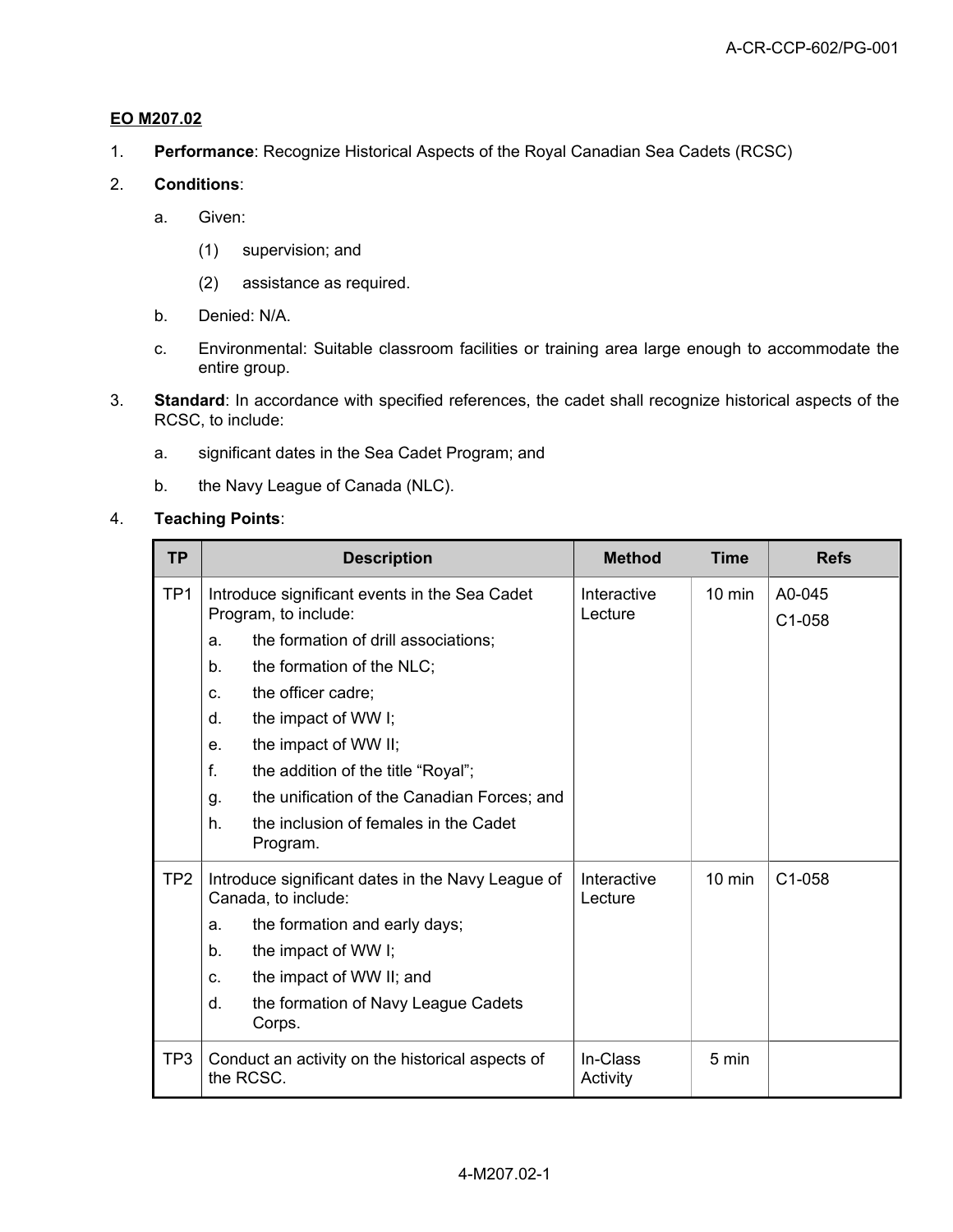# 5. **Time**:

| a. Introduction / Conclusion: | 5 min  |
|-------------------------------|--------|
| b. Interactive Lecture:       | 20 min |
| c. In-Class Activity:         | 5 min  |
| d. Total:                     | 30 min |

### 6. **Substantiation**:

- a. An interactive lecture was chosen for TP1 and TP2 to introduce the cadets to historical aspects of the RCSC.
- b. An in-class activity was chosen for TP3 as it is an interactive way to provoke thought and stimulate interest among cadets.

# 7. **References**:

- a. A0-045 Cadets Canada. (2007). *About Cadets–History*. Retrieved 19 February 2007, from http:// www.cadets.ca/about-nous/histo\_e.asp.
- b. C1-097 Navy League of Canada. (2007). *About Us–History*. Retrieved 13 March 2007, from http:// www.navyleague.ca/eng/about/history.asp.
- c. C1-097 Navy League of Canada. (2007). *About Us–Critical Dates.* Retrieved 13 March 2007, from http://www.navyleague.ca/eng/about/critical\_dates.asp.

# 8. **Training Aids**:

- a. Presentation aids (e.g. whiteboard/flipchart/OHP) appropriate for the classroom/training area; and
- b. Handout located at A-CR-CCP-602/PF-001, Chapter 7, Annex F.
- 9. **Learning Aids**: Crossword puzzle handout located at A-CR-CCP-602/PF-001, Chapter 7, Annex E.
- 10. **Test Details**: N/A.
- 11. **Remarks**: N/A.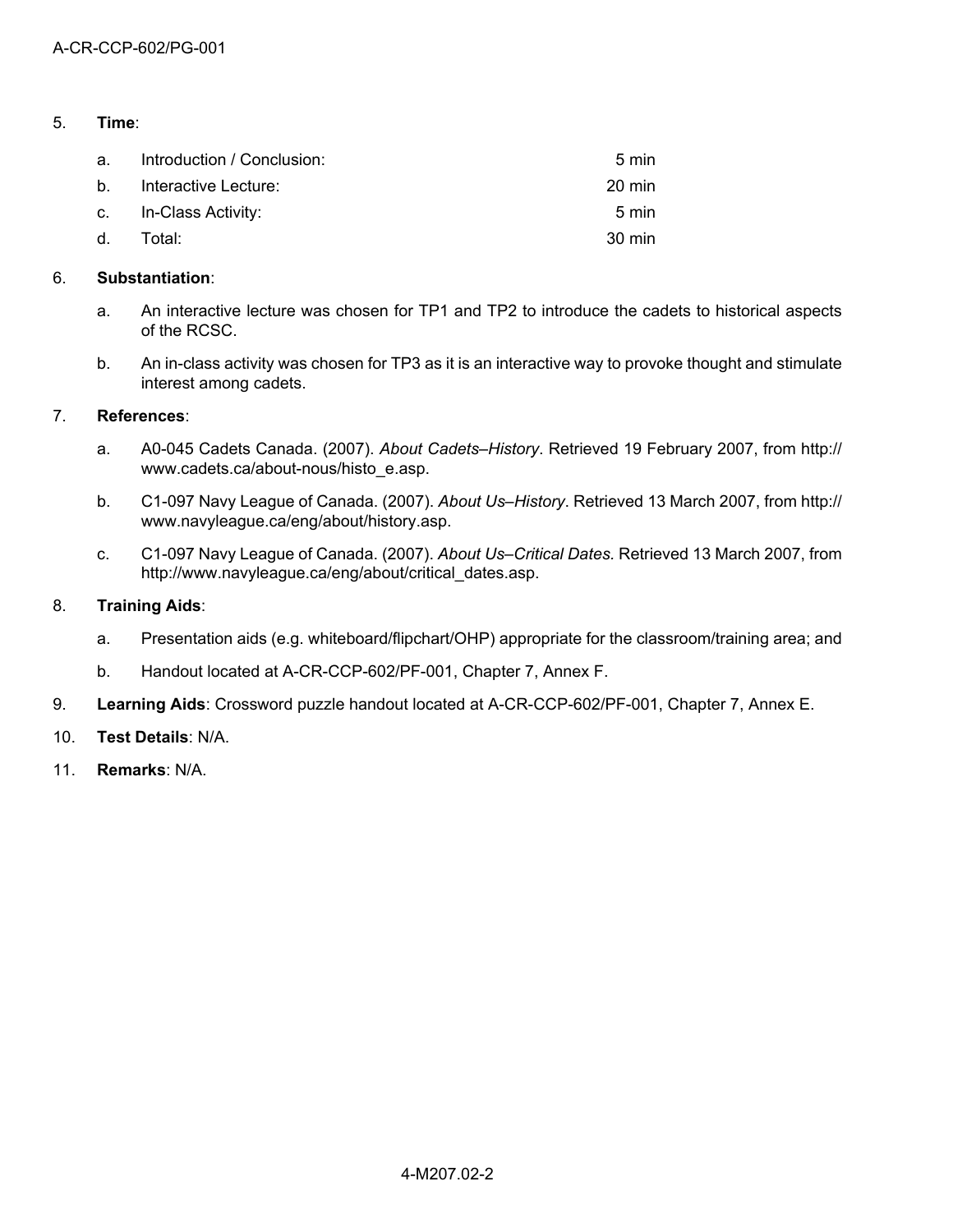### **EO M207.03**

1. **Performance**: Recognize the Role and Responsibilities of the Local Sponsor

# 2. **Conditions**:

- a. Given:
	- (1) Supervision; and
	- (2) Assistance as required.
- b. Denied: N/A.
- c. Environmental: Suitable classroom facilities or training area large enough to accommodate the entire group.
- 3. **Standard**: In accordance with specified references, the cadet shall recognize the role and responsibilities of the local sponsor.

# 4. **Teaching Points**:

| <b>TP</b>       | <b>Description</b>                                                                                                                                                                                                                                                                                                                                                                                              | <b>Method</b>          | <b>Time</b>      | <b>Refs</b>         |
|-----------------|-----------------------------------------------------------------------------------------------------------------------------------------------------------------------------------------------------------------------------------------------------------------------------------------------------------------------------------------------------------------------------------------------------------------|------------------------|------------------|---------------------|
| TP <sub>1</sub> | Define sponsor and sponsoring committee/<br>branch.                                                                                                                                                                                                                                                                                                                                                             | Interactive<br>Lecture | 5 min            | A0-040<br>(p. 6/40) |
| TP <sub>2</sub> | Describe the local sponsoring body, to include:<br>local branch of the Navy League of Canada<br>a.<br>(NLC) is the primary sponsor;<br>the positions; and<br>b.<br>corps may have a secondary sponsor,<br>C.<br>such as:<br>(1)<br>parents committees;<br>Royal Canadian Legions;<br>(2)<br>(3)<br>Lions Clubs; and<br>(4)<br>Rotary Clubs, etc.                                                                | Interactive<br>Lecture | 10 min           | C1-068<br>C1-069    |
| TP3             | Explain the role and responsibilities of the<br>sponsoring committee/branch to include:<br>fundraising;<br>a.<br>recruiting cadets;<br>b.<br>attracting officers to the corps;<br>C.<br>screening volunteers;<br>d.<br>providing adequate office and training<br>е.<br>facilities;<br>f.<br>participating in senior cadet rank<br>appointments;<br>participating in selections for CSTC/<br>g.<br>Exchange; and | Interactive<br>Lecture | $10 \text{ min}$ | $C1-058$            |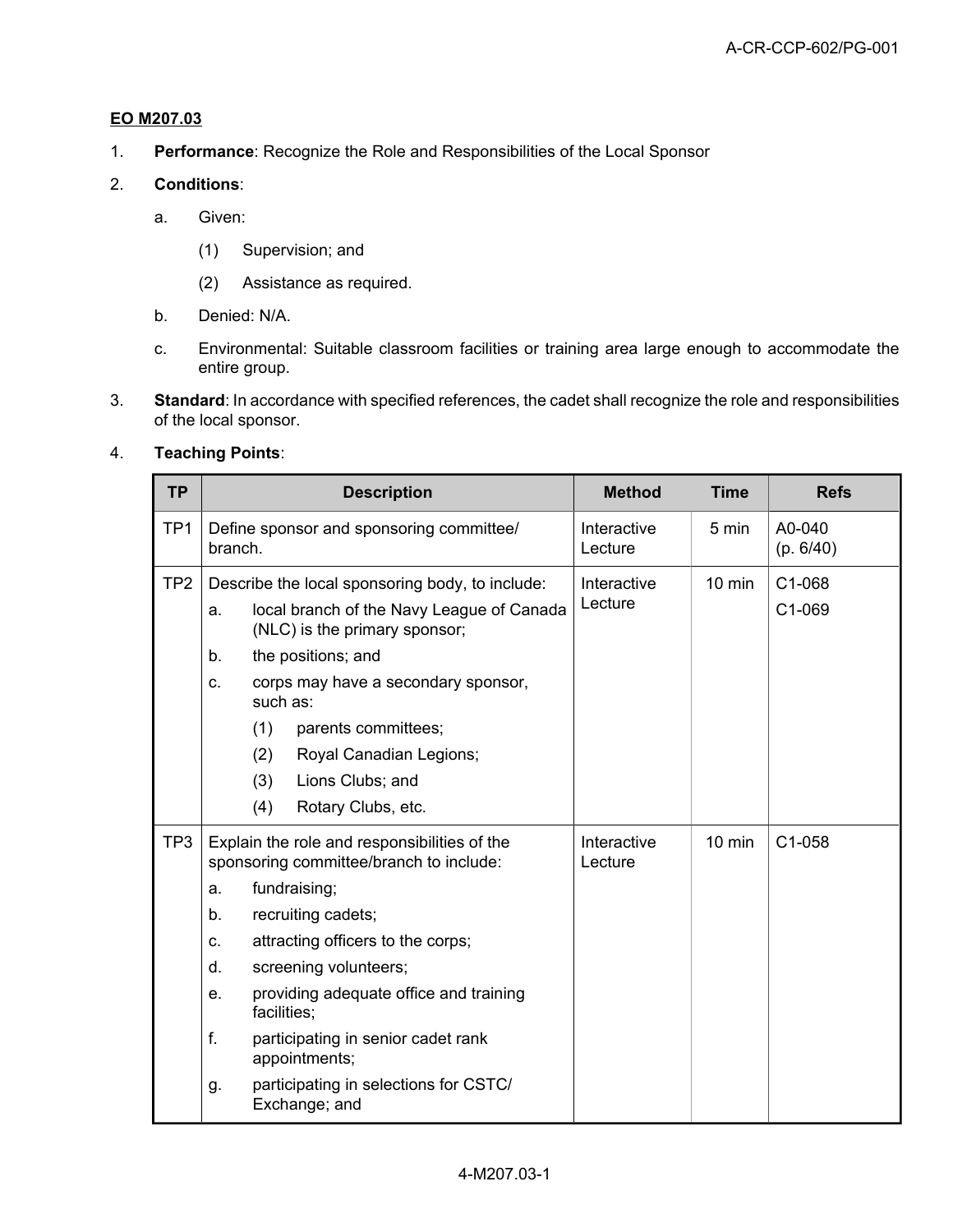| TD |    | <b>Description</b>                                     | <b>Method</b> | Time | <b>Refs</b> |
|----|----|--------------------------------------------------------|---------------|------|-------------|
|    | h. | participating in selections for honours and<br>awards. |               |      |             |

### 5. **Time**:

|                | a. Introduction / Conclusion: | 5 min  |
|----------------|-------------------------------|--------|
|                | b. Interactive Lecture:       | 25 min |
| C <sub>1</sub> | Total:                        | 30 min |

6. **Substantiation**: An interactive lecture was chosen for this lesson to orient the cadets to the role and responsibilities of the local sponsor and to present basic material about the corps local sponsor.

# 7. **References**:

- a. A0-040 2005-113124 D Cdts. (2005). *Memorandum of Understanding Between the DND and the Leagues.* Ottawa, ON: Department of National Defence.
- b. C1-068 Navy League of Canada. (2002). *Guide for Local Branches: Part One.* Ottawa, ON: Navy League of Canada.
- c. C1-069 Navy League of Canada. (2002). *Guide for Local Branches: Part Two*. Ottawa, ON: Navy League of Canada.
- 8. **Training Aids**: Presentation aids (e.g. whiteboard/flipchart/OHP) appropriate for the classroom/training area.
- 9. **Learning Aids**: N/A.
- 10. **Test Details**: N/A.
- 11. **Remarks**: This EO can be delivered by a member of the local NLC branch. The guest speaker shall be briefed on the TPs prior to the lesson.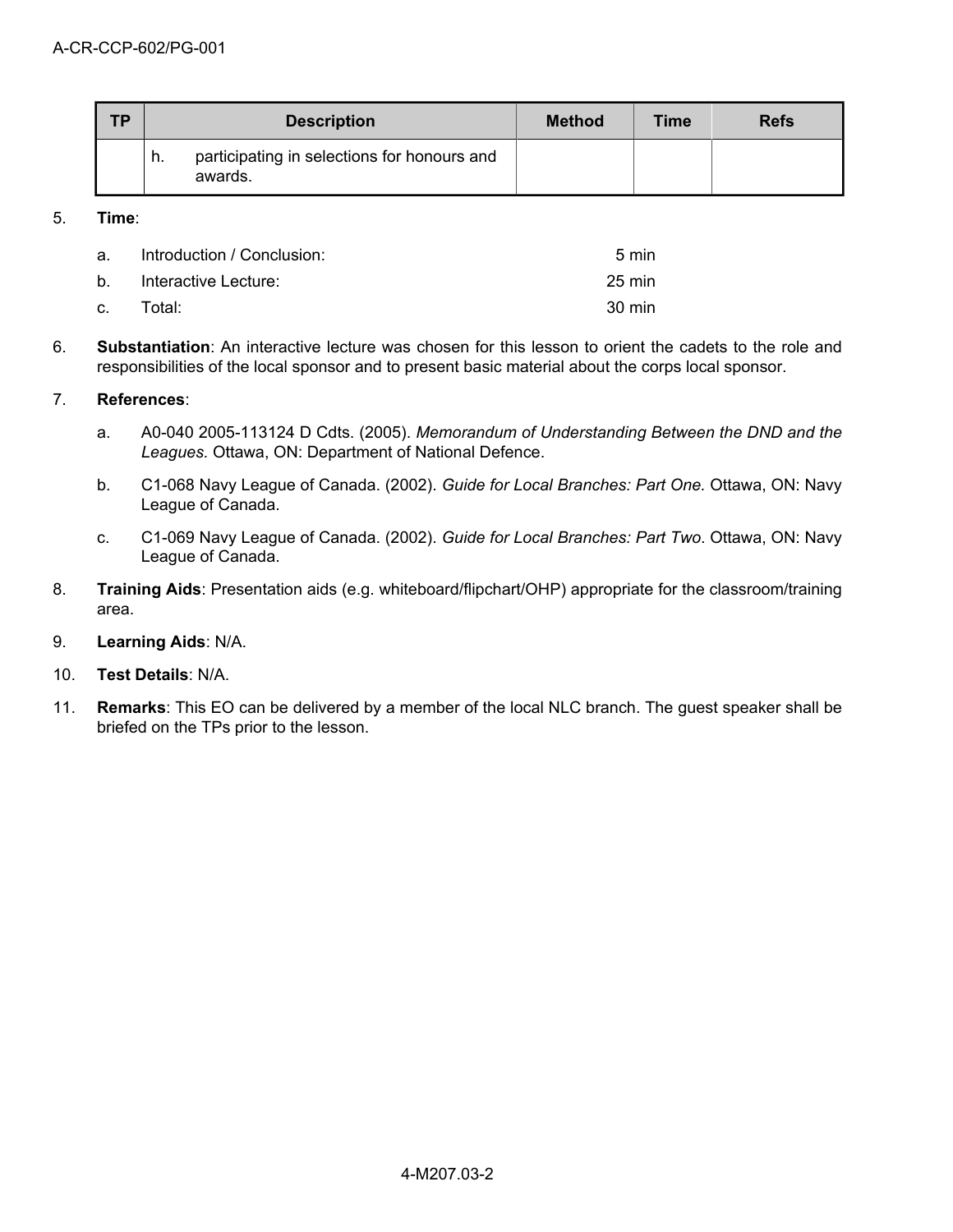### **EO M207.04**

1. **Performance**: Identify Year Two CSTC Training Opportunities

### 2. **Conditions**:

- a. Given:
	- (1) supervision; and
	- (2) assistance as required.
- b. Denied: N/A.
- c. Environmental: Suitable classroom facilities or training area large enough to accommodate the entire group.
- 3. **Standard**: In accordance with specified references, the cadet shall identify year two CSTC training opportunities, to include:
	- a. areas of interest;
	- b. courses within each area of interest; and
	- c. prerequisites for the courses within each area of interest.

#### 4. **Teaching Points**:

| <b>TP</b>       |    | <b>Description</b>                            | <b>Method</b>     | <b>Time</b>      | <b>Refs</b> |
|-----------------|----|-----------------------------------------------|-------------------|------------------|-------------|
| TP <sub>1</sub> |    | Discuss the specialty areas for year two CSTC | Group             | $10 \text{ min}$ | A0-010      |
|                 |    | training, to include:                         | <b>Discussion</b> |                  | A1-019      |
|                 | a. | leadership;                                   |                   |                  |             |
|                 | b. | marksmanship;                                 |                   |                  |             |
|                 | C. | drill and ceremonial;                         |                   |                  |             |
|                 | d. | fitness and sports;                           |                   |                  |             |
|                 | e. | music;                                        |                   |                  |             |
|                 | f. | sail; and                                     |                   |                  |             |
|                 | g. | seamanship.                                   |                   |                  |             |
| TP <sub>2</sub> |    | Describe year two CSTC courses, to include:   | Interactive       | $10$ min         | A0-010      |
|                 | a. | common courses:                               | Lecture           |                  | A0-033      |
|                 |    | (1)<br>basic fitness and sports; and          |                   |                  | A1-019      |
|                 |    | (2)<br>military band - basic musician;        |                   |                  |             |
|                 | b. | elemental courses:                            |                   |                  |             |
|                 |    | (1)<br>basic leadership;                      |                   |                  |             |
|                 |    | (2)<br>basic sail; and                        |                   |                  |             |
|                 |    | (3)<br>basic seamanship; and                  |                   |                  |             |
|                 | C. | prerequisites for each three-week course.     |                   |                  |             |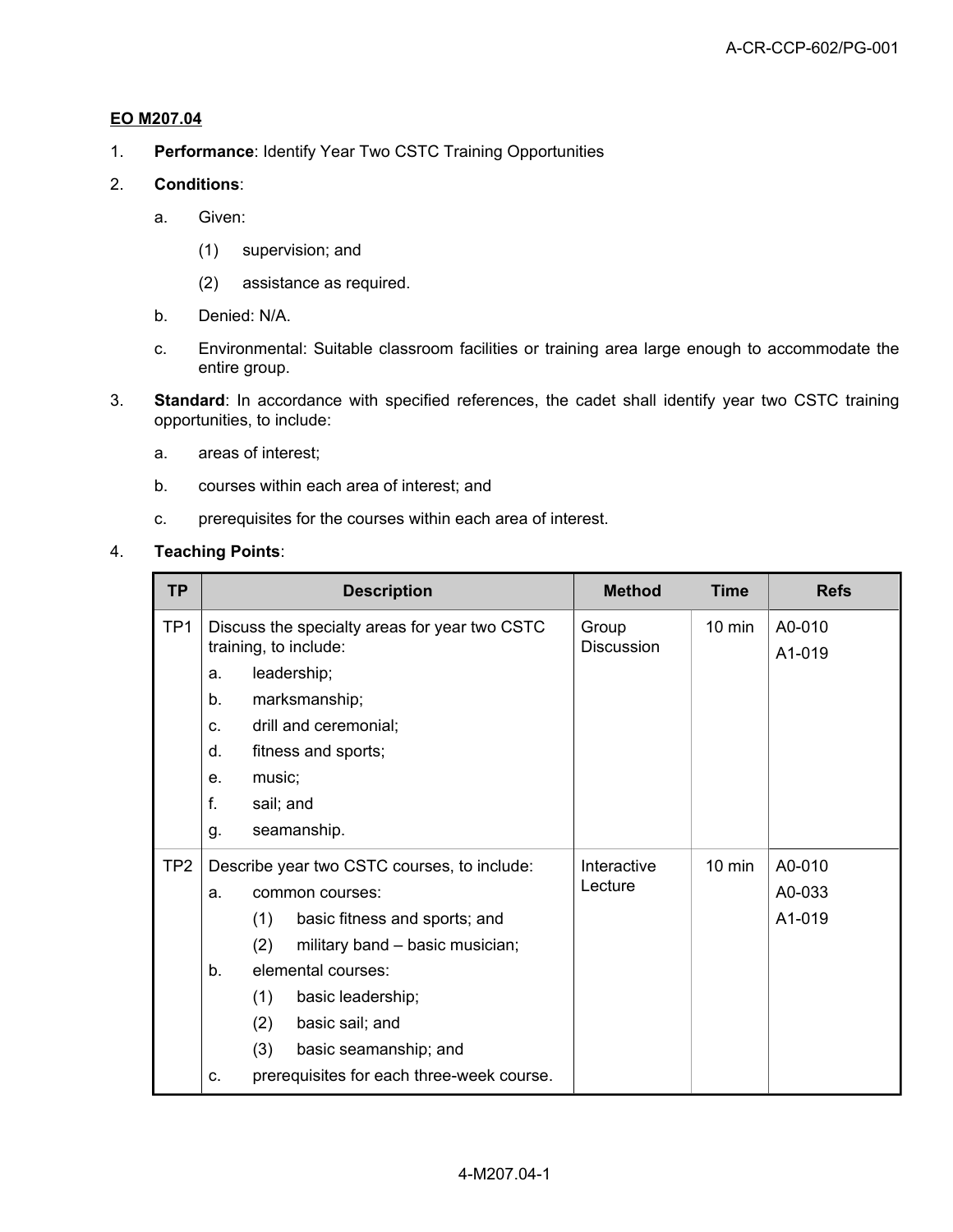# 5. **Time**:

| a. | Introduction / Conclusion: | 5 min  |
|----|----------------------------|--------|
|    | b. Group Discussion:       | 10 min |
|    | c. Interactive Lecture:    | 15 min |
| d. | ⊟Total: ⊺                  | 30 min |

### 6. **Substantiation**:

- a. A group discussion was chosen for TP1 as it allows the cadets to interact with their peers and share their experiences, opinions, and feelings about year two CSTC training opportunities.
- b. An interactive lecture was chosen for TP2 to orient the cadets to year two CSTC training opportunities and generate interest.
- 7. **References**: A1-019 CATO 31-03 D Cdts 2. (2006). *Sea Cadet Program Outline*. Ottawa, ON: Department of National Defence.
- 8. **Training Aids**: Presentation aids (e.g. whiteboard/flipchart/OHP) appropriate for the classroom/training area.
- 9. **Learning Aids**: N/A.
- 10. **Test Details**: N/A.
- 11. **Remarks**:
	- a. This EO should be conducted prior to the summer training application deadline directed by the applicable cadet detachment/region.
	- b. It is strongly recommended that the summer training application forms (CF 51) be completed during a training session after this EO has been conducted.
	- c. Corps may choose to devote two additional complementary training periods to expand this to a session that includes a parent information seminar, etc.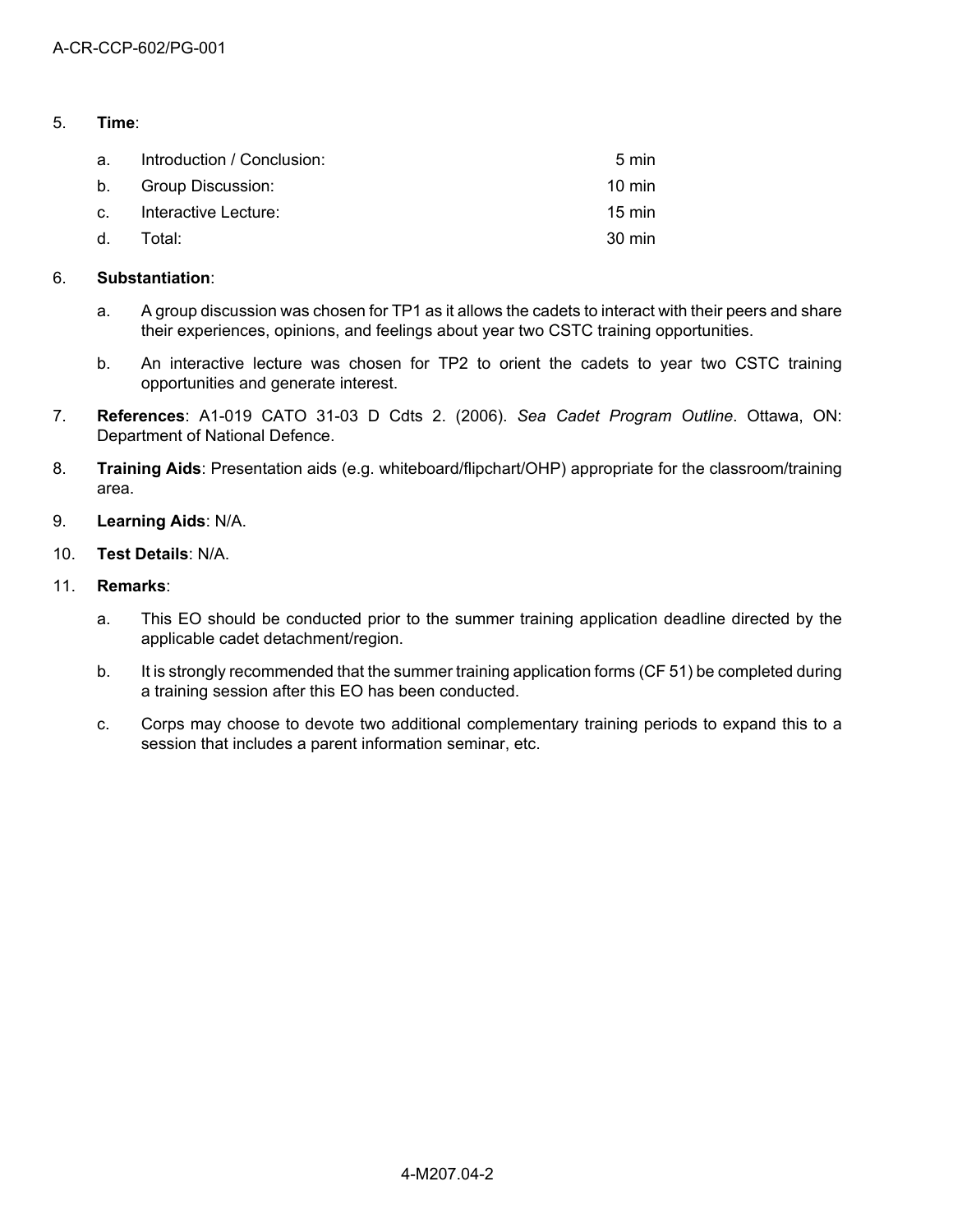### **EO C207.01**

1. **Performance**: Identify the Rank Structure of the Royal Canadian Army and Air Cadets

### 2. **Conditions**:

- a. Given:
	- (1) supervision; and
	- (2) assistance as required.
- b. Denied: N/A.
- c. Environmental: Suitable classroom facilities or training area large enough to accommodate the entire group.
- 3. **Standard**: In accordance with specified references, the cadet shall identify the rank structure of:
	- a. the Royal Canadian Army Cadets; and
	- b. the Royal Canadian Air Cadets.

### 4. **Teaching Points**:

| <b>TP</b>       | <b>Description</b> |                                                                                          | <b>Method</b>          | <b>Time</b>      | <b>Refs</b>              |
|-----------------|--------------------|------------------------------------------------------------------------------------------|------------------------|------------------|--------------------------|
| TP <sub>1</sub> | include:           | Identify the Army and Air Cadet rank structure, to                                       | Interactive<br>Lecture | $10 \text{ min}$ | A3-004 (pp. 1<br>to $9)$ |
|                 | a.                 | Private (Pte);                                                                           |                        |                  | A2-030 (pp. 1/5          |
|                 | b.                 | Corporal (Cpl);                                                                          |                        |                  | to 5/5, A-1/1,           |
|                 | C.                 | Master Corporal (MCpl);                                                                  |                        |                  | and $B-1/2$ )            |
|                 | d.                 | Sergeant (Sgt);                                                                          |                        |                  |                          |
|                 | е.                 | Warrant Officer (WO);                                                                    |                        |                  |                          |
|                 | f.                 | Master Warrant Officer (MWO);                                                            |                        |                  |                          |
|                 | g.                 | Chief Warrant Officer (CWO);                                                             |                        |                  |                          |
|                 | h.                 | Air Cadet (AC);                                                                          |                        |                  |                          |
|                 | i.                 | Leading Air Cadet (LAC);                                                                 |                        |                  |                          |
|                 | j.                 | Corporal (Cpl);                                                                          |                        |                  |                          |
|                 | k.                 | Flight Corporal (FCpl);                                                                  |                        |                  |                          |
|                 | L.                 | Sergeant (Sgt);                                                                          |                        |                  |                          |
|                 | m.                 | Flight Sergeant (FSgt);                                                                  |                        |                  |                          |
|                 | n.                 | Warrant Officer Second Class (WO2); and                                                  |                        |                  |                          |
|                 | 0.                 | Warrant Officer First Class (WO1).                                                       |                        |                  |                          |
| TP <sub>2</sub> |                    | Conduct an activity to familiarize cadets with the<br>Army and Air Cadet rank structure. | In-Class<br>Activity   | $15$ min         |                          |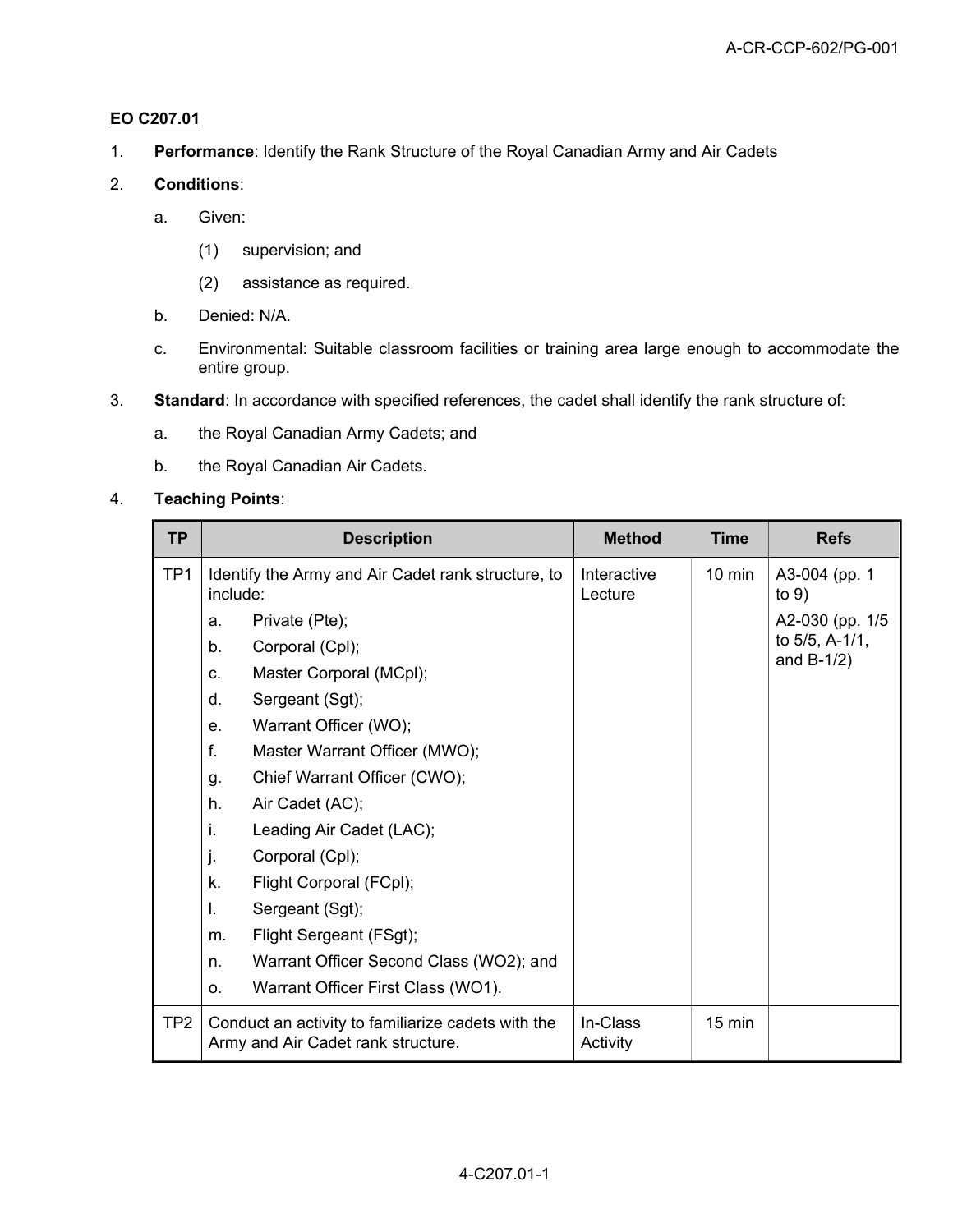# 5. **Time**:

|    | a. Introduction / Conclusion: | 5 min  |
|----|-------------------------------|--------|
|    | b. Interactive Lecture:       | 10 min |
|    | c. In-Class Activity:         | 15 min |
| d. | ⊤otal:                        | 30 min |

### 6. **Substantiation**:

- a. An interactive lecture was chosen for TP1 to orient the cadets to the Army and Air Cadet rank structure, to generate interest, and to present basic material.
- b. An In-class activity was chosen for TP2 as it is as interactive way to provoke thought and to stimulate interest among cadets.

# 7. **References**:

- a. A2-030 CATO 40-03 D Cdts 4. (2005). *Army Cadet Ranks and Cadet Corps*. Ottawa, ON: Department of National Defence.
- b. A3-004 CATO 51-02 D Cdts 4. (2007). *Air Promotions*. Ottawa, ON: Department of National Defence.

# 8. **Training Aids**:

- a. Presentation aids (e.g. whiteboard/flipchart/OHP) appropriate for the classroom/training area; and
- b. Handouts located at A-CR-CCP-602/PF-001, Chapter 7, Annex H to J.
- 9. **Learning Aids**: Handout located at A-CR-CCP-602/PF-001, Chapter 7, Annex G.

### 10. **Test Details**: N/A.

11. **Remarks**: N/A.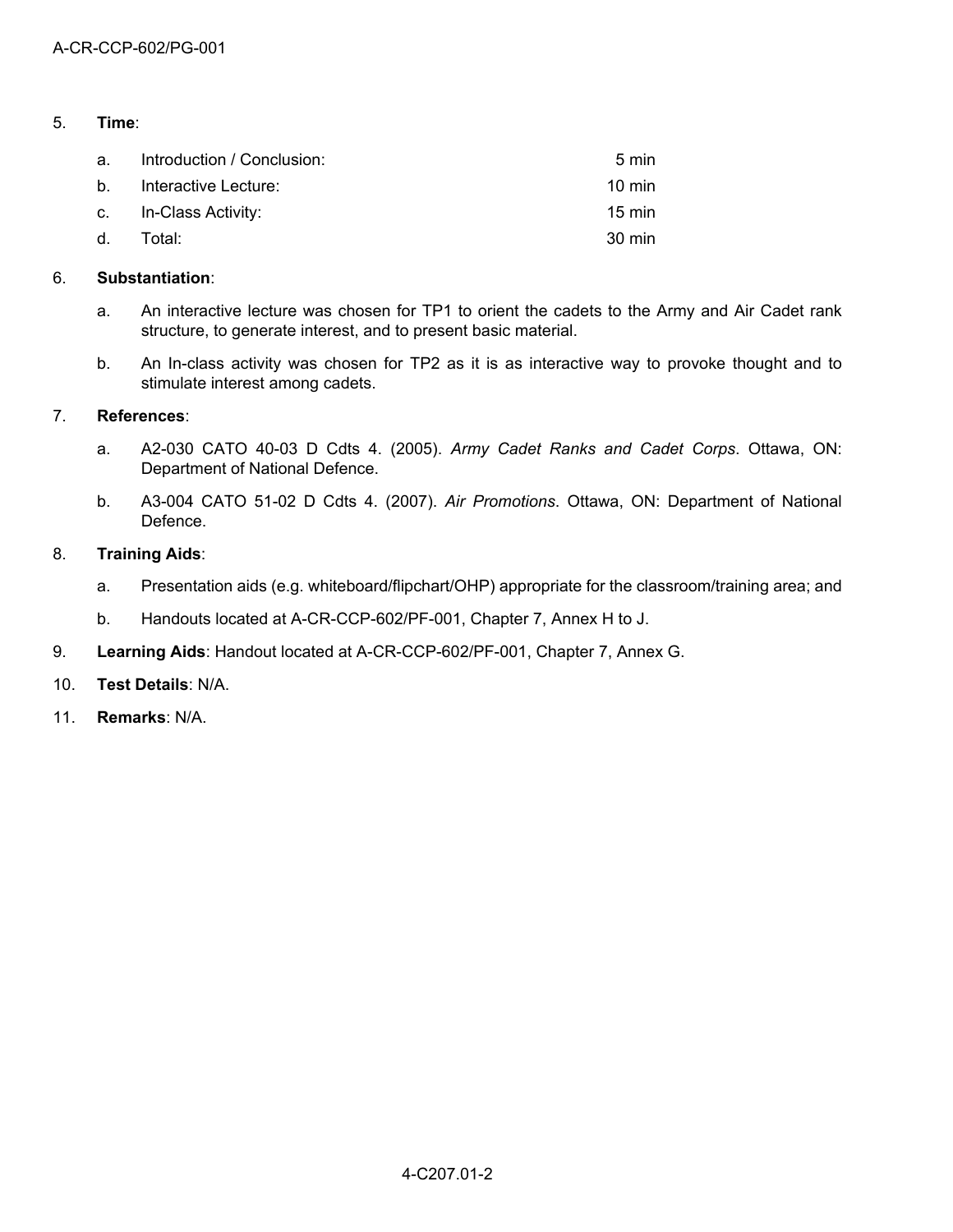# **EO C207.02**

- 1. **Performance**: Visit a Local Cadet Corps or Squadron
- 2. **Conditions**:
	- a. Given:
		- (1) supervision; and
		- (2) assistance as required.
	- b. Denied: N/A.
	- c. Environmental: The corps Commanding Officer will determine the conditions suitable for this training.
- 3. **Standard**: The cadet shall visit a cadet corps or squadron to become familiar with the intra- and interelemental differences in cadet training.
- 4. **Teaching Points**: Conduct a tour of a corps/squadron and facilities, highlighting the following:
	- a. identify the number of staff and cadets; and
	- b. describe the following:
		- (1) elemental mandatory training;
		- (2) the corps/squadron complementary training choices;
		- (3) history and traditions of:
			- (a) the element;
			- (b) the corps/squadron; and
			- (c) the affiliated unit; and
		- (4) some trips or exchanges in which the corps/squadron has participated.

### 5. **Time**:

|                | a. Introduction / Conclusion: | 10 min  |
|----------------|-------------------------------|---------|
|                | b. Field Trip:                | 80 min  |
| C <sub>1</sub> | Total:                        | .90 min |

- 6. **Substantiation**: A field trip was chosen for this lesson as it will reinforce the cadet's knowledge of material previously taught in EO C207.01 (Identify the Rank Structure of the Royal Canadian Air and Army Cadets) and introduce the cadet to the training conducted by other elements, through participation in an activity conducted in a real-life setting.
- 7. **References**: N/A.
- 8. **Training Aids**: N/A.
- 9. **Learning Aids**: N/A.
- 10. **Test Details**: N/A.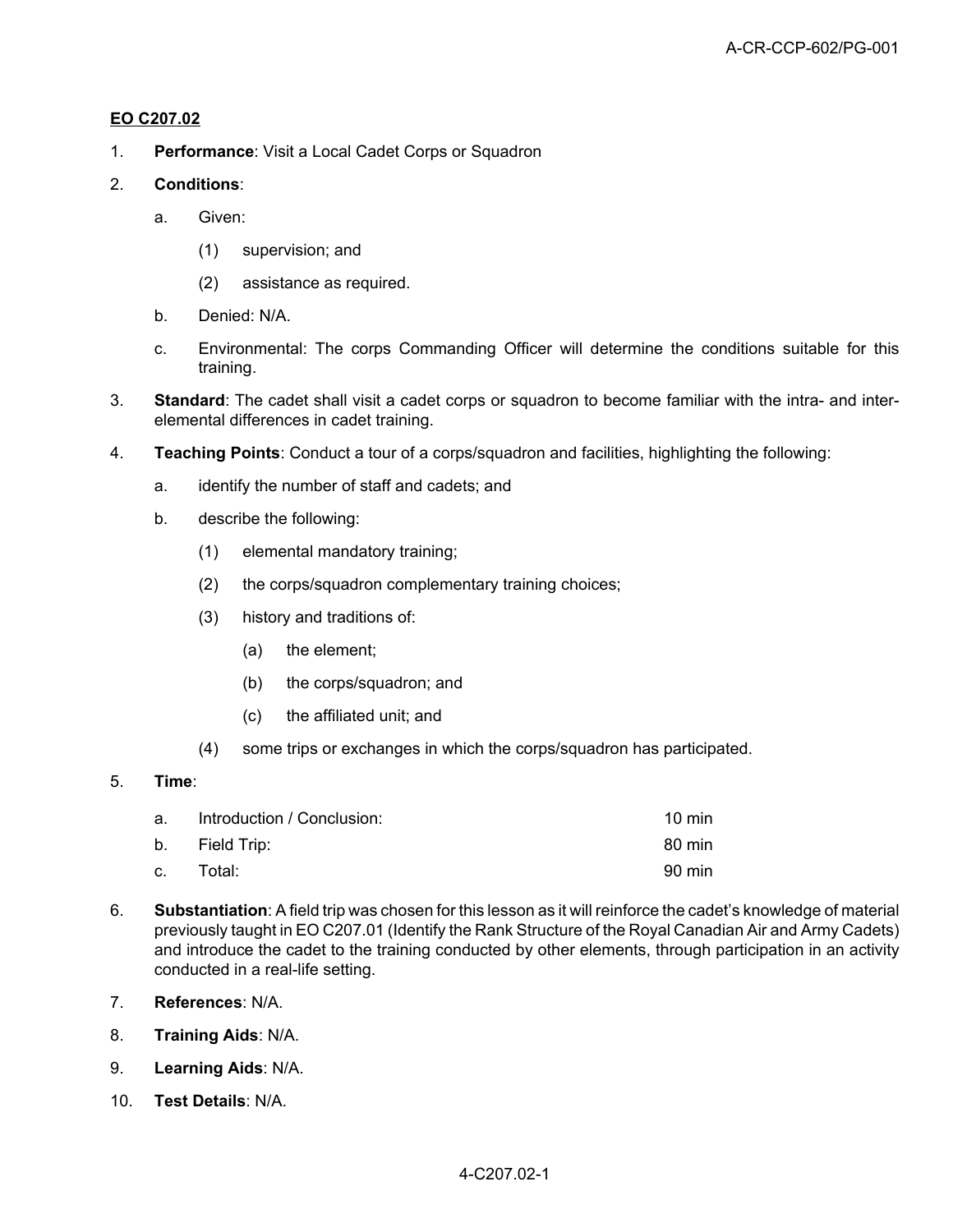# 11. **Remarks**:

- a. It is recommended that EO C207.01 (Identify the Rank Structure of the Royal Canadian Air and Army Cadets) be conducted prior to this visit.
- b. A visit to a local Navy League Cadet Corps could also be conducted for this EO.
- c. This field trip may be conducted on a supported day or during a complementary session.
- d. There is no instructional guide for the lesson.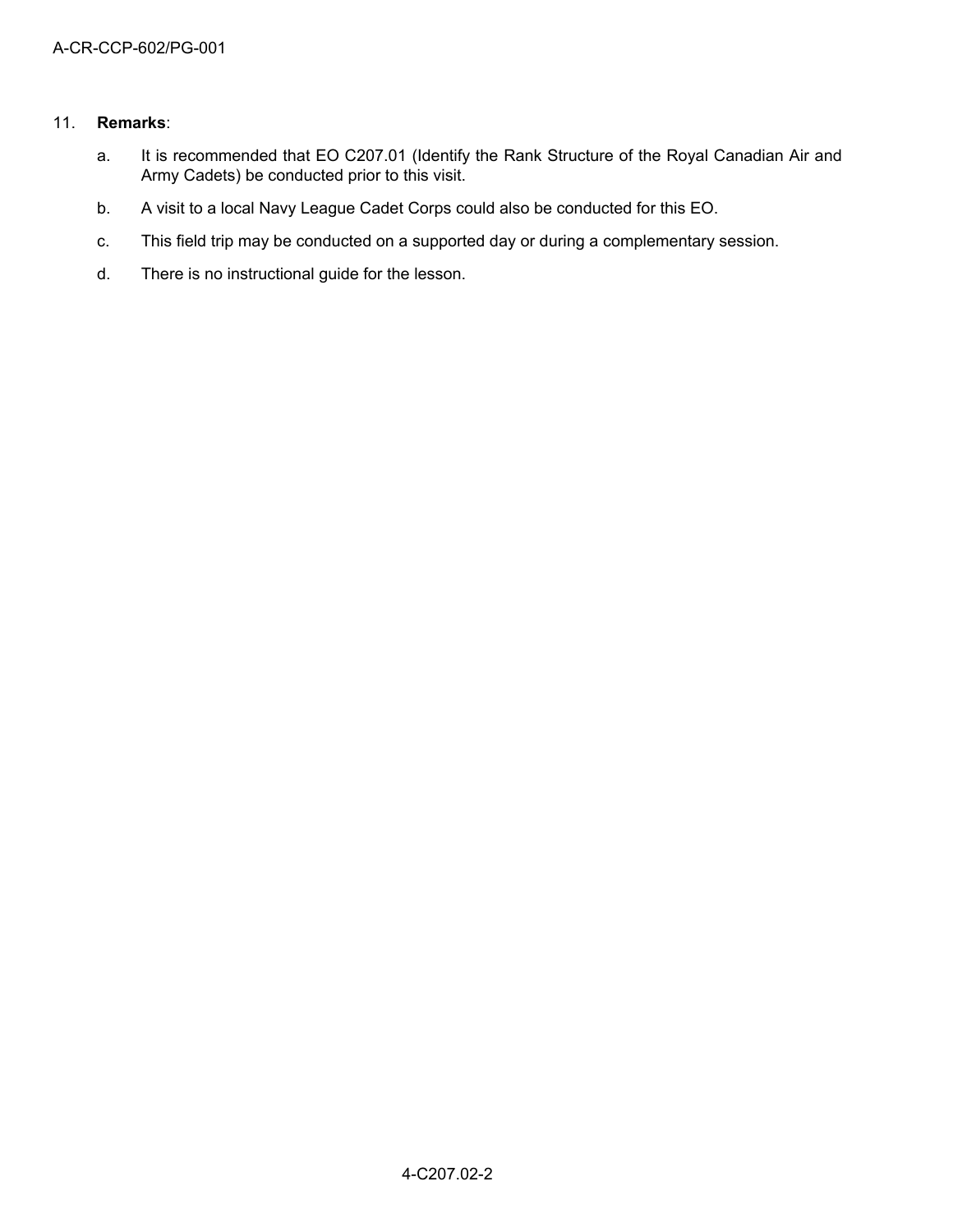# **EO C207.03**

1. **Performance**: Describe the Affiliated Unit

### 2. **Conditions**:

- a. Given:
	- (1) supervision; and
	- (2) assistance as required.
- b. Denied: N/A.
- c. Environmental: Suitable classroom facilities or training area large enough to accommodate the entire group.
- 3. **Standard**: The cadet shall describe the affiliated unit.

### 4. **Teaching Points**:

| ΤP              | <b>Description</b>                                                                                                                                                                                                                                             | <b>Method</b>          | Time             | <b>Refs</b> |
|-----------------|----------------------------------------------------------------------------------------------------------------------------------------------------------------------------------------------------------------------------------------------------------------|------------------------|------------------|-------------|
| TP <sub>1</sub> | Describe the affiliated unit, to include:<br>size;<br>a.<br>location;<br>b.                                                                                                                                                                                    | Interactive<br>Lecture | $15 \text{ min}$ |             |
|                 | role within the CF;<br>C.<br>d.<br>formation date;<br>the building(s) it occupies;<br>е.<br>f.<br>unit traditions;<br>previous and future deployments;<br>g.<br>h.<br>special awards/medals awarded to<br>members;<br>i.<br>role in relation to the corps; and |                        |                  |             |
| TP <sub>2</sub> | j.<br>other interesting facts.<br>Conduct an activity on the affiliated unit.                                                                                                                                                                                  | In-Class<br>Activity   | $10 \text{ min}$ |             |

### 5. **Time**:

| а. | Introduction / Conclusion: | 5 min            |
|----|----------------------------|------------------|
|    | b. Interactive Lecture:    | $15 \text{ min}$ |
|    | c. In-Class Activity:      | $10 \text{ min}$ |
|    | d. Total:                  | 30 min           |

### 6. **Substantiation**:

a. An interactive lecture was chosen for TP1 to orient the cadets to the history of the affiliated unit and to generate interest.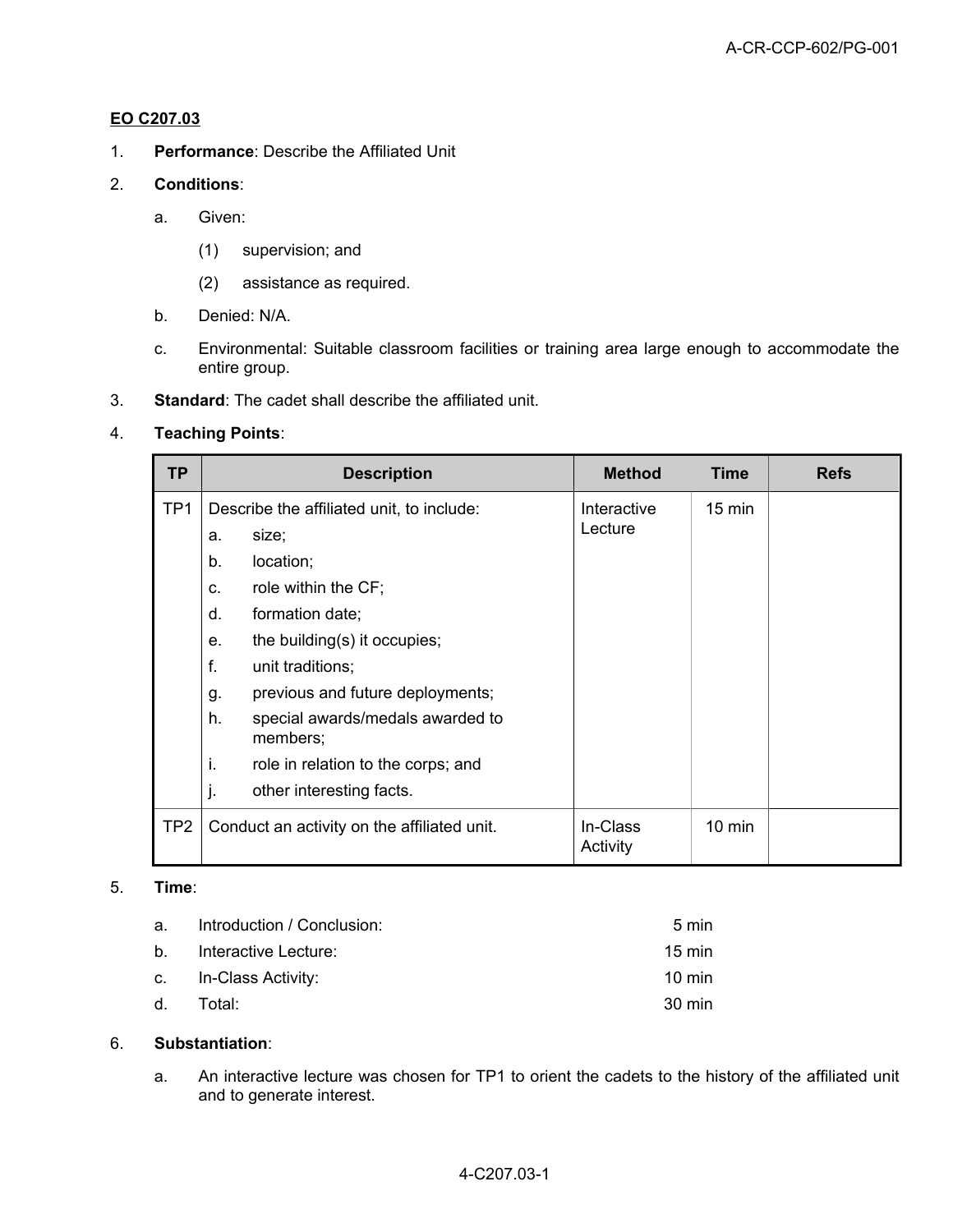- b. An in-class activity was chosen fro TP2 as it is an interactive way to provoke though and stimulate interest in the history of the affiliated unit among cadets.
- 7. **References**: N/A.
- 8. **Training Aids**: Presentation aids (e.g. whiteboard/flipchart/OHP) appropriate for the classroom/training area.
- 9. **Learning Aids**: N/A.
- 10. **Test Details**: N/A.
- 11. **Remarks**:
	- a. The instructor for this lesson may be a member of the corps or the affiliated unit.
	- b. If the affiliated unit has access to promotional materials, these may be used as references and/ or training/learning aids.
	- c. Topics found in TP1 may differ for each affiliated unit. The instructor should determine interesting facts of the affiliated unit prior to the lesson.
	- d. The posters created during this lesson may be used in display at the annual ceremonial review.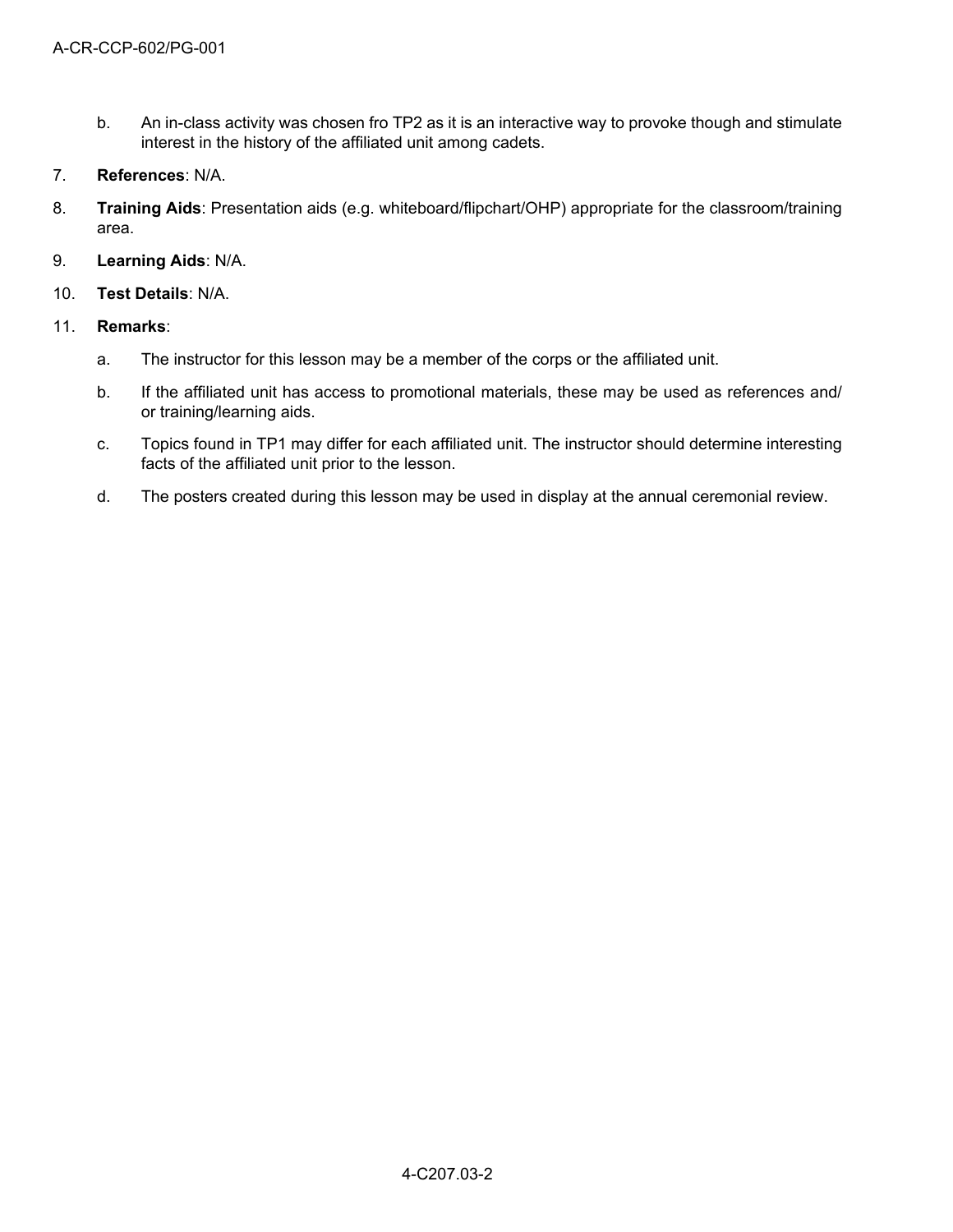# **EO C207.04**

1. **Performance**: Participate in a Tour of the Affiliated Unit

### 2. **Conditions**:

- a. Given:
	- (1) supervision; and
	- (2) assistance as required.
- b. Denied: N/A.
- c. Environmental: The corps Commanding Officer will determine conditions suitable for this training.
- 3. **Standard**: The cadet shall tour the affiliated unit to become familiar with the Canadian Forces' (CF) relationship to the Cadet Program.
- 4. **Teaching Points**: Conduct a tour of the affiliated unit and facilities, highlighting the following:
	- a. the size of the affiliated unit;
	- b. the role the affiliated unit plays within the CF;
	- c. the formation date of the affiliated unit;
	- d. the building(s) occupied by the affiliated unit;
	- e. any deployments in which the affiliated unit has participated;
	- f. any previous awards/medals awarded to members of the affiliated unit;
	- g. role within the corps; and
	- h. any other interesting facts.
- 5. **Time**:

| а. | Introduction / Conclusion: | $10 \text{ min}$ |
|----|----------------------------|------------------|
|    | b. Field Trip:             | 80 min           |
|    | c. Total:                  | 90 min           |

- 6. **Substantiation**: A field trip was chosen for this lesson as it will reinforce the cadets' knowledge of the affiliated unit, while informing the cadets of the role of the affiliated unit within the corps/squadron.
- 7. **References**: N/A.
- 8. **Training Aids**: Presentation aids (e.g. whiteboard/flipchart/OHP) appropriate for the classroom/training area.
- 9. **Learning Aids**: N/A.
- 10. **Test Details**: N/A.
- 11. **Remarks**:
	- a. If an instructor from the corps will conduct the tour, all teaching points shall be researched in advance.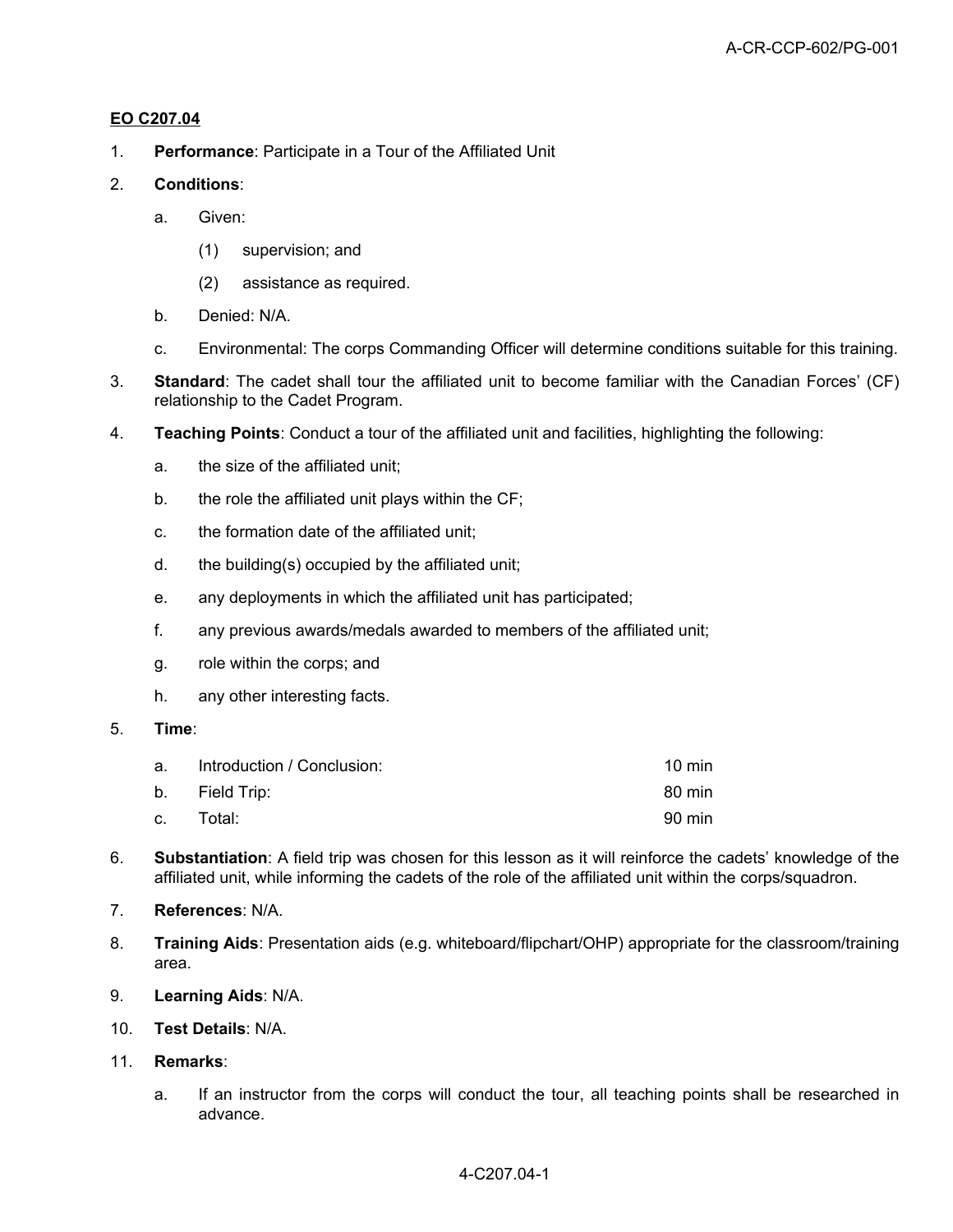# A-CR-CCP-602/PG-001

- b. This field trip may be conducted on a supported day or during a complementary session.
- c. If the affiliated unit has access to promotional materials, these may be used as references/training/ learning aids.
- d. There is no instructional guide for this EO.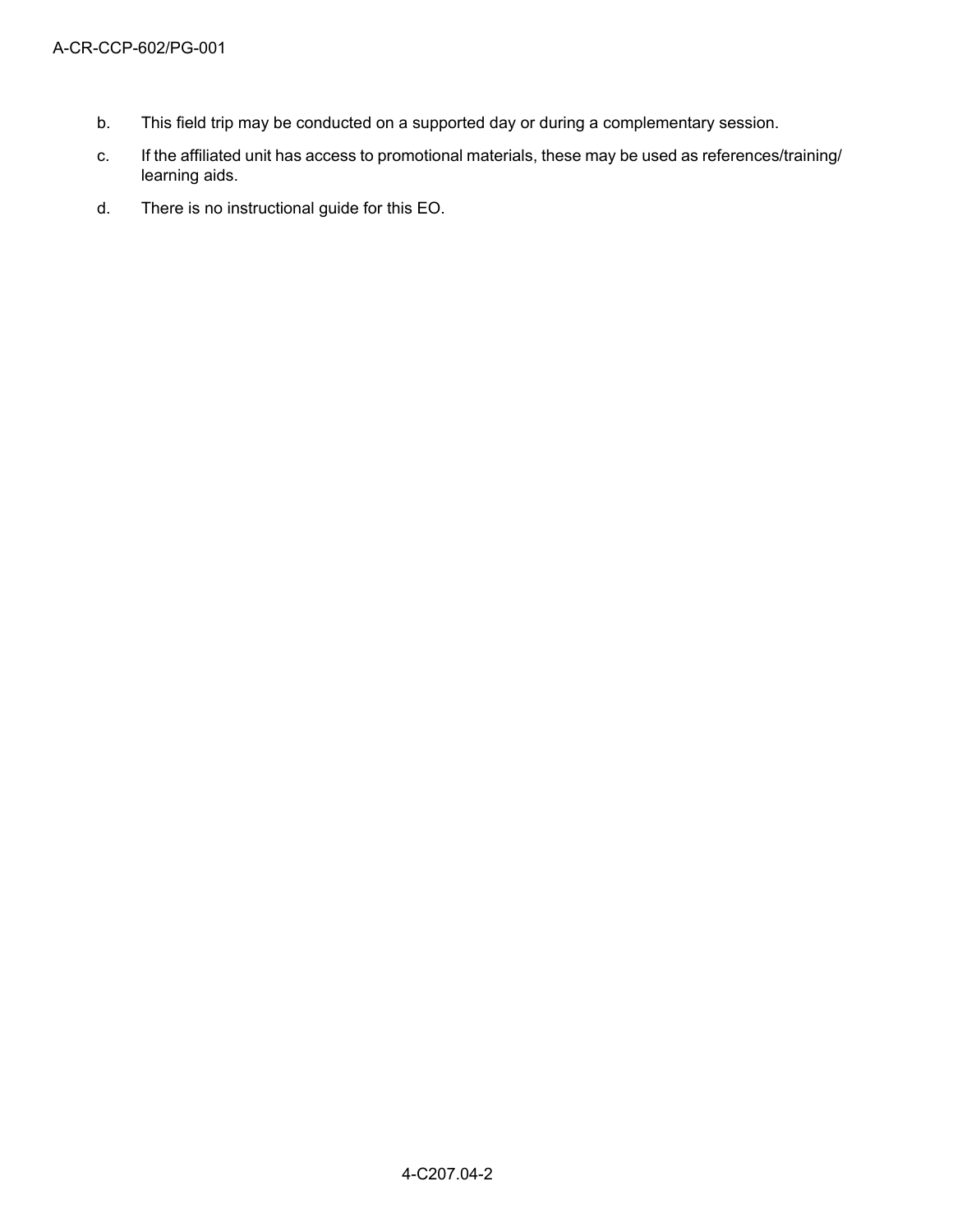### **PO 208**

- 1. **Performance**: Execute Drill as a Member of a Squad
- 2. **Conditions**:
	- a. Given:
		- (1) words of command;
		- (2) supervision; and
		- (3) assistance as required.
	- b. Denied: N/A.
	- c. Environmental: A drill hall or outdoor parade square in favourable weather.
- 3. **Standard**: In accordance with A-PD-201-000/PT-000, *The Canadian Forces Manual of Drill and Ceremonial,* the cadet will execute drill as a member of a squad, to include:
	- a. executing turns to the left and right on the march;
	- b. as a squad in threes, forming single file from the halt; and
	- c. as a squad in line, forming single file from the halt.
- 4. **Remarks**: Instructors are advised to conduct the EOs as listed, as subsequent EOs are dependent on previous EOs.

### 5. **Complementary Material**:

- a. Complementary material associated with PO 208 is designed to allow additional opportunities for cadet corps with an interest in drill to develop the cadet's skills in this area specifically:
	- (1) EO C208.01 (Practice Ceremonial Drill as a Review) provided to allow practice of Phase One mandatory training; and
	- (2) EO C208.02 (Execute Drill With Arms).
- b. Some complementary training offered in Phase One may be selected as complementary training in Phase Two, specifically EO C108.01 (Execute Supplementary Drill Movements). Drill movements will be selected from Chapters 2 or 3 of A-PD-201-000/PT-000.
- c. Complementary training associated with PO 208 is limited to a total of nine periods, of which a maximum of six periods may be used in support of EO C108.01 (Execute Supplementary Drill Movements) and EO C208.01 (Practice Ceremonial Drill as a Review), to be conducted during sessions or on a supported day. Corps are not required to use all nine periods.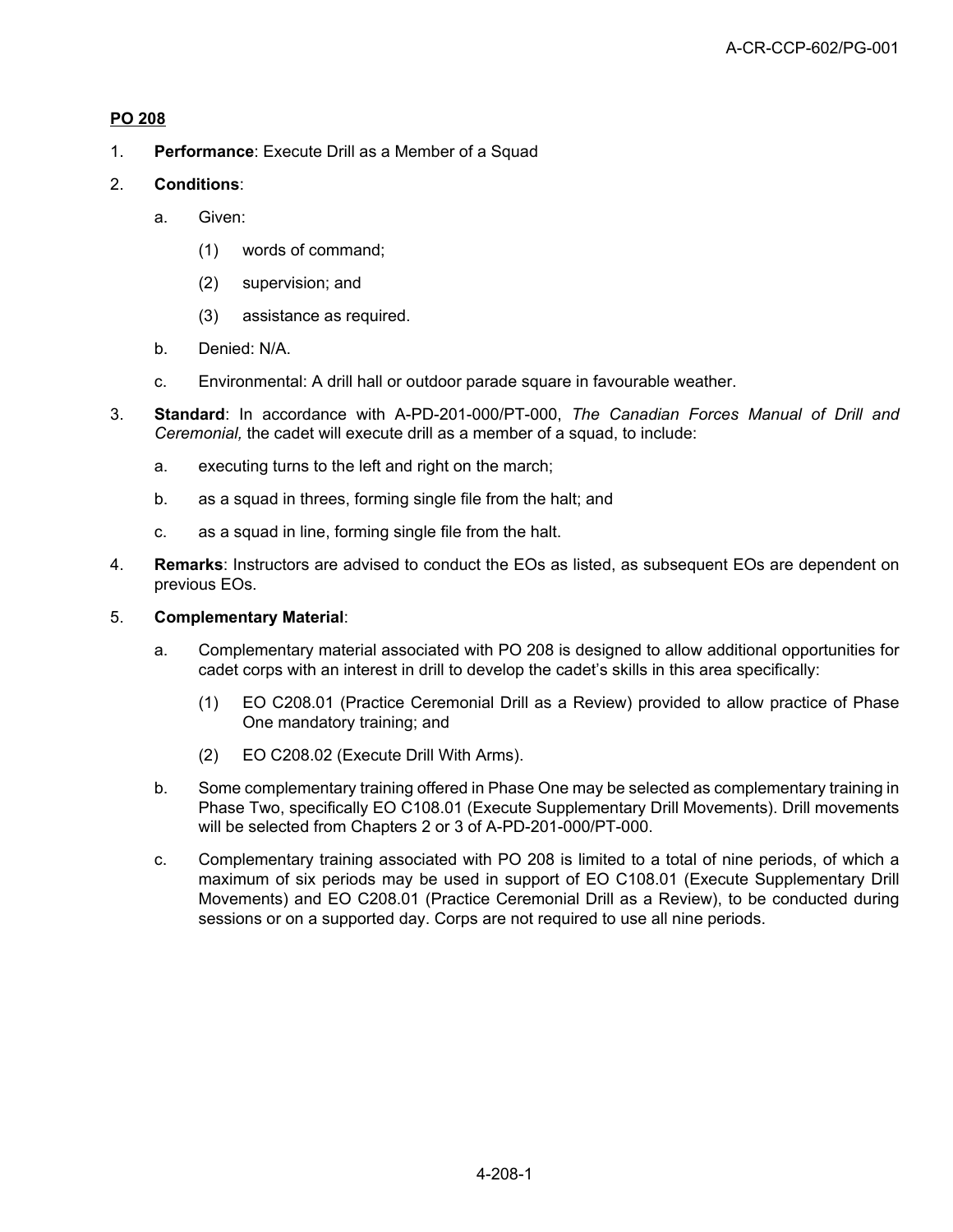THIS PAGE INTENTIONALLY LEFT BLANK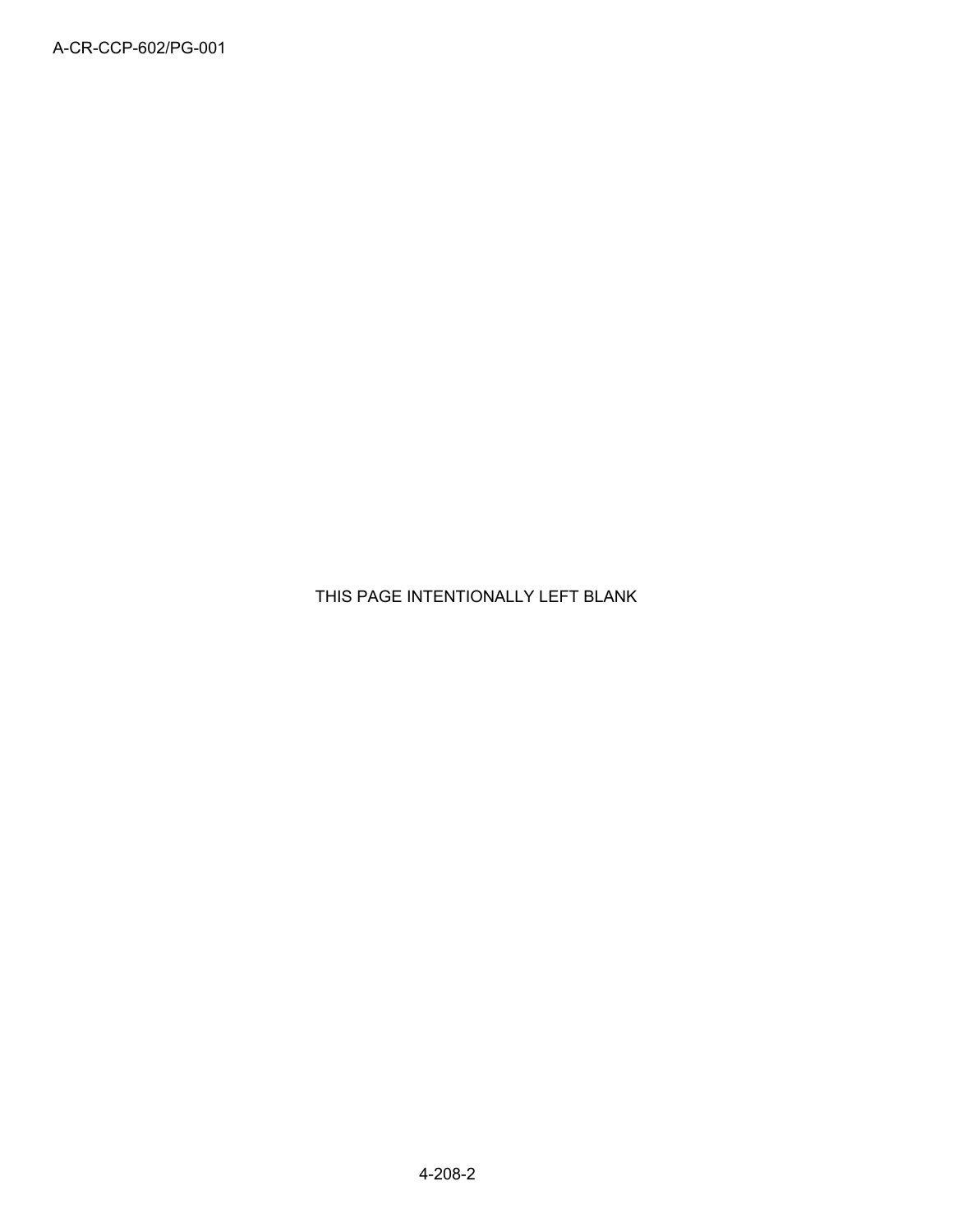### **EO M208.01**

1. **Performance**: Execute Left and Right Turns on the March

# 2. **Conditions**:

- a. Given:
	- (1) words of command;
	- (2) supervision; and
	- (3) assistance as required.
- b. Denied: N/A.
- c. Environmental: A drill hall, or outdoor parade square in favourable weather.
- 3. **Standard**: In accordance with A-PD-201-000/PT-000, the cadet shall execute left and right turns on the march.

# 4. **Teaching Points**:

| <b>TP</b>       | <b>Description</b>                                                                   | <b>Method</b>                              | Time   | <b>Refs</b>                    |
|-----------------|--------------------------------------------------------------------------------------|--------------------------------------------|--------|--------------------------------|
| TP <sub>1</sub> | Explain, demonstrate, and allow cadets time to<br>practice left turns on the march.  | <b>Demonstration</b><br>and<br>Performance | 25 min | A0-002 (pp. 3-<br>29 and 3-30) |
| TP2             | Explain, demonstrate, and allow cadets time to<br>practice right turns on the march. | Demonstration<br>and<br>Performance        | 25 min | A0-002 (p. 3-<br>31)           |

# 5. **Time**:

| а. | Introduction / Conclusion:     | 10 min |
|----|--------------------------------|--------|
| b. | Demonstration and Performance: | 50 min |
| C. | Τotal:                         | 60 min |

- 6. **Substantiation**: Demonstration and performance was chosen for this lesson as it allows the instructor to explain and demonstrate turning on the march while providing an opportunity for the cadets to practice turning on the march under supervision.
- 7. **References**: A0-002 A-PD-201-000/PT-000 Directorate of History and Heritage 3-2. (2001). *The Canadian Forces Manual of Drill and Ceremonial*. Ottawa, ON: The Department of National Defence.
- 8. **Training Aids**: N/A.
- 9. **Learning Aids**: N/A.
- 10. **Test Details**: N/A.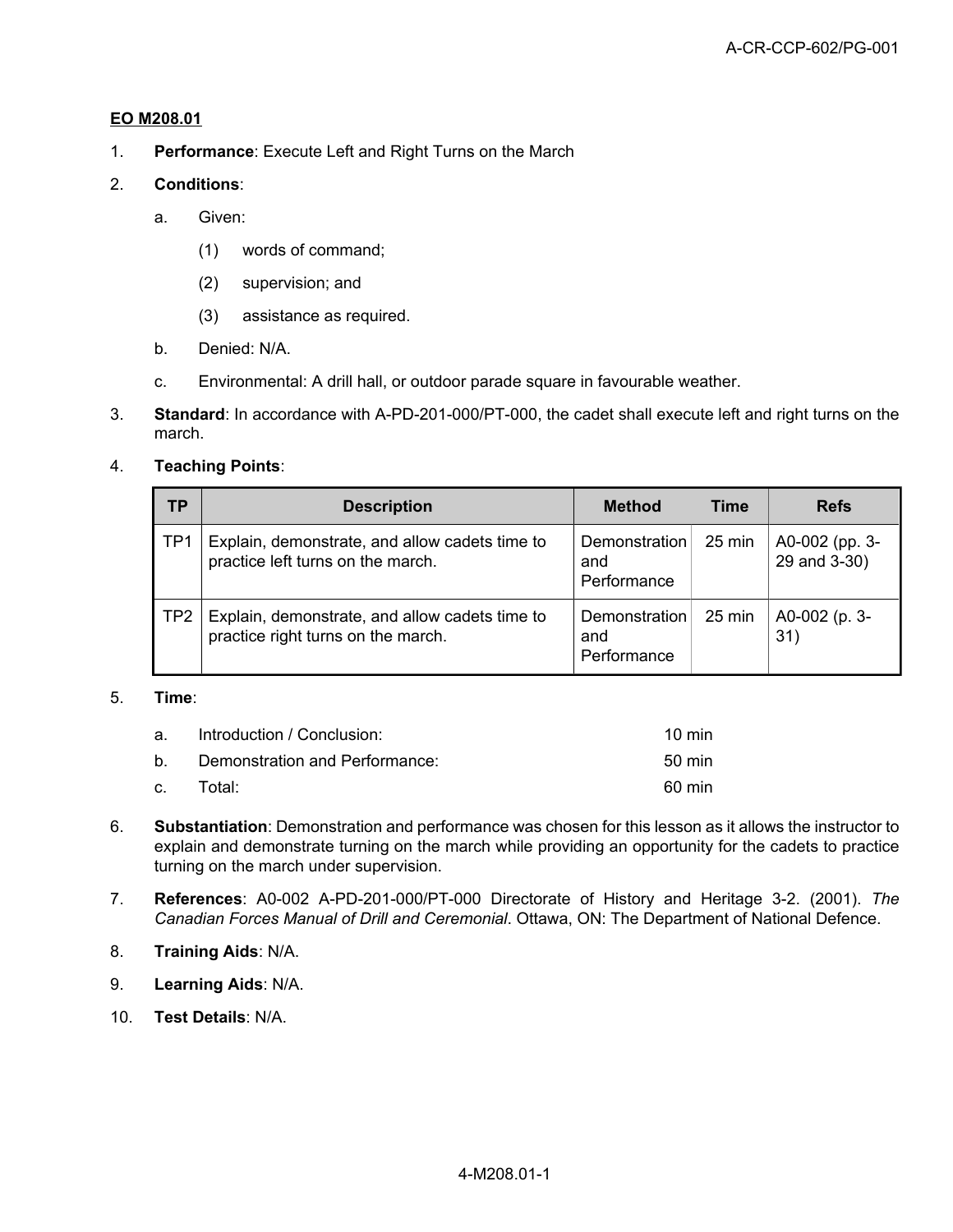# 11. **Remarks**:

- a. It is recommended that ongoing feedback be provided during drill practices, weekly parade nights, and ceremonial parades.
- b. Assistant instructors may be required for this lesson.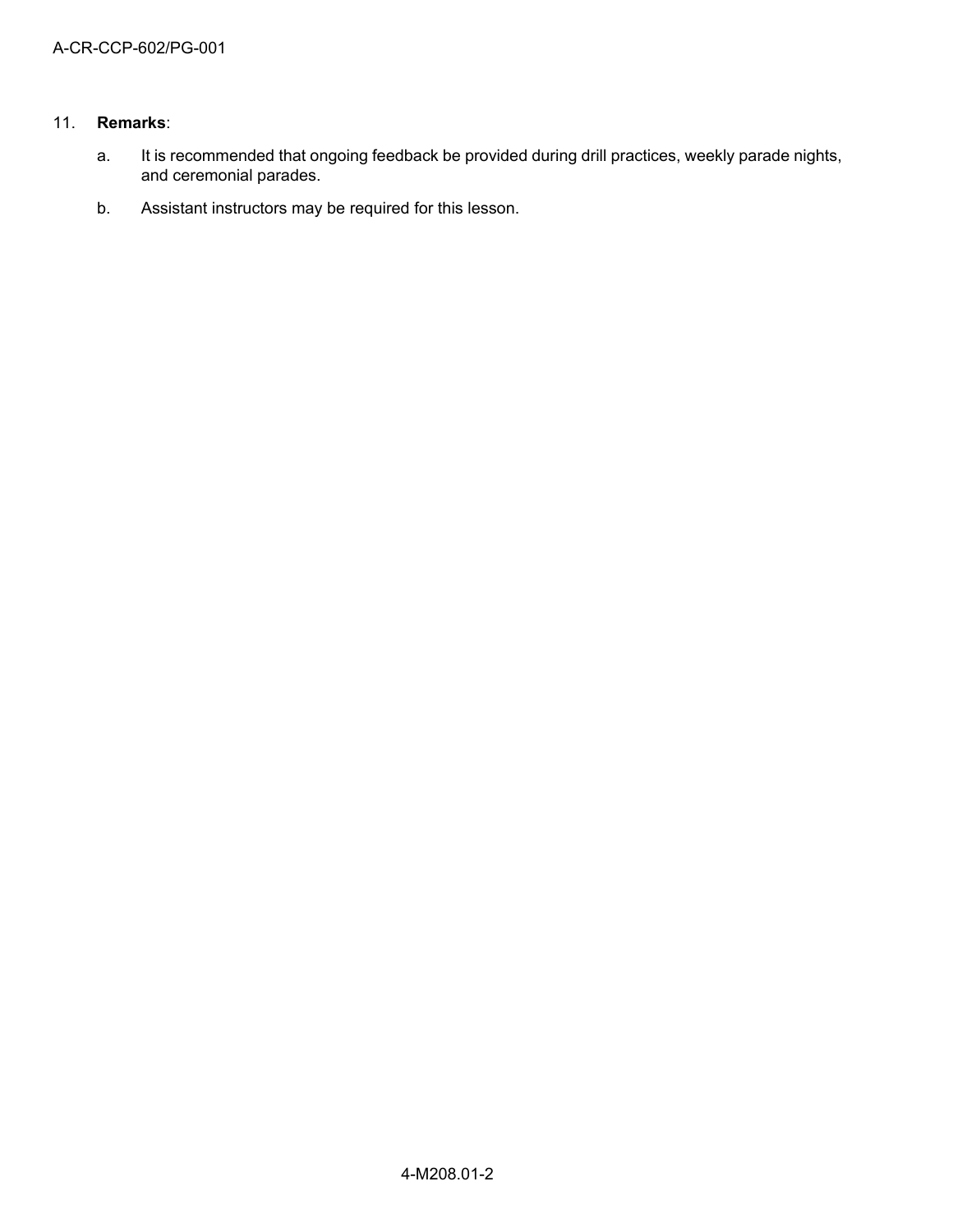### **EO M208.02**

- 1. **Performance**: Form Single File from the Halt
- 2. **Conditions**:
	- a. Given:
		- (1) words of command;
		- (2) supervision; and
		- (3) assistance as required.
	- b. Denied: N/A.
	- c. Environmental: A drill hall, or outdoor parade square in favourable weather.
- 3. **Standard**: In accordance with A-PD-201-000/PT-000, the cadet shall form single file from the halt, to include:
	- a. forming single file from the halt as a squad in threes; and
	- b. forming single file from the halt as a squad in line.
- 4. **Teaching Points**:

| ТP              | <b>Description</b>                                                                                               | <b>Method</b>                       | Time             | <b>Refs</b>                    |
|-----------------|------------------------------------------------------------------------------------------------------------------|-------------------------------------|------------------|--------------------------------|
| TP <sub>1</sub> | Explain, demonstrate, and allow cadets to<br>practice forming single file from the halt as a<br>squad in threes. | Demonstration<br>and<br>Performance | $15 \text{ min}$ | A0-002 (pp. 3-<br>43 and 3-44) |
| TP <sub>2</sub> | Explain, demonstrate, and allow cadets to<br>practice forming single file from the halt as a<br>squad in line.   | Demonstration<br>and<br>Performance | $10 \text{ min}$ | A0-002 (pp. 3-<br>45 and 3-46) |

### 5. **Time**:

| а.   | Introduction / Conclusion:        | $5 \text{ min}$ |
|------|-----------------------------------|-----------------|
|      | b. Demonstration and Performance: | 25 min          |
| C. I | Total:                            | 30 min          |

- 6. **Substantiation**: Demonstration and performance was chosen for this lesson as it allows the instructor to explain and demonstrate the skill the cadet is expected to acquire while providing an opportunity for the cadets to practice forming single file from the halt under supervision.
- 7. **References**: A0-002 A-PD-201-000/PT-000 Directorate of History and Heritage 3-2. (2001). *The Canadian Forces Manual of Drill and Ceremonial.* Ottawa, ON: The Department of National Defence.
- 8. **Training Aids**: N/A.
- 9. **Learning Aids**: N/A.
- 10. **Test Details**: N/A.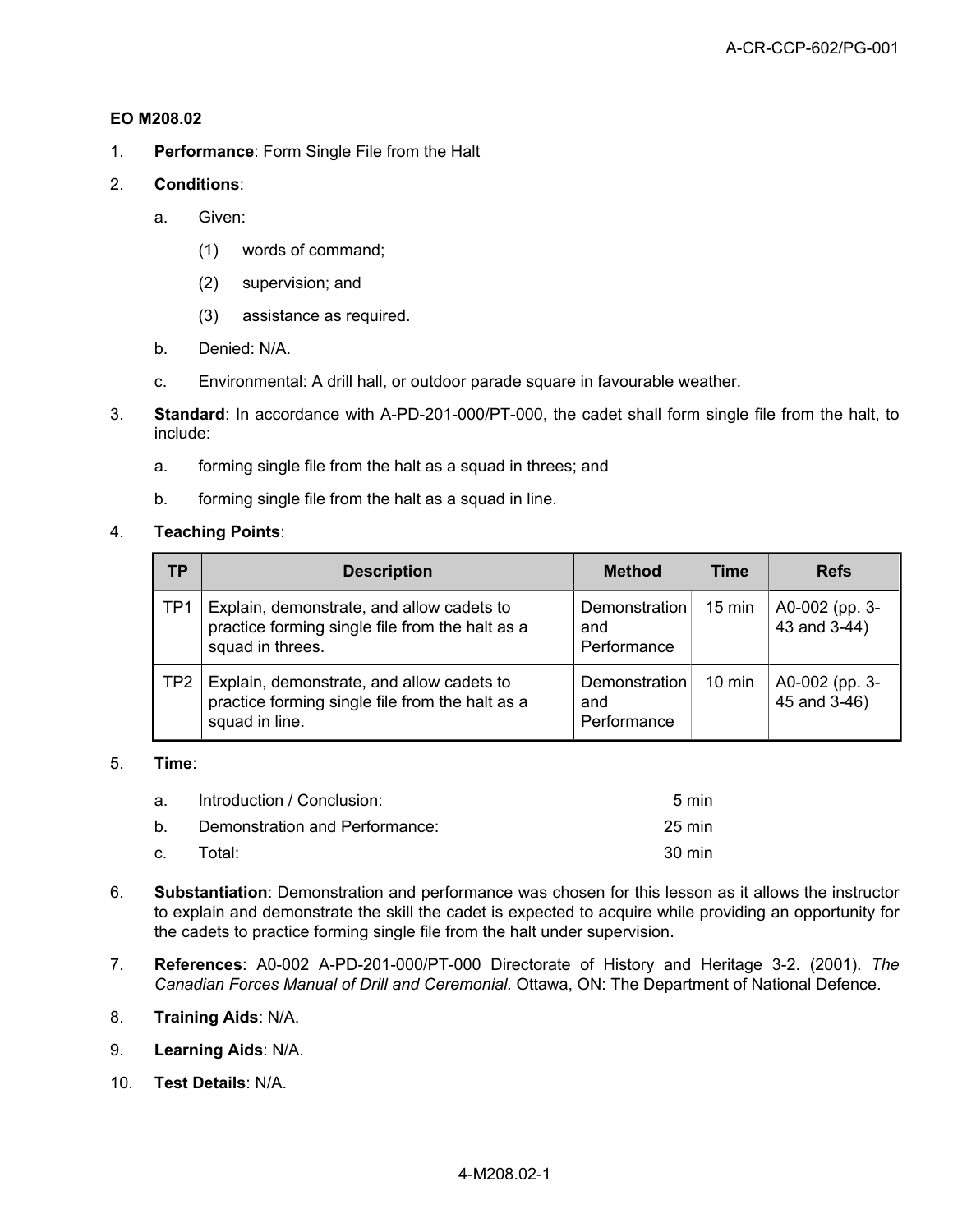# 11. **Remarks**:

- a. It is recommended that ongoing feedback be provided during drill practices, weekly parade nights, and ceremonial parades.
- b. Assistant instructors may be required for this lesson.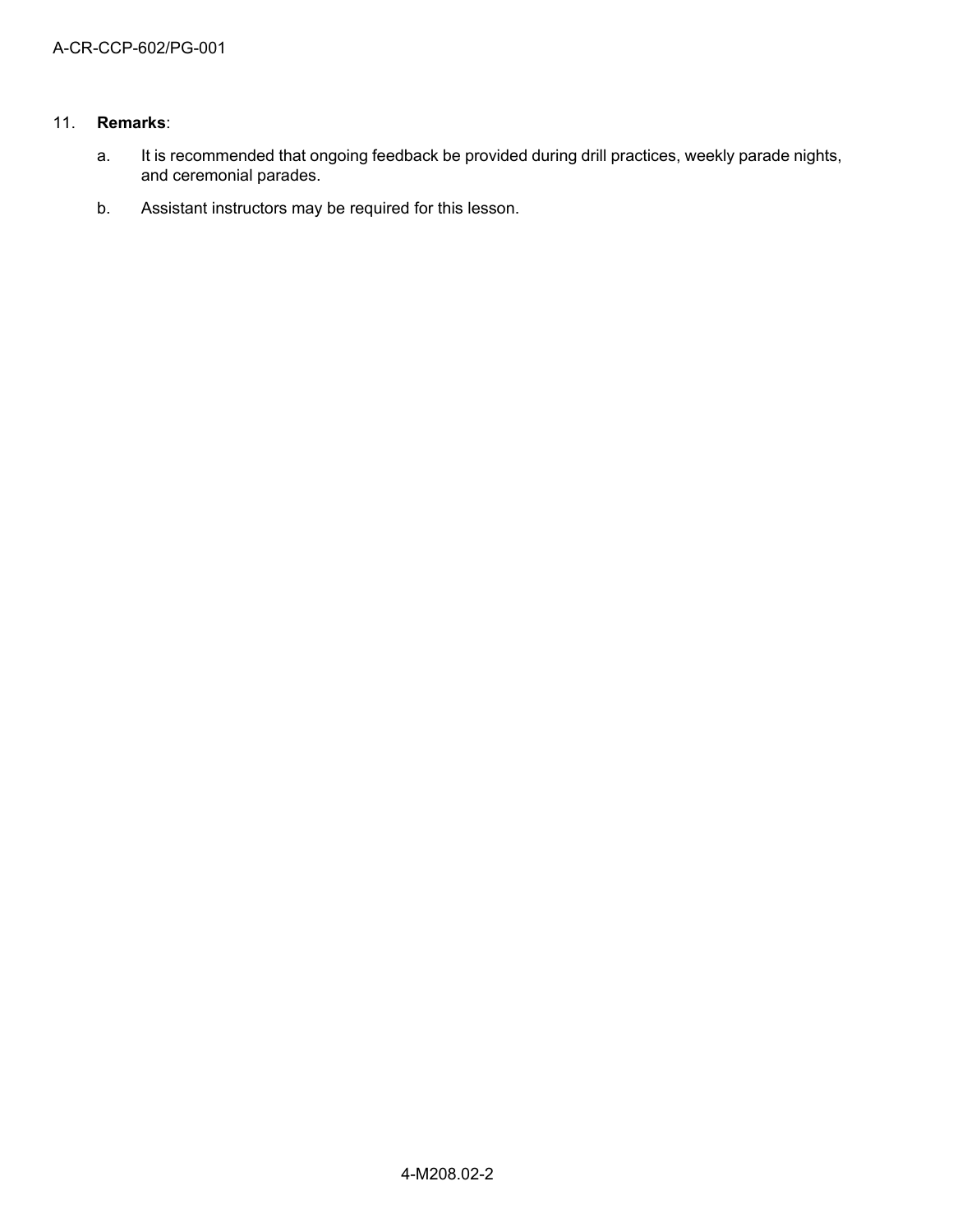### **EO C208.01**

- 1. **Performance**: Practice Ceremonial Drill as a Review
- 2. **Conditions**:
	- a. Given:
		- (1) words of command;
		- (2) supervision; and
		- (3) assistance as required.
	- b. Denied: N/A.
	- c. Environmental: A drill hall, or outdoor parade square in favourable weather.
- 3. **Standard**: In accordance with A-PD-201-000/PT-000, the cadet shall participate in a review of ceremonial drill, chosen from EOs M108.01 to M108.11.
- 4. **Teaching Points**: As per reference.
- 5. **Time**:

|      | a. Introduction / Conclusion:     | $10 \text{ min}$ |
|------|-----------------------------------|------------------|
|      | b. Demonstration and Performance: | 50 min           |
| C. I | Total:                            | 60 min           |

- 6. **Substantiation**: Demonstration and performance was chosen for this lesson as it allows the instructor to explain and demonstrate ceremonial drill while providing an opportunity for the cadets to practice these skills under supervision.
- 7. **References**: A0-002 A-PD-201-000/PT-000 Directorate of History and Heritage 3-2. (2001). *The Canadian Forces Manual of Drill and Ceremonial*. Ottawa, ON: The Department of National Defence.
- 8. **Training Aids**: N/A.
- 9. **Learning Aids**: N/A.
- 10. **Test Details**: N/A.
- 11. **Remarks**:
	- a. It is recommended that ongoing feedback be provided during drill practices, weekly parade nights, and ceremonial parades.
	- b. A maximum of two periods have been allocated for this EO to review any mandatory drill from EOs M108.01 to M108.11.
	- c. Assistant instructors may be required for this lesson.
	- d. No instructional guide will be provided for this EO.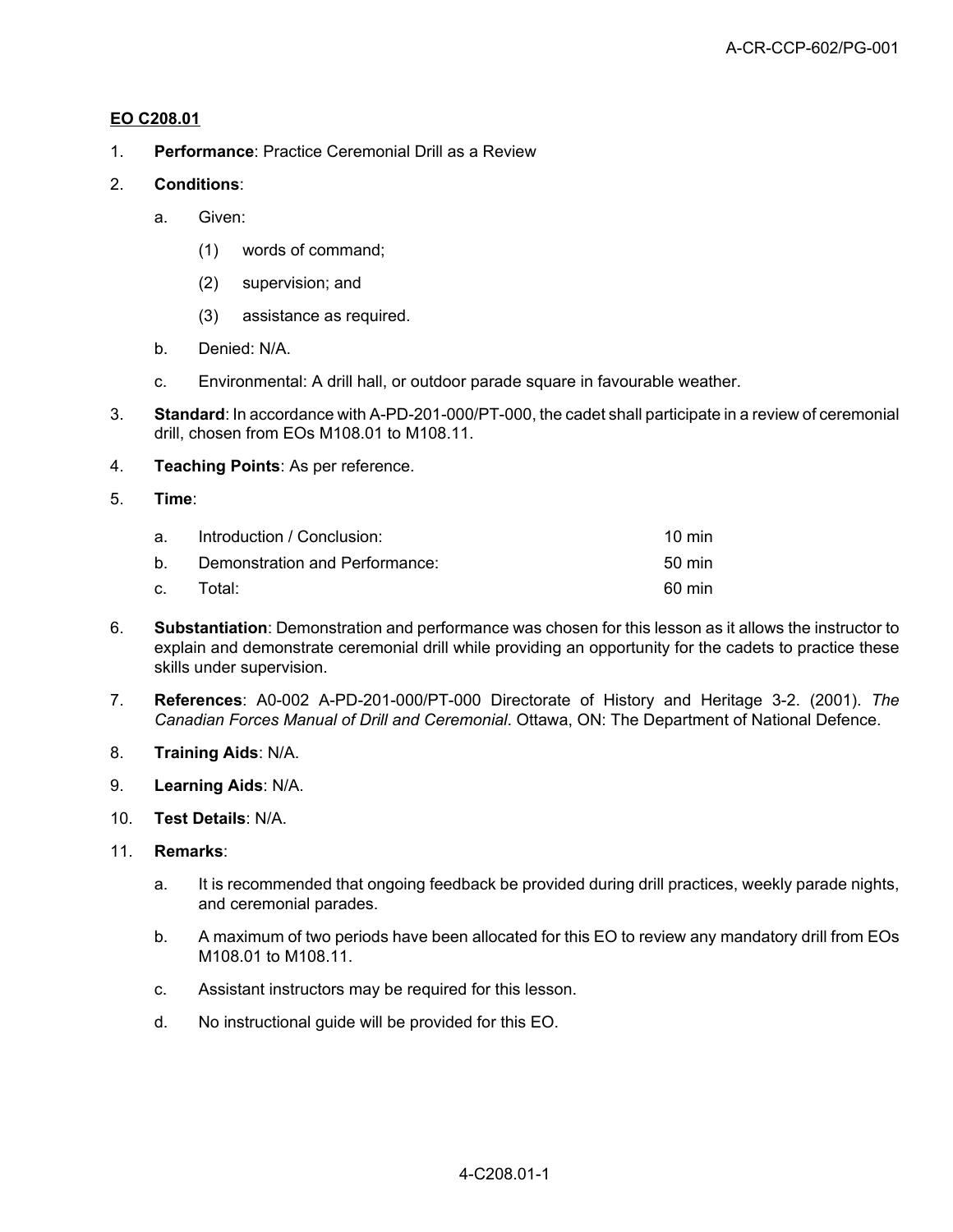THIS PAGE INTENTIONALLY LEFT BLANK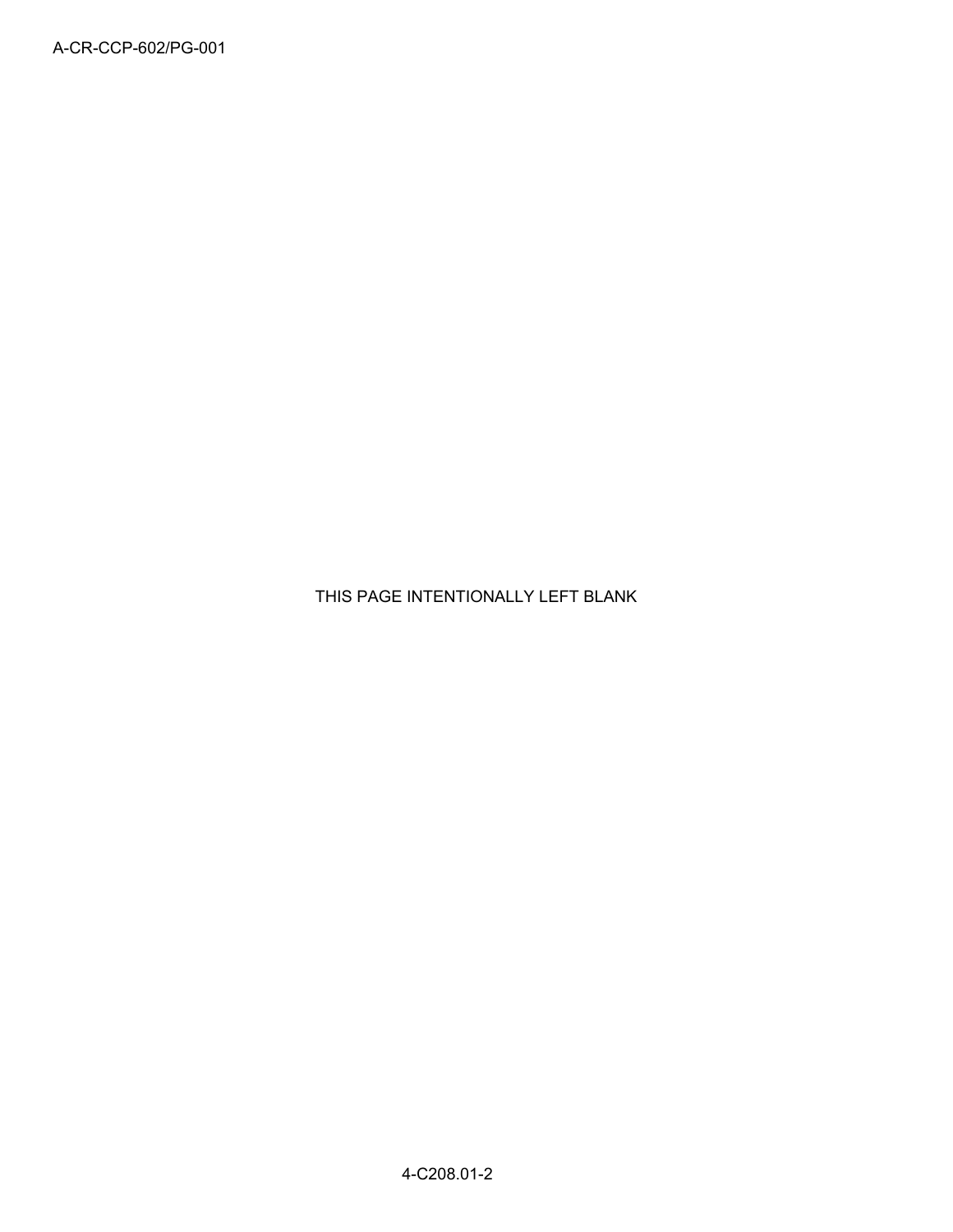### **EO C208.02**

- 1. **Performance**: Execute Drill with Arms
- 2. **Conditions**:
	- a. Given:
		- (1) words of command;
		- (2) drill purpose rifle;
		- (3) supervision; and
		- (4) assistance as required.
	- b. Denied: N/A.
	- c. Environmental: A drill hall, or outdoor parade square in favourable weather.
- 3. **Standard**: In accordance with A-CR-CCP-053/PT-001, *Royal Canadian Sea Cadets Manual of Drill and Ceremonial and as a Member of a Squad*, Chapter 2, the cadet shall execute drill with arms.
- 4. **Teaching Points**: As per reference.
- 5. **Time**:

| а.   | Introduction / Conclusion:     | $10 \text{ min}$ |
|------|--------------------------------|------------------|
| b. I | Demonstration and Performance: | 230 min          |
| C. I | Total:                         | 240 min          |

- 6. **Substantiation**: Demonstration and performance was chosen for this lesson as it allows the instructor to explain and demonstrate drill with arms while providing an opportunity for the cadets to practice these skills under supervision.
- 7. **References**: A0-038 A-CR-CCP-053/PT-001 D Cdts. (2000). *Royal Canadian Sea Cadets Manual of Drill and Ceremonial*. Ottawa, ON: Department of National Defence.
- 8. **Training Aids**: Drill purpose rifle.
- 9. **Learning Aids**: Drill purpose rifle.
- 10. **Test Details**: N/A.
- 11. **Remarks**:
	- a. Assistant instructors may be required to provide demonstrations for this lesson.
	- b. The recommended basic breakdown of basic drill with arms lessons is as follows:
		- (1) adopt the positions of attention, stand at ease, and stand easy with arms, to include (one period):
			- (a) the position of attention;
			- (b) stand at ease from attention;
			- (c) stand easy from stand at ease;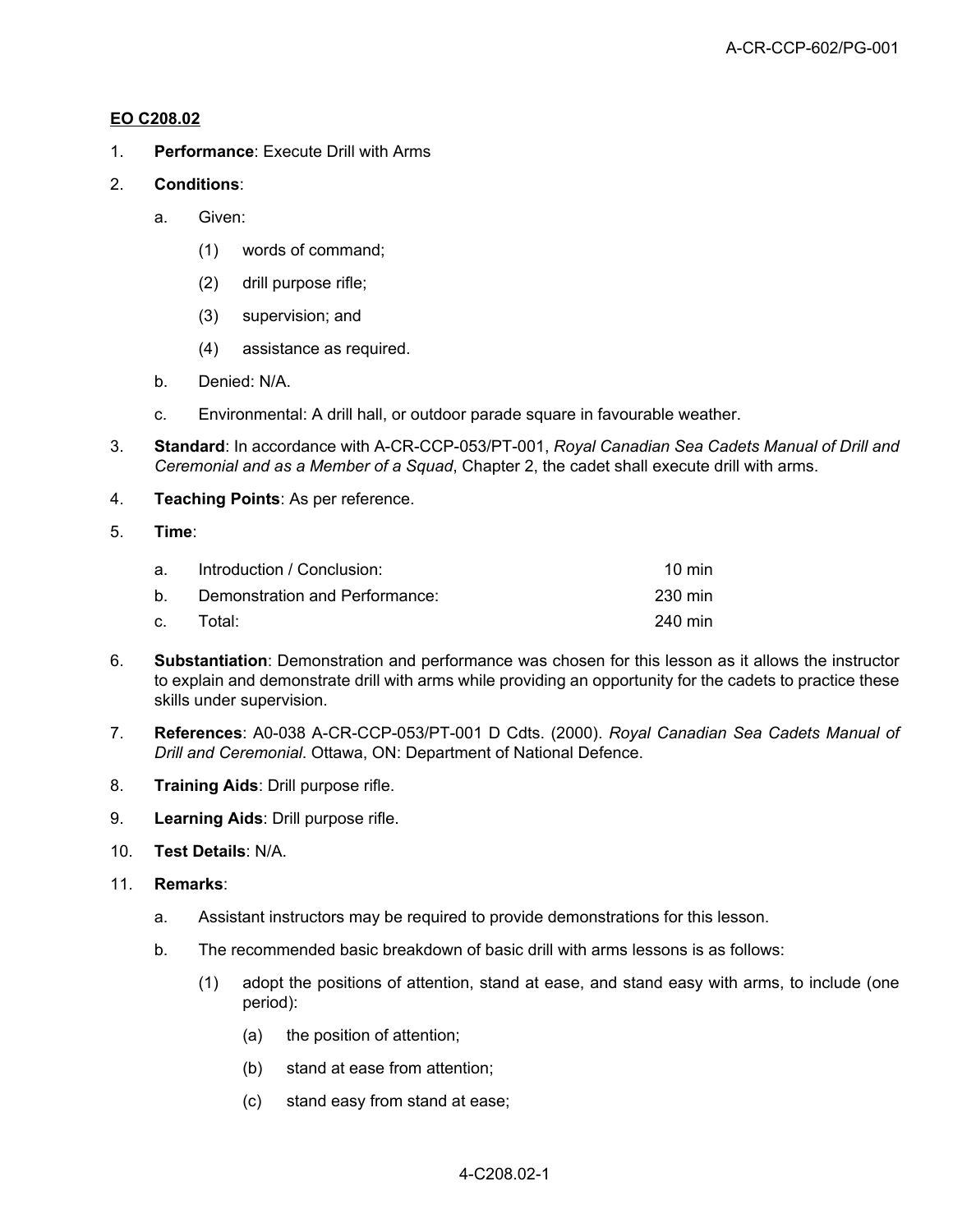- (d) stand at ease from stand easy; and
- (e) attention from stand at ease;
- (2) execute ground and take up arms (one period);
- (3) execute slope arms from the order and order arms from the slope (one period);
- (4) execute dressing a squad with arms (one period);
- (5) execute paying compliments with arms at the halt, to include (two periods):
	- (a) salute at slope arms;
	- (b) present arms from the slope; and
	- (c) slope arms from the present; and
- (6) march and halt in quick time with arms (one period).
- c. No instructional guide will be provided for this EO.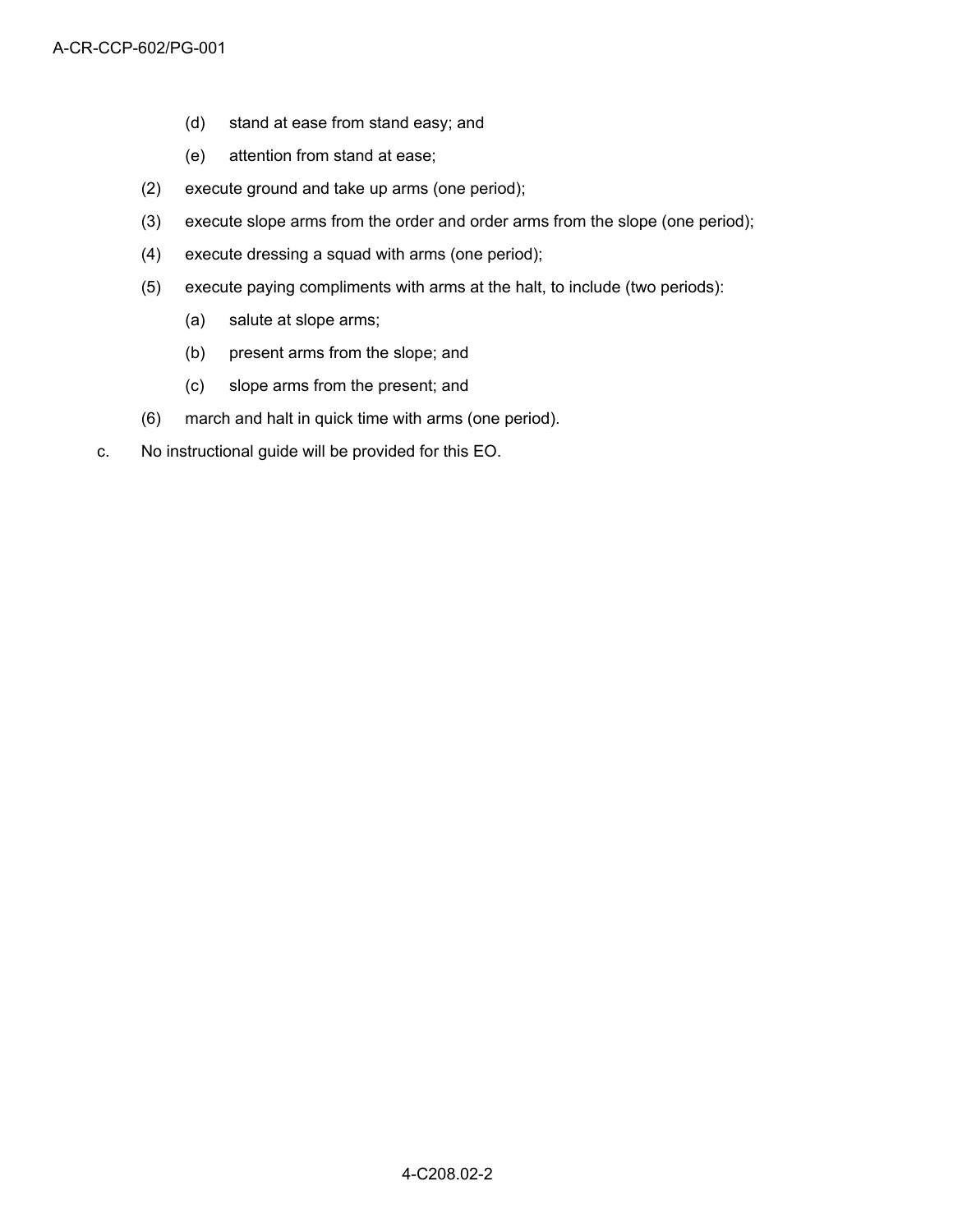# **PO 211**

1. **Performance**: Participate in Competitive Summer Biathlon Activities

# 2. **Conditions**:

- a. Given:
	- (1) cadet air rifle;
	- (2) safety glasses/goggles;
	- (3) approved cadet air rifle pellets;
	- (4) containers to hold pellets;
	- (5) biathlon Air Rifle Target (BART);
	- (6) local Range Standing Orders;
	- (7) supervision; and
	- (8) assistance as required.
- b. Denied: N/A.
- c. Environmental:
	- (1) Air rifle range constructed IAW A-CR-CCP-177/PT-001, Chapter 1, Section 8; and
	- (2) Established running route of approximately 500-1000 m.
- 3. **Standard**: In accordance with specified references and, as a member of a section, the cadet will participate in competitive summer biathlon activities, to include:
	- a. running a loop of 500-1000 m;
	- b. firing eight rounds in an effort to activate all five targets of the BART;
	- c. running a second loop of 500-1000 m;
	- d. firing eight rounds in an effort to activate all five targets of the BART;
	- e. running a final loop of 500-1000 m; and
	- f. finishing the event.

#### 4. **Remarks**:

- a. Cadets must have completed PO C111 (Participate in a Summer Biathlon Activity) prior to competing in the competitive summer biathlon activity.
- b. Assistance may be given to cadets who have difficulty pumping the cadet air rifle.
- c. All range activities must be conducted by a Range Safety Officer (RSO).

#### 5. **Complementary Material**:

a. PO 211 (Participate in Competitive Summer Biathlon Activities) is a complementary package designed to provide an opportunity for the cadet to participate in competitive summer biathlon activities.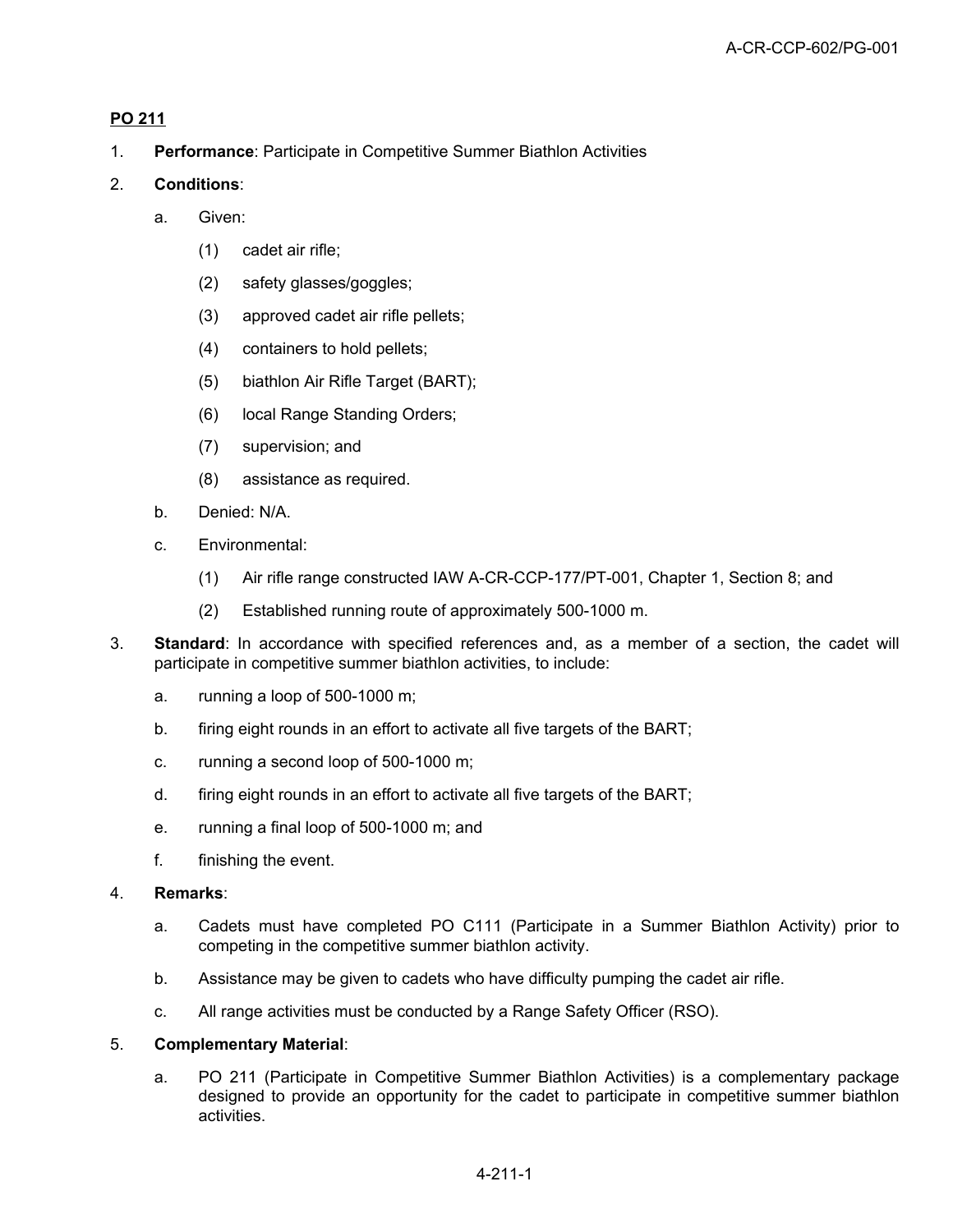- b. Corps/Squadrons choosing PO 211 as complementary training may complete EOs C211.01- C211.03 or the complete package, EOs C211.01-C211.04. Corps/Squadrons cannot conduct EO C211.04 (Participate in a Competitive Summer Biathlon Activity), unless cadets have completed EOs C211.01-C211.03.
- c. Complementary training associated with PO 211 is limited to a total of nine periods which may be conducted during sessions or on a supported day.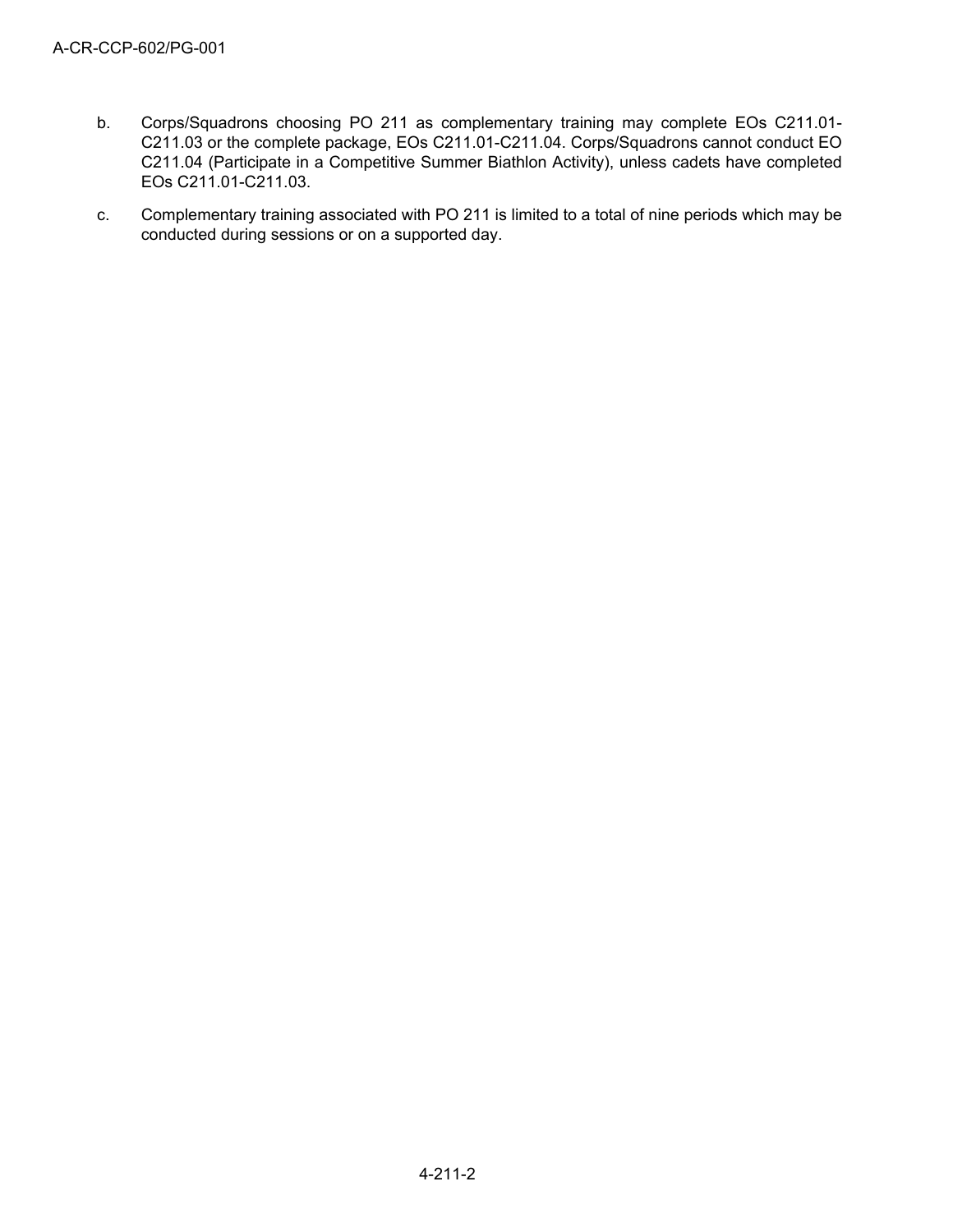# **EO C211.01**

1. **Performance**: Identify Civilian Biathlon Opportunities

### 2. **Conditions**:

- a. Given:
	- (1) supervision; and
	- (2) assistance as required.
- b. Denied: N/A.
- c. Environmental: Suitable classroom facilities or training area large enough to accommodate the entire group.
- 3. **Standard**: In accordance with specified references, the cadet shall identify civilian biathlon opportunities, to include:
	- a. training opportunities; and
	- b. competitive events.

#### 4. **Teaching Points**:

| ΤP              | <b>Description</b>                                                                                          | <b>Method</b>          | <b>Time</b>      | <b>Refs</b>                                            |
|-----------------|-------------------------------------------------------------------------------------------------------------|------------------------|------------------|--------------------------------------------------------|
| TP <sub>1</sub> | Introduce local, provincial/territorial, national, and<br>international biathlon training opportunities.    | Interactive<br>Lecture | $10 \text{ min}$ | C <sub>0</sub> -082<br>C <sub>0</sub> -148<br>$C0-149$ |
| TP <sub>2</sub> | Introduce local, provincial/territorial, national, and<br>international competitive biathlon opportunities. | Interactive<br>Lecture | $10 \text{ min}$ | $C0-082$<br>$C0-148$                                   |
| TP <sub>3</sub> | Identify famous biathletes who were introduced<br>to the sport through the Canadian Cadet<br>Program.       | Interactive<br>Lecture | 5 min            | $A0-049$<br>C <sub>0</sub> -082<br>$CO-153$            |

#### 5. **Time**:

| a. Introduction / Conclusion: | 5 min   |
|-------------------------------|---------|
| b. Interactive Lecture:       | 25 min  |
| c. Total:                     | -30 min |

6. **Substantiation**: An interactive lecture was chosen for this lesson to orient the cadets to civilian biathlon opportunities and to generate interest.

#### 7. **References**:

a. A0-042 Regional Cadet Support Unit (Central). (2007). *Cadet Marksmanship and Firearms Safety Program.* Retrieved 18 April 2007, from http://www.central.cadets.ca/events/ biath\_cadetmarksman\_e.html.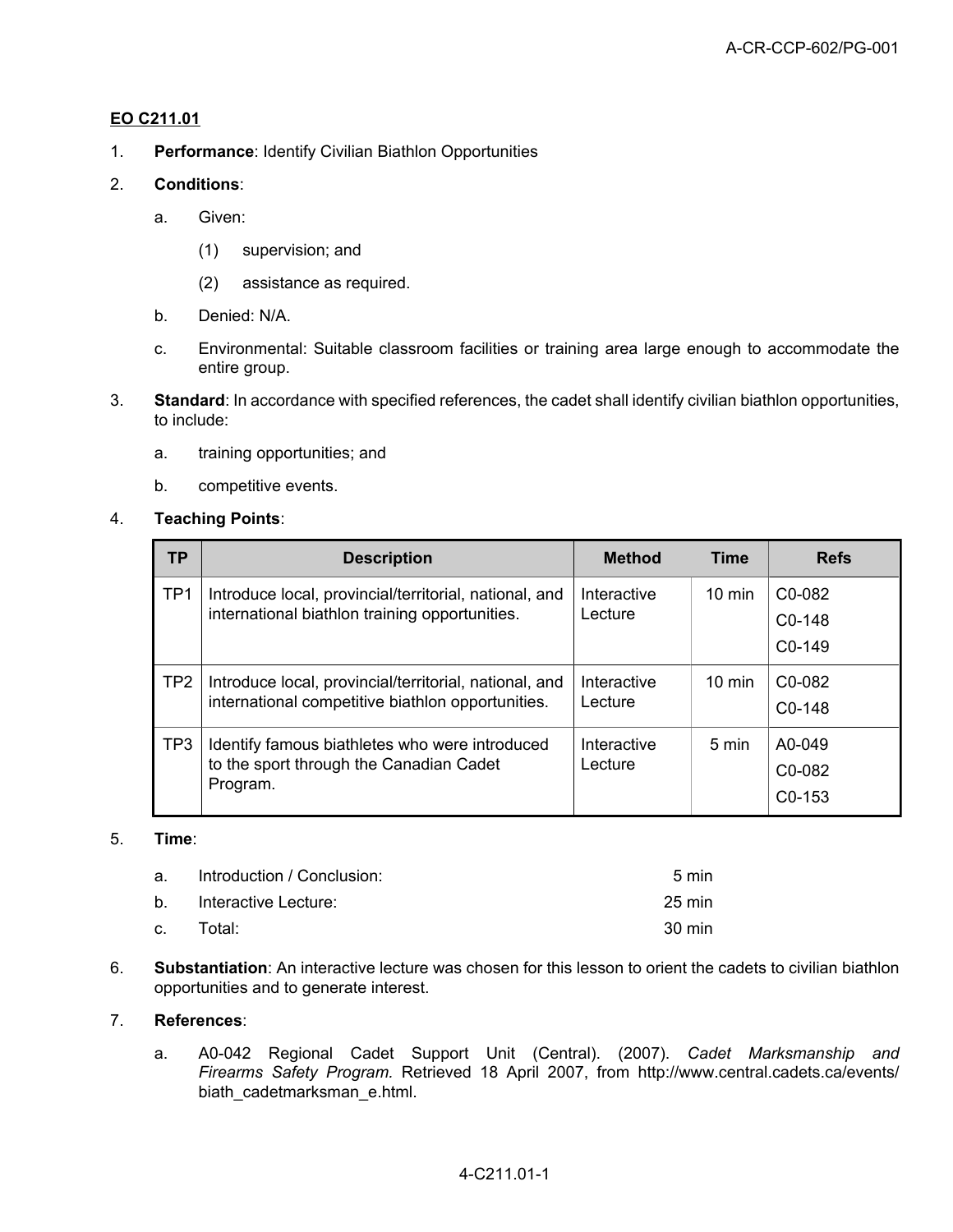- b. C0-082 Biathlon Canada. (2007). *Biathlon Canada.* Retrieved 12 February 2007, from http:// www.biathloncanada.ca.
- c. C0-148 International Biathlon Union. (2007). *International Biathlon Union.* Retrieved 18 April 2007, from http://www.biathlonworld.com.
- d. C0-149 Biathlon Canada. (2005). *Biathlon Bears: Community Coaching.* Ottawa, ON: Biathlon Canada.
- e. C0-153 Library and Archives Canada. (2000). *Myriam Bédard.* Retrieved 30 April 2007, from http:// www.collectionscanada.ca/women/002026-223-e.html.
- 8. **Training Aids**: Presentation aids (e.g. whiteboard/flipchart/OHP) appropriate for the classroom/training area.
- 9. **Learning Aids**: N/A.
- 10. **Test Details**: N/A.
- 11. **Remarks**: N/A.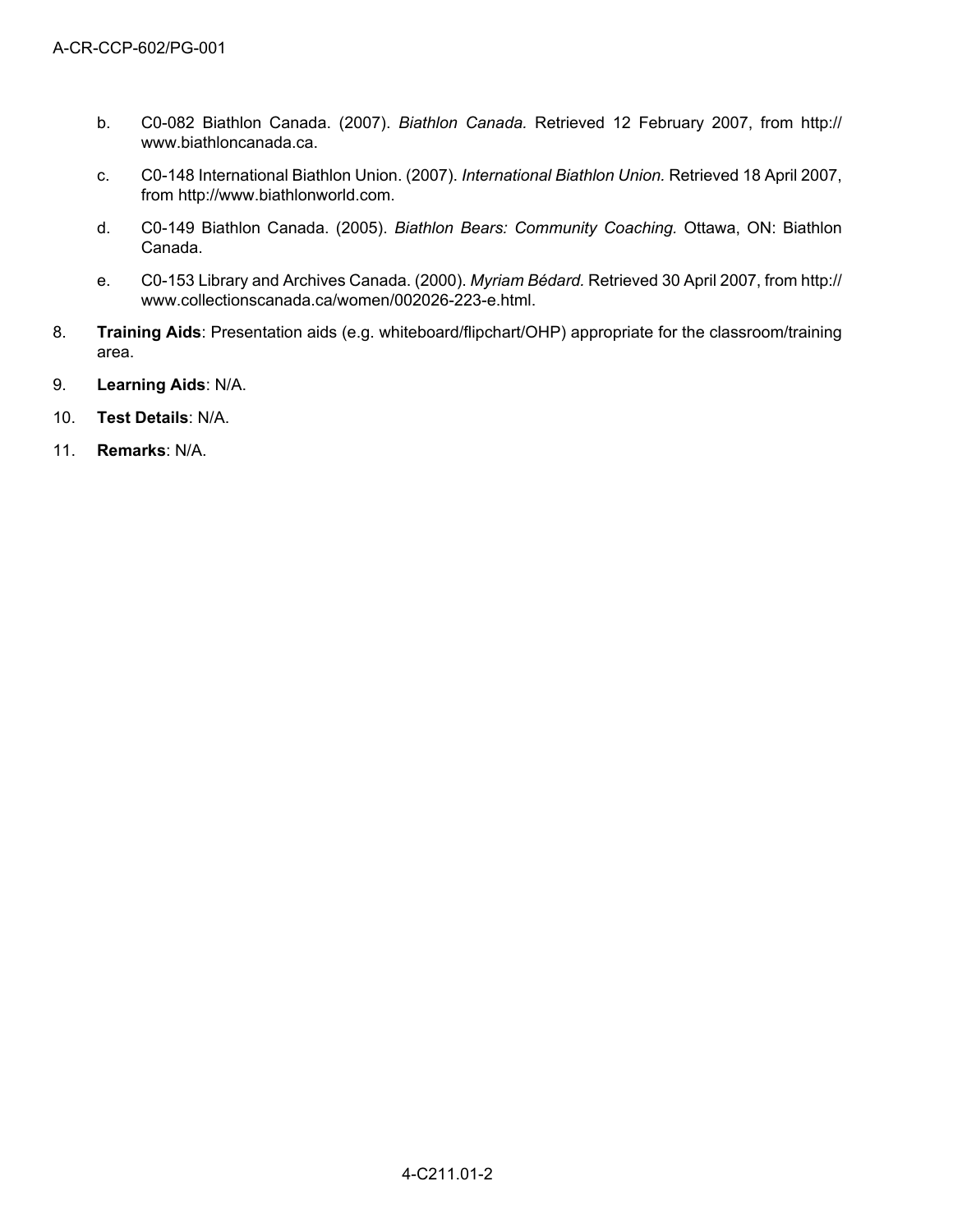# **EO C211.02**

1. **Performance**: Run on Alternating Terrain

### 2. **Conditions**:

- a. Given:
	- (1) supervision; and
	- (2) assistance as required.
- b. Denied: N/A.
- c. Environmental: Training area of alternating terrain large enough to set up a running course of 20- 40 m.
- 3. **Standard**: In accordance with specified references, the cadet shall:
	- a. participate in a warm-up;
	- b. practice running on alternating terrain; and
	- c. participate in a cool-down.

# 4. **Teaching Points**:

| <b>TP</b>       | <b>Description</b>                                                                                | <b>Method</b>          | <b>Time</b>     | <b>Refs</b>                             |
|-----------------|---------------------------------------------------------------------------------------------------|------------------------|-----------------|-----------------------------------------|
| TP <sub>1</sub> | Describe running techniques for alternating<br>terrain, to include:                               | Interactive<br>Lecture | 5 min           | C <sub>0</sub> -08 <sub>0</sub>         |
|                 | posture/body alignment;<br>a.                                                                     |                        |                 |                                         |
|                 | foot position; and<br>b.                                                                          |                        |                 |                                         |
|                 | endurance.<br>C <sub>1</sub>                                                                      |                        |                 |                                         |
| TP <sub>2</sub> | Conduct a warm-up session, composed of light<br>cardiovascular exercises, meant to:               | Practical<br>Activity  | 5 min           | C <sub>0</sub> -002<br>(pp. 109 to 113) |
|                 | stretch the muscles;<br>a.                                                                        |                        |                 | C0-089                                  |
|                 | b.<br>gradually increase respiratory action and<br>heart rate:                                    |                        |                 |                                         |
|                 | expand the muscles' capillaries to<br>C.<br>accommodate the increase in blood<br>circulation; and |                        |                 |                                         |
|                 | raise muscle temperature to facilitate<br>d.<br>reactions in muscle tissue.                       |                        |                 |                                         |
| TP <sub>3</sub> | Supervise while cadets run on alternating terrain.                                                | Practical<br>Activity  | $5 \text{ min}$ |                                         |
| TP4             | Conduct a cool-down session, composed of light<br>cardiovascular exercises, meant to:             | Practical<br>Activity  | 5 min           | C0-002<br>(pp. 109 to 113)              |
|                 | allow the body time to slowly recover from<br>a.<br>physical activity and to help prevent injury; |                        |                 | C0-089                                  |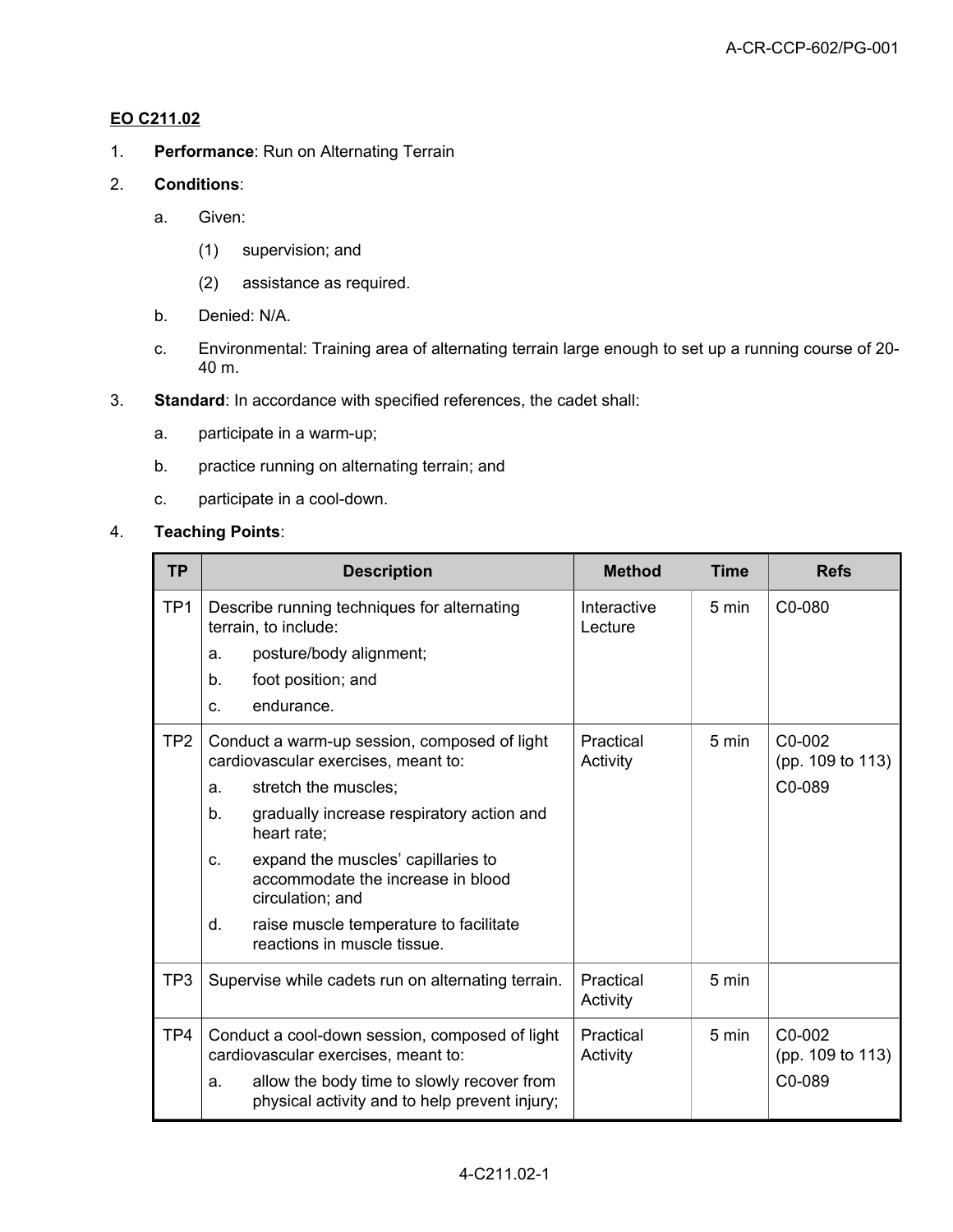| ΤP              | <b>Description</b>                                          |                                                                                                                    | <b>Method</b>         | Time  | <b>Refs</b> |
|-----------------|-------------------------------------------------------------|--------------------------------------------------------------------------------------------------------------------|-----------------------|-------|-------------|
|                 | b.<br>C.                                                    | prepare the respiratory and cardiovascular<br>systems to return to their normal state; and<br>stretch the muscles. |                       |       |             |
| TP <sub>5</sub> | Describe how to create and implement a running<br>schedule. |                                                                                                                    | Practical<br>Activity | 5 min | $C0-146$    |

# 5. **Time**:

| а. | Introduction / Conclusion: | 5 min            |
|----|----------------------------|------------------|
|    | b. Interactive Lecture:    | $10 \text{ min}$ |
|    | c. Practical Activity:     | $15 \text{ min}$ |
| d. | ⊟ Total:                   | 30 min           |

### 6. **Substantiation**:

- a. An interactive lecture was chosen for TPs 1 and 5 to introduce the cadets to running techniques on alternating terrain and on how to implementing a running program.
- b. A practical activity was chosen for TPs 2-4 as it is an interactive way to introduce the cadets to running on alternating terrain in a safe and controlled environment.

# 7. **References**:

- a. C0-002 (ISBN 0-88962-630-8) LeBlanc, J. and Dickson, L. (1997). *Straight Talk About Children and Sport: Advice for Parents, Coaches, and Teachers.* Oakville, ON and Buffalo, NY: Mosaic Press.
- b. C0-057 Martha Jefferson Hospital. (2001). *Warm-ups.* Retrieved 16 October 2006, from http:// www.marthajefferson.org/warmup.php.
- c. C0-058 Webb Physiotherapists Inc. (ND). *Running Exercises.* Retrieved 26 October 2006 from http://www.physioline.co.za/conditions/article.asp?id=46.
- d. C0-059 Webb Physiotherapists Inc. (ND). *Exercise Programme for Squash, Tennis, Softball, Handball.* Retrieved 25 October 2006 from http://www.physioline.co.za/conditions/article.asp? id=49.
- e. C0-060 Impacto Protective Products Inc. (1998). Exercises. Retrieved 25 October 2006, from http:// www.2protect.com/work3b.htm.
- f. C0-061 City of Saskatoon, Community Services Department. (ND). *Stretch Your Limits: A Smart Guide to Stretching for Fitness.* Retrieved 26 October 2006, from http://in-motion.ca/ walkingworkout/plan/flexibility/.
- g. C0-080 Cool Running. (2007). *Fitness and Performance.* Retrieved 12 February 2007, from http:// www.coolrunning.com/engine/2/2\_3/181.shtml.
- h. C0-089 (ISBN 0-936070-22-6) Anderson, B. (2000). *Stretching: 20th Anniversary* (Rev. ed.). Bolinas, CA: Shelter Publications, Inc.
- i. C0-146 Will-Weber, M. (2006). *Runner's World: Beginner's: Training: First Steps.* Retrieved 18 April 2007, from http://www.runnersworld.com/article/printer/1,7124,s6-380-381-386-678- 0,00.html.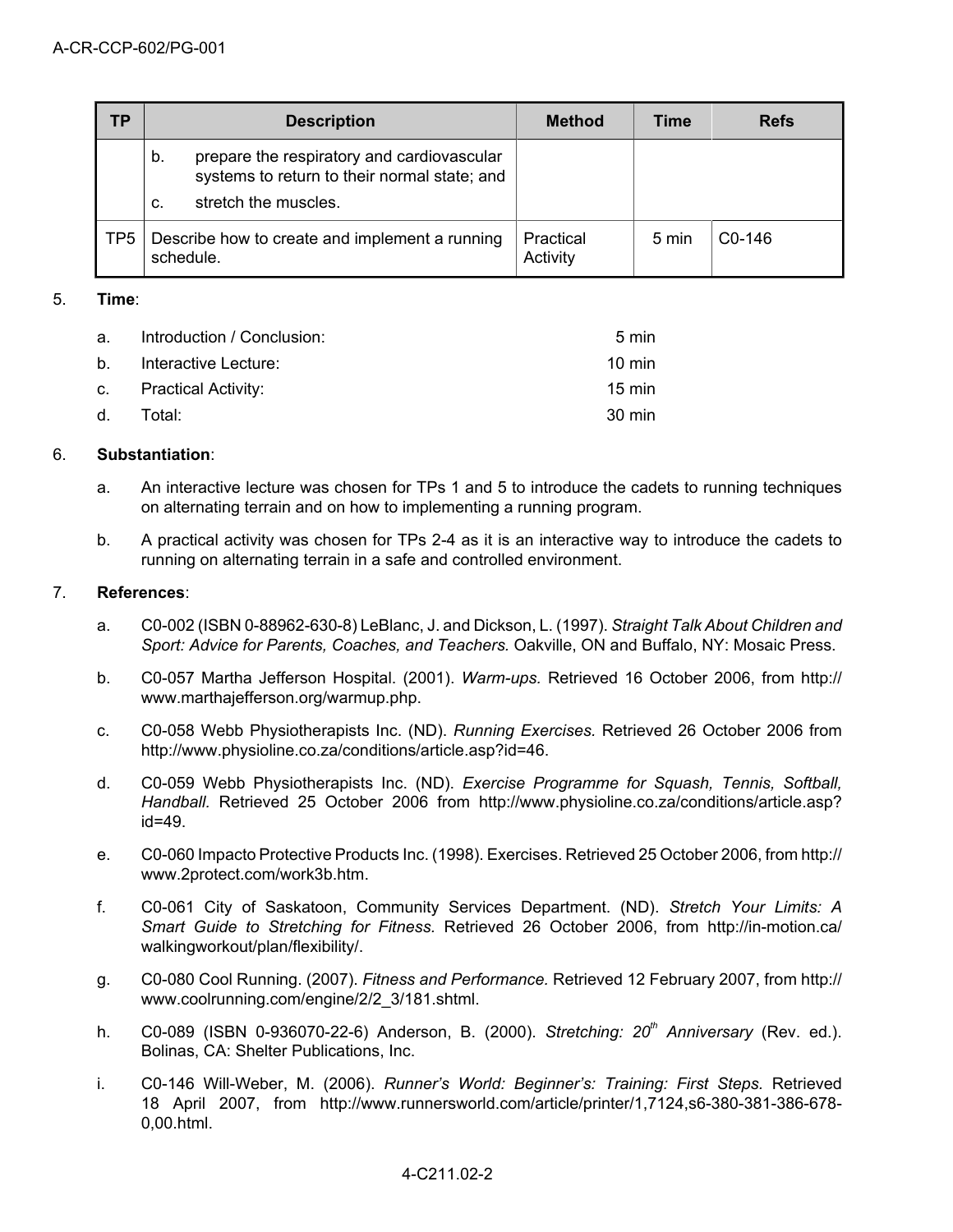j. C0-154 Hansen, B. (1999). *Moving on the Spot: Fun and Physical Activity: A Collection of 5 Minute Stretch and Movement Sessions.* Retrieved 26 October 2006, from http://lin.ca/resource/html/ dn3.htm#l1.

### 8. **Training Aids**:

- a. Presentation aids (e.g. whiteboard/flipchart) appropriate for the training area; and
- b. Whistle.
- 9. **Learning Aids**: N/A.
- 10. **Test Details**: N/A.
- 11. **Remarks**: Stairs may be used in place of alternating terrain.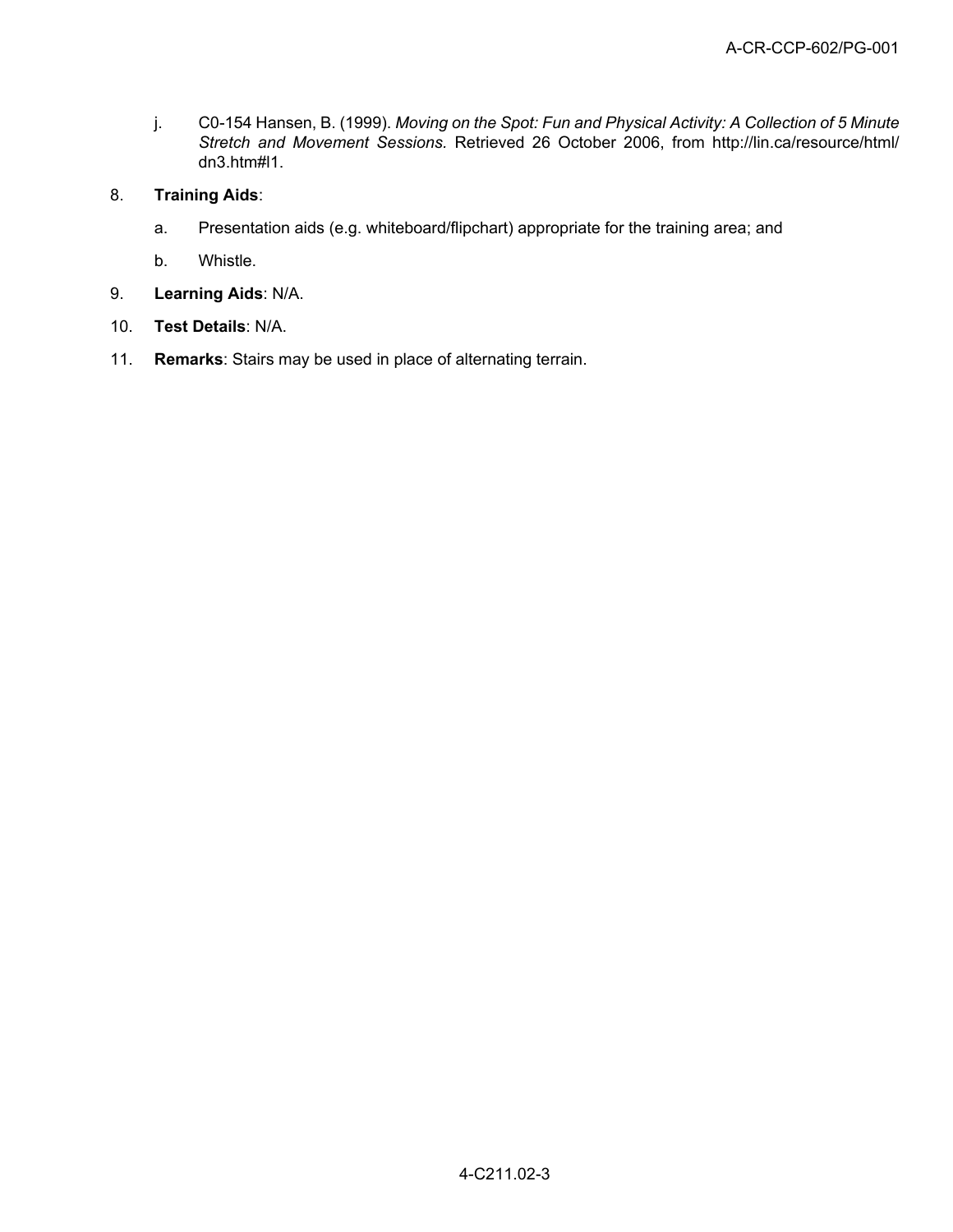THIS PAGE INTENTIONALLY LEFT BLANK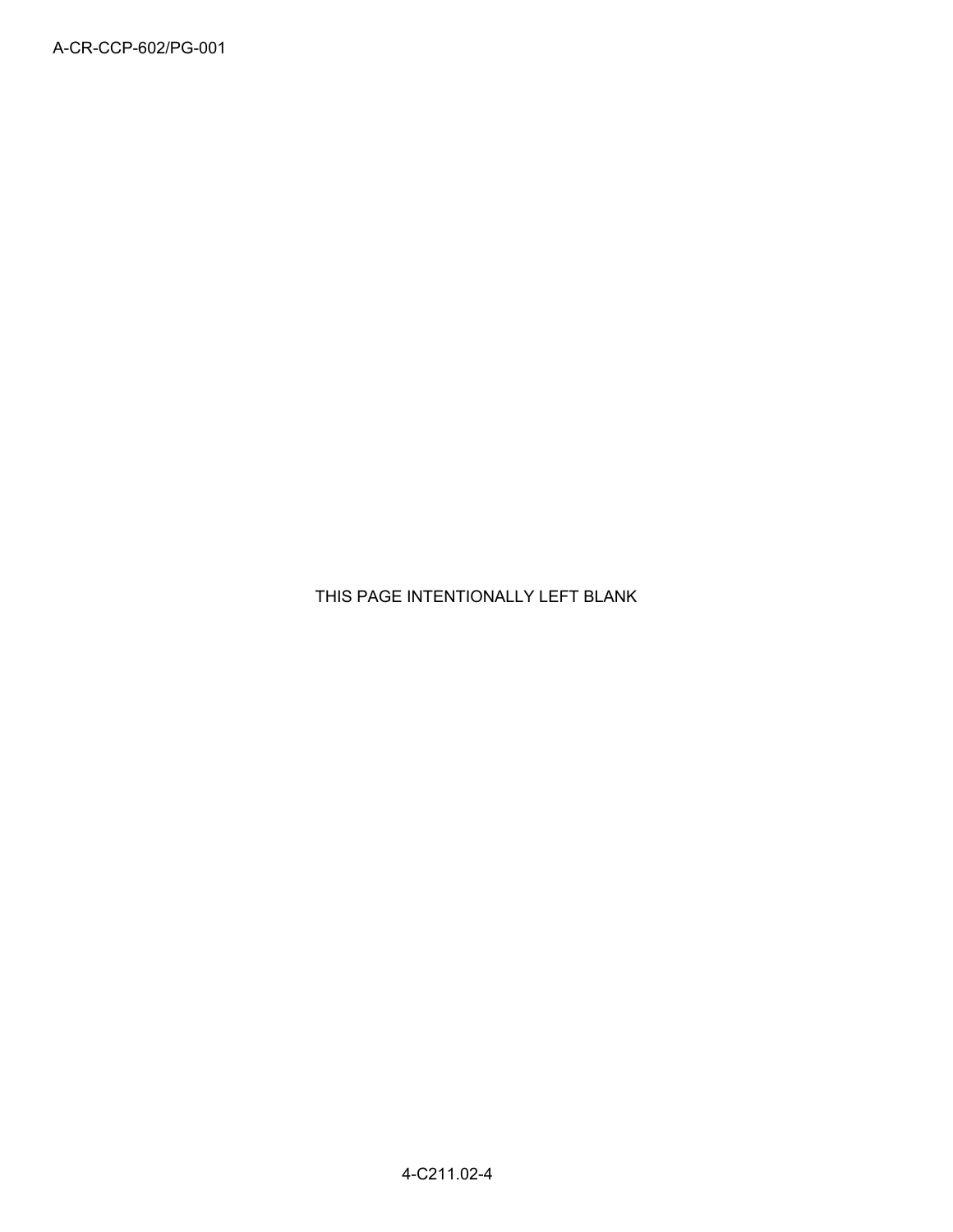# **EO C211.03**

1. **Performance**: Fire the Cadet Air Rifle Using a Sling Following Physical Activity

# 2. **Conditions**:

- a. Given:
	- (1) cadet air rifle;
	- (2) cadet air rifle sling;
	- (3) biathlon air rifle target (BART);
	- (4) safety glasses/goggles;
	- (5) Shooting Mat;
	- (6) supervision; and
	- (7) assistance as required.
- b. Denied: N/A.

4. **Teaching Points**:

- c. Environmental: Suitable classroom facilities or training area large enough to accommodate the entire group.
- 3. **Standard**: In accordance with specified references, the cadet shall fire the cadet air rifle using the cadet air rifle sling following physical activity.

| гD   | <b>Description</b> |
|------|--------------------|
| TD 4 |                    |

| ТP              | <b>Description</b>                                                                                                            | <b>Method</b>          | <b>Time</b>       | <b>Refs</b>                                         |
|-----------------|-------------------------------------------------------------------------------------------------------------------------------|------------------------|-------------------|-----------------------------------------------------|
| TP <sub>1</sub> | In accordance with EO C206.01 (Practice<br>Holding Techniques), review holding techniques<br>using the cadet air rifle sling. | Interactive<br>Lecture | 5 min             | A0-027 (pp. 2-7)<br>and $2-8$ )                     |
| TP <sub>2</sub> | Conduct a warm-up session composed of light<br>cardiovascular exercises.                                                      | Practical<br>Activity  | 5 min             | $CO-002$<br>(pp. 109 to 113)<br>C <sub>0</sub> -089 |
| TP3             | Conduct an activity where cadets will fire the<br>cadet air rifle using a sling following physical<br>activity.               | Practical<br>Activity  | 10 <sub>min</sub> |                                                     |
| TP4             | Conduct a cool-down session composed of light<br>cardiovascular exercises.                                                    | Practical<br>Activity  | 5 min             | $C0-002$<br>(pp. 109 to 113)<br>C <sub>0</sub> -089 |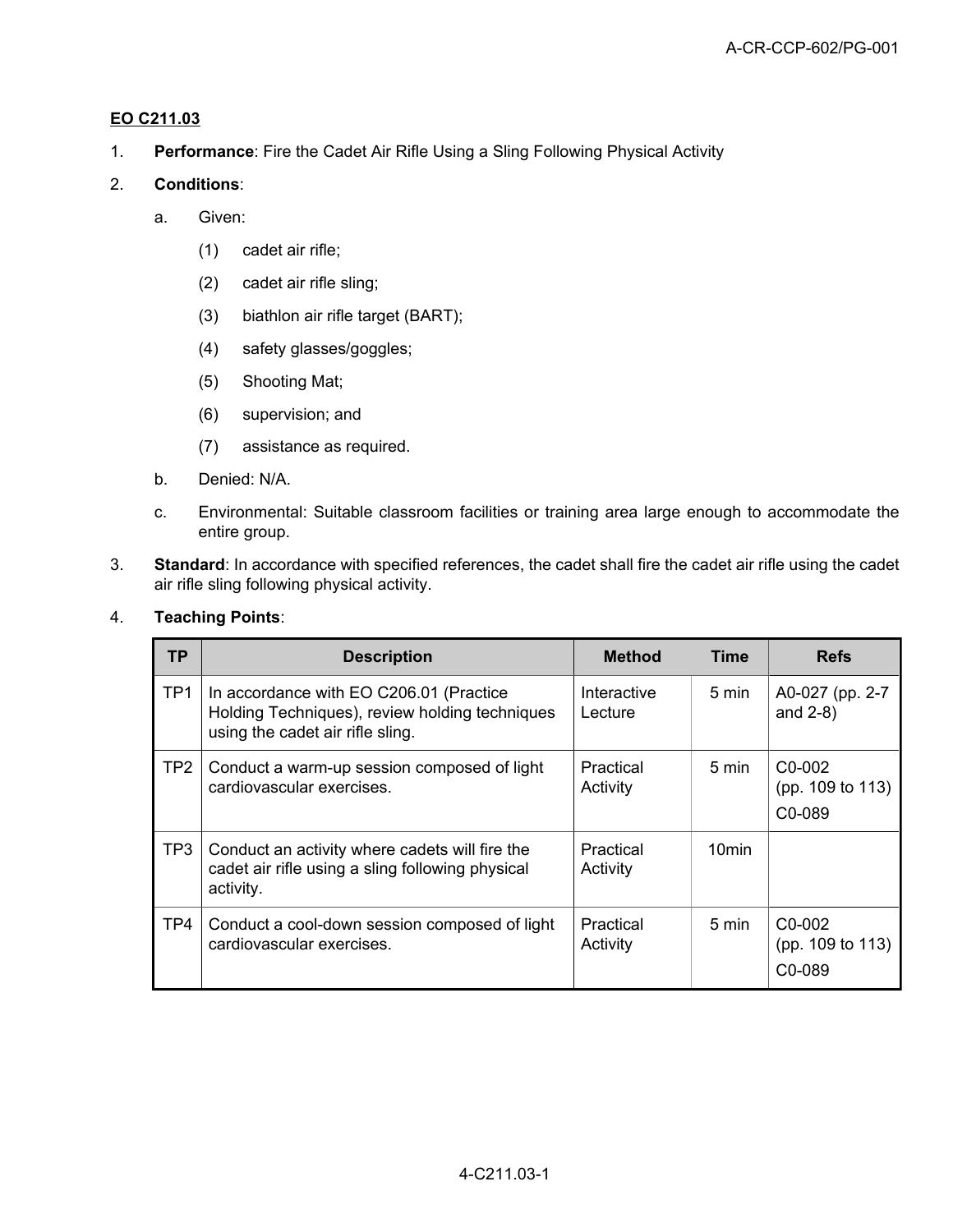### 5. **Time**:

| a. . | Introduction / Conclusion: | 5 min  |
|------|----------------------------|--------|
|      | b. Interactive Lecture:    | 5 min  |
|      | c. Practical Activity:     | 20 min |
|      | d. Total:                  | 30 min |

### 6. **Substantiation**:

- a. An interactive lecture was chosen for TP1 to review holding techniques using the cadet air rifle sling.
- b. A practical activity was chosen for TP2-4 as it is an interactive way to allow the cadets to experience firing the cadet air rifle using a sling following physical activity.

### 7. **References**:

- a. A0-027 A-CR-CCP-177/PT-001 D Cdts 3. (2001). *Cadet Marksmanship Program: Reference Manual.* Ottawa, ON: Department of National Defence.
- b. C0-002 (ISBN 0-88962-630-8) LeBlanc, J. and Dickson, L. (1997). *Straight Talk About Children and Sport: Advice for Parents, Coaches, and Teachers.* Oakville, ON and Buffalo, NY: Mosaic Press.
- c. C0-057 Martha Jefferson Hospital. (2001). *Warm-ups.* Retrieved 16 October 2006, from http:// www.marthajefferson.org/warmup.php.
- d. C0-058 Webb Physiotherapists Inc. (ND). *Running Exercises.* Retrieved 26 October 2006, from http://www.physioline.co.za/conditions/article.asp?id=46.
- e. C0-059 Webb Physiotherapists Inc. (ND). *Exercise Programme for Squash, Tennis, Softball, Handball.* Retrieved 25 October 2006, from http://www.physioline.co.za/conditions/article.asp? id=49.
- f. C0-060 Impacto Protective Products Inc. (1998). *Exercises.* Retrieved 25 October 2006, from http:// www.2protect.com/work3b.htm.
- g. C0-061 City of Saskatoon, Community Services Department. (2006). *Stretch Your Limits: A Smart Guide to Stretching For Fitness.* Retrieved 26 October 2006, from http://in-motion.ca/ walkingworkout/plan/flexibility/.
- h. C0-080 Cool Running. (2007). *Cool Running*. Retrieved 12 February 2007, from http:// www.coolrunning.com/engine/2/2\_3/181.shtml.
- i. C0-085 Daisy Outdoor Products. (2006). *AVANTI Competition Pellet Rifle: Operation Manual: AVANTI Legend Model 853.* Rogers, AR: Daisy Outdoor Products.
- j. C0-089 (ISBN 0-936070-22-6) Anderson, B. (2000). *Stretching: 20th Anniversary* (Rev. ed.). Bolinas, CA: Shelter Publications, Inc.
- k. C0-154 Hansen, B. (1999). *Moving on the Spot: Fun and Physical Activity: A Collection of 5 Minute Stretch and Movement Sessions.* Retrieved 26 October 2006, from http://lin.ca/resource/html/ dn3.htm#l1.

### 8. **Training Aids**:

- a. Presentation aids (e.g. whiteboard/flipchart/OHP) appropriate for the classroom/training area;
- b. Shooting mats;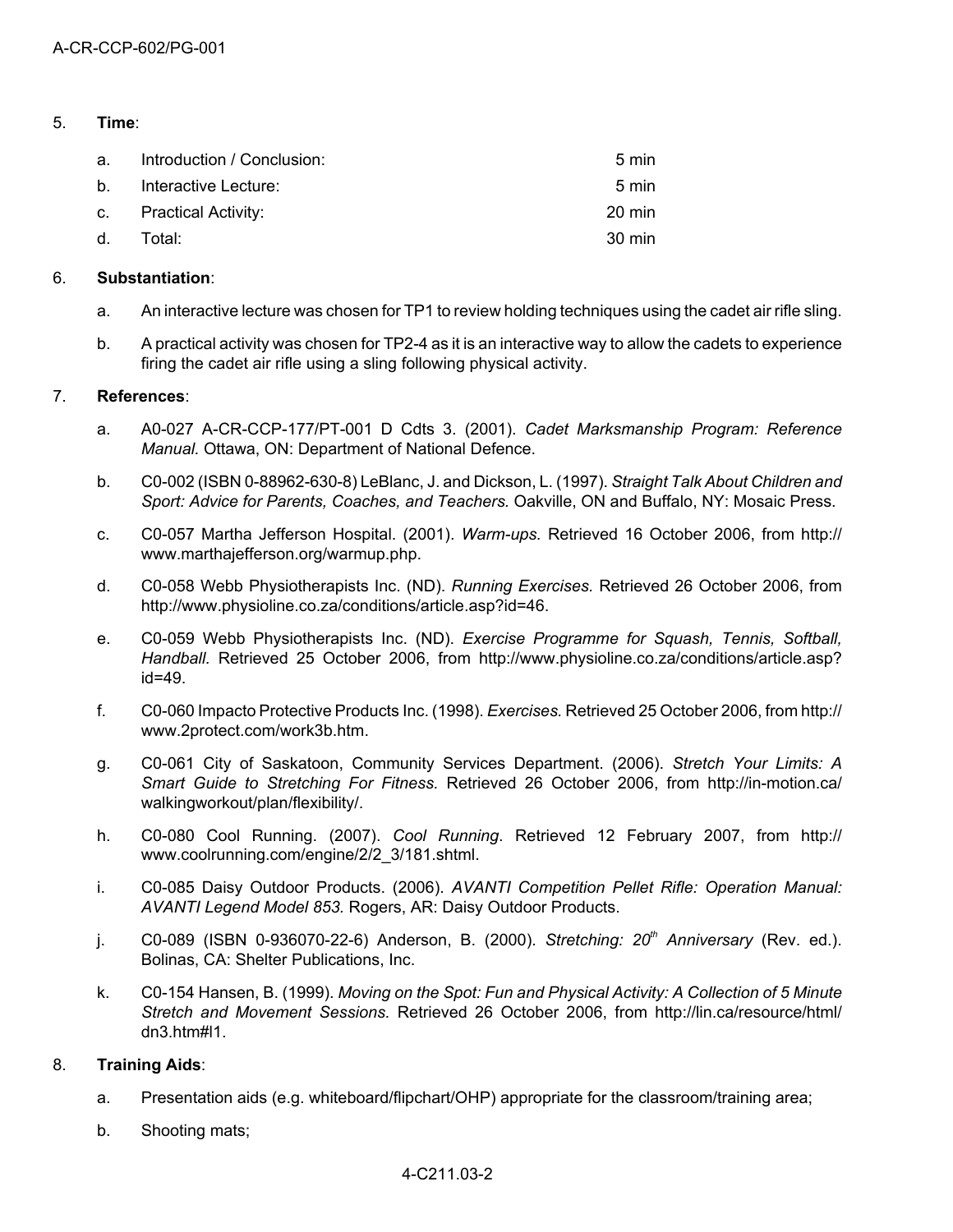- c. Cadet air rifle; and
- d. Cadet air rifle sling.

# 9. **Learning Aids**:

- a. Cadet air rifle;
- b. Biathlon air rifle target (BART);
- c. Safety glasses/goggles;
- d. Target frames; and
- e. Cadet air rifle sling.

# 10. **Test Details**: N/A.

11. **Remarks**: EO C206.01 must be completed prior to this lesson.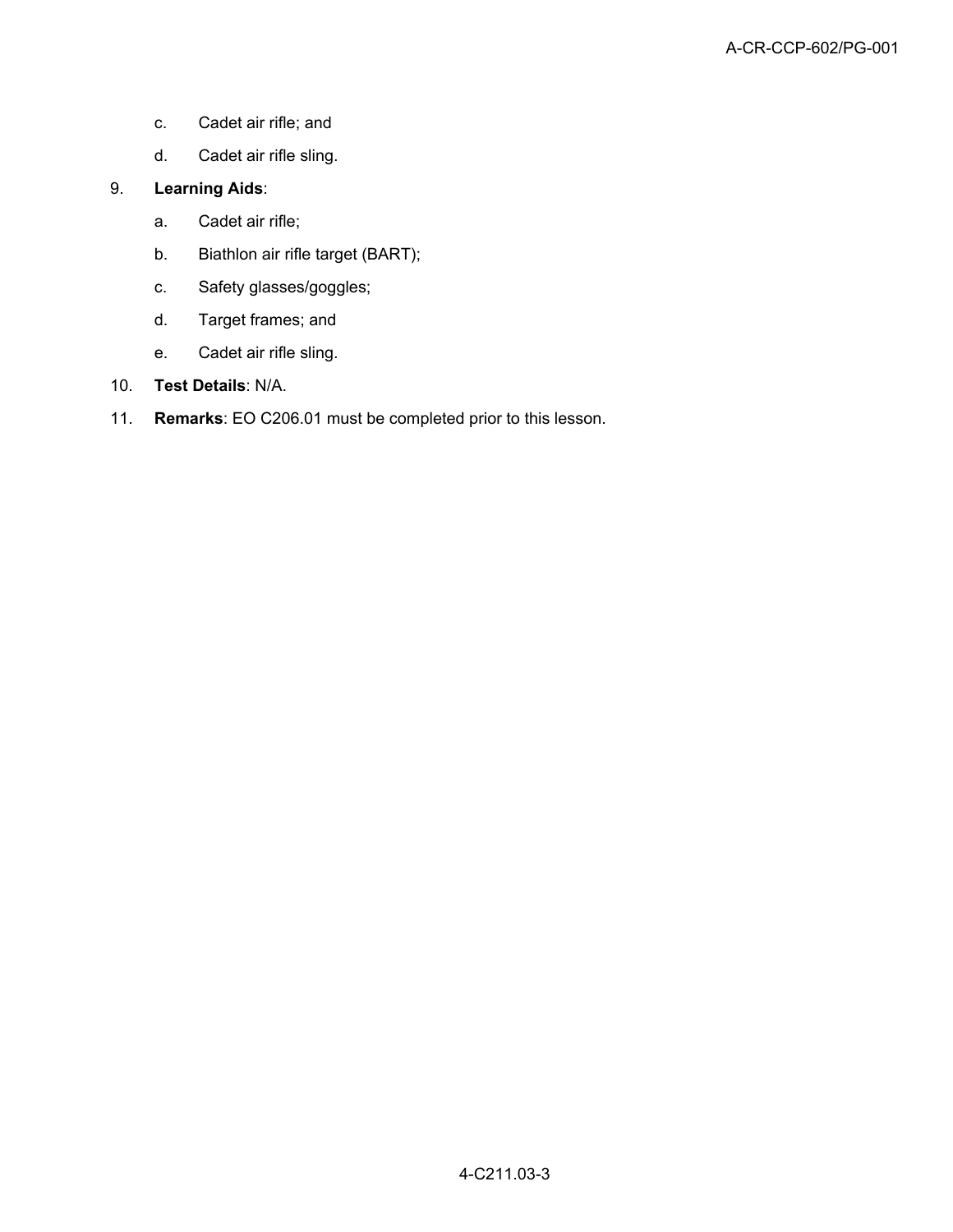THIS PAGE INTENTIONALLY LEFT BLANK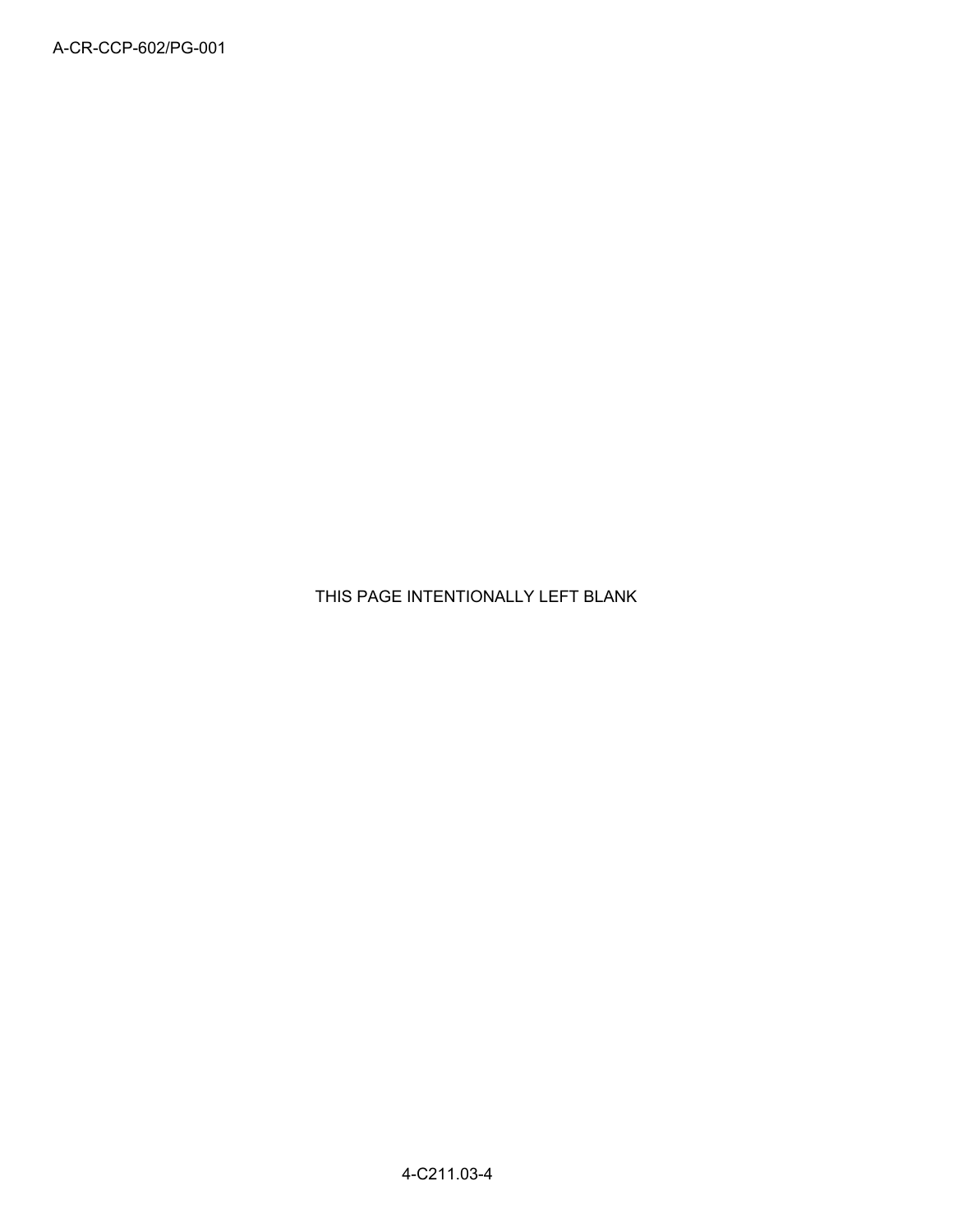# **EO C211.04**

1. **Performance**: Participate in a Competitive Summer Biathlon Activity

## 2. **Conditions**:

- a. Given:
	- (1) cadet air rifle;
	- (2) cadet air rifle sling;
	- (3) safety glasses/goggles;
	- (4) .177 air rifle pellets;
	- (5) biathlon air rifle target (BART);
	- (6) supervision; and
	- (7) assistance as required.
- b. Denied: N/A.
- c. Environmental:
	- (1) Air rifle range constructed IAW A-CR-CCP-177/PT-001; and
	- (2) Running route of approximately 500-1000 m on alternating terrain.
- 3. **Standard**: In accordance with specified references, the cadet shall participate in a recreational summer biathlon activity, to include:
	- a. running a route of 500-1000 m;
	- b. shooting five to eight rounds in an effort to activate all five targets of the BART;
	- c. running a second route of 500-1000 m;
	- d. shooting five to eight rounds in an effort to activate all five targets of the BART;
	- e. running a final route of 500-1000 m; and
	- f. finishing the race.

#### 4. **Teaching Points**:

- a. Explain the components of the competitive summer biathlon activity, to include:
	- (1) course layout;
	- (2) rules and regulations;
	- (3) scoring;
	- (4) penalties; and
	- (5) out of bounds areas.
- b. Conduct a warm-up session, composed of light cardiovascular activities, meant to:
	- (1) stretch the muscles;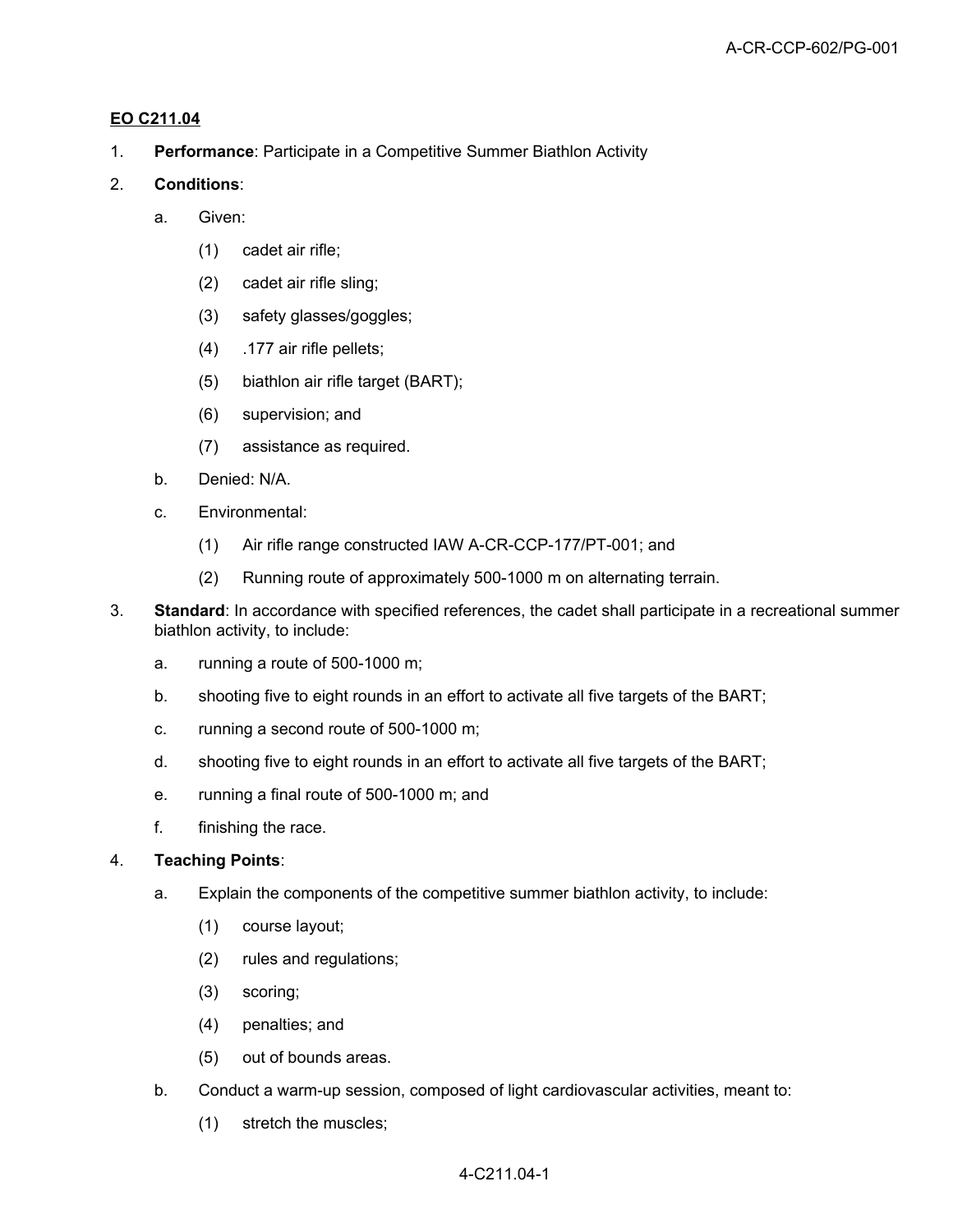- (2) gradually increase respiratory action and heart rate;
- (3) expand the muscles' capillaries to accommodate the increase in blood circulation; and
- (4) raise muscle temperature to facilitate reactions in muscle tissue.
- c. Conduct a competitive summer biathlon activity in accordance with paragraph 3. Details on course/ range set-up are included in A-CR-CCP-602/PF-001, Chapter 9, Annex C.
- d. Conduct a cool-down session, composed of light cardiovascular activities, meant to:
	- (1) allow the body time to slowly recover from physical activity and to help prevent injury;
	- (2) prepare the respiratory and cardiovascular systems to return to their normal state; and
	- (3) stretch the muscles.

#### 5. **Time**:

|      | a. Introduction / Conclusion: | $10 \text{ min}$ |
|------|-------------------------------|------------------|
|      | b. Interactive Lecture:       | $15 \text{ min}$ |
|      | c. Practical Activity:        | 155 min          |
| d. I | ⊟ Total:                      | 180 min          |

### 6. **Substantiation**:

- a. An interactive lecture was chosen for TP1 to illustrate the application of rules, principles and concepts of a summer biathlon.
- b. A practical activity was chosen for TP2-4 as it is an interactive way to introduce cadets to summer biathlon. This activity contributes to the development of these skills and knowledge in a fun and challenging setting.

# 7. **References**:

- a. A0-027 A-CR-CCP-177/PT-001 D Cdts 3. (2001). *Cadet Marksmanship Program: Reference Manual.* Ottawa, ON: Department of National Defence.
- b. A0-032 Cadets Canada. (2002). *Biathlon Competition Rules And IBU/Cadet Disciplinary Rules.* Ottawa, ON: Department of National Defence.
- c. A0-036 Cadets Canada. (ND). *Canadian Cadet Movement: Biathlon Championship Series.* Ottawa, ON: Department of National Defence.
- d. C0-002 (ISBN 0-88962-630-8) LeBlanc, J. and Dickson, L. (1997). *Straight Talk About Children and Sport: Advice for Parents, Coaches, And Teachers. Oakville*, ON and Buffalo, NY: Mosaic Press.
- e. C0-057 Martha Jefferson Hospital. (2001). *Warm-ups.* Retrieved 26 October 2006, from http:// www.marthajefferson.org/warmup.php.
- f. C0-058 Webb Physiotherapists Inc. (ND). *Running Exercises.* Retrieved 26 October 2006, from http://www.physionline.co.za/conditions/article.asp?id=46.
- g. C0-059 Webb Physiotherapists Inc. (ND). *Exercise Programme for Squash, Tennis, Softball, Handball.* Retrieved 25 October 2006, from http://www.physionline.co.za/conditions/article.asp? id=49.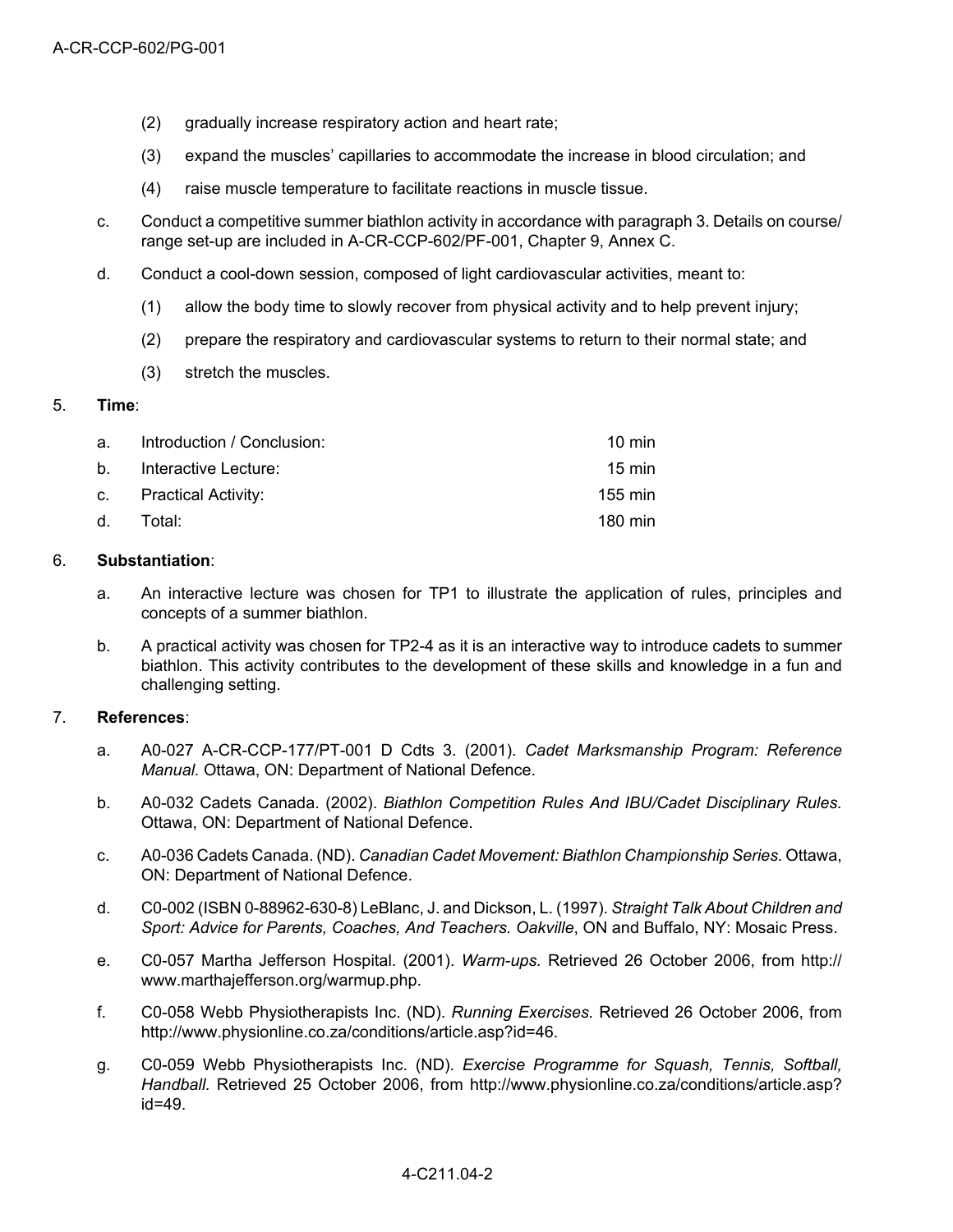- h. C0-060 Impacto Protective Products Inc. (1998). *Exercises.* Retrieved 25 October 2006, from http:// www.2protect.com/work3b.htm.
- i. C0-061 City of Saskatoon, Community Services Department. (2006). *Stretch Your Limits: A Smart Guide to Stretching For Fitness.* Retrieved 26 October 2006, from http://www.in-motion.ca/ walkingworkout/plan/flexibility/.
- j. C0-089 (ISBN 0-936070-22-6) Anderson, B. (2000). *Stretching: 20th Anniversary* (Rev. ed.). Bolinas, CA: Shelter Publications, Inc.
- k. C0-154 Hansen, B. (1999). *Moving on the Spot: Fun And Physical Activity: A Collection of 5 Minute Stretch and Movement Sessions.* Retrieved 26 October 2006, from http://lin.ca/resource/html/ dn3.htm#l1.

### 8. **Training Aids**:

- a. Cadet air rifle (one per firing point);
- b. Cadet air rifle sling (one per firing point);
- c. Safety glasses/goggles (one per firing point);
- d. Shooting mat (two per firing point);
- e. Target frame (one per firing point);
- f. BART (one per firing point);
- g. Biathlon scoresheets located at A-CR-CCP-602/PF-001, Chapter 9, Annex D;
- h. Course control sheets located at A-CR-CCP-602/PF-001, Chapter 9, Annex D;
- i. Range recording sheets located at A-CR-CCP-602/PF-001, Chapter 9, Annex D;
- j. Notice board; and
- k. Stopwatches.

### 9. **Learning Aids**:

- a. Cadet air rifle;
- b. Cadet air rifle sling;
- c. Safety glasses/goggles;
- d. Shooting mats;
- e. Target frame;
- f. .177 air rifle pellets;
- g. Container to hold pellets;
- h. Target frame; and
- i. BART.
- 10. **Test Details**: N/A.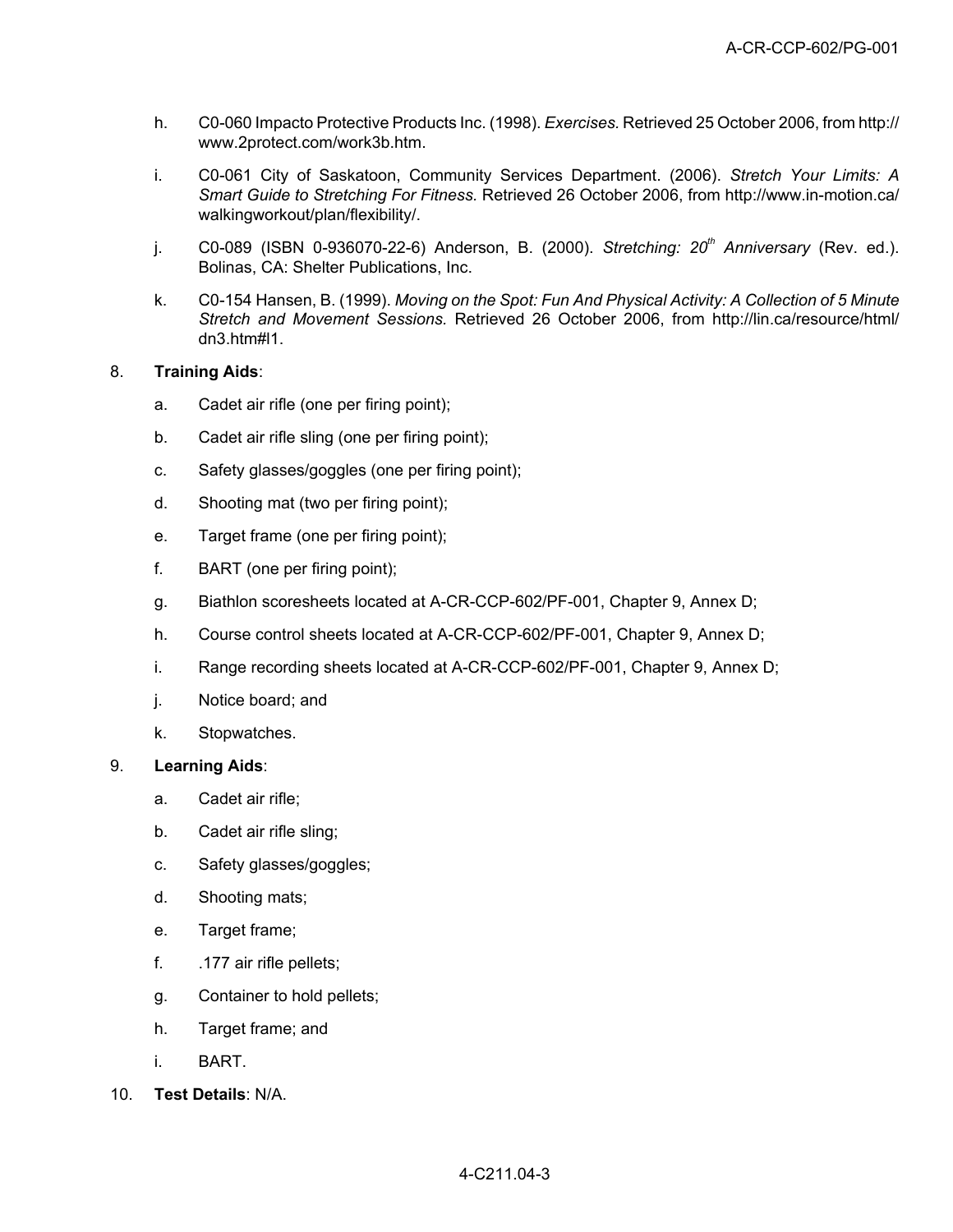# 11. **Remarks**:

- a. Results should be posted for cadets to review. PO 211 is a complementary training activity. It is designed to provide an opportunity for the cadets to participate in a competitive summer biathlon activity.
- b. EOs C111.01 (Participate in a Biathlon Briefing), C111.02 (Run Short Wind Sprints), C111.03 (Introduction to Summer Biathlon Marksmanship Skills Using the Cadet Air Rifle), C211.01 (Identify Civilian Biathlon Opportunities), C211.02 (Run on Alternating Terrain), and C211.03 (Fire the Cadet Air Rifle Using the Cadet Air Rifle Sling Following Physical Activity) shall be taught prior to instructing this lesson.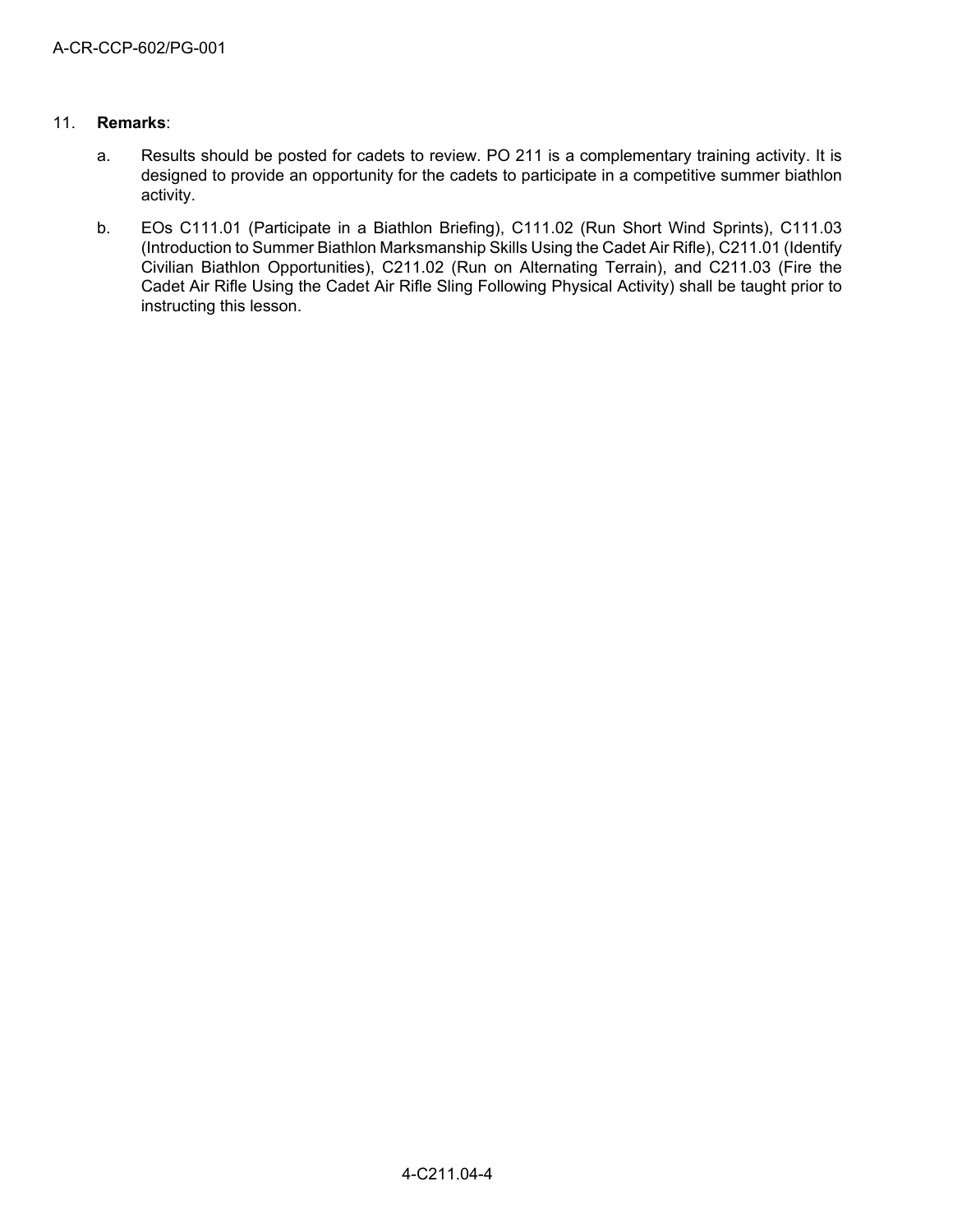### **CANADIAN ARMED FORCES (CAF) FAMILIARIZATION**

#### 1. **PO X20 – Participate in CAF Familiarization**

This PO and its associated EOs are located in A-CR-CCP-601/PG-001, *Royal Canadian Sea Cadets Phase One Qualification Standard and Plan*.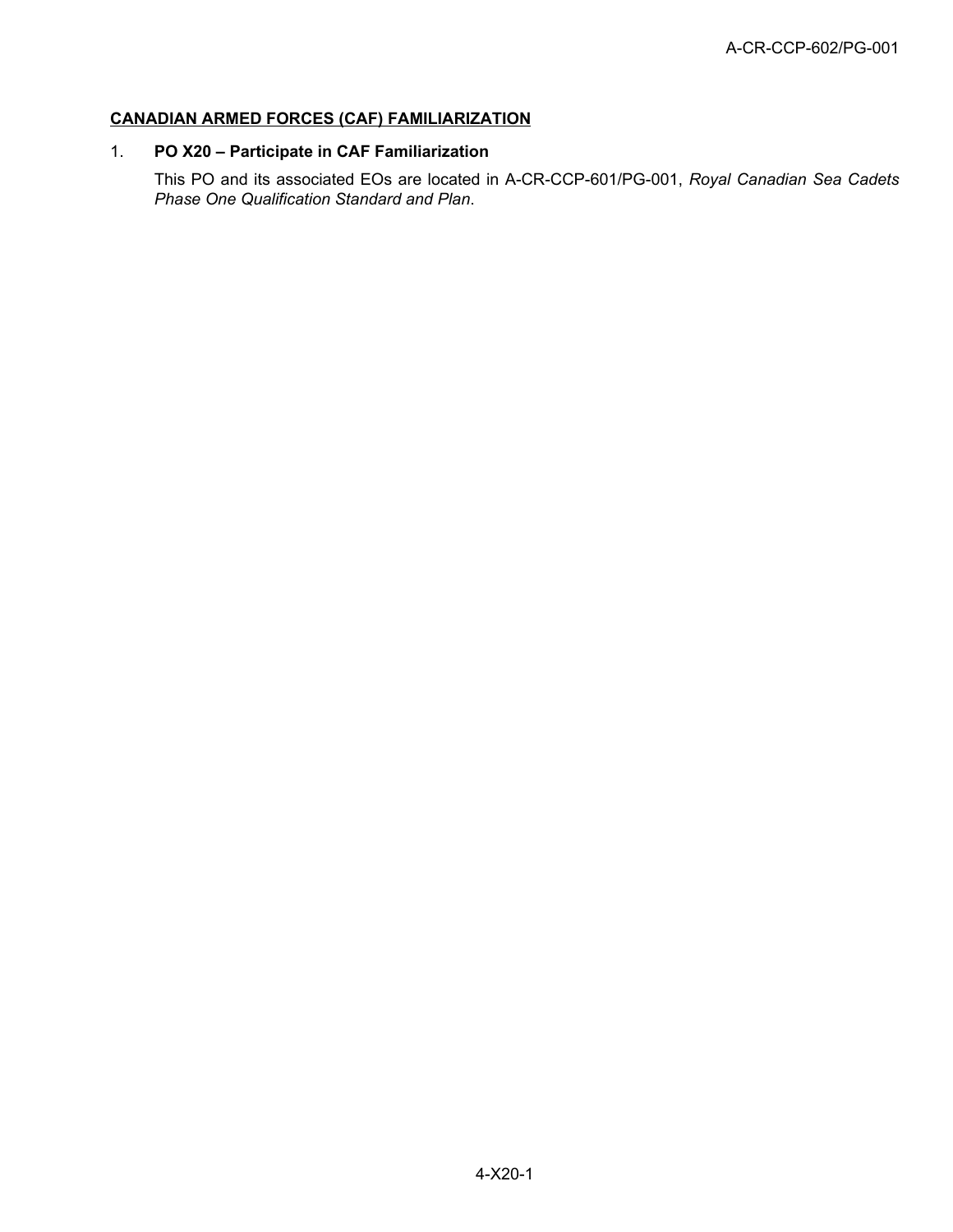THIS PAGE INTENTIONALLY LEFT BLANK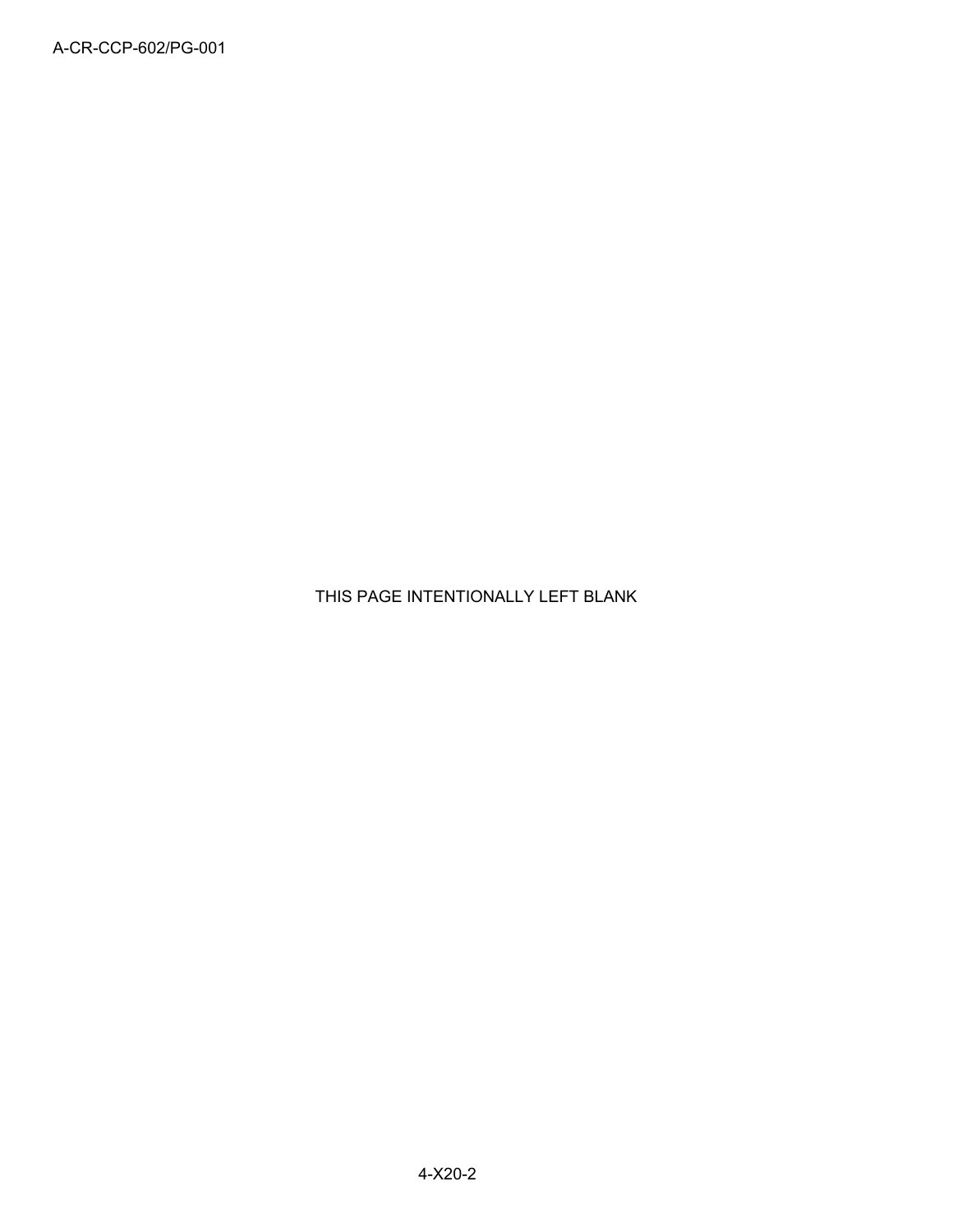## **PO 221**

- 1. **Performance**: Rig Tackles
- 2. **Conditions**:
	- a. Given:
		- (1) whipping twine;
		- (2) three-strand line;
		- (3) cutting tool;
		- (4) marlin spike/fid;
		- (5) hooks;
		- (6) single blocks;
		- (7) double blocks;
		- (8) spar;
		- (9) box;
		- (10) a load of 22 kilograms (50 pounds [lbs]) or less;
		- (11) supervision; and
		- (12) assistance as required.
	- b. Denied: N/A.
	- c. Environmental: Suitable classroom facilities or training area large enough to accommodate the entire group.
- 3. **Standard**: In accordance with specified references, the cadet will rig tackles, to include:
	- a. use a strop for slinging;
	- b. mousing a hook;
	- c. reeving blocks; and
	- d. rigging the following tackles:
		- (1) a single whip;
		- (2) a double whip;
		- (3) a luff; and
		- (4) a two-fold purchase.

# 4. **Remarks**:

- a. Assessment for PO 221 will take place in Phase Three M321.02 (Rig Sheers).
- b. Three-strand rope is required to complete the strop portion of PO 221.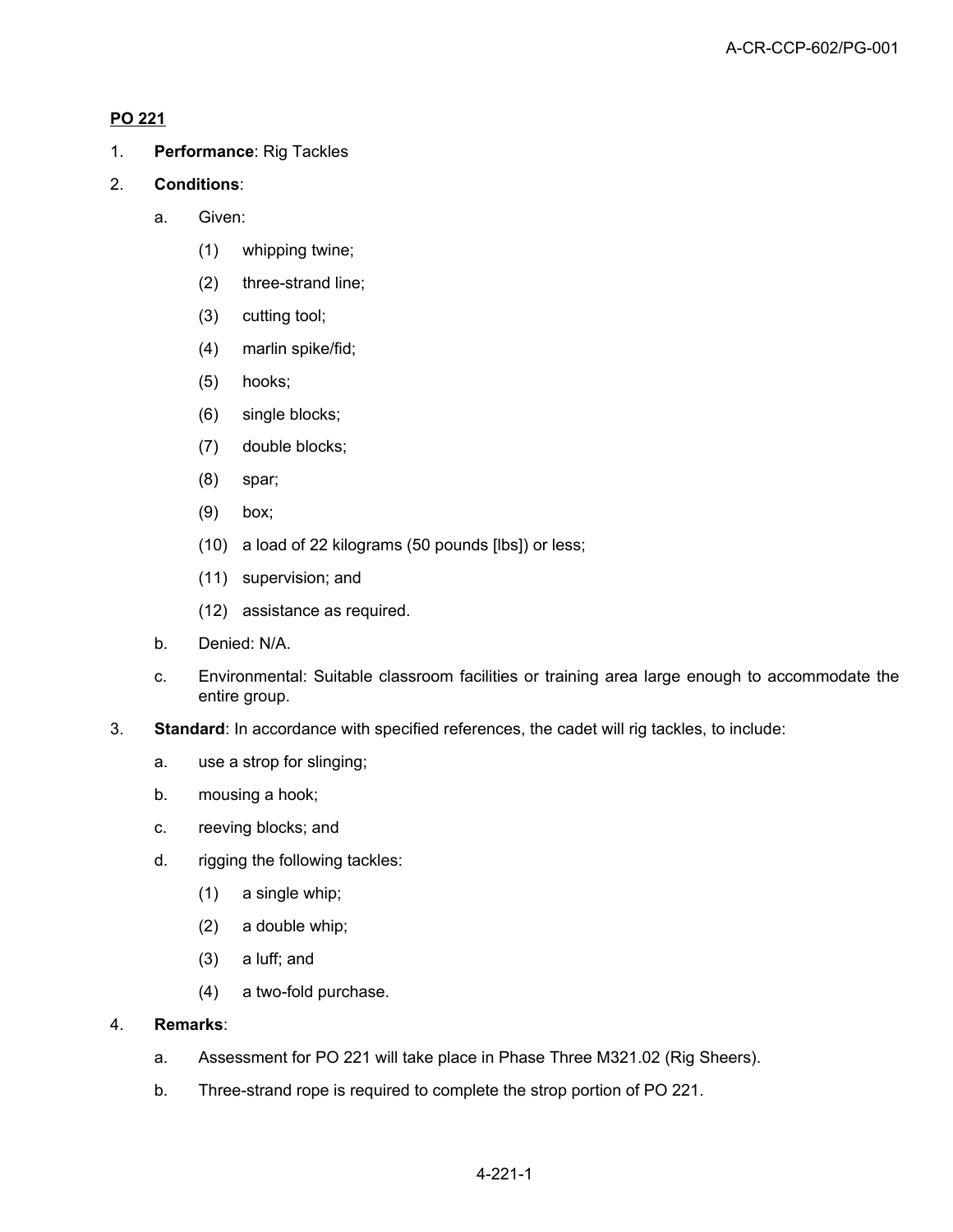# 5. **Complementary Material**:

- a. Complementary material associated with PO 221 is designed to enhance a cadet's ropework skills through a number of activities:
	- (1) EO C221.01 (Make a Back Splice);
	- (2) EO C221.02 (Make an Eye Splice); and
	- (3) EO C221.03 (Make a Long Splice).
- b. Some complementary training offered in Phase One may be selected as complementary training in Phase Two, specifically:
	- (1) EO C121.01 (Whip the End of a Line Using a West Country Whipping);
	- (2) EO C121.02 (Whip the End of a Line Using a Sailmaker's Whipping);
	- (3) EO C121.03 (Complete a Rolling Hitch); and
	- (4) EO C121.04 (Complete a Marling Hitch).
- c. When selecting complementary material from Phase One, training staff shall review the applicable performance objective, lesson specification, and A-CR-CCP-602/PF-001.
- d. Complementary training associated with PO 221 is limited to a total of six periods, which may be conducted during sessions or on a supported day. Corps are not required to use all six periods.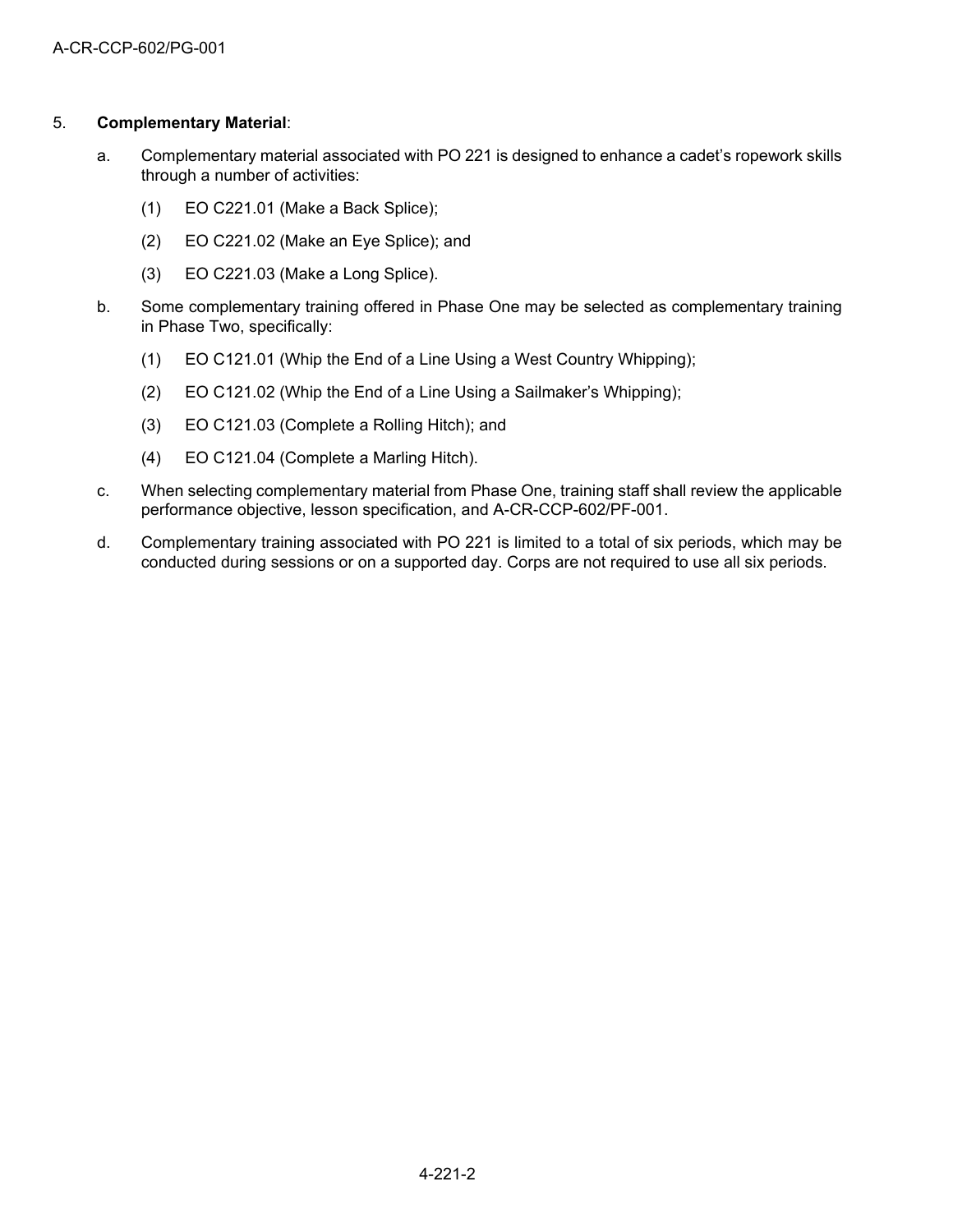# **EO M221.01**

1. **Performance**: Use a Strop for Slinging

## 2. **Conditions**:

- a. Given:
	- (1) three-strand line;
	- (2) marlin spike/fid;
	- (3) spar;
	- (4) supervision; and
	- (5) assistance as required.
- b. Denied: N/A.
- c. Environmental: Suitable classroom facilities or training area large enough to accommodate the entire group.
- 3. **Standard**: In accordance with specified references, the cadet shall sling a strop, to include making a short splice in one length of line.

# 4. **Teaching Points**:

| ΤP              | <b>Description</b>                                                                               | <b>Method</b>                       | <b>Time</b> | <b>Refs</b>                                                   |
|-----------------|--------------------------------------------------------------------------------------------------|-------------------------------------|-------------|---------------------------------------------------------------|
| TP <sub>1</sub> | Describe a strop, to include:<br>what it is; and<br>a.<br>b.<br>its purpose.                     | Interactive<br>Lecture              | 5 min       | C <sub>1</sub> -003<br>(pp. 192 and<br>193)                   |
| TP <sub>2</sub> | Demonstrate and have the cadets make a strop,<br>by making a short splice in one length of line. | Demonstration<br>and<br>Performance | 60 min      | A1-004 (pp. 5-<br>57 and 5-58<br>and $pp. 5-10$ to<br>$5-11)$ |
| TP3             | Demonstrate and have the cadets use a strop for<br>slinging a:<br>spar; and<br>a.<br>b.<br>box.  | Demonstration<br>and<br>Performance | 20 min      | C <sub>1</sub> -003<br>(pp. 193 to 195)                       |

## 5. **Time**:

| a. Introduction / Conclusion:     | 5 min  |
|-----------------------------------|--------|
| b. Interactive Lecture:           | 5 min  |
| c. Demonstration and Performance: | 80 min |
| d. Total:                         | 90 min |

### 6. **Substantiation**:

a. An interactive lecture was chosen for TP1 as it allows the instructor to generate interest in slinging a strop.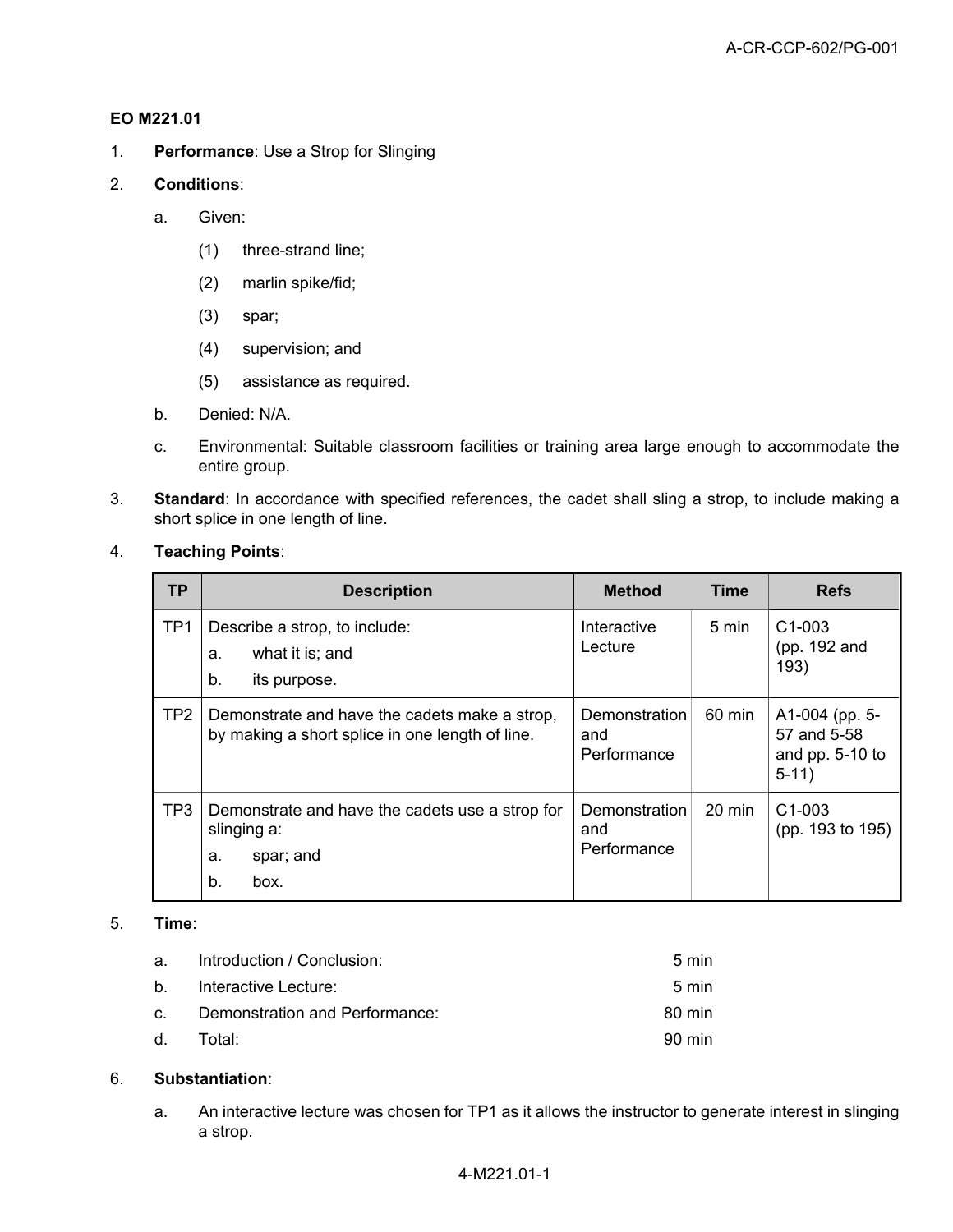b. Demonstration and performance was chosen for TP2 and TP3 as it allows the instructor to explain and demonstrate how to use a strop for slinging while providing an opportunity for the cadets to practice these skills under supervision.

# 7. **References**:

- a. A1-004 B-GN-181-105/FP-E00 Chief of the Maritime Staff. (1997). *CFCD 105 Fleet Seamanship Rigging and Procedures Manual.* Ottawa, ON: Department of National Defence.
- b. C1-003 (ISBN 0-11770973-5) Royal Navy. (1972). *Admiralty Manual of Seamanship 1964 (Vol. 1)*. London, England: Her Majesty's Stationery Office.

# 8. **Training Aids**:

- a. Presentation aids (e.g. whiteboard/flipchart/OHP) appropriate for the classroom/training area;
- b. Three-strand line;
- c. Marlin spike/fid;
- d. Spar;
- e. Box;
- f. Strop made with a short splice;
- g. Whipping twine; and
- h. Cutting tool.

# 9. **Learning Aids**:

- a. Handouts located at A-CR-CCP-602/PF-001, Chapter 11, Annex A, and either Annex B or C;
- b. Two metres of three-strand line;
- c. Marlin spike/fid;
- d. Spar;
- e. Box;
- f. Strop made with a short splice; and
- g. Whipping twine.
- 10. **Test Details**: N/A.
- 11. **Remarks**: N/A.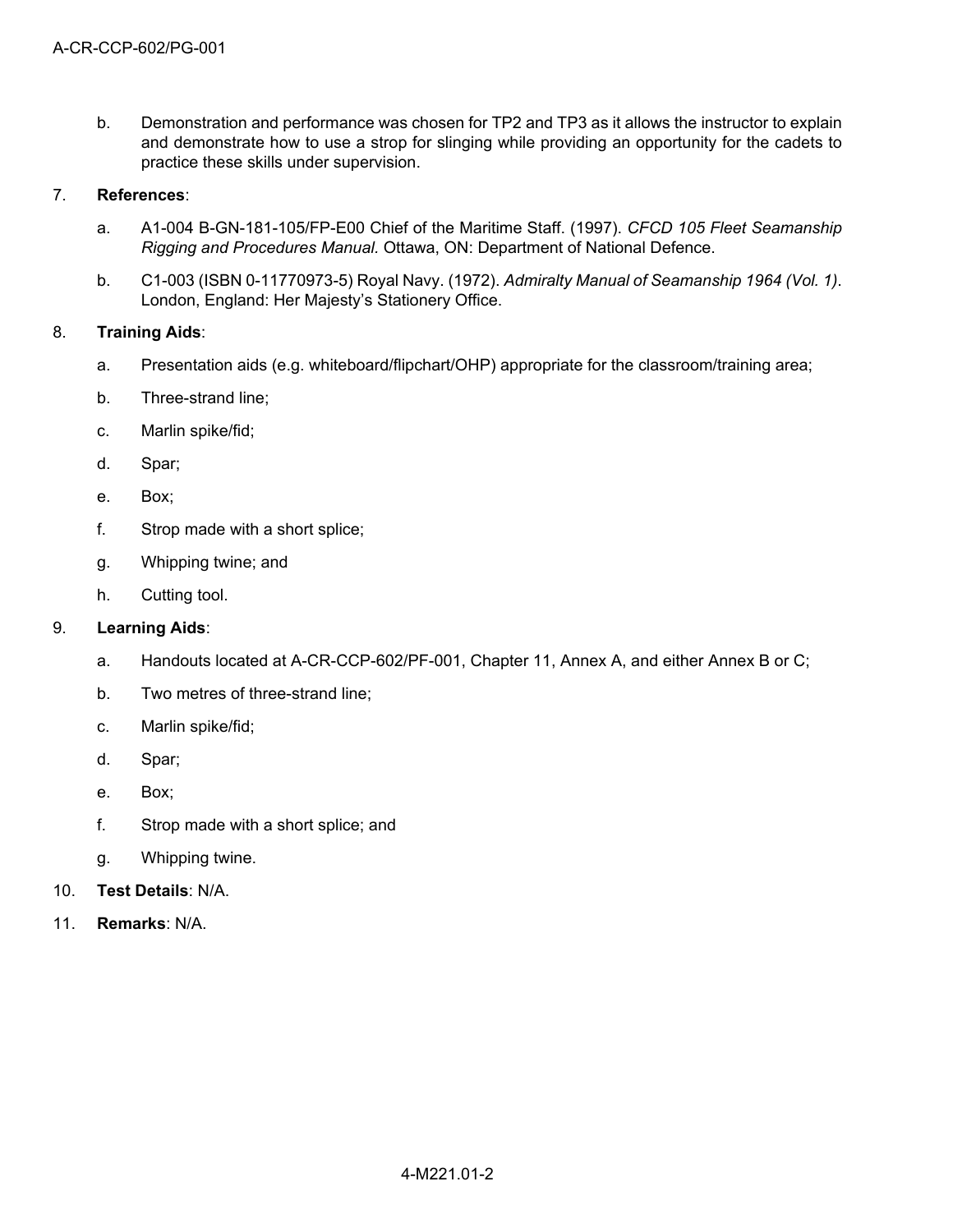### **EO M221.02**

1. **Performance**: Mouse a Hook

### 2. **Conditions**:

- a. Given:
	- (1) whipping twine;
	- (2) cutting tool;
	- (3) hook;
	- (4) supervision; and
	- (5) assistance as required.
- b. Denied: N/A.
- c. Environmental: Suitable classroom facilities or training area large enough to accommodate the entire group.
- 3. **Standard**: In accordance with specified references, the cadet shall mouse a hook, to prevent a line/load from slipping off an open hook.

#### 4. **Teaching Points**:

| TP              | <b>Description</b>                                                                  | <b>Method</b>                       | Time   | <b>Refs</b>                                                  |
|-----------------|-------------------------------------------------------------------------------------|-------------------------------------|--------|--------------------------------------------------------------|
| TP <sub>1</sub> | Describe mousing a hook, to include:<br>what it is; and<br>a.<br>b.<br>its purpose. | Interactive<br>Lecture              | 5 min  | A1-004 (pp. 5-<br>45 and 5-46)<br>C1-003 (p. 171<br>and 154) |
| TP2             | Demonstrate and have the cadets mouse a hook.                                       | Demonstration<br>and<br>Performance | 50 min | A1-004 (pp. 5-<br>45 and 5-46)                               |

#### 5. **Time**:

|                | a. Introduction / Conclusion:  | 5 min  |
|----------------|--------------------------------|--------|
|                | b. Interactive Lecture:        | 5 min  |
| C <sub>1</sub> | Demonstration and Performance: | 50 min |
| d.             | ⊟ Total:                       | 60 min |

#### 6. **Substantiation**:

- a. An interactive lecture was chosen for TP1 as it allows the instructor to orient the cadets to mousing a hook.
- b. Demonstration and performance was chosen for TP2 and TP3 as it allows the instructor to explain and demonstrate mousing a hook while providing an opportunity for the cadets to practice this skill under supervision.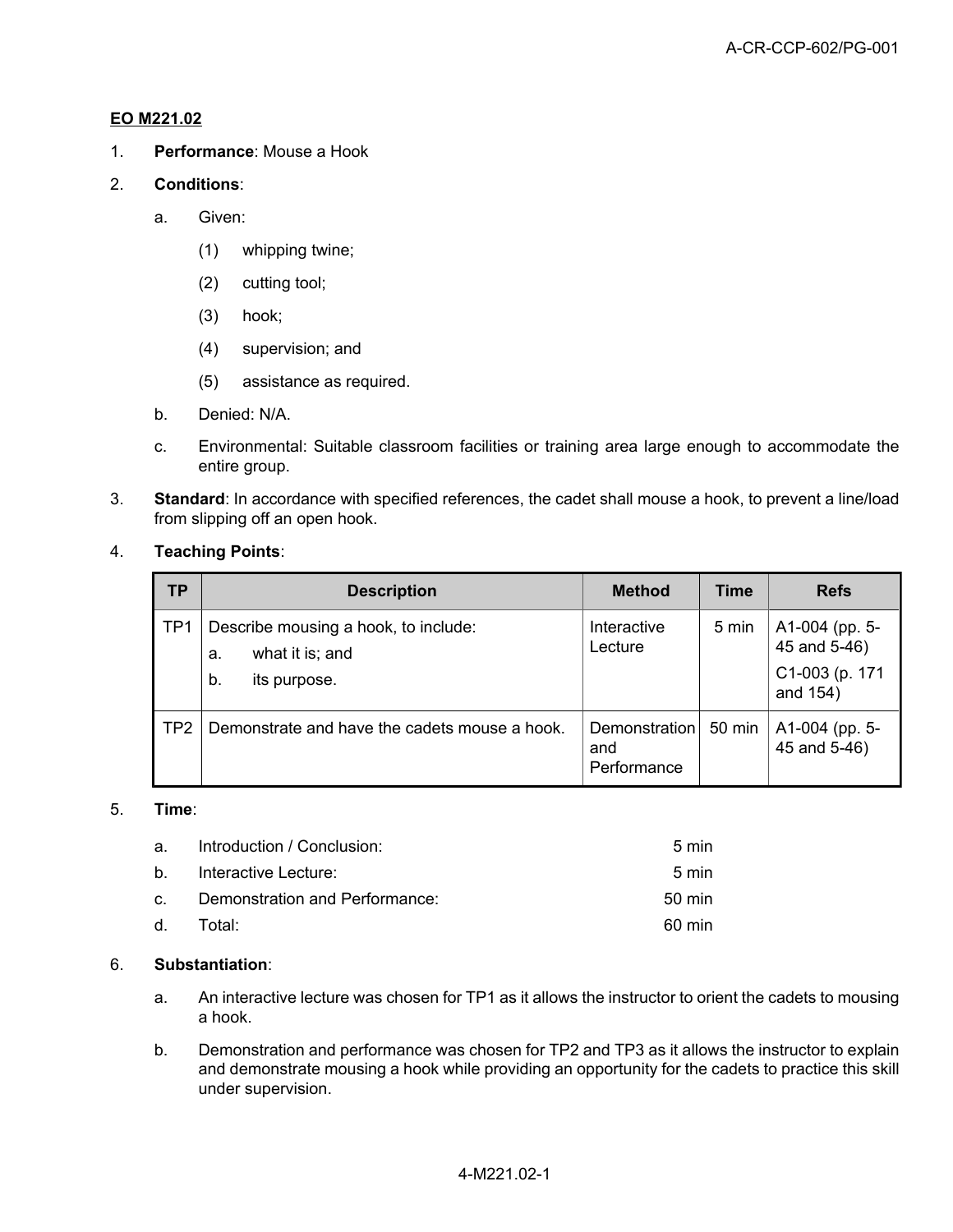# 7. **References**:

- a. A1-004 B-GN-181-105/FP-E00 Chief of the Maritime Staff. (1997). *CFCD 105 Fleet Seamanship Rigging and Procedures Manual.* Ottawa, ON: Department of National Defence.
- b. C1-003 (ISBN 0-11770973-5) Royal Navy. (1972). *Admiralty Manual of Seamanship 1964 (Vol. 1)*. London, England: Her Majesty's Stationery Office.

# 8. **Training Aids**:

- a. Presentation aids (e.g. whiteboard/flipchart/OHP) appropriate for the classroom/training area;
- b. Hook;
- c. Whipping twine; and
- d. Cutting tool.

# 9. **Learning Aids**:

- a. Hook;
- b. Whipping twine; and
- c. Handout located at A-CR-CCP-602/PF-001, Chapter 11, Annex D.

### 10. **Test Details**: N/A.

11. **Remarks**: Coat hangers may be used in place of hooks. Bend one end of the coat hanger to serve as the bill of the hook.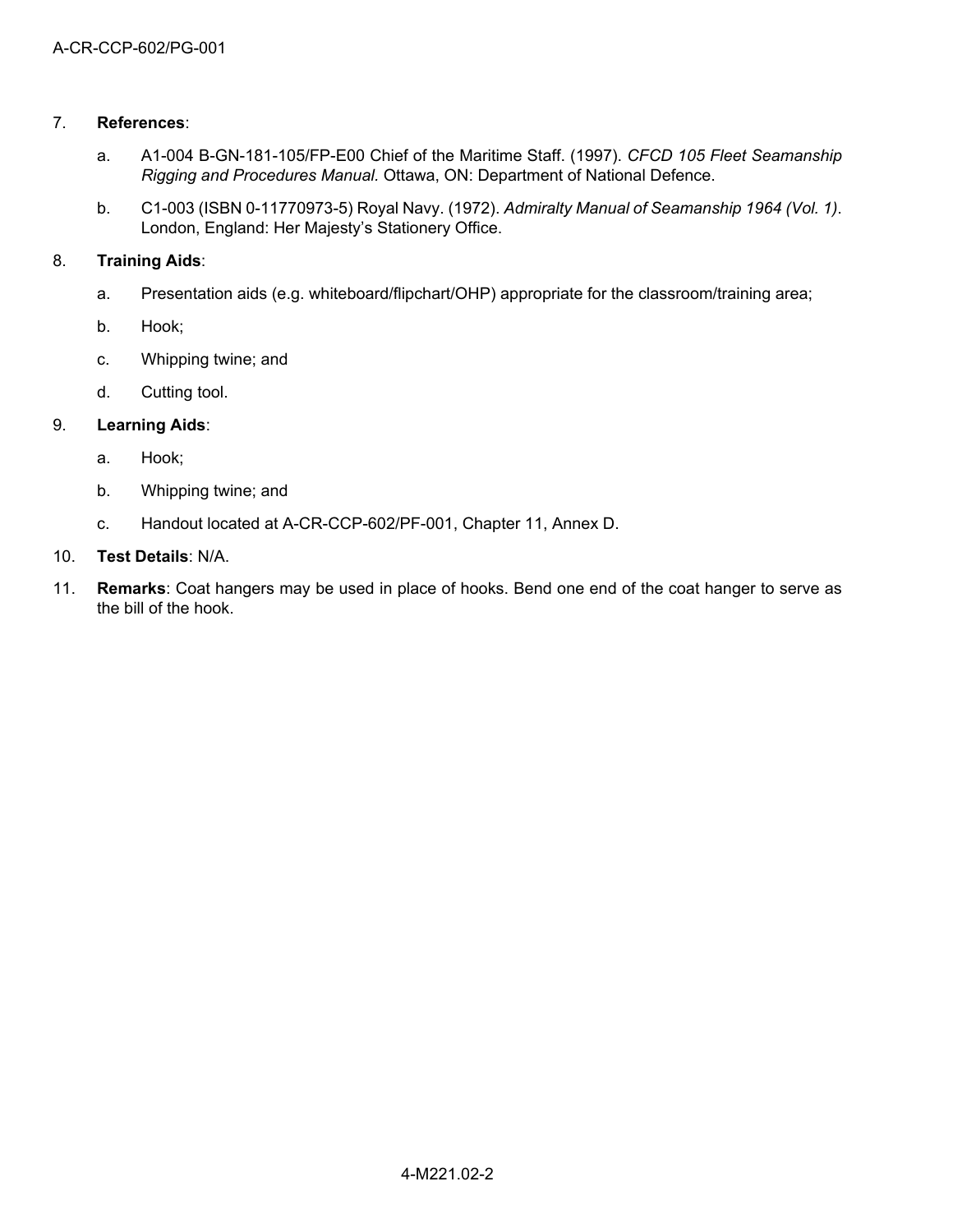# **EO M221.03**

- 1. **Performance**: Reeve Blocks
- 2. **Conditions**:
	- a. Given:
		- (1) line;
		- (2) single block;
		- (3) double block;
		- (4) supervision; and
		- (5) assistance as required.
	- b. Denied: N/A.
	- c. Environmental: Suitable classroom facilities or training area large enough to accommodate the entire group.
- 3. **Standard**: In accordance with specified references, the cadet shall reeve blocks, to include:
	- a. identifying the parts of a block; and
	- b. identifying the types of blocks.

# 4. **Teaching Points**:

| <b>TP</b>       | <b>Description</b>                                                                                                                                                                           | <b>Method</b>                       | <b>Time</b>      | <b>Refs</b>                                        |
|-----------------|----------------------------------------------------------------------------------------------------------------------------------------------------------------------------------------------|-------------------------------------|------------------|----------------------------------------------------|
| TP <sub>1</sub> | Describe the parts of a block, to include:<br>a.<br>crown;<br>b.<br>cheek;<br>C.<br>pin;<br>d.<br>becket;<br>tail;<br>e.<br>f.<br>sheeve;<br>swallow;<br>g.<br>h.<br>head fitting (eye); and | Interactive<br>Lecture              | 5 min            | A1-004 (p. 5-<br>94)<br>C1-003 (p. 210)            |
| TP <sub>2</sub> | i.<br>talley plate.<br>Describe the blocks for reeving, to include:<br>single blocks; and<br>a.<br>double blocks.<br>b <sub>1</sub>                                                          | Interactive<br>Lecture              | 5 min            | A1-004 (p. 5-94)<br>and 5-95)<br>$C1-003$ (p. 218) |
| TP3             | Demonstrate and have the cadets practice<br>reeving a line through a block.                                                                                                                  | Demonstration<br>and<br>Performance | $10 \text{ min}$ | A1-004 (p. 5-<br>94)<br>$C1-003$ (p. 216)          |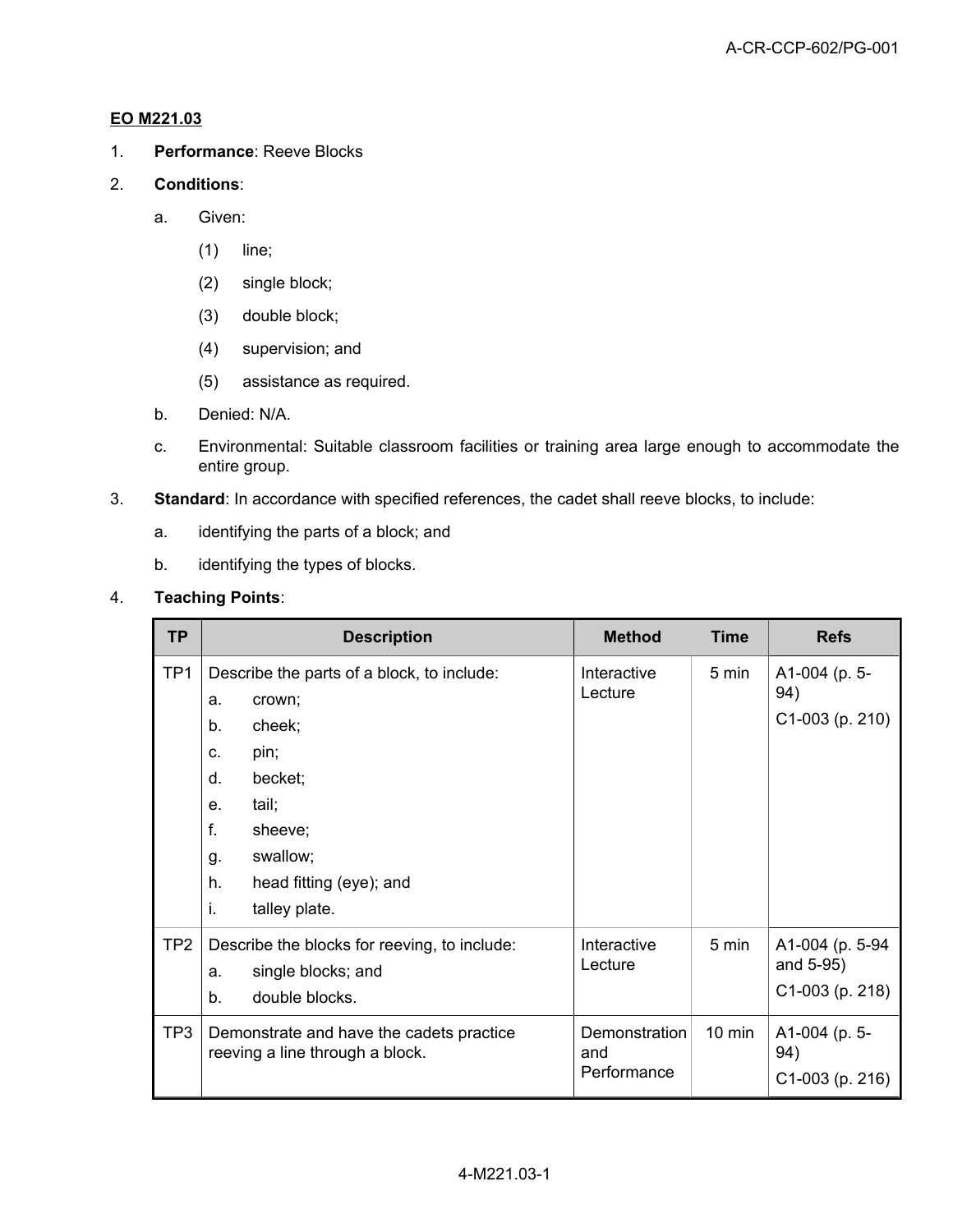| ΤP  | <b>Description</b>                      | <b>Method</b>        | <b>Time</b> | <b>Refs</b> |
|-----|-----------------------------------------|----------------------|-------------|-------------|
| TP4 | Conduct an activity for reeving blocks. | In-Class<br>Activity | 5 min       |             |

## 5. **Time**:

| $a_{\cdot}$    | Introduction / Conclusion:     | 5 min            |
|----------------|--------------------------------|------------------|
| $b_{\rm m}$    | Interactive Lecture:           | $10 \text{ min}$ |
| C <sub>1</sub> | Demonstration and Performance: | $10 \text{ min}$ |
|                | d. In-Class Activity:          | 5 min            |
| $e_{1}$        | Total:                         | 30 min           |

# 6. **Substantiation**:

- a. An interactive lecture was chosen for TP1 and TP2 as it allows the instructor to introduce blocks and to generate interest.
- b. Demonstration and performance was chosen for TP3 as it allows the instructor to explain and demonstrate reeving a rope through a block while providing an opportunity for the cadets to practice this skill under supervision.
- c. An in-class activity was chosen for TP4 as it is an interactive way to reinforce reeving a block and to confirm the cadets' comprehension of the material.

## 7. **References**:

- a. A1-004 B-GN-181-105/FP-E00 Chief of the Maritime Staff. (1997). *CFCD 105 Fleet Seamanship Rigging and Procedures Manual.* Ottawa, ON: Department of National Defence.
- b. C1-003 (ISBN 0-11770973-5) Royal Navy. (1972). *Admiralty Manual of Seamanship 1964 (Vol. 1)*. London, England: Her Majesty's Stationery Office.

# 8. **Training Aids**:

- a. Presentation aids (e.g. whiteboard/flipchart/OHP) appropriate for the classroom/training area.
- b. Two metres of line;
- c. Single block;
- d. Double block; and
- e. Cutting tool.

## 9. **Learning Aids**:

- a. Two metres of line;
- b. Single block;
- c. Double block;
- d. Block labels located at A-CR-CCP-602/PF-001, Chapter 11, Annex E;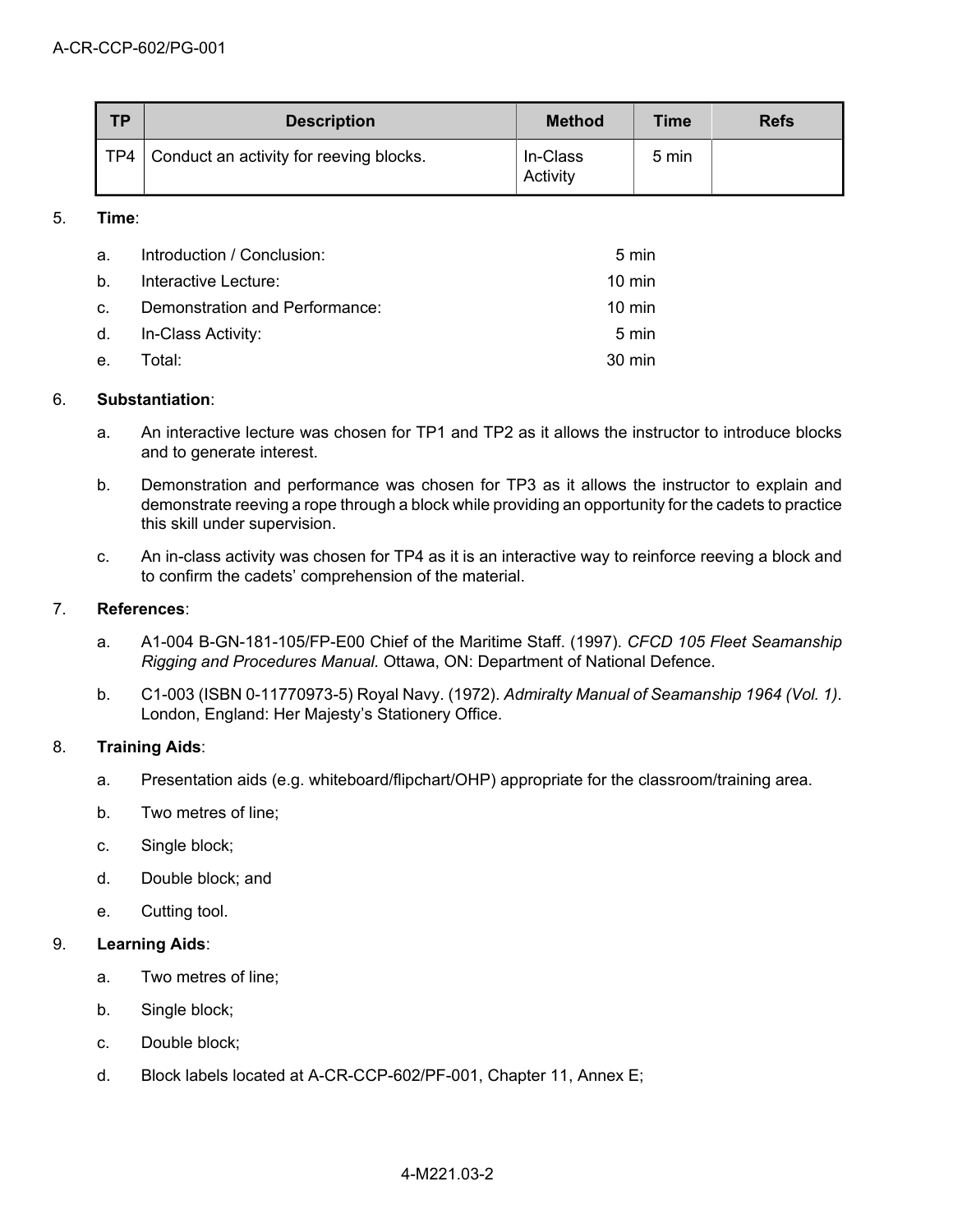- e. Tape; and
- f. Bag.
- 10. **Test Details**: N/A.
- 11. **Remarks**: N/A.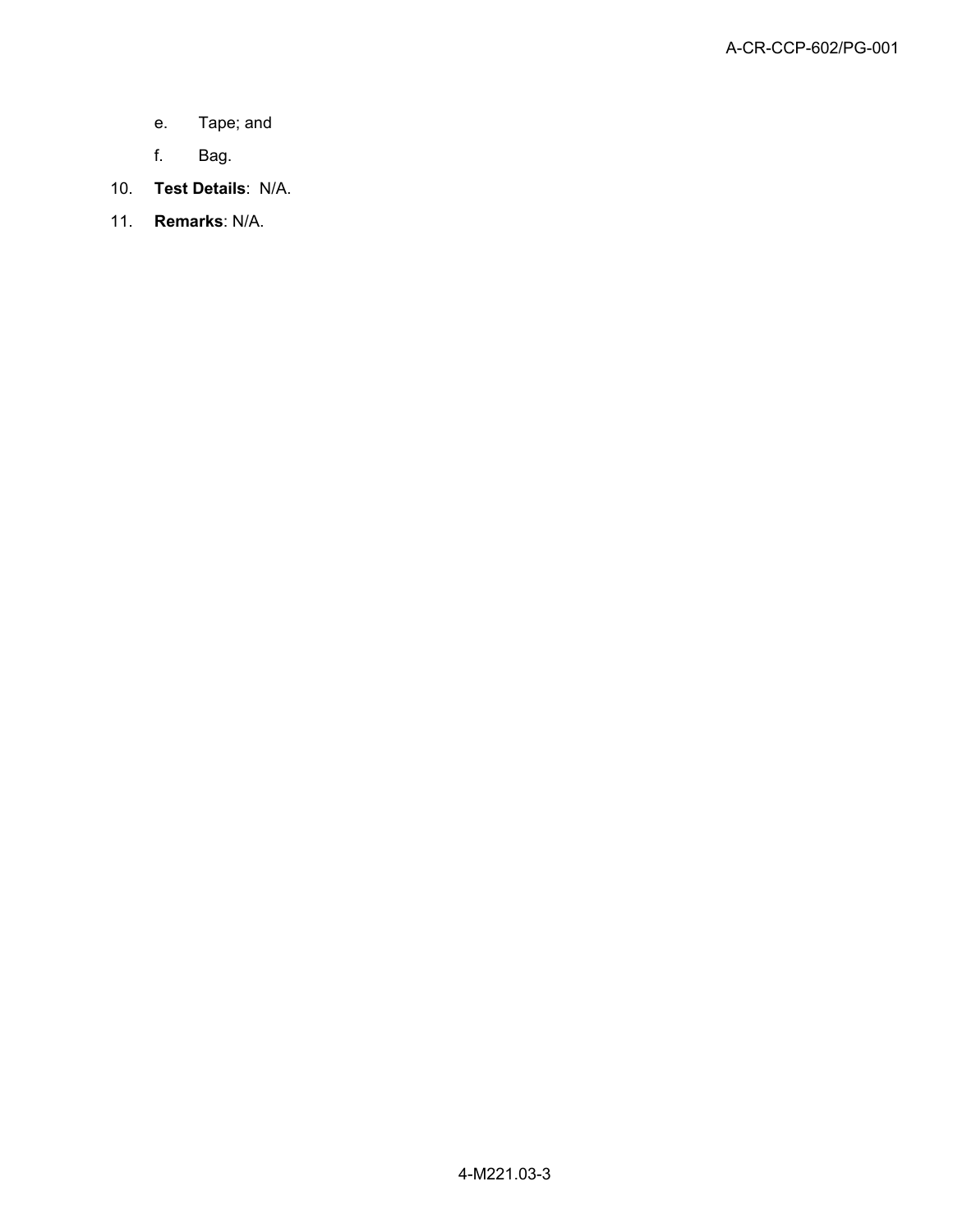THIS PAGE INTENTIONALLY LEFT BLANK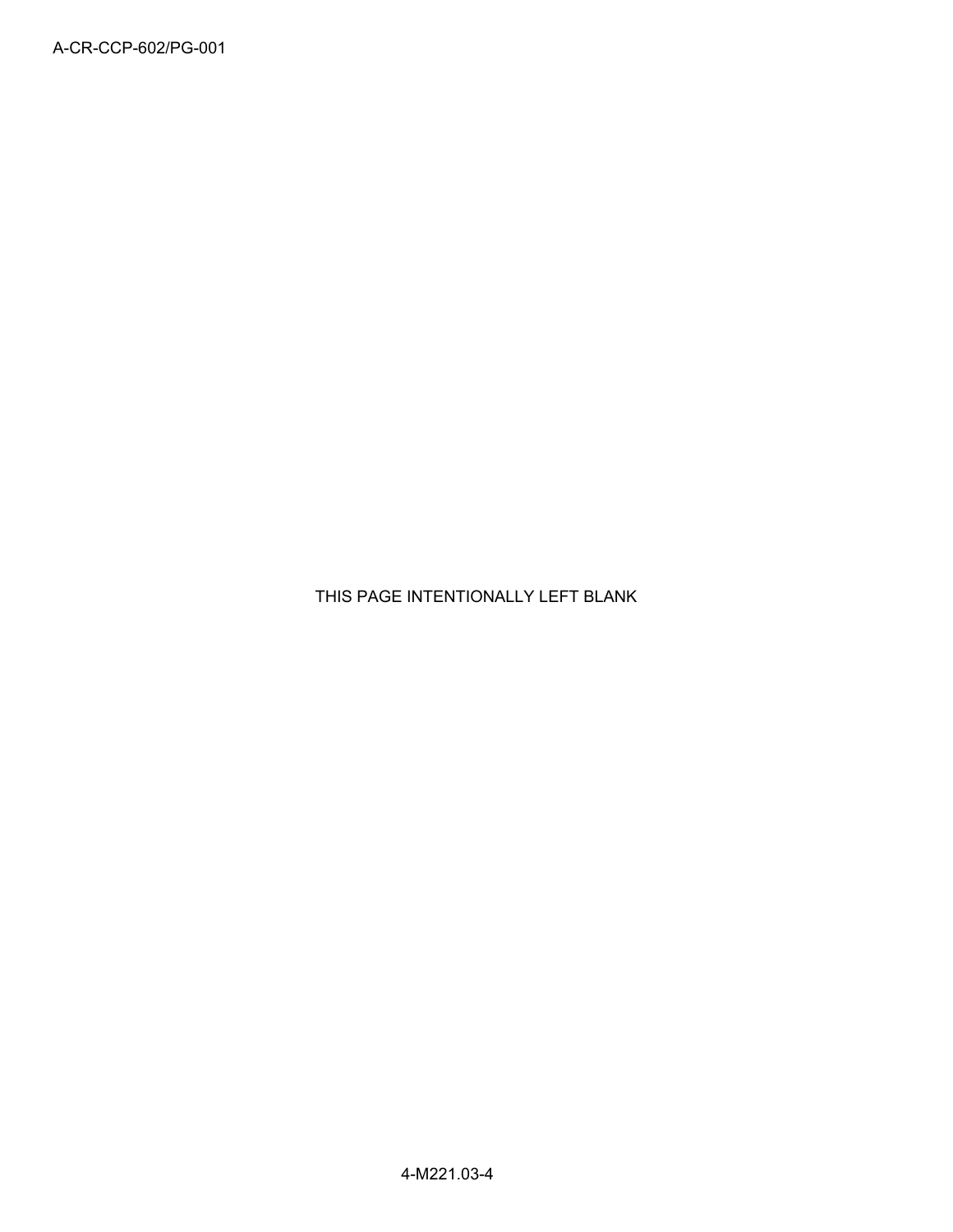## **EO M221.04**

1. **Performance**: Identify Components of Tackles

# 2. **Conditions**:

- a. Given:
	- (1) a single whip tackle;
	- (2) a double whip tackle;
	- (3) a luff;
	- (4) a two-fold purchase;
	- (5) labels;
	- (6) a load of 22 kg (50 pounds [lbs]) or less;
	- (7) supervision; and
	- (8) assistance as required.
- b. Denied: N/A.
- c. Environmental: Suitable classroom facilities or training area large enough to accommodate the entire group.
- 3. **Standard**: In accordance with specified references, the cadet shall:
	- a. identify parts of a tackle;
	- b. determine mechanical advantage; and
	- c. determine if a tackle is rigged to advantage/disadvantage.

### 4. **Teaching Points**:

| <b>TP</b>       | <b>Description</b>                                                                                                                                                                   | <b>Method</b>          | <b>Time</b>      | <b>Refs</b>                       |
|-----------------|--------------------------------------------------------------------------------------------------------------------------------------------------------------------------------------|------------------------|------------------|-----------------------------------|
| TP <sub>1</sub> | Describe tackles, to include:<br>types, to include:<br>a.<br>(1)<br>single whip;<br>(2)<br>double whip;<br>(3)<br>luff; and<br>(4)<br>two-fold purchase; and<br>b.<br>their purpose. | Interactive<br>Lecture | $10 \text{ min}$ | $C1-047$ (pp. 3-<br>153 to 3-155) |
| TP <sub>2</sub> | Describe the parts of a tackle, to include:<br>standing block;<br>a.<br>b.<br>standing part;<br>hauling part;<br>C.<br>d.<br>moving block;                                           | In-Class<br>Activity   | $10 \text{ min}$ | $C1-047$ (p. 3-<br>151)           |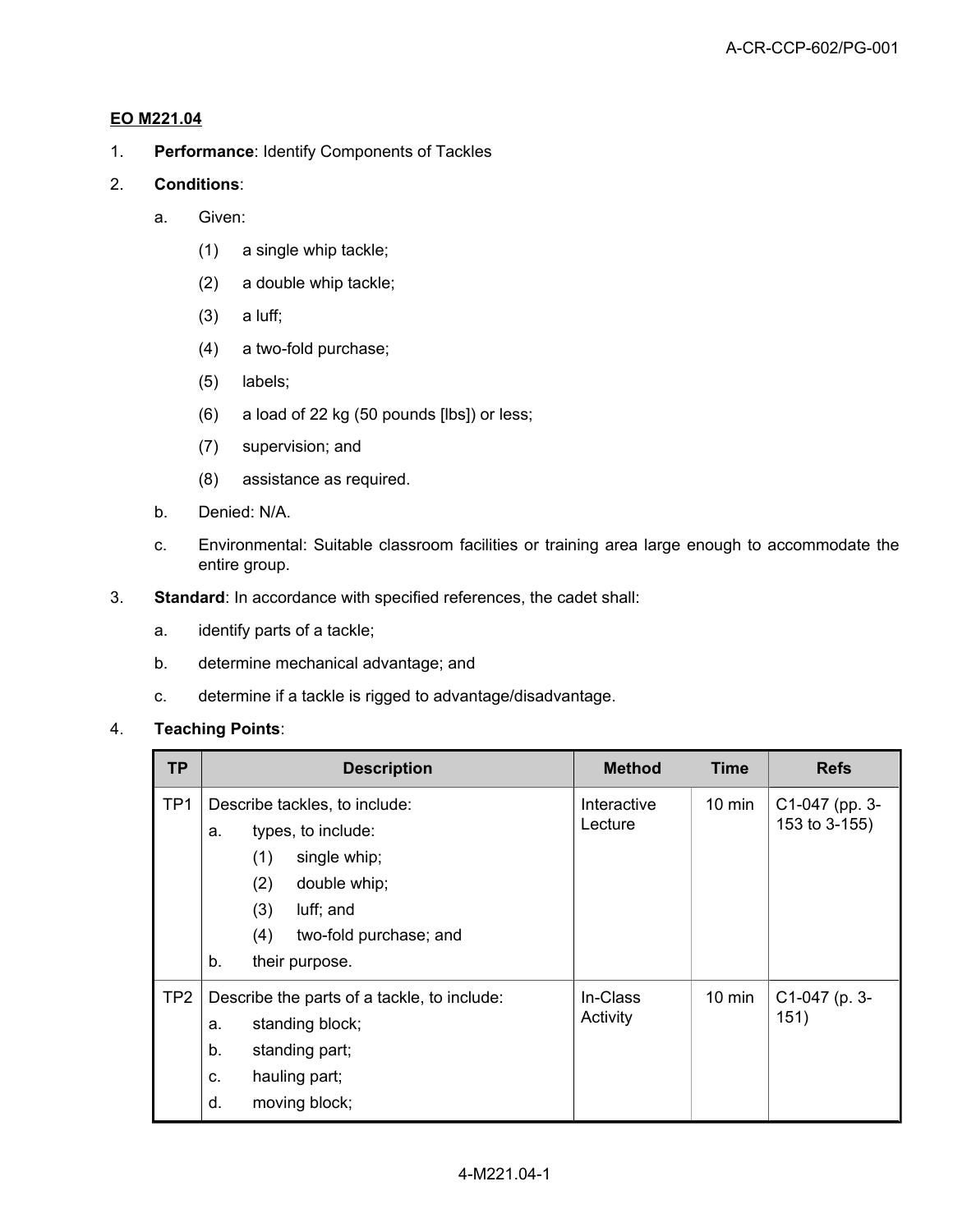| <b>TP</b>       | <b>Description</b>                                                                                                                                                                                  | <b>Method</b>          | Time             | <b>Refs</b>                      |
|-----------------|-----------------------------------------------------------------------------------------------------------------------------------------------------------------------------------------------------|------------------------|------------------|----------------------------------|
|                 | running part; and<br>е.<br>f.<br>load.<br>Conduct an activity where cadets will label the<br>parts of a tackle                                                                                      |                        |                  |                                  |
| TP <sub>3</sub> | Describe mechanical advantage, to include:<br>what it is;<br>a.<br>b <sub>1</sub><br>how to determine it; and<br>how to identify if a tackle is rigged to<br>$C_{\cdot}$<br>advantage/disadvantage. | Interactive<br>Lecture | 20 min           | C1-047 (pp. 3-<br>150 and 3-151) |
| TP4             | Describe velocity ratio, to include:<br>what it is;<br>a.<br>$b$ .<br>how to determine it; and                                                                                                      | Interactive<br>Lecture | $10 \text{ min}$ | $C1-047$ (p. 3-<br>151)          |

# 5. **Time**:

| а. | Introduction / Conclusion: | 10 min |
|----|----------------------------|--------|
|    | b. Interactive Lecture:    | 40 min |
|    | c. In-Class Activity:      | 10 min |
|    | d. Total:                  | 60 min |

### 6. **Substantiation**:

- a. An interactive lecture was chosen for TP1, TP3 and TP4 as it allows the instructor to introduce components of tackles and generate interest in ropework.
- b. An in-class activity was chosen for TP2 as it is an interactive way to provoke thought, stimulate interest, and to confirm the cadets' comprehension of the parts of the tackle.

### 7. **References**:

- a. C1-003 (ISBN 0-11-770973-5) Royal Navy. (1972). *Admiralty Manual of Seamanship 1964* (Vol. 1). London, England: Her Majesty's Stationery.
- b. C1-047 (ISBN 0-11-772695-8)/BON-050-002/PT-004 Command of the Defence Council. (1995). *BR 67 Admiralty Manual of Seamanship*. London, England: HMSO Publications Centre.

## 8. **Training Aids**:

- a. Presentation aids (e.g. whiteboard/flipchart/OHP) appropriate for the classroom/training area;
- b. A single whip tackle, to include:
	- (1) a single block;
	- (2) two metres of line; and
	- (3) a load of 22 kg (50 lbs) or less;
- c. A double whip tackle, to include: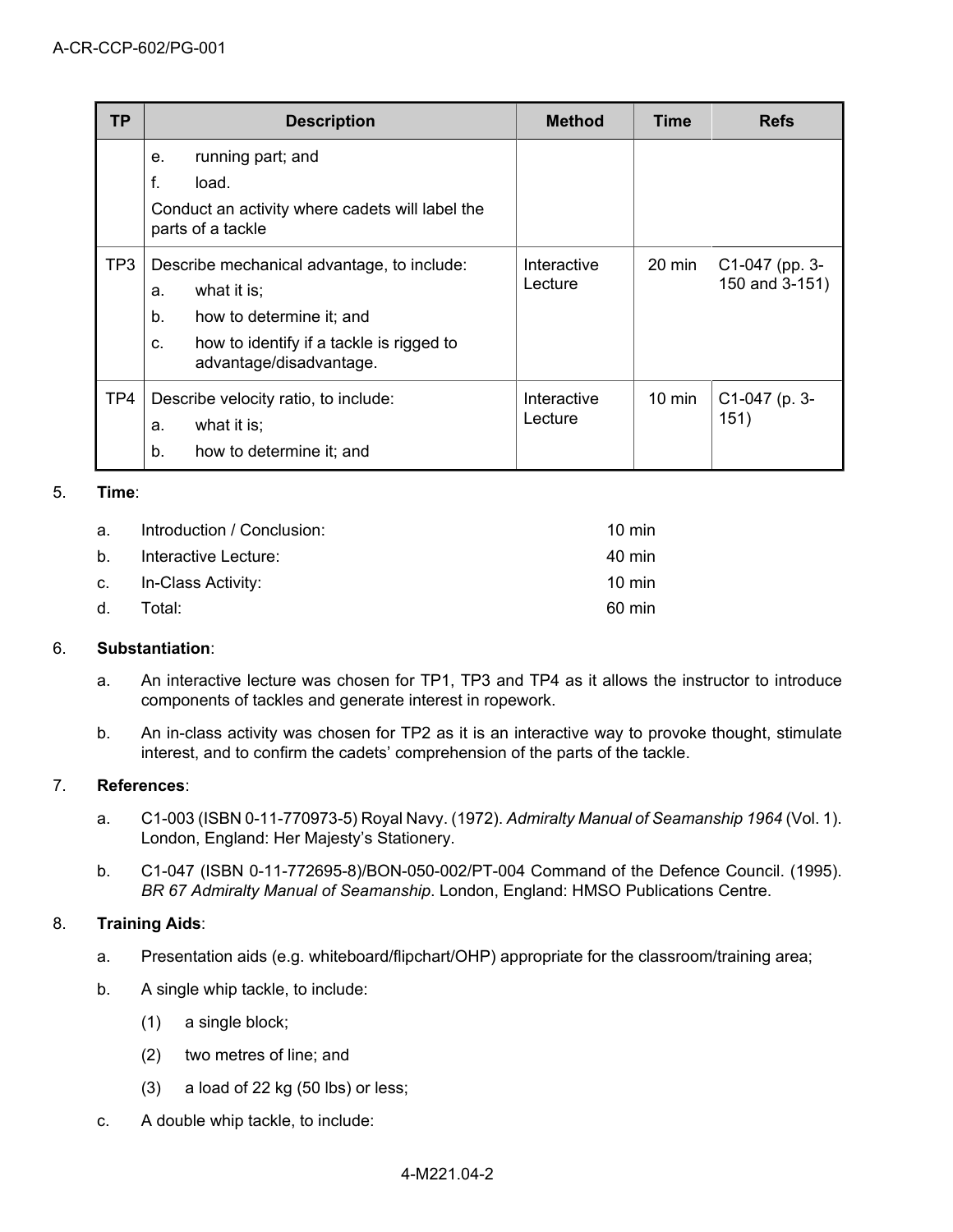- (1) two single blocks;
- (2) six metres of line; and
- (3) a load of 22 kg (50 lbs) or less;
- d. A luff, to include:
	- (1) a single block;
	- (2) a double block;
	- (3) eight metres of line; and
	- (4) a load of 22 kg (50 lbs) or less;
- e. A two fold-purchase, to include:
	- (1) two double blocks;
	- (2) 10 metres of line; and
	- (3) a load of 22 kg (50 lbs) or less;
- f. Labels marked as running part, standing part, hauling part, standing block, moving block and load located at A-CR-CCP-602/PF-001, Chapter 11, Annex F; and
- g. Answer key locatedat A-CR-CCP-602/PF-001, Chapter 11, Annex H.

#### 9. **Learning Aids**:

- a. A single whip tackle;
- b. A double whip tackle;
- c. A luff;
- d. A two-fold purchase;
- e. Tape;
- f. Labels marked as running part, standing part, hauling part, standing block, moving block, and load located at A-CR-CCP-602/PF-001, Chapter 11, Annex F; and
- g. Tackles review handout located at A-CR-CCP-602/PF-001, Chapter 11, Annex G.

### 10. **Test Details**: N/A.

# 11. **Remarks**:

- a. The instructor is required to rig the single whip, double whip, luff, and two-fold purchase prior to the start of the lesson.
- b. This EO is to be conducted prior to EO M221.05 (Rig Tackles). These EOs should be taught consecutively.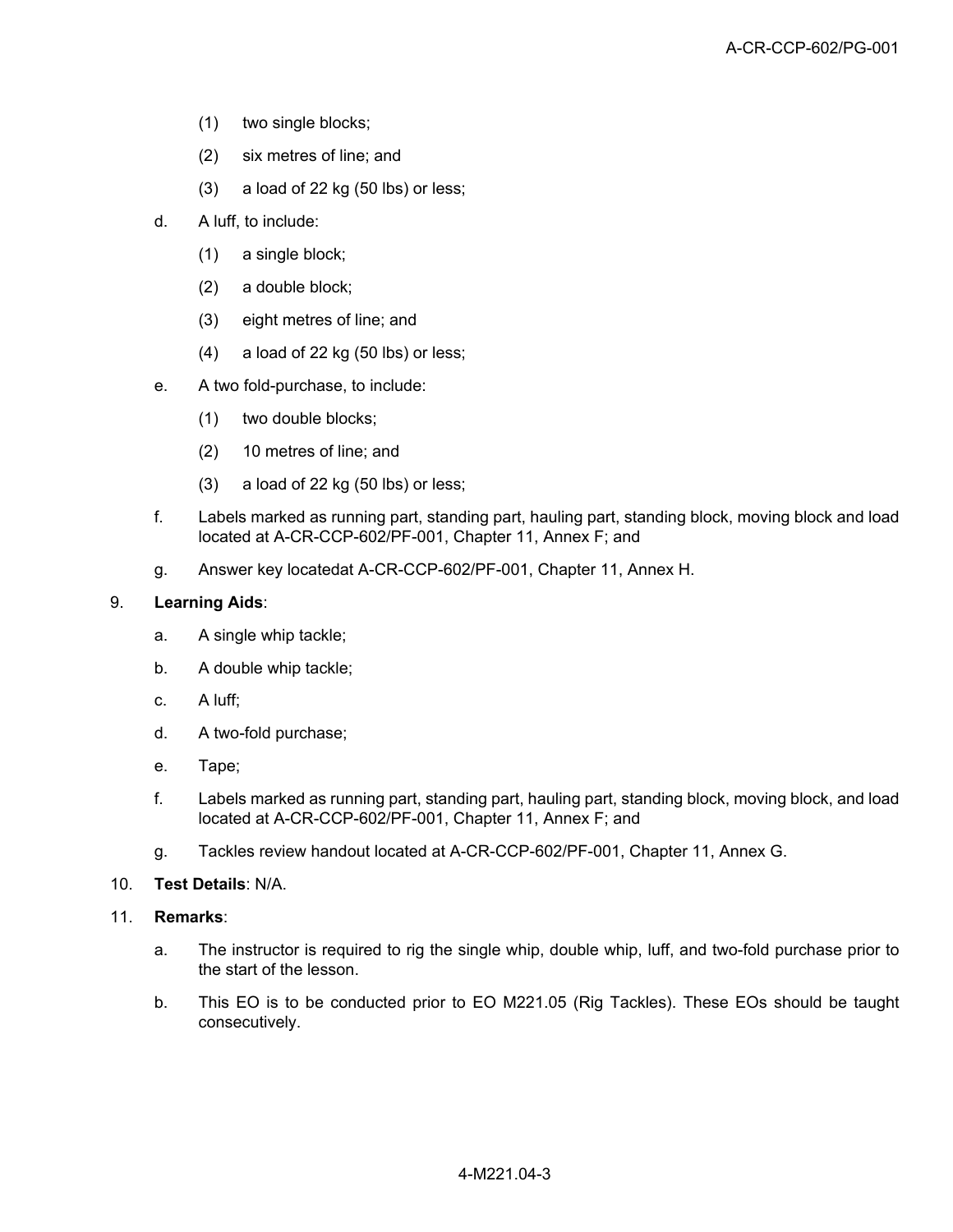THIS PAGE INTENTIONALLY LEFT BLANK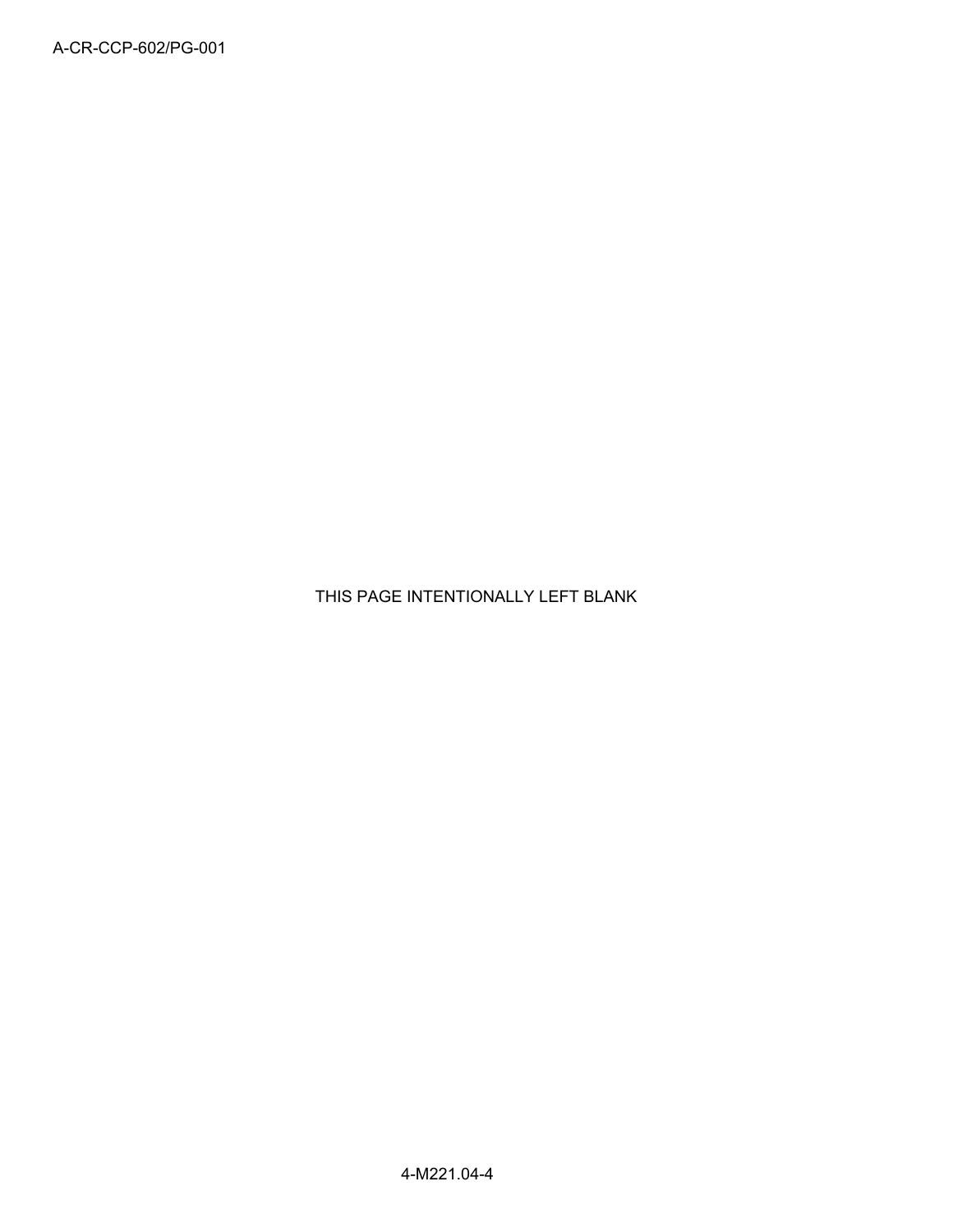# **EO M221.05**

- 1. **Performance**: Rig Tackles
- 2. **Conditions**:
	- a. Given:
		- (1) twenty-six metres of line;
		- (2) single blocks;
		- (3) double blocks;
		- (4) a load of 22 kg (50 pounds [lbs]) or less;
		- (5) a strop;
		- (6) supervision; and
		- (7) assistance as required.
	- b. Denied: N/A.
	- c. Environmental: Suitable classroom facilities or training area large enough to accommodate the entire group.
- 3. **Standard**: In accordance with specified references, the cadet shall rig tackles, to include:
	- a. a single whip;
	- b. a double whip;
	- c. a luff; and
	- d. a two-fold purchase.
- 4. **Teaching Points**:

| ΤP              | <b>Description</b>                                                                                                                                                                                                                           | <b>Method</b>                       | Time             | <b>Refs</b>                       |
|-----------------|----------------------------------------------------------------------------------------------------------------------------------------------------------------------------------------------------------------------------------------------|-------------------------------------|------------------|-----------------------------------|
| TP <sub>1</sub> | Explain the use of, demonstrate, and have the<br>cadets rig a single whip.<br>Note: The single whip provides a mechanical<br>advantage equal to one and is mainly used to<br>alter the direction of pull on the hauling part of a<br>tackle. | Demonstration<br>and<br>Performance | 5 min            | $C1-047$ (p. 3-<br>153)           |
| TP2             | Explain the use of, demonstrate, and have the<br>cadets rig a double whip, to include:<br>determining mechanical advantage;<br>a.<br>b.<br>rigging to advantage; and<br>rigging to disadvantage.<br>C.                                       | Demonstration<br>and<br>Performance | $15 \text{ min}$ | $C1-047$ (pp. 3-<br>150 to 3-153) |
| TP3             | Explain the use of, demonstrate, and have the<br>cadets rig a luff, to include:                                                                                                                                                              | Demonstration<br>and<br>Performance | $20 \text{ min}$ | C1-047 (pp. 3-<br>150 to 3-155)   |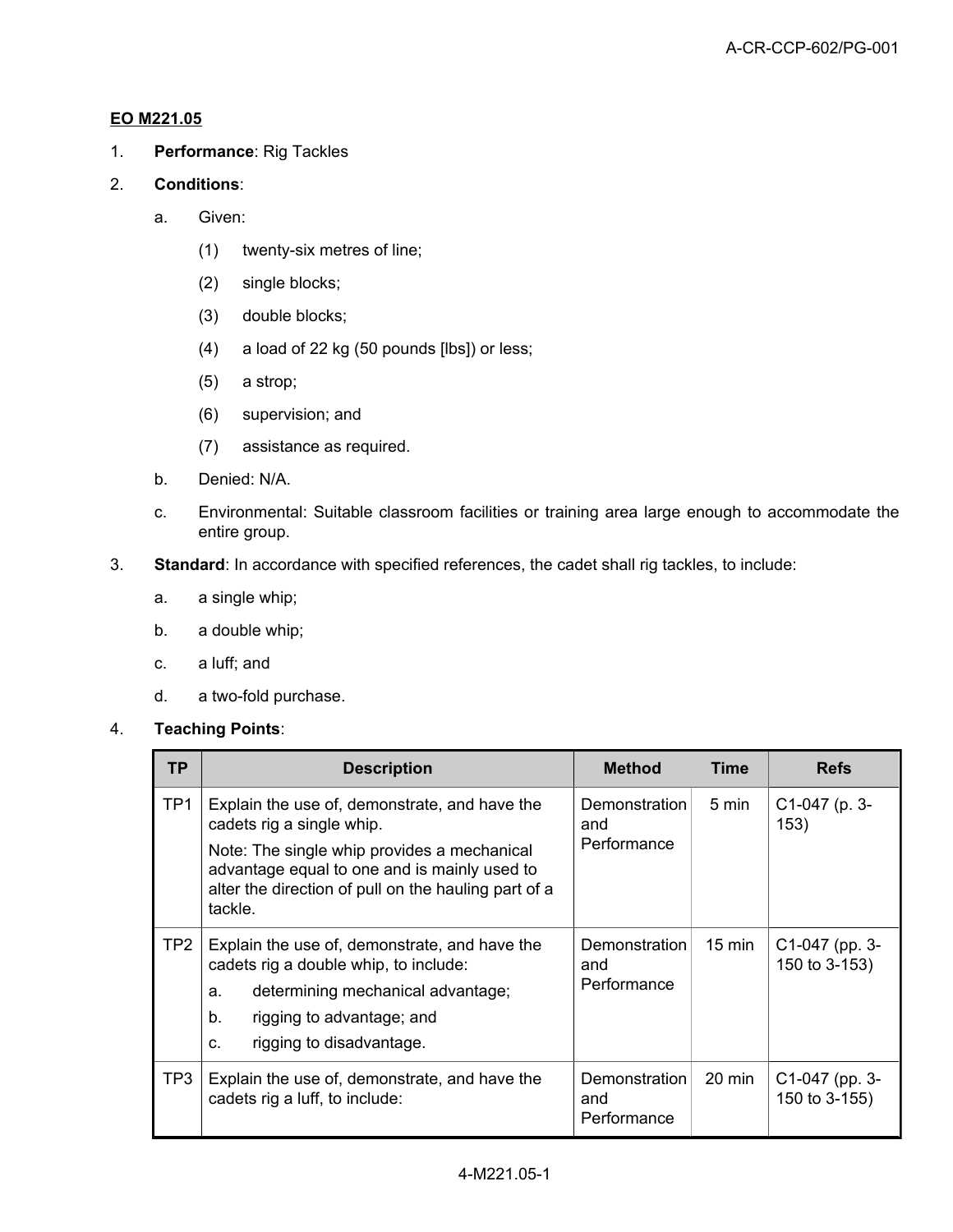| <b>TP</b>       | <b>Description</b>                                                                                                                                                                                           | <b>Method</b>                       | <b>Time</b>      | <b>Refs</b>                       |
|-----------------|--------------------------------------------------------------------------------------------------------------------------------------------------------------------------------------------------------------|-------------------------------------|------------------|-----------------------------------|
|                 | determining mechanical advantage;<br>а.<br>rigging to advantage; and<br>b.<br>rigging to disadvantage.<br>C.                                                                                                 |                                     |                  |                                   |
| TP4             | Explain the use of, demonstrate, and have the<br>cadets rig a two-fold purchase, to include:<br>determining mechanical advantage;<br>a.<br>b.<br>rigging to advantage; and<br>rigging to disadvantage.<br>C. | Demonstration<br>and<br>Performance | $20 \text{ min}$ | $C1-047$ (pp. 3-<br>150 to 3-155) |
| TP <sub>5</sub> | Conduct an activity for rigging tackles                                                                                                                                                                      | In-Class<br>Activity                | $20 \text{ min}$ |                                   |

# 5. **Time**:

|    | a. Introduction / Conclusion:     | $10 \text{ min}$ |
|----|-----------------------------------|------------------|
|    | b. Demonstration and Performance: | 80 min           |
|    | c. In-Class Activity:             | 20 min           |
| d. | ⊟Total: ⊺                         | 90 min           |

# 6. **Substantiation**:

- a. Demonstration and performance was chosen for TP1 to TP4 as it allows the instructor to explain and demonstrate how to rig various tackles while providing an opportunity for the cadets to practice these skills under supervision.
- b. An in-class activity was chosen for TP5 as it is an interactive way to reinforce rigging tackles and to confirm the cadets' comprehension of the material.
- 7. **References**: C1-047 (ISBN 0-11-772695-8)/BON-050-002/PT-004 Command of the Defence Council. (1995). *BR 67 Admiralty Manual of Seamanship*. London, England: HMSO Publications Centre.

# 8. **Training Aids**:

- a. Twenty-six metres of line;
- b. Single blocks;
- c. Double blocks;
- d. A strop;
- e. A load of 22 kg (50 lbs) or less;
- f. A cutting tool;
- g. Whistle; and
- h. Stopwatch.

### 9. **Learning Aids**:

a. Twenty-six metres of line;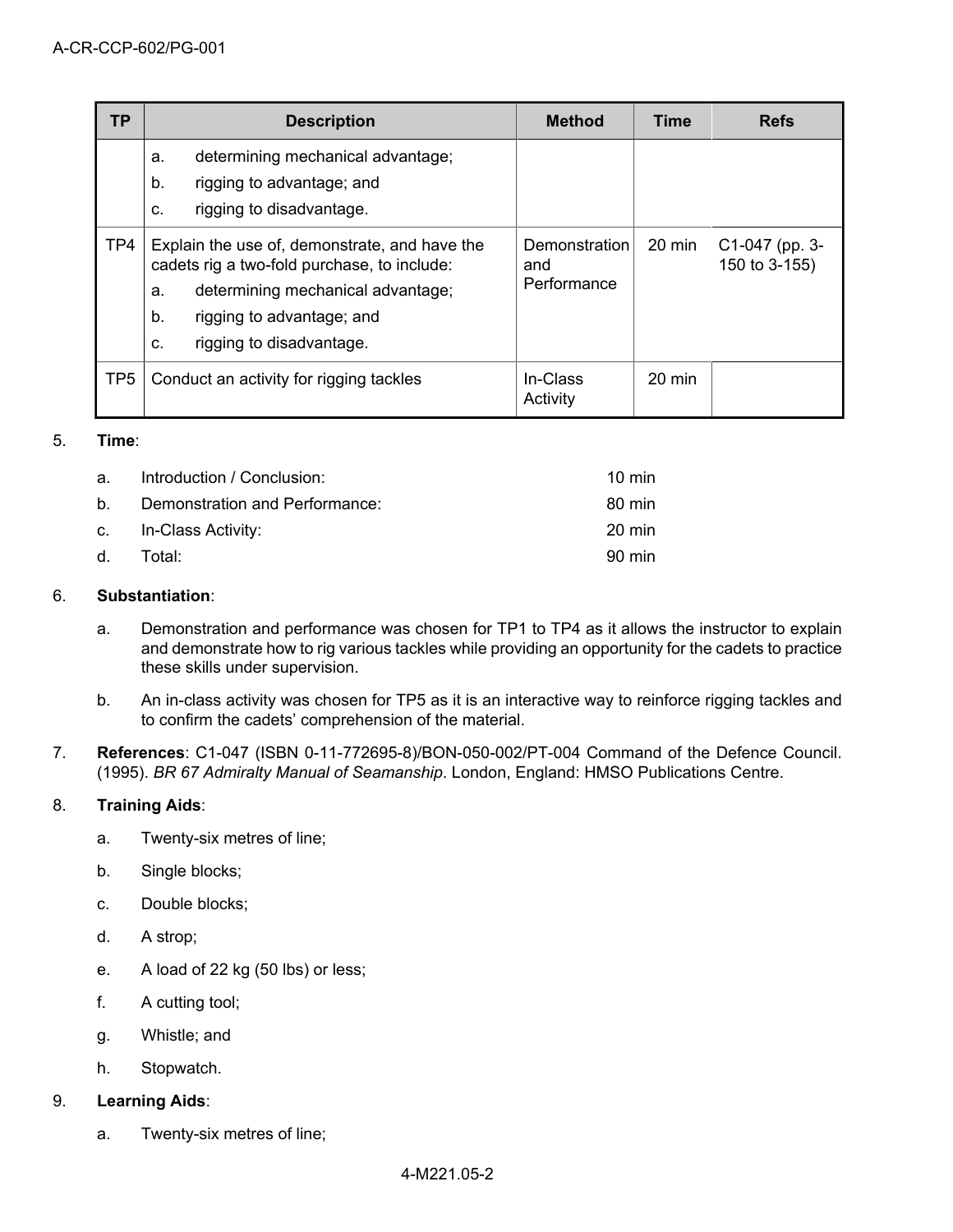- b. Single blocks;
- c. Double blocks;
- d. A strop;
- e. A load of 22 kg (50 lbs) or less;
- f. Bag; and
- g. Station cards located at A-CR-CCP-602/PF-001, Chapter 11, Annex I.
- 10. **Test Details**: Cadets will rig tackles to lift a load of 22 kg (50 lbs) or less.
- 11. **Remarks**: If spring clip hooks are not available, the hook shall be moused prior to hoisting the load.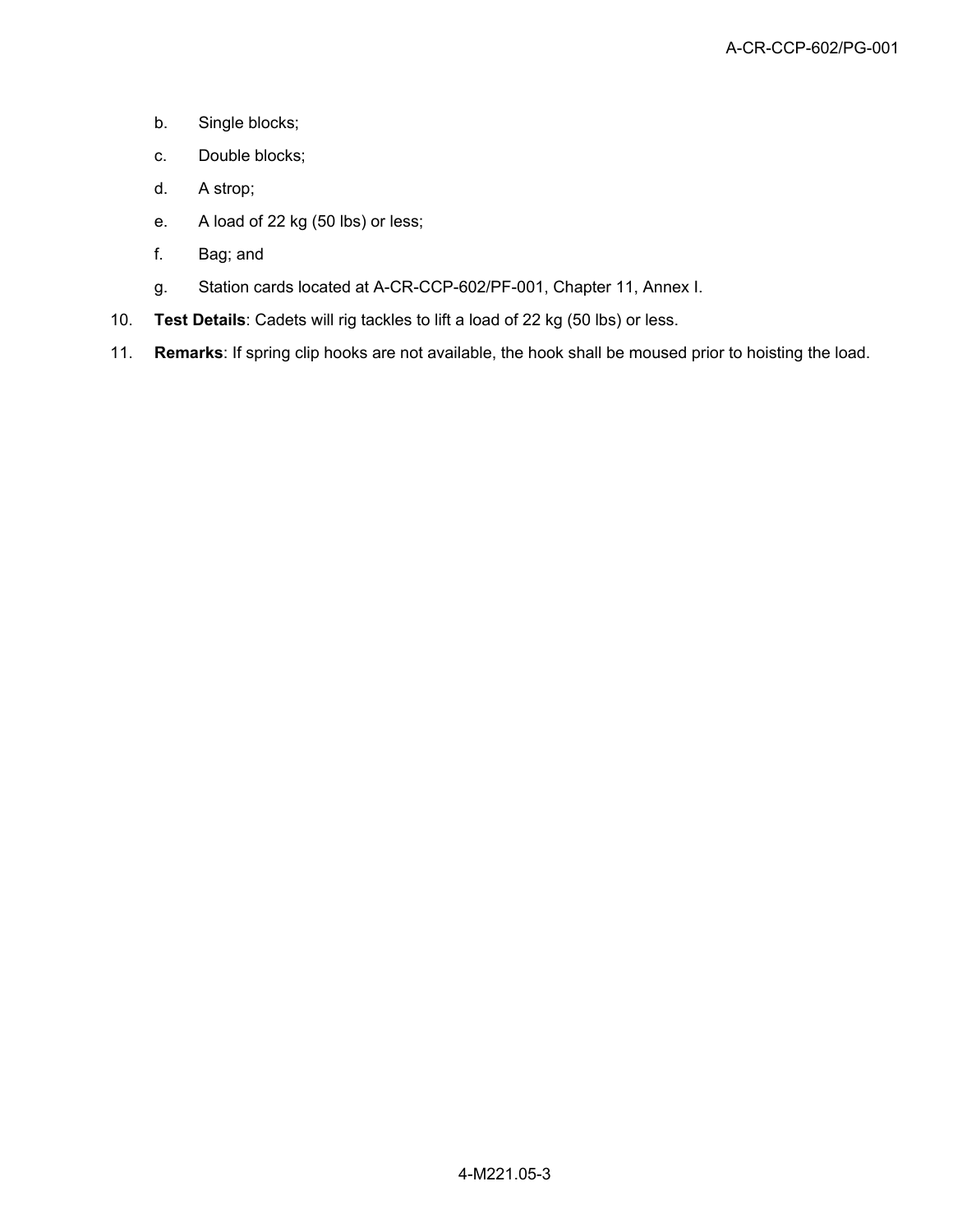THIS PAGE INTENTIONALLY LEFT BLANK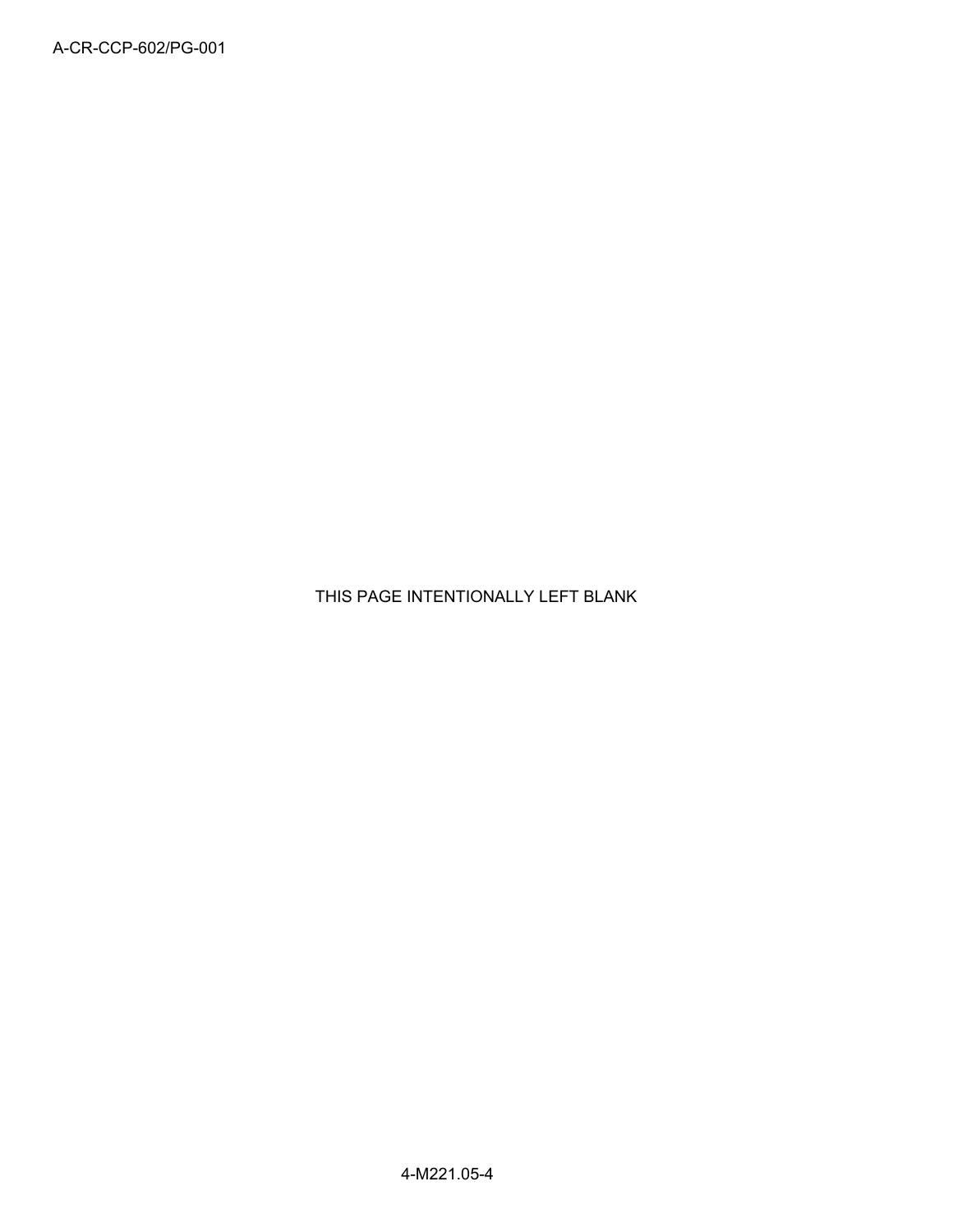## **EO C221.01**

1. **Performance**: Make a Back Splice

### 2. **Conditions**:

- a. Given:
	- (1) three-strand line;
	- (2) marlin spike/fid;
	- (3) whipping twine;
	- (4) supervision; and
	- (5) assistance as required.
- b. Denied: N/A.
- c. Environmental: Suitable classroom facilities or training area large enough to accommodate the entire group.
- 3. **Standard**: In accordance with specified references, the cadet shall make a back splice.
- 4. **Teaching Points**:

| ΤP              | <b>Description</b>                                                          | <b>Method</b>                       | Time   | <b>Refs</b>                    |
|-----------------|-----------------------------------------------------------------------------|-------------------------------------|--------|--------------------------------|
| TP1             | Explain the use of, demonstrate, and have the<br>cadets tie a crown knot.   | Demonstration<br>and<br>Performance | 25 min | A1-004 (pp. 5-<br>38 and 5-39) |
| TP <sub>2</sub> | Explain the use of, demonstrate, and have the<br>cadets make a back splice. | Demonstration<br>and<br>Performance | 30 min | A1-004 (p. 5-<br>55)           |

### 5. **Time**:

| а.   | Introduction / Conclusion:        | 5 min  |
|------|-----------------------------------|--------|
|      | b. Demonstration and Performance: | 55 min |
| C. I | ⊺otal:                            | 60 min |

- 6. **Substantiation**: Demonstration and performance was chosen for this lesson as it allows the instructor to explain and demonstrate how to make a crown knot and a back splice while providing an opportunity for the cadets to practice these skills under supervision.
- 7. **References**: A1-004 B-GN-181-105/FP-E00 Chief of the Maritime Staff. (1997). *CFCD 105 Fleet Seamanship Rigging and Procedures Manual.* Ottawa, ON: Department of National Defence.

### 8. **Training Aids**:

- a. Presentation aids (e.g. whiteboard/flipchart/OHP) appropriate for the classroom/training area;
- b. Three-strand line;
- c. Marlin Spike/fid;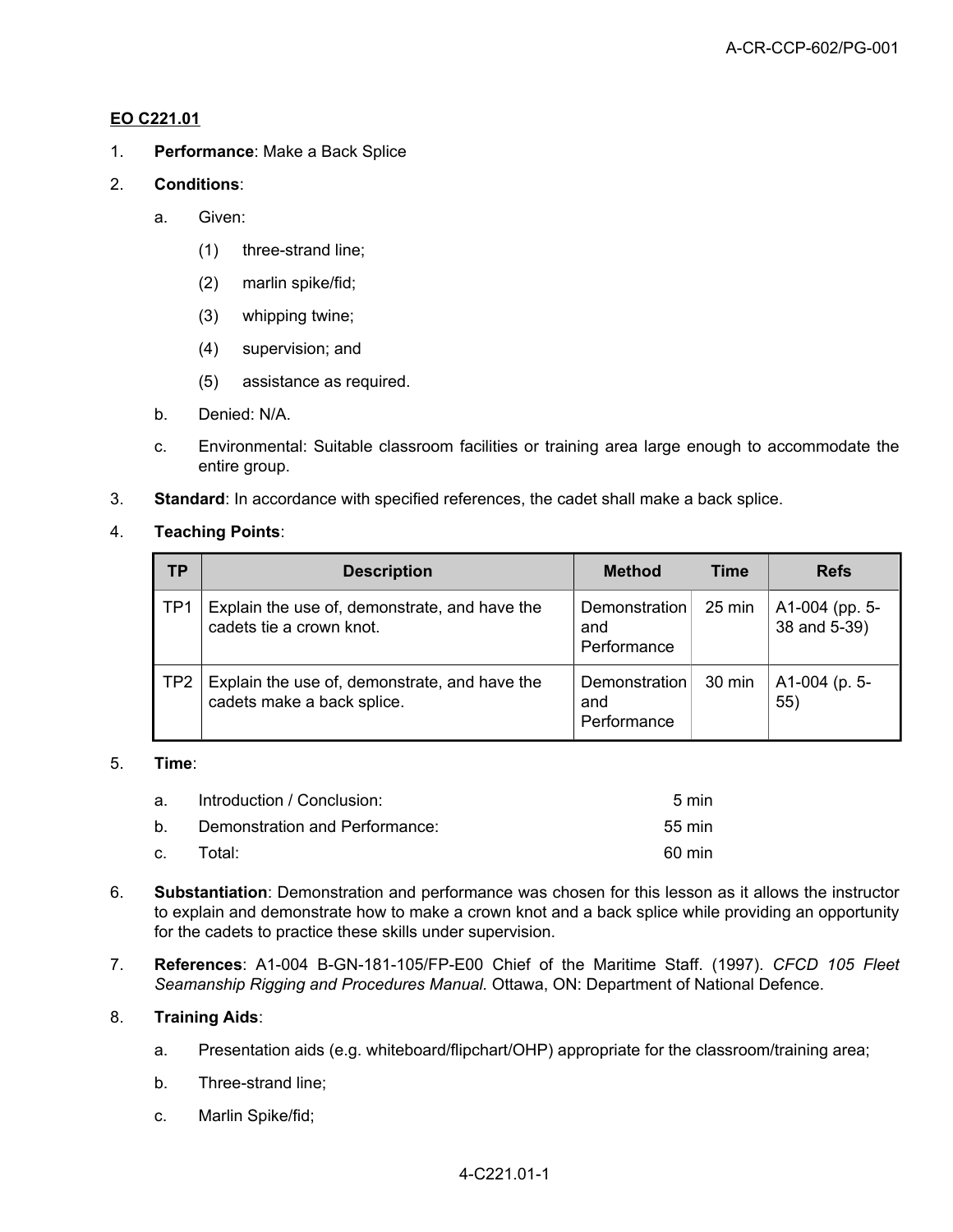- d. Whipping twine;
- e. A back splice; and
- f. A cutting tool.

# 9. **Learning Aids**:

- a. Three-strand line;
- b. Marlin spike/fid;
- c. Whipping twine;
- d. Handout located at A-CR-CCP-602/PF-001, Chapter 11, Annex J; and
- e. Handout located at A-CR-CCP-602/PF-001, Chapter 11, Annex K.

# 10. **Test Details**: N/A.

11. **Remarks**: Whipping twine is to be used to whip the ends of each strand of the line prior to splicing the line. Ends of the strands may also be taped or melted if whipping twine is not available.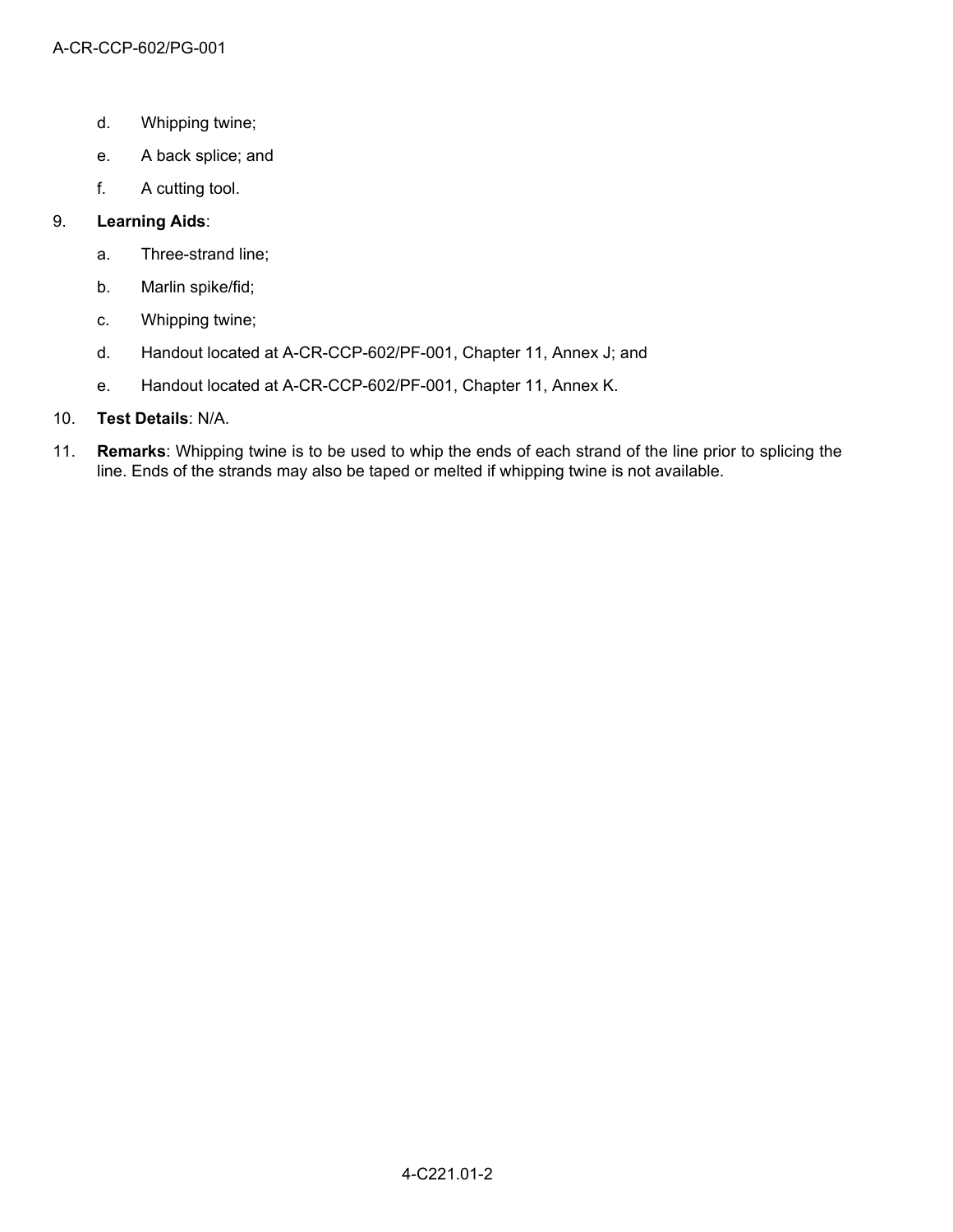## **EO C221.02**

1. **Performance**: Make an Eye Splice

### 2. **Conditions**:

- a. Given:
	- (1) three-strand line;
	- (2) marlin spike/fid;
	- (3) whipping twine;
	- (4) supervision; and
	- (5) assistance as required.
- b. Denied: N/A.
- c. Environmental: Suitable classroom facilities or training area large enough to accommodate the entire group.
- 3. **Standard**: In accordance with specified references, the cadet shall make an eye splice.
- 4. **Teaching Points**:

| <b>TP</b>       | <b>Description</b>                                                          | <b>Method</b>                       | <b>Time</b> | <b>Refs</b>                                   |
|-----------------|-----------------------------------------------------------------------------|-------------------------------------|-------------|-----------------------------------------------|
| TP <sub>1</sub> | Explain the use of, demonstrate, and have the<br>cadets make an eye splice. | Demonstration<br>and<br>Performance |             | 55 min $\vert$ C1-047 (p. 3-90<br>to $3-93$ ) |

## 5. **Time**:

|      | a. Introduction / Conclusion:     | 5 min  |
|------|-----------------------------------|--------|
|      | b. Demonstration and Performance: | 55 min |
| C. I | Total:                            | 60 min |

- 6. **Substantiation**: Demonstration and performance was chosen for this lesson as it allows the instructor to explain and demonstrate making an eye splice while providing an opportunity for the cadets to practice this skill under supervision.
- 7. **References**: C1-047 (ISBN 0-11-772695-8)/BON-050-002/PT-004 Command of the Defence Council. (1995). *BR 67 Admiralty Manual of Seamanship*. London, England: HMSO Publications Centre.

### 8. **Training Aids**:

- a. Presentation aids (e.g. whiteboard/flipchart/OHP) appropriate for the classroom/training area;
- b. Three-strand line;
- c. Marlin spike/fid;
- d. Whipping twine;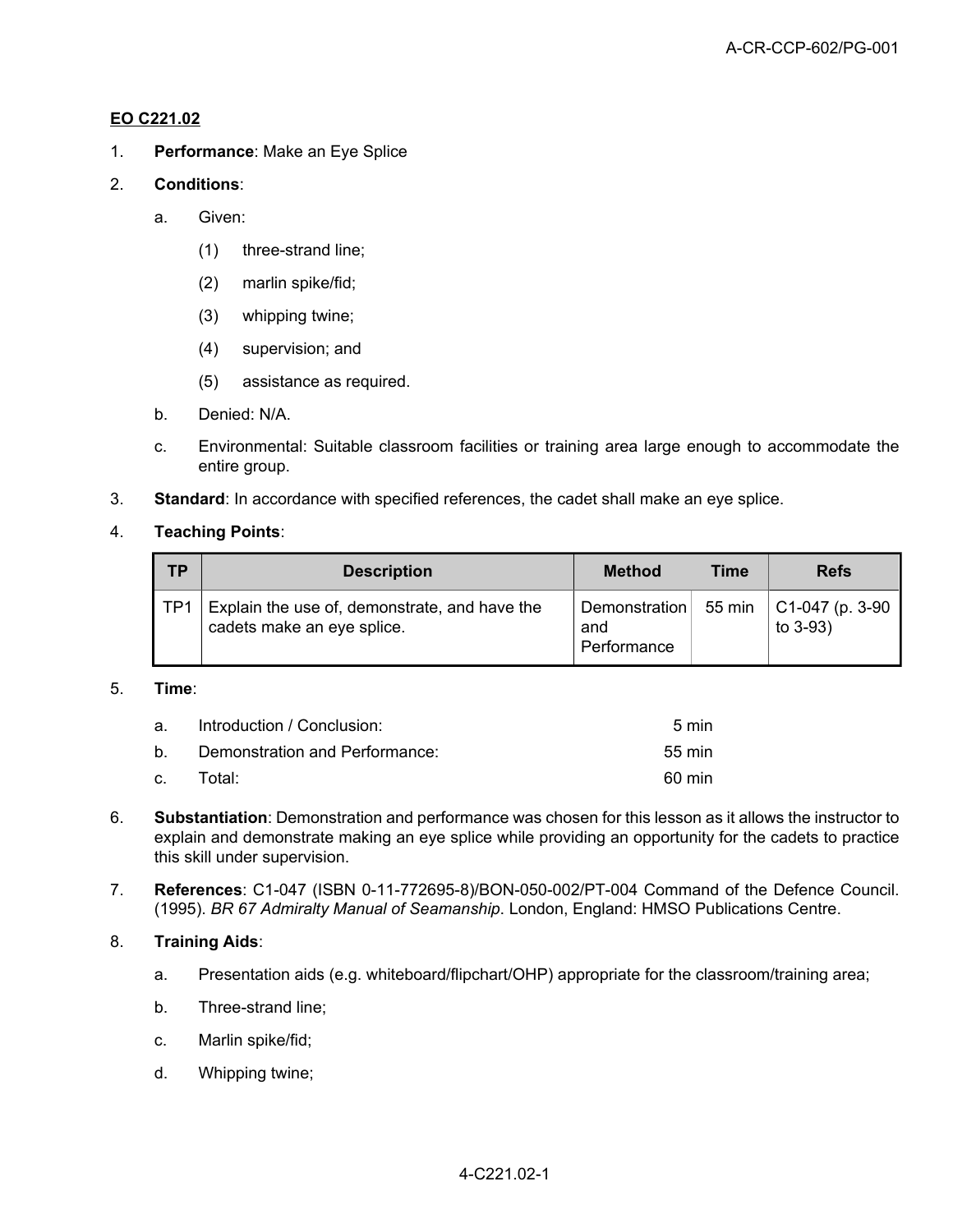- e. Cutting tool; and
- f. Completed eye splice.

## 9. **Learning Aids**:

- a. Three-strand line;
- b. Marlin spike/fid;
- c. Whipping twine; and
- d. Handout located at A-CR-CCP-602/PF-001, Chapter 11, Annex L.

# 10. **Test Details**: N/A.

11. **Remarks**: Whipping twine is to be used to whip the ends of each strand of the line prior to splicing the line. Ends of the strands may also be taped or melted if whipping twine is not available.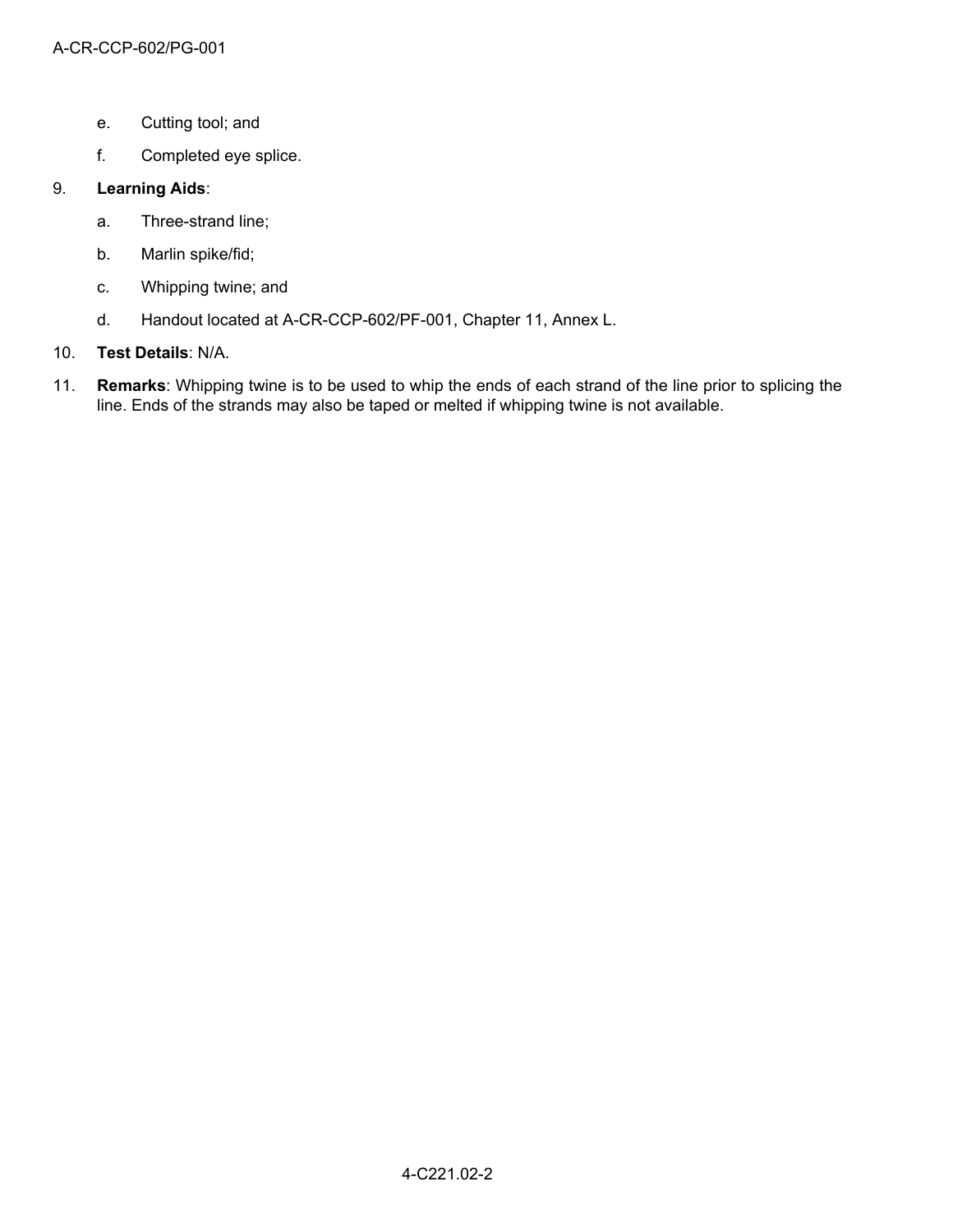# **EO C221.03**

1. **Performance**: Make a Long Splice

## 2. **Conditions**:

- a. Given:
	- (1) three-strand line;
	- (2) marlin spike/fid;
	- (3) supervision; and
	- (4) assistance as required.
- b. Denied: N/A.
- c. Environmental: Suitable classroom facilities or training area large enough to accommodate the entire group.
- 3. **Standard**: In accordance with specified references, the cadet shall make a long splice, so it is able to pass through a block.
- 4. **Teaching Points**:

| <b>TP</b> | <b>Description</b>                                                          | <b>Method</b>                       | Time   | <b>Refs</b>                       |
|-----------|-----------------------------------------------------------------------------|-------------------------------------|--------|-----------------------------------|
| TP1       | Explain the use of, demonstrate, and have the<br>cadets make a long splice. | Demonstration<br>and<br>Performance | 55 min | $ $ A1-004 (pp. 5-<br>59 to 5-61) |

### 5. **Time**:

| а.   | Introduction / Conclusion:     | $5 \text{ min}$ |
|------|--------------------------------|-----------------|
| b.   | Demonstration and Performance: | .55 min         |
| C. I | Total:                         | 60 min          |

6. **Substantiation**: Demonstration and performance was chosen for this lesson as it allows the instructor to explain and demonstrate how to make a long splice while providing an opportunity for the cadets to practice this skill under supervision.

### 7. **References**:

- a. A1-004 B-GN-181-105/FP-E00 Chief of the Maritime Staff. (1997). *CFCD 105 Fleet Seamanship Rigging and Procedures Manual.* Ottawa, ON: Department of National Defence.
- b. C1-047 (ISBN 0-11-772695-8)/BON-050-002/PT-004 Command of the Defence Council. (1995). *BR 67 Admiralty Manual of Seamanship*. London, England: HMSO Publications Centre.

### 8. **Training Aids**:

- a. Presentation aids (e.g. whiteboard/flipchart/OHP) appropriate for the classroom/training area;
- b. Three-strand line;
- c. Marlin spike/fid;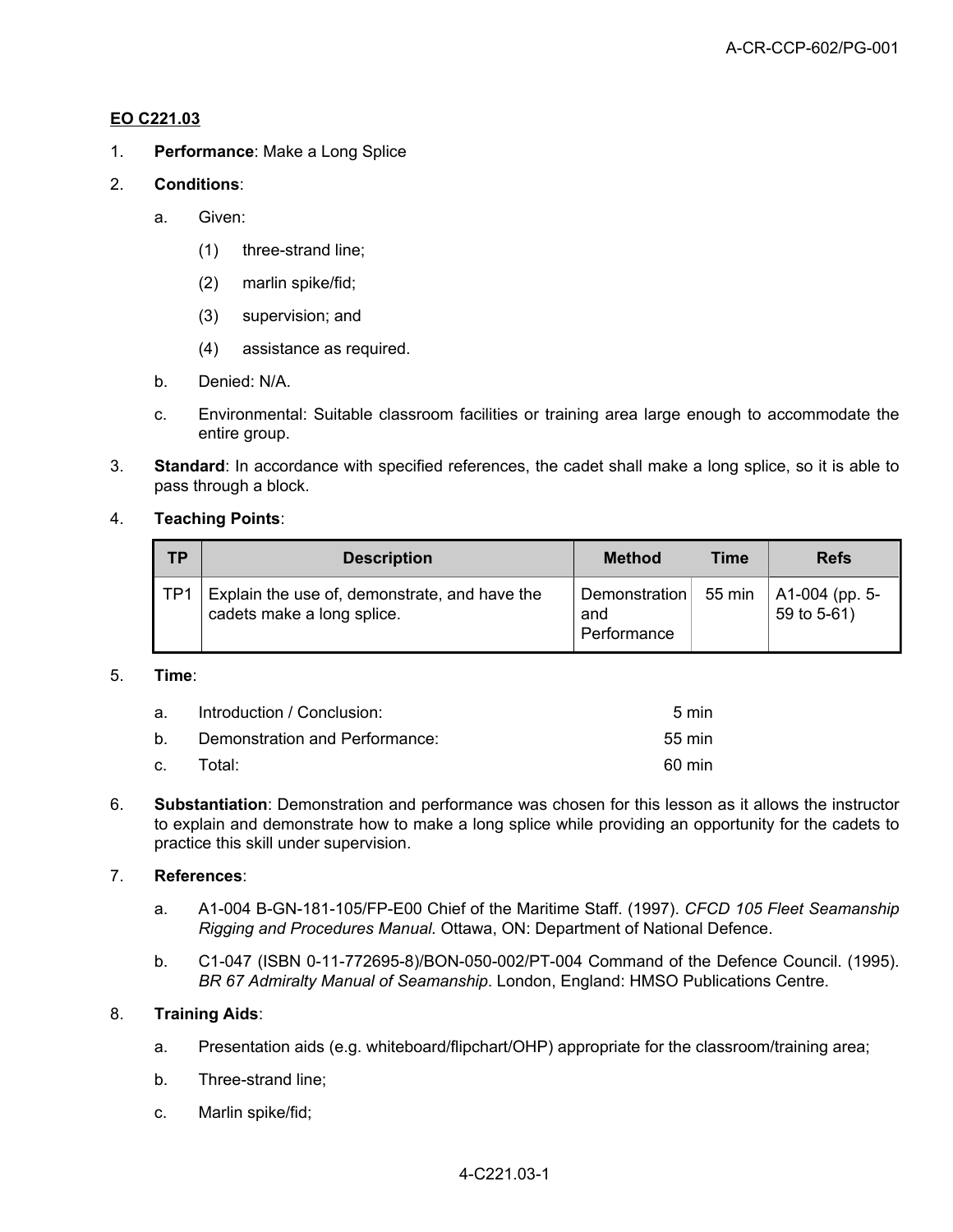- d. Whipping twine;
- e. Cutting tool; and
- f. Completed long splice.

# 9. **Learning Aids**:

- a. Three-strand line;
- b. Marlin spike/fid;
- c. Whipping twine; and
- d. Handout located at A-CR-CCP-602/PF-001, Chapter 11, Annex M.
- 10. **Test Details**: N/A.
- 11. **Remarks**: Whipping twine is to be used to whip the ends of each strand of the line prior to splicing the line. Ends of the strands may also be taped or melted if whipping twine is not available.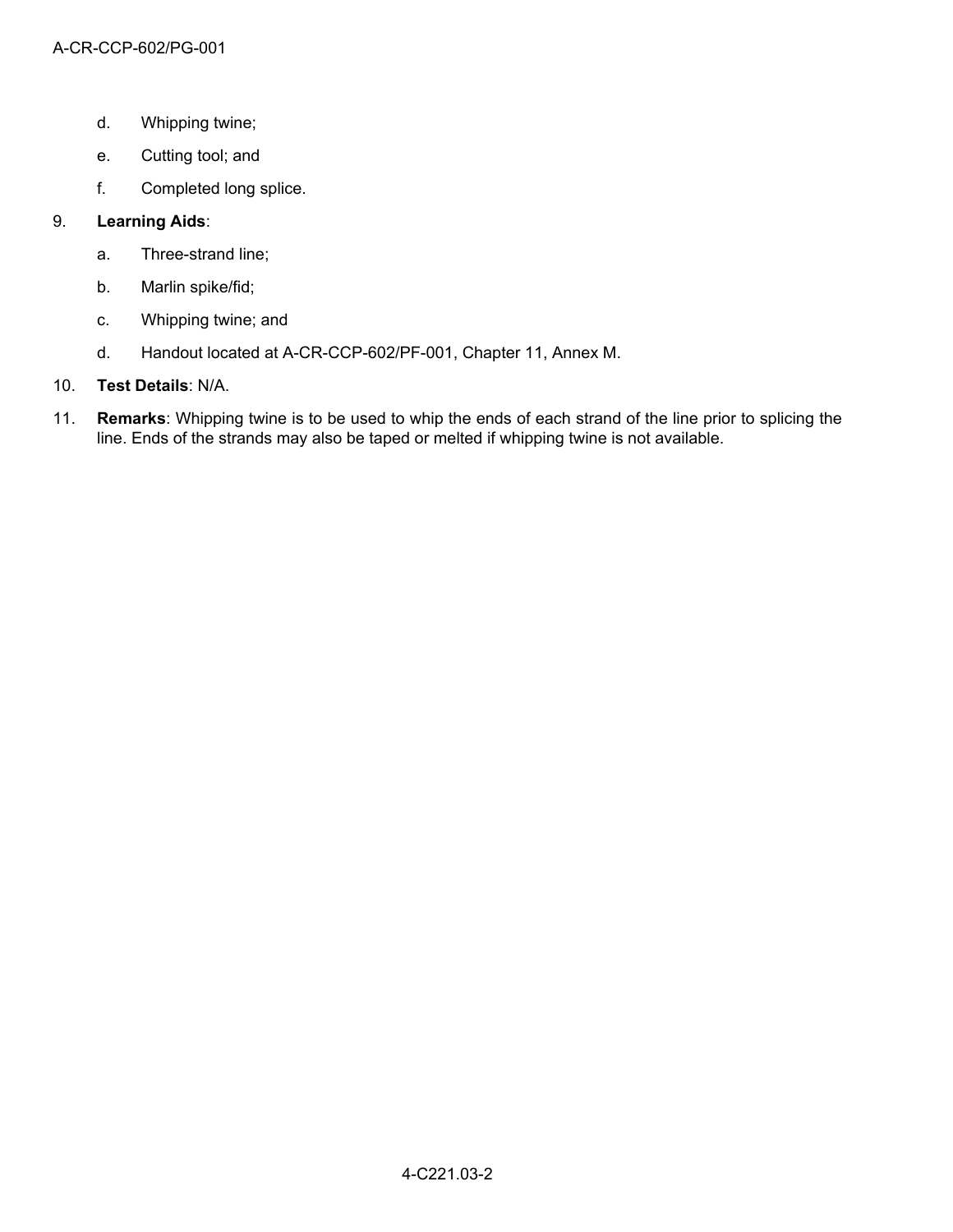# **PO 223**

- 1. **Performance**: Serve in a Naval Environment
- 2. **Conditions**:
	- a. Given:
		- (1) Boatswain's call;
		- (2) cleaning supplies;
		- (3) supervision; and
		- (4) assistance as required.
	- b. Denied: N/A.
	- c. Environmental: Any conditions.
- 3. **Standard**: In accordance with specified references, the cadet will:
	- a. define naval terminology;
	- b. stand watch; and
	- c. pipe calls, to include:
		- (1) General Call;
		- (2) Still; and
		- (3) Carry On.
- 4. **Remarks**: Corps should follow a ship's routine to reinforce this PO.

### 5. **Complementary Material**:

- a. Complementary material associated with PO 223 is designed to provide opportunities for the cadet to recognize the traditions of the Canadian Navy through a number of activities:
	- (1) EO C223.01 (Define Naval Terminology); and
	- (2) EO C223.02 (Pipe the Side); and
- b. Some complementary training offered in the Phase One Program may be selected as complementary training in Phase Two, specifically:
	- (1) EO C123.01 (Read the 24-hour Clock);
	- (2) EO C123.02 (Recite the Phonetic Alphabet); and
	- (3) EO C123.03 (Participate in a Semaphore Exercise).
- c. When selecting complementary material from Phase One training, training staff shall review the applicable performance objective, lesson specification, and A-CR-CCP-602/PF-001.
- d. Complementary training associated with PO 223 is limited to a total of three periods conducted during sessions or on a supported day. Corps are not required to use all three periods.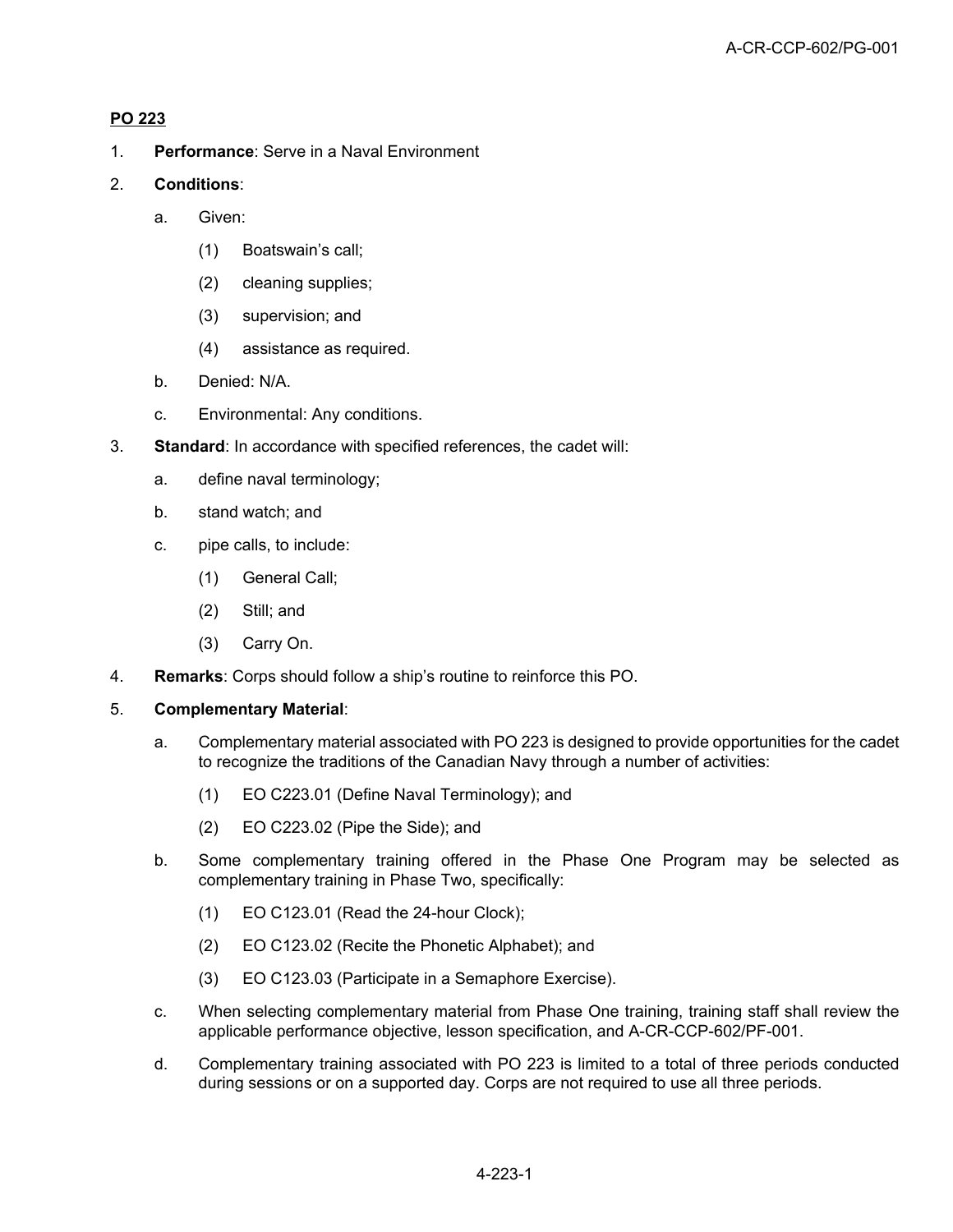THIS PAGE INTENTIONALLY LEFT BLANK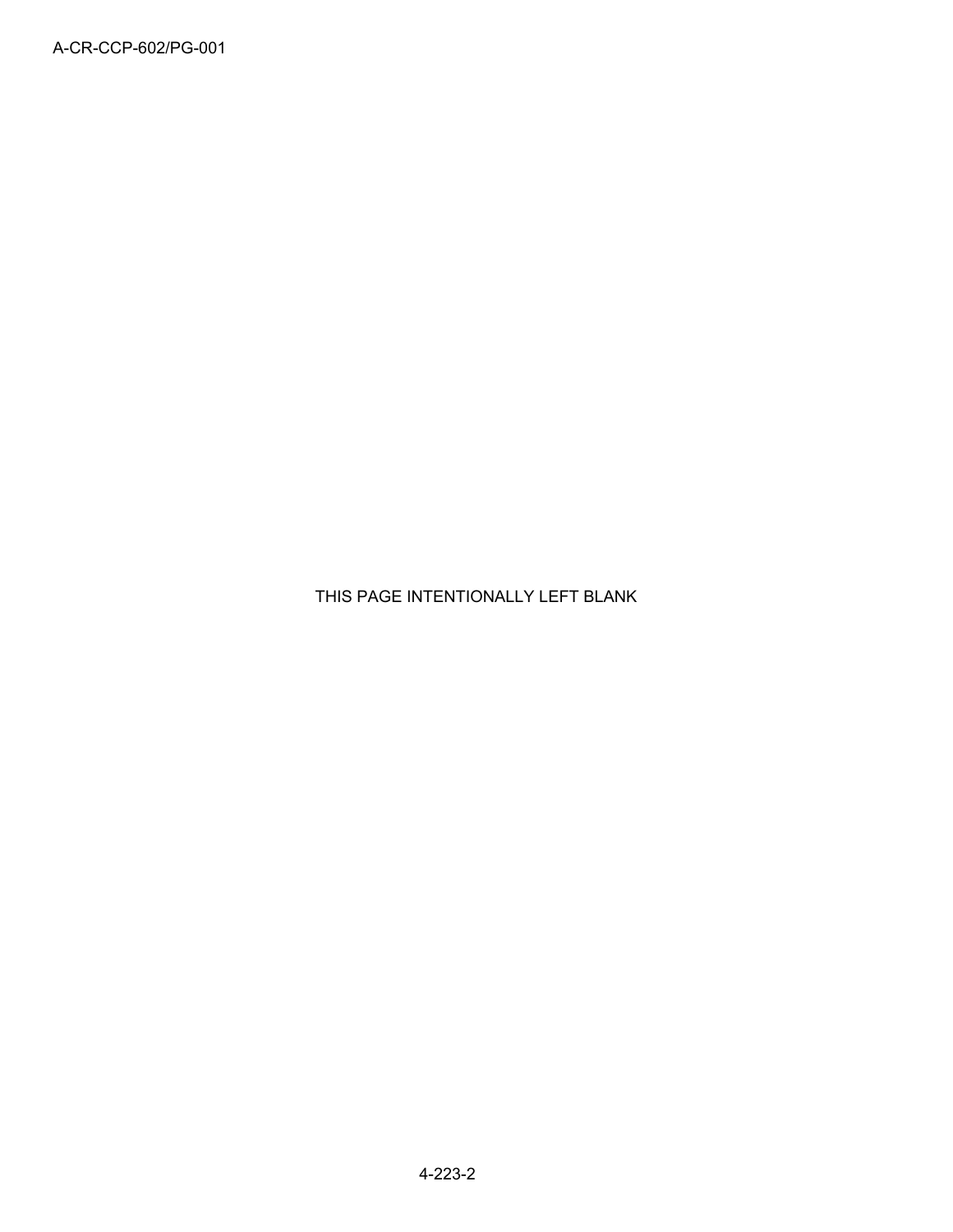1. **Performance**: Define Ship-Related Terms

### 2. **Conditions**:

- a. Given:
	- (1) supervision; and
	- (2) assistance as required.
- b. Denied: N/A.
- c. Environmental: Suitable classroom facilities or training area large enough to accommodate the entire group.
- 3. **Standard**: In accordance with B-GN-181-105/FP-E00, *CFCD 105 Fleet Seamanship Rigging and Procedures Manual*, the cadet shall define ship-related terminology.

# 4. **Teaching Points**:

| <b>TP</b>       | <b>Description</b>                                                       | <b>Method</b>        | <b>Time</b> | <b>Refs</b>                     |
|-----------------|--------------------------------------------------------------------------|----------------------|-------------|---------------------------------|
| TP <sub>1</sub> | Conduct an activity to identify the following parts<br>of a ship's hull: | In-Class<br>Activity | $15$ min    | A1-004 (pp. 3-<br>3 to 3-6 and  |
|                 | after part;<br>a.                                                        |                      |             | pp. 3-21 to 3-<br>28)           |
|                 | bow;<br>b.                                                               |                      |             |                                 |
|                 | fore part;<br>C.                                                         |                      |             |                                 |
|                 | midship part;<br>d.                                                      |                      |             |                                 |
|                 | stem;<br>е.                                                              |                      |             |                                 |
|                 | f.<br>stern;                                                             |                      |             |                                 |
|                 | draught;<br>g.                                                           |                      |             |                                 |
|                 | freeboard;<br>h.                                                         |                      |             |                                 |
|                 | i.<br>beam;                                                              |                      |             |                                 |
|                 | j.<br>bilge;                                                             |                      |             |                                 |
|                 | k.<br>bilge keel;                                                        |                      |             |                                 |
|                 | camber; and<br>I.                                                        |                      |             |                                 |
|                 | keel.<br>m.                                                              |                      |             |                                 |
| TP <sub>2</sub> | Conduct an activity to identify the following<br>directions in a ship:   | In-Class<br>Activity | $10$ min    | A1-004 (pp. 3-<br>8 to 3-12 and |
|                 | abaft;<br>a.                                                             |                      |             | pp. 3-21 to 3-                  |
|                 | aft;<br>b.                                                               |                      |             | 28)                             |
|                 | centreline;<br>C.                                                        |                      |             |                                 |
|                 | forward;<br>d.                                                           |                      |             |                                 |
|                 | midships;<br>е.                                                          |                      |             |                                 |
|                 | f.<br>abeam;                                                             |                      |             |                                 |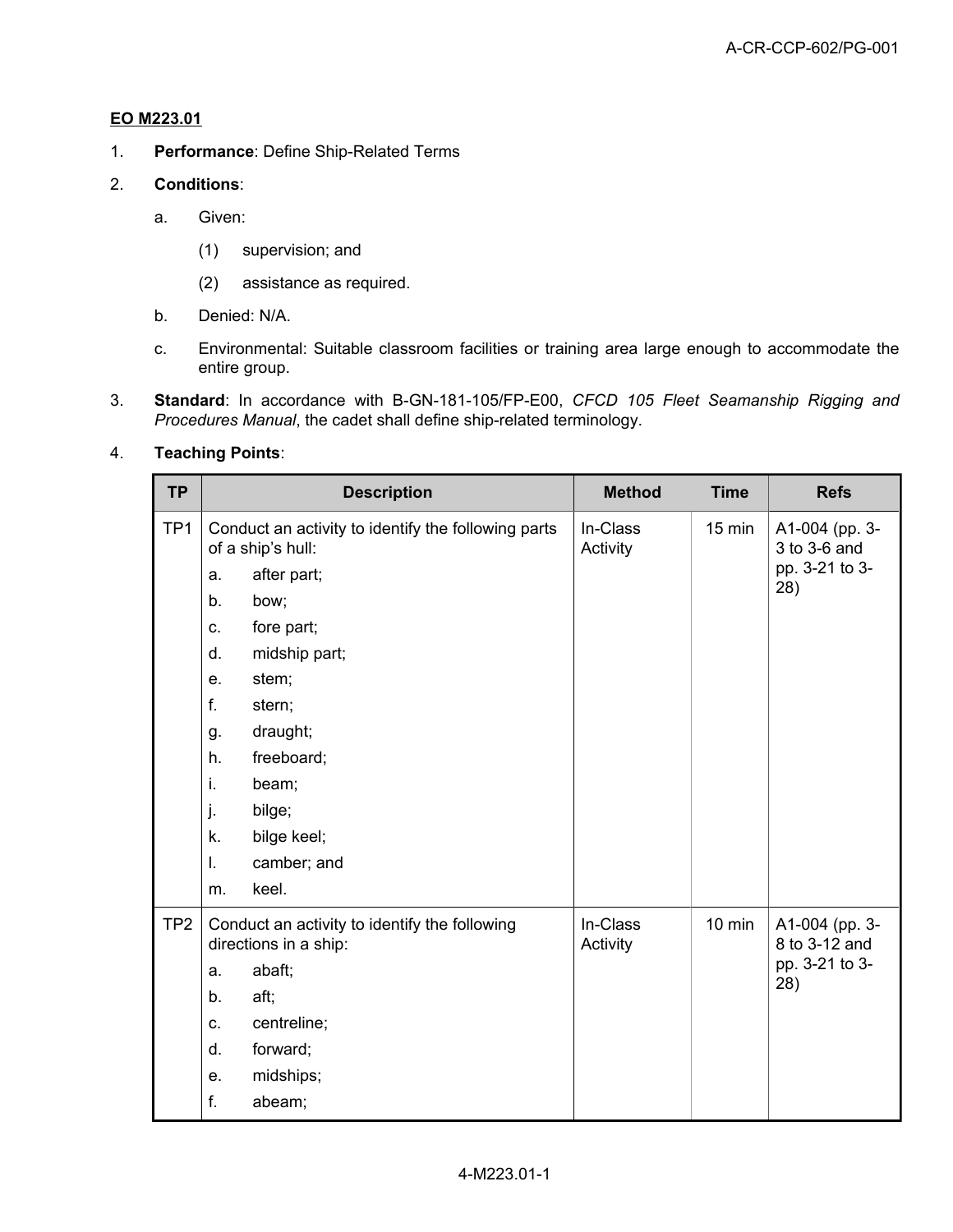| <b>TP</b> |    | <b>Description</b> | <b>Method</b> | <b>Time</b> | <b>Refs</b> |
|-----------|----|--------------------|---------------|-------------|-------------|
|           | g. | ahead;             |               |             |             |
|           | h. | aloft;             |               |             |             |
|           | i. | astern;            |               |             |             |
|           | j. | below;             |               |             |             |
|           | k. | up top;            |               |             |             |
|           | I. | athwartships;      |               |             |             |
|           | m. | inboard;and        |               |             |             |
|           | n. | outboard.          |               |             |             |

5. **Time**:

| а.             | Introduction / Conclusion: | 5 min  |
|----------------|----------------------------|--------|
|                | b. In-Class Activity:      | 25 min |
| C <sub>1</sub> | Total:                     | 30 min |

- 6. **Substantiation**: An in-class activity was chosen for this lesson as it is an interactive way to provoke thought and stimulate interest among cadets.
- 7. **References**: A1-004 B-GN-181-105/FP-E00 Chief of the Maritime Staff. (1997). *CFCD 105 Fleet Seamanship Rigging and Procedures Manual.* Ottawa, ON: Department of National Defence.
- 8. **Training Aids**: Presentation aids (e.g. whiteboard/flipchart/OHP) appropriate for the classroom/training area.
- 9. **Learning Aids**: Handouts located at A-CR-CCP-602/PF-001, Chapter 12, Annex A and B.
- 10. **Test Details**: N/A.
- 11. **Remarks**: N/A.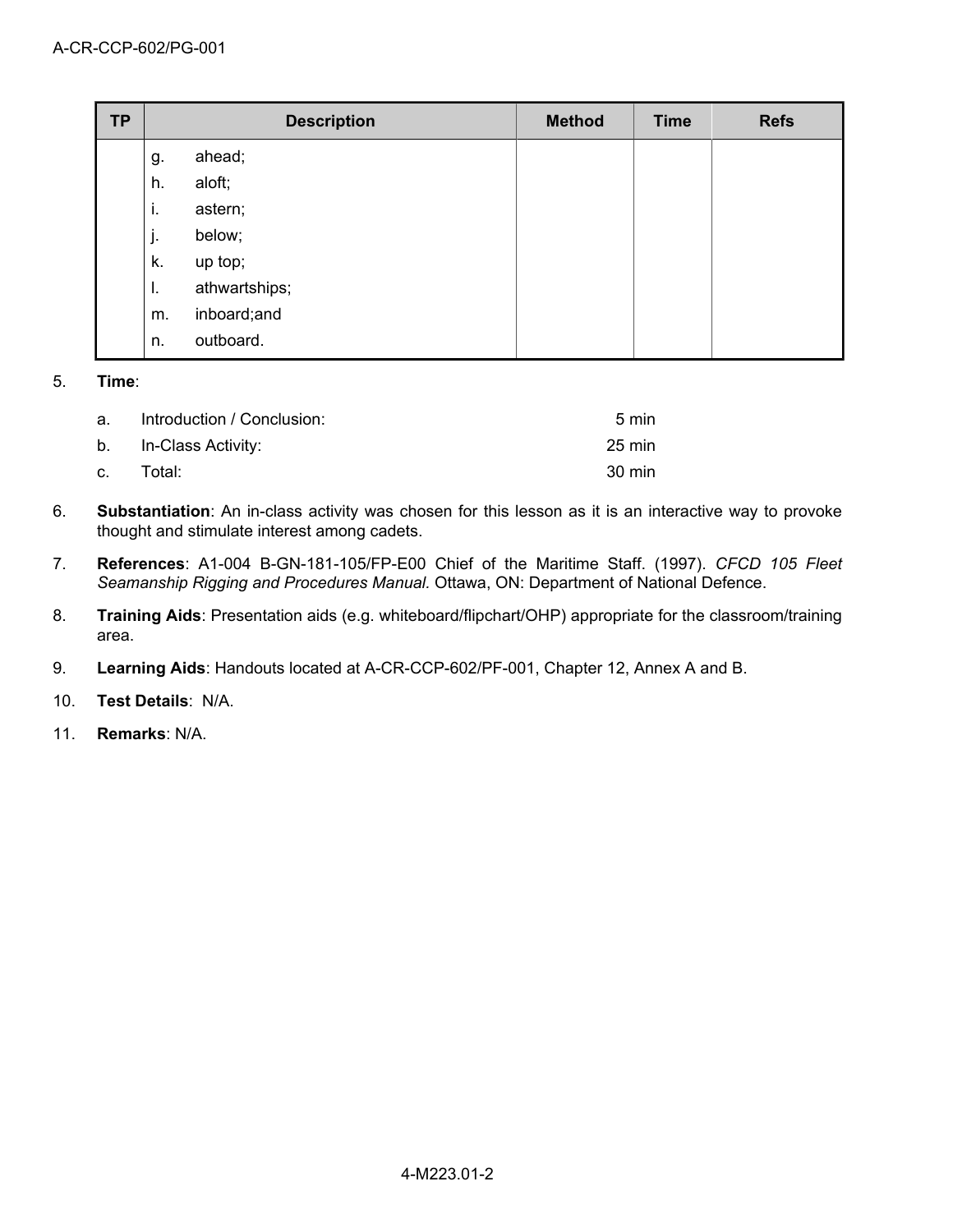1. **Performance**: Identify the Watch System

### 2. **Conditions**:

- a. Given:
	- (1) supervision; and
	- (2) assistance as required.
- b. Denied: N/A.
- c. Environmental: Suitable classroom facilities or training area large enough to accommodate the entire group.
- 3. **Standard**: In accordance with specified references, the cadet shall identify the watch system, to include:
	- a. the organization of the watch system;
	- b. the duty personnel positions; and
	- c. the responsibilities of duty personnel.

#### 4. **Teaching Points**:

| <b>TP</b>       |          |        | <b>Description</b>                                                 | <b>Method</b>          | <b>Time</b> | <b>Refs</b>     |
|-----------------|----------|--------|--------------------------------------------------------------------|------------------------|-------------|-----------------|
| TP <sub>1</sub> | include: |        | Describe how watch systems are organized, to                       | Interactive<br>Lecture | 5 min       | A1-024 (p. 7-4) |
|                 | a.       |        | port and starboard; and                                            |                        |             |                 |
|                 | b.       |        | red, white and blue.                                               |                        |             |                 |
| TP <sub>2</sub> |          |        | Describe the division of time for the watch<br>system, to include: | Interactive<br>Lecture | 10 min      | A1-024 (p. 7-2) |
|                 | a.       |        | timings, to include:                                               |                        |             |                 |
|                 |          | (1)    | middle watch (0000 hrs to 0400 hrs);                               |                        |             |                 |
|                 |          | (2)    | morning watch (0400 hrs to<br>0800 hrs);                           |                        |             |                 |
|                 |          | (3)    | forenoon watch (0800 hrs to<br>1200 hrs);                          |                        |             |                 |
|                 |          | (4)    | afternoon watch (1200 hrs to<br>1600 hrs);                         |                        |             |                 |
|                 |          | (5)    | first dog watch (1600 hrs to<br>1800 hrs);                         |                        |             |                 |
|                 |          | (6)    | last dog watch (1800 hrs to<br>2000 hrs); and                      |                        |             |                 |
|                 |          | (7)    | first watch (2000 hrs to 0000 hrs);<br>and                         |                        |             |                 |
|                 | b.       | bells. |                                                                    |                        |             |                 |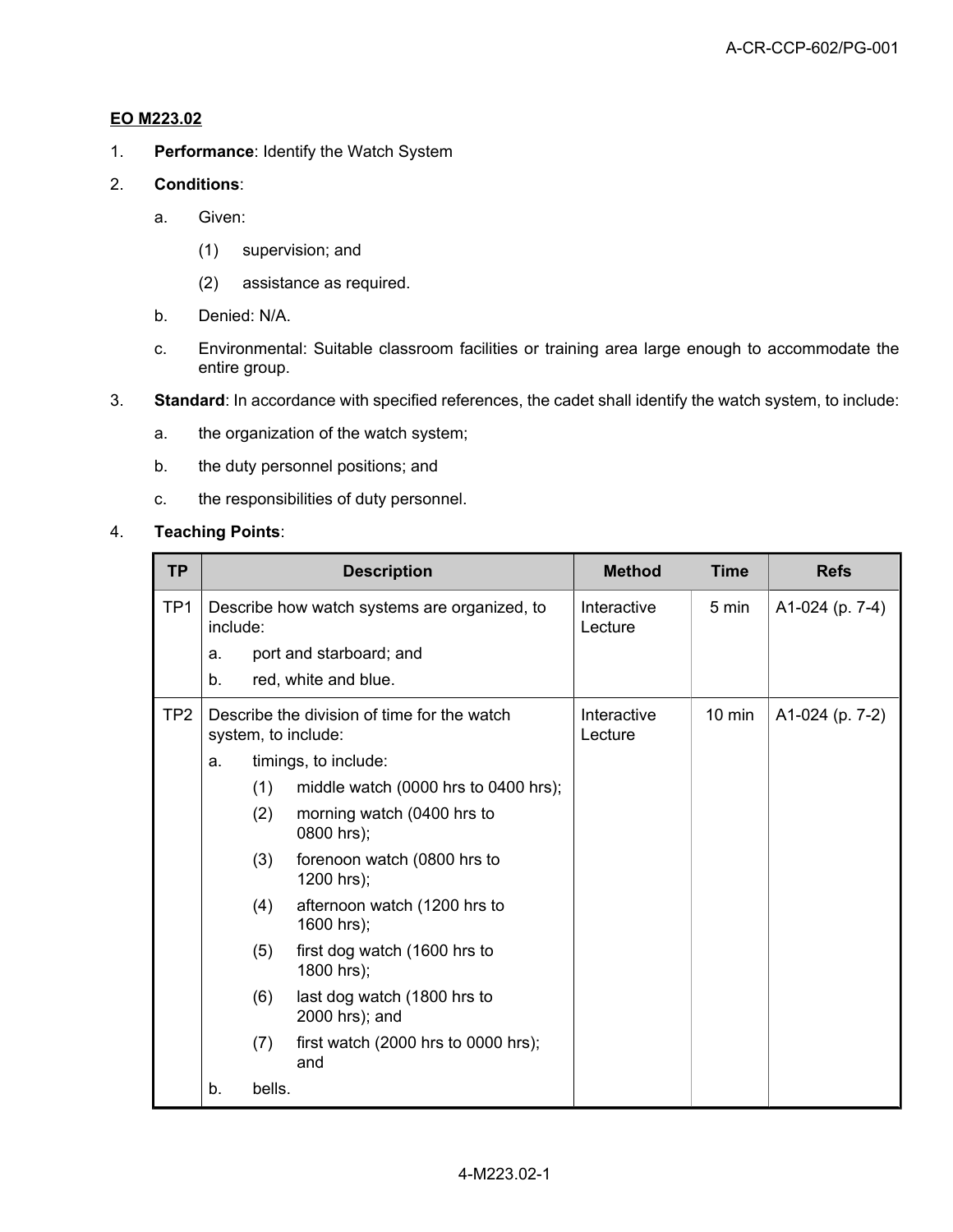| TP  |          | <b>Description</b>                                  | <b>Method</b>          | <b>Time</b>      | <b>Refs</b>                   |
|-----|----------|-----------------------------------------------------|------------------------|------------------|-------------------------------|
| TP3 | include: | Describe the responsibilities of duty personnel, to | Interactive<br>Lecture | $10 \text{ min}$ | A1-024 (pp. 7-5<br>to $7-8$ ) |
|     | a.       | officer of the watch;                               |                        |                  |                               |
|     | b.       | second officer of the watch;                        |                        |                  |                               |
|     | C.       | petty officer of the watch;                         |                        |                  |                               |
|     | d.       | quartermaster;                                      |                        |                  |                               |
|     | е.       | helmsman;                                           |                        |                  |                               |
|     | f.       | lookout; and                                        |                        |                  |                               |
|     | g.       | lifebuoy sentry.                                    |                        |                  |                               |

### 5. **Time**:

| a. Introduction / Conclusion: | 5 min   |
|-------------------------------|---------|
| b. Interactive Lecture:       | 25 min  |
| c. Total:                     | .30 min |

- 6. **Substantiation**: An interactive lecture was chosen for this lesson to present basic material and orient the cadets to the watch system, timings, and duty personnel responsibilities.
- 7. **References**: A1-024 Venture Naval Officer Training Centre. (2005). *Naval Environmental Training Programme - Officers Handbook.* Esquimalt, BC: Venture Naval Officer Training Centre.
- 8. **Training Aids**: Presentation aids (e.g. whiteboard/flipchart/OHP) appropriate for the classroom/training area.
- 9. **Learning Aids**: N/A.
- 10. **Test Details**: N/A.
- 11. **Remarks**: N/A.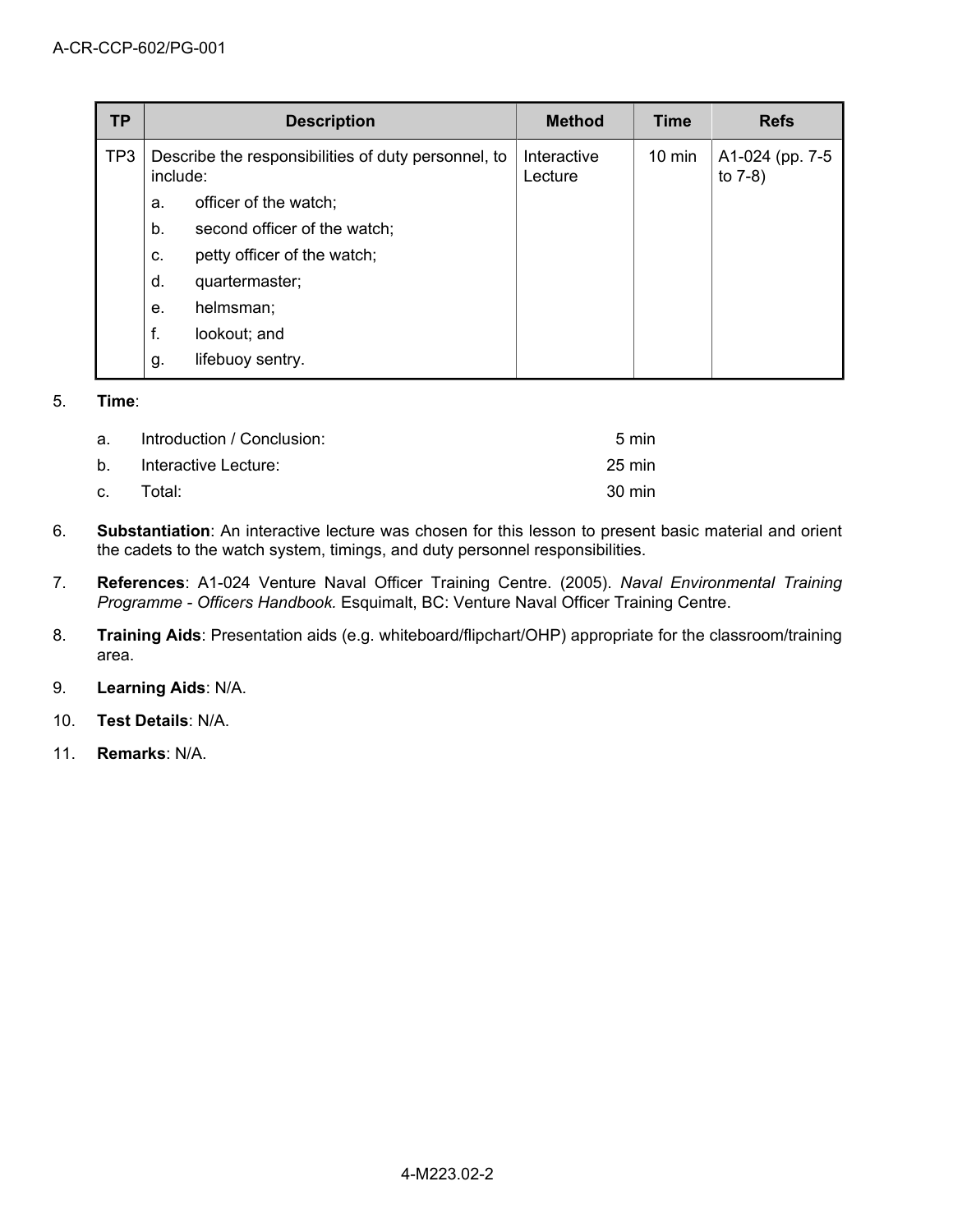1. **Performance**: Execute Notes Using the Boatswain's Call

# 2. **Conditions**:

- a. Given:
	- (1) Boatswain's call;
	- (2) Cleaning supplies;
	- (3) Supervision; and
	- (4) Assistance as required.
- b. Denied: N/A.
- c. Environmental: Suitable classroom facilities or training area large enough to accommodate the entire group.
- 3. **Standard**: In accordance with specified references, the cadet shall execute high and low notes using the boatswain's call.

#### 4. **Teaching Points**:

| ΤP              | <b>Description</b>                                                                           | <b>Method</b>          | <b>Time</b>      | <b>Refs</b> |
|-----------------|----------------------------------------------------------------------------------------------|------------------------|------------------|-------------|
| TP <sub>1</sub> | Describe the parts of a boatswain's call, to<br>include:                                     | Interactive<br>Lecture | $10 \text{ min}$ | $C1-003$    |
|                 | gun;<br>a.                                                                                   |                        |                  |             |
|                 | shackle;<br>b.                                                                               |                        |                  |             |
|                 | keel;<br>C.                                                                                  |                        |                  |             |
|                 | d.<br>buoy; and                                                                              |                        |                  |             |
|                 | hole.<br>e <sub>1</sub>                                                                      |                        |                  |             |
| TP <sub>2</sub> | Demonstrate and have the cadets practice                                                     | Demonstration          | $10 \text{ min}$ | $C1-043$    |
|                 | holding the boatswain's call.                                                                | and<br>Performance     |                  | $C1-003$    |
| TP3             | Demonstrate and have cadets practice executing<br>notes on the boatswain's call, to include: | Demonstration<br>and   | $30 \text{ min}$ | $C1-043$    |
|                 | low notes; and<br>a.                                                                         | Performance            |                  |             |
|                 | b.<br>high notes.                                                                            |                        |                  |             |

# 5. **Time**:

| а. | Introduction / Conclusion:        | $10 \text{ min}$ |
|----|-----------------------------------|------------------|
|    | b. Interactive Lecture:           | $10 \text{ min}$ |
|    | c. Demonstration and Performance: | 40 min           |
|    | d. Total:                         | 60 min           |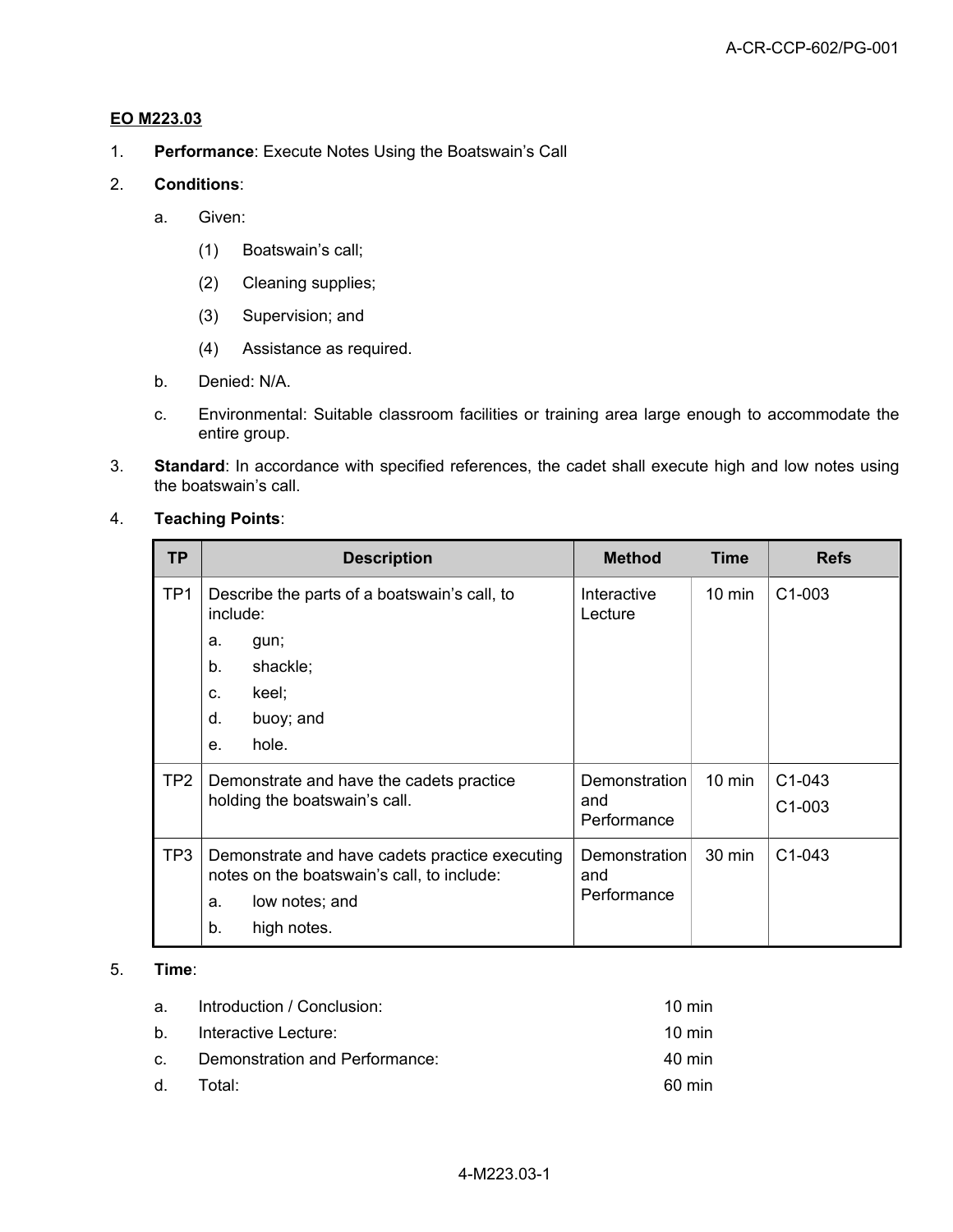# 6. **Substantiation**:

- a. An interactive lecture was chosen for TP1 to orient the cadets to the boatswain's call.
- b. Demonstration and performance was chosen for TP2 and TP3 as it allows the instructor to explain and demonstrate holding the boatswain's call as well executing high and low notes while providing an opportunity for the cadets to practice these skills under supervision.

### 7. **References**:

- a. C1-003 (ISBN 0-11770973-5) Royal Navy. (1972). *Admiralty Manual of Seamanship 1964 (Vol. 1)*. London, England: Her Majesty's Stationery Office.
- b. C1-043 Ready Aye Ready. (ND). *The Boatswain's Call.* Retrieved 19 February 2007, from http:// www.readyayeready.com/navy-life/boatswains-call.htm.

### 8. **Training Aids**:

- a. Presentation aids (e.g. whiteboard/flipchart/OHP) appropriate for the classroom/training area;
- b. Boatswain's call; and
- c. Cleaning supplies.

#### 9. **Learning Aids**:

- a. Boatswain's call; and
- b. Handouts located at A-CR-CCP-602/PF-001, Chapter 12, Annex C and D.
- 10. **Test Details**: N/A.
- 11. **Remarks**: N/A.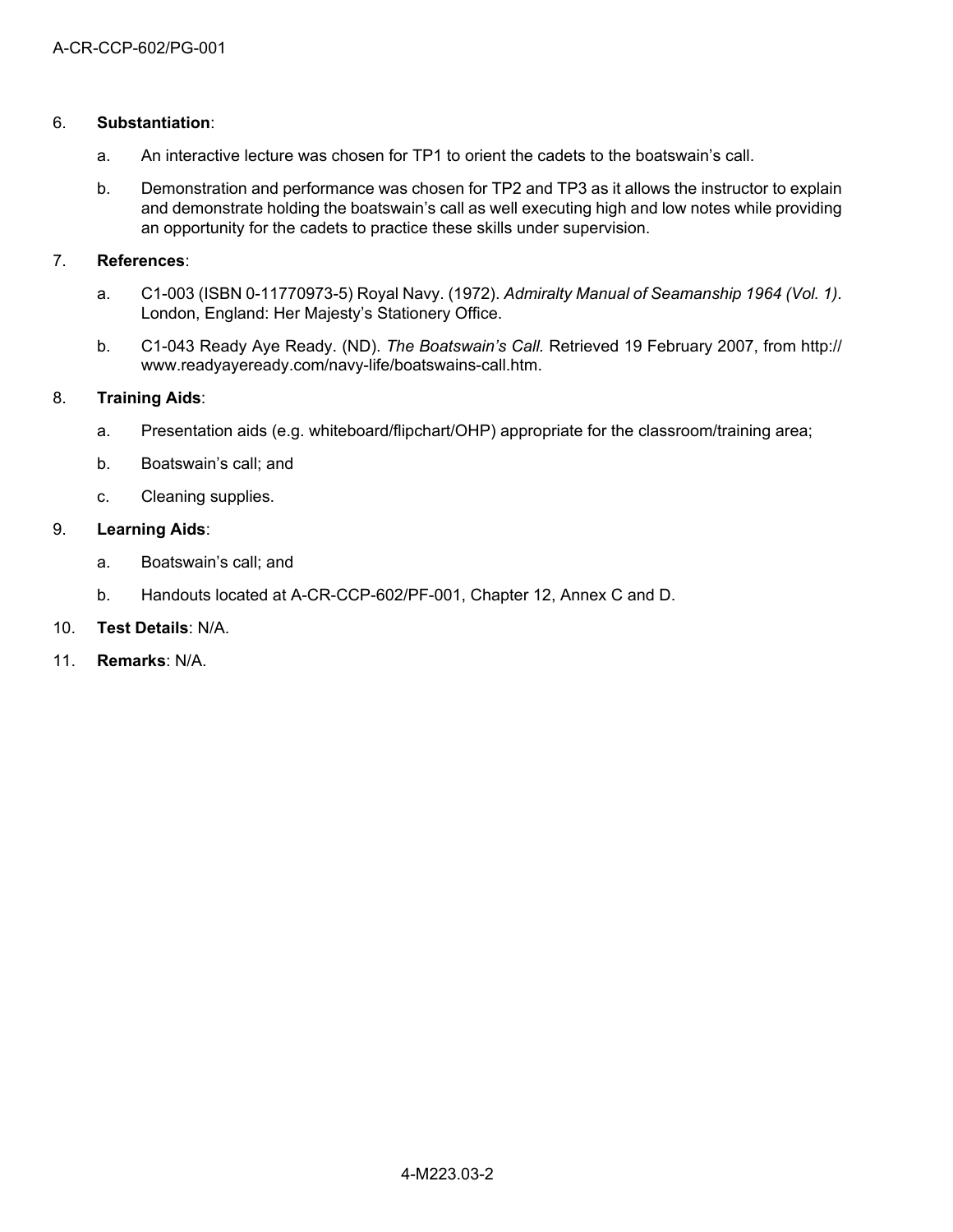- 1. **Performance**: Pipe the General Call
- 2. **Conditions**:
	- a. Given:
		- (1) Boatswain's call;
		- (2) cleaning supplies;
		- (3) supervision; and
		- (4) assistance as required.
	- b. Denied: N/A.
	- c. Environmental: Suitable classroom facilities or training area large enough to accommodate the entire group.
- 3. **Standard**: In accordance with specified references, the cadet shall pipe the General Call.

# 4. **Teaching Points**:

| ΤP              | <b>Description</b>                                                                                                                       | <b>Method</b>                       | Time             | <b>Refs</b>              |
|-----------------|------------------------------------------------------------------------------------------------------------------------------------------|-------------------------------------|------------------|--------------------------|
| TP <sub>1</sub> | Identify the purpose of the General Call.                                                                                                | Interactive<br>Lecture              | 5 min            | $C1 - 003$<br>$C1 - 043$ |
| TP <sub>2</sub> | Demonstrate, explain, and have the cadets<br>practice piping the General Call, to include:<br>note sequence, and<br>a.<br>timings.<br>b. | Demonstration<br>and<br>Performance | $20 \text{ min}$ | $C1 - 043$<br>$A1 - 022$ |

# 5. **Time**:

| a. Introduction / Conclusion:     | 5 min  |
|-----------------------------------|--------|
| b. Interactive Lecture:           | 5 min  |
| c. Demonstration and Performance: | 20 min |
| d. Total:                         | 30 min |
|                                   |        |

### 6. **Substantiation**:

- a. An interactive lecture was chosen for TP1 to introduce the General Call and provide an overview of its purpose.
- b. Demonstration and performance was chosen for TP2 as it allows the instructor to explain and demonstrate piping the General Call while providing an opportunity for the cadets to practice the call under supervision.

# 7. **References**:

a. A1-022 Canadian Navy. (2006). *Youth Section-Pipe Sounds*. Retrieved 29 February 2007, from http://www.navy.forces.gc.ca/cms\_youth/youth\_articles\_e.asp?id=500.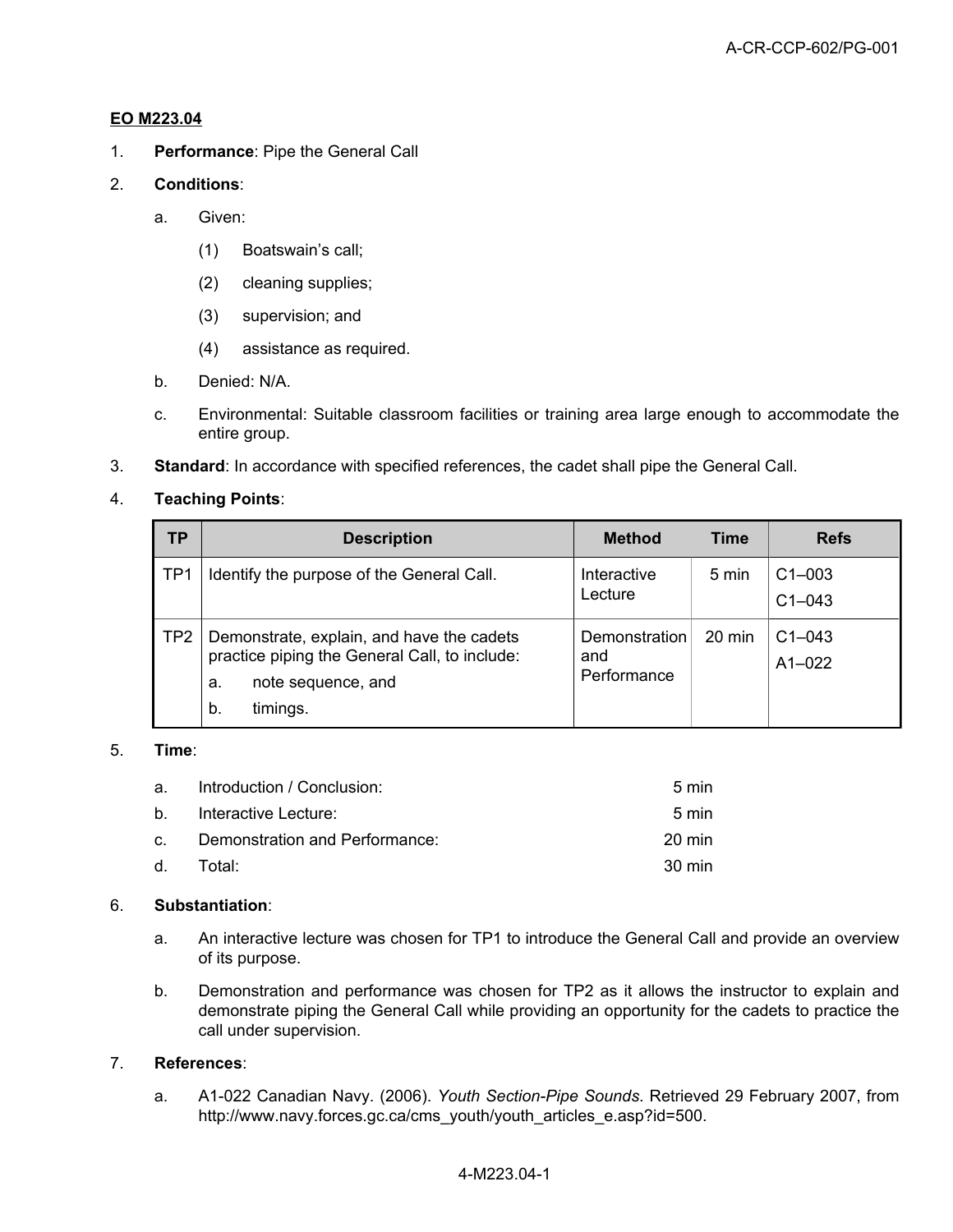- b. C1-003 (ISBN 0-11770973-5) Royal Navy. (1972). *Admiralty Manual of Seamanship 1964* (Vol. 1). London, England: Her Majesty's Stationery Office.
- c. C1-043 Ready Aye Ready. (ND). *The Boatswain's Call*. Retrieved 19 February 2007, from http:// www.readyayeready.com/navy-life/boatswains-call.htm.

# 8. **Training Aids**:

- a. Presentation aids (e.g. whiteboard/flipchart/OHP) appropriate for the classroom/training area;
- b. Boatswain's call; and
- c. Cleaning supplies.

# 9. **Learning Aids**:

- a. Boatswain's call; and
- b. Handout located at A-CR-CCP-602/PF-001, Chapter 12, Annex E.

# 10. **Test Details**: N/A.

11. **Remarks**: Instructors can find audio samples of the General Call at reference A1-022 that may be played for the cadets during this lesson.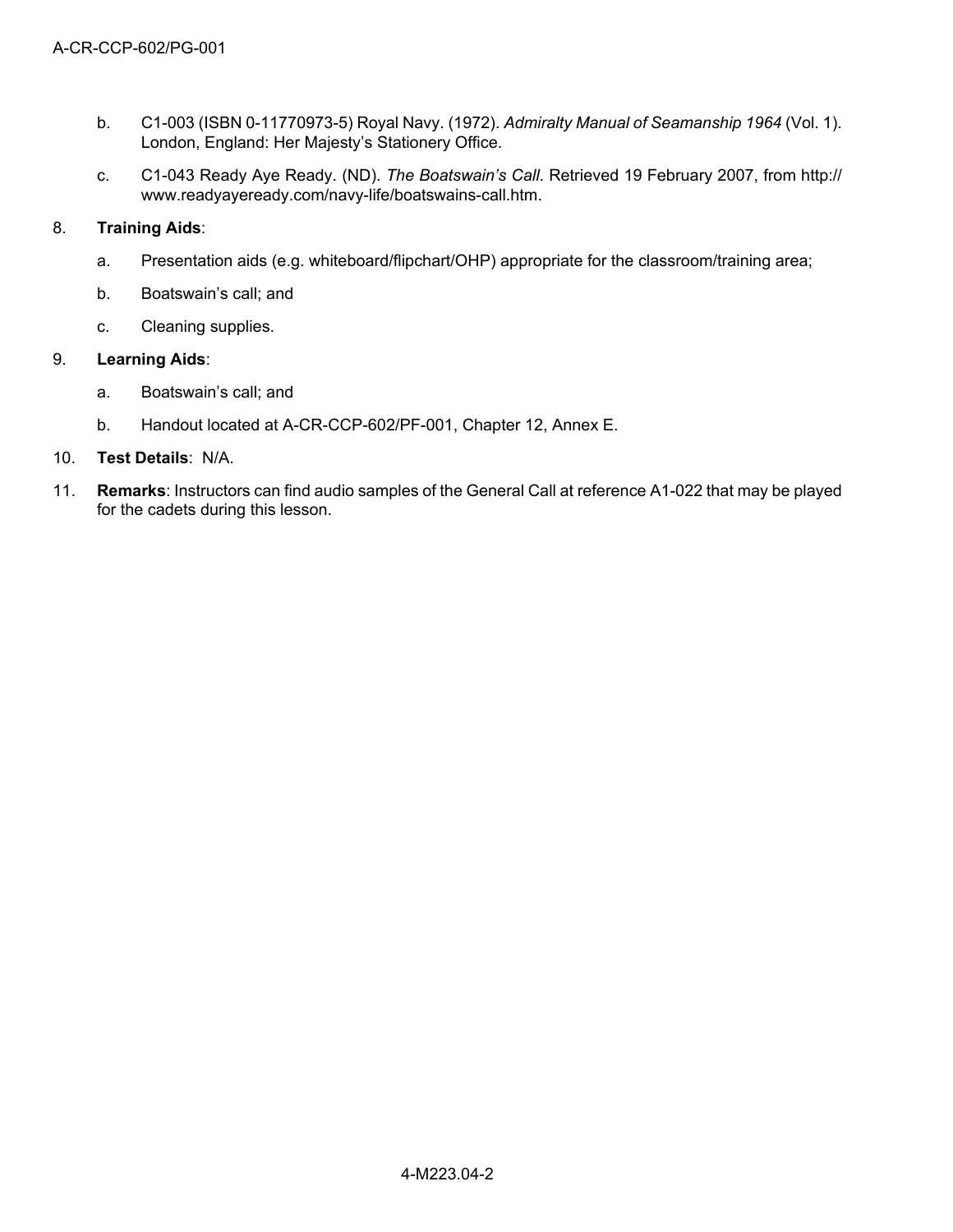- 1. **Performance**: Pipe the Still
- 2. **Conditions**:
	- a. Given:
		- (1) Boatswain's call;
		- (2) cleaning supplies;
		- (3) supervision; and
		- (4) assistance as required.
	- b. Denied: N/A.
	- c. Environmental: Suitable classroom facilities or training area large enough to accommodate the entire group.
- 3. **Standard**: In accordance with specified references, the cadet shall pipe the Still.

# 4. **Teaching Points**:

| ΤP              | <b>Description</b>                                                                                                           | <b>Method</b>                       | <b>Time</b>      | <b>Refs</b>          |
|-----------------|------------------------------------------------------------------------------------------------------------------------------|-------------------------------------|------------------|----------------------|
| TP1             | Identify the purpose of the Still.                                                                                           | Interactive<br>Lecture              | 5 min            | $C1-043$<br>C1-003   |
| TP <sub>2</sub> | Demonstrate, explain, and have the cadets<br>practice piping the Still, to include:<br>the note; and<br>a.<br>timings.<br>b. | Demonstration<br>and<br>Performance | $20 \text{ min}$ | $C1-043$<br>$A1-022$ |

### 5. **Time**:

| 5 min            |
|------------------|
| 20 min           |
| $30 \text{ min}$ |
|                  |

### 6. **Substantiation**:

- a. An interactive lecture was chosen for TP1 to introduce the Still and provide an overview of its purpose.
- b. Demonstration and performance was chosen for TP2 as it allows the instructor to explain and demonstrate piping the Still while providing an opportunity for the cadets to practice the call under supervision.

# 7. **References**:

a. A1-022 Canadian Navy. (2006). *Youth Section-Pipe Sounds*. Retrieved 29 February 2007, from http://www.navy.forces.gc.ca/cms\_youth/youth\_articles\_e.asp?id=500.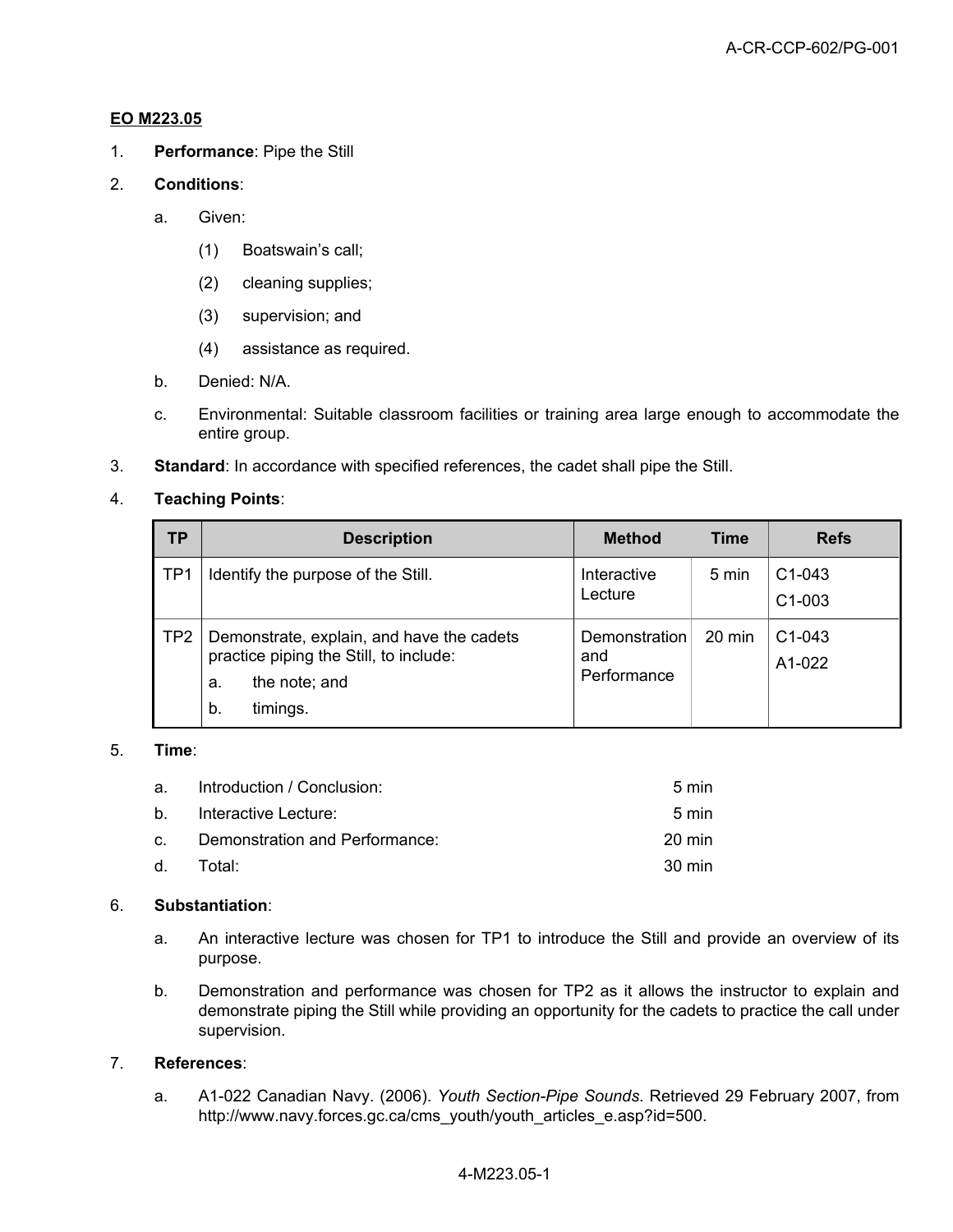- b. C1-003 (ISBN 0-11770973-5) Royal Navy. (1972). *Admiralty Manual of Seamanship 1964 (Vol. 1)*. London, England: Her Majesty's Stationery Office.
- c. C1-043 Ready Aye Ready. (ND). *The Boatswain's Call.* Retrieved 19 February 2007, from http:// www.readyayeready.com/navy-life/boatswains-call.htm.

# 8. **Training Aids**:

- a. Presentation aids (e.g. whiteboard/flipchart/OHP) appropriate for the classroom/training area;
- b. Boatswain's call; and
- c. Cleaning supplies.

# 9. **Learning Aids**:

- a. Boatswain's call; and
- b. Handout located at A-CR-CCP-602/PF-001, Chapter 12, Annex F.

### 10. **Test Details**: N/A.

### 11. **Remarks**:

- a. Instructors can find audio samples of the Still at reference A1-022 that may be played for the cadets during this lesson.
- b. Ensure the Boatswain's calls are cleaned with a cleaning solution between uses.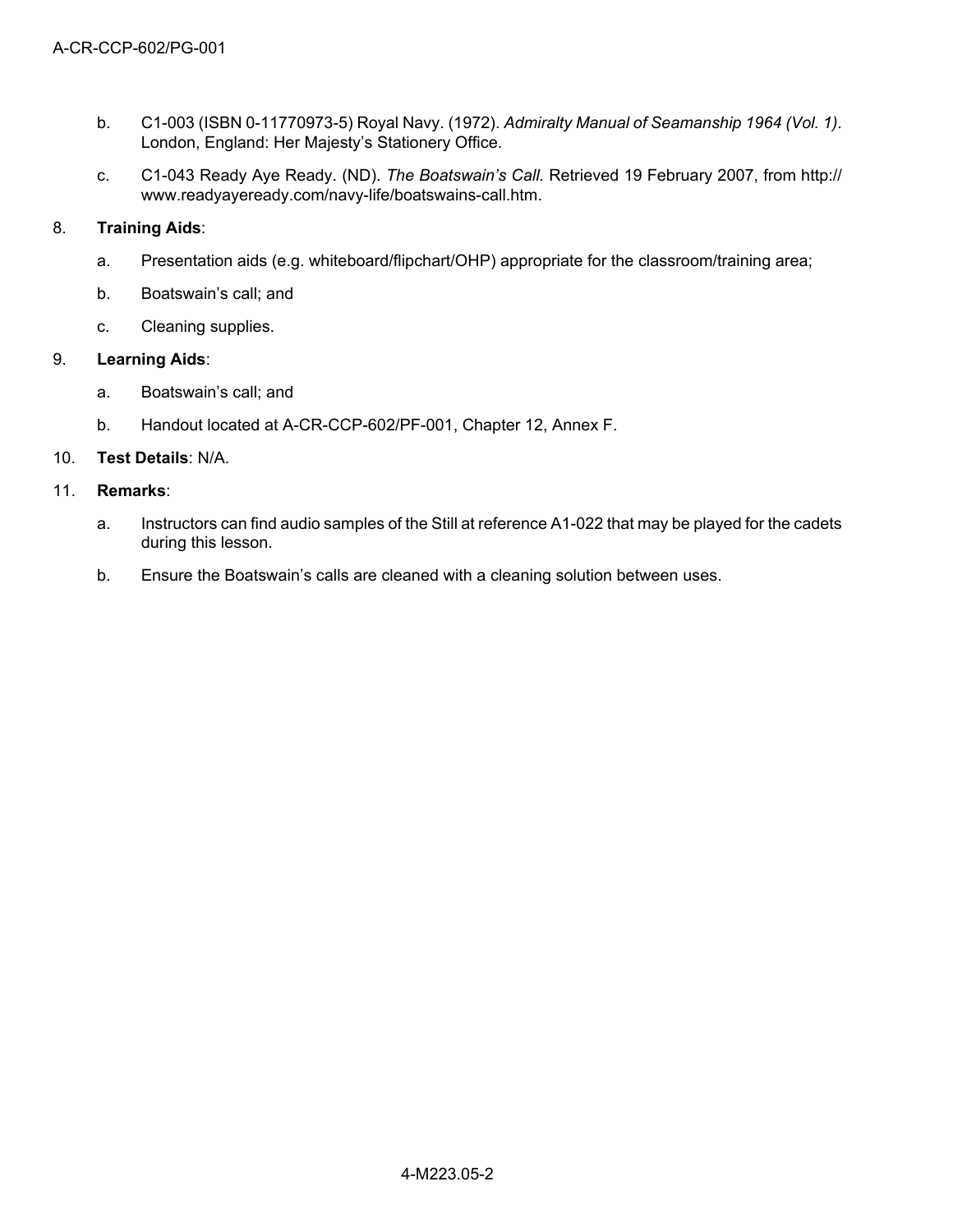- 1. **Performance**: Pipe the Carry On
- 2. **Conditions**:
	- a. Given:
		- (1) Boatswain's call;
		- (2) cleaning supplies;
		- (3) supervision; and
		- (4) assistance as required.
	- b. Denied: N/A.
	- c. Environmental: Suitable classroom facilities or training area large enough to accommodate the entire group.
- 3. **Standard**: In accordance with specified references, the cadet shall pipe the Carry On.

# 4. **Teaching Points**:

| ΤP  | <b>Description</b>                                                                                                                   | <b>Method</b>                       | Time             | <b>Refs</b>                     |
|-----|--------------------------------------------------------------------------------------------------------------------------------------|-------------------------------------|------------------|---------------------------------|
| TP1 | Identify the purpose of the Carry On.                                                                                                | Interactive<br>Lecture              | 5 min            | C <sub>1</sub> -003<br>$C1-043$ |
| TP2 | Demonstrate, explain, and have the cadets<br>practice piping the Carry On, to include:<br>note sequence; and<br>а.<br>timings.<br>b. | Demonstration<br>and<br>Performance | $20 \text{ min}$ | $C1-043$<br>A1-022              |

# 5. **Time**:

| 5 min  |
|--------|
| 5 min  |
| 20 min |
| 30 min |
|        |

### 6. **Substantiation**:

- a. An interactive lecture was chosen for TP1 to introduce the Carry On and provide an overview of its purpose.
- b. Demonstration and performance was chosen for TP2 as it allows the instructor to explain and demonstrate piping the Carry On while providing an opportunity for the cadets to practice the call under supervision

# 7. **References**:

a. A1-022 Canadian Navy. (2006). *Youth Section-Pipe Sounds.* Retrieved 29 February 2007, from http://www.navy.forces.gc.ca/cms\_youth/youth\_articles\_e.asp?id=500.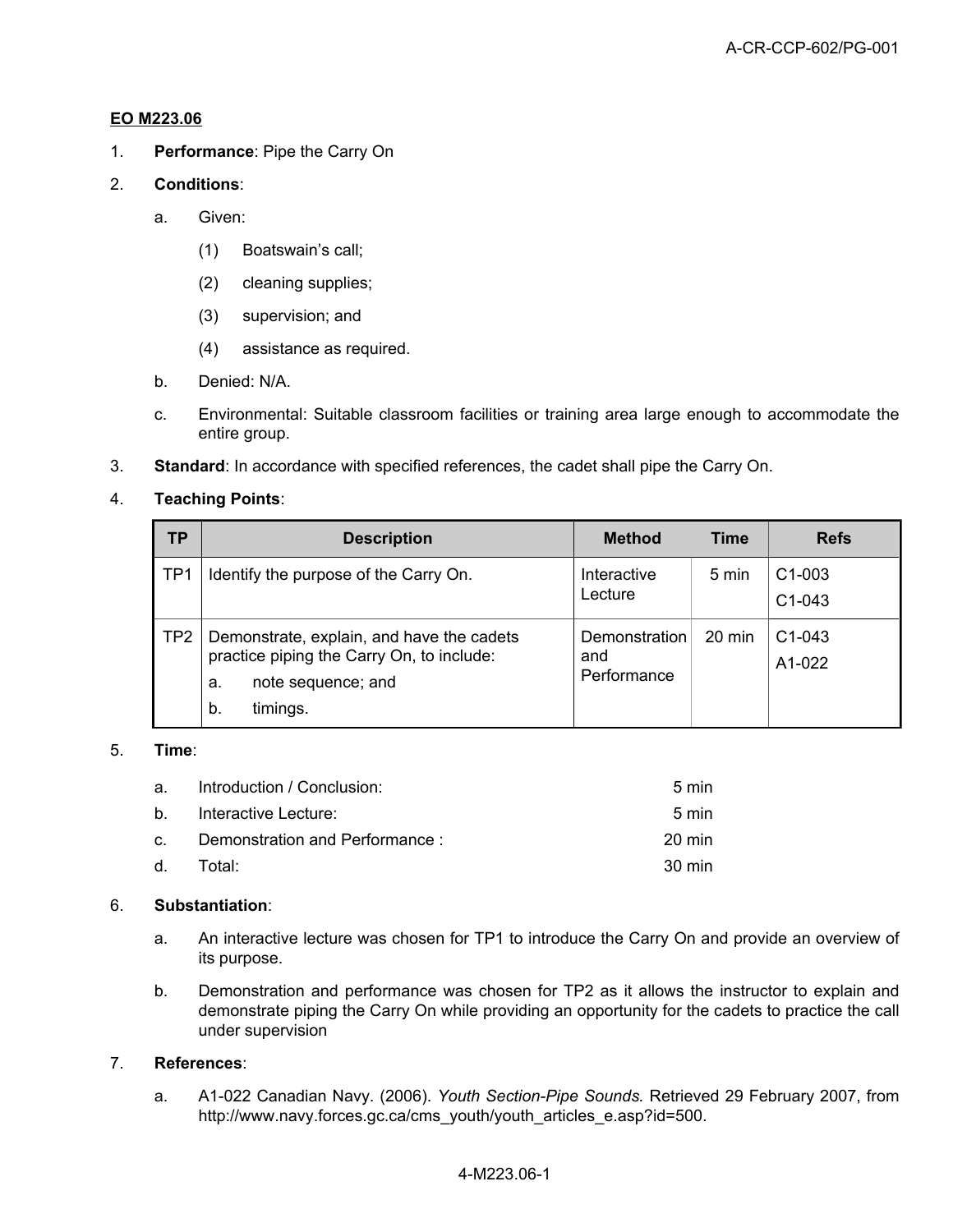- b. C1-003 (ISBN 0-11770973-5) Royal Navy. (1972). *Admiralty Manual of Seamanship 1964 (Vol. 1)*. London, England: Her Majesty's Stationery Office.
- c. C1-043 Ready Aye Ready. (ND). *The Boatswain's Call.* Retrieved 19 February 2007, from http:// www.readyayeready.com/navy-life/boatswains-call.htm.

# 8. **Training Aids**:

- a. Presentation aids (e.g. whiteboard/flipchart/OHP) appropriate for the classroom/training area;
- b. Boatswain's call; and
- c. Cleaning supplies.

# 9. **Learning Aids**:

- a. Boatswain's call; and
- b. Handout located at A-CR-CCP-602/PF-001, Chapter 12, Annex G.

# 10. **Test Details**: N/A.

11. **Remarks**: Instructors can find audio samples of the Carry On at reference A1-022 that may be played for the cadets during this lesson.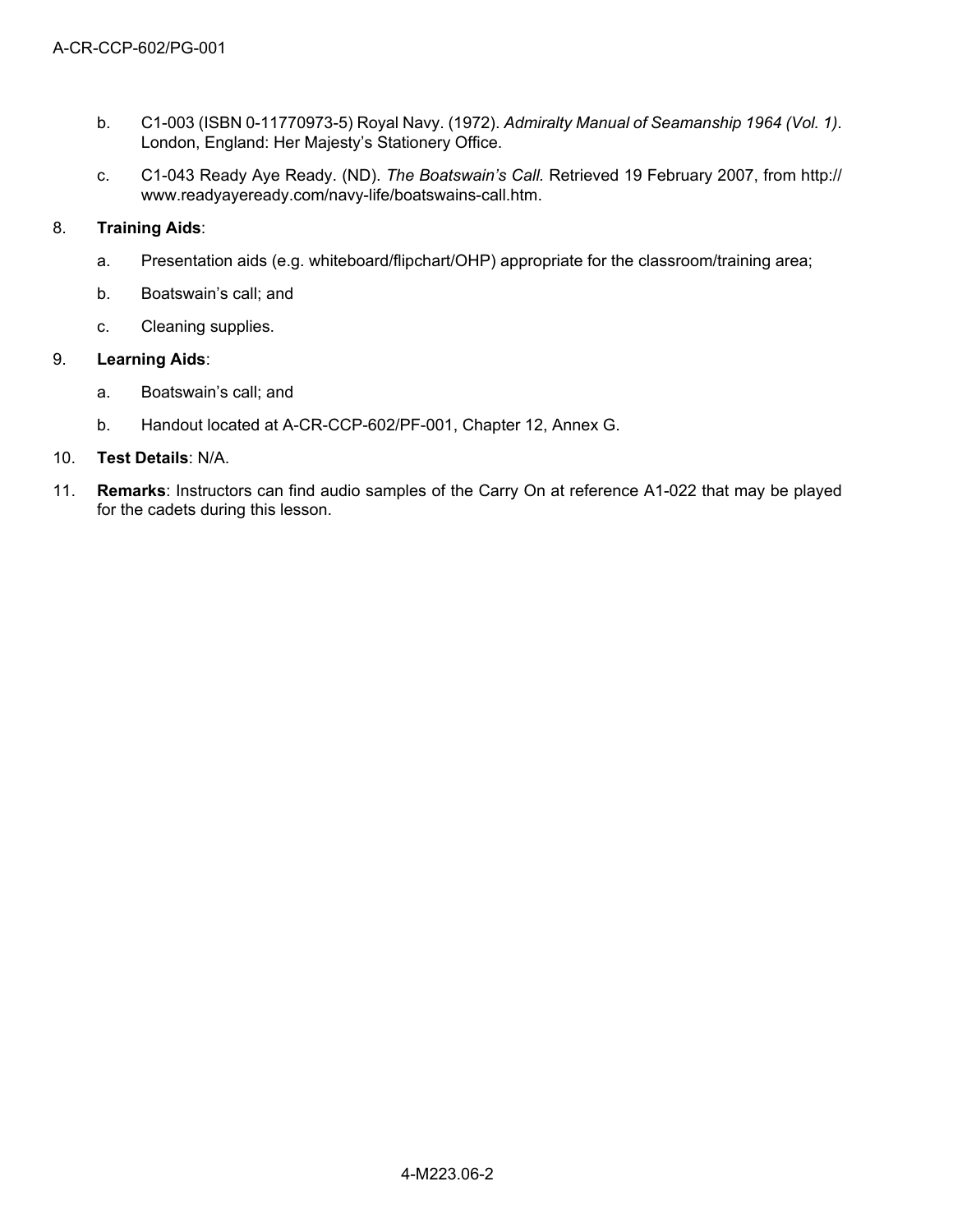1. **Performance**: Identify the Procedure for Berthing a Ship

### 2. **Conditions**:

- a. Given:
	- (1) line;
	- (2) supervision; and
	- (3) assistance as required.
- b. Denied: N/A.
- c. Environmental: Suitable classroom facilities or training area large enough to accommodate the entire group.
- 3. **Standard**: In accordance with specified references, the cadet shall identify the procedure for berthing a ship, to include:
	- a. berthing lines; and
	- b. line handling.

#### 4. **Teaching Points**:

| <b>TP</b>       | <b>Description</b>                                                                                                                                                                                   | <b>Method</b>                       | <b>Time</b>      | <b>Refs</b>                                            |
|-----------------|------------------------------------------------------------------------------------------------------------------------------------------------------------------------------------------------------|-------------------------------------|------------------|--------------------------------------------------------|
| TP <sub>1</sub> | Identify berthing lines, to include:<br>the types of lines, and<br>a.<br>the locations of lines.<br>b.                                                                                               | Interactive<br>Lecture              | $10 \text{ min}$ | A1-004 (pp. 6-<br>10 and 6-11)                         |
| TP <sub>2</sub> | Demonstrate, explain, and have the cadets<br>practice line handling, to include:<br>heaving lines and hawsers;<br>a.<br>$b$ .<br>faking down a line; and<br>securing a line to a twin bollard.<br>C. | Demonstration<br>and<br>Performance | $10 \text{ min}$ | A1-004 (p. 6-<br>11)<br>C1-047 (p. 3-31<br>and $3-5$ ) |
| TP3             | Describe the procedure for berthing a ship, to<br>include:<br>approaching the jetty; and<br>a.<br>the securing order of berthing lines.<br>b.                                                        | Interactive<br>Lecture              | 5 min            | A1-004 (p. $6-3$ )<br>C1-047 (p. 2-<br>21)             |
| TP4             | Describe the procedure for slipping a ship, to<br>include:<br>the slipping order of berthing lines; and<br>a.<br>b.<br>departing the jetty.                                                          | Interactive<br>Lecture              | 5 min            | A1-004 (pp. 6-3)<br>and $6-4$ )                        |
| TP <sub>5</sub> | Supervise while the cadets participate in a<br>simulated berthing and slipping activity.                                                                                                             | Practical<br>Activity               | 20 min           |                                                        |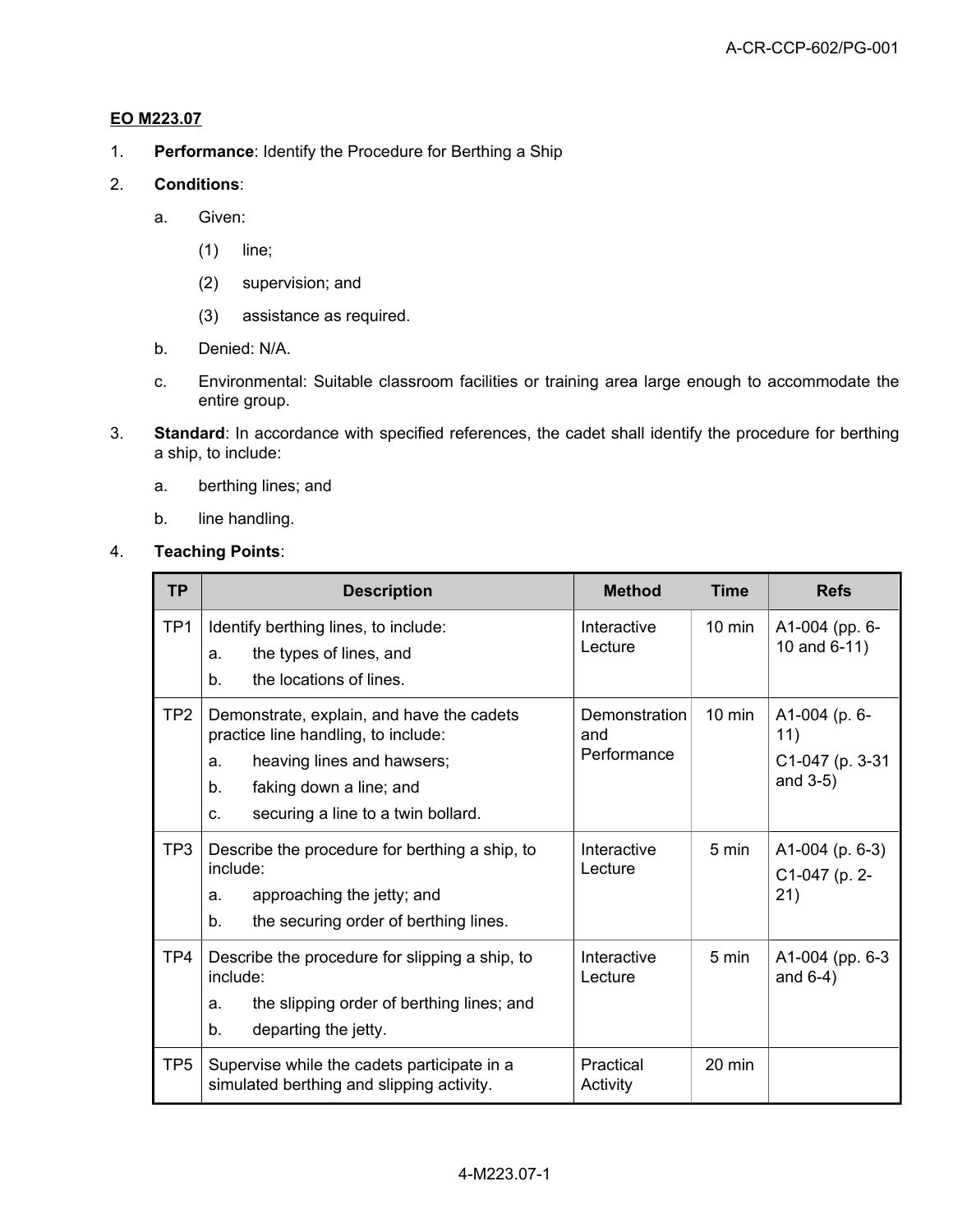# 5. **Time**:

| Introduction / Conclusion:     | $10 \text{ min}$ |
|--------------------------------|------------------|
| b. Interactive Lecture:        | $20 \text{ min}$ |
| Demonstration and Performance: | $10 \text{ min}$ |
| d. Practical Activity:         | $20 \text{ min}$ |
| Total:                         | $60 \text{ min}$ |
|                                |                  |

### 6. **Substantiation**:

- a. An interactive lecture was chosen for TP1, TP2 and TP4 to introduce the cadets to berthing lines and to give an overview of the procedure for berthing and slipping a ship.
- b. Demonstration and performance was chosen for TP3 as it allows the instructor to explain and demonstrate line handling while providing an opportunity for the cadets to practice this skill under supervision.
- c. A practical activity was chosen for TP5 as it is an interactive way to allow cadets to experience the procedure for berthing a ship in a safe and controlled environment. This activity contributes to the development of berthing skills and knowledge in a fun and challenging setting.

# 7. **References**:

- a. A1-004 B-GN-181-105/FP-E00 Chief of the Maritime Staff. (1997). *CFCD 105 Fleet Seamanship Rigging and Procedures Manual.* Ottawa, ON: Department of National Defence.
- b. C1-047 (ISBN 0-11-772695-8)/BON-050-002/PT-004 Command of the Defence Council. (1995). *BR 67 Admiralty Manual of Seamanship*. London, England: HMSO Publications Centre.

## 8. **Training Aids**:

- a. Presentation aids (e.g. whiteboard/flipchart/OHP) appropriate for the classroom/training area;
- b. Twin bollards (five);
- c. Heaving line (5 pieces measuring 20 ft each); and
- d. Line.

### 9. **Learning Aids**:

- a. Twin bollards;
- b. Heaving line; and
- c. Line.
- 10. **Test Details**: N/A.

# 11. **Remarks**:

- a. Instructions on how to make a mock bollard are outlined in A-CR-CCP-602/PF-001, Chapter 12, Annex H.
- b. If corps have access to hawser lines, they are recommended for use in the practical activities in TP3 and TP5. Allowing cadets to handle actual hawser lines will provide a better understanding of line handling when berthing and slipping a ship.

#### 4-M223.07-2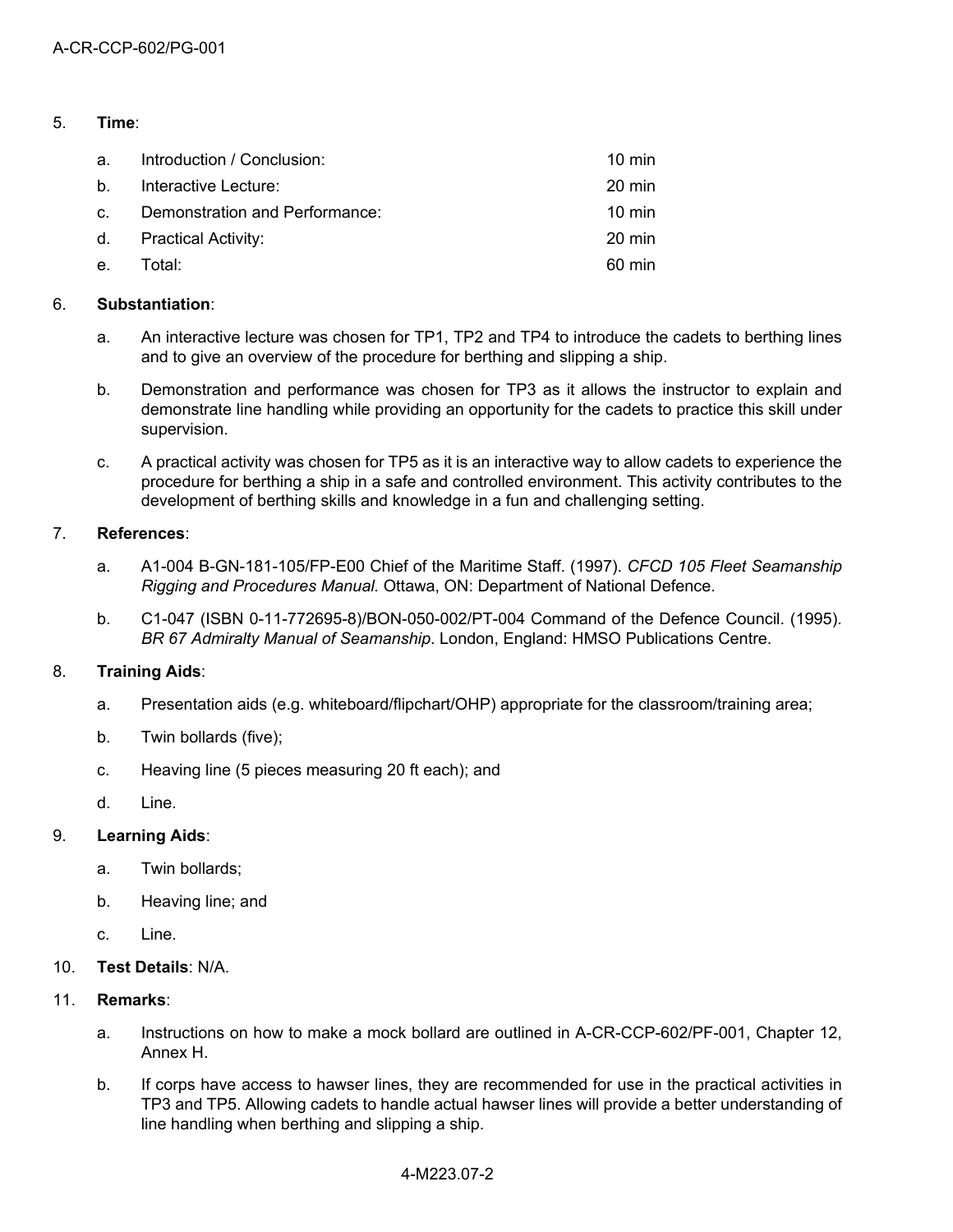## **EO C223.01**

1. **Performance**: Define Naval Terminology

## 2. **Conditions**:

- a. Given:
	- (1) Supervision; and
	- (2) Assistance as required.
- b. Denied: N/A.
- c. Environmental: Suitable classroom facilities or training area large enough to accommodate the entire group.
- 3. **Standard**: In accordance with specified references, the cadet shall define naval terminology, to include:
	- a. positions/appointments;
	- b. terms; and
	- c. orders.

# 4. **Teaching Points**:

| <b>TP</b>       |                  | <b>Description</b>                               | <b>Method</b> | <b>Time</b> | <b>Refs</b>    |
|-----------------|------------------|--------------------------------------------------|---------------|-------------|----------------|
| TP <sub>1</sub> |                  | Define naval positions/appointments, to include: | Interactive   | 5 min       | C1-049         |
|                 | a.               | boatswain;                                       | Lecture       |             |                |
|                 | buffer;<br>b.    |                                                  |               |             |                |
|                 | C.               | helmsmen;                                        |               |             |                |
|                 | d.<br>jimmy;     |                                                  |               |             |                |
|                 | killick;<br>е.   |                                                  |               |             |                |
|                 | f.               | sin boatswain;                                   |               |             |                |
|                 | tiffy; and<br>g. |                                                  |               |             |                |
|                 | h.<br>yeoman.    |                                                  |               |             |                |
| TP <sub>2</sub> |                  | Define naval terminology, to include:            | Interactive   | 5 min       | C1-049         |
|                 | binnacle;<br>a.  |                                                  | Lecture       |             | C1-053 (p. 95) |
|                 | b.               | bravo zulu;                                      |               |             |                |
|                 | dhobey;<br>C.    |                                                  |               |             |                |
|                 | foul;<br>d.      |                                                  |               |             |                |
|                 | е.               | irish pennants;                                  |               |             |                |
|                 | f.               | make and mend;                                   |               |             |                |
|                 | pusser;<br>g.    |                                                  |               |             |                |
|                 | h.               | silent hours; and                                |               |             |                |
|                 | i.<br>tiddley.   |                                                  |               |             |                |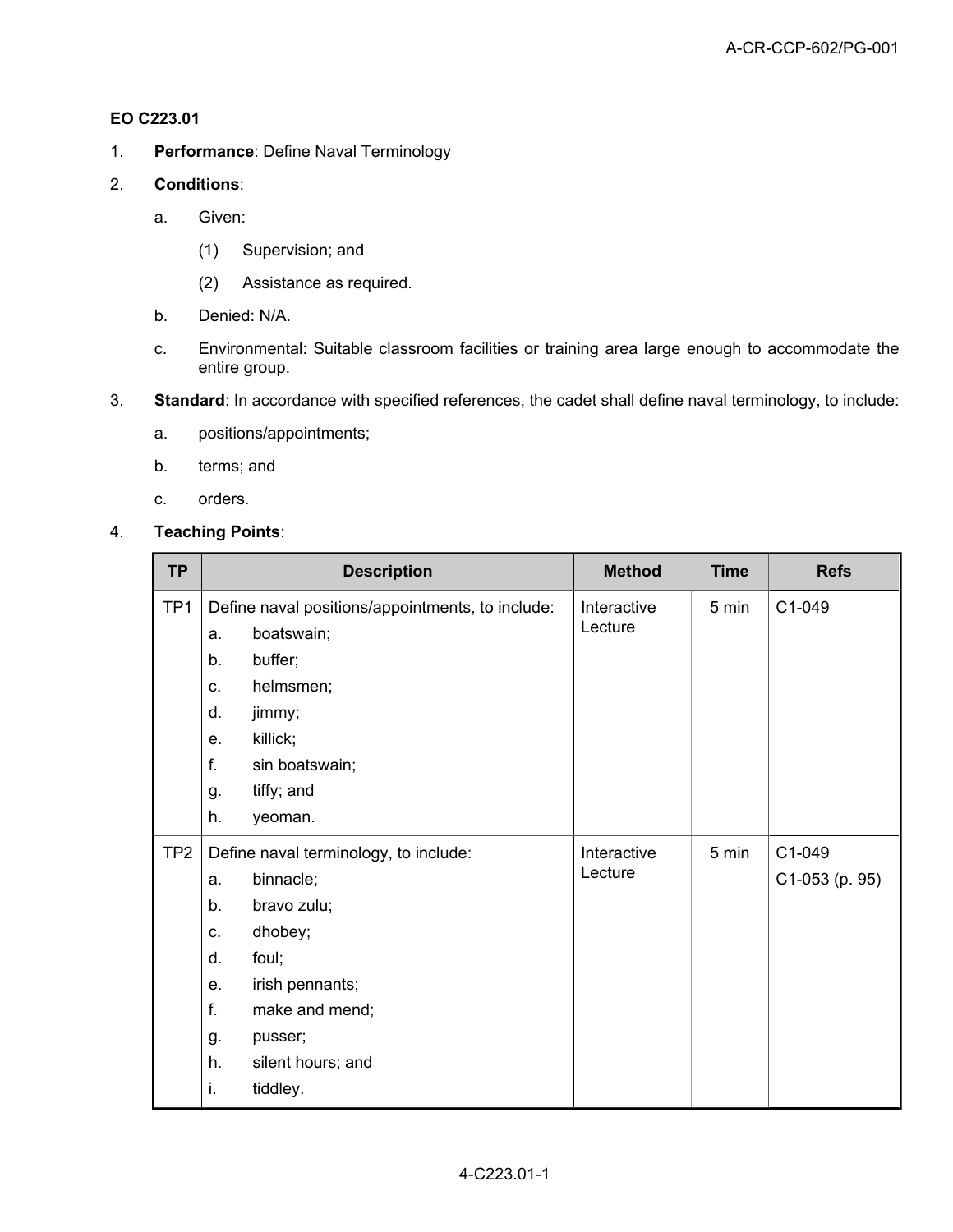| TP              | <b>Description</b>                                                                                                            | <b>Method</b>          | <b>Time</b>      | <b>Refs</b> |
|-----------------|-------------------------------------------------------------------------------------------------------------------------------|------------------------|------------------|-------------|
| TP <sub>3</sub> | Define naval orders, to include:<br>ahoy;<br>a.<br>b.<br>avast;<br>batten down;<br>C.<br>d.<br>cast off;<br>check away;<br>e. | Interactive<br>Lecture | 5 min            | C1-049      |
|                 | f.<br>haul taut; and<br>walk back.<br>g.                                                                                      |                        |                  |             |
| TP4             | Conduct an activity allowing the cadets to define<br>naval positions/appointments, terminology, and<br>orders.                | In-Class<br>Activity   | $10 \text{ min}$ |             |

# 5. **Time**:

| a. Introduction / Conclusion: | 5 min            |
|-------------------------------|------------------|
| b. Interactive Lecture:       | $15 \text{ min}$ |
| c. In-Class Activity:         | $10 \text{ min}$ |
| d. Total:                     | 30 min           |

# 6. **Substantiation**:

- a. An interactive lecture was chosen for TP1 to TP3 to introduce and provide an overview of naval positions/appointments, terminology and orders.
- b. An in-class activity was chosen for TP4, as it is an interactive way to provoke thought and stimulate interest among the cadets, while confirming the cadets' comprehension of naval terminology.

# 7. **References**:

- a. C1-043 Ready Aye Ready. *JackSpeak*. Retrieved 16 February 2007, from http:// www.readyayeready.com/jackspeak/index.htm.
- b. C1-053 (ISBN 0-88879-027-9) Russell, E.C. (1980). *Customs and Traditions of the Canadian Armed Forces*. Ottawa, ON: Deneau and Greenberg.
- 8. **Training Aids**: Presentation aids (e.g. whiteboard/flipchart/OHP) appropriate for the classroom/training area.
- 9. **Learning Aids**: Handout located at A-CR-CCP-602/PF-001, Chapter 12, Annex I.
- 10. **Test Details**: N/A.
- 11. **Remarks**: N/A.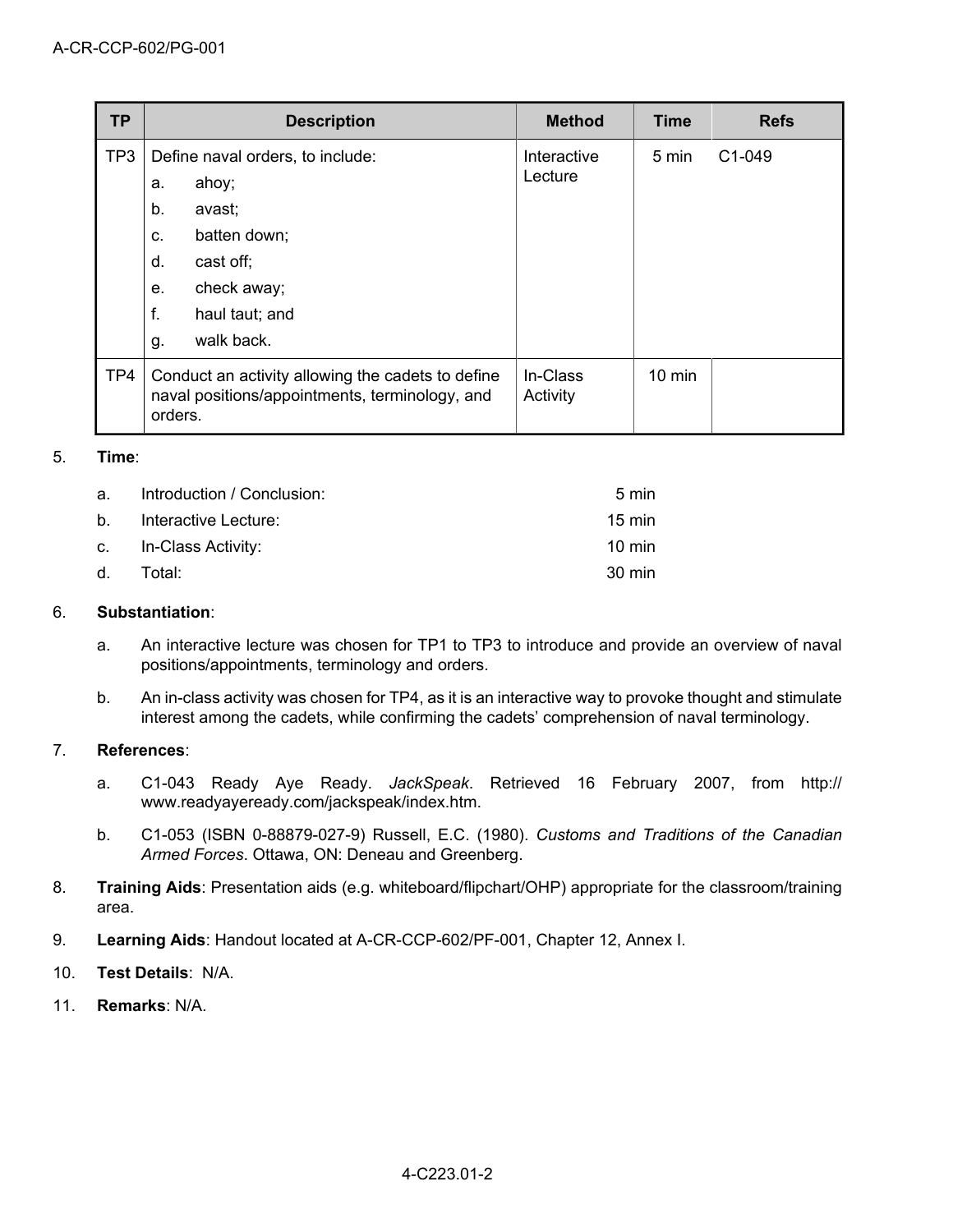# **EO C223.02**

- 1. **Performance**: Pipe the Side
- 2. **Conditions**:
	- a. Given:
		- (1) Boatswain's call;
		- (2) cleaning supplies;
		- (3) supervision; and
		- (4) assistance as required.
	- b. Denied: N/A.
	- c. Environmental: Suitable classroom facilities or training area large enough to accommodate the entire group.
- 3. **Standard**: In accordance with specified references, the cadet shall pipe the Side.

# 4. **Teaching Points**:

| ΤP              | <b>Description</b>                                                                                                               | <b>Method</b>                       | Time             | <b>Refs</b>                 |
|-----------------|----------------------------------------------------------------------------------------------------------------------------------|-------------------------------------|------------------|-----------------------------|
| TP1             | Identify the purpose of the Side.                                                                                                | Interactive<br>Lecture              | 5 min            | $C1-043$<br>C1-046 (p. 454) |
| TP <sub>2</sub> | Demonstrate, explain, and have the cadets<br>practice piping the Side, to include:<br>note sequence; and<br>а.<br>timings.<br>b. | Demonstration<br>and<br>Performance | $20 \text{ min}$ | $C1-043$<br>A1-022          |

# 5. **Time**:

| 5 min            |
|------------------|
| 20 min           |
| $30 \text{ min}$ |
|                  |

### 6. **Substantiation**:

- a. An interactive lecture was chosen for TP1 to introduce the Side and provide an overview of its purpose.
- b. Demonstration and performance was chosen for TP2 as it allows the instructor to explain and demonstrate the Side while providing an opportunity for the cadets to practice piping the call under supervision.

# 7. **References**:

a. A1-022 Canadian Navy. (2006). *Youth Section-Pipe Sounds.* Retrieved 29 February 2007, from http://www.navy.forces.gc.ca/cms\_youth/youth\_articles\_e.asp?id=500.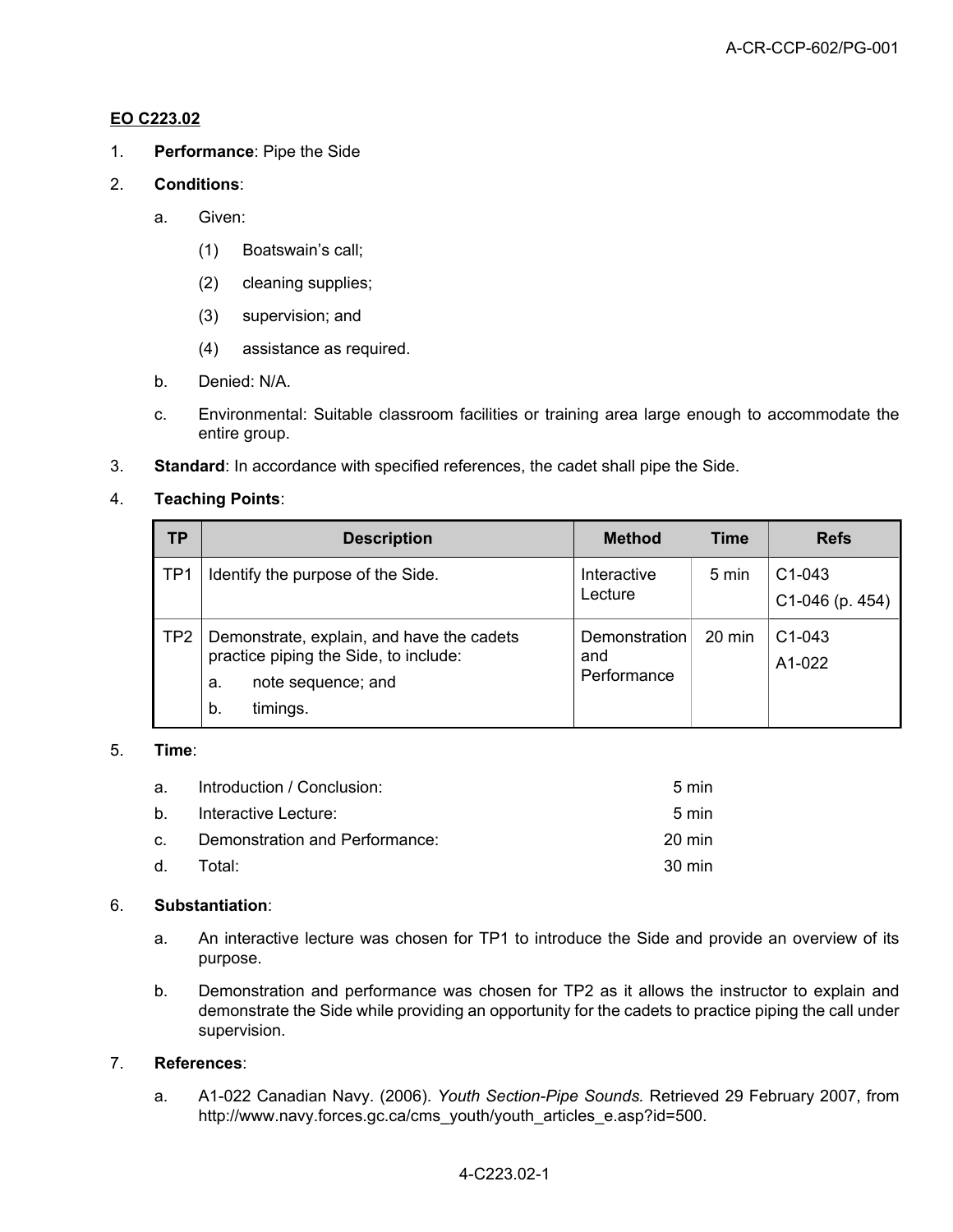- b. C1-043 Ready Aye Ready. (ND). *The Boatswain's Call*. Retrieved 19 February 2007, from http:// www.readyayeready.com/navy-life/boatswains-call.htm.
- c. C1-049 (ISBN 0-11-771958-7) Royal Navy. (1967). *Admiralty Manual of Seamanship 1964 (Vol. 2)*. Cambridge, England: Her Majesty's Stationery Office.

# 8. **Training Aids**:

- a. Presentation aids (e.g. whiteboard/flipchart/OHP) appropriate for the classroom/training area;
- b. Boatswain's call; and
- c. Cleaning supplies.

# 9. **Learning Aids**:

- a. Boatswain's call; and
- b. Handout located at A-CR-CCP-602/PF-001, Chapter 12, Annex J.

### 10. **Test Details**: N/A.

### 11. **Remarks**:

- a. Instructors can find audio samples of the Side at reference A1-022 that may be played for the cadets during this lesson.
- b. Ensure the boatswain's calls are cleaned with a cleaning solution in between uses.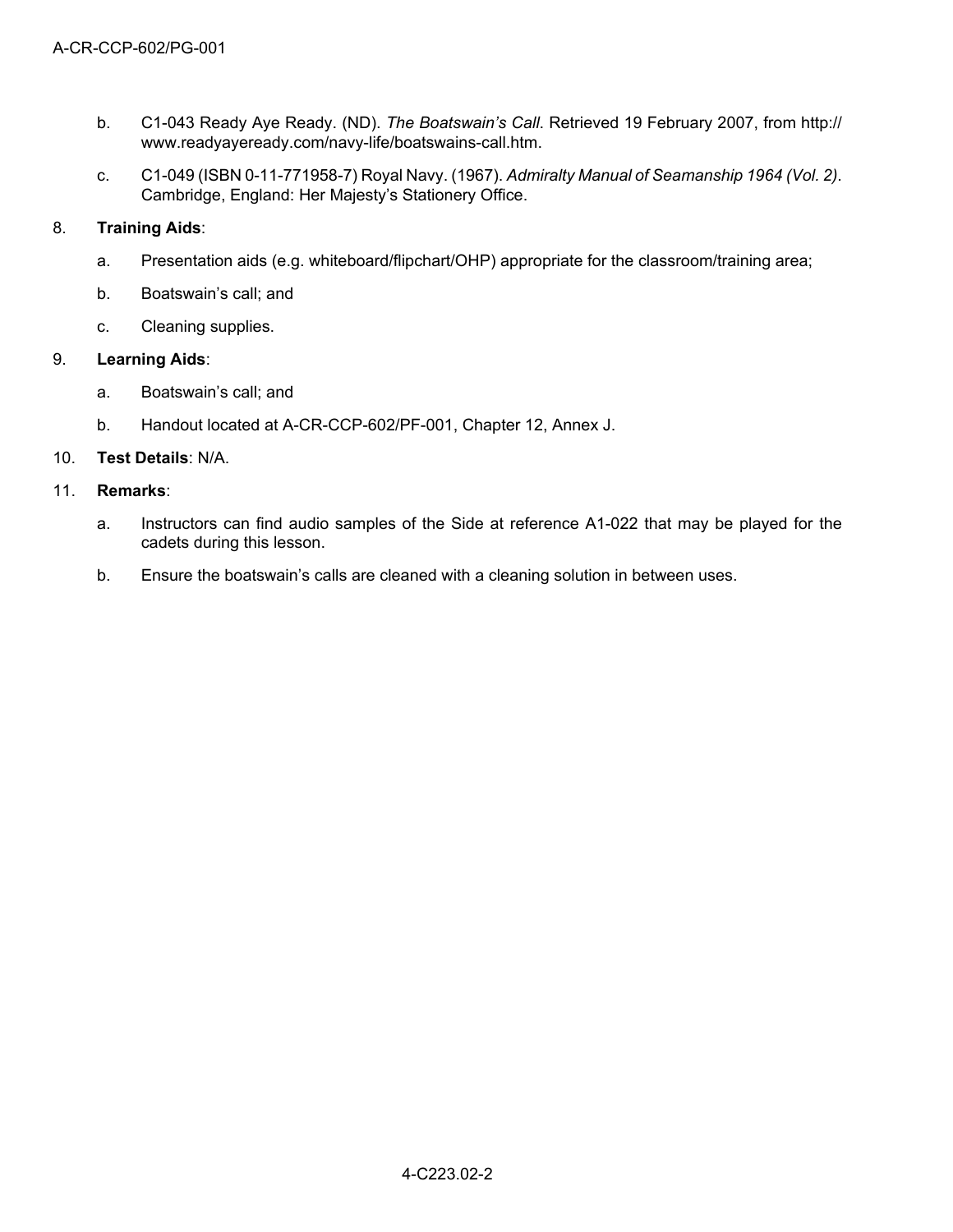## **SAILING**

# 1. **PO X24 – Sail a Sailboat IAW Sail Canada CAN***Sail* **Level 1**

This PO and its associated EOs are located in A-CR-CCP-601/PG-001, *Royal Canadian Sea Cadets Phase One Qualification Standard and Plan*.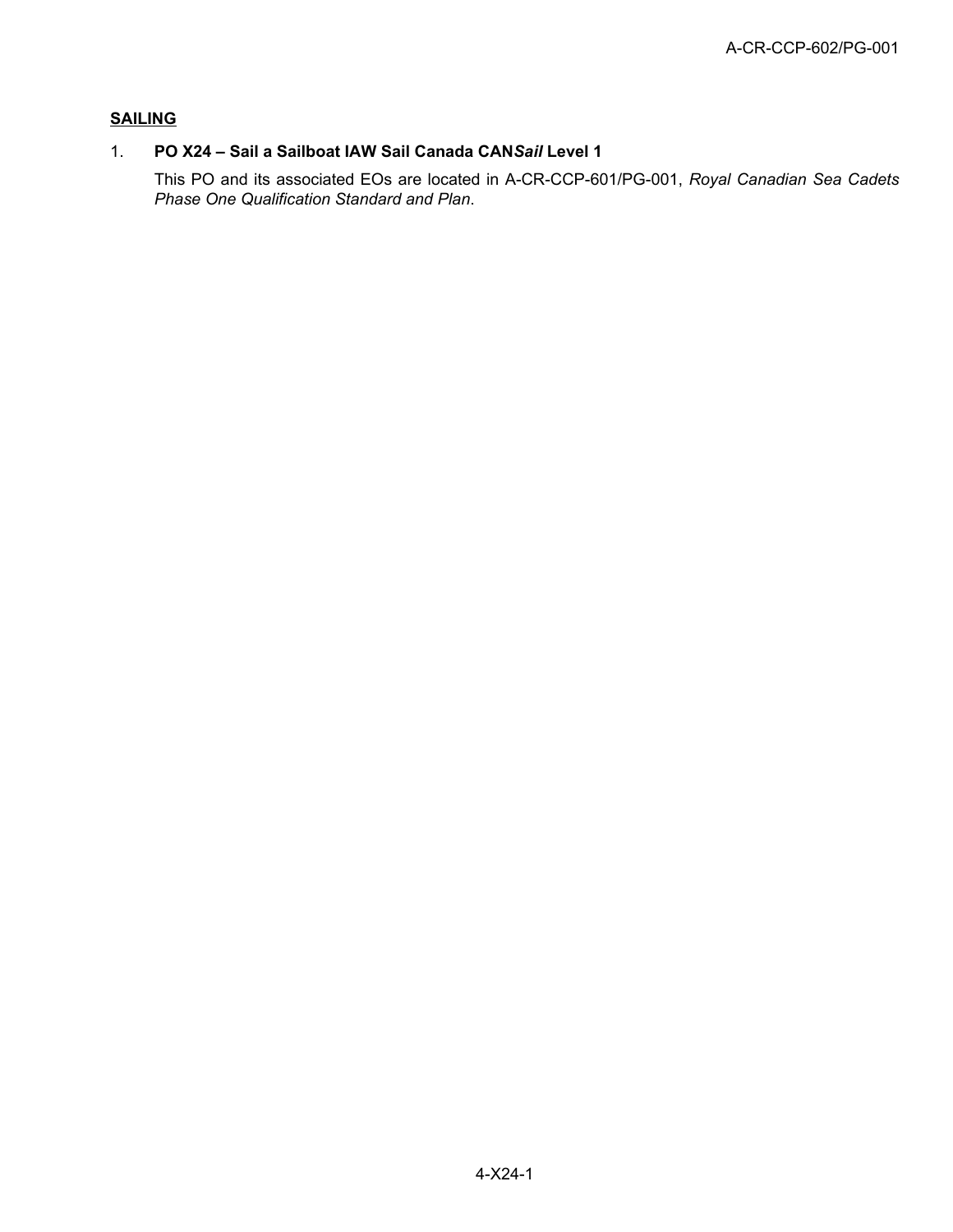THIS PAGE INTENTIONALLY LEFT BLANK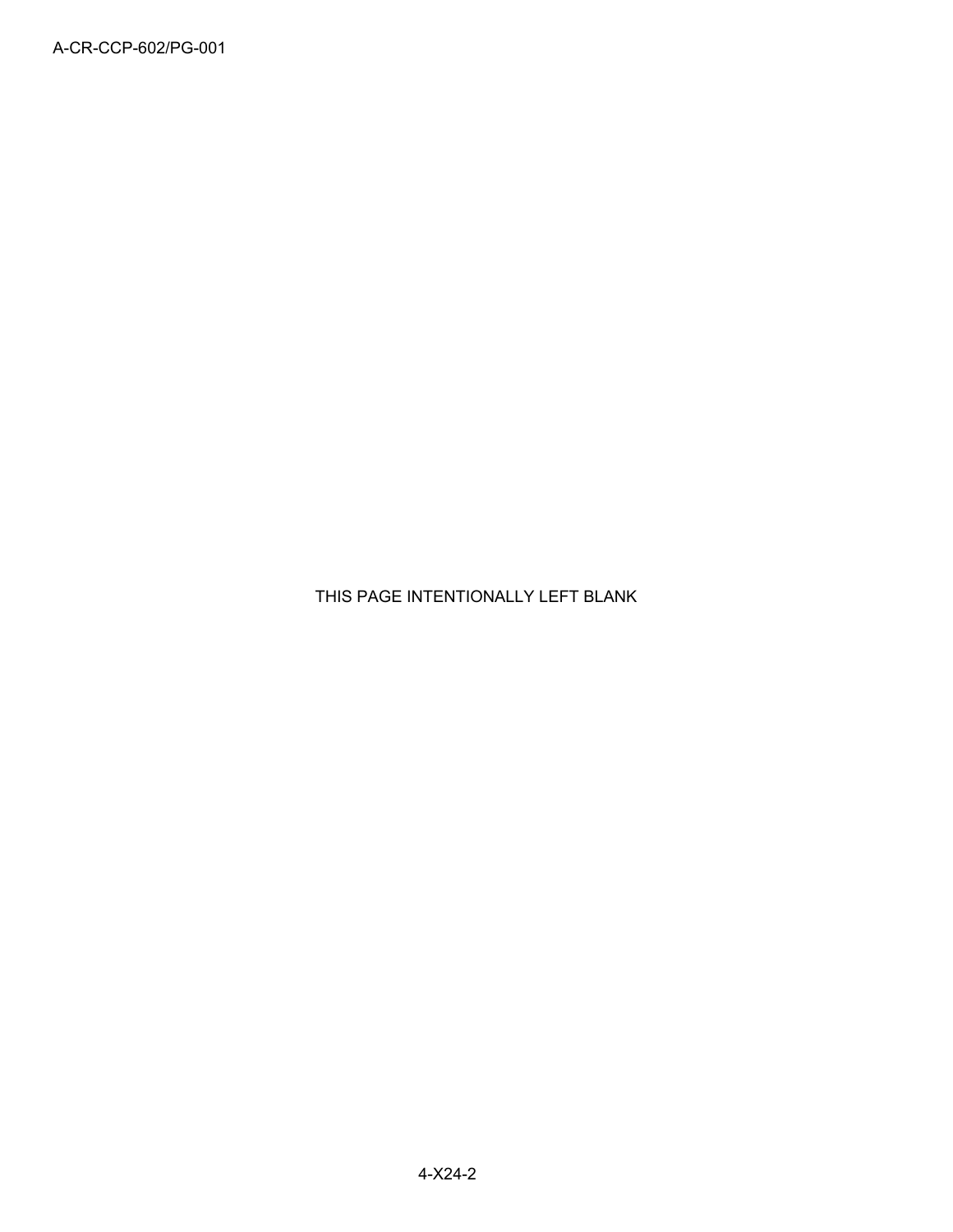### **NAUTICAL TRAINING**

# 1. **PO X25 – Participate in a Nautical Training Weekend**

This PO and its associated EOs are located in A-CR-CCP-601/PG-001, *Royal Canadian Sea Cadets Phase One Qualification Standard and Plan*.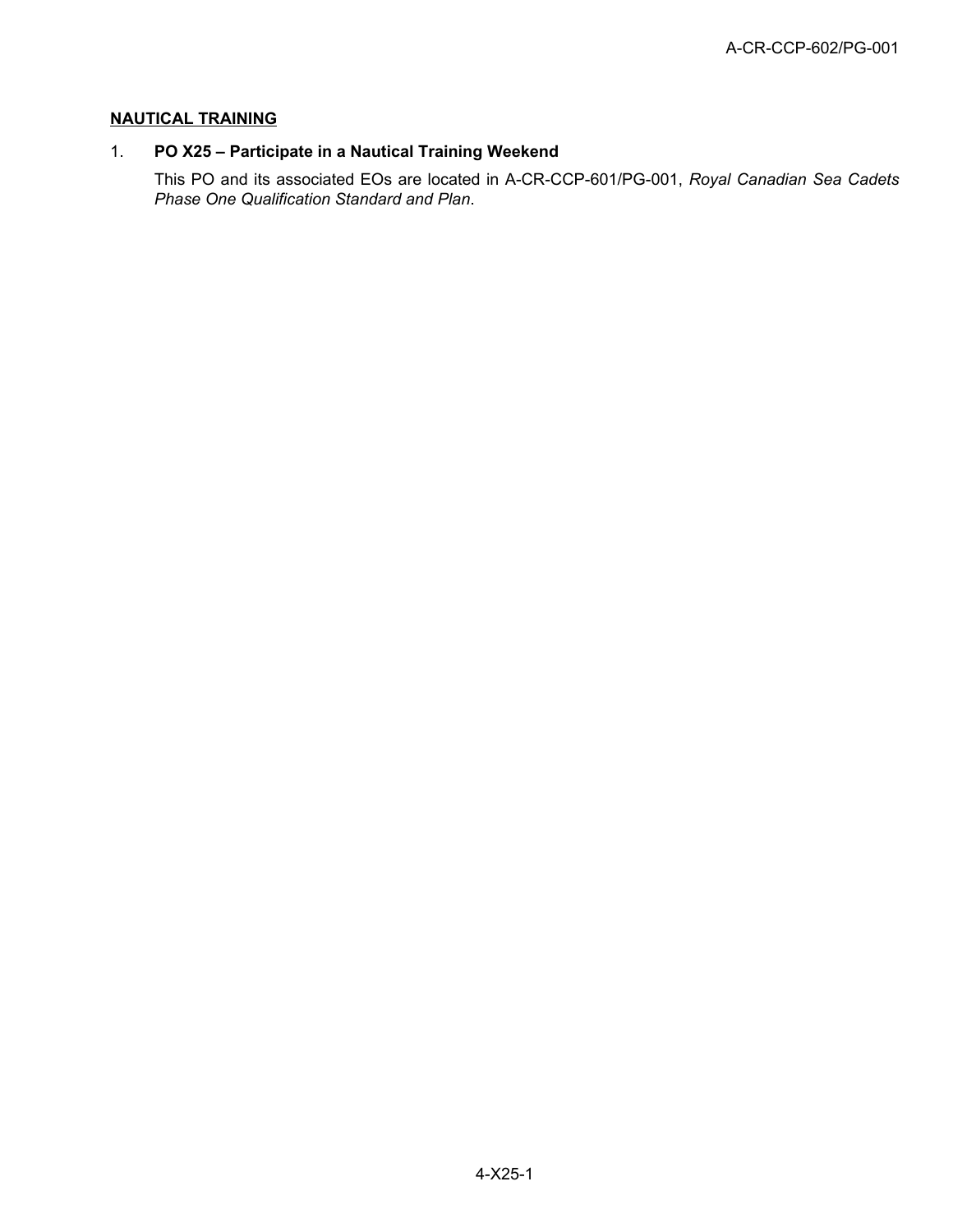THIS PAGE INTENTIONALLY LEFT BLANK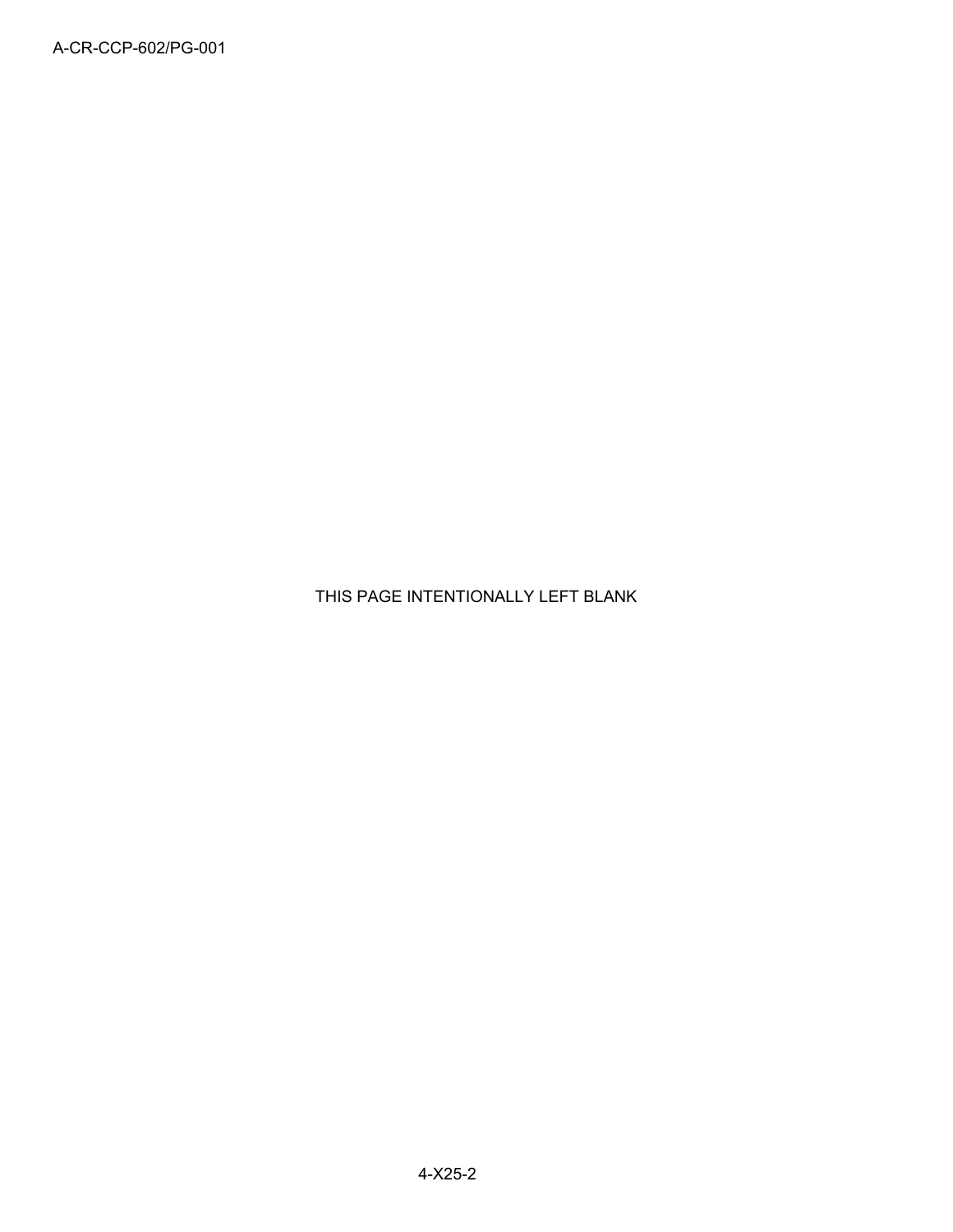# **SIDC**

- 1. **Performance**: Participate in a Seamanship Inter-Divisional Competition
- 2. **Conditions**:
	- a. Given:
		- (1) minimum of one period during the training session prior to the event for divisions to plan and prepare as a team;
		- (2) supervision; and
		- (3) assistance as required.
	- b. Denied: N/A.
	- c. Environmental: Suitable classroom facilities/training area large enough to accommodate entire group.
- 3. **Standard**: In accordance with specified references the cadet shall participate in an inter-divisional seamanship competition, to include:
	- a. Coiling and heaving a line;
	- b. Calling and responding to Pipes;
	- c. Tying knots, bends and hitches;
	- d. Completing a short splice;
	- e. Completing a common whipping;
	- f. Answering trivia questions;
	- g. Rigging sheer legs;
	- h. Building a ship model; and
	- i. Team building activities.
- 4. **Teaching Points**: N/A.
- 5. **Time**:

| а. | Divisional planning/Preparation: | 30 min           |
|----|----------------------------------|------------------|
|    | b. Activity:                     | 540 min (2 days) |
| C. | Total:                           | 570 min          |

6. **Substantiation**: The practical activity will verify the cadets' understanding of the material and will allow them to apply the knowledge acquired during the Direct Learning component. The cadets will complete the exercise under direction and supervision.

## 7. **References**:

- a. A1-007 A-CR-CCP-004/PT-002 D Cdts (1983). *Royal Canadian Sea Cadets Manual Volume 2.* Ottawa, ON.
- b. A1-013 The Navy. www.navy.gc.ca.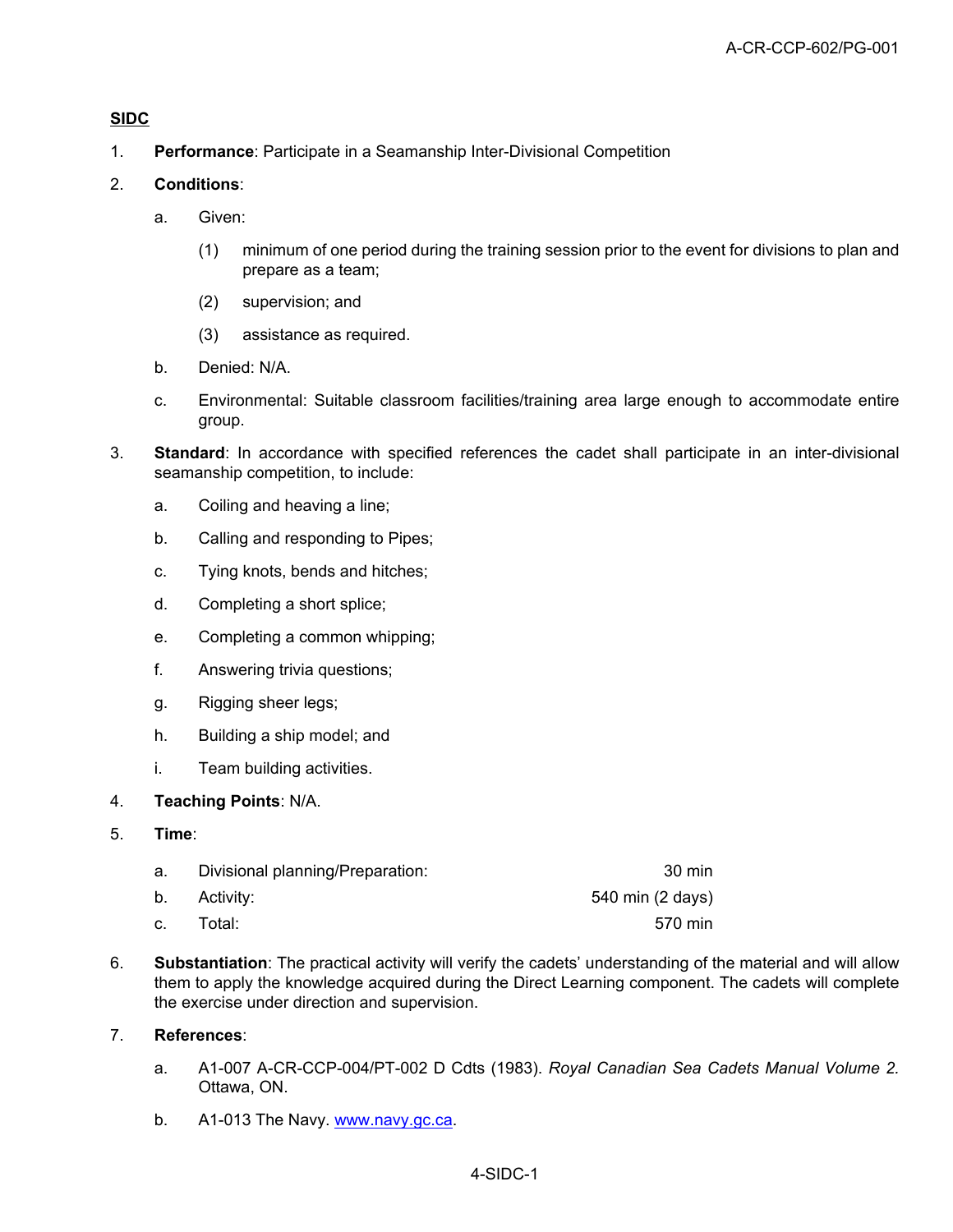- c. C1-002 (ISBN 0-7858-1446-9) Pawson, D. (2001). *Pocket Guide to Knots and Splices.* Edison, NJ: Charwell Books, Inc.
- d. C1-003 (ISBN 0-11-770973-5) (1972). *Admiralty Manual of Seamanship 1964 Volume 1*. London, England: Her Majesty's Stationery Office.
- e. C1-005 (ISBN 0-07-134984-7) West, E. (1999). *The Big Book of Icebreakers: Quick, Fun Activities for Energizing Meetings and Workshops*. New York: McGraw-Hill, Inc.
- f. C1-006 (ISBN 0-8403-5682-X) Rohnke, K. (1984). *A Guide to Initiative Problems, Adventure Games and Trust Activities: Silver Bullets*. Iowa: Kendall/Hunt Publishing Company.

# 8. **Training Aids**:

- a. Heaving line:
	- (1) heaving line;
	- (2) target x 2;
	- (3) whistle;
	- (4) scoring sheet; and
	- (5) pencil.
- b. Whipping and Splicing:
	- (1) whistle;
	- (2) scoring sheet; and
	- (3) pencil; and
- c. Trivia:
	- (1) Option One:
		- (a) 6-feet Table (or suitable sitting area);
		- (b) Chairs (or suitable sitting area);
		- (c) Whistle;
		- (d) List of questions;
		- (e) Scoring sheet; and
		- (f) Pencil.
	- (2) Option Two:
		- (a) 6-feet table x 2 (or suitable sitting area);
		- (b) chairs (or suitable sitting area);
		- (c) buzzer;
		- (d) question board;
		- (e) list of questions;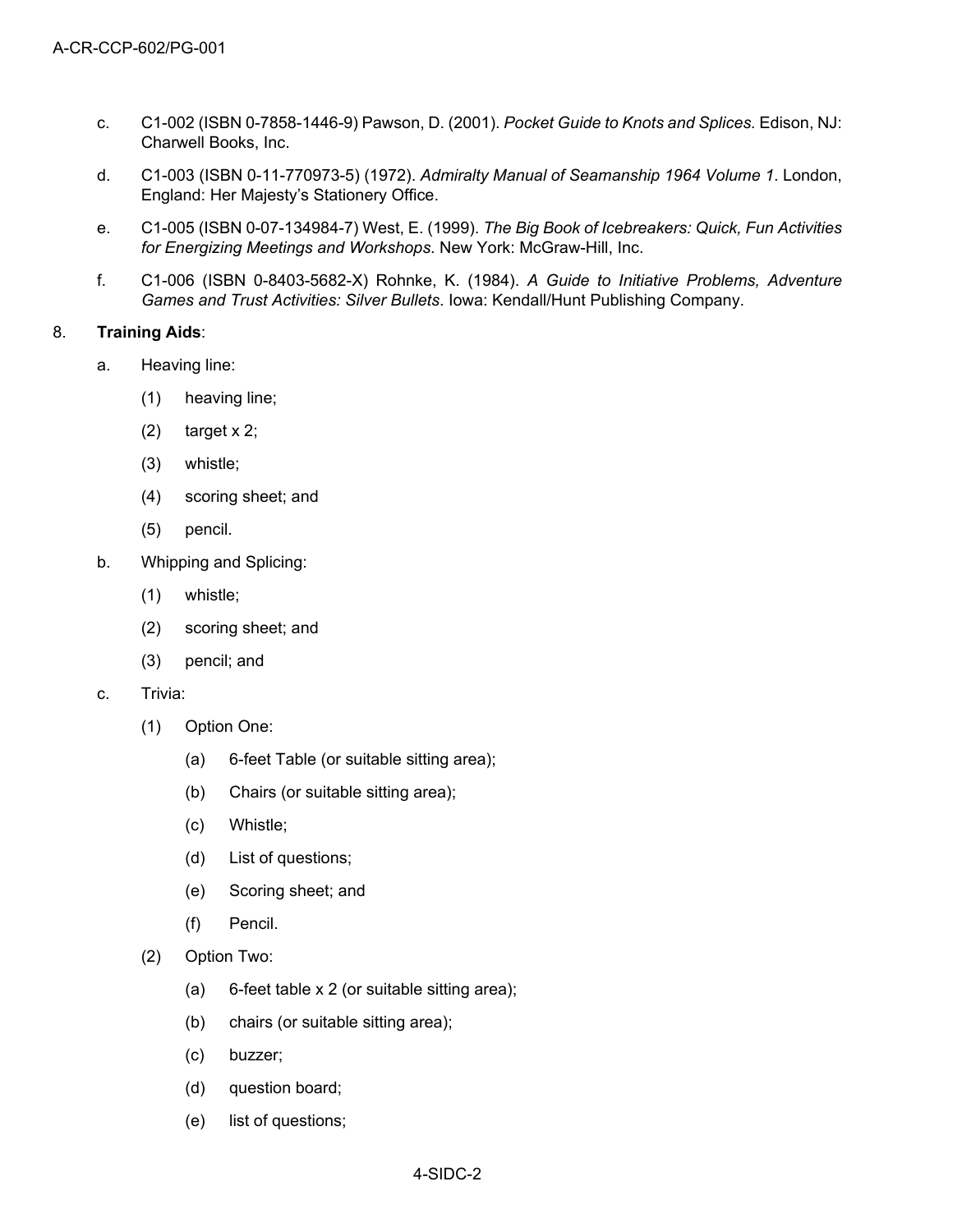- (f) whistle;
- (g) scoring sheet; and
- (h) pencil.
- d. Boatswain Call:
	- (1) boatswain call cards;
	- (2) bag/hat;
	- (3) whistle;
	- (4) scoring sheet; and
	- (5) pencil.
- e. Knots, bends and hitches:
	- (1) 6-feet table;
	- (2) bag/hat;
	- (3) task cards;
	- (4) whistle;
	- (5) scoring sheet; and
	- (6) pencil.
- f. Sheer Legs:
	- (1) scoring sheet; and
	- (2) pencil.
- g. Ship Model:
	- (1) scoring sheet; and
	- (2) pencil.
- h. Team building activity:
	- (1) two pieces of line (4 m).
	- (2) blindfolds ( one per cadet)
- i. Final Event:
	- (1) Boatswain pipe (equal to the number of divisions);
	- (2) one metre of line (equal to the number of divisions);
	- (3) task cards (sets equal to the number of divisions);
	- (4) heaving line (equal to the number of divisions);
	- (5) single blocks (equal to the number of divisions);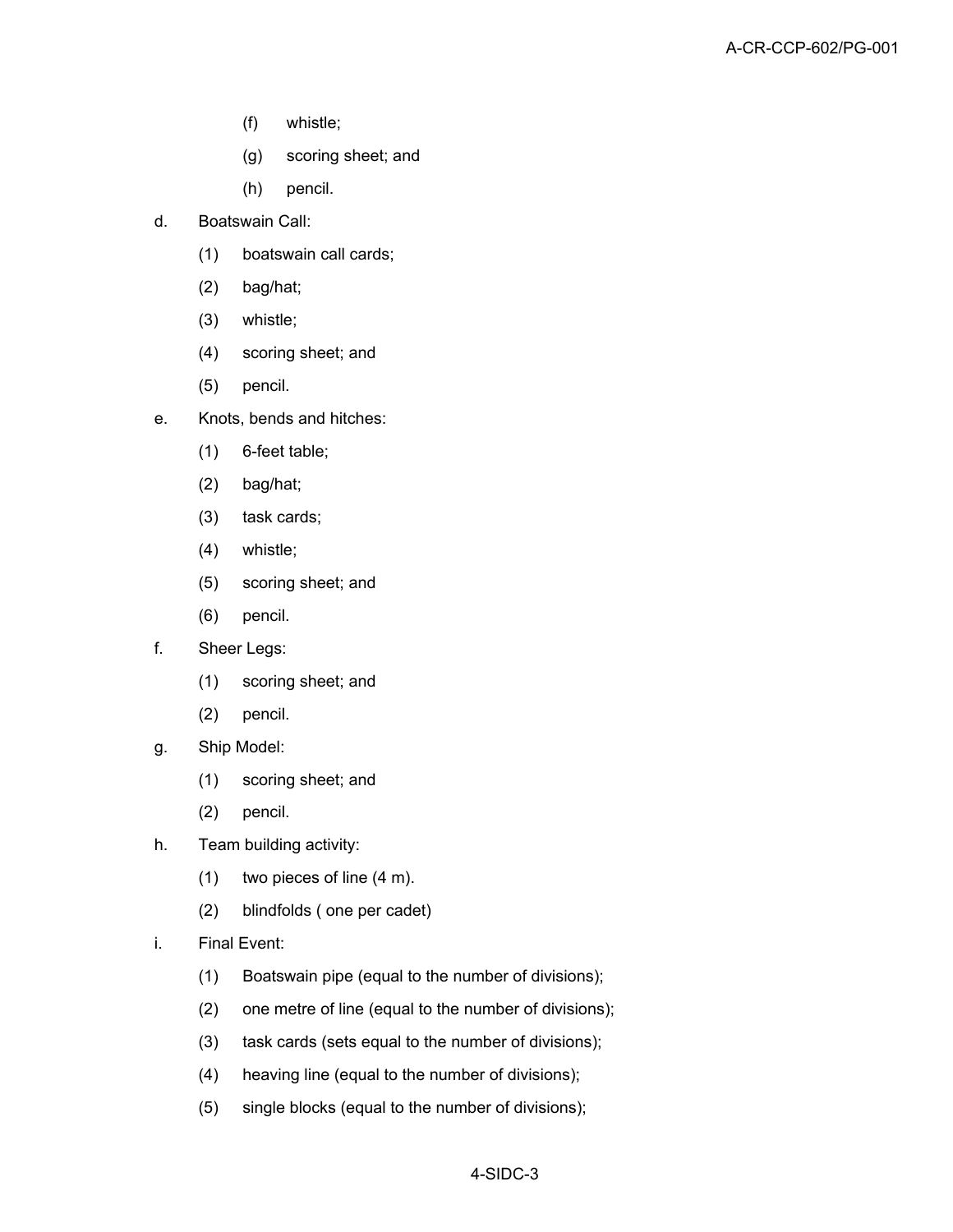- (6) double blocks (equal to the number of divisions);
- (7) 12 mm manila (17 m) (equal to the number of divisions);
- (8) small box (equal to the number of divisions);
- (9) target (equal to the number of divisions);
- (10) secret message cards (sets equal to the number of divisions); and
- (11) one staff member/senior cadet per station per team.

#### 9. **Learning Aids**:

- a. Heaving line:
	- (1) Heaving line.
- b. Whipping and Splicing:
	- (1) one metre of line per Phase One and two cadet;
	- (2) spool of whipping twine;
	- (3) knife; and
	- (4) one metre of three strand line per Phase One and two cadet.
- c. Boatswain Call:
	- (1) boatswain call; and
	- (2) boatswain call card.
- d. Knots, bends and hitches:
	- (1) one metre of line; and
	- (2) one small spar/dowel.
- e. Sheer Legs:
	- (1) hard hat (1 per cadet);
	- (2)  $2 \times$  wooden spars (4 4.5 m);
	- $(3)$  12 mm manila line  $(9 \text{ m})$ ;
	- $(4)$  5 x steel spikes with eyelets 5 cm from the top  $(1 \text{ m})$ ;
	- (5) 1 roll of whipping twine;
	- (6) a suitable load (min 18 Kg);
	- (7) 1 steel spike with 2 eyelets (1.2 m); and
	- (8) One staff member/senior cadet.
	- (9) 2 x single blocks (12.5 cm);
	- (10) 16 mm manila line (68 m); and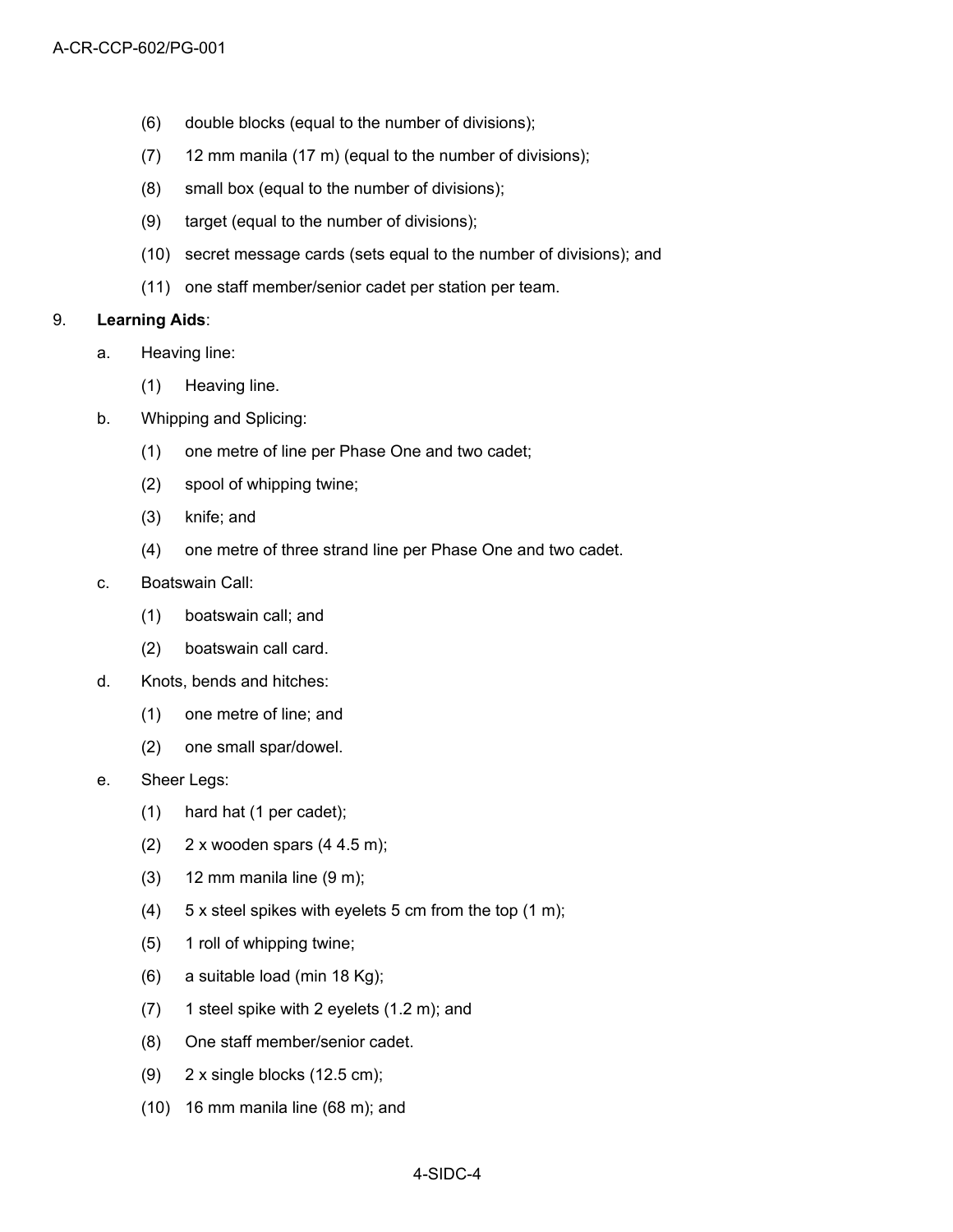- (11) 12 mm manila line strop (12 mm).
- (12) 1 double block (10 cm);
- (13) 1 single block c/w becket (10 cm);
- (14) 12 mm manila (17 m); and
- (15) 2 x 12 mm manila strops (0.5 m).
- (16) 4 x double blocks (10 cm);
- (17) 4 x single blocks (12.5 cm); and
- (18) 4 x 12 mm manila strops.
- $(19)$  2 x double blocks  $(12.5 \text{ cm})$ ;
- (20) 1 x single block c/w becket (12.5 cm);
- (21) 12 mm manila (30 m); and
- (22) 12 mm manila strop (0.5 m).
- f. Ship Model:
	- (1) 1 sheet of black bristol board;
	- (2) 1 sheet of grey bristol board;
	- (3) 1 pair of scissors;
	- (4) 1 roll of Scotch tape;
	- (5) paper clips;
	- (6) ship pictures;
	- (7) 1 package of permanent markers; and
	- (8) 1 stick of paper glue.
- g. Team building activity:
	- (1) most like me activity sheet (one per cadet);
	- (2) pencil (one per cadet);
	- (3) two pieces of line (4 m); and
	- (4) blindfolds ( one per cadet).
- h. Final Event:
	- (1) Boatswain pipe (equal to the number of divisions);
	- (2) one metre of line (equal to the number of divisions);
	- (3) task cards (sets equal to the number of divisions);
	- (4) heaving line (equal to the number of divisions);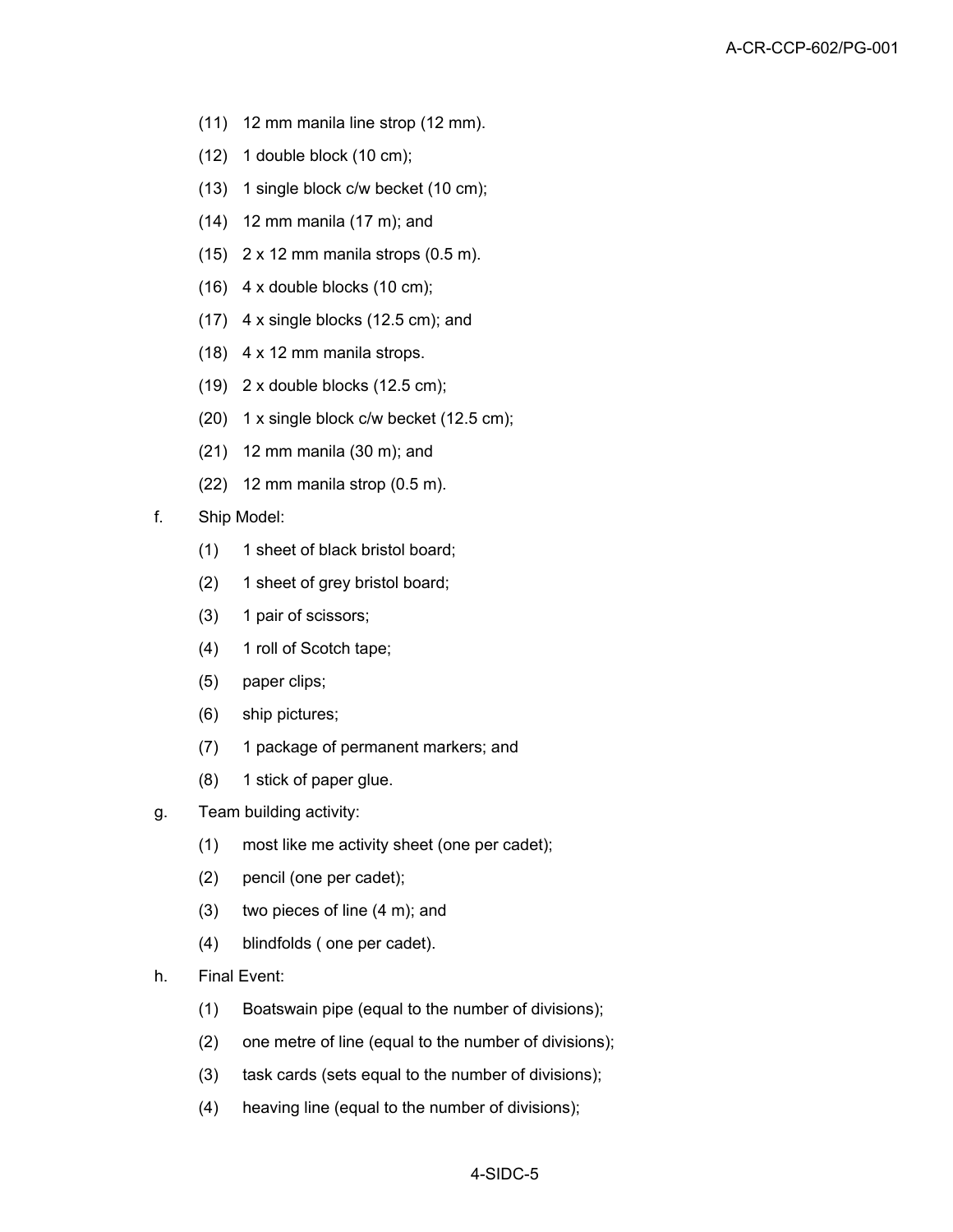- (5) single blocks (equal to the number of divisions);
- (6) double blocks (equal to the number of divisions);
- (7) 12 mm manila (17 m) (equal to the number of divisions);
- (8) small box (equal to the number of divisions);
- (9) target (equal to the number of divisions);
- (10) secret message cards (sets equal to the number of divisions); and
- (11) one staff member/senior cadet per station per team.

### 10. **Test Details**: N/A.

- 11. **Remarks**: The following Website were consulted when developing this lesson:
	- a. C1-025 JCOMMOPS (2001-2005). Retrieved 12 May 2006, http://www.jcommops.org/graph\_ref/ cargo\_ship-3.jpg.
	- b. C1-030 CBS News. Retrieved 12 May 2006, http://www.cbsnews.com/images/2006/03/24/ imageSJU10103232114.jpg.
	- c. C1-043 Newfoundland Photo Gallery. Page 1 Thumbnail Images and Descriptions. Retrieved 12 May 2006, http://www.geocities.com/Heartland/Pointe/5181/nfld/smallwood.jpg.
	- d. C1-044 CMGmbH Consulting Measurement Technology. Retrieved 12 May 2006, http://www.cmtgmbh.de/tanker%20ship.jpg.
	- e. C1-040 Port of Cork. Photo Gallery Retrieved 12 May 2006, http://www.portofcork.ie/web\_images/ archive/Gerry\_o\_sullivan.gif.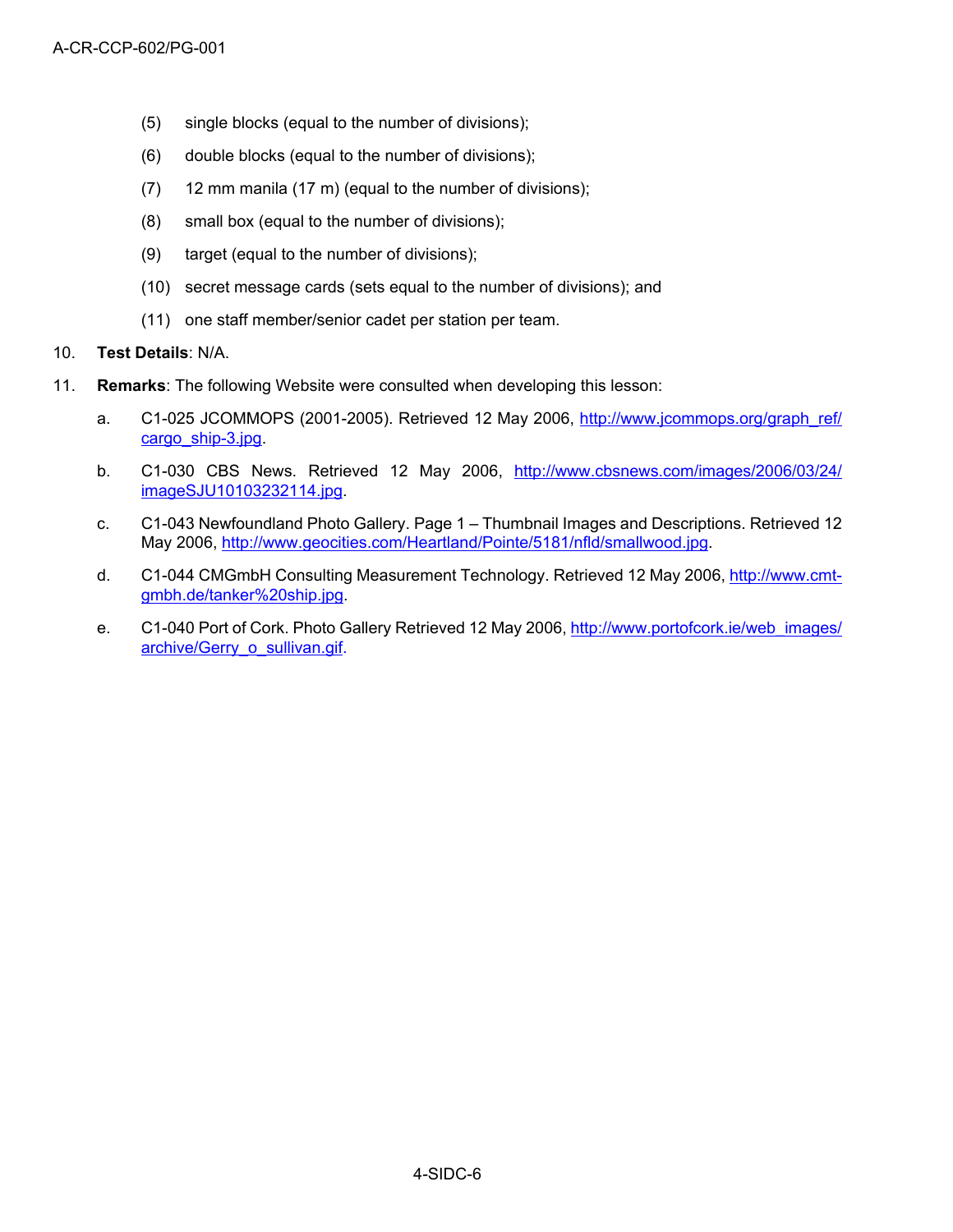# **INSTRUCTIONAL METHODOLOGIES AND THEIR APPLICATIONS**

The various methods of instruction commonly accepted as appropriate for cadet training is outlined below.

| Method                           | 14 Experience-Based<br>Period One Ages 12-<br><b>Developmental</b> | Ages 15-16 Developmental<br>Developmental Period Two | Developmental Period Three<br>Ages 17-18 Competency |
|----------------------------------|--------------------------------------------------------------------|------------------------------------------------------|-----------------------------------------------------|
| Case Study                       | $\frac{1}{2}$                                                      | Applicable                                           | Applicable                                          |
| Demonstration and<br>Performance | Applicable                                                         | Applicable                                           | Applicable                                          |
| Experiential Learning            | Applicable                                                         | Applicable                                           | Applicable                                          |
| Field Trip                       | Applicable                                                         | Applicable                                           | Applicable                                          |
| Game-playing                     | Applicable                                                         | Applicable                                           | Applicable                                          |
| Group Discussion                 | Applicable                                                         | Applicable                                           | Applicable                                          |
| <b>Guided Discussion</b>         | ≸                                                                  | ⋚                                                    | Applicable                                          |
| In-class Activity                | Applicable                                                         | Applicable                                           | Applicable                                          |
| Interactive Lecture              | Applicable                                                         | Applicable                                           | Applicable                                          |
| Lecture                          | Applicable                                                         | Applicable                                           | Applicable                                          |
| On-the job Training $(OJT)$      | ₹<br>ž                                                             | $\frac{1}{2}$                                        | Applicable                                          |
| Peer Learning                    | $\frac{1}{2}$                                                      | $\frac{1}{2}$                                        | Applicable                                          |
| Practical Activity               | Applicable                                                         | Applicable                                           | Applicable                                          |
| Role-play                        | $\frac{1}{2}$                                                      | Applicable                                           | Applicable                                          |
| Self-study                       | $\frac{1}{2}$                                                      | ⋚                                                    | Applicable                                          |
| Simulation                       | $\frac{1}{2}$                                                      | $\frac{1}{2}$                                        | Applicable                                          |
| Tutorial                         | $\frac{4}{2}$                                                      | ⋚                                                    | Applicable                                          |
|                                  |                                                                    |                                                      |                                                     |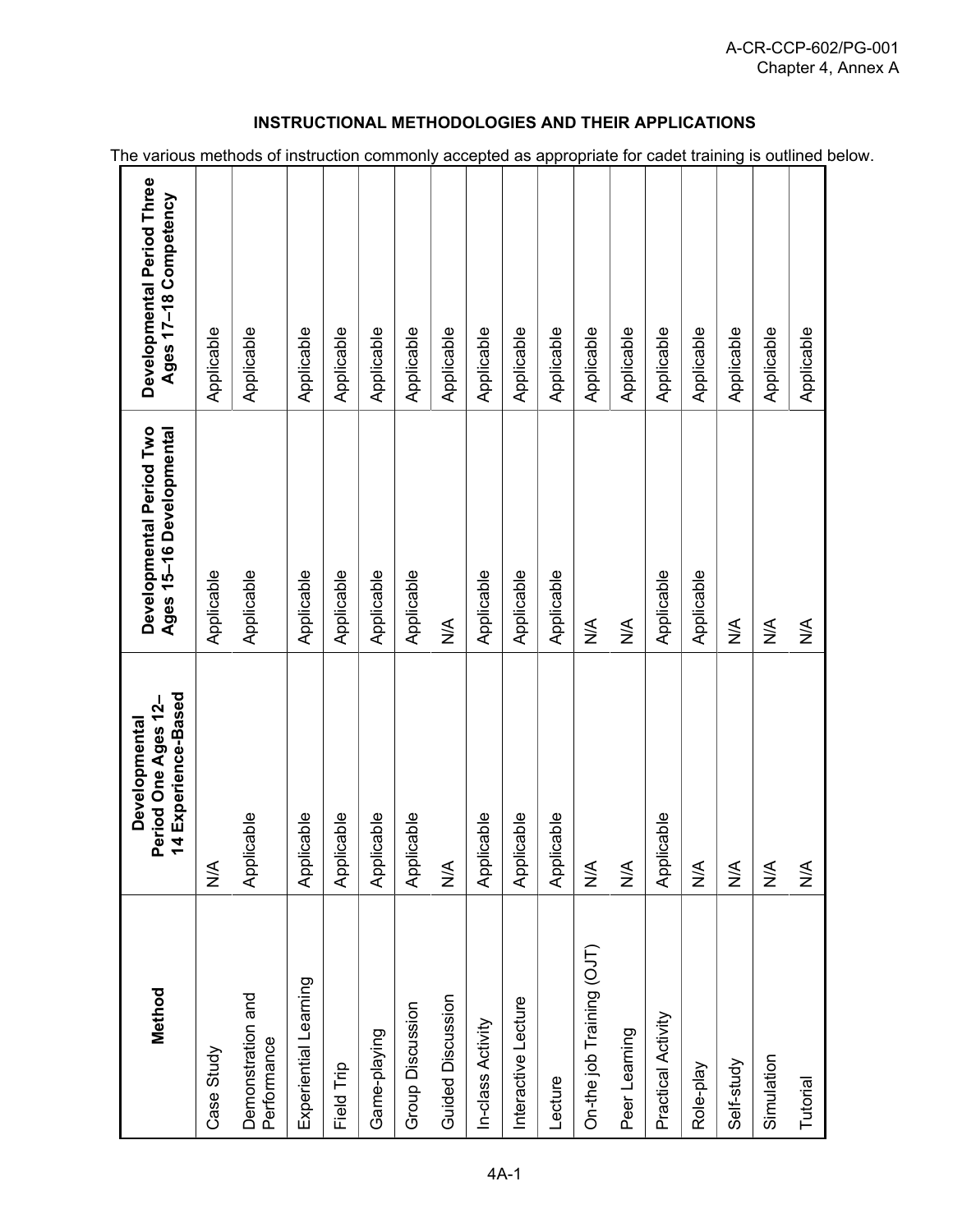| Method(s)                                                                                                                                                                                                               | Applications                                                                                                                                                                                                                                                                                           | Advantages                                                                                                                          | Disadvantages                                                                                                                                                                                          |
|-------------------------------------------------------------------------------------------------------------------------------------------------------------------------------------------------------------------------|--------------------------------------------------------------------------------------------------------------------------------------------------------------------------------------------------------------------------------------------------------------------------------------------------------|-------------------------------------------------------------------------------------------------------------------------------------|--------------------------------------------------------------------------------------------------------------------------------------------------------------------------------------------------------|
| DEMONSTRATION AND PERFORMANCE                                                                                                                                                                                           |                                                                                                                                                                                                                                                                                                        |                                                                                                                                     |                                                                                                                                                                                                        |
| Cadets observe the instructor performing the task in a demonstration, and<br>rehearse it under the supervision of the instructor.                                                                                       |                                                                                                                                                                                                                                                                                                        |                                                                                                                                     |                                                                                                                                                                                                        |
| Demonstration Method                                                                                                                                                                                                    | Demonstration<br>Method                                                                                                                                                                                                                                                                                | Demonstration<br>Method                                                                                                             | Demonstration<br>Method                                                                                                                                                                                |
| A method of instruction where the instructor, by actually performing an<br>operation or doing a job, shows the cadet what to do, how to do it and<br>and when it is done.<br>through explanations brings out why, where | To set standards of<br>To teach operation<br>To teach hands-<br>on operations or<br>or functioning of<br>troubleshooting.<br>To teach safety<br>workmanship.<br>To illustrate<br>procedures.<br>procedures.<br>equipment.<br>principles.<br>To teach<br>$\dot{\circ}$<br>$\mathbf{a}$<br>ιó.<br>ო<br>4 | Minimizes damage<br>Can be presented<br>to large groups.<br>Saves time.<br>and waste.<br>$\div$<br>$\mathbf{\dot{q}}$<br>က          | Requires special<br>Requires careful<br>preparation and<br>equipment and<br>arrangements.<br>classroom<br>rehearsal.<br>Requires<br>aids.<br>$\div$<br>$\dot{\mathfrak{S}}$<br>$\overline{\mathbf{v}}$ |
| Performance Method                                                                                                                                                                                                      | Performance Method                                                                                                                                                                                                                                                                                     | Performance Method                                                                                                                  | Performance Method                                                                                                                                                                                     |
| A method in which the cadet is required to perform, under controlled<br>conditions, the operations, skill or movement being taught                                                                                      | on operations or<br>To teach hands-<br>To teach safety<br>To teach team<br>functioning of<br>operations or<br>procedures.<br>procedures<br>equipment.<br>To teach<br>skills.<br>$\div$<br>4.<br>$\mathbf{a}$<br>က                                                                                      | Builds confidence.<br>Reduces damage<br>Enables learning<br>Promotes safety.<br>evaluation.<br>and waste.<br>$\div$<br>4<br>ო<br>ςi | Requires tools and<br>Requires more<br>Requires large<br>blocks of time.<br>equipment.<br>nstructors.<br>$\div$<br>$\dot{\mathfrak{S}}$<br>$\overline{\mathbf{v}}$                                     |

General information follows on each method for its age-appropriateness, definition, application, advantages and disadvantages.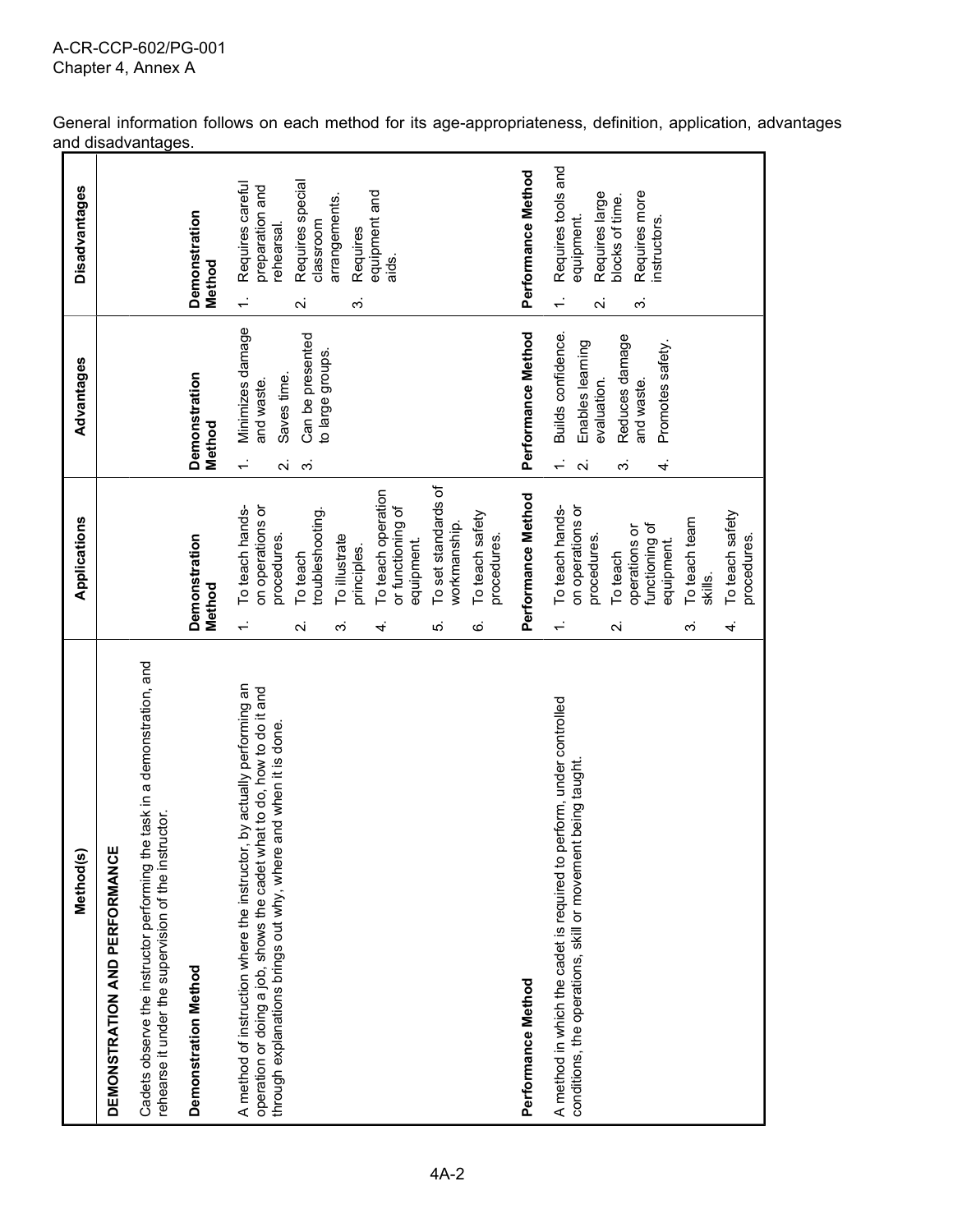| Method(s)                                                                                                                                                                                                                                                                                                                                                                                                                                                                                                                                                                                                                                                                                                                                                                                                                                                                                                                                                                                                             | Applications                                                                                                                                                                                          | Advantages                                                                                                                                                                                                                                               | Disadvantages                                                                                                                                                                                                                                                                              |
|-----------------------------------------------------------------------------------------------------------------------------------------------------------------------------------------------------------------------------------------------------------------------------------------------------------------------------------------------------------------------------------------------------------------------------------------------------------------------------------------------------------------------------------------------------------------------------------------------------------------------------------------------------------------------------------------------------------------------------------------------------------------------------------------------------------------------------------------------------------------------------------------------------------------------------------------------------------------------------------------------------------------------|-------------------------------------------------------------------------------------------------------------------------------------------------------------------------------------------------------|----------------------------------------------------------------------------------------------------------------------------------------------------------------------------------------------------------------------------------------------------------|--------------------------------------------------------------------------------------------------------------------------------------------------------------------------------------------------------------------------------------------------------------------------------------------|
| applied to all activities within the Cadet Program, regardless of methodology<br>skills in new situations. The four stages of the cycle may be considered and<br>involves learning knowledge and skills from direct experience. People learn<br>Stage 2: Reflective Observation: Cadets need to reflect on and examine<br>time to identify and define what the experience is. Sample activities: direct<br>Stage 3: Abstract Conceptualization: Cadets work to understand and<br>best from their own experiences and can then apply the knowledge and<br>Learning in the Cadet Program is centred on experiential learning. This<br>what they saw, felt and thought while they were having the experience<br>e an experience and take<br>make connections from the experience to new or different situations.<br>and graphs.<br>observations, simulations, field trips, and reading.<br>Stage 1: Concrete Experience:Cadets have<br>Sample activities: discussion, journals/logs,<br>EXPERIENTIAL LEARNING<br>chosen. | To teach a process<br>transferable skills.<br>To teach practical<br>To teach problem<br>To learn how to<br>or principle.<br>To teach<br>solving.<br>learn.<br>skills.<br>$\div$<br>က<br>4<br>ທ່<br>Ń۰ | shared and created<br>earning process.<br>by collectively by<br>Appeals to many<br>actively involved<br>n the teaching -<br>Student centred.<br>earning styles.<br>all participants<br>Knowledge is<br>Everyone is<br>$\overline{\mathbf{v}}$<br>4.<br>က | The instructor must<br>master the subject<br>pedagogical skills.<br>organization prior<br>Instructor needs<br>preparation and<br>May not be a<br>developed<br>significant<br>to activity.<br>very good<br>Resource<br>intensive.<br>Requires<br>planning,<br>$\div$<br>ທ່<br>4.<br>Ń٠<br>က |
| Note: The cycle is ongoing as each learning experience builds on another.<br>to future experience. Sample<br>Stage 4: Active Experimentation: Cadets look ahead to and plan the<br>Sample activities: interview, discussion, model building, analogies and<br>application of skills and knowledge acquired<br>activities include: simulation, fieldwork.<br>planning.                                                                                                                                                                                                                                                                                                                                                                                                                                                                                                                                                                                                                                                 |                                                                                                                                                                                                       |                                                                                                                                                                                                                                                          | in stage 2 and 3 of<br>reflective session<br>facilitator to carry<br>good process for<br>learning details.<br>must be a good<br>out an effective<br>The instructor<br>this method.<br>Ġ                                                                                                    |
| interest, flying/gliding, hiking or<br>are understood by the cadets.<br>safety standards are met. Field trip activities are planned and carried out<br>participation in an activity<br>in a real-life setting. Prior planning helps to ensure all pre-training and<br>Theoretical knowledge is reinforced through<br>to achieve clear instructional objectives that<br>Examples can include trips to areas of local<br>FIELD TRIP<br>sailing.                                                                                                                                                                                                                                                                                                                                                                                                                                                                                                                                                                         | confirm topics<br>familiarization<br>To introduce/<br>illustrate and<br>To allow for<br>activities<br>$\overline{\mathsf{N}}$                                                                         | Immerses cadets<br>environment.<br>in a specific                                                                                                                                                                                                         | organization prior<br>additional staff to<br>ensure adequate<br>preparation and<br>May have cost<br>May require<br>supervision.<br>implications.<br>significant<br>to activity.<br>Requires<br>planning,<br>$\overline{\mathsf{N}}$<br>က                                                   |

# A-CR-CCP-602/PG-001 Chapter 4, Annex A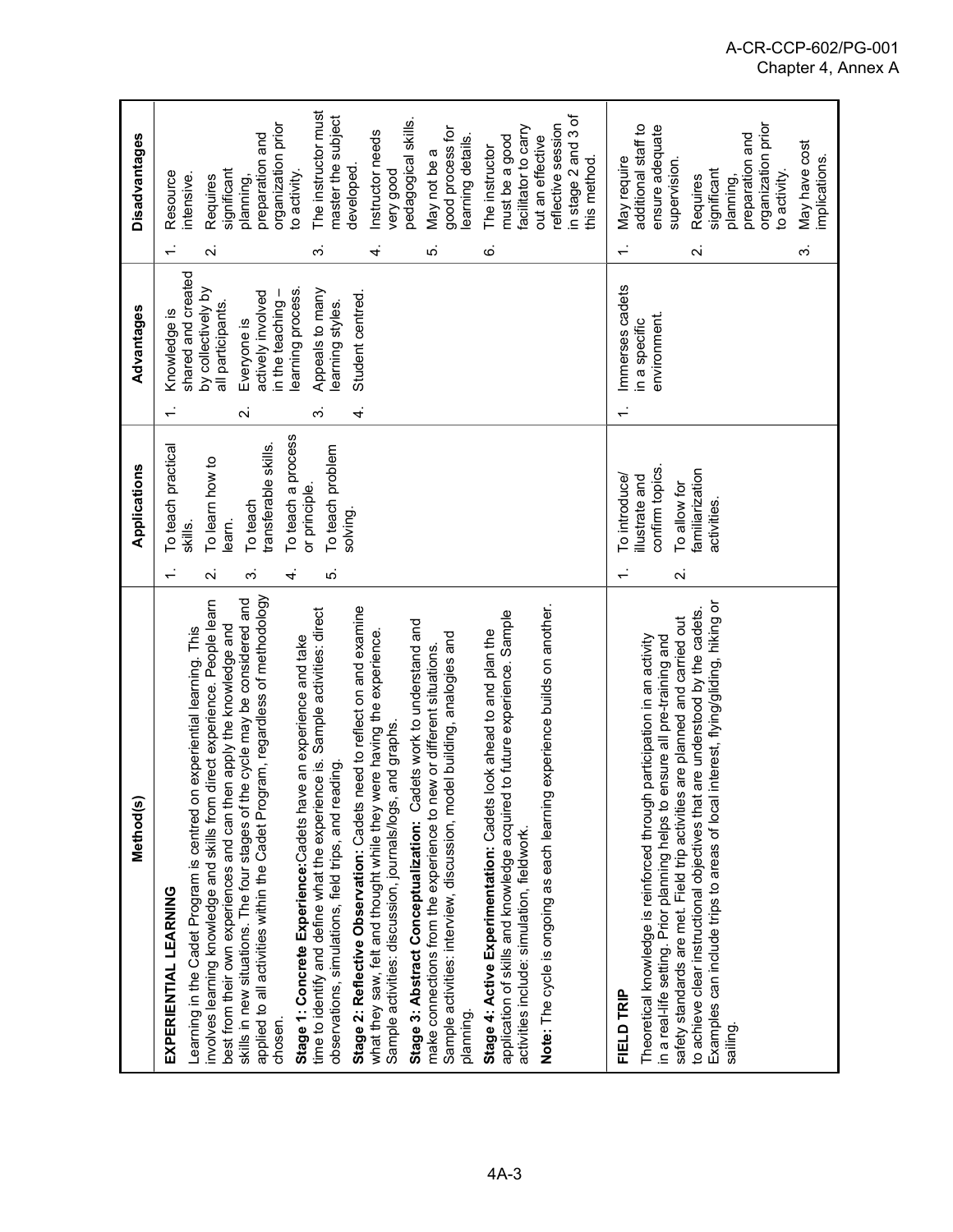| Method(s)                                                                                                                                                                                                                                                                                                       |                                                                | Applications                                                                                                                                                                                                                                                                                                                                                                                                                                                                                                                                                  |                                              | Advantages                                                                                                                                                                                                                                                           |                         | Disadvantages                                                                                                                        |
|-----------------------------------------------------------------------------------------------------------------------------------------------------------------------------------------------------------------------------------------------------------------------------------------------------------------|----------------------------------------------------------------|---------------------------------------------------------------------------------------------------------------------------------------------------------------------------------------------------------------------------------------------------------------------------------------------------------------------------------------------------------------------------------------------------------------------------------------------------------------------------------------------------------------------------------------------------------------|----------------------------------------------|----------------------------------------------------------------------------------------------------------------------------------------------------------------------------------------------------------------------------------------------------------------------|-------------------------|--------------------------------------------------------------------------------------------------------------------------------------|
| learning through the provision of a challenging activity that allows for the<br>Games are used with one or more participants to practice skills, apply<br>at the game supports<br>strategies and enhance teams. It is critical th<br>skill practice or knowledge confirmation.<br>GAME-PLAYING                  | $\div$<br>$\overline{\mathsf{N}}$<br>က                         | To discover concepts<br>To introduce a topic.<br>To review and<br>and principles<br>confirm.                                                                                                                                                                                                                                                                                                                                                                                                                                                                  | $\overline{\mathsf{N}}$<br>÷<br>က            | Creates ownership.<br>participative.<br>interesting<br>Fun and<br>Highly                                                                                                                                                                                             | $\overline{\mathbf{u}}$ | group by creating a<br>winner and a loser.<br>providing instructor<br>May be difficult in<br>May stratify the<br>feedback.           |
| questioning is flexible and minimal, and aims at encouraging cadets to<br>Cadets discuss issues, share knowledge, opinions and feelings about<br>explore their own experiences and opinions through peer interaction.<br>a topic in small groups to meet a specified goal. The instructor's<br>GROUP DISCUSSION | Z.<br>တဲ<br>က<br>ທ່<br>6<br>ထ<br>$\overline{\mathsf{N}}$<br>4. | To prepare cadets for<br>To prepare cadets for<br>To summarize, clarify<br>imaginative solutions<br>effectiveness of prior<br>To stimulate thinking<br>application of theory<br>To emphasize main<br>cadet progress and<br>instruction that will<br>points or review.<br>and interest and<br>how well cadets<br>to secure cadet<br>teaching points<br>understand the<br>To supplement<br>To determine<br>concepts and<br>To determine<br>or procedure.<br>participation.<br>lectures and<br>to problems.<br>To develop<br>principles.<br>seminars.<br>follow. | $\div$<br>$\overline{\mathsf{N}}$<br>4.<br>က | permanent learning<br>cadet participation/<br>Increases cadet<br>Increases cadet<br>acceptance and<br>Results in more<br>knowledge and<br>because of the<br>high degree of<br>Utilizes cadet<br>commitment.<br>involvement.<br>experience.<br>cognitive<br>interest. | 4.<br>က<br>Νi           | group composition.<br>Requires selective<br>skilled instructors.<br>Time consuming<br>Restricts size of<br>Requires highly<br>group. |
|                                                                                                                                                                                                                                                                                                                 |                                                                | nstruction.                                                                                                                                                                                                                                                                                                                                                                                                                                                                                                                                                   |                                              |                                                                                                                                                                                                                                                                      |                         |                                                                                                                                      |

A-CR-CCP-602/PG-001 Chapter 4, Annex A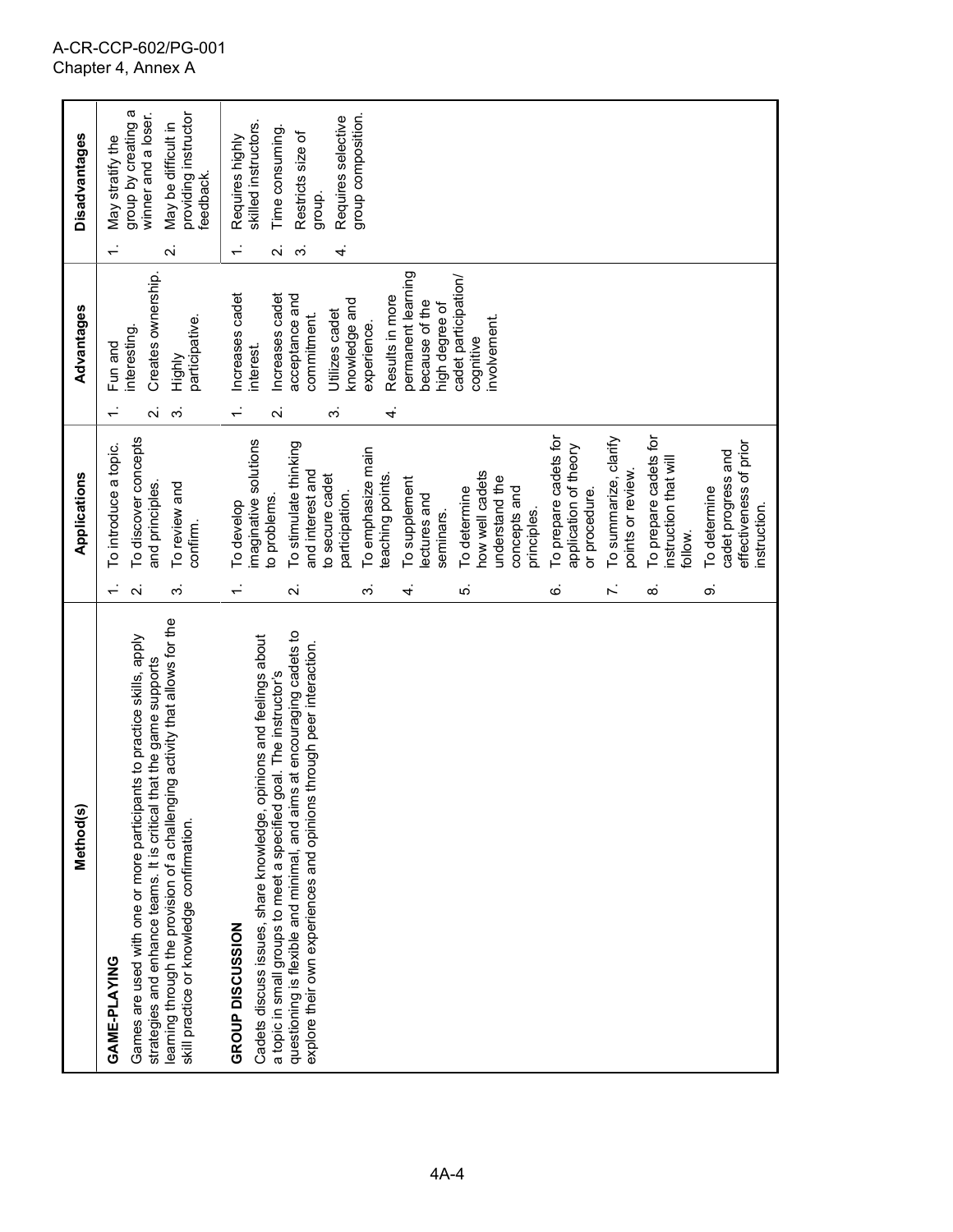| Method(s)                                                                                                                                                                                                                                                                                                                                                          |                                              | Applications                                                                                                                                                                                                                                |                                           | Advantages                                                                                                                                                          |                                   | Disadvantages                                                                                     |
|--------------------------------------------------------------------------------------------------------------------------------------------------------------------------------------------------------------------------------------------------------------------------------------------------------------------------------------------------------------------|----------------------------------------------|---------------------------------------------------------------------------------------------------------------------------------------------------------------------------------------------------------------------------------------------|-------------------------------------------|---------------------------------------------------------------------------------------------------------------------------------------------------------------------|-----------------------------------|---------------------------------------------------------------------------------------------------|
| thought and stimulate interest among cadets, while maintaining relevance to<br>introduce cadets to new experiences. In-class activities should provoke<br>In-class activities encompass a wide variety of activity-based learning<br>instructional topics or to<br>opportunities that can be used to reinforce<br>the performance objectives.<br>IN-CLASS ACTIVITY | $\overline{\mathsf{N}}$<br>က<br>4.<br>ΓÓ.    | instructional topics.<br>To orient cadets to<br>rules, principles or<br>and/or summarize.<br>To review, clarify,<br>To give direction<br>To illustrate the<br>on procedures.<br>application of<br>To reinforce<br>the subject.<br>concepts. | $\overline{\mathbf{v}}$                   | Provokes thought<br>interest among<br>and stimulates<br>kinaesthetic<br>Appeals to<br>earners<br>cadets.                                                            | $\div$<br>$\overline{\mathsf{N}}$ | Difficult to gauge<br>cadet reaction.<br>Takes time to<br>prepare.                                |
| s both lecture and interaction<br>ssion, games to confirm and<br>of the lesson are offset with<br>The instructor-driven methodology combine<br>to meet lesson objectives. Lecture portions<br>relevant activities such as videos with discu<br><b>INTERACTIVE LECTURE</b><br>completion of handouts.                                                               | $\div$<br>$\overline{\mathsf{N}}$<br>က<br>4. | To orient cadets to<br>and/or summarize.<br>To give instruction<br>rules, principles or<br>To review, clarify,<br>To illustrate the<br>on procedures.<br>application of<br>the subject.<br>concepts.                                        | ςi<br>4.<br>ო<br>$\overline{\phantom{0}}$ | Permits flexibility of<br>Permits better<br>Requires less<br>requirements.<br>control over<br>content and<br>Saves time.<br>rigid space<br>sequence.<br>class size. | $\div$                            | Difficult to gauge<br>cadet reaction.                                                             |
| This is a formal or semi-formal discourse in which the instructor presents<br>a series of events, facts, principles, explores a problem or explains<br>relationships.<br>LECTURE                                                                                                                                                                                   | 4.<br>$\overline{\mathbf{a}}$<br>က           | To orient cadets to<br>To give instruction<br>rules, principles or<br>and/or summarize.<br>To review, clarify,<br>To illustrate the<br>on procedures.<br>application of<br>the subject.<br>concepts.                                        | $\div$<br>က<br>$\overline{\mathsf{N}}$    | Proficient oral skills<br>because of fewer<br>Useful for big<br>are required.<br>interruptions.<br>Saves time<br>groups.                                            | $\div$<br>$\overline{\mathsf{N}}$ | preparation and a<br>dynamic lecturer.<br>Cadets may be<br>passive and<br>uninvolved.<br>Requires |